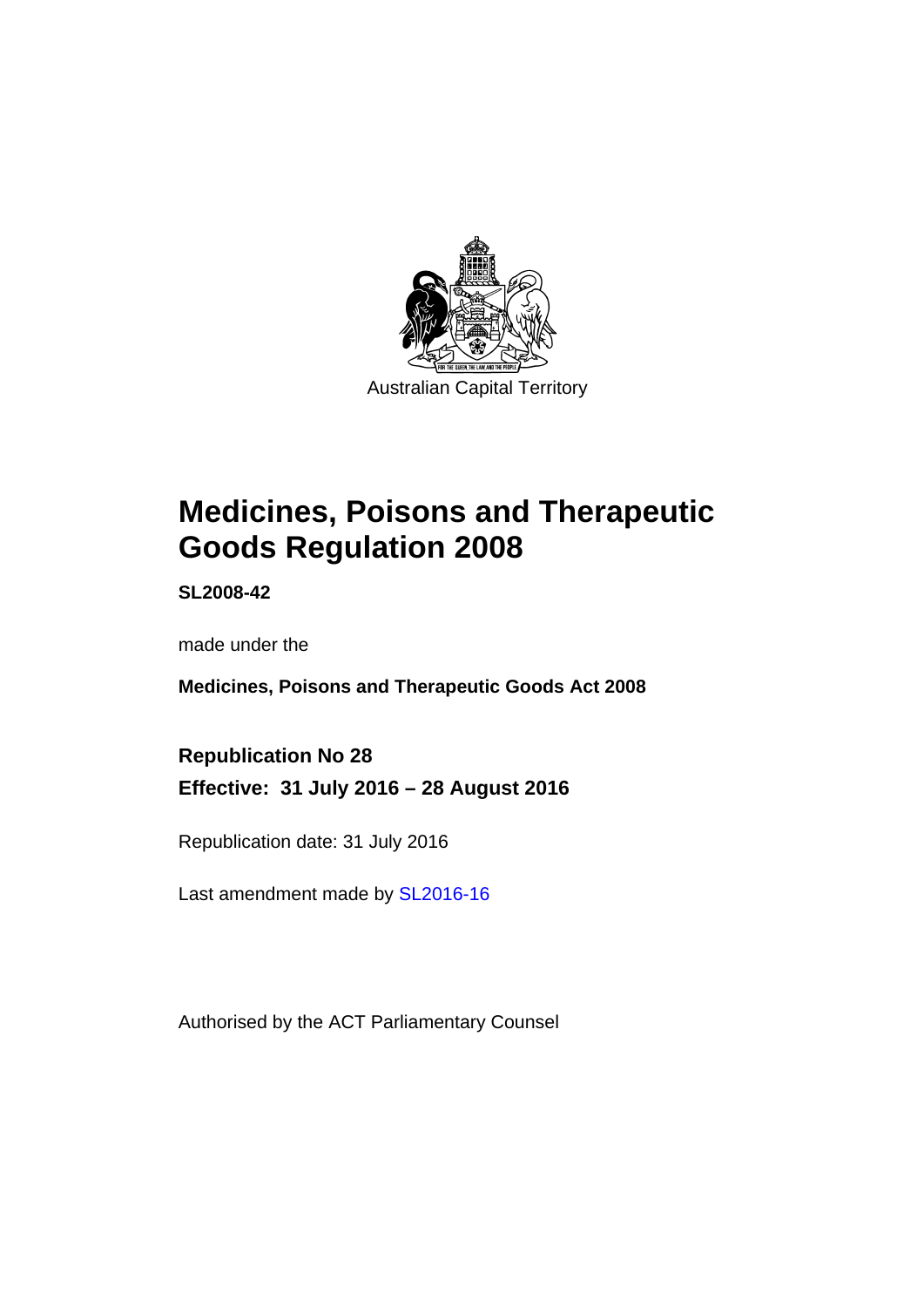### **About this republication**

#### **The republished law**

This is a republication of the *Medicines, Poisons and Therapeutic Goods Regulation 2008*, made under the *Medicines, Poisons and Therapeutic Goods Act 2008* (including any amendment made under the *[Legislation Act 2001](http://www.legislation.act.gov.au/a/2001-14)*, part 11.3 (Editorial changes)) as in force on 31 July 2016*.* It also includes any commencement, amendment, repeal or expiry affecting this republished law to 31 July 2016.

The legislation history and amendment history of the republished law are set out in endnotes 3 and 4.

#### **Kinds of republications**

The Parliamentary Counsel's Office prepares 2 kinds of republications of ACT laws (see the ACT legislation register at [www.legislation.act.gov.au](http://www.legislation.act.gov.au/)):

- authorised republications to which the *[Legislation Act 2001](http://www.legislation.act.gov.au/a/2001-14)* applies
- unauthorised republications.

The status of this republication appears on the bottom of each page.

#### **Editorial changes**

The *[Legislation Act 2001](http://www.legislation.act.gov.au/a/2001-14)*, part 11.3 authorises the Parliamentary Counsel to make editorial amendments and other changes of a formal nature when preparing a law for republication. Editorial changes do not change the effect of the law, but have effect as if they had been made by an Act commencing on the republication date (see *[Legislation Act 2001](http://www.legislation.act.gov.au/a/2001-14)*, s 115 and s 117). The changes are made if the Parliamentary Counsel considers they are desirable to bring the law into line, or more closely into line, with current legislative drafting practice.

This republication includes amendments made under part 11.3 (see endnote 1).

#### **Uncommenced provisions and amendments**

If a provision of the republished law has not commenced, the symbol  $\mathbf{U}$  appears immediately before the provision heading. Any uncommenced amendments that affect this republished law are accessible on the ACT legislation register [\(www.legislation.act.gov.au\)](http://www.legislation.act.gov.au/). For more information, see the home page for this law on the register.

### **Modifications**

If a provision of the republished law is affected by a current modification, the symbol  $\mathbf{M}$ appears immediately before the provision heading. The text of the modifying provision appears in the endnotes. For the legal status of modifications, see the *[Legislation Act 2001](http://www.legislation.act.gov.au/a/2001-14)*, section 95.

#### **Penalties**

At the republication date, the value of a penalty unit for an offence against this law is \$150 for an individual and \$750 for a corporation (see *[Legislation Act 2001](http://www.legislation.act.gov.au/a/2001-14)*, s 133).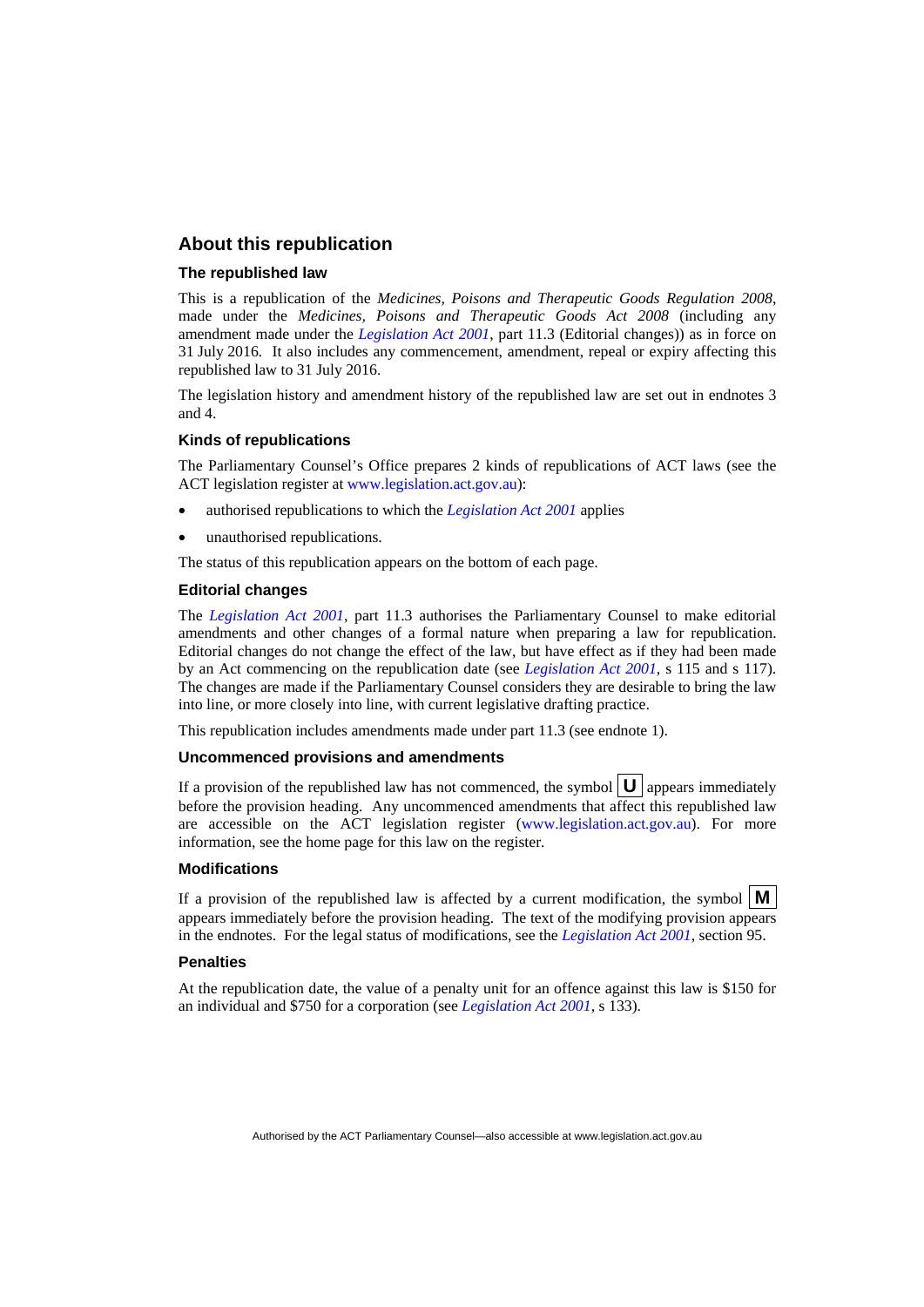

# **Medicines, Poisons and Therapeutic Goods Regulation 2008**

made under the

**Medicines, Poisons and Therapeutic Goods Act 2008** 

# **Contents**

Page

# **Chapter 1 [Preliminary](#page-25-0)**

|   | Name of regulation                                                           |   |
|---|------------------------------------------------------------------------------|---|
| 3 | Dictionary                                                                   |   |
| 4 | <b>Notes</b>                                                                 | 2 |
| 5 | Offences against regulation-application of Criminal Code etc                 |   |
| 6 | Overview of things to which medicines and poisons standard does not<br>apply |   |

R28 31/07/16 Medicines, Poisons and Therapeutic Goods Regulation 2008 Effective: 31/07/16-28/08/16 contents 1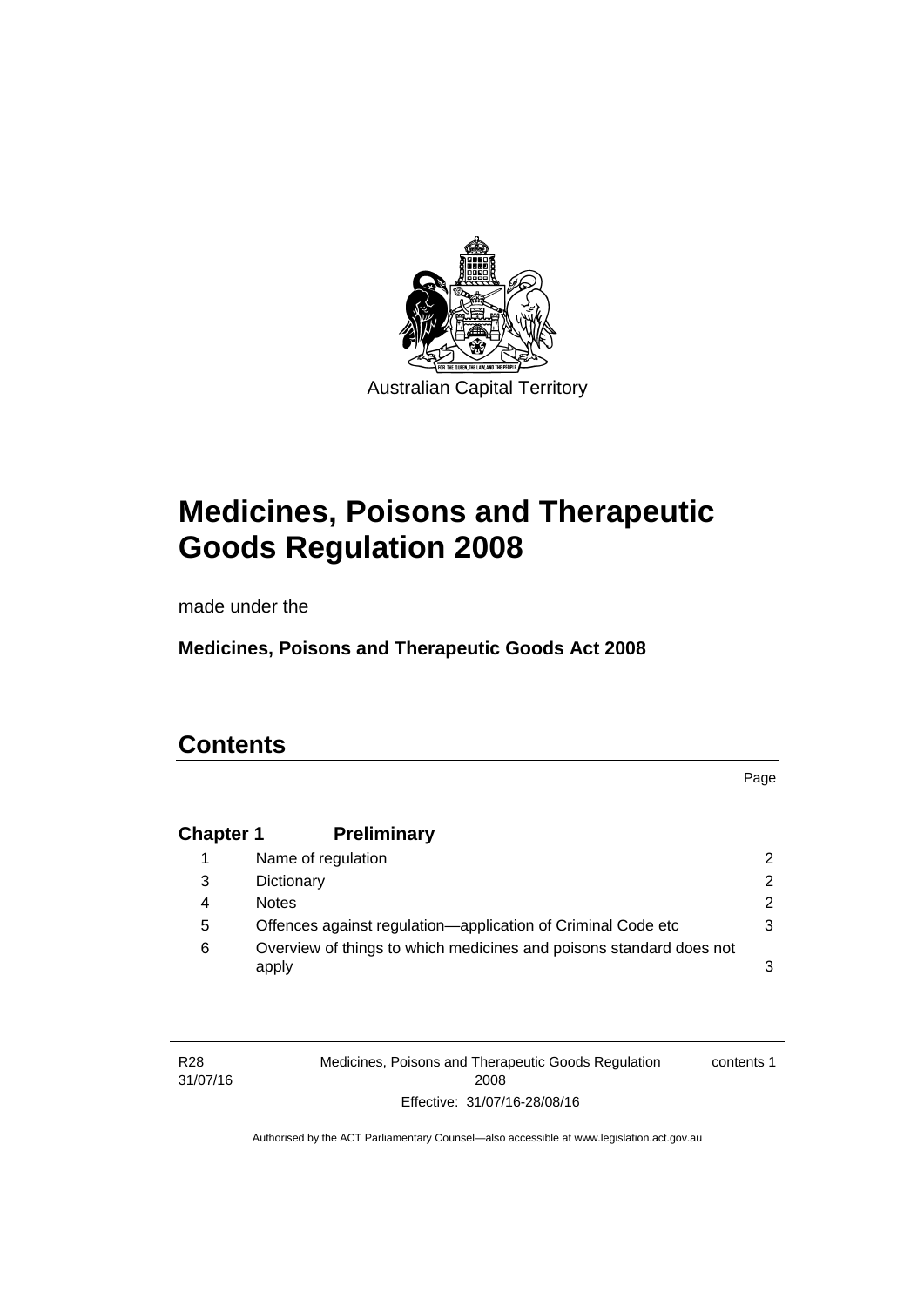### **Contents**

| <b>Chapter 2</b> | <b>Medicines-authorisations generally</b>                                                             | Page                        |
|------------------|-------------------------------------------------------------------------------------------------------|-----------------------------|
| <b>Part 2.1</b>  | <b>Overview of medicines authorisations</b>                                                           |                             |
| 10               | General overview of authorisations for medicines                                                      | 5                           |
| 11               | Overview of medicines authorisations under this regulation                                            | 6                           |
| 12               | General overview of authorisation conditions for medicines                                            | 9                           |
| <b>Part 2.2</b>  | <b>Relationship with registration laws</b>                                                            |                             |
| 20               | Medicines authorisations subject to Health Practitioner Regulation<br>National Law (ACT) restrictions | 10                          |
| 21               | Medicines authorisations subject to Veterinary Surgeons Act 2015<br>restrictions                      | 10                          |
| <b>Chapter 3</b> | <b>Medicines-supply authorities</b>                                                                   |                             |
| <b>Part 3.1</b>  | <b>Prescribing medicines</b>                                                                          |                             |
| Division 3.1.1   | Authorisation to prescribe medicines                                                                  |                             |
| 30               | Authorisation under sch 1 to prescribe medicines—Act, s 40 (1) (b), (2)<br>(b) and $(3)$ (b)          | 11                          |
| 31               | Authorisation conditions for prescribing medicines—Act, s 44 (1) (b)<br>and $(2)$ $(b)$               | 12                          |
| 32               | Additional requirements for prescribing controlled medicines for human<br>use                         | 14                          |
| 33               | Additional requirements for designated appendix D medicines<br>prescriptions for human use            | 15                          |
| Division 3.1.2   | <b>Prescriptions</b>                                                                                  |                             |
| 40               | General requirements for written prescriptions                                                        | 16                          |
| 41               | Particulars for prescriptions                                                                         | 16                          |
| <b>Part 3.2</b>  | <b>Requisitioning medicines</b>                                                                       |                             |
| Division 3.2.1   | Authorisation to issue requisitions                                                                   |                             |
| 50               | Authorisation under sch 1 to issue requisitions for medicines-Act, s<br>41 (b)                        | 20                          |
| 51               | Authorisation conditions for issuing requisitions for medicines-Act,<br>s 44 (1) (b) and (2) (b)      | 20                          |
| contents 2       | Medicines, Poisons and Therapeutic Goods Regulation<br>2008                                           | R <sub>28</sub><br>31/07/16 |
|                  |                                                                                                       |                             |

Effective: 31/07/16-28/08/16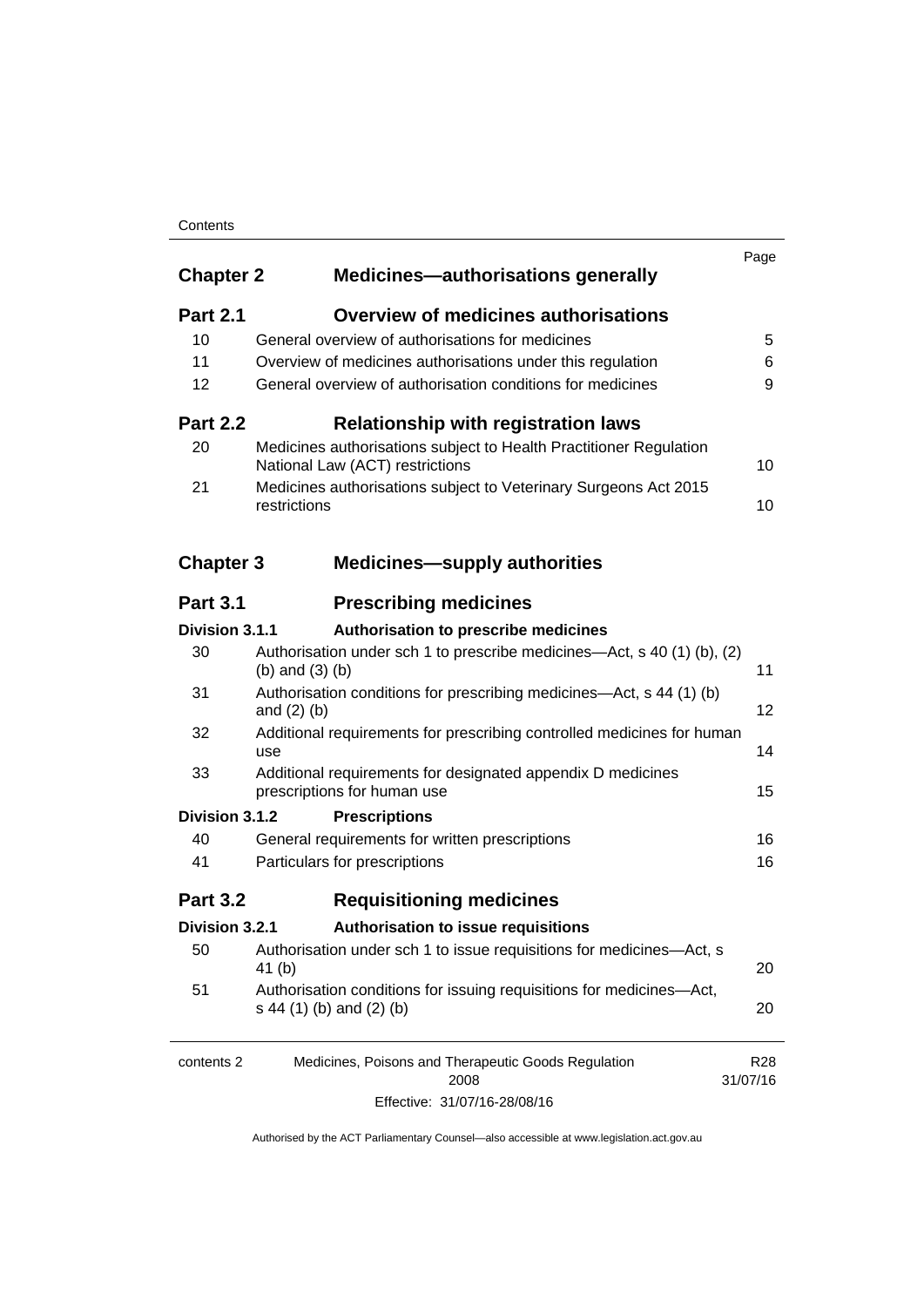|                        |                                                                                                                                      | Contents |
|------------------------|--------------------------------------------------------------------------------------------------------------------------------------|----------|
| Division 3.2.2         |                                                                                                                                      | Page     |
| 55                     | <b>Requisitions</b><br>General requirements for written requisitions                                                                 | 21       |
| 56                     | Particulars for requisitions                                                                                                         | 21       |
|                        |                                                                                                                                      |          |
| <b>Part 3.3</b>        | <b>Medicines purchase orders</b>                                                                                                     |          |
| Division 3.3.1         | Authorisation to issue purchase orders                                                                                               |          |
| 60                     | Authorisation under sch 1 to issue purchase orders for medicines-<br>Act, $s$ 38 (1) (b) and (2) (a)                                 | 22       |
| 61                     | Authorisation conditions for issuing purchase orders for medicines-<br>Act, $s$ 44 (1) (b) and (2) (b)                               | 22       |
| Division 3.3.2         | <b>Purchase orders</b>                                                                                                               |          |
| 62                     | General requirements for medicines purchase orders—Act, s 38 (2) (c)                                                                 | 23       |
| <b>Part 3.4</b>        | <b>Standing orders for medicines</b>                                                                                                 |          |
| Division 3.4.1         | <b>CHO standing orders</b>                                                                                                           |          |
| 70                     | Authorisation of CHO to issue standing orders for supply of medicines<br>in public health emergencies—Act, s 42 (b)                  | 24       |
| 71                     | Authorisation of CHO to issue standing orders for administration of<br>medicines for public health matters-Act, s 42 (b)             | 24       |
| 72                     | Particulars for CHO standing orders for administration of medicines for<br>public health matters                                     | 24       |
| Division 3.4.2         | <b>Standing orders for institutions</b>                                                                                              |          |
| 75                     | Authorisation of doctors to issue standing orders for administration of<br>medicines at institutions-Act, s 42 (b)                   | 25       |
| 76                     | Particulars for standing orders for administration of medicines at<br>institutions                                                   | 26       |
| Division 3.4.3         | <b>Standing orders for walk-in centre</b>                                                                                            |          |
| 77                     | Authorisation of CHO to issue standing orders for supply and<br>administration of medicines at walk-in centre-Act, s 42 (b)          | 27       |
| 78                     | Particulars for CHO standing orders for supply and administration of<br>medicines at walk-in centre                                  | 27       |
| <b>Part 3.5</b>        | <b>Medicines supply authorities generally</b>                                                                                        |          |
| 80                     | Cancellation of invalid supply authorities—Act, s 30 (2) (d)                                                                         | 29       |
| 81                     | Information for CHO about controlled medicines supplied on supply<br>authorities-Act, s 31 (1) (b) and (4), def required information | 29       |
| <b>R28</b><br>31/07/16 | Medicines, Poisons and Therapeutic Goods Regulation<br>contents 3<br>2008                                                            |          |
|                        | Effective: 31/07/16-28/08/16                                                                                                         |          |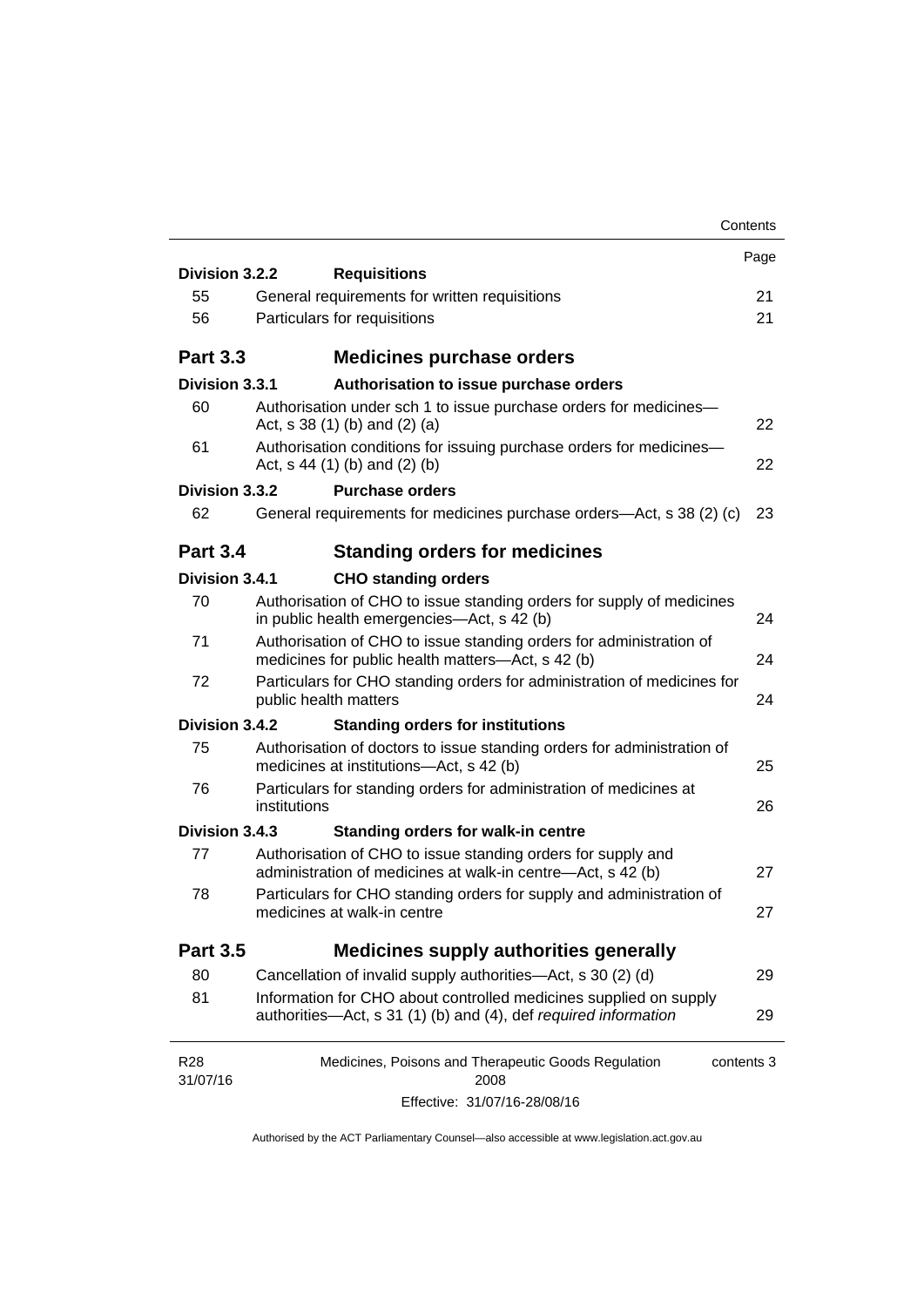#### **Contents**

| <b>Chapter 4</b> | <b>Supplying medicines</b>                                                                              | Page                        |
|------------------|---------------------------------------------------------------------------------------------------------|-----------------------------|
| <b>Part 4.1</b>  | <b>Preliminary</b>                                                                                      |                             |
| 100              | Overview of supply authorisations for medicines                                                         | 31                          |
| <b>Part 4.2</b>  | <b>Medicines—supply authorisations under</b><br>sch 1                                                   |                             |
| Division 4.2.1   | Sch 1 medicines supply authorisations                                                                   |                             |
| 110              | Authorisation under sch 1 to supply medicines-<br>Act, s 26 (1) (b) and (2) (b)                         | 32                          |
| Division 4.2.2   | <b>Dispensing medicines</b>                                                                             |                             |
| 120              | Authorisation conditions for dispensing medicines—Act, s 44 (1) (b)<br>and $(2)$ $(b)$                  | 33                          |
| 121              | How medicines are dispensed                                                                             | 34                          |
| 122              | Noting changes to prescriptions on oral direction of prescriber-Act, s<br>$27(2)$ (b) (ii)              | 36                          |
| 123              | Labelling dispensed medicines—Act, s 60 (1) (c) (i) and (2) (c) (i)                                     | 37                          |
| 124              | Marking dispensed prescriptions                                                                         | 38                          |
| 125              | Recording dispensing of medicines                                                                       | 40                          |
| Division 4.2.3   | <b>Supplying medicines on requisitions</b>                                                              |                             |
| 130              | Authorisation conditions for supplying medicines on requisitions-<br>Act, $s$ 44 (1) (b) and (2) (b)    | 41                          |
| 131              | Supplying medicines on requisitions                                                                     | 41                          |
| 132              | Labelling medicines supplied on requisition-Act, s 60 (1) (c) (i) and<br>$(2)$ (c) (i)                  | 42                          |
| 133              | Marking filled requisitions                                                                             | 43                          |
| 134              | Recording supply of medicines on requisitions                                                           | 44                          |
| Division 4.2.4   | Supplying medicines on purchase orders                                                                  |                             |
| 140              | Authorisation conditions for supplying medicines on purchase orders-<br>Act, $s$ 44 (1) (b) and (2) (b) | 44                          |
| 141              | Supplying medicines on purchase orders                                                                  | 45                          |
| 142              | Recording supply of medicines on purchase orders                                                        | 46                          |
| Division 4.2.5   | Supplying medicines on standing orders                                                                  |                             |
| 150              | Authorisation conditions for supplying medicines on standing orders-<br>Act, $s$ 44 (1) (b) and (2) (b) | 47                          |
| contents 4       | Medicines, Poisons and Therapeutic Goods Regulation<br>2008                                             | R <sub>28</sub><br>31/07/16 |
|                  | Effective: 31/07/16-28/08/16                                                                            |                             |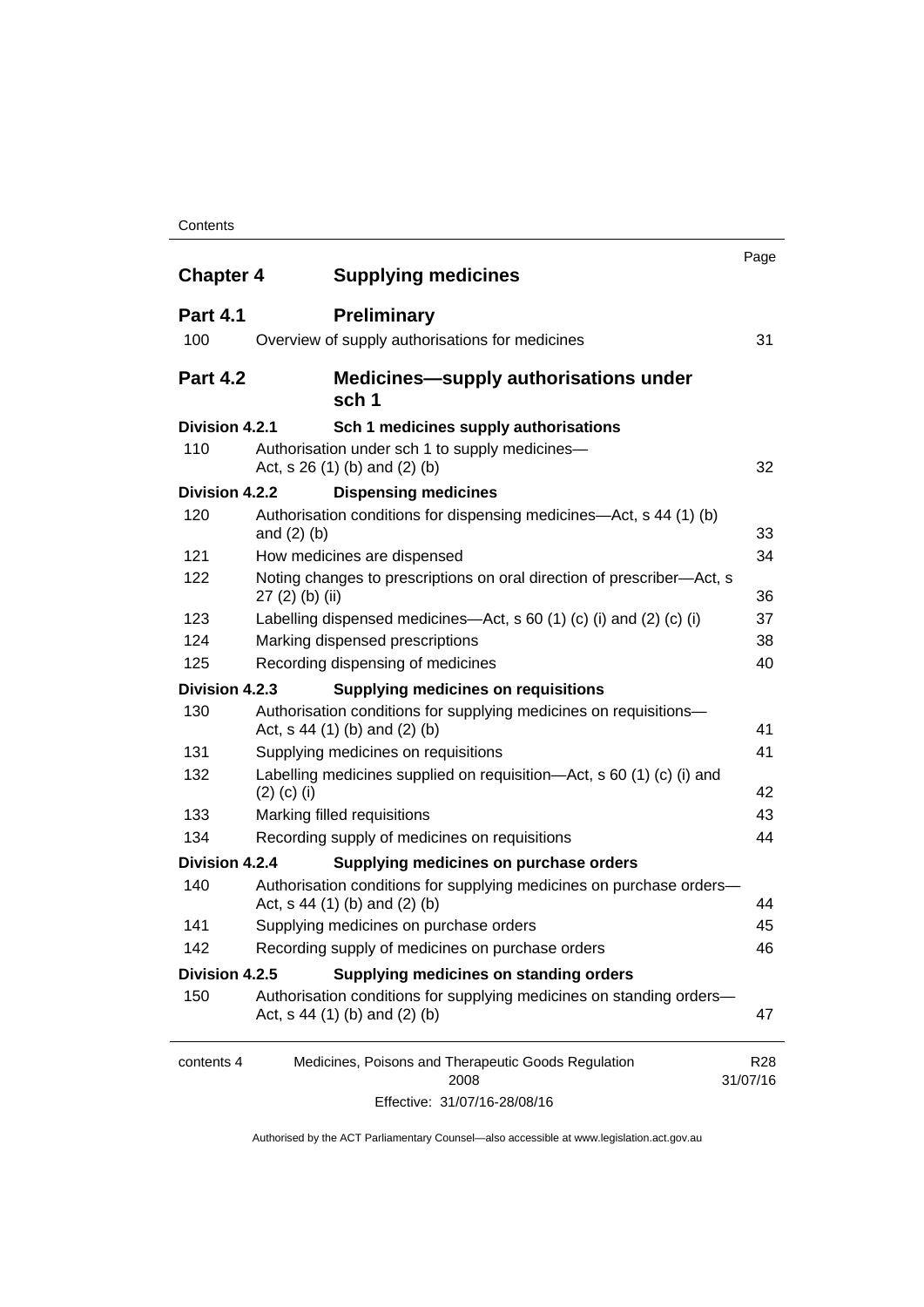| Contents |
|----------|
|----------|

| 151                    | Supplying medicines on standing orders                                                                                              | Page<br>48 |
|------------------------|-------------------------------------------------------------------------------------------------------------------------------------|------------|
| 152                    | Labelling medicines supplied on standing order-Act, s 60 (1) (c) (i)<br>and $(2)$ $(c)$ $(i)$                                       | 48         |
| 153                    | Recording supply of medicines on standing orders                                                                                    | 49         |
| Division 4.2.6         | <b>Supplying medicines during consultations</b>                                                                                     |            |
| 160                    | Authorisation conditions for supplying medicines during                                                                             |            |
|                        | consultations-Act, s 44 (1) (b) and (2) (b)                                                                                         | 50         |
| 161                    | Labelling medicines supplied during consultations                                                                                   | 51         |
| 162                    | Recording medicines supplied during consultations                                                                                   | 53         |
| 163                    | Additional requirements for supplying controlled medicines for human<br>use during consultations                                    | 53         |
| 164                    | Information for CHO about controlled medicines supplied during<br>consultations-Act, s 31 (2) (b) and (4), def required information | 54         |
| Division 4.2.7         | Selling pseudoephedrine by retail                                                                                                   |            |
| 170                    | Meaning of retail sale-div 4.2.7                                                                                                    | 55         |
| 171                    | Authorisation conditions for retail sale of pseudoephedrine-Act, s 44<br>$(1)$ (b) and $(2)$ (b)                                    | 55         |
| 172                    | Requirement to tell buyer about pseudoephedrine sales record                                                                        | 56         |
| 173                    | Required information for pseudoephedrine sales records                                                                              | 57         |
| 174                    | Failure to amend pseudoephedrine sales record                                                                                       | 59         |
| 175                    | Pseudoephedrine sales record-decision by CHO                                                                                        | 60         |
| Division 4.2.8         | <b>Supplying pharmacist only medicines</b>                                                                                          |            |
| 180                    | Authorisation conditions for supply of pharmacist only medicines-Act,                                                               |            |
|                        | s 44 (1) (b) and (2) (b)                                                                                                            | 60         |
|                        | Authorisation to supply without prescription                                                                                        |            |
|                        | in emergencies                                                                                                                      |            |
| 250                    | Meaning of designated prescription only medicine-pt 4.3                                                                             | 62         |
| 251                    | Authorisation to supply certain medicines without prescription in<br>emergencies-Act, s 26 (1) (b)                                  |            |
| 252                    | Authorisation conditions for supplying of certain medicines without<br>prescription in emergencies—Act, s 44 (1) (b) and (2) (b)    | 62<br>63   |
| <b>Part 4.3</b><br>253 | Labelling medicines supplied without prescription in emergencies-<br>Act, s 60 (1) (c) (i) and (2) (c) (i)                          | 64         |

| R <sub>28</sub> | Medicines, Poisons and Therapeutic Goods Regulation | contents 5 |
|-----------------|-----------------------------------------------------|------------|
| 31/07/16        | 2008                                                |            |
|                 | Effective: 31/07/16-28/08/16                        |            |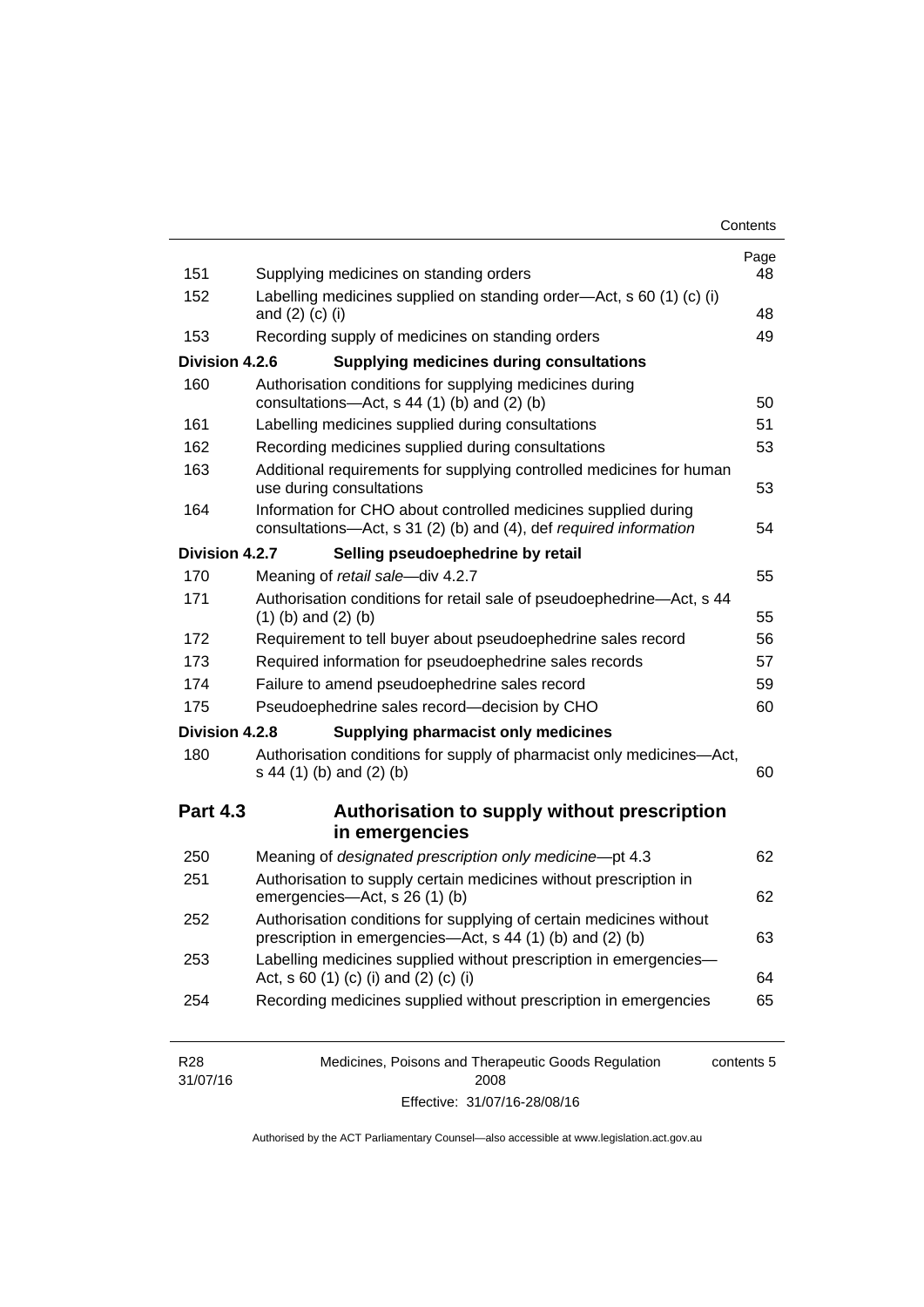|                  |                                                                                                                                                   | Page |
|------------------|---------------------------------------------------------------------------------------------------------------------------------------------------|------|
| <b>Part 4.3A</b> | Authorisation to supply certain medicines<br>without prescription-continued dispensing                                                            |      |
| 255              | Authorisation to supply certain medicines without prescription by<br>approved pharmacist-Act, s 185 (1) (g)                                       | 66   |
| 256              | Labelling certain medicines supplied without prescription by approved<br>pharmacist-Act, s 185 (1) (j)                                            | 66   |
| <b>Part 4.4</b>  | Authorisation to supply medicines for<br>disposal                                                                                                 |      |
| 260              | Authorisation to supply medicines to pharmacists for disposal-Act, s<br>26(1)(b)                                                                  | 68   |
| 261              | Authorisation to supply medicines to commercial disposal operators for<br>disposal- $-\text{Act}$ , s 26 (1) (b)                                  | 68   |
| <b>Part 4.5</b>  | Wholesale supply of medicines under<br>corresponding laws                                                                                         |      |
| 270              | Conditions for wholesalers supplying medicines under corresponding<br>laws-Act, s 20 (4) (c)                                                      | 69   |
| <b>Chapter 5</b> | <b>Administering medicines</b>                                                                                                                    |      |
| <b>Part 5.1</b>  | <b>Authorisations for health-related occupations</b>                                                                                              |      |
| 350              | Authorisation under sch 1 for people in health-related occupations to<br>administer medicines-Act, s 37 (1) (b) and (3) (b)                       | 70   |
| 351              | Authorisation conditions for administration of medicines at institutions<br>by people in health-related occupations—Act, s 44 (1) (b) and (2) (b) | 70   |
| 352              | Authorisation for pharmacist and intern pharmacist to administer<br>vaccine without prescription—Act, s 37 (1) (b)                                | 72   |
| <b>Part 5.2</b>  | Other administration authorisations                                                                                                               |      |
| 360              | Authorisation for self-administration etc of medicines-Act, s 37 (2) (b)<br>and $(3)$ $(b)$                                                       | 73   |
| 361              | Authorisation for administration of medicines by assistants-Act,<br>$s 37(1)$ (b)                                                                 | 74   |
|                  |                                                                                                                                                   |      |
|                  |                                                                                                                                                   |      |

| contents 6 | Medicines, Poisons and Therapeutic Goods Regulation | R28      |
|------------|-----------------------------------------------------|----------|
|            | 2008                                                | 31/07/16 |
|            | Effective: 31/07/16-28/08/16                        |          |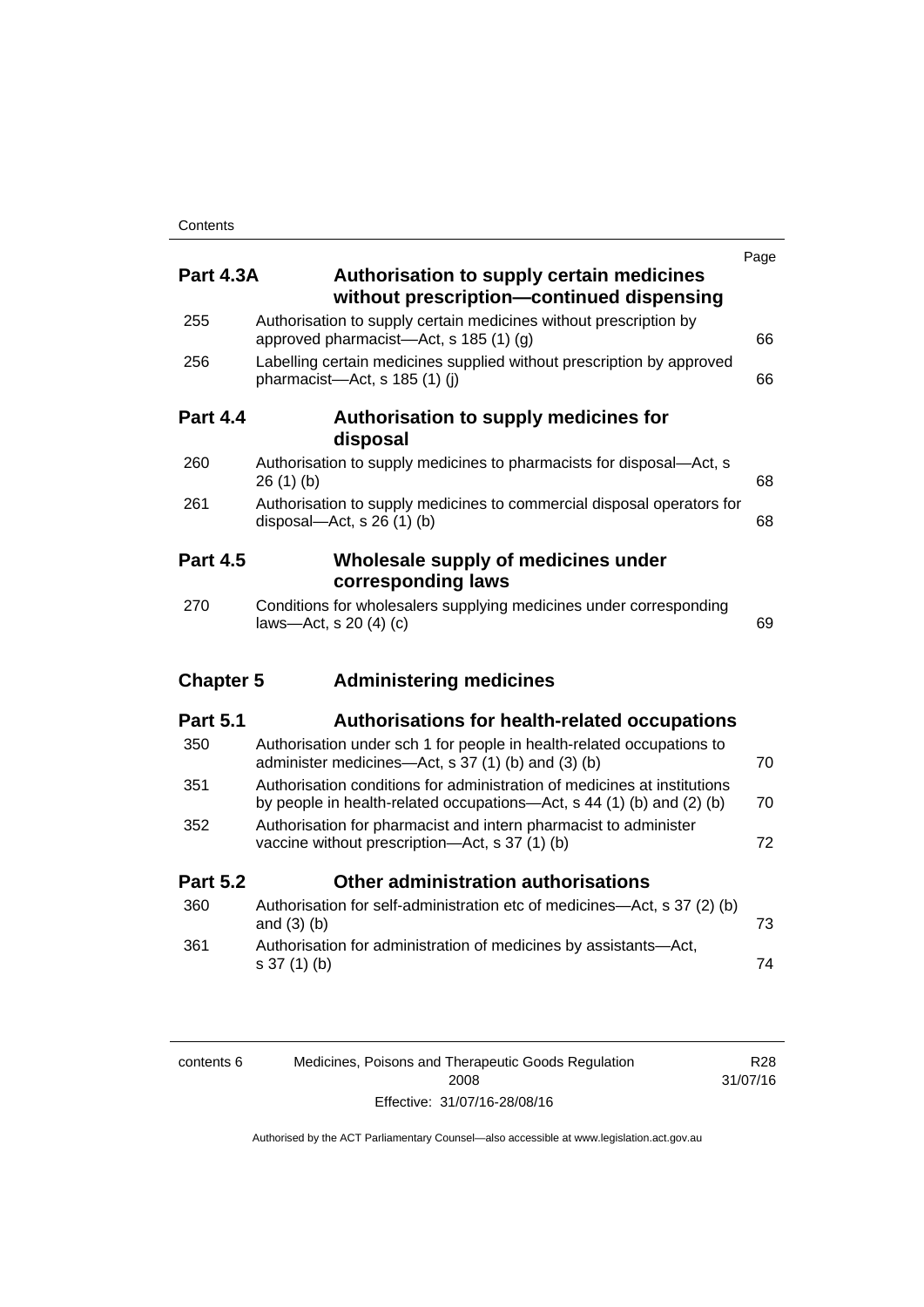|                  |                                                                                                                                       | Contents |
|------------------|---------------------------------------------------------------------------------------------------------------------------------------|----------|
|                  |                                                                                                                                       | Page     |
| <b>Chapter 6</b> | <b>Obtaining and possessing medicines</b>                                                                                             |          |
| 370              | Authorisation under sch 1 to obtain and possess medicines—Act, s 35<br>$(1)$ (b), (2) (b) and s 36 (b)                                | 75       |
| 371              | Authorisation to obtain and possess medicines for certain personal<br>use-related dealings—Act, s $35(1)(b)$ , $(2)(b)$ and s $36(b)$ | 75       |
| <b>Chapter 7</b> | <b>Manufacturing medicines</b>                                                                                                        |          |
| 380              | Authorisation under sch 1 to manufacture medicines—Act, s 33 (b)                                                                      | 76       |
| <b>Chapter 8</b> | <b>Discarding medicines</b>                                                                                                           |          |
| 390              | Discarding controlled medicines—Act, s 34 (1) (a)                                                                                     | 77       |
| <b>Chapter 9</b> | <b>Other medicines authorisations</b>                                                                                                 |          |
| <b>Part 9.1</b>  | Authorisations for delivery people and<br>commercial disposal operators                                                               |          |
| 400              | Authorisations to deliver medicines under supply authorities-Act,<br>s 26 (1) (b), (2) (b), s 35 (1) (b), (2) (b) and s 36 (b)        | 78       |
| 401              | Authorisations for commercial disposal operators—Act, s 26 (1) (b)<br>and (2) (b), s 35 (1) (b) and (2) (b) and s 36 (b)              | 79       |
| <b>Part 9.2</b>  | <b>Emergency supply and administration of</b><br>adrenaline and salbutamol                                                            |          |
| 410              | Authorisations to supply and administer adrenaline and salbutamol-<br>Act, s 26 (1) (b) and s 37 (1) (b)                              | 80       |
| <b>Part 9.3</b>  | <b>Medicines authorisations for corrections</b><br>functions                                                                          |          |
| 420              | Authorisations for CYP authorised people-Act, s 26 (1) (b),<br>s 35 (1) (b), (2) (b), s 36 (b) and s 37 (1) (b)                       | 81       |
| 421              | Authorisations for corrections officers—Act, s 26 (1) (b), s 35 (1) (b),<br>$(2)$ (b), s 36 (b) and s 37 (1) (b)                      | 82       |
| 422              | Authorisations for court and police cell custodians—Act, s 26 (1) (b),<br>s 35 (1) (b), (2) (b), s 36 (b) and s 37 (1) (b)            | 82       |
|                  |                                                                                                                                       |          |

| R28      | Medicines, Poisons and Therapeutic Goods Regulation | contents 7 |
|----------|-----------------------------------------------------|------------|
| 31/07/16 | 2008                                                |            |
|          | Effective: 31/07/16-28/08/16                        |            |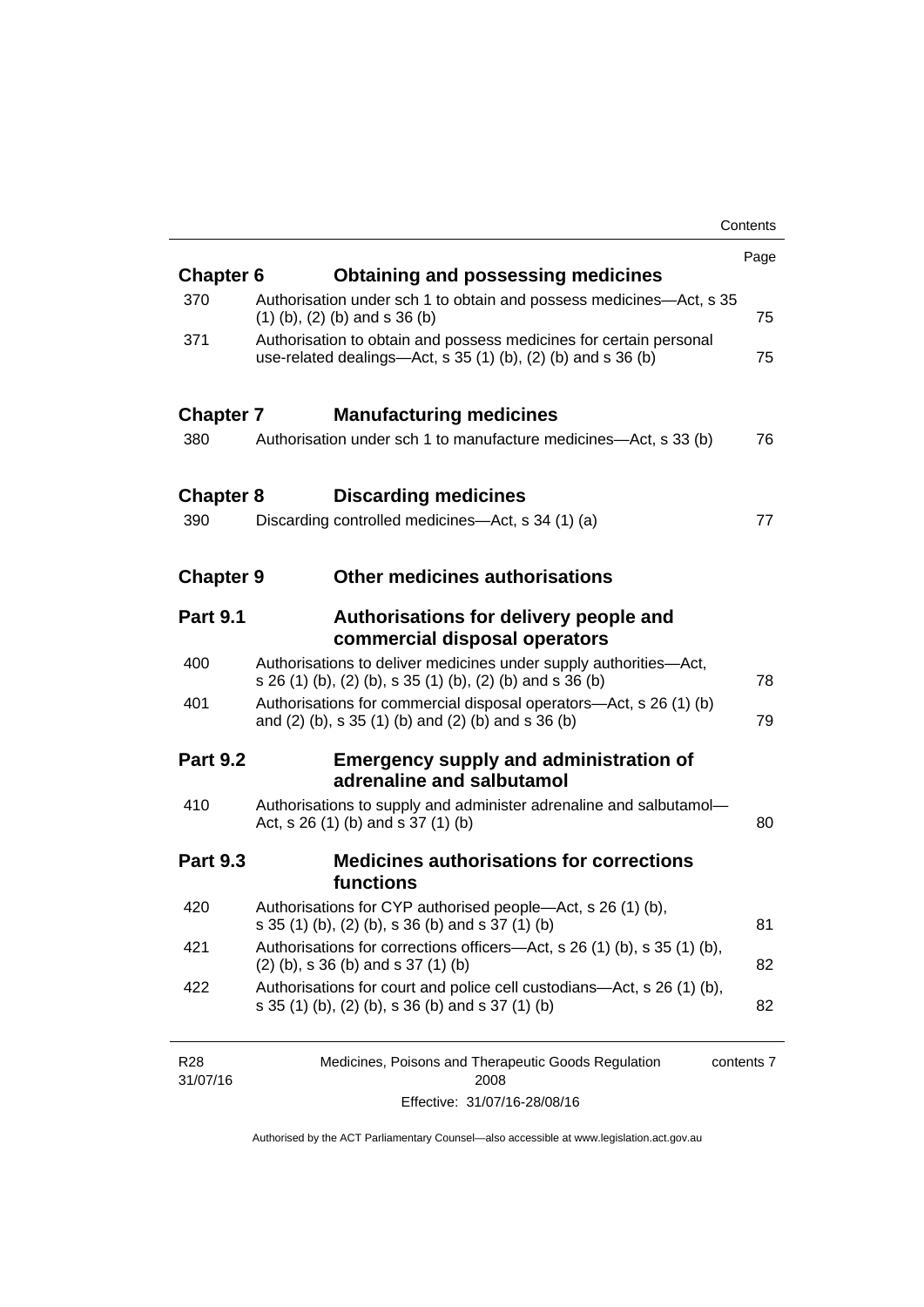| <b>Part 9.4</b> | Page<br>Authorisations for medicines research and                                                                         |    |
|-----------------|---------------------------------------------------------------------------------------------------------------------------|----|
|                 | education program purposes other than<br>controlled medicines                                                             |    |
| 430             | Authorisations for non-controlled medicines research and education-<br>Act, $s$ 26 (1) and (2) (b)                        | 84 |
| 431             | Authorisation conditions for non-controlled medicines research and<br>education- $Act$ , s 44 (1) (b) and (2) (b)         | 85 |
| <b>Part 9.5</b> | <b>Authorisations under medicines licences</b>                                                                            |    |
| Division 9.5.1  | Controlled medicines research and education program<br>licence authorisations                                             |    |
| 440             | Authorisations under controlled medicines research and education<br>program licences—Act, s 20 (1) (a)                    | 87 |
| 441             | Authorisation condition for controlled medicines research and<br>education program licences—Act, s 44 (1) (b) and (2) (b) | 88 |
| Division 9.5.2  | <b>First-aid kit licence authorisations</b>                                                                               |    |
| 450             | Authorisations under first-aid kit licences—Act, s 20 (1) (a)                                                             | 89 |
| 451             | Authorisation condition for first-aid kit licences—Act, s 44 (1) (b) and<br>$(2)$ (b)                                     | 90 |
| Division 9.5.3  | Wholesalers licence authorisations                                                                                        |    |
| 460             | Authorisations under medicines wholesalers licences—Act, s 20 (1) (a)                                                     | 90 |
| 461             | Authorisation conditions for medicines wholesalers licences-Act,<br>s 44 (1) (b) and (2) (b)                              | 91 |
| Division 9.5.4  | Opioid dependency treatment licence authorisations                                                                        |    |
| 470             | Authorisations under opioid dependency treatment licences-Act,<br>s 20 (1) (a)                                            | 92 |
| 471             | Authorisation condition for opioid dependency treatment licences-<br>Act, s 44 (1) (b) and (2) (b)                        | 93 |
| Division 9.5.5  | <b>Pharmacy medicines rural communities licences</b>                                                                      |    |
| 480             | Authorisations under pharmacy medicines rural communities<br>licences- $-\text{Act}$ , s 20 (1) (a)                       | 94 |
| 481             | Authorisation conditions for pharmacy medicines rural communities<br>licences—Act, $s$ 44 (1) (b) and (2) (b)             | 95 |

| contents 8 |  |
|------------|--|
|            |  |
|            |  |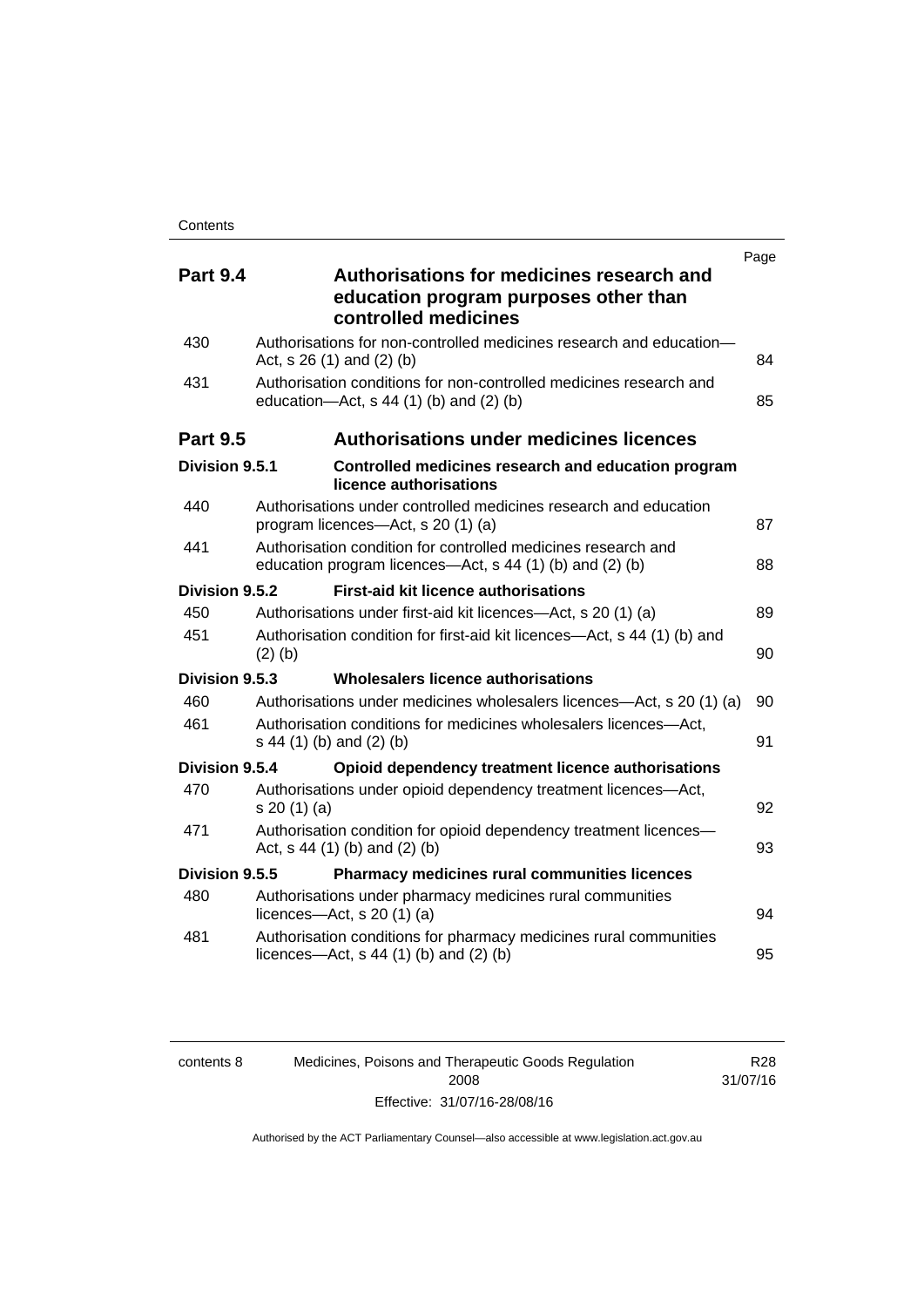|                             |                                                                                                                                       | Contents   |
|-----------------------------|---------------------------------------------------------------------------------------------------------------------------------------|------------|
| <b>Part 9.6</b>             | <b>Authorisations for endorsed health</b><br>practitioners                                                                            | Page       |
| 490                         | Authorisations for endorsed health practitioners—Act, s 20 (1) (d)                                                                    | 97         |
| <b>Chapter 10</b>           | Packaging and labelling of medicines<br>generally                                                                                     |            |
| 500                         | When pharmacy medicines and pharmacist only medicines to be<br>supplied in manufacturer's packs—Act, s 59 (1) (c) (i) and (2) (c) (i) | 98         |
| 501                         | Packaging of supplied manufacturer's packs of medicines—Act, s 59<br>$(1)$ (c) (i) and (2) (c) (i)                                    | 98         |
| 502                         | Labelling of supplied manufacturer's packs of medicines-Act,<br>s 60 (1) (c) (i) and (2) (c) (i)                                      | 99         |
| <b>Chapter 11</b>           | <b>Storage of medicines</b>                                                                                                           |            |
| <b>Part 11.1</b>            | <b>Preliminary</b>                                                                                                                    |            |
| 510                         | Meaning of prescribed person-ch 11                                                                                                    | 100        |
| 511                         | Meaning of key-ch 11                                                                                                                  | 101        |
| <b>Part 11.2</b>            | Storage requirements for medicines generally                                                                                          |            |
| 515                         | Storage of medicines generally-Act, s 61 (b) and (c)                                                                                  | 102        |
| <b>Part 11.3</b>            | Additional storage requirements for<br>medicines other than controlled medicines                                                      |            |
| 520                         | Storage of medicines other than controlled medicines in community<br>pharmacies—Act, s 61 (b) and (c)                                 | 103        |
| 521                         | Storage of medicines other than controlled medicines by other<br>people—Act, s 61 (b) and (c)                                         | 104        |
| 522                         | Storage of pharmacy medicines by pharmacy medicines rural<br>communities licence-holders—Act, s 61 (b) and (c)                        | 104        |
| Part 11.4                   | <b>Additional storage requirements for</b><br>controlled medicines                                                                    |            |
| 530                         | Meaning of personal custody-pt 11.4                                                                                                   | 105        |
| R <sub>28</sub><br>31/07/16 | Medicines, Poisons and Therapeutic Goods Regulation<br>2008                                                                           | contents 9 |

Effective: 31/07/16-28/08/16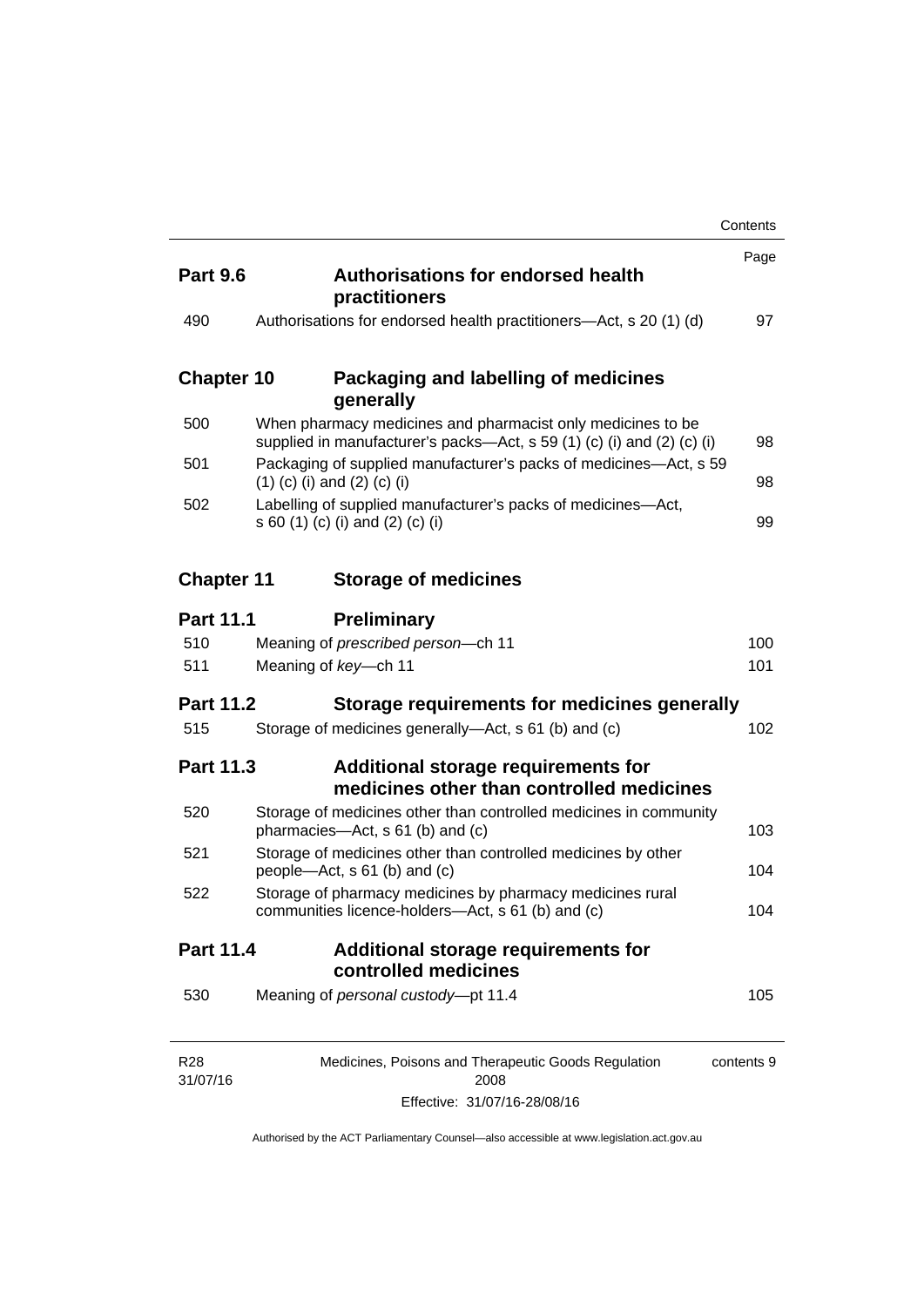|     |                                                                                                   | Page |
|-----|---------------------------------------------------------------------------------------------------|------|
| 531 | Storage of controlled medicines by wholesalers licence-holders-<br>Act, $s \, 61$ (b) and (c)     | 105  |
| 532 | Storage of controlled medicines for certain health-related<br>occupations—Act, s 61 (b) and (c)   | 106  |
| 533 | Storage of controlled medicines by certain other prescribed people-<br>Act, $s \, 61$ (b) and (c) | 107  |

# **Chapter 12 [Controlled medicines registers](#page-133-0)**

| 540 | Keeping of controlled medicines registers by certain people—Act, s 48<br>(a) and $s$ 50 (1) (b) and (2) (b)      | 110 |
|-----|------------------------------------------------------------------------------------------------------------------|-----|
| 541 | Keeping of controlled medicines registers by first-aid kit holders-Act,<br>s 48 (a) and s 50 (1) (b) and (2) (b) | 112 |
| 542 | Form of controlled medicines registers—Act, s 49 (1) (b) and (2) (b)                                             | 113 |
| 543 | Making entries in controlled medicines registers-Act, s 51 (1) (b)                                               | 113 |
| 544 | Prescribed witnesses for administration of controlled medicines—Act,<br>$s 53$ (a) and (b)                       | 115 |
| 545 | Prescribed witnesses for discarding of controlled medicines—Act, s 54<br>$(a)$ and $(b)$                         | 115 |
| 546 | Changes etc to entries in controlled medicines registers—Act, s 55 (2)<br>(b)                                    | 116 |

## **Chapter 13 [Controlled medicines and appendix D](#page-141-0)  [medicines approvals for human use](#page-141-0)**

# **Part 13.1 [Controlled medicines approvals](#page-141-1)**

|                                                                    | Division 13.1.1 | Preliminary                                                                                                |          |
|--------------------------------------------------------------------|-----------------|------------------------------------------------------------------------------------------------------------|----------|
|                                                                    | 550             | Meaning of controlled medicines approval                                                                   | 118      |
|                                                                    | 551             | Meaning of designated prescriber-pt 13.1                                                                   | 118      |
|                                                                    | Division 13.1.2 | <b>Standing controlled medicines approvals</b>                                                             |          |
|                                                                    | 555             | Standing approval to prescribe controlled medicines for hospital in-<br>patients                           | 119      |
|                                                                    | 556             | Standing approval to prescribe controlled medicines for short-term<br>treatment                            | 119      |
|                                                                    | 557             | Standing interim approval to prescribe buprenorphine and methadone<br>for patients of certain institutions | 120      |
| Medicines, Poisons and Therapeutic Goods Regulation<br>contents 10 |                 | R28                                                                                                        |          |
|                                                                    |                 | 2008                                                                                                       | 31/07/16 |
|                                                                    |                 | Effective: 31/07/16-28/08/16                                                                               |          |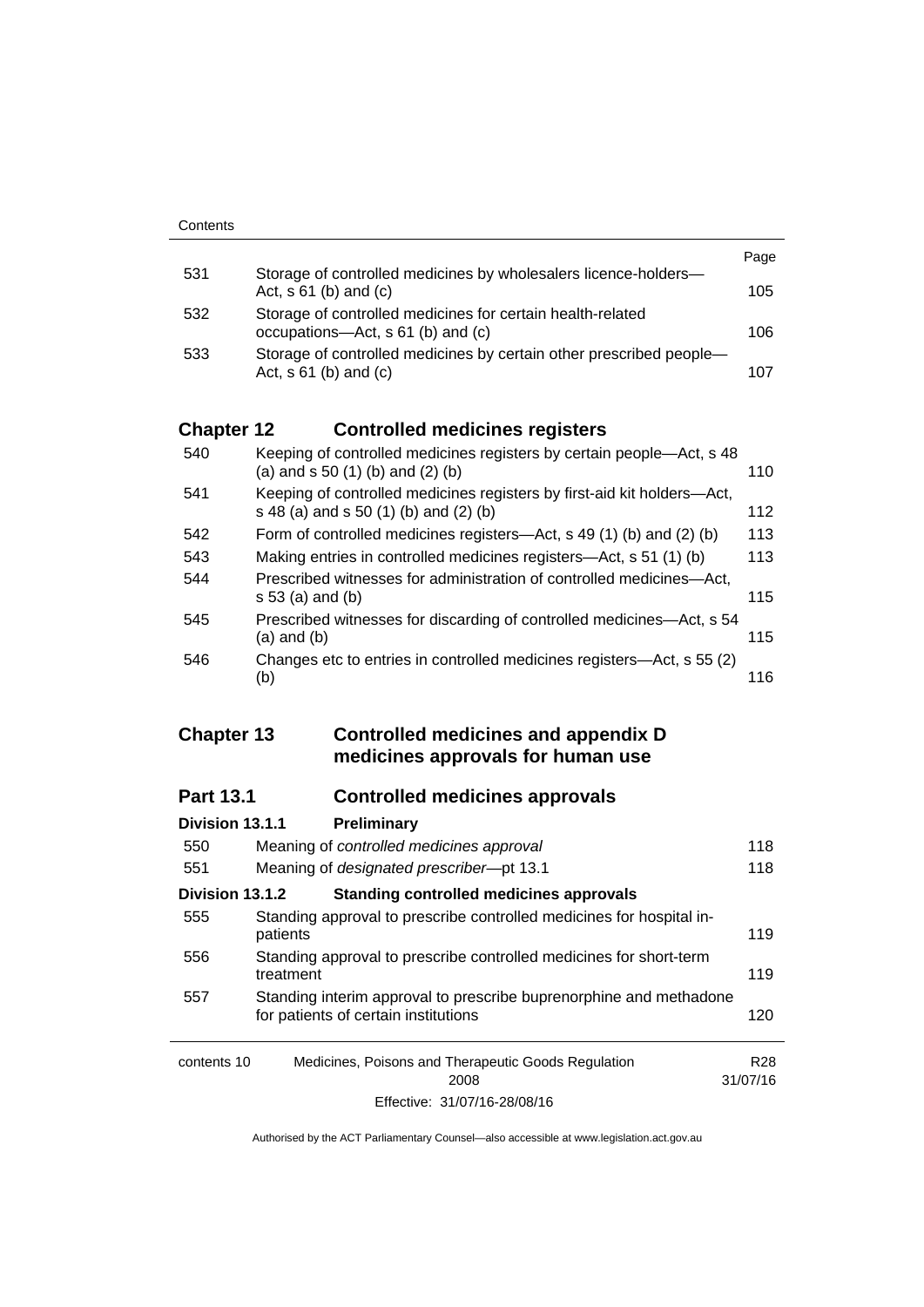| Contents |  |
|----------|--|
|----------|--|

|                                                                       |                                                                                                | Page        |
|-----------------------------------------------------------------------|------------------------------------------------------------------------------------------------|-------------|
| Division 13.1.3                                                       | Chief health officer controlled medicines approvals                                            |             |
| 560                                                                   | Applications for CHO controlled medicines approvals                                            | 121         |
| 561                                                                   | Requirements for CHO controlled medicines approval applications                                | 122         |
| 562<br>CHO decision on applications to prescribe controlled medicines |                                                                                                | 123         |
| 563                                                                   | Restrictions on CHO power to approve applications for approvals                                | 124         |
| 564                                                                   | Term of CHO controlled medicines approvals                                                     | 125         |
| 565                                                                   | Applications for review of unfavourable CHO decisions for approvals                            | 125         |
| 566                                                                   | Medicines advisory committee-referred applications and review of<br>unfavourable CHO decisions | 126         |
| 567                                                                   | Amendment and revocation of controlled medicines approvals                                     | 127         |
| 568                                                                   | Application for review of amendment and revocation on CHO initiative                           | 128         |
| 569                                                                   | Medicines advisory committee—review of amendment or revocation<br>on CHO initiative            | 129         |
| 570                                                                   | Conditional controlled medicines approvals                                                     | 129         |
| 571                                                                   | Form of CHO controlled medicines approvals                                                     | 130         |
| 572                                                                   | When controlled medicines approvals etc take effect                                            | 131         |
| 573                                                                   | Medicines advisory committee-recommendations to CHO                                            | 131         |
| 574                                                                   | Guidelines for CHO decisions on applications                                                   | 132         |
| 575                                                                   | Category approval determination                                                                | 132         |
| Division 13.1.4                                                       | <b>Endorsements to treat drug-dependency</b>                                                   |             |
| 580                                                                   | Meaning of endorsement-div 13.1.4                                                              | 133         |
| 581                                                                   | Applications for CHO endorsement to treat drug-dependency                                      | 133         |
| 582                                                                   | CHO decisions on applications for endorsement to treat<br>drug-dependency                      | 133         |
| 583                                                                   | Form of CHO endorsements to treat drug-dependency                                              | 134         |
| 584                                                                   | Medicines advisory committee-review of CHO decisions to refuse                                 |             |
|                                                                       | endorsements to treat drug-dependency                                                          | 134         |
| <b>Part 13.2</b>                                                      | Appendix D medicines approvals                                                                 |             |
| 590                                                                   | Meaning of appendix D medicines approval                                                       | 136         |
| 591                                                                   | Standing approval to prescribe designated appendix D medicines                                 | 136         |
| 592                                                                   | Applications for CHO approval to prescribe designated appendix D<br>medicines                  | 137         |
| 593                                                                   | CHO decisions on applications to prescribe designated appendix D<br>medicines                  | 137         |
| R <sub>28</sub><br>31/07/16                                           | Medicines, Poisons and Therapeutic Goods Regulation<br>2008                                    | contents 11 |

Effective: 31/07/16-28/08/16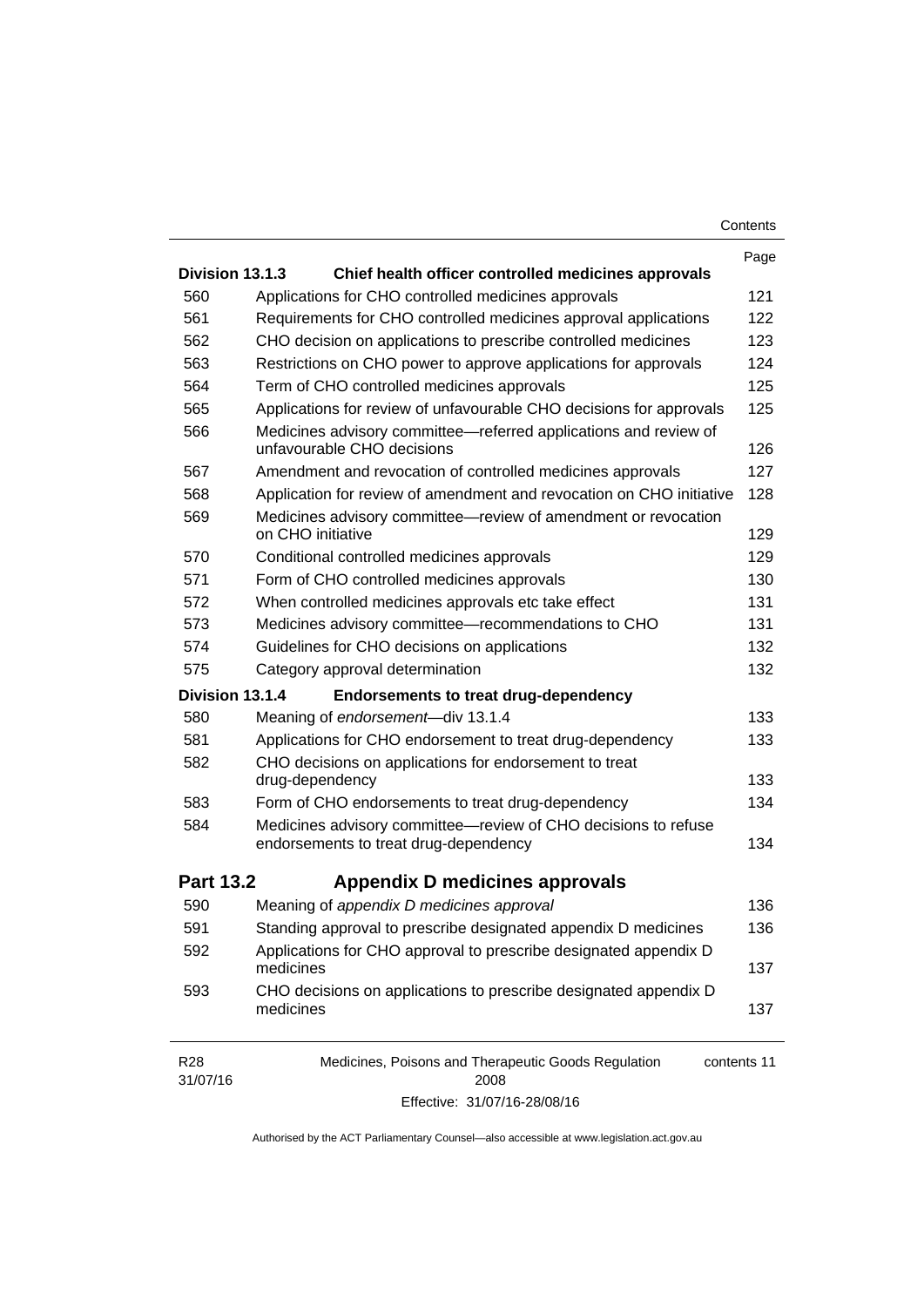| 594               | Page<br>Form of CHO appendix D medicines approvals<br>138                                                    |     |  |  |  |
|-------------------|--------------------------------------------------------------------------------------------------------------|-----|--|--|--|
| <b>Chapter 14</b> | <b>Medicines licences</b>                                                                                    |     |  |  |  |
| <b>Part 14.1</b>  | <b>Medicines licences generally</b>                                                                          |     |  |  |  |
| 600               | Medicines licences that may be issued-Act, s 78 (2)                                                          | 139 |  |  |  |
| <b>Part 14.2</b>  | <b>Controlled medicines research and education</b><br>program licences                                       |     |  |  |  |
| 605               | Applications for controlled medicines research and education program<br>licences                             | 140 |  |  |  |
| 606               | Restrictions on issuing of controlled medicines research and education<br>program licences-Act, s 85 (1) (a) | 141 |  |  |  |
| 607               | Additional information for controlled medicines research and education<br>program licences—Act, s 88 (1) (k) | 141 |  |  |  |
| <b>Part 14.3</b>  | <b>First-aid kit licences</b>                                                                                |     |  |  |  |
| 610               | Applications for first-aid kit licences                                                                      | 143 |  |  |  |
| 611               | Restrictions on issuing of first-aid kit licences—Act, s 85 (1) (a)                                          | 144 |  |  |  |
| 612               | Additional information for first-aid kit licences-Act, s 88 (1) (k)                                          | 145 |  |  |  |
| <b>Part 14.4</b>  | <b>Medicines wholesalers licences</b>                                                                        |     |  |  |  |
| 615               | Applications for medicines wholesalers licences                                                              | 146 |  |  |  |
| 616               | Restrictions on issuing of medicines wholesalers licences-Act, s 85<br>$(1)$ (a)                             | 147 |  |  |  |
| 617               | Additional information for medicines wholesalers licences—Act, s 88<br>$(1)$ (k)                             | 147 |  |  |  |
| <b>Part 14.5</b>  | <b>Opioid dependency treatment licences</b>                                                                  |     |  |  |  |
| 620               | Applications for opioid dependency treatment licences                                                        | 148 |  |  |  |
| 621               | Restriction on issuing of opioid dependency treatment licences-Act, s<br>85(1)(a)                            | 148 |  |  |  |
| 622               | Witnessing not required for administration under opioid dependency<br>treatment licence-Act, s 190 (1) (a)   | 148 |  |  |  |
|                   |                                                                                                              |     |  |  |  |

| contents 12 | Medicines, Poisons and Therapeutic Goods Regulation | R28      |
|-------------|-----------------------------------------------------|----------|
|             | 2008                                                | 31/07/16 |
|             | Effective: 31/07/16-28/08/16                        |          |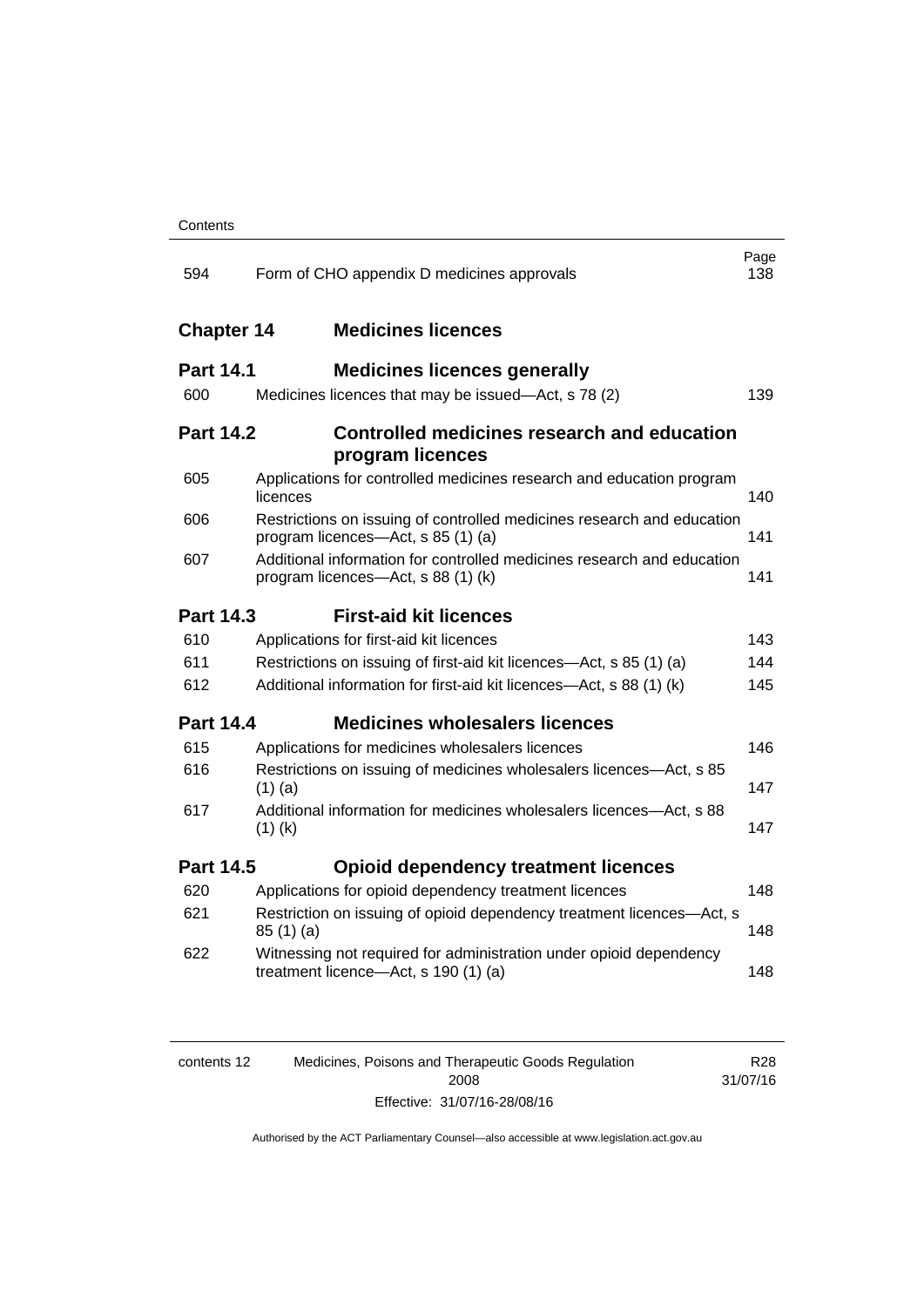|                   |  |                                                                     | Contents |
|-------------------|--|---------------------------------------------------------------------|----------|
|                   |  |                                                                     | Page     |
| <b>Part 14.6</b>  |  | <b>Pharmacy medicines rural communities</b><br>licences             |          |
| 625               |  | Applications for pharmacy medicines rural communities licences      | 149      |
| 626               |  | Restrictions on issuing of pharmacy medicines rural communities     |          |
|                   |  | licences- $-\text{Act}$ , s 85 (1) (a)                              | 149      |
| <b>Chapter 15</b> |  | <b>Medicines-other provisions</b>                                   |          |
| <b>Part 15.1</b>  |  | Opioid dependency treatment guidelines                              |          |
| 630               |  | Guidelines for treatment of opioid dependency                       | 150      |
| <b>Part 15.2</b>  |  | <b>Medicines advisory committee</b>                                 |          |
| 635               |  | Medicines advisory committee-membership                             | 151      |
| 636               |  | Medicines advisory committee-term of appointments                   | 152      |
| 637               |  | Medicines advisory committee-conditions of appointments             | 152      |
| 638               |  | Medicines advisory committee—time and place of meetings             | 153      |
| 639               |  | Medicines advisory committee-presiding member                       | 153      |
| 640               |  | Medicines advisory committee-quorum                                 | 153      |
| 641               |  | Medicines advisory committee-voting                                 | 153      |
| 642               |  | Medicines advisory committee-conduct of meetings                    | 154      |
| 643               |  | Medicines advisory committee-disclosure of interests by members     | 154      |
| 644               |  | Medicines advisory committee—ending appointments                    | 157      |
| <b>Part 15.3</b>  |  | <b>Other medicines provisions</b>                                   |          |
| 650               |  | Advertising controlled medicines—Act, s 66 (3) (b)                  | 159      |
| 651               |  | Advertising other medicines                                         | 159      |
| 652               |  | Prescribed institutions-Act, dict, def <i>institution</i> , par (b) | 160      |
| <b>Chapter 16</b> |  | Low and moderate harm poisons                                       |          |
| <b>Part 16.1</b>  |  | <b>Preliminary</b>                                                  |          |
| 660               |  | Meaning of relevant law-ch 16                                       | 161      |
|                   |  |                                                                     |          |

Medicines, Poisons and Therapeutic Goods Regulation 2008 Effective: 31/07/16-28/08/16

contents 13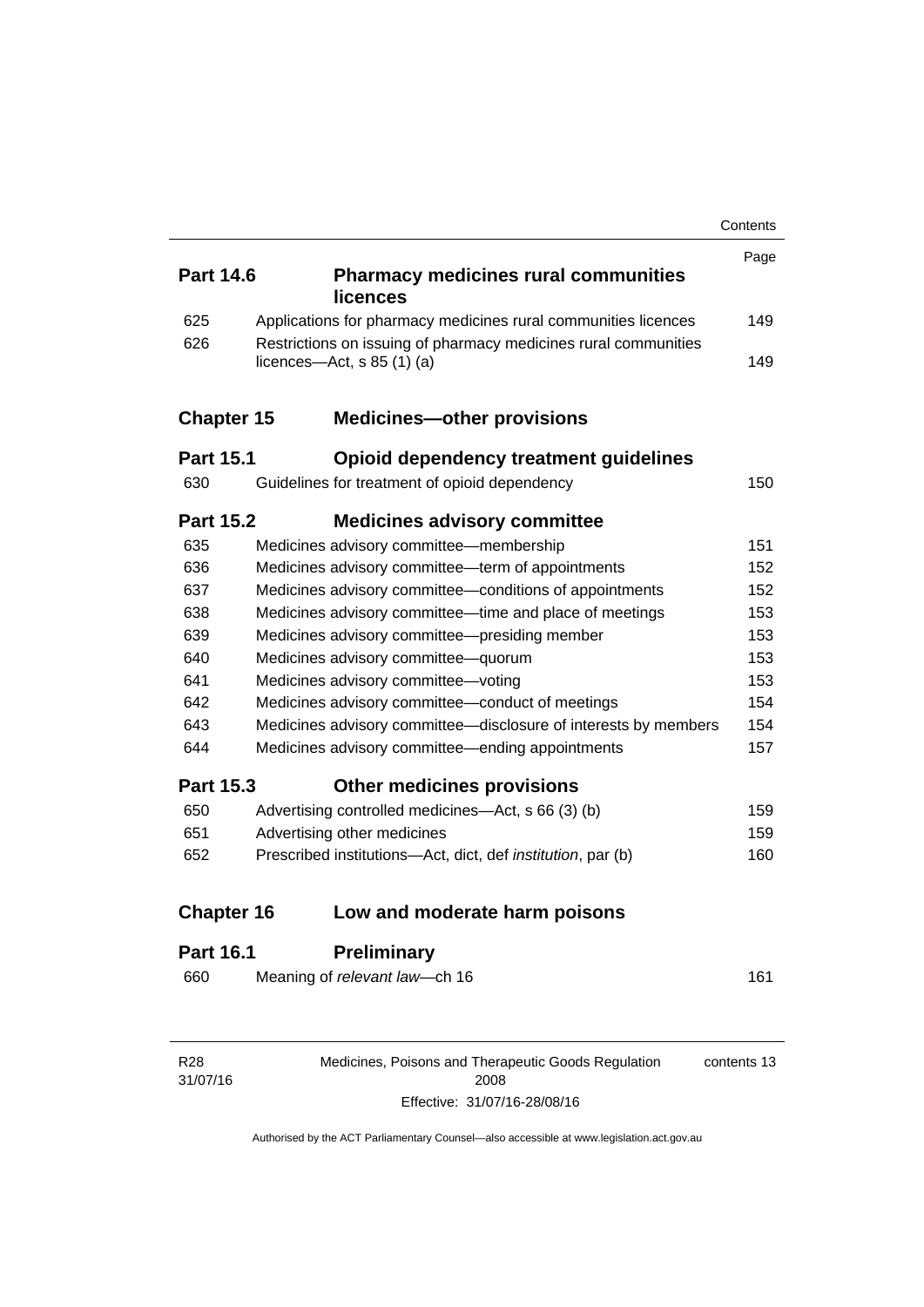| <b>Part 16.2</b>  |                   | Authorisation to supply low and moderate<br>harm poisons                                                             | Page |
|-------------------|-------------------|----------------------------------------------------------------------------------------------------------------------|------|
| 661               | (b) and $(2)$ (b) | Authorisation to supply low and moderate harm poisons—Act, s 26 (1)                                                  | 162  |
| 662               |                   | Authorisation condition for supplying low and moderate harm<br>poisons-Act, $s$ 44 (1) (b) and (2) (b)               | 162  |
| <b>Part 16.3</b>  |                   | Authorisation to manufacture low and<br>moderate harm poisons                                                        |      |
| 663               | 33(b)             | Authorisation to manufacture low and moderate harm poisons-Act, s                                                    | 163  |
| 664               |                   | Authorisation condition for manufacturing low and moderate harm<br>poisons—Act, s 44 (1) (b) and (2) (b)             | 163  |
| <b>Part 16.4</b>  |                   | Packaging and labelling of low and moderate<br>harm poisons                                                          |      |
| 665               |                   | Packaging of supplied manufacturer's packs of low and moderate<br>harm poisons—Act, s 59 (1) (c) (i) and (2) (c) (i) | 164  |
| 666               |                   | Labelling of supplied manufacturer's packs of low and moderate harm<br>poisons—Act, s 60 (1) (c) (i) and (2) (c) (i) | 165  |
| <b>Chapter 17</b> |                   | Dangerous poisons authorisations                                                                                     |      |
| <b>Part 17.1</b>  |                   | <b>Overview of dangerous poisons</b><br>authorisations                                                               |      |
| 670               |                   | General overview of authorisations for dangerous poisons                                                             | 166  |
| 671               |                   | Overview of dangerous poisons authorisations under this regulation                                                   | 167  |
| 672               |                   | General overview of authorisation conditions for dangerous poisons                                                   | 168  |
| <b>Part 17.2</b>  |                   | Authorisations under dangerous poisons<br><b>licences</b>                                                            |      |
| Division 17.2.1   |                   | Dangerous poisons manufacturers licence<br>authorisations                                                            |      |
|                   |                   | Authorisations under dangerous poisons manufacturers licences-Act,                                                   |      |

| contents 14 | Medicines, Poisons and Therapeutic Goods Regulation | R28      |
|-------------|-----------------------------------------------------|----------|
|             | 2008                                                | 31/07/16 |
|             | Effective: 31/07/16-28/08/16                        |          |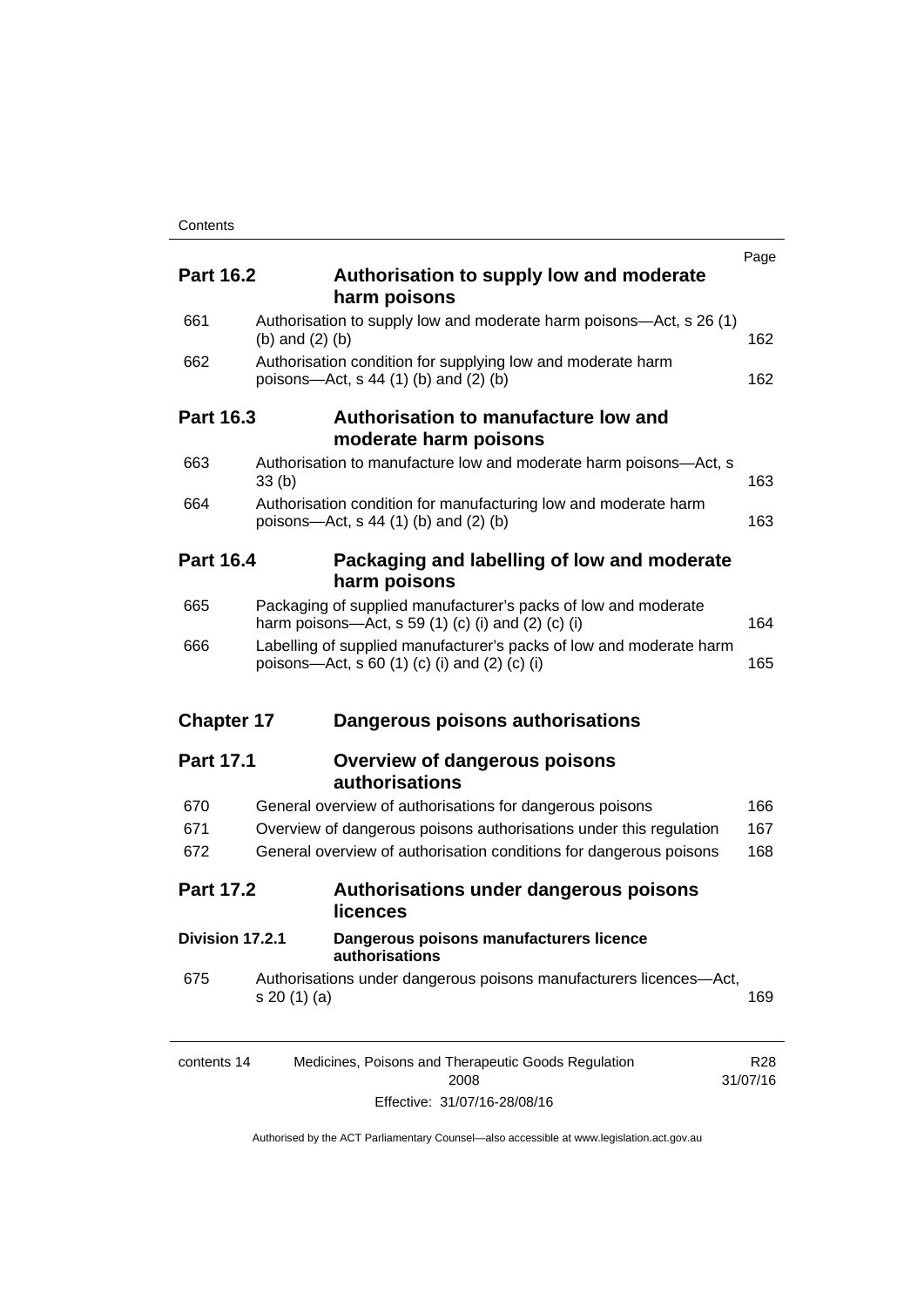|                 |                                                            |                                                                                                                                         | Contents |
|-----------------|------------------------------------------------------------|-----------------------------------------------------------------------------------------------------------------------------------------|----------|
|                 |                                                            |                                                                                                                                         | Page     |
| 676             |                                                            | Authorisation conditions for dangerous poisons manufacturers<br>licences- $-\text{Act}$ , s 44 (1) (b) and (2) (b)                      | 170      |
| Division 17.2.2 |                                                            | Dangerous poisons-research and education program<br>licence authorisations                                                              |          |
| 680             |                                                            | Authorisations under dangerous poisons research and education<br>program licences-Act, s 20 (1) (a)                                     | 172      |
| 681             |                                                            | Authorisation condition for dangerous poisons research and education<br>program licences—Act, s 44 (1) (b) and (2) (b)                  | 173      |
| Division 17.2.3 |                                                            | Dangerous poisons suppliers licence authorisations                                                                                      |          |
| 685             | s 20(1)(b)                                                 | Authorisations under dangerous poisons suppliers licences—Act,                                                                          | 174      |
| 686             |                                                            | Authorisation conditions for dangerous poisons suppliers licences-<br>Act, $s$ 44 (1) (b) and (2) (b)                                   | 175      |
|                 | <b>Part 17.3</b><br>Other dangerous poisons authorisations |                                                                                                                                         |          |
| Division 17.3.1 |                                                            | Authorisations for manufacturing etc purposes                                                                                           |          |
| 690             | (a)                                                        | Manufacturing etc authorisations for dangerous poisons-Act, s 20 (2)                                                                    | 177      |
| Division 17.3.2 |                                                            | Authorisations for delivery people and commercial<br>disposal operators                                                                 |          |
| 692             |                                                            | Authorisations to deliver dangerous poisons under purchase orders-<br>Act, s 26 (1) (b) and (2) (b), s 35 (1) (b), (2) (b) and s 36 (b) | 178      |
| 693             |                                                            | Authorisation to supply dangerous poisons to commercial disposal<br>operator for disposal—Act, s 26 (1) (b)                             | 179      |
| 694             |                                                            | Authorisations for commercial disposal operators—Act, s 26 (1) (b)<br>and (2) (b), s 35 (1) (b) and (2) (b) and s 36 (b)                | 179      |
| Division 17.3.3 |                                                            | Authorisations for dangerous poisons research and<br>education programs by scientifically qualified people                              |          |
| 695             | 26 (1) and (2) (b)                                         | Authorisations for dangerous poisons research and education-Act, s                                                                      | 180      |
| 696             |                                                            | Authorisation conditions for dangerous poisons research and<br>education- $Act$ , s 44 (1) (b) and (2) (b)                              | 181      |
|                 |                                                            |                                                                                                                                         |          |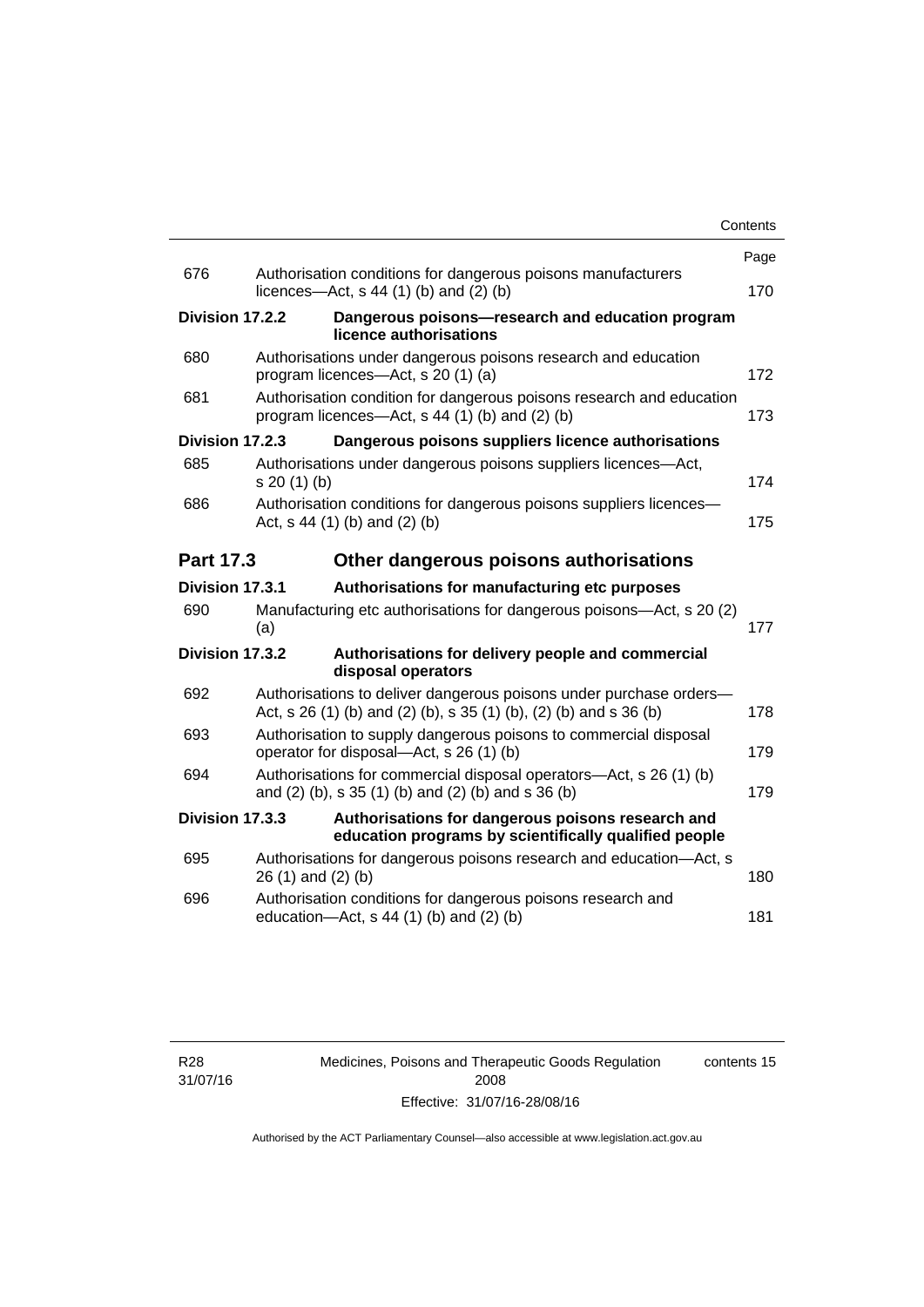### **Contents**

| <b>Chapter 18</b> | <b>Dangerous poisons licences</b>                                                                             | Page |
|-------------------|---------------------------------------------------------------------------------------------------------------|------|
| <b>Part 18.1</b>  | Dangerous poisons licences generally                                                                          |      |
| 700               | Dangerous poisons licences that may be issued-Act, s 78 (2)                                                   | 182  |
| <b>Part 18.2</b>  | Dangerous poisons manufacturers licences                                                                      |      |
| 705               | Applications for dangerous poisons manufacturers licences                                                     | 183  |
| 706               | Restrictions on issuing of dangerous poisons manufacturers<br>licences- $-\text{Act}$ , s 85 (1) (a)          | 184  |
| 707               | Additional information for dangerous poisons manufacturers<br>licences—Act, $s$ 88 (1) (k)                    | 184  |
| <b>Part 18.3</b>  | Dangerous poisons research and education<br>program licences                                                  |      |
| 710               | Applications for dangerous poisons research and education program<br>licences                                 | 185  |
| 711               | Restrictions on issuing of dangerous poisons research and education<br>program licences—Act, s 85 (1) (a)     | 186  |
| 712               | Additional information for dangerous poisons research and education<br>licences- $-\text{Act}$ , s 88 (1) (k) | 187  |
| <b>Part 18.4</b>  | Dangerous poisons suppliers licences                                                                          |      |
| 715               | Applications for dangerous poisons suppliers licences                                                         | 188  |
| 716               | Restrictions on issuing of dangerous poisons suppliers licences-Act,<br>s 85(1)(a)                            | 188  |
| 717               | Additional information for dangerous poisons suppliers licences-Act,<br>s 88 (1) (k)                          | 189  |
| <b>Chapter 19</b> | Dangerous poisons-other provisions                                                                            |      |
| <b>Part 19.1</b>  | Dangerous poisons purchase orders                                                                             |      |
| 720               | Supplying dangerous poisons on purchase orders                                                                | 190  |
| 721               | General requirements for dangerous poisons purchase orders-Act, s<br>38(2)(c)                                 | 191  |
| 722               | Recording supply of dangerous poisons                                                                         | 191  |

| contents 16 | Medicines, Poisons and Therapeutic Goods Regulation | R28      |
|-------------|-----------------------------------------------------|----------|
|             | 2008                                                | 31/07/16 |
|             | Effective: 31/07/16-28/08/16                        |          |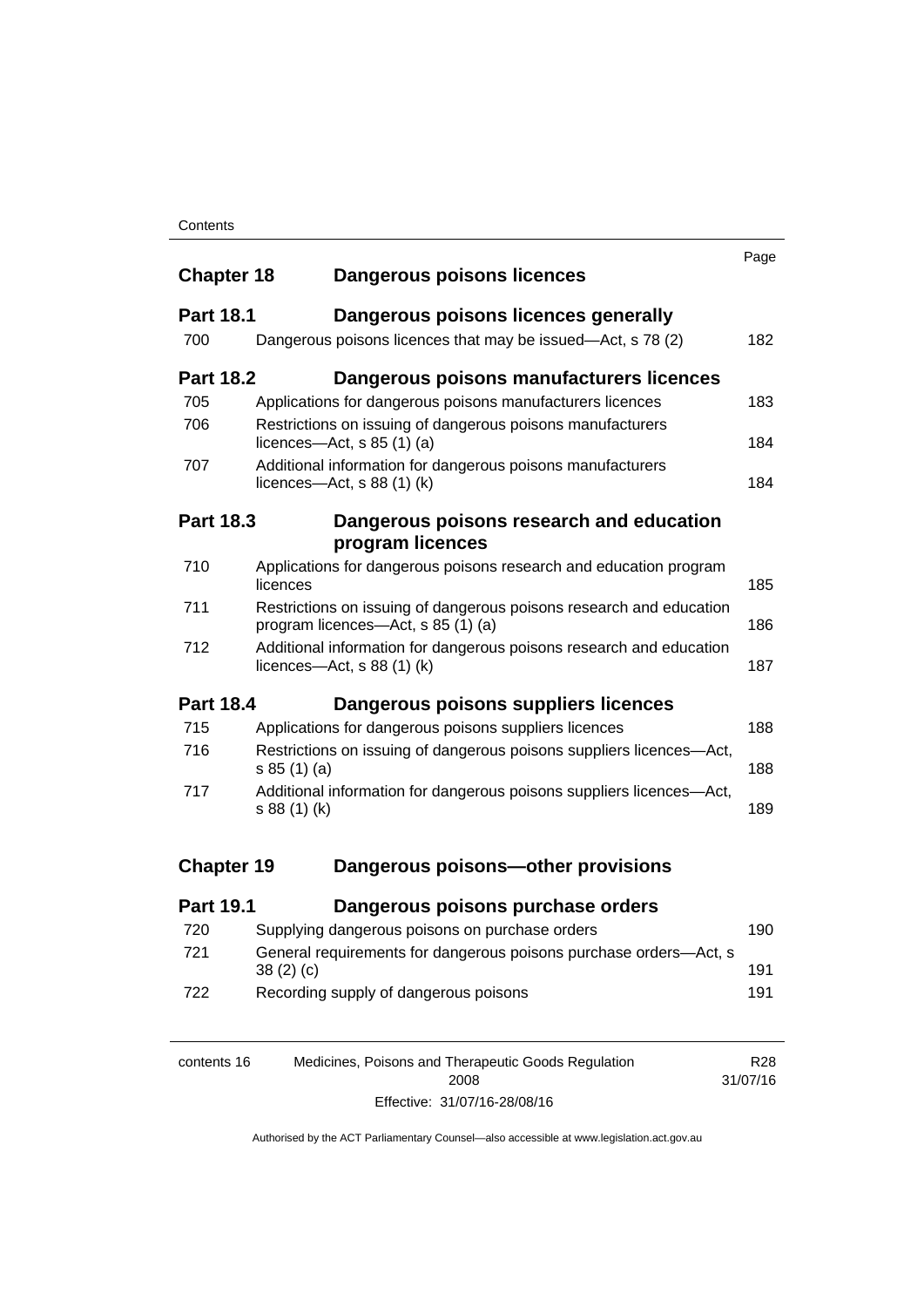|                   |                                                                                                           | Contents |
|-------------------|-----------------------------------------------------------------------------------------------------------|----------|
|                   |                                                                                                           | Page     |
| <b>Part 19.2</b>  | Wholesale supply of dangerous poisons<br>under corresponding laws                                         |          |
| 725               | Conditions for wholesalers supplying dangerous poisons under<br>corresponding laws-Act, s 20 (4) (c)      | 192      |
| <b>Part 19.3</b>  | Packaging and labelling of dangerous<br>poisons                                                           |          |
| 730               | Meaning of relevant law-pt 19.3                                                                           | 193      |
| 731               | Packaging of supplied manufacturer's packs of dangerous poisons-<br>Act, s 59 (1) (c) (i) and (2) (c) (i) | 193      |
| 732               | Labelling of supplied manufacturer's packs of dangerous poisons-<br>Act, s 60 (1) (c) (i) and (2) (c) (i) | 194      |
| <b>Part 19.4</b>  | Storage of dangerous poisons                                                                              |          |
| 735               | Storage of dangerous poisons-Act, s 61 (b) and (c)                                                        | 195      |
| <b>Part 19.5</b>  | Dangerous poisons registers                                                                               |          |
| 740               | Keeping of dangerous poisons registers by certain people—Act, s 48<br>and $s 50 (1) (b)$ and $(2) (b)$    | 196      |
| 741               | Form of dangerous poisons registers-Act, s 49 (1) (b)                                                     | 197      |
| 742               | Making entries in dangerous poisons registers—Act, s 51 (1) (b)                                           | 197      |
| 743               | Prescribed witnesses for discarding of dangerous poisons-Act, s 54<br>$(a)$ and $(b)$                     | 197      |
| 744               | Changes to entries in dangerous poisons registers—Act, s 55 (2) (b)                                       | 198      |
| <b>Chapter 20</b> | <b>Paints</b>                                                                                             |          |
| 750               | Manufacture, supply and use of paints containing white lead-Act, s<br>70 (1) (b), (2) (b) and (3) (b)     | 199      |
| 751               | Manufacture, supply and use of paints for certain purposes—Act, s 71<br>$(1)$ and $(3)$                   | 199      |
| 752               | Manufacture, supply and use of paints for toys-Act, s 72 (b)                                              | 200      |
| 753               | Manufacture, supply and use of paints containing pesticides-Act, s<br>73(b)                               | 200      |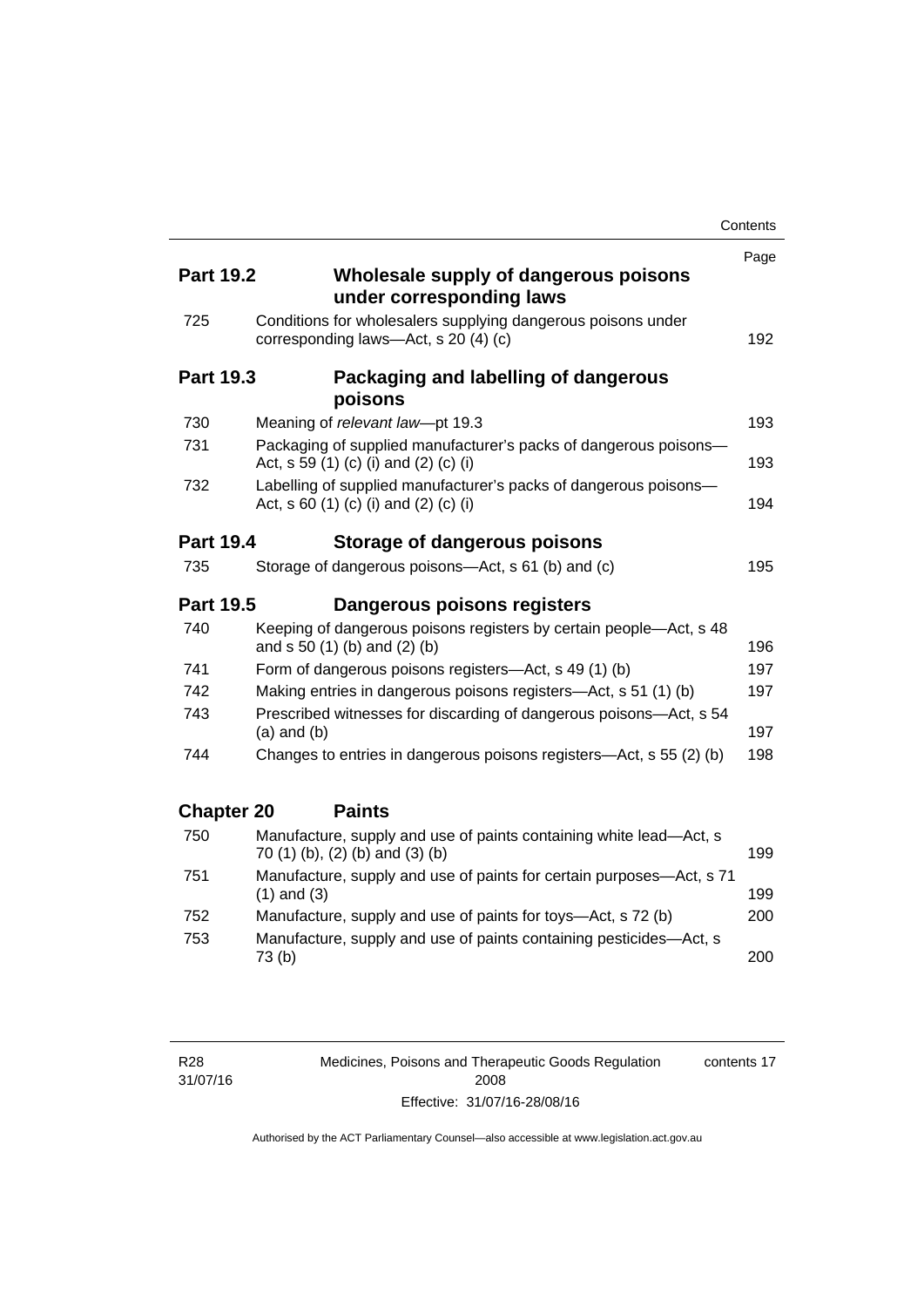### **Contents**

| <b>Chapter 21</b> |                           | <b>Prohibited and schedule 10 substances</b>                                                                                                                 | Page |
|-------------------|---------------------------|--------------------------------------------------------------------------------------------------------------------------------------------------------------|------|
| <b>Part 21.1</b>  |                           | <b>Preliminary</b>                                                                                                                                           |      |
| 760               |                           | Meaning of prohibited substance-ch 21                                                                                                                        | 201  |
| 761               |                           | Prohibited substances licences-Act, s 78 (2)                                                                                                                 | 201  |
| <b>Part 21.2</b>  |                           | <b>Prohibited substances research and</b><br>education program licences                                                                                      |      |
| Division 21.2.1   |                           | Issue of prohibited substances research and education<br>program licences                                                                                    |      |
| 765               | program licences          | Applications for prohibited substances research and education                                                                                                | 202  |
| 766               |                           | Restrictions on issuing of prohibited substances research and<br>education program licences-Act, s 85 (1) (a)                                                | 203  |
| 767               |                           | Additional information for prohibited substances research program and<br>education licences-Act, s 88 (1) (k)                                                | 204  |
| Division 21.2.2   |                           | Prohibited substances research and education<br>program authorisations                                                                                       |      |
| 768               |                           | Authorisations under prohibited substances research and education<br>program licences—Act, s 20 (1) (a)                                                      | 204  |
| 769               |                           | Authorisation condition for prohibited substances research and<br>education program licences—Act, s 44 (1) (b) and (2) (b)                                   | 205  |
| Division 21.2.3   |                           | Other provisions-prohibited substances research and<br>education program licences                                                                            |      |
| 770               |                           | Approvals of dealings for prohibited substances research and<br>education program licences—Act, s 20 (1) (c)                                                 | 206  |
| 771               | (b)                       | Authorisation condition for approval-holders—Act, s 44 (1) (b) and (2)                                                                                       | 207  |
| 772               | Act, s 38 (2) (c)         | General requirements for prohibited substances purchase orders-                                                                                              | 207  |
| 773               |                           | Recording supply of prohibited substances on purchase orders                                                                                                 | 208  |
| 774               | (ii), $(2)$ (b) and $(4)$ | Information for CHO about supplied prohibited substances research<br>and education program licences—Act, s 31 $(1)$ $(a)$ $(ii)$ , $(1)$ $(b)$ , $(2)$ $(a)$ | 208  |

| contents 18 | Medicines, Poisons and Therapeutic Goods Regulation | R28      |
|-------------|-----------------------------------------------------|----------|
|             | 2008                                                | 31/07/16 |
|             | Effective: 31/07/16-28/08/16                        |          |

Authorised by the ACT Parliamentary Counsel—also accessible at www.legislation.act.gov.au

R28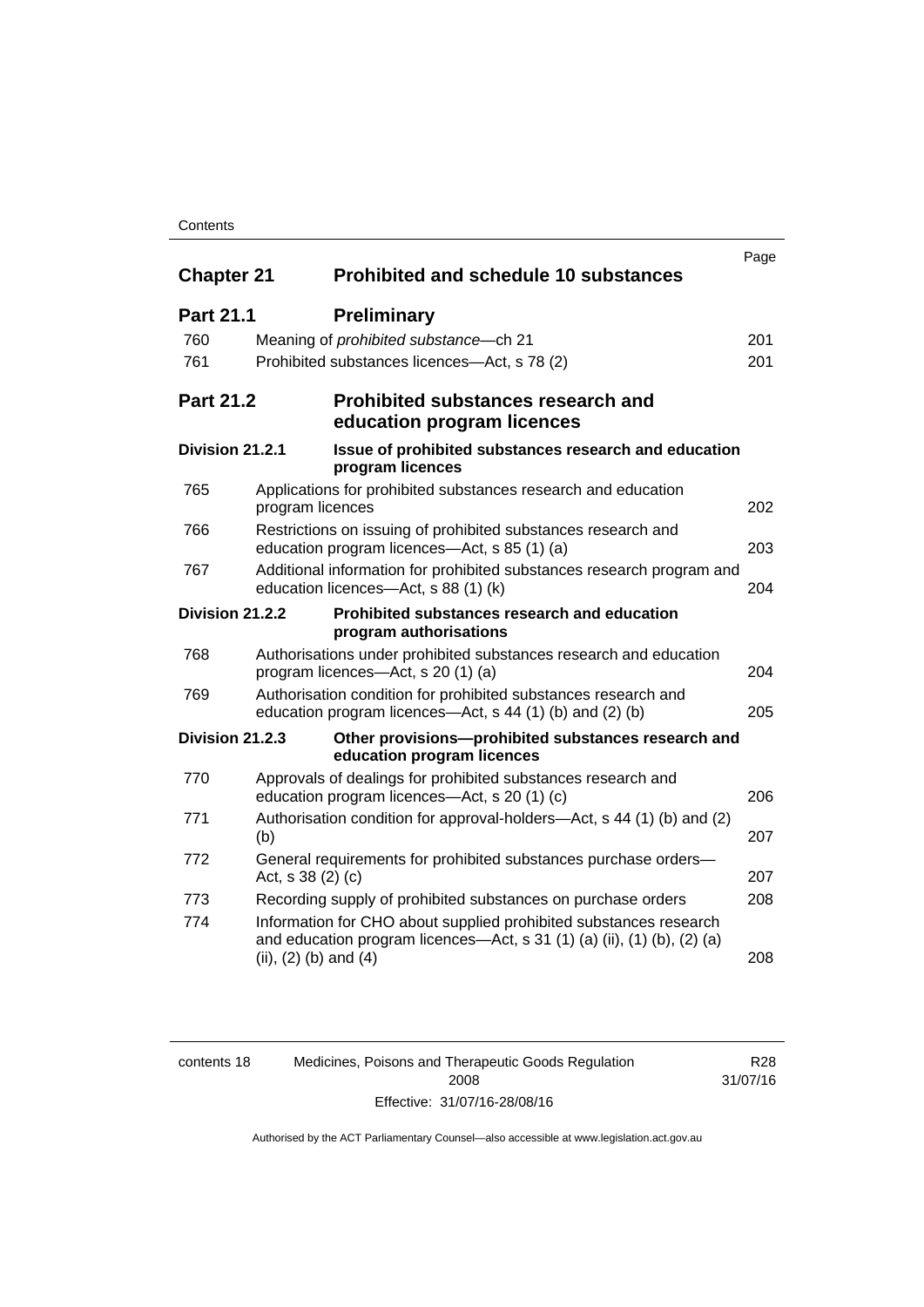|                   |                                                                                                                | Page |
|-------------------|----------------------------------------------------------------------------------------------------------------|------|
| <b>Part 21.3</b>  | <b>Prohibited substances registers</b>                                                                         |      |
| 775               | Keeping of prohibited substances registers by certain people-Act,<br>s 48 and s 50 (1) (b) and (2) (b)         | 210  |
| 776               | Form of prohibited substances registers-Act, s 49 (1) (b)                                                      | 210  |
| 777               | Making entries in prohibited substances registers—Act, s 51 (1) (b)                                            | 211  |
| 778               | Prescribed witnesses for discarding of prohibited substances—Act, s<br>54 (a) and (b)                          | 211  |
| 779               | Changes to entries in prohibited substances registers—Act, s 55 (2)<br>(b)                                     | 212  |
| <b>Chapter 22</b> | <b>Therapeutic goods</b>                                                                                       |      |
| 800               | Definitions-ch 22                                                                                              | 213  |
| 801               | Prescribed regulated therapeutic goods-Act, s 14, def regulated<br>therapeutic good, par (b)                   | 213  |
| 802               | Authorisation to supply optical devices—Act, s 74 (1) (b) and (2) (b)                                          | 213  |
| 803               | Authorisation conditions for supplying optical devices—Act, s 75 (1) (b) 214                                   |      |
|                   |                                                                                                                |      |
| <b>Chapter 23</b> | <b>Notification and review of decisions</b>                                                                    |      |
| 850               | Meaning of reviewable decision-ch 23                                                                           | 215  |
| 851               | Reviewable decision notices                                                                                    | 216  |
| 852               | Applications for review                                                                                        | 217  |
|                   |                                                                                                                |      |
| <b>Chapter 24</b> | <b>Miscellaneous</b>                                                                                           |      |
| 860               | Authorisations for public employees—Act, s 26 (1) (b), (2) (b), s 35 (1)<br>$(b)$ , $(2)$ $(b)$ and s 36 $(b)$ | 218  |
| 861               | Other authorisations for public employees—Act, s 20 (1) (a), (2) (a)<br>and s 74 (1) (b)                       | 219  |
| 862               | Certain containers not to be used for human-use substances—Act, s<br>63 $(1)$ $(b)$                            | 220  |
| 863               | Disapplication of Legislation Act, s 47 (6)                                                                    | 220  |
| 864               | Exemption of piper methysticum (kava)—Act, s 190 (1) (a)                                                       | 220  |
|                   |                                                                                                                |      |

| R28      |  |
|----------|--|
| 31/07/16 |  |

Medicines, Poisons and Therapeutic Goods Regulation 2008 Effective: 31/07/16-28/08/16 contents 19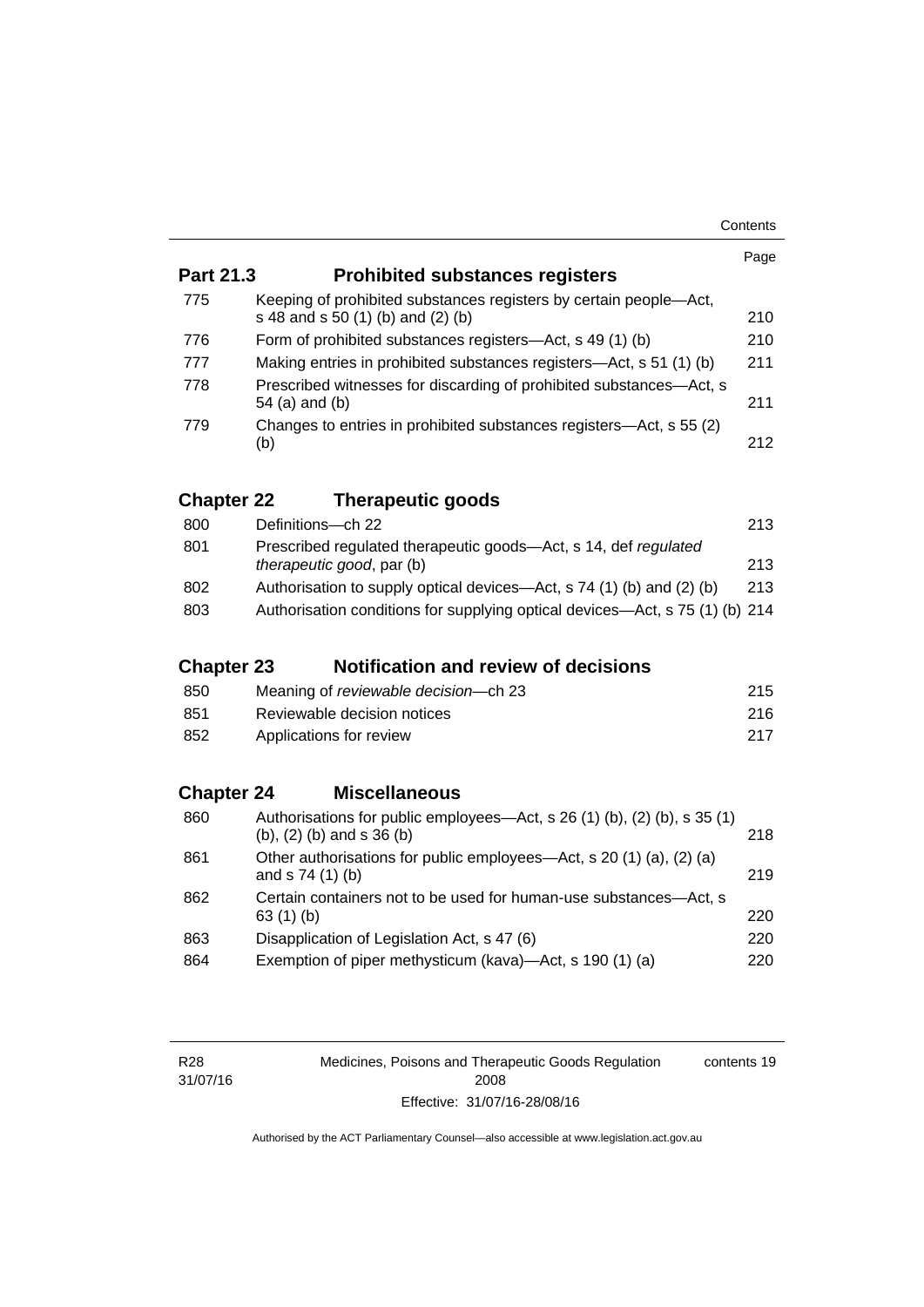|                          |                                                                              | Page |
|--------------------------|------------------------------------------------------------------------------|------|
| <b>Schedule 1</b>        | <b>Medicines—health-related occupations</b><br>authorisations                | 223  |
| <b>Part 1.1</b>          | <b>Ambulance services and officers</b>                                       | 223  |
| <b>Part 1.2</b>          | Dentists, dental hygienists, dental therapists and oral<br>health therapists | 224  |
| <b>Part 1.3</b>          | <b>Doctors</b>                                                               | 227  |
| <b>Part 1.4</b>          | <b>Health practitioners at institutions</b>                                  | 229  |
| <b>Part 1.5</b>          | <b>Midwives</b>                                                              | 230  |
| <b>Part 1.6</b>          | <b>Nurses</b>                                                                | 232  |
| <b>Part 1.7</b>          | Opioid dependency treatment centres operated by<br><b>Territory</b>          | 235  |
| <b>Part 1.8</b>          | <b>Optometrists</b>                                                          | 236  |
| <b>Part 1.9</b>          | <b>Pharmacists and employees</b>                                             | 237  |
| Part 1.10                | <b>Podiatrists</b>                                                           | 240  |
| Part 1.11                | <b>Residential care facilities</b>                                           | 241  |
| <b>Part 1.12</b>         | Sales representatives for medicines manufacturers<br>and wholesalers         | 243  |
| Part 1.13                | Veterinary surgeons and employees                                            | 244  |
| <b>Schedule 3</b>        | Designated appendix D medicines—standing<br>approvals                        | 247  |
| <b>Part 3.1</b>          | <b>Approval conditions</b>                                                   | 247  |
| Definitions-sch 3<br>3.1 |                                                                              | 247  |
| <b>Part 3.2</b>          | Standing approvals for designated appendix D<br>medicines                    | 248  |

| contents 20 | Medicines, Poisons and Therapeutic Goods Regulation |
|-------------|-----------------------------------------------------|
|             | 2008                                                |
|             | Effective: 31/07/16-28/08/16                        |

R28 31/07/16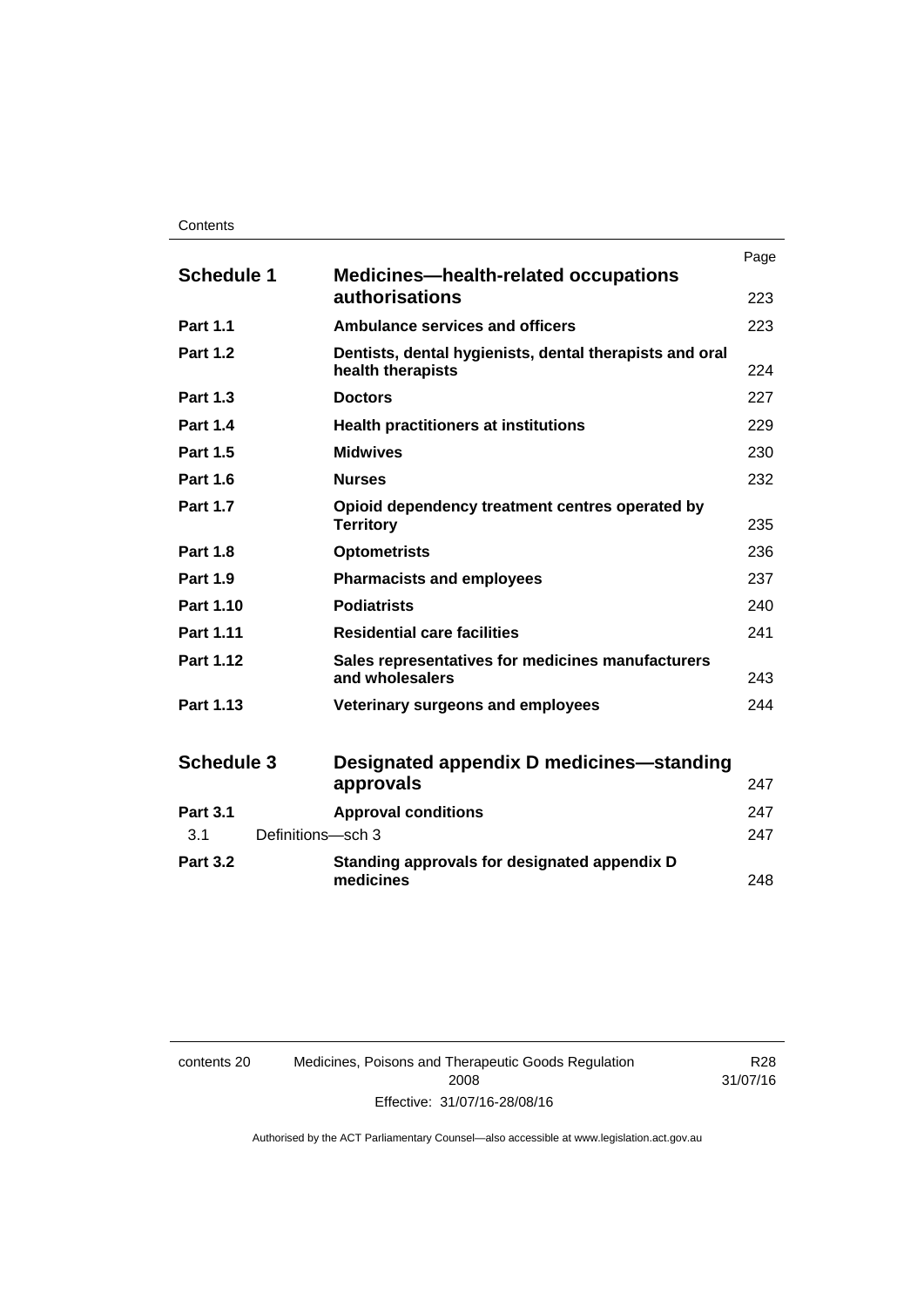|                                                | Contents                                                                                                                                                                                                         |
|------------------------------------------------|------------------------------------------------------------------------------------------------------------------------------------------------------------------------------------------------------------------|
|                                                | Page                                                                                                                                                                                                             |
| authorisations                                 | 250                                                                                                                                                                                                              |
| Requirements for storage receptacles           | 253                                                                                                                                                                                                              |
| <b>Medicines cabinets</b>                      | 253                                                                                                                                                                                                              |
| 5.1<br>Medicines cabinets-general requirements |                                                                                                                                                                                                                  |
| Medicines cabinets-body requirements           | 253                                                                                                                                                                                                              |
| Medicines cabinets-door requirements           | 254                                                                                                                                                                                                              |
| Medicines cabinets-lock requirements           |                                                                                                                                                                                                                  |
| Medicines cabinets-mounting requirements       | 255                                                                                                                                                                                                              |
| Safes, strong rooms and vaults                 | 256                                                                                                                                                                                                              |
| Requirements for safes                         |                                                                                                                                                                                                                  |
| 5.7<br>Requirements for strong rooms           |                                                                                                                                                                                                                  |
| Requirements for vaults                        | 256                                                                                                                                                                                                              |
|                                                |                                                                                                                                                                                                                  |
| <b>Dictionary</b>                              |                                                                                                                                                                                                                  |
|                                                |                                                                                                                                                                                                                  |
|                                                | 269                                                                                                                                                                                                              |
|                                                | 269                                                                                                                                                                                                              |
|                                                | 270                                                                                                                                                                                                              |
|                                                | 275                                                                                                                                                                                                              |
|                                                | 284                                                                                                                                                                                                              |
|                                                | <b>Schedule 4</b><br>Dangerous poisons-manufacturing etc<br><b>Schedule 5</b><br><b>Endnotes</b><br>About the endnotes<br>Abbreviation key<br>Legislation history<br>Amendment history<br>Earlier republications |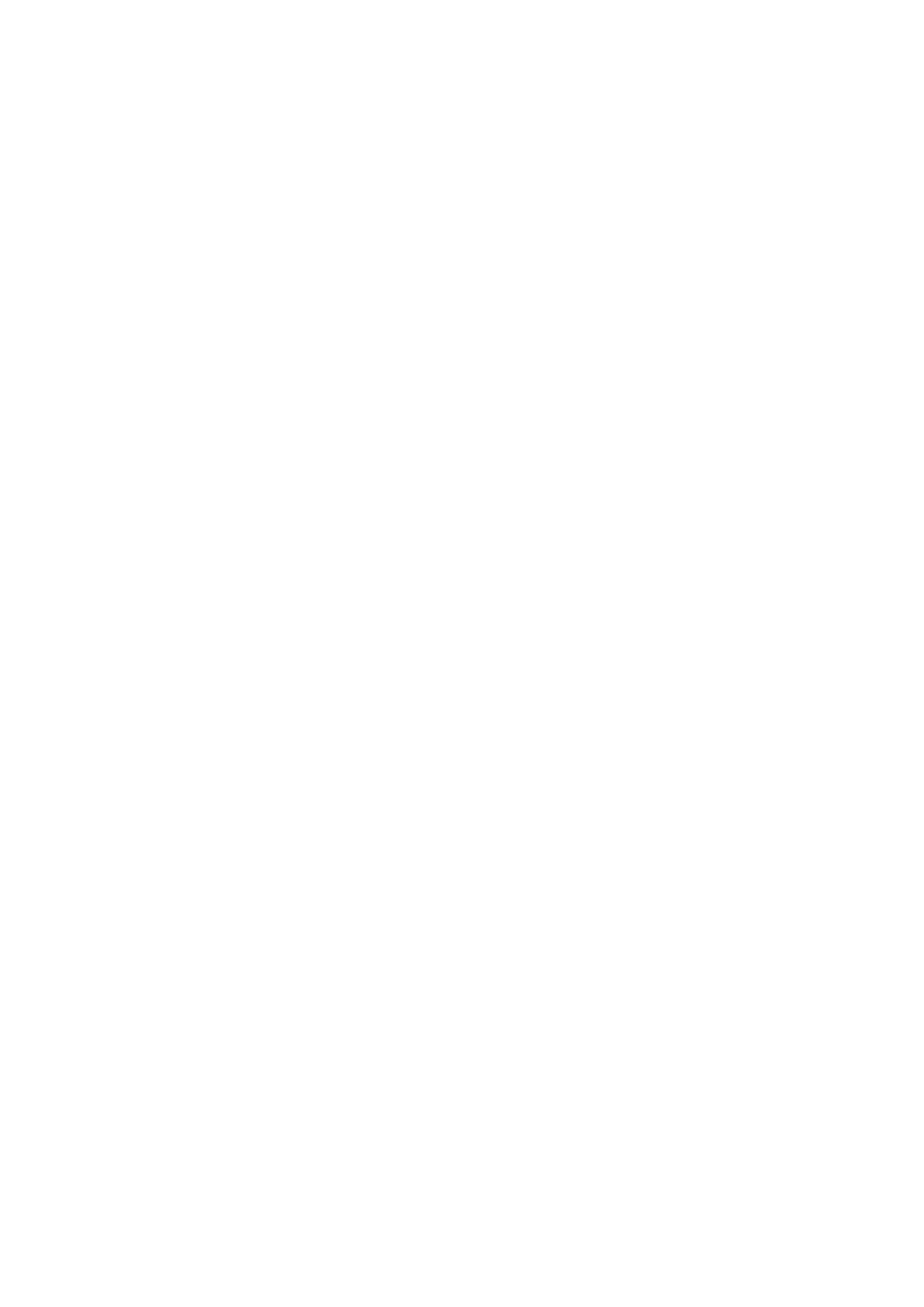

# **Medicines, Poisons and Therapeutic Goods Regulation 2008**

made under the

**[Medicines, Poisons and Therapeutic Goods Act 2008](http://www.legislation.act.gov.au/a/2008-26)**

R28 31/07/16

l

Medicines, Poisons and Therapeutic Goods Regulation 2008 Effective: 31/07/16-28/08/16

page 1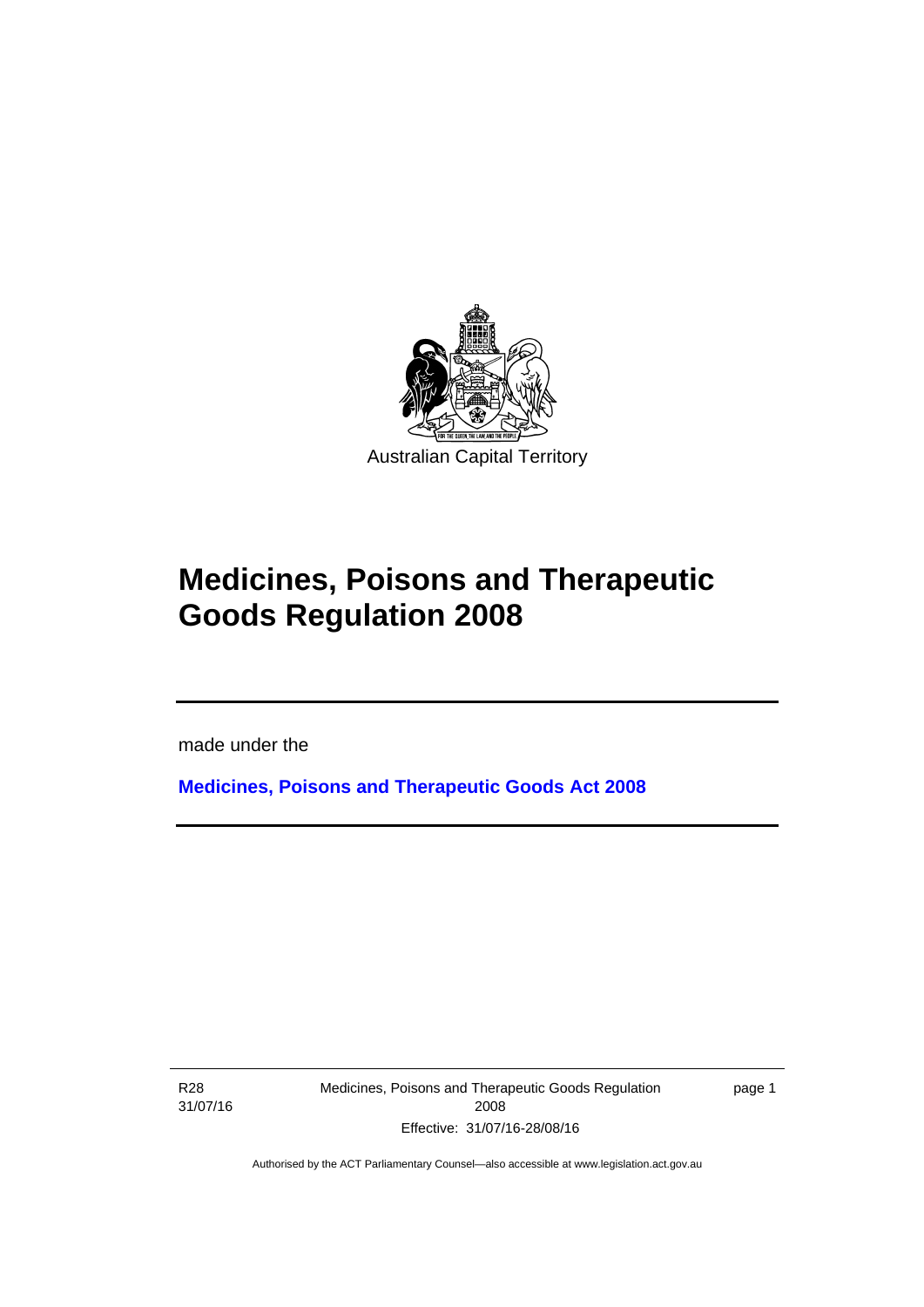Section 1

# <span id="page-25-0"></span>**Chapter 1 Preliminary**

### <span id="page-25-1"></span>**1 Name of regulation**

This regulation is the *Medicines, Poisons and Therapeutic Goods Regulation 2008*.

## <span id="page-25-2"></span>**3 Dictionary**

The dictionary at the end of this regulation is part of this regulation.

*Note 1* The dictionary at the end of this regulation defines certain terms used in this regulation, and includes references (*signpost definitions*) to other terms defined elsewhere. For example, the signpost definition '*young detainee*—see the *[Children](http://www.legislation.act.gov.au/a/2008-19)* 

*[and Young People Act 2008](http://www.legislation.act.gov.au/a/2008-19)*, section 95.' means that the term 'young detainee' is defined in that section and the definition applies to this regulation.

*Note 2* A definition in the dictionary (including a signpost definition) applies to the entire regulation unless the definition, or another provision of the regulation, provides otherwise or the contrary intention otherwise appears (see [Legislation Act,](http://www.legislation.act.gov.au/a/2001-14) s 155 and s 156 (1)).

### <span id="page-25-3"></span>**4 Notes**

A note included in this regulation is explanatory and is not part of this regulation.

*Note* See the [Legislation Act,](http://www.legislation.act.gov.au/a/2001-14) s 127 (1), (4) and (5) for the legal status of notes.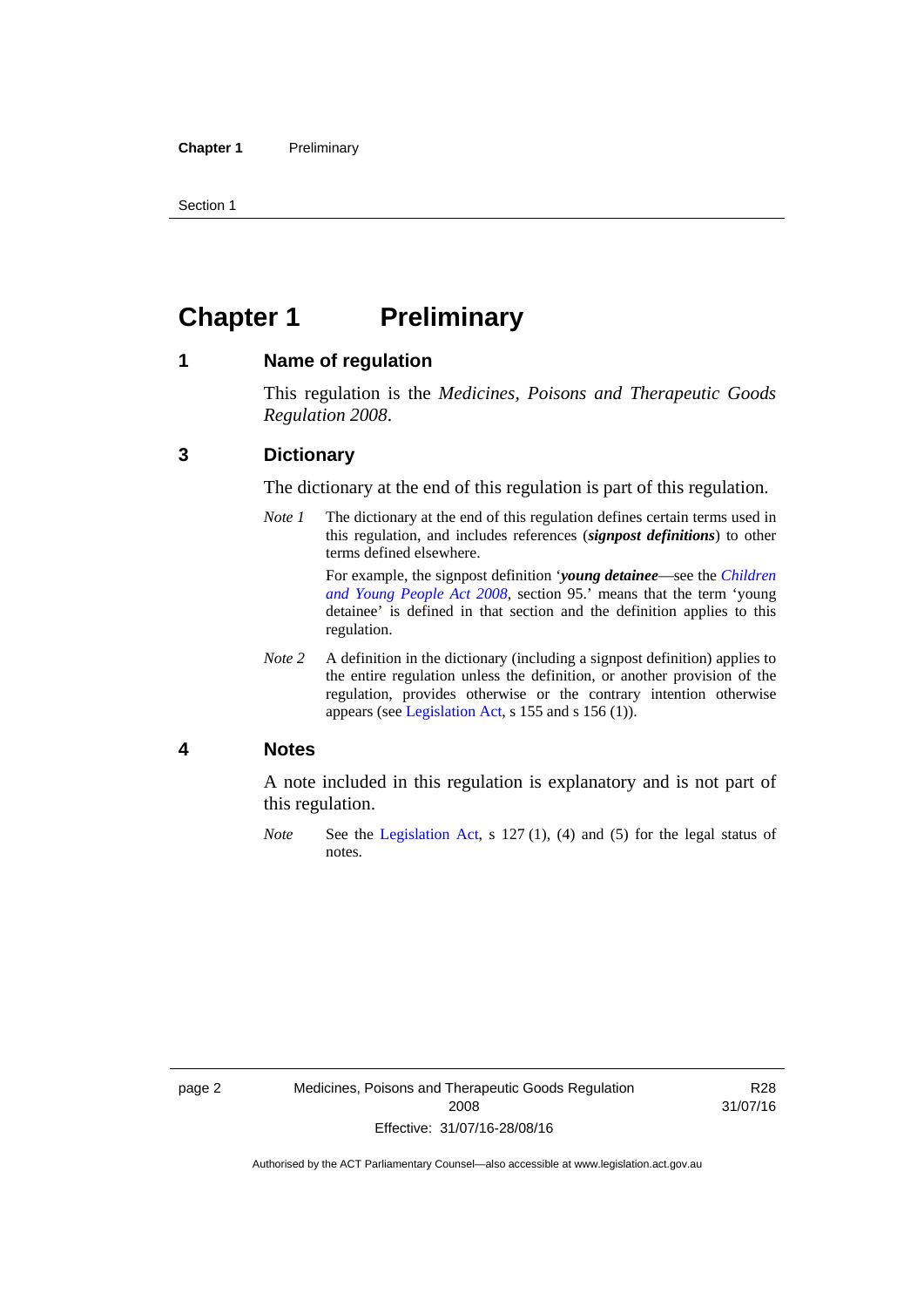# <span id="page-26-0"></span>**5 Offences against regulation—application of Criminal Code etc**

Other legislation applies in relation to offences against this regulation.

*Note 1 Criminal Code* The [Criminal Code](http://www.legislation.act.gov.au/a/2002-51), ch 2 applies to all offences against this regulation (see Code, pt 2.1).

> The chapter sets out the general principles of criminal responsibility (including burdens of proof and general defences), and defines terms used for offences to which the Code applies (eg *conduct*, *intention*, *recklessness* and *strict liability*).

*Note 2 Penalty units* 

The [Legislation Act](http://www.legislation.act.gov.au/a/2001-14), s 133 deals with the meaning of offence penalties that are expressed in penalty units.

# <span id="page-26-1"></span>**6 Overview of things to which medicines and poisons standard does not apply**

- (1) The medicines and poisons standard applies to regulated substances (see the  $Act$ , pt 3.1 and s 17).
- (2) However, the medicines and poisons standard sets out the following things to which it does not apply (unless there is a contrary intention in the standard):
	- (a) a substance in a preparation or product included in the standard, appendix A (General Exemptions) (see the [standard](http://www.comlaw.gov.au/Series/F2012L01200), par 1 (2) (h));
	- (b) a substance and the reason for its entry in the standard, appendix B (Substances considered not to require control by scheduling) (see the [standard,](http://www.comlaw.gov.au/Series/F2012L01200) par  $1(2)(h)$ );
	- (c) a substance to which the standard, appendix G (Dilute Preparations) applies (see the [standard,](http://www.comlaw.gov.au/Series/F2012L01200) par 1 (2) (i));

R28 31/07/16 page 3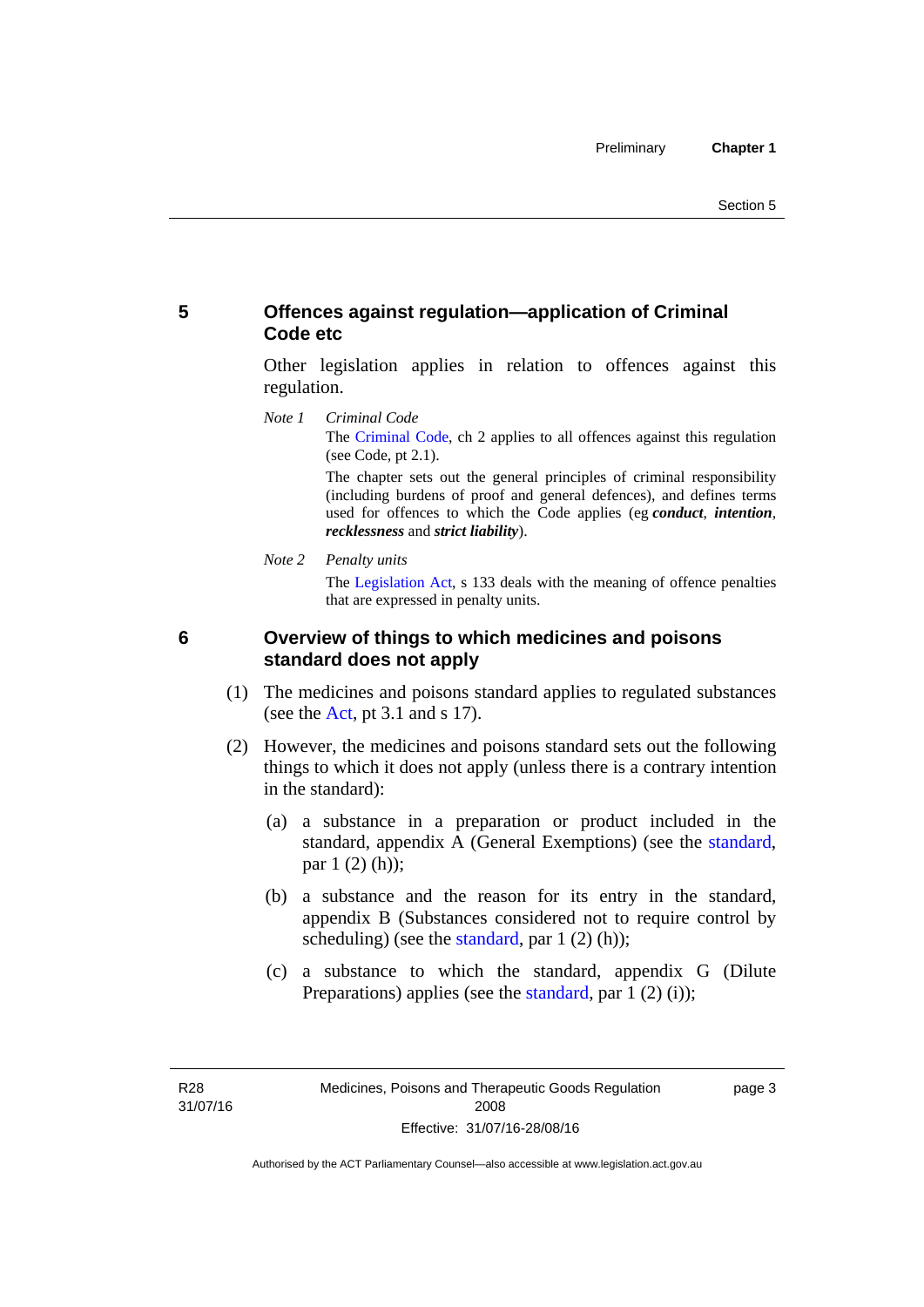#### **Chapter 1** Preliminary

Section 6

- (d) certain low concentrations of substances included in the standard, schedules 1 to 6 if the substance is not also included in schedule 7 or 8 (see the [standard,](http://www.comlaw.gov.au/Series/F2012L01200) par 1 (2) (j));
- (e) certain impurities in pesticides (see the [standard,](http://www.comlaw.gov.au/Series/F2012L01200) par  $1(2)(k)$ ).

page 4 Medicines, Poisons and Therapeutic Goods Regulation 2008 Effective: 31/07/16-28/08/16

R28 31/07/16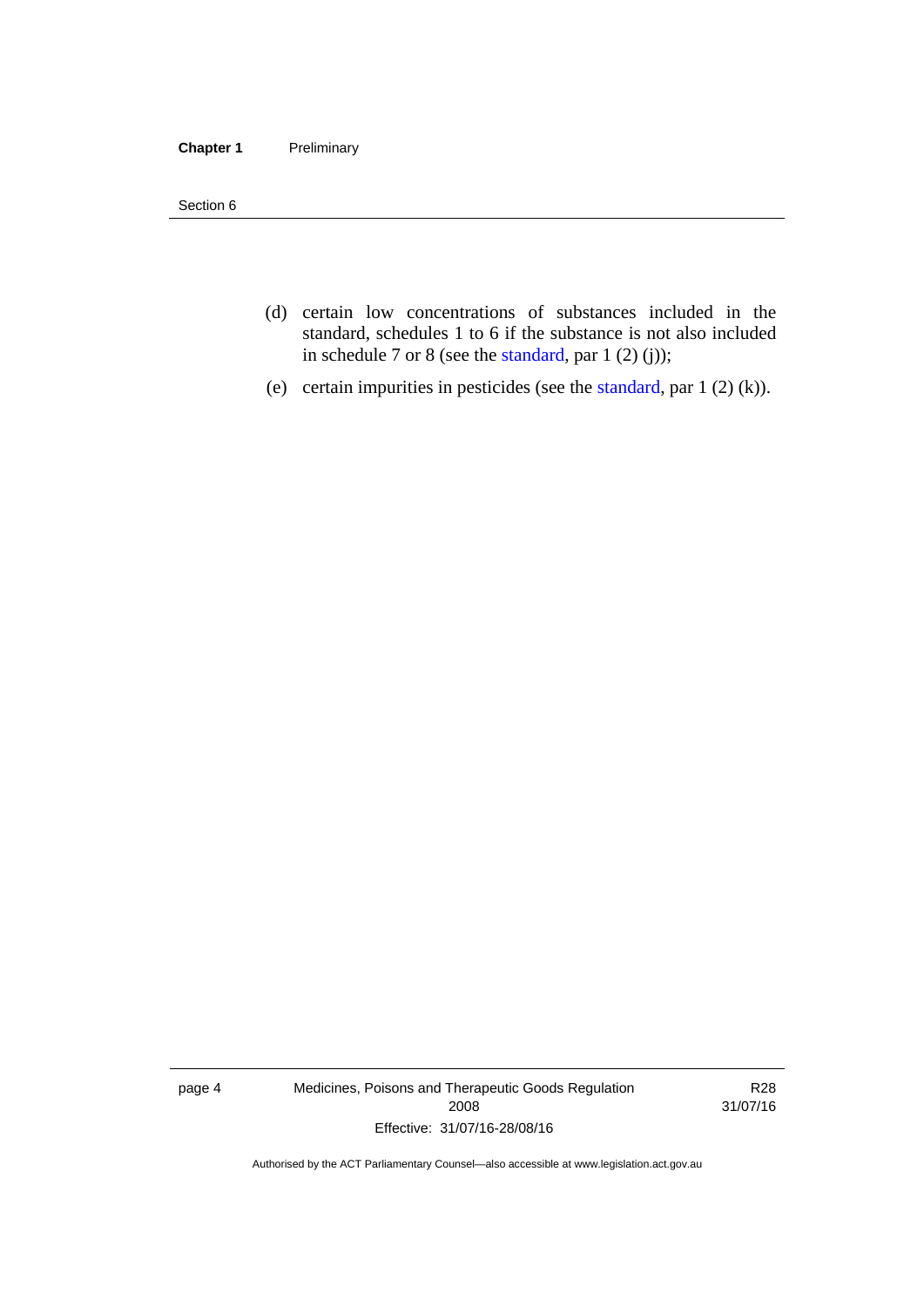# <span id="page-28-0"></span>**Chapter 2 Medicines—authorisations generally**

# <span id="page-28-1"></span>**Part 2.1 Overview of medicines authorisations**

## <span id="page-28-2"></span>**10 General overview of authorisations for medicines**

 (1) The Act requires that a person must not deal with a medicine in a particular way unless the person is authorised to deal with the medicine.

#### **Example**

the [Act](http://www.legislation.act.gov.au/a/2008-26/default.asp), s 35 is about obtaining certain substances (which include medicines)

- *Note 1* The [Act,](http://www.legislation.act.gov.au/a/2008-26/default.asp) s 19 sets out when a person *deals* with a medicine.
- *Note 2* An example is part of the regulation, is not exhaustive and may extend, but does not limit, the meaning of the provision in which it appears (see [Legislation Act,](http://www.legislation.act.gov.au/a/2001-14) s 126 and s 132).
- (2) The [Act](http://www.legislation.act.gov.au/a/2008-26/default.asp), section 20 sets out when a person is authorised to deal with a medicine.
- (3) This regulation authorises certain dealings with medicines.

*Note* An authorisation is not required to deal with the following:

- a substance excluded from the medicines and poisons standard by the [standard,](http://www.comlaw.gov.au/Series/F2012L01200) par  $1(2)$  (see s 6);
- a substance mentioned in the [medicines and poisons standard,](http://www.comlaw.gov.au/Series/F2012L01200) sch 2, 3, 4 or 8 if none of the schedules apply to the substance because of an exception in the standard (eg Aspirin in packets available from supermarkets).

R28 31/07/16 page 5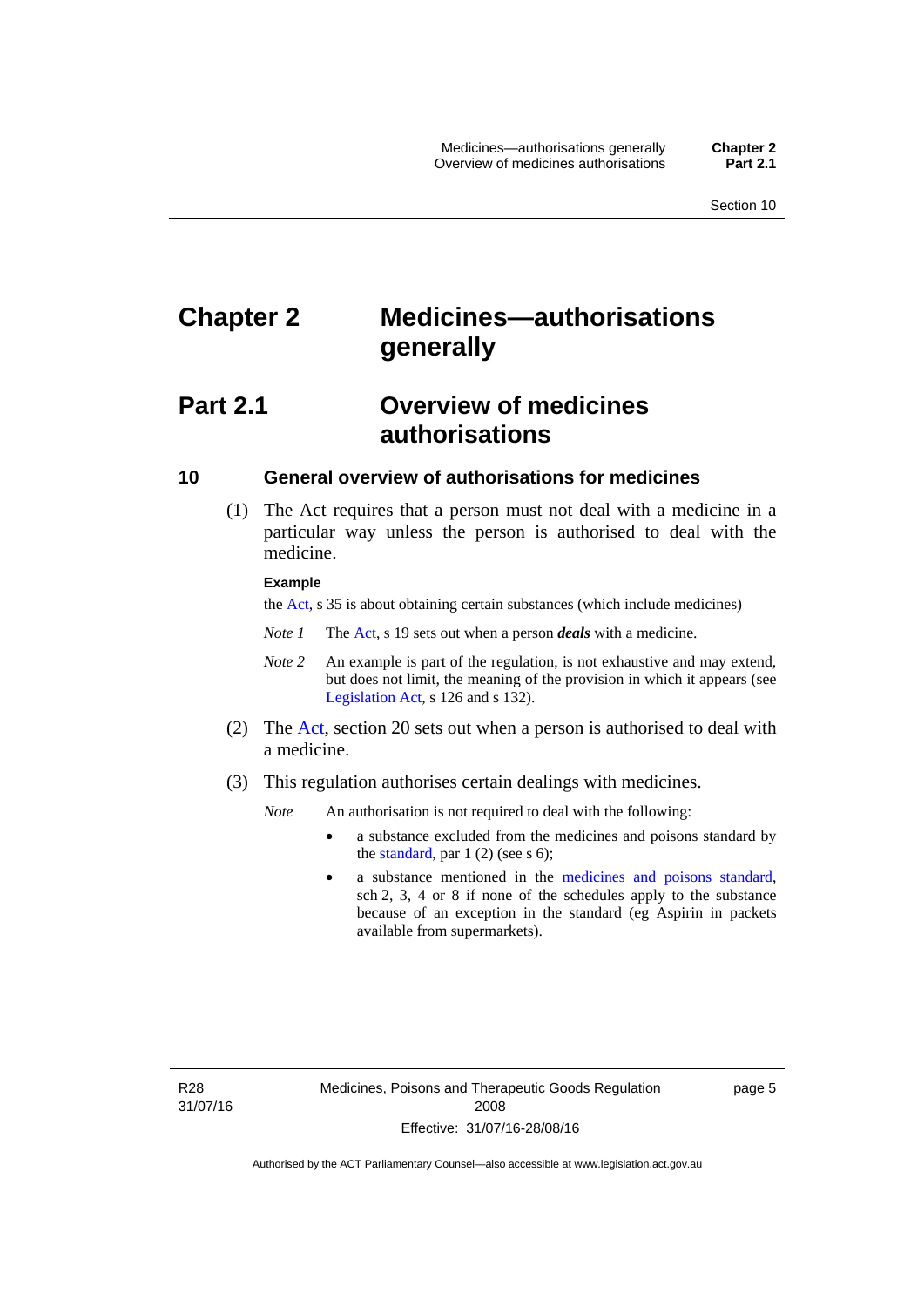Section 11

(4) An authorisation under this regulation may be subject to limitations.

### **Examples—s (4)**

- 1 a health practitioner's authorisation is subject to any condition or restriction to which the health practitioner is subject to under the *[Health Practitioner](http://www.legislation.act.gov.au/a/db_39269/default.asp)  [Regulation National Law \(ACT\)](http://www.legislation.act.gov.au/a/db_39269/default.asp)* (see s 20)
- 2 the authorisation of a person to prescribe a medicine is subject to any restriction included in sch 1 in relation to the person (see s 30 (1) (b))

*Note* For the power to impose other restrictions, see the [Act](http://www.legislation.act.gov.au/a/2008-26/default.asp), ch 8.

# <span id="page-29-0"></span>**11 Overview of medicines authorisations under this regulation**

- (1) Medicines authorisations under this regulation that are specific to health-related occupations are given by the following provisions (and are set out in schedule 1):
	- (a) section 30 (which is about authorisations under schedule 1 to prescribe medicines);
	- (b) section 50 (which is about authorisations under schedule 1 to issue requisitions for medicines);
	- (c) section 60 (which is about authorisations under schedule 1 to issue purchase orders for medicines);
	- (d) section 110 (which is about authorisations under schedule 1 to supply medicines);

*Note Supply* includes dispense on prescription (see [Act,](http://www.legislation.act.gov.au/a/2008-26/default.asp) s 24).

- (e) section 255 (which is about authorisation of approved pharmacists to supply certain medicines without prescription);
- (f) section 350 (which is about authorisations under schedule 1 for people in health-related occupations to administer medicines);
- (g) section 352 (which is about authorisation of pharmacists and intern pharmacists to administer vaccines without prescription);

R28 31/07/16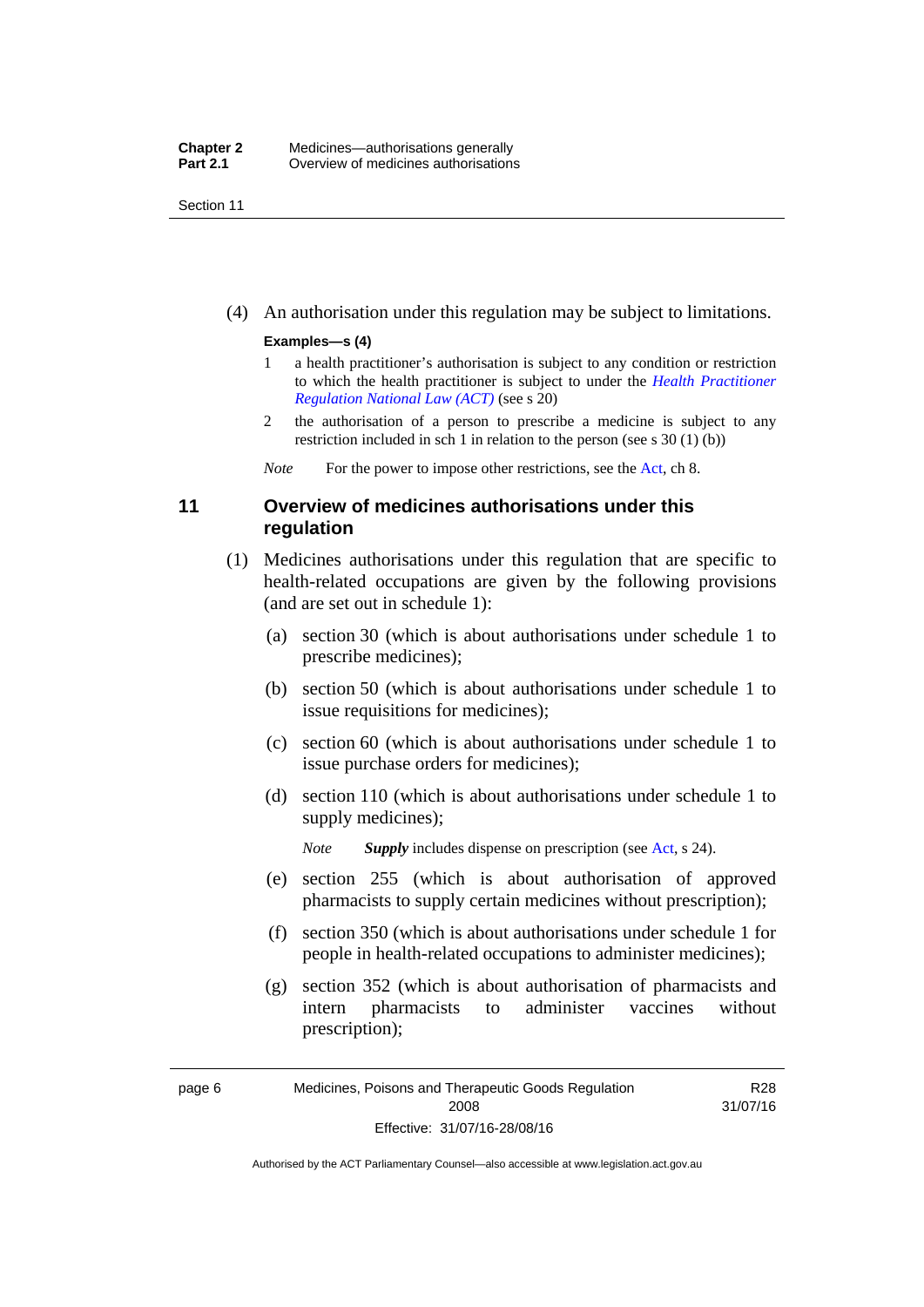- (h) section 370 (which is about authorisations under schedule 1 to obtain and possess medicines);
- (i) section 380 (which is about authorisations under schedule 1 to manufacture medicines).
- (2) For other authorisations, see the following provisions:
	- (a) section 70 (which is about authorisation of CHO to issue standing orders for supply of medicines in public health emergencies);
	- (b) section 71 (which is about authorisation of CHO to issue standing orders for administration of medicines for public health matters);
	- (c) section 75 (which is about authorisation of doctors to issue standing orders for administration of medicines at institutions);
	- (d) section 77 (which is about authorisation of CHO to issue standing orders for supply and administration of medicines at walk-in centres);
	- (e) section 251 (which is about authorisation to supply certain medicines without prescription in emergencies);
	- (f) section 260 (which is about authorisation to supply medicines to pharmacists for disposal);
	- (g) section 261 (which is about authorisation to supply medicines to commercial disposal operators for disposal);
	- (h) section 360 (which is about authorisation for self-administration of medicines);
	- (i) section 361 (which is about authorisation for the administration of medicines by assistants);
	- (j) section 371 (which is about authorisation to obtain and possess medicines for certain personal use-related dealings);

R28 31/07/16 page 7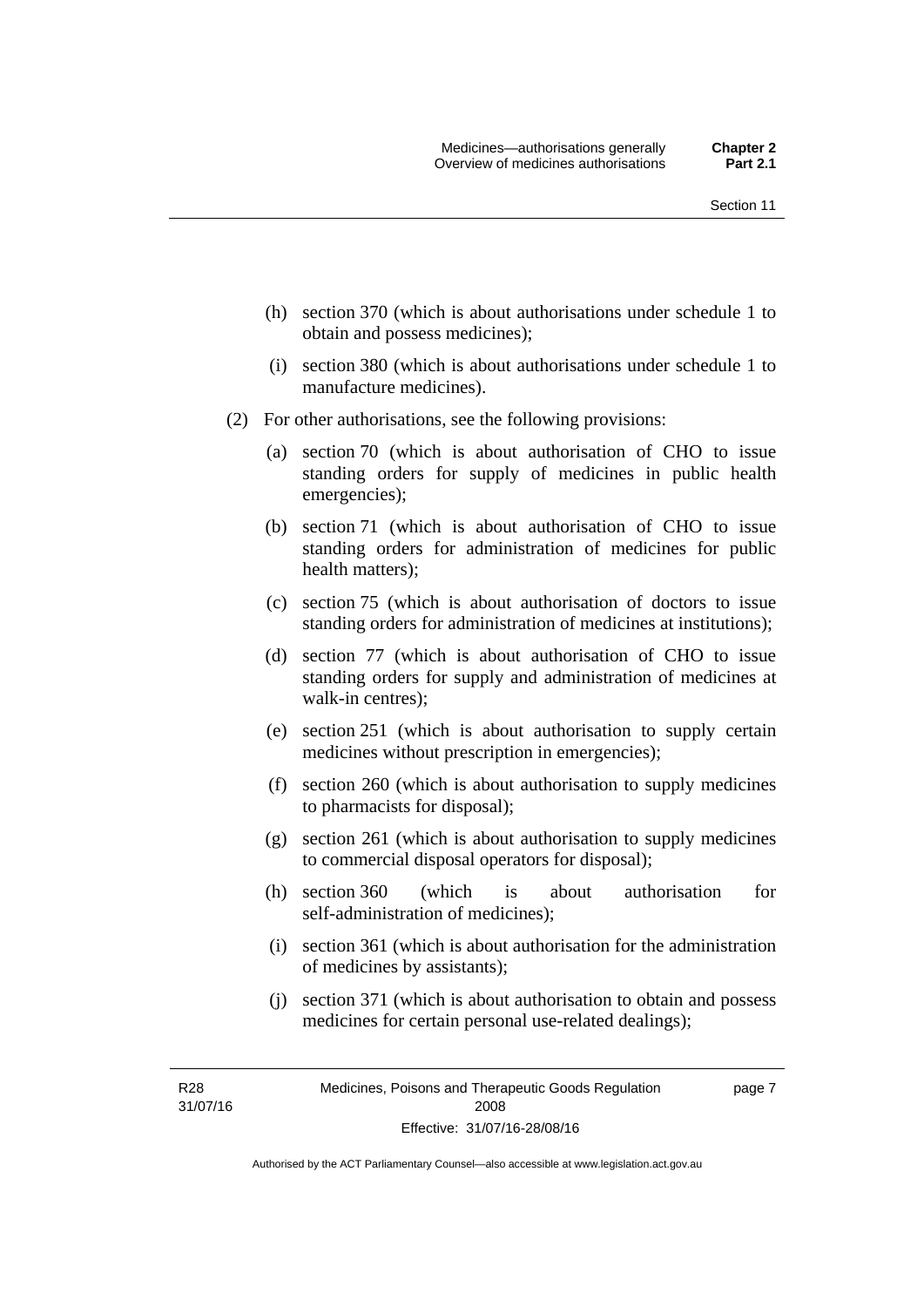Section 11

- (k) section 400 (which is about authorisation to deliver medicines under supply authorities);
- (l) section 401 (which is about authorisation for commercial disposal operators for disposal of medicines);
- (m) section 410 (which is about authorisation to supply and administer adrenaline and salbutamol);
- (n) section 420 (which is about authorisations for CYP authorised people);
- (o) section 421 (which is about authorisations for corrections officers);
- (p) section 430 (which is about authorisations for non-controlled medicines research and education);
- (q) section 440 (which is about authorisations under controlled medicines research and education program licences);
- (r) section 450 (which is about authorisations under first-aid kit licences);
- (s) section 460 (which is about authorisations under medicines wholesalers licences);
- (t) section 470 (which is about authorisations under opioid dependency treatment licences);
- (u) section 480 (which is about authorisations under pharmacy medicines rural communities licences);
- (v) section 490 (which is about authorisations for endorsed health practitioners).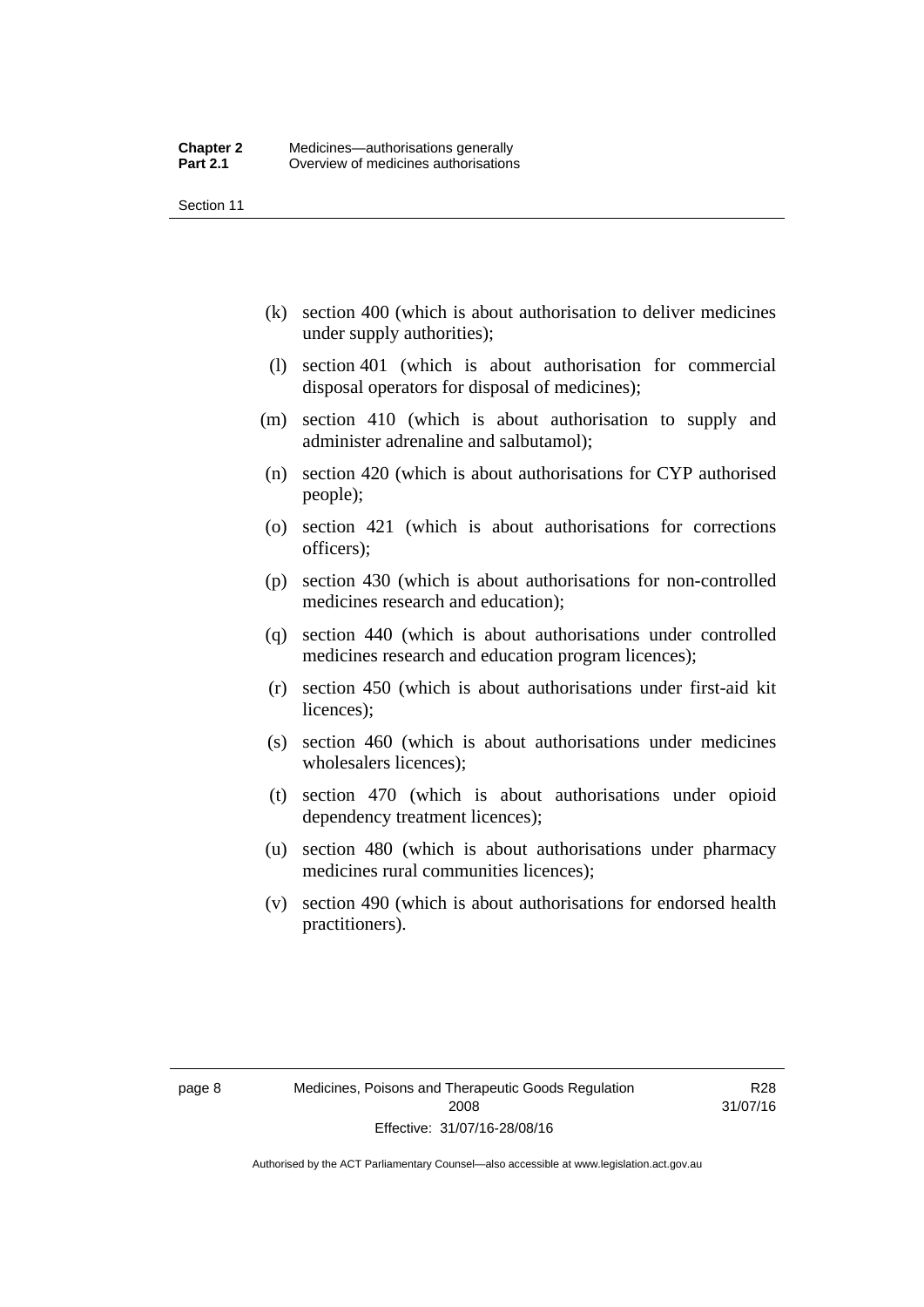## <span id="page-32-0"></span>**12 General overview of authorisation conditions for medicines**

 (1) The [Act](http://www.legislation.act.gov.au/a/2008-26/default.asp), section 44 requires a person who is authorised to deal with a medicine to comply with any condition to which the authorisation is subject.

#### **Example**

Section 31 sets out the authorisation conditions for an authorised person to prescribe a medicine.

- *Note* An example is part of the regulation, is not exhaustive and may extend, but does not limit, the meaning of the provision in which it appears (see [Legislation Act,](http://www.legislation.act.gov.au/a/2001-14) s 126 and s 132).
- (2) The conditions are additional to other restrictions on an authorised person's authority to deal with a medicine.

#### **Example—s (2)**

Sch 1 limits the prescription by eligible midwives of medicines that are listed on the pharmaceutical benefits scheme (see sch 1, part 1.5) to eligible midwives who hold a particular authority.

*Note* Conditions may also be imposed under other provisions of the [Act](http://www.legislation.act.gov.au/a/2008-26/default.asp) including, for example, s 89 which sets out conditions on licences.

R28 31/07/16 Medicines, Poisons and Therapeutic Goods Regulation 2008 Effective: 31/07/16-28/08/16

page 9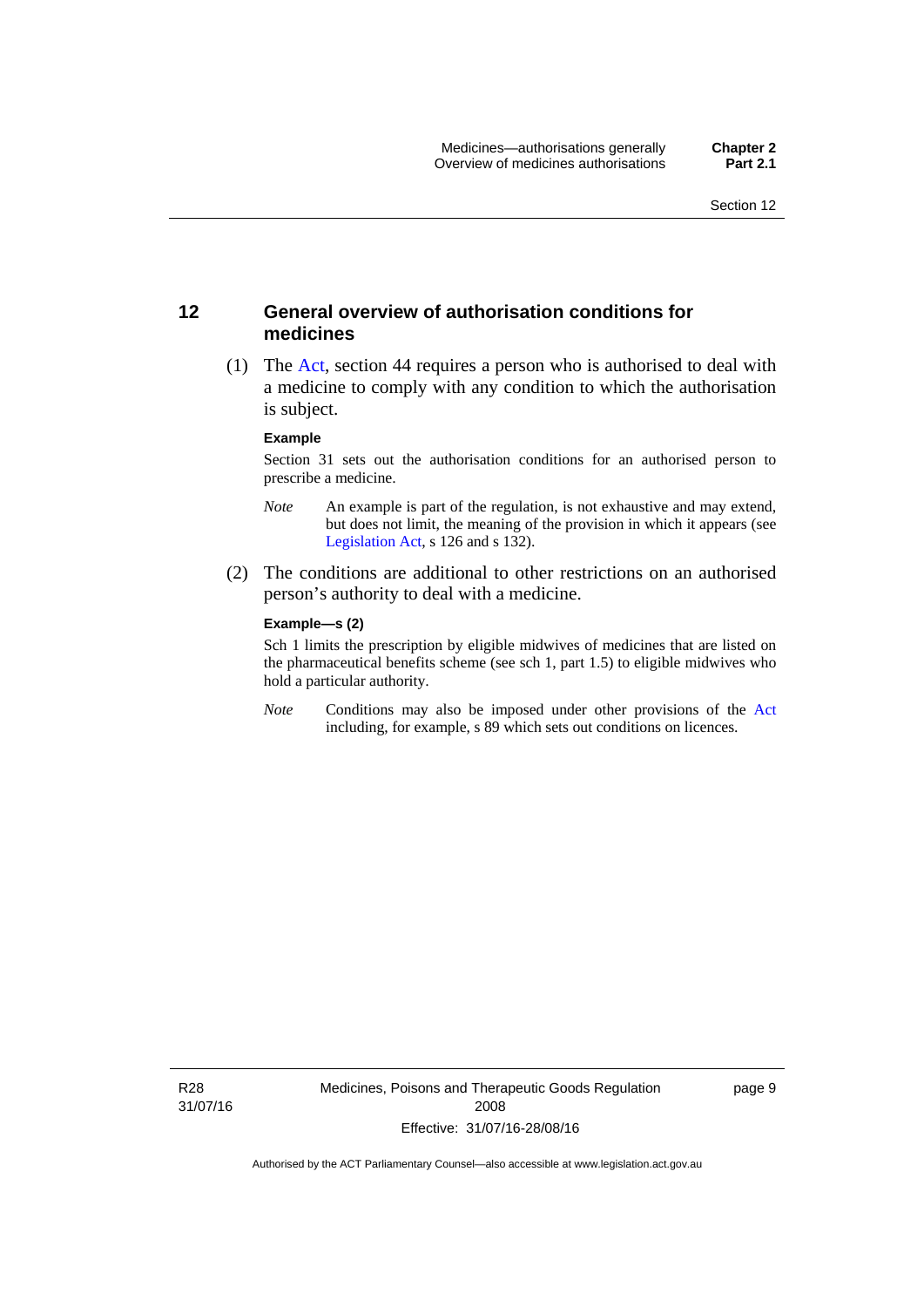Section 20

# <span id="page-33-0"></span>**Part 2.2 Relationship with registration laws**

## <span id="page-33-1"></span>**20 Medicines authorisations subject to Health Practitioner Regulation National Law (ACT) restrictions**

A health practitioner's authorisation under the Act to deal with a medicine is subject to any condition or other restriction to which the health practitioner is subject under the *[Health Practitioner](http://www.legislation.act.gov.au/a/db_39269/default.asp)  [Regulation National Law \(ACT\)](http://www.legislation.act.gov.au/a/db_39269/default.asp)*.

#### **Example**

Section 31 places conditions on the prescribing of medicines by a health practitioner authorised to prescribe the medicines. If a particular health practitioner's registration under the *[Health Practitioner Regulation National Law](http://www.legislation.act.gov.au/a/db_39269/default.asp)  [\(ACT\)](http://www.legislation.act.gov.au/a/db_39269/default.asp)* is subject to the condition or restriction that the person may not prescribe certain medicines, the health practitioner's authorisation under the *[Medicines,](http://www.legislation.act.gov.au/a/2008-26)  [Poisons and Therapeutic Goods Act 2008](http://www.legislation.act.gov.au/a/2008-26)* to prescribe medicines is also subject to that condition or restriction.

- *Note 1* A reference to an Act includes a reference to the statutory instruments made or in force under the Act, including any regulation (see [Legislation Act,](http://www.legislation.act.gov.au/a/2001-14) s 104).
- *Note 2* An example is part of the regulation, is not exhaustive and may extend, but does not limit, the meaning of the provision in which it appears (see [Legislation Act,](http://www.legislation.act.gov.au/a/2001-14) s 126 and s 132).

## <span id="page-33-2"></span>**21 Medicines authorisations subject to Veterinary Surgeons Act 2015 restrictions**

A veterinary surgeon's authorisation under the Act to deal with a medicine is subject to any condition or other restriction to which the veterinary surgeon is subject under the *[Veterinary](http://www.legislation.act.gov.au/a/2015-29/default.asp)  [Surgeons Act 2015](http://www.legislation.act.gov.au/a/2015-29/default.asp)*.

R28 31/07/16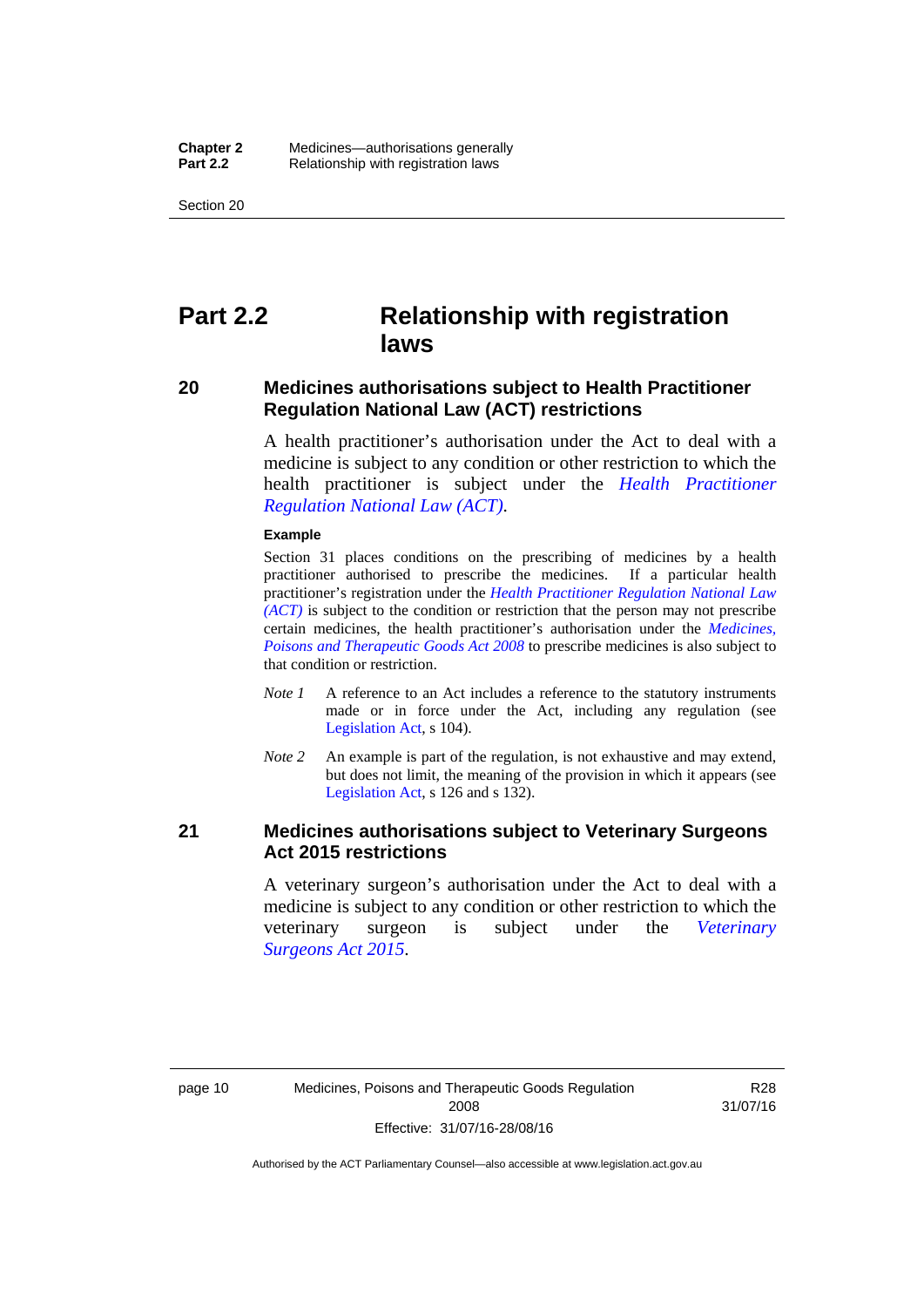# <span id="page-34-0"></span>**Chapter 3 Medicines—supply authorities**

# <span id="page-34-1"></span>**Part 3.1 Prescribing medicines**

# <span id="page-34-2"></span>**Division 3.1.1 Authorisation to prescribe medicines**

# <span id="page-34-3"></span>**30 Authorisation under sch 1 to prescribe medicines— Act, s 40 (1) (b), (2) (b) and (3) (b)**

- (1) A person mentioned in schedule 1, column 2 is authorised to prescribe a medicine if—
	- (a) prescribing the medicine is included in the schedule, column 3 in relation to the person; and
	- (b) the prescribing is consistent with any restriction for the prescribing mentioned in the schedule, column 3; and
	- (c) if the prescription is a self-prescription of the medicine—
		- (i) the person is not a trainee dentist, trainee nurse practitioner, intern doctor or person training to be an eligible midwife; or
		- (ii) the medicine is not a restricted medicine.
- (2) In this section:

# *restricted medicine* means—

- (a) an anabolic steroid; or
- (b) a designated appendix D medicine; or
- (c) a benzodiazepine; or
- (d) a controlled medicine.

page 11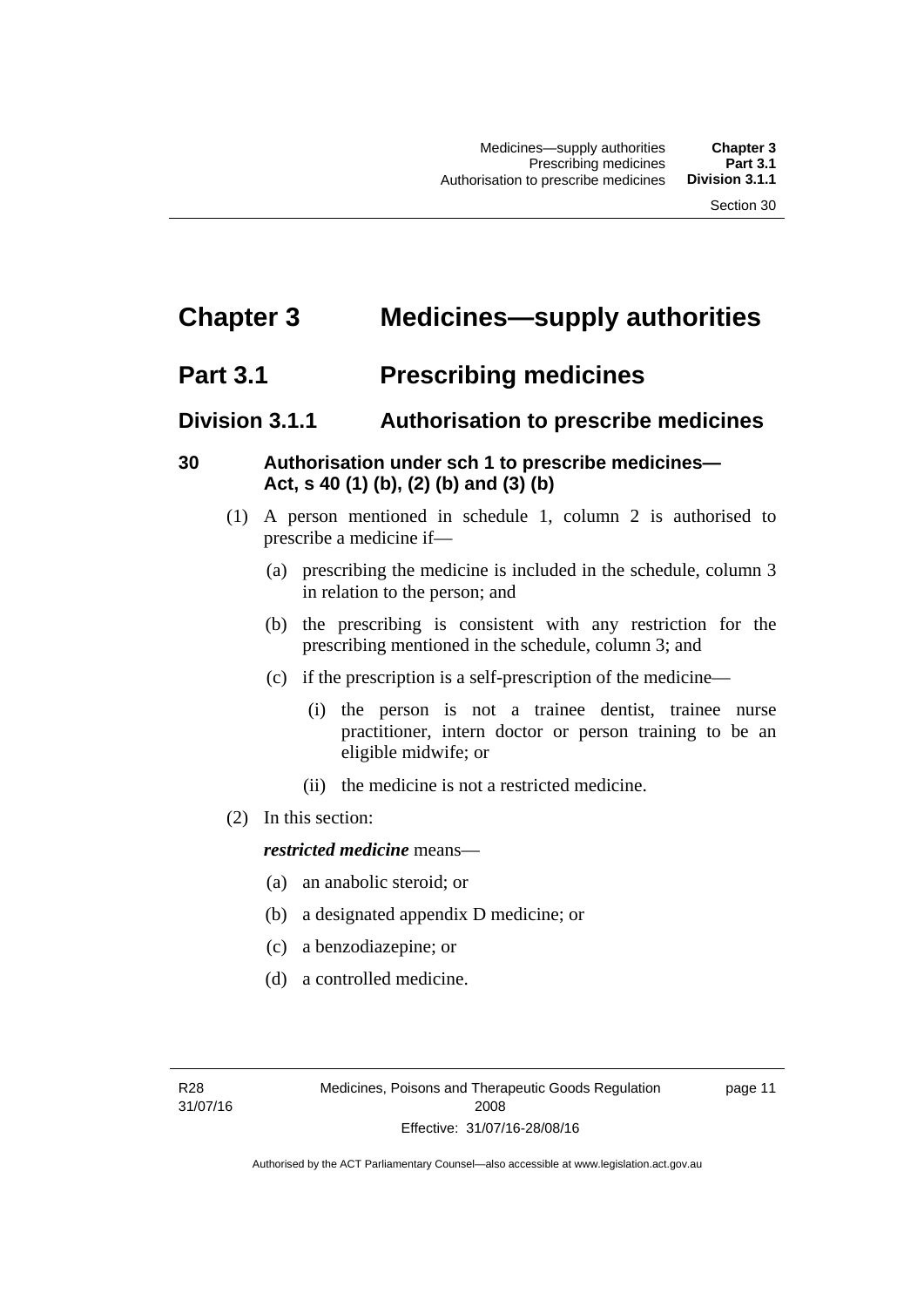<span id="page-35-0"></span>**31 Authorisation conditions for prescribing medicines—Act, s 44 (1) (b) and (2) (b)** 

- (1) A prescriber's authorisation under section 30 to prescribe a medicine is subject to the following conditions:
	- (a) the medicine is prescribed in accordance with the [Act](http://www.legislation.act.gov.au/a/2008-26/default.asp), section 7 (Appropriate prescription and supply of medicines);
	- (b) if the prescription is a written prescription—
		- (i) the prescription complies with section 40 (General requirements for written prescriptions); and
		- (ii) the prescription (other than a national residential medication chart prescription) includes the particulars mentioned in section 41 on the front of the prescription; and
		- (iii) if the prescription is a national residential medication chart prescription in a national residential medication chart––the chart includes the particulars mentioned in section 41; and
		- (iv) if the prescription is faxed by a prescriber to a pharmacist—the prescriber sends the original prescription to the pharmacist not later than 24 hours after the prescriber faxes the prescription to the pharmacist;
			- *Note 1* For the endorsement of faxed prescriptions, see s 41 (1) (m).
			- *Note 2 Pharmacist* does not include an intern pharmacist (see dict).
	- (c) if the prescription is an oral prescription—
		- (i) the prescriber believes on reasonable grounds that giving an oral prescription for the medicine is reasonably necessary for the patient's treatment; and

page 12 Medicines, Poisons and Therapeutic Goods Regulation 2008 Effective: 31/07/16-28/08/16

R28 31/07/16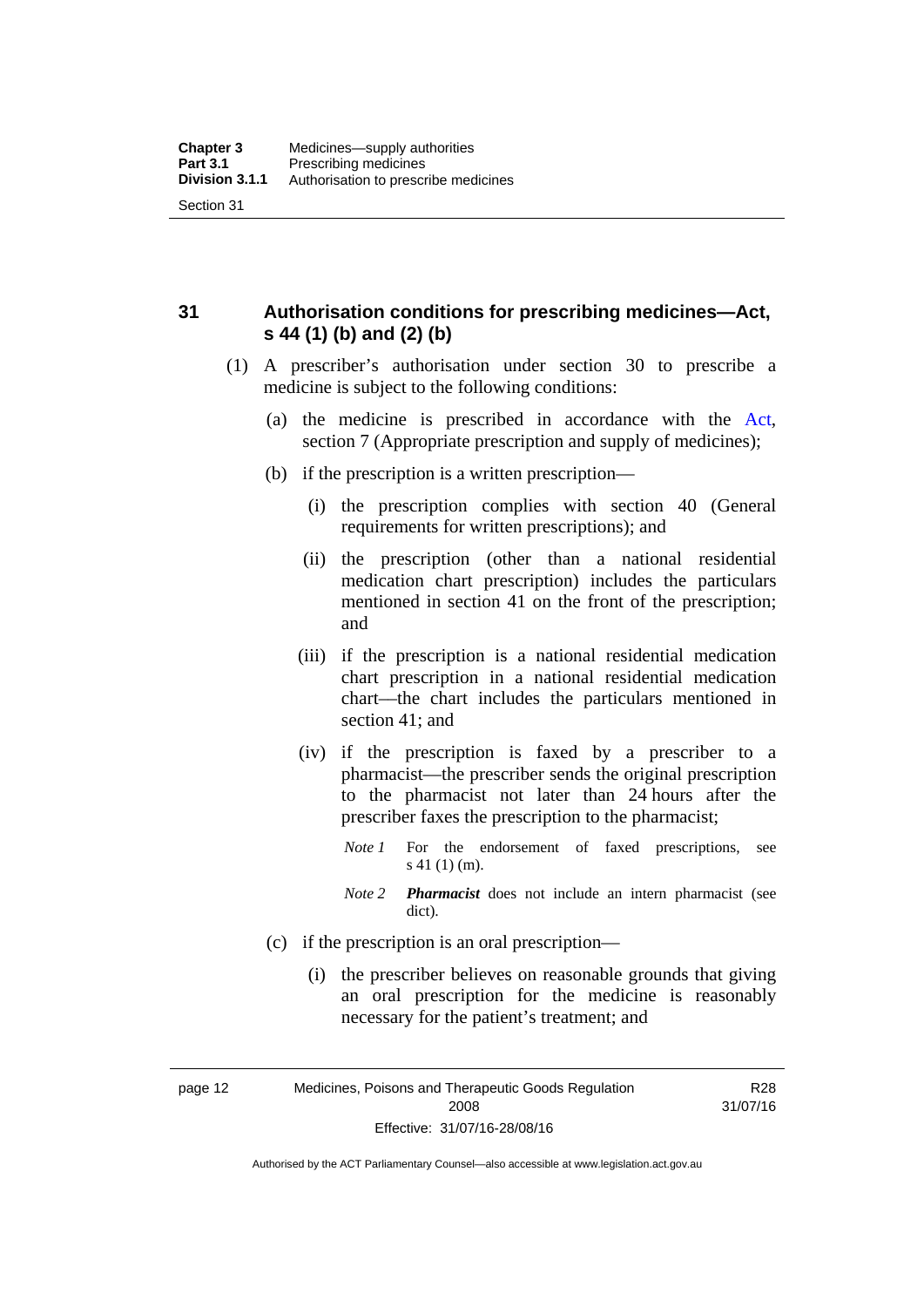- (ii) if the prescription is for an unusual or dangerous dose of a medicine—the prescription includes a statement telling the person who is to dispense or administer the medicine that the prescription is for an unusual or dangerous dose; and
- (iii) the prescription includes the particulars mentioned in section 41; and
- (iv) the prescriber sends a written prescription for the medicine to the pharmacist not later than 24 hours after the prescriber gives the oral prescription to the pharmacist;

- (d) if the medicine is a controlled medicine for human use—
	- (i) the prescriber complies with the additional requirements under section 32 for prescribing a controlled medicine; and
	- (ii) if the controlled medicines approval is an oral approval the prescriber sends the chief health officer a written application for the approval in accordance with section 561 (Requirements for CHO controlled medicines approval applications) not later than 7 days after the day the oral approval is given;
- (e) if the medicine is a designated appendix D medicine prescribed for a purpose mentioned in schedule 3 (Designated appendix D medicines—standing approvals), part 3.2, column 3 in relation to the medicine—the prescriber complies with the additional requirements under section 33 in relation to the prescription.
- (2) In this section:

R28 31/07/16 page 13

*Note* For the endorsement of written prescriptions confirming oral prescriptions, see s 41 (1) (n).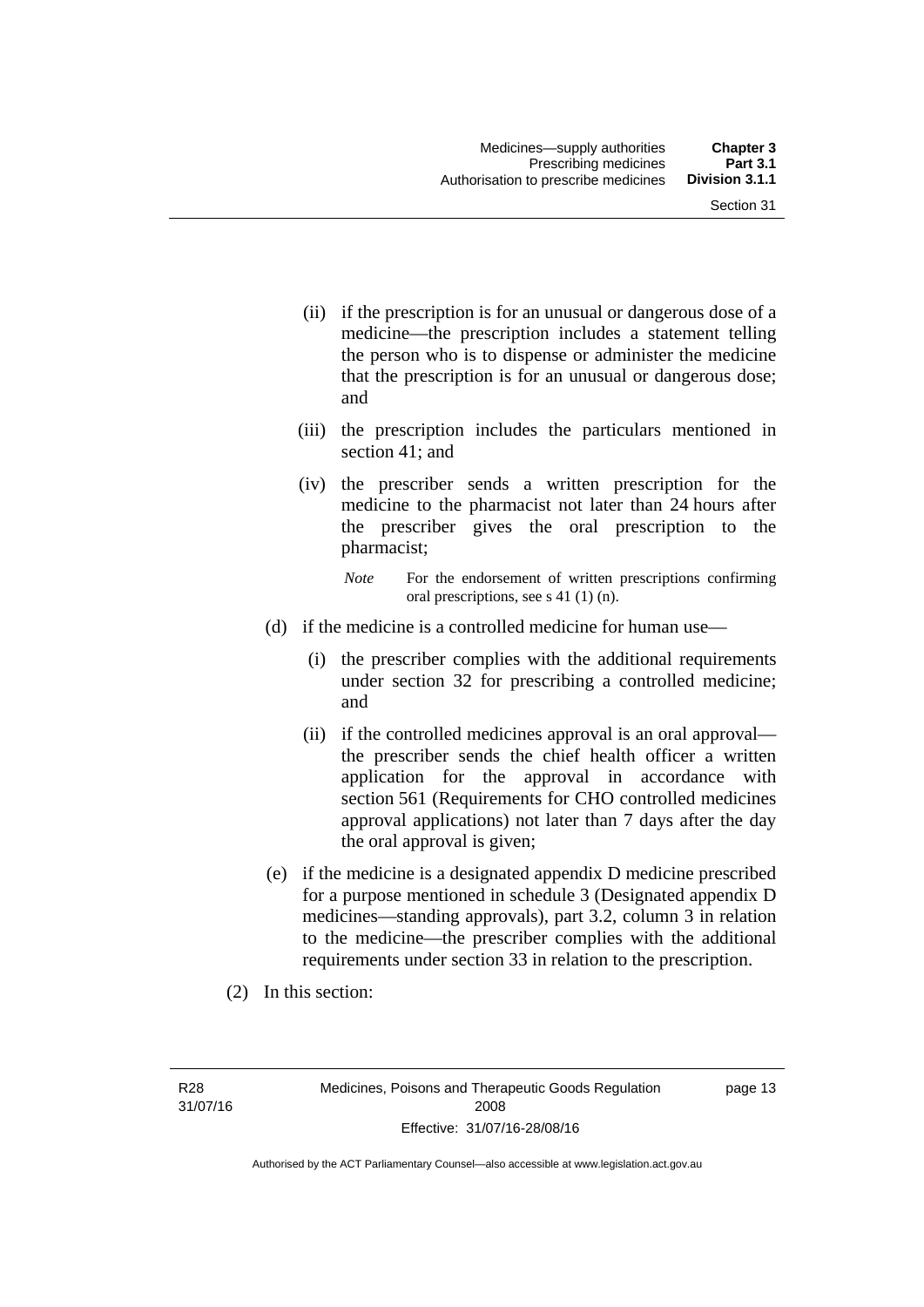*national residential medication chart* means a residential medication chart within the meaning of the *[National](http://www.comlaw.gov.au/Series/F1996B02844)  [Health \(Pharmaceutical Benefits\) Regulations 1960](http://www.comlaw.gov.au/Series/F1996B02844)* (Cwlth), section 19AA (6) (Item in residential medication chart is prescription), as in force from time to time.

## **32 Additional requirements for prescribing controlled medicines for human use**

The following are the additional requirements for prescribing a controlled medicine for human use:

 (a) the prescriber has a controlled medicines approval to prescribe the medicine;

*Note* For controlled medicines approvals, see pt 13.1.

 (b) if the approval is for a particular form of the medicine—the prescription is for the form of the medicine approved or a bioequivalent form;

*Note Bioequivalent*—see the dictionary.

- (c) if the approval is for a particular strength of the medicine—the prescription is for the strength approved or a weaker strength;
- (d) if the approval is for a particular quantity of the medicine—the prescription is for not more than the quantity approved;
- (e) the prescriber complies with each condition (if any) of the approval;

*Note* The *[National Health \(Pharmaceutical Benefits\) Regulations 1960](http://www.comlaw.gov.au/Series/F1996B02844)* (Cwlth) does not need to be notified under the [Legislation Act](http://www.legislation.act.gov.au/a/2001-14) because s 47 (6) does not apply (see s 863).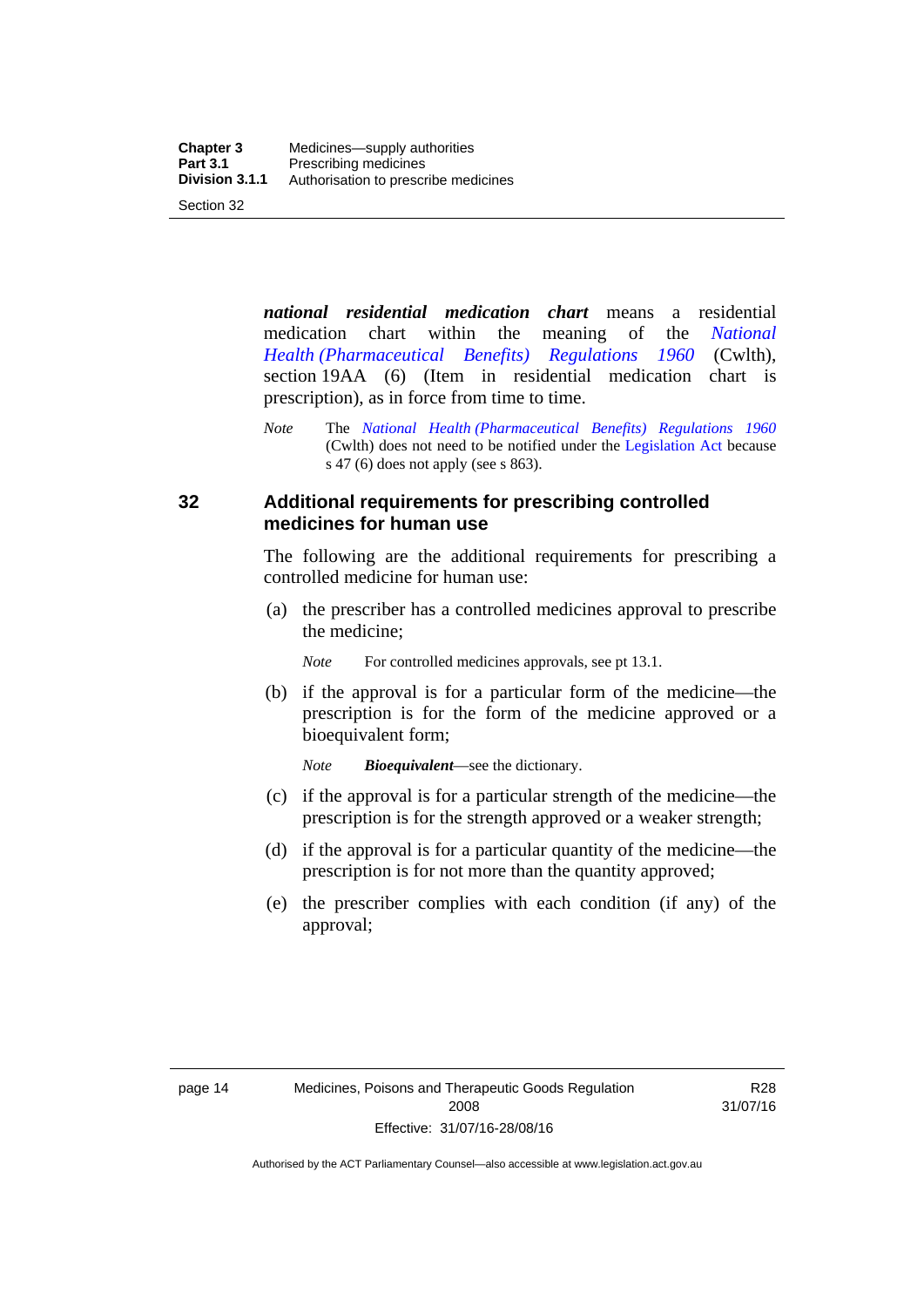- (f) if the controlled medicine is dronabinol for human use—
	- (i) the prescriber also has an authorisation under the *[Therapeutic Goods Act 1989](http://www.comlaw.gov.au/Series/C2004A03952)* (Cwlth), section 19 to supply the medicine; and
	- (ii) the prescriber complies with each condition (if any) of the authorisation.

#### **Example—par (b)**

If a slow release form of a medicine is approved, the prescriber is not authorised to prescribe an immediate release form of the medicine.

#### **Example—par (c) and par (d)**

If a doctor is given an approval to prescribe 25 morphine 20mg capsules, the doctor may prescribe 5 20mg capsules and 10 15mg capsules. Later, if the approval is still in force, the doctor may prescribe not more than 10 morphine capsules of any strength up to and including 20mg.

*Note* An example is part of the regulation, is not exhaustive and may extend, but does not limit, the meaning of the provision in which it appears (see [Legislation Act,](http://www.legislation.act.gov.au/a/2001-14) s 126 and s 132).

#### **33 Additional requirements for designated appendix D medicines prescriptions for human use**

The following are the additional requirements for prescribing a designated appendix D medicine for a purpose mentioned in schedule 3 (Designated appendix D medicines—standing approvals), part 3.2, column 3 in relation to the medicine:

- (a) the prescriber has an appendix D medicines approval to prescribe the medicine;
- (b) the prescriber complies with each condition (if any) of the approval (including any condition in schedule 3, part 3.2, column 4 in relation to the medicine).

page 15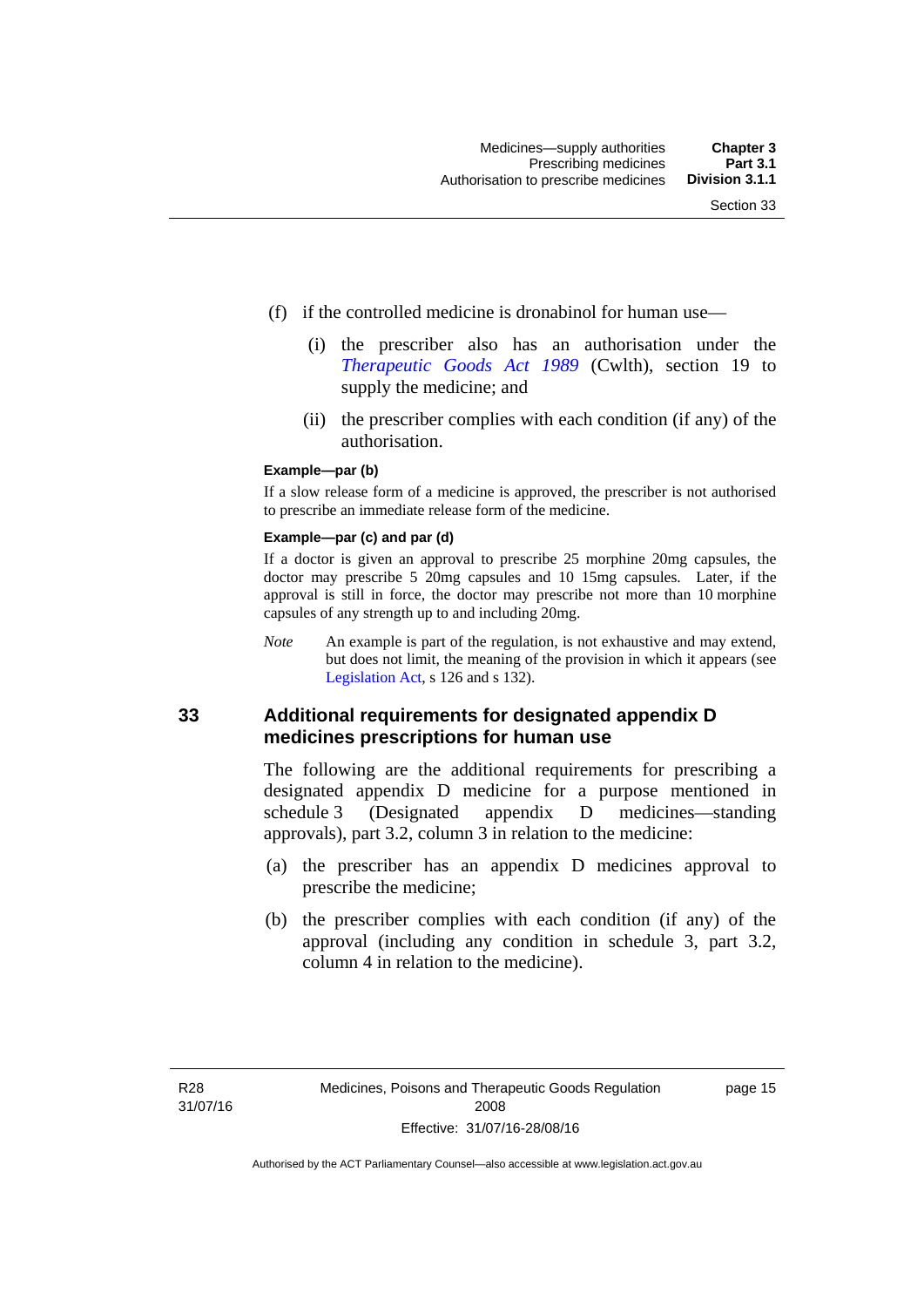**Chapter 3** Medicines—supply authorities<br>**Part 3.1** Prescribing medicines **Part 3.1** Prescribing medicines<br>**Division 3.1.2** Prescriptions **Division 3.1.2** Prescriptions Section 40

# **Division 3.1.2 Prescriptions**

*Note* A prescription may provide for a medicine to be dispensed or administered (see [Act](http://www.legislation.act.gov.au/a/2008-26/default.asp), dict, def *prescription*).

#### **40 General requirements for written prescriptions**

A written prescription for a medicine must—

- (a) be signed by the prescriber; and
	- *Note* The prescription must be signed with the prescriber's usual signature (see [Act](http://www.legislation.act.gov.au/a/2008-26/default.asp), dict, def *signs*).
- (b) if the prescriber amends the prescription—be initialled and dated beside the amendment by the prescriber; and
- (c) be written in terms and symbols used in ordinary professional practice; and
- (d) if the prescription is for an unusual or dangerous dose include the prescriber's initials beside an underlined reference to the dose.
- *Note Written* includes in electronic form (see [Act,](http://www.legislation.act.gov.au/a/2008-26/default.asp) dict).

#### **41 Particulars for prescriptions**

- (1) A prescription must include the following particulars:
	- (a) the prescriber's name, professional qualifications and business address and telephone number;
	- (b) the date the prescription is given;
	- (c) the medicine, and the form, strength and quantity of the medicine, to be dispensed or administered under the prescription;
	- (d) the name and address of the person for whom the medicine is prescribed;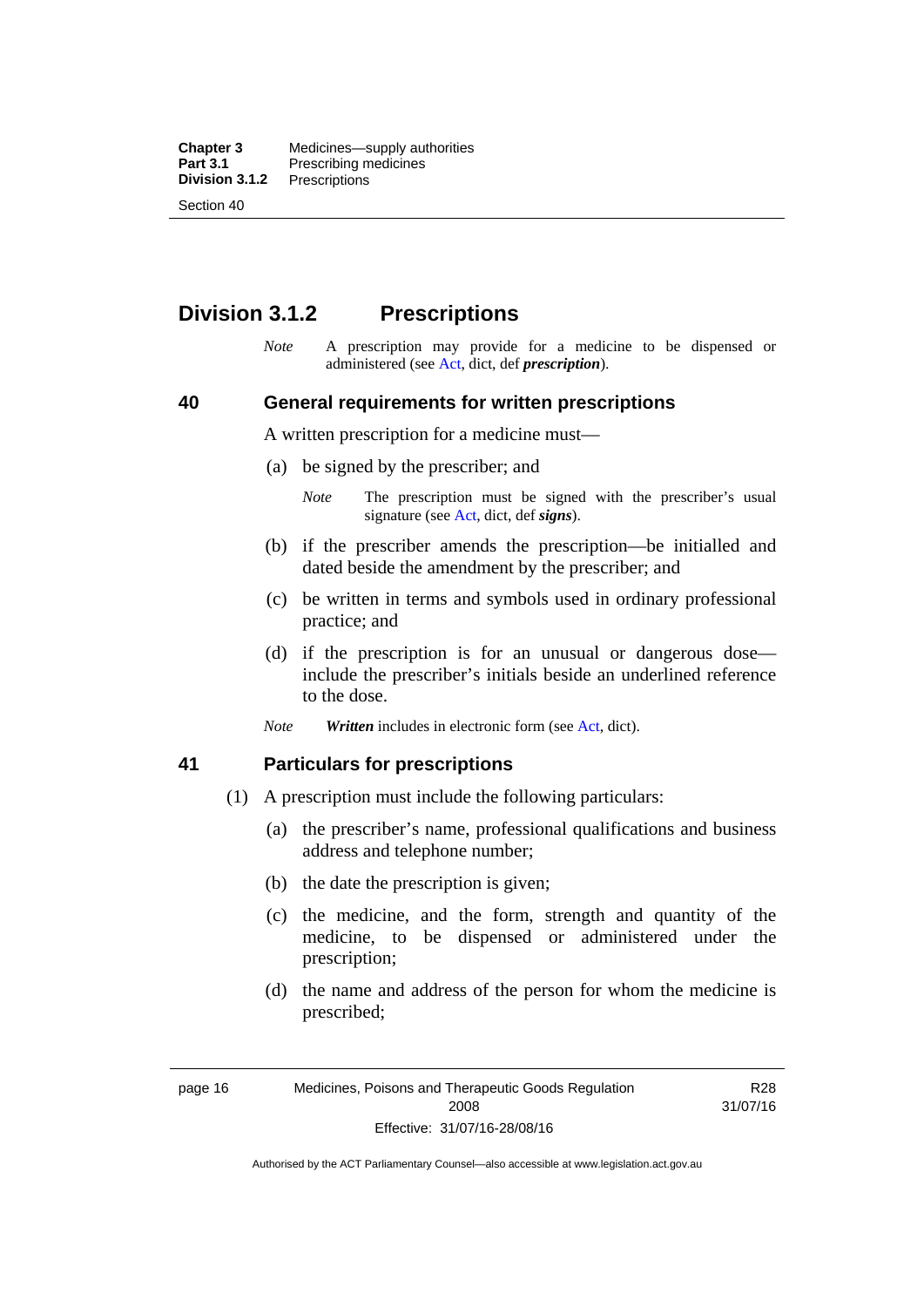- (e) directions about the use of the medicine, including the dose and regimen of the medicine, that are adequate to allow the medicine to be taken or administered safely;
- (f) the number of times the medicine may be dispensed or administered under the prescription;
- (g) if the prescription is for a controlled medicine for human use—
	- (i) if the medicine is dronabinol—the relevant TGA authorisation particulars; and
	- (ii) if the prescription is a repeat prescription—the period that must elapse between each dispensing or administration of the medicine;
- (h) if the prescription is for a designated appendix D medicine for a purpose mentioned in schedule 3 (Designated appendix D medicines—standing approvals), part 3.2, column 3 in relation to the medicine—the relevant approval particulars;
- (i) if the prescriber is a dentist—the words 'for dental treatment only';
- (j) if the prescriber is an eligible midwife—the words 'for midwifery use only';
- (k) if the prescriber is an optometrist—the words 'for optometry use only';
- (l) if the prescriber is a veterinary surgeon—
	- (i) the words 'for animal treatment only'; and
	- (ii) the species of the animal for which the medicine is to be dispensed; and
	- (iii) if possible, a way of identifying the animal;

R28 31/07/16 page 17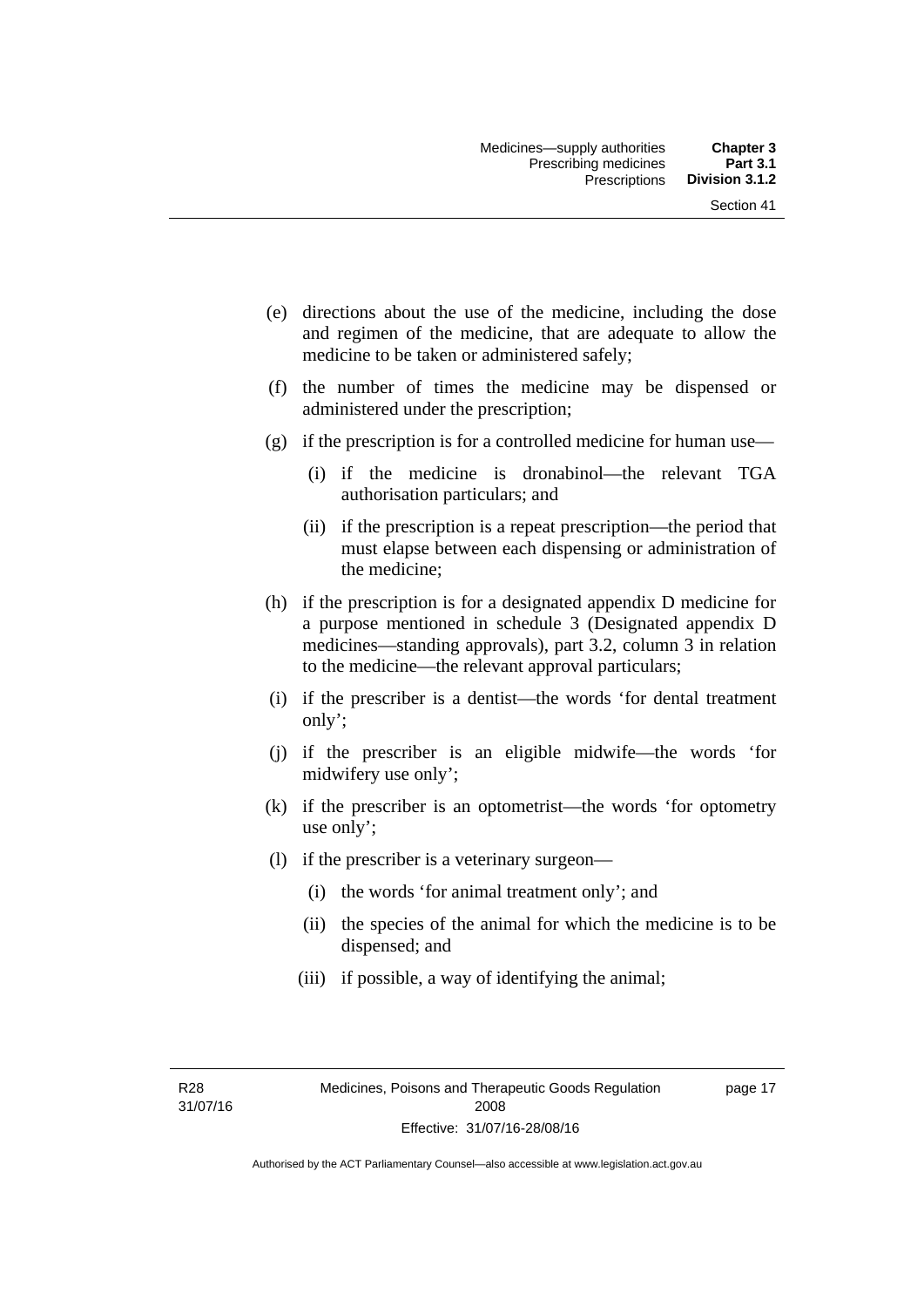- (m) if the prescription is an original of a prescription that was faxed by a prescriber to a pharmacist—the prescription is endorsed with words to the effect that the prescription was faxed to a named pharmacy on a stated date;
- (n) if the prescription is a written prescription under section 31 (1) (c) (iv) (which is about oral prescriptions)—the prescription is endorsed with words to the effect that the prescription is a confirmation copy of an oral prescription issued to a named pharmacist on a stated date.
- (2) However, if the prescription is written for an in-patient at a hospital in the patient's medical records, the prescription need not include any of the following:
	- (a) the prescriber's professional qualifications and business address and telephone number;
	- (b) if the medicine prescribed is a designated appendix D medicine—the relevant approval particulars.
	- *Note 1 Hospital* means a public hospital, private hospital or day hospital and includes a body prescribed by regulation as a hospital (see [Act,](http://www.legislation.act.gov.au/a/2008-26/default.asp) dict).
	- *Note 2* A *hospice* is a hospital (see *The Macquarie Dictionary*, 4th ed).
- (3) Also, if the prescription is a national residential medication chart prescription, the prescription need not include either of the following:
	- (a) the prescriber's professional qualifications;
	- (b) the quantity of the medicine to be dispensed or administered under the prescription.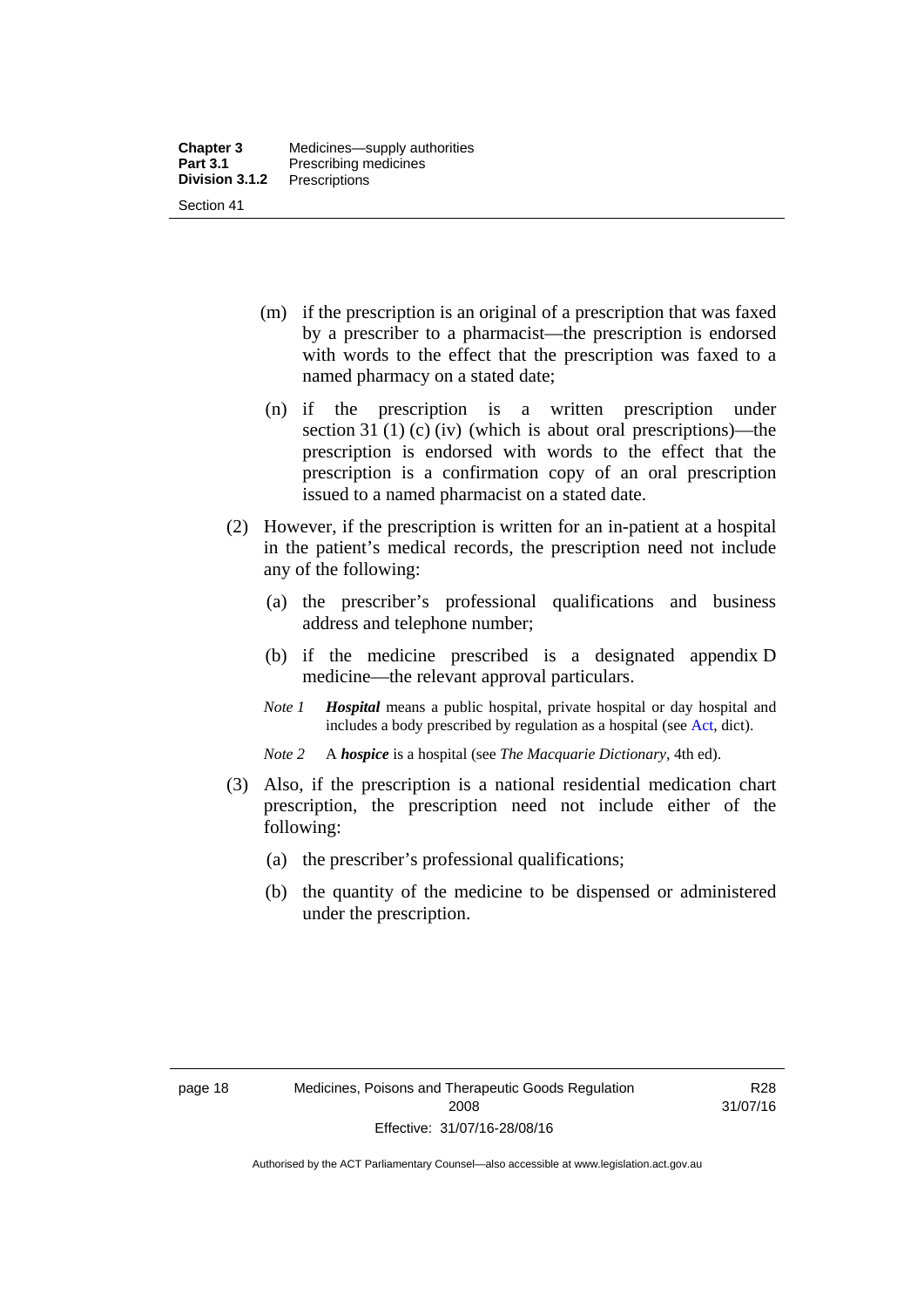(4) In this section:

#### *relevant approval particulars* means—

- (a) for an approval under section 591 (Standing approval to prescribe designated appendix D medicines)—the words 'standing approval' and the specialist area, or the area, in which the prescriber practices; or
- (b) for an approval under section 593 (CHO decisions on applications to prescribe designated appendix D medicines) the words 'CHO approval number' followed by the identifying number for the approval.

*relevant TGA authorisation particulars* means the words 'TGA authorisation' followed by—

- (a) the identifying number for the authorisation; or
- (b) if no identifying number is given for the authorisation—the date of the approval.

page 19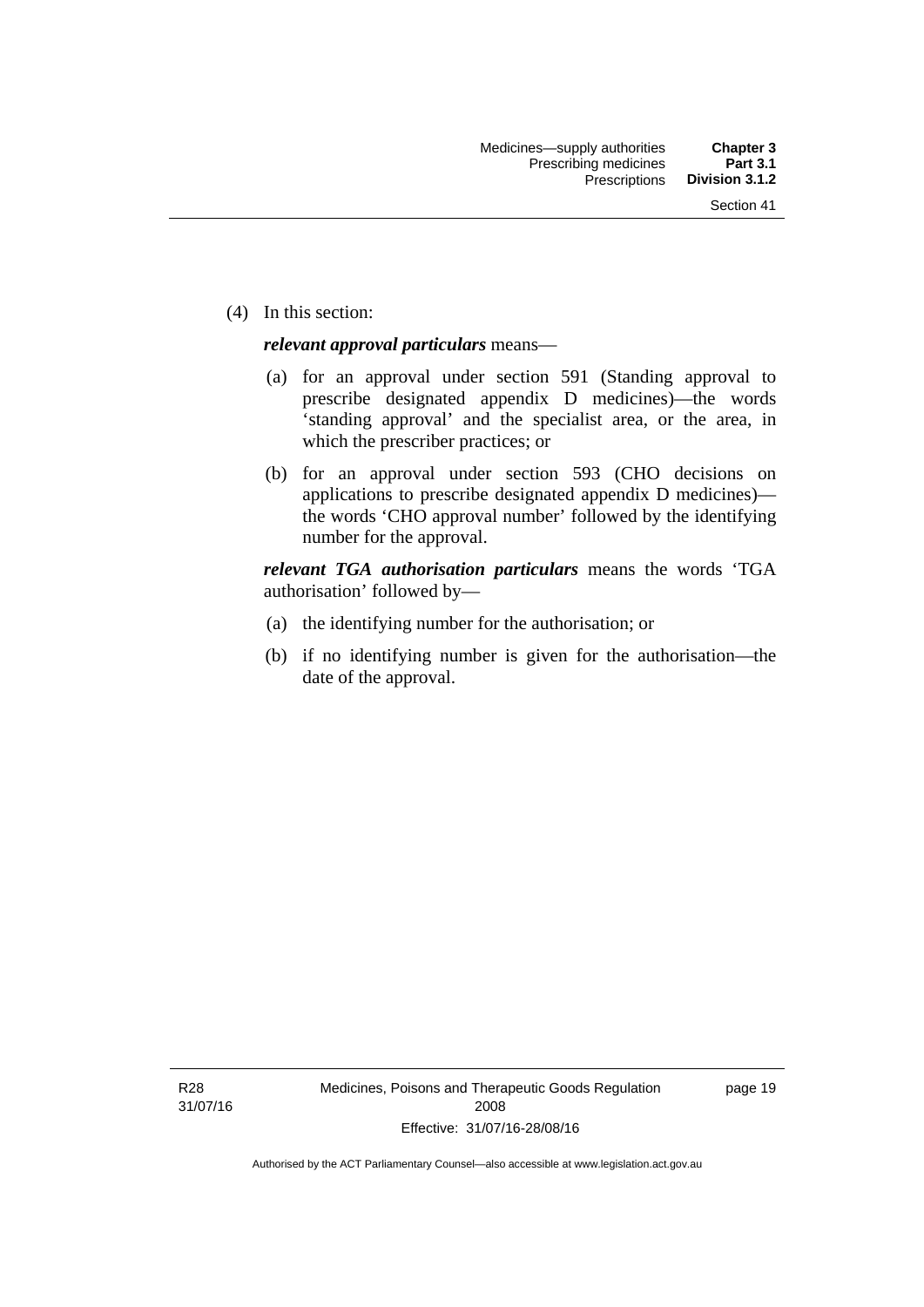# **Part 3.2 Requisitioning medicines**

# **Division 3.2.1 Authorisation to issue requisitions**

## **50 Authorisation under sch 1 to issue requisitions for medicines—Act, s 41 (b)**

A person mentioned in schedule 1, column 2 is authorised to issue a requisition for a medicine if—

- (a) issuing the requisition is included in the schedule, column 3 in relation to the person; and
- (b) the issue of the requisition is consistent with any restriction for the issue of the requisition mentioned in the schedule, column 3.

#### **51 Authorisation conditions for issuing requisitions for medicines—Act, s 44 (1) (b) and (2) (b)**

A person's authorisation under section 50 to issue a requisition for a medicine is subject to the following conditions:

- (a) if the requisition is a written requisition—the requisition complies with section 55 (General requirements for written requisitions) and section 56 (Particulars for requisitions);
- (b) if the requisition is an oral requisition—
	- (i) the person believes on reasonable grounds that issuing the requisition is reasonably necessary for the treatment of a person; and
	- (ii) the quantity of the medicine requisitioned is not more than the amount reasonably necessary for the person's treatment; and
	- (iii) the requisition complies with section 56.

page 20 Medicines, Poisons and Therapeutic Goods Regulation 2008 Effective: 31/07/16-28/08/16

R28 31/07/16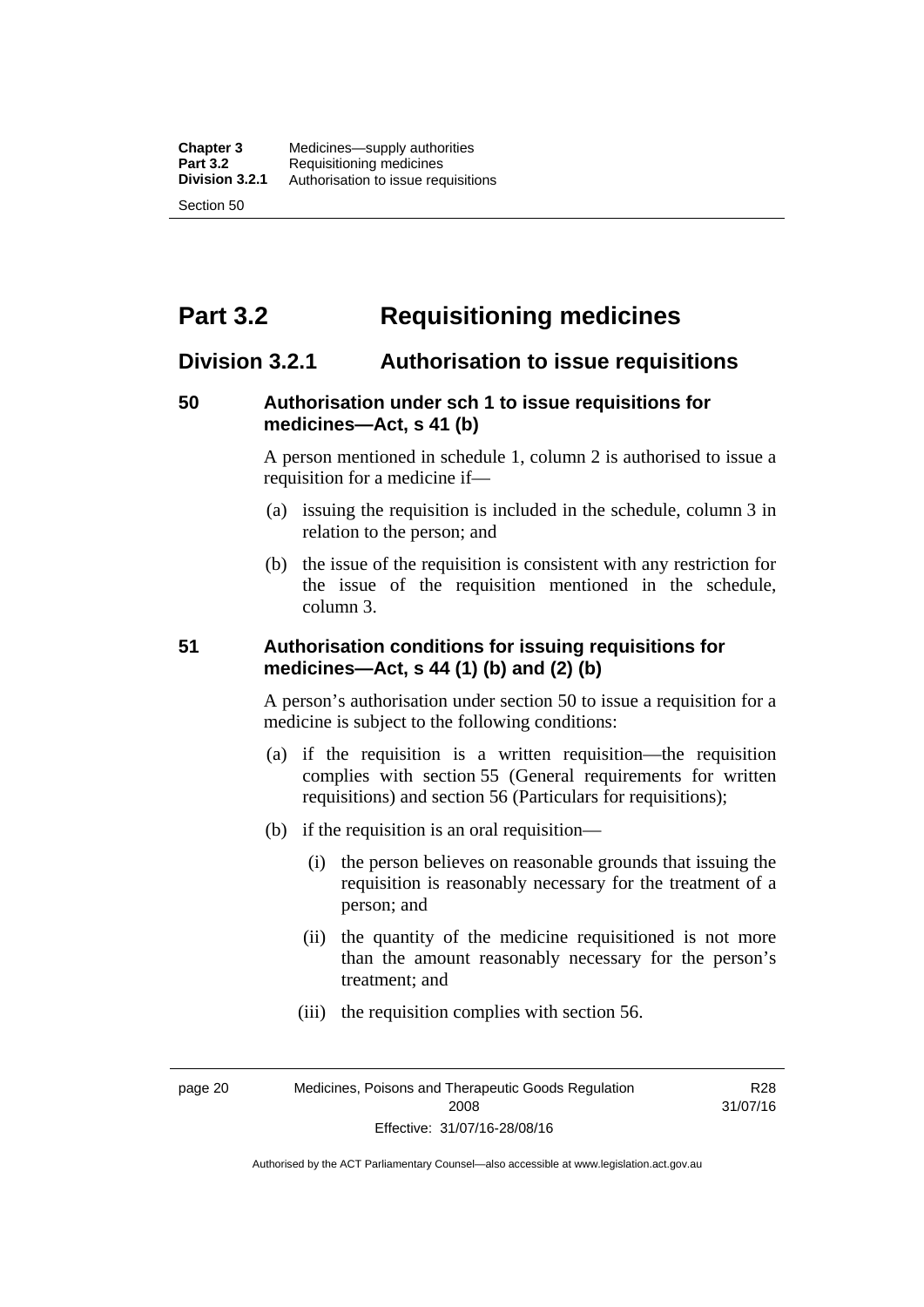# **Division 3.2.2 Requisitions**

#### **55 General requirements for written requisitions**

A written requisition for a medicine must be—

(a) signed by the person (the *issuer*) issuing the requisition; and

 (b) if the issuer amends the requisition—initialled and dated by the issuer beside the amendment.

*Note Written* includes in electronic form (see [Act,](http://www.legislation.act.gov.au/a/2008-26/default.asp) dict).

#### **56 Particulars for requisitions**

A requisition must include the following particulars:

- (a) the name of the person issuing the requisition;
- (b) the capacity in which the person is issuing the requisition;
- (c) the date the requisition is issued;
- (d) the medicine, and the form, strength and quantity of the medicine, to be supplied on the requisition;
- (e) the pharmacy or ward to which the medicine is to be supplied.

*Note Ward*—see the [Act](http://www.legislation.act.gov.au/a/2008-26/default.asp), dictionary.

R28 31/07/16

*Note* The requisition must be signed with the issuer's usual signature (see [Act](http://www.legislation.act.gov.au/a/2008-26/default.asp), dict, def *signs*).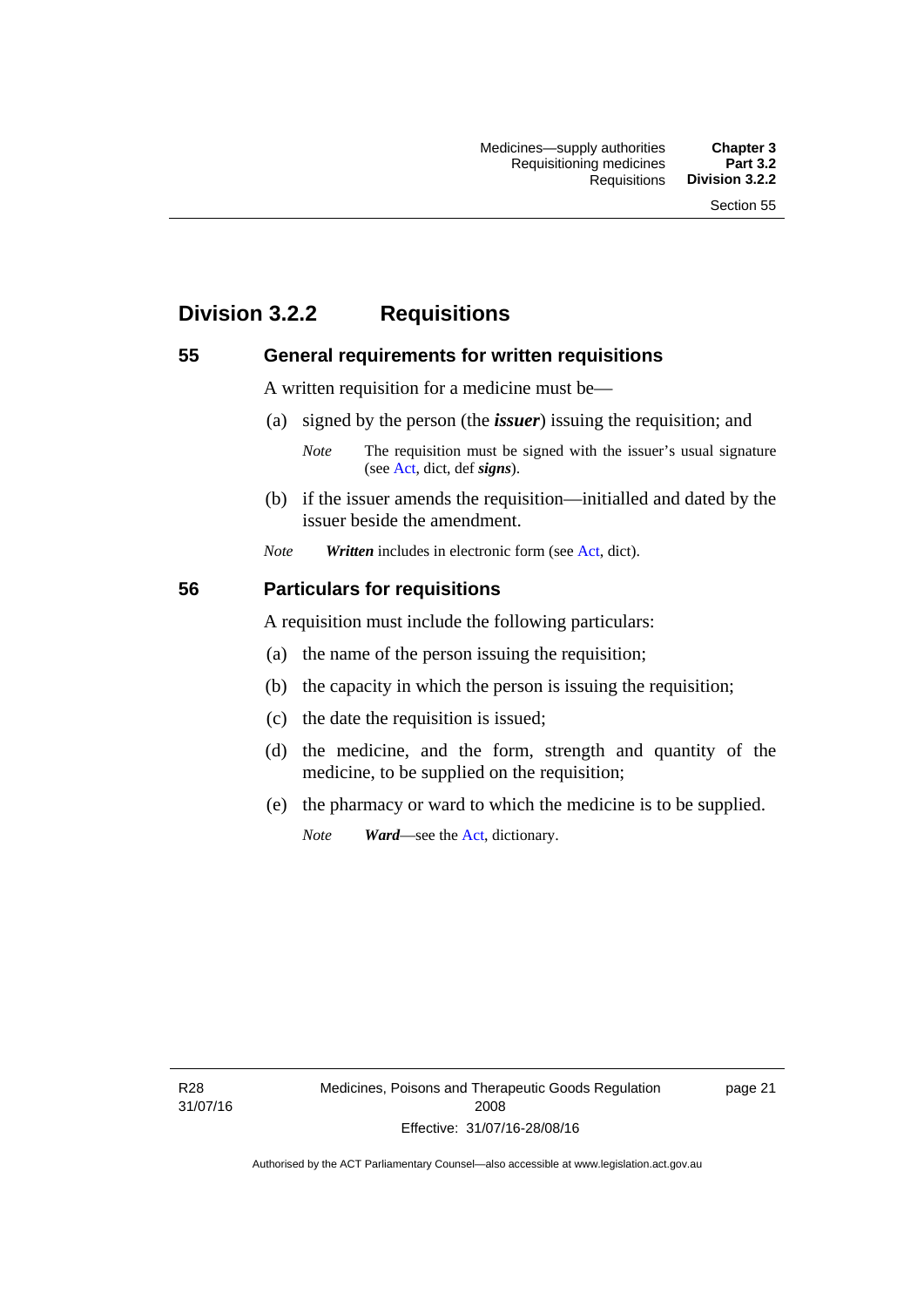# **Part 3.3 Medicines purchase orders**

# **Division 3.3.1 Authorisation to issue purchase orders**

## **60 Authorisation under sch 1 to issue purchase orders for medicines—Act, s 38 (1) (b) and (2) (a)**

A person mentioned in schedule 1, column 2 is authorised to issue a purchase order for a medicine if—

- (a) issuing the purchase order is included in the schedule, column 3 in relation to the person; and
- (b) the issue of the purchase order is consistent with any restriction for the issue of the purchase order mentioned in the schedule, column 3.

#### **61 Authorisation conditions for issuing purchase orders for medicines—Act, s 44 (1) (b) and (2) (b)**

A person's authorisation under section 60 to issue a purchase order for a medicine is subject to the following conditions:

- (a) the purchase order complies with section 62 (General requirements for medicines purchase orders[—Act](http://www.legislation.act.gov.au/a/2008-26/default.asp), s 38 (2) (c));
	- *Note* A purchase order must be in writing (see [Act,](http://www.legislation.act.gov.au/a/2008-26/default.asp) dict, def *purchase order*).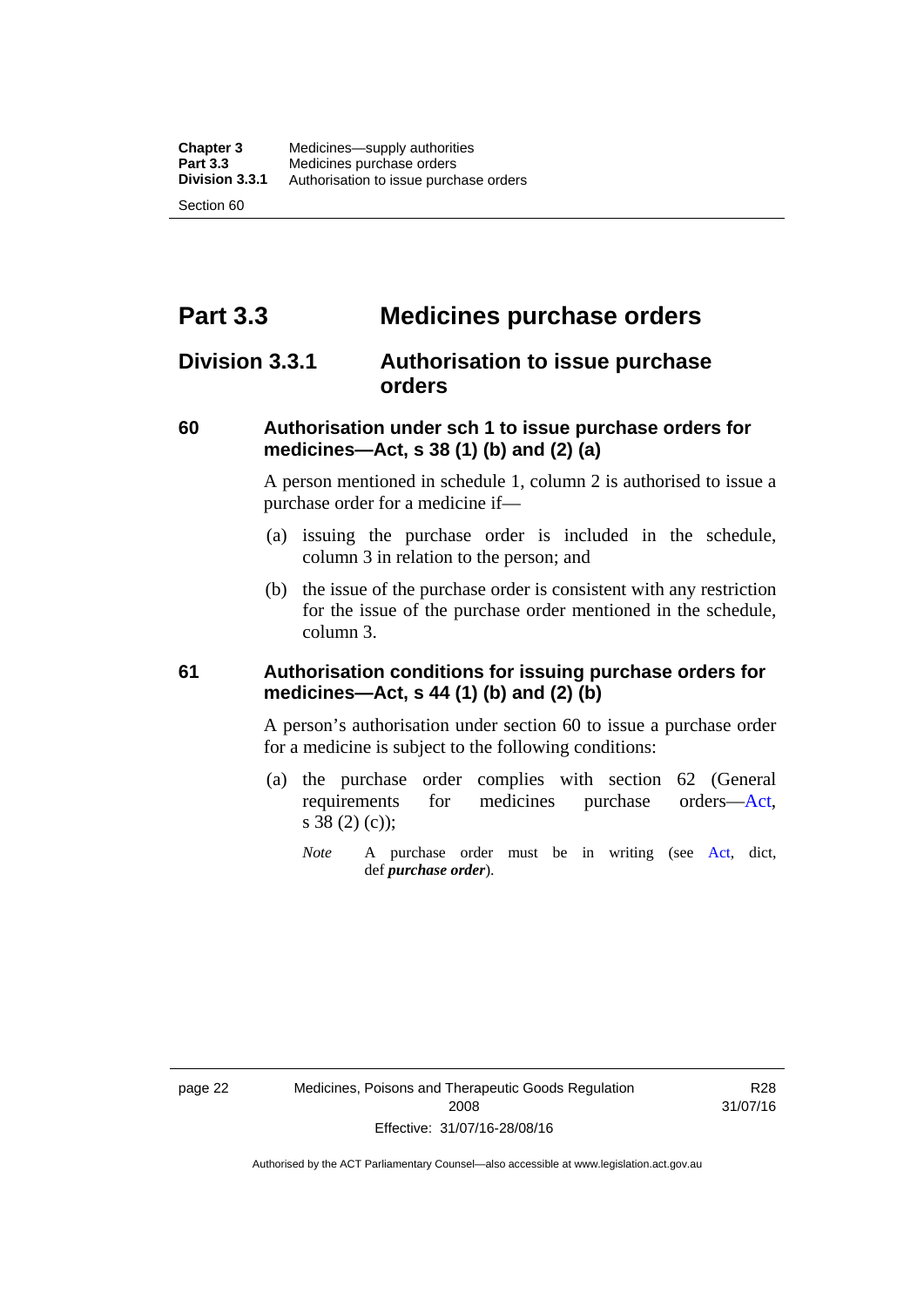(b) the person must, not later than 24 hours after the person receives the medicine, send the supplier a document signed by the person acknowledging receipt of the medicine.

#### **Example—document**

a copy of the supplier's delivery docket signed by the buyer

*Note* An example is part of the regulation, is not exhaustive and may extend, but does not limit, the meaning of the provision in which it appears (see [Legislation Act,](http://www.legislation.act.gov.au/a/2001-14) s 126 and s 132).

# **Division 3.3.2 Purchase orders**

## **62 General requirements for medicines purchase orders— Act, s 38 (2) (c)**

- (1) A purchase order for a medicine must be—
	- (a) signed by the person (the *issuer*) issuing the order; and
		- *Note* The purchase order must be signed with the issuer's usual signature (see [Act](http://www.legislation.act.gov.au/a/2008-26/default.asp), dict, def *signs*).
	- (b) if the issuer amends the order—initialled and dated by the issuer beside the amendment.
- (2) A purchase order for a medicine must include the following:
	- (a) the issuer's name and business address and telephone number;
	- (b) the issuer's authority to issue the order;
	- (c) the medicine, and the form, strength and quantity of the medicine, to be supplied on the order.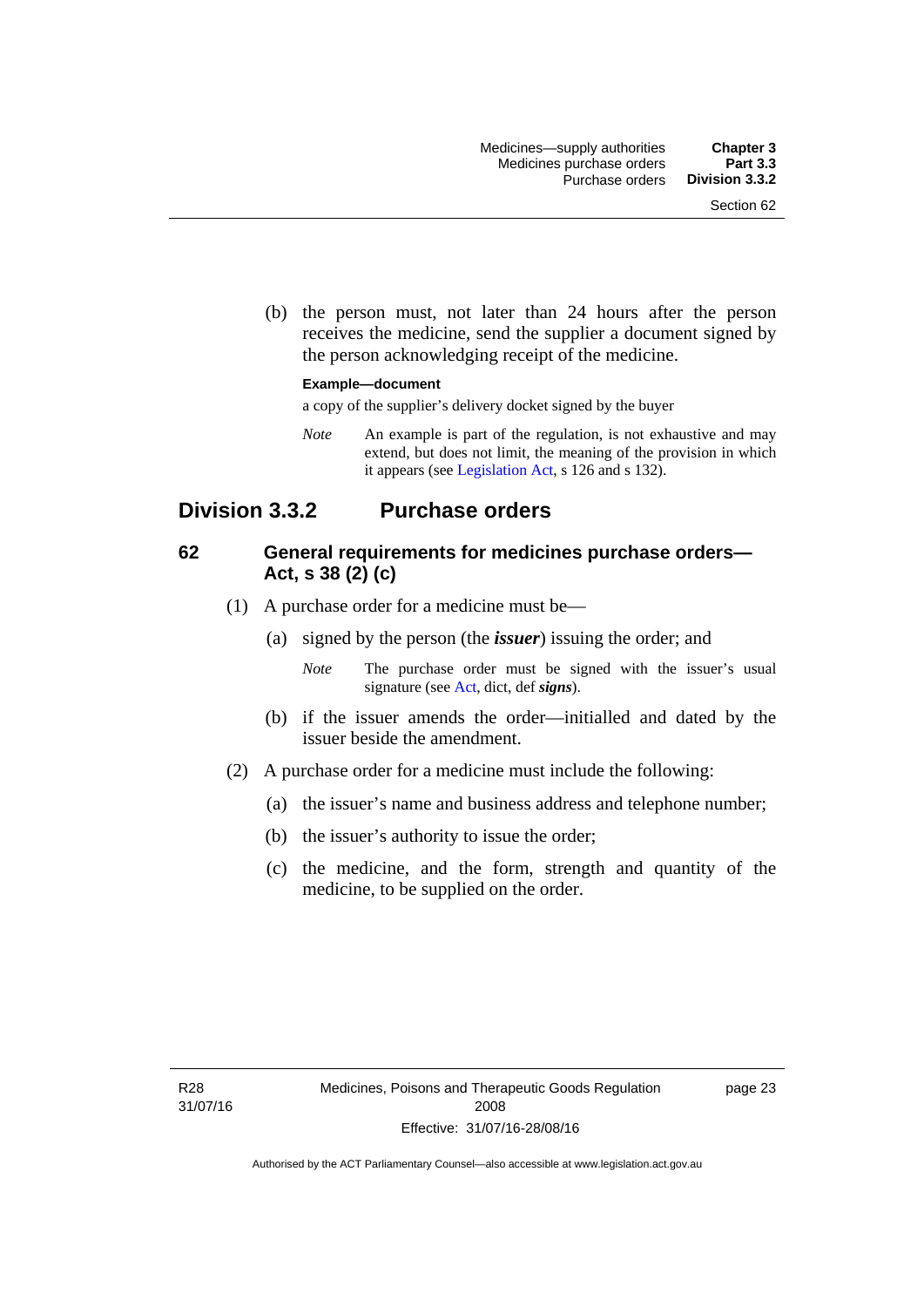**Chapter 3** Medicines—supply authorities<br>**Part 3.4** Standing orders for medicines **Part 3.4 Standing orders for medicines<br>
<b>Division 3.4.1** CHO standing orders **Division 3.4.1** CHO standing orders Section 70

# **Part 3.4 Standing orders for medicines**

## **Division 3.4.1 CHO standing orders**

#### **70 Authorisation of CHO to issue standing orders for supply of medicines in public health emergencies—Act, s 42 (b)**

 (1) The chief health officer is authorised to issue a standing order for the supply of a medicine in an emergency relating to public health.

*Note 1 Supply* does not include administer (see [Act,](http://www.legislation.act.gov.au/a/2008-26/default.asp) s 24).

*Note 2* A standing order must be in writing (see [Act](http://www.legislation.act.gov.au/a/2008-26/default.asp), dict, def *standing order*).

 (2) To remove any doubt, a standing order may be issued under subsection (1) even if no emergency declaration under the *[Public](http://www.legislation.act.gov.au/a/1997-69)  [Health Act 1997](http://www.legislation.act.gov.au/a/1997-69)* is in force.

## **71 Authorisation of CHO to issue standing orders for administration of medicines for public health matters— Act, s 42 (b)**

The chief health officer is authorised to issue a standing order for the administration of a medicine in relation to a public health matter.

*Note* A standing order must be in writing (see [Act](http://www.legislation.act.gov.au/a/2008-26/default.asp), dict, def *standing order*).

#### **72 Particulars for CHO standing orders for administration of medicines for public health matters**

A standing order under section 71 must include the following particulars:

- (a) a description of the public health matter to which the order relates;
- (b) the date of effect of the order and the date (not longer than 2 years after the date of effect) when the order ends;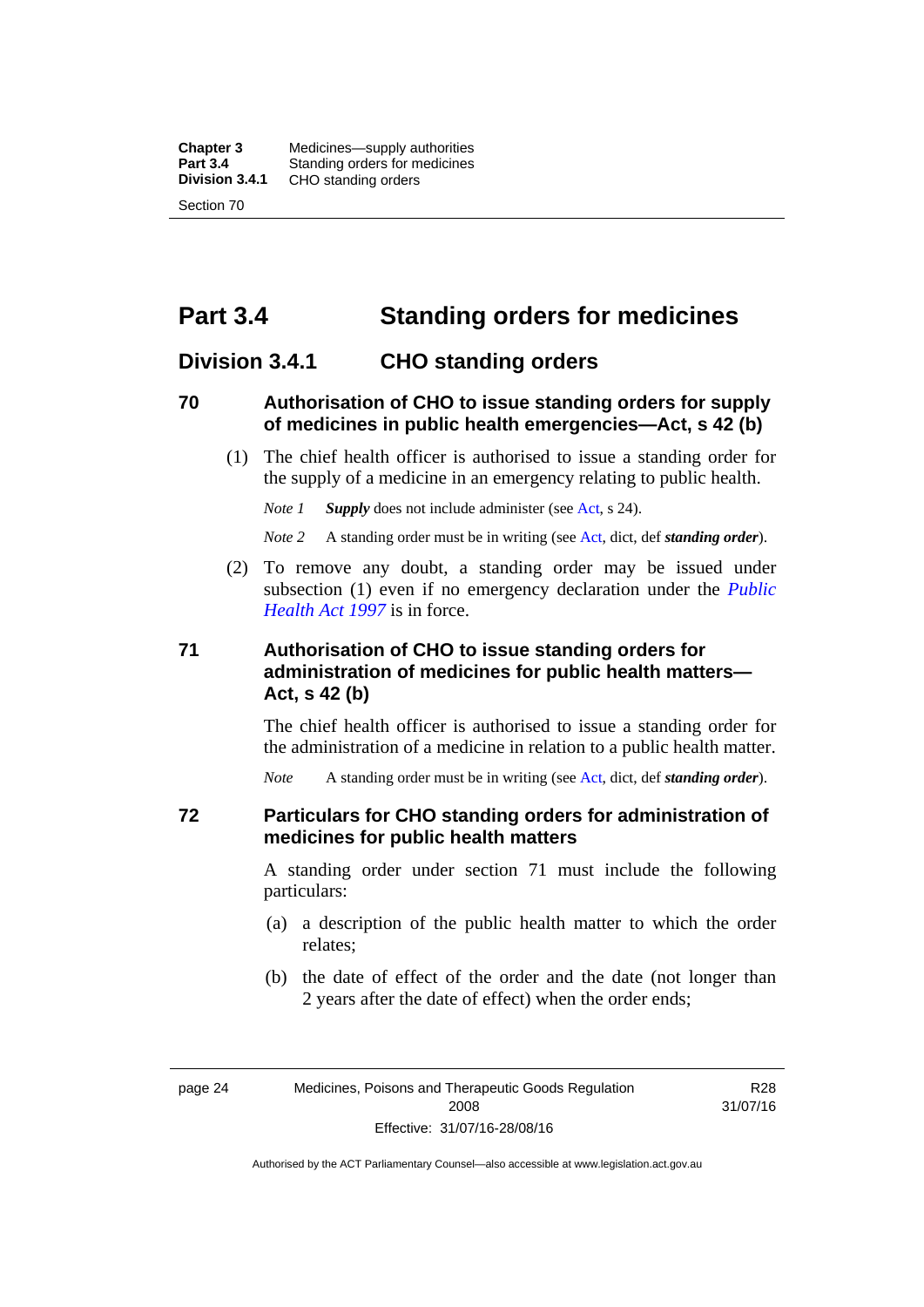- (c) the clinical circumstances in which the medicine may be administered;
- (d) a description of the people to whom the medicine may be administered;
- (e) the medicine's approved name and, if applicable, brand name;

- (f) if applicable, the form and strength of the medicine;
- (g) the dose and route of administration;
- (h) if applicable, the frequency of administration.

#### **Example—par (e) and par (f)**

Adrenaline (EpiPen) 300 micrograms in 0.3mL pre-filled syringe

*Note* An example is part of the regulation, is not exhaustive and may extend, but does not limit, the meaning of the provision in which it appears (see [Legislation Act,](http://www.legislation.act.gov.au/a/2001-14) s 126 and s 132).

## **Division 3.4.2 Standing orders for institutions**

*Note Institution* includes a correctional centre and a CYP detention place (see s 652).

#### **75 Authorisation of doctors to issue standing orders for administration of medicines at institutions—Act, s 42 (b)**

- (1) A doctor is authorised to issue a standing order for the administration of a medicine to patients at an institution if—
	- (a) a medicines and therapeutics committee for the institution has approved the order; and
	- (b) the order is signed by the chair of the committee.
	- *Note Doctor* does not include an intern doctor (see dict).

R28 31/07/16 page 25

*Note Approved name*—see the [medicines and poisons standard,](http://www.comlaw.gov.au/Series/F2012L01200) par 1 (1).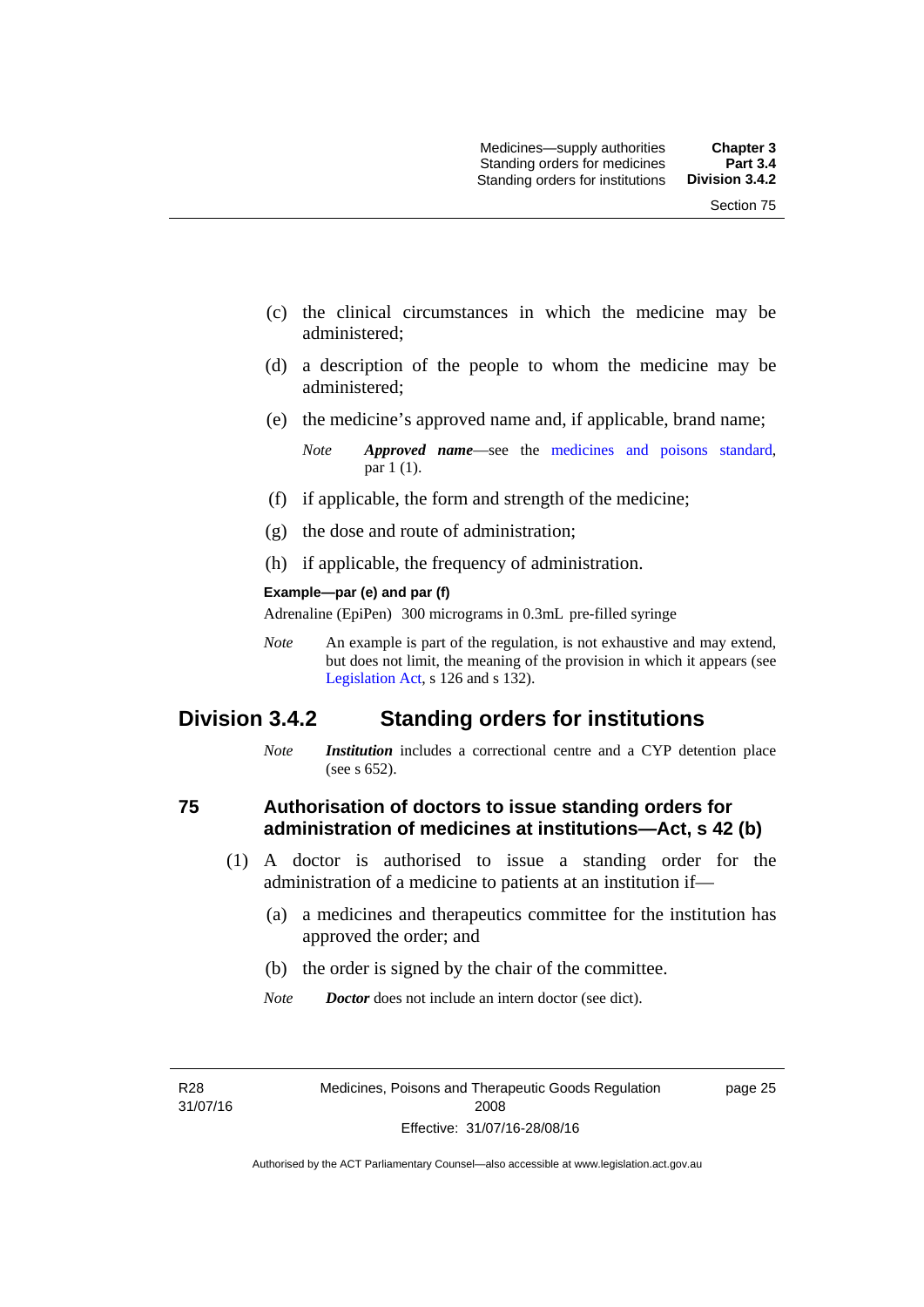(2) In this section:

*medicines and therapeutics committee*, for an institution, means a body—

- (a) established by the institution to approve standing orders for the administration of medicines to patients at the institution; and
- (b) that includes (but is not limited to) a doctor, nurse and pharmacist.
	- *Note 1 Doctor* and *pharmacist* do not include an intern (see dict).
	- *Note 2 Nurse* does not include an enrolled nurse (see [Legislation Act,](http://www.legislation.act.gov.au/a/2001-14) dict, pt 1).

#### **76 Particulars for standing orders for administration of medicines at institutions**

A standing order under section 75 must include the following particulars:

- (a) an approval number for the order that is different from the number given to each other standing order approved for the institution;
- (b) the date of effect of the order and the date (not longer than 2 years after the date of effect) when the order ends;
- (c) each ward to which the order applies;
- (d) the clinical circumstances in which the medicine may be administered;
- (e) a description of the people to whom the medicine may be administered;
- (f) the medicine's approved name and, if applicable, brand name;
	- *Note Approved name*—see the [medicines and poisons standard,](http://www.comlaw.gov.au/Series/F2012L01200) par 1 (1).

page 26 Medicines, Poisons and Therapeutic Goods Regulation 2008 Effective: 31/07/16-28/08/16

R28 31/07/16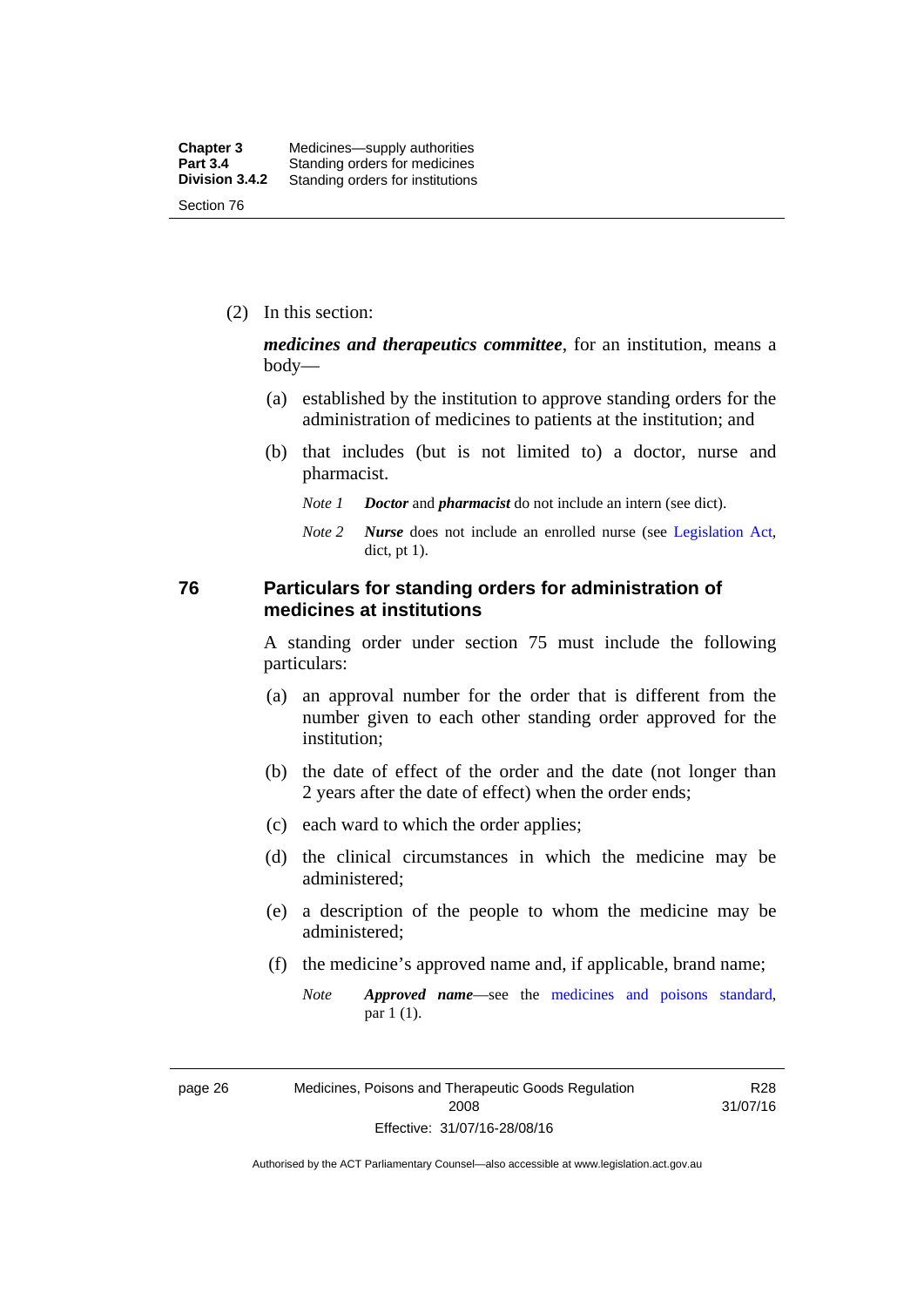- (g) if applicable, the form and strength of the medicine;
- (h) the dose and route of administration;
- (i) if applicable, the frequency of administration.

#### **Example—par (f) and par (g)**

Adrenaline (EpiPen) 300 micrograms in 0.3mL pre-filled syringe

*Note* An example is part of the regulation, is not exhaustive and may extend, but does not limit, the meaning of the provision in which it appears (see [Legislation Act,](http://www.legislation.act.gov.au/a/2001-14) s 126 and s 132).

# **Division 3.4.3 Standing orders for walk-in centre**

## **77 Authorisation of CHO to issue standing orders for supply and administration of medicines at walk-in centre—Act, s 42 (b)**

The chief health officer is authorised to issue a standing order for—

- (a) the supply of a medicine at a walk-in centre; and
- (b) the administration of a medicine at a walk-in centre.

*Note 1 Supply* does not include administer (see [Act,](http://www.legislation.act.gov.au/a/2008-26/default.asp) s 24).

*Note 2* A standing order must be in writing (see [Act](http://www.legislation.act.gov.au/a/2008-26/default.asp), dict, def *standing order*).

#### **78 Particulars for CHO standing orders for supply and administration of medicines at walk-in centre**

A standing order under section 77 must include the following particulars:

- (a) an approval number for the order that is different from the number given to each other standing order approved for the walk-in centre;
- (b) the date of effect of the order and the date (not longer than 2 years after the date of effect) when the order ends;

page 27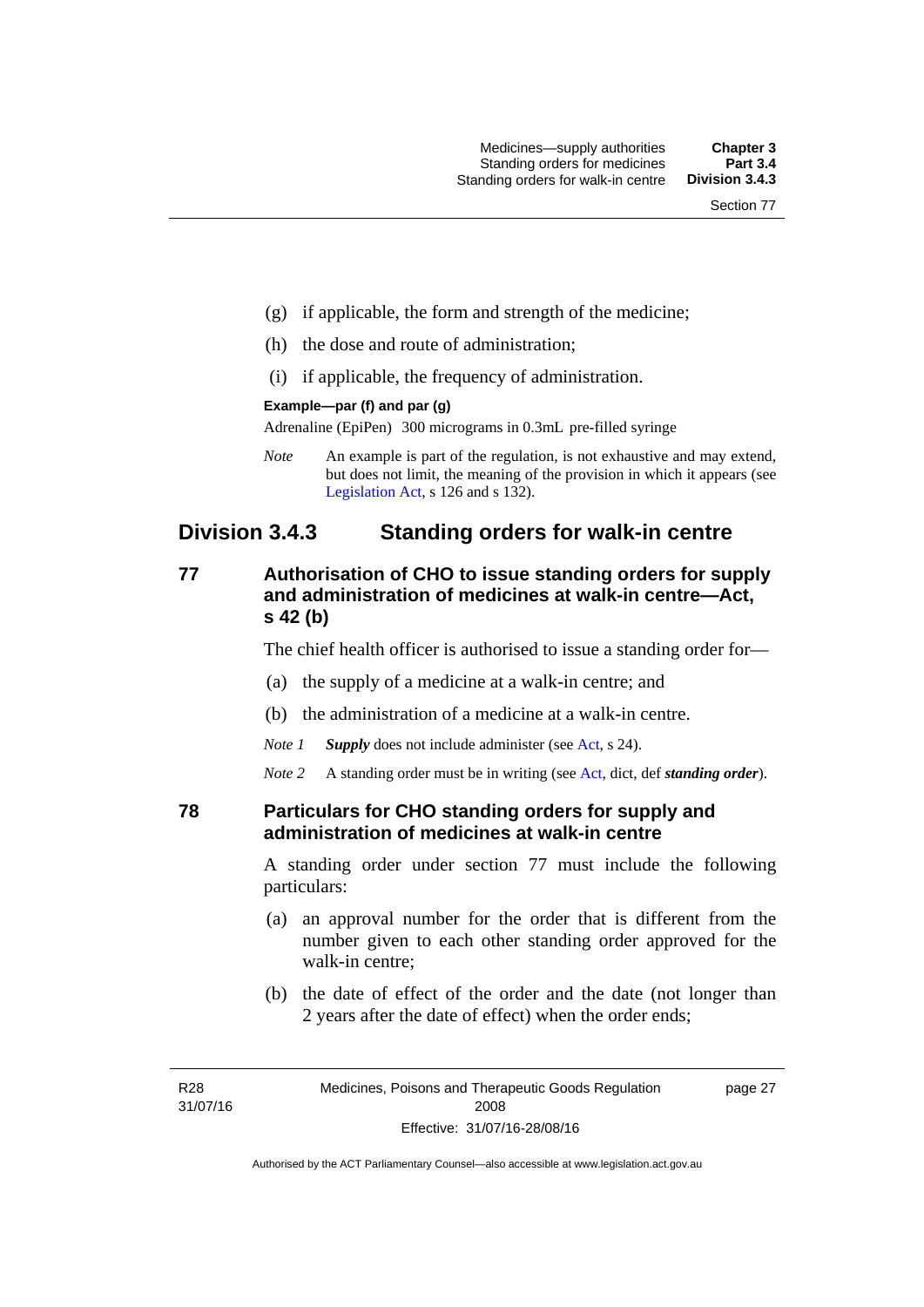- (c) each walk-in centre to which the order applies;
- (d) the clinical circumstances in which the medicine may be supplied or administered;
- (e) a description of the people to whom the medicine may be supplied or administered;
- (f) the medicine's approved name and, if applicable, brand name;

*Note Approved name*—see the [medicines and poisons standard,](http://www.comlaw.gov.au/Series/F2012L01200) par 1 (1).

- (g) if applicable, the form and strength of the medicine;
- (h) the dose and route of administration of the medicine;
- (i) if applicable, the frequency of administration of the medicine;
- (j) if applicable, the maximum duration of supply or administration of the medicine;
- (k) if applicable, the maximum quantity of the medicine for supply or administration.

page 28 Medicines, Poisons and Therapeutic Goods Regulation 2008 Effective: 31/07/16-28/08/16

R28 31/07/16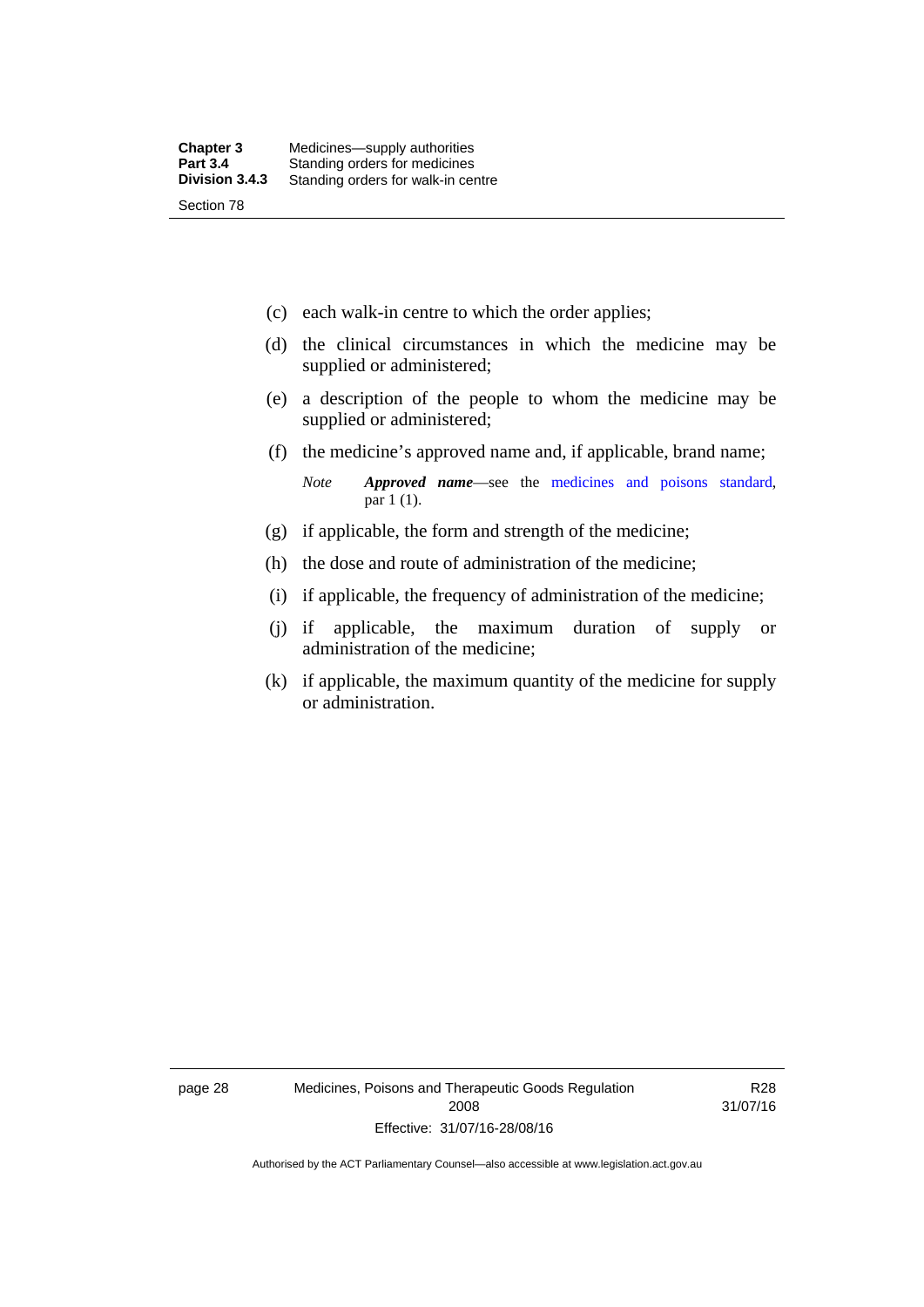# **Part 3.5 Medicines supply authorities generally**

## **80 Cancellation of invalid supply authorities— Act, s 30 (2) (d)**

- (1) A paper-based supply authority is cancelled by a person if the person—
	- (a) marks the word 'cancelled', and the person's name and business address, on the front of the supply authority; and
	- (b) signs and dates the cancellation of the supply authority.
- (2) An electronic supply authority is cancelled by a person if the person—
	- (a) marks the word 'cancelled' on the supply authority; and
	- (b) links an electronic document to the supply authority that includes the person's name and business address and signature.

## **81 Information for CHO about controlled medicines supplied on supply authorities—Act, s 31 (1) (b) and (4), def**  *required information*

- (1) A person (the *supplier*) who supplies a controlled medicine on a supply authority must, not later than 7 days after the day when the medicine is supplied, give the chief health officer the following information in writing:
	- (a) the supplier's name, business address and telephone number;
	- (b) the name of the person who issued the supply authority;
	- (c) the date of the supply authority;
	- (d) the name and address of the person to whom the medicine is supplied;

R28 31/07/16 page 29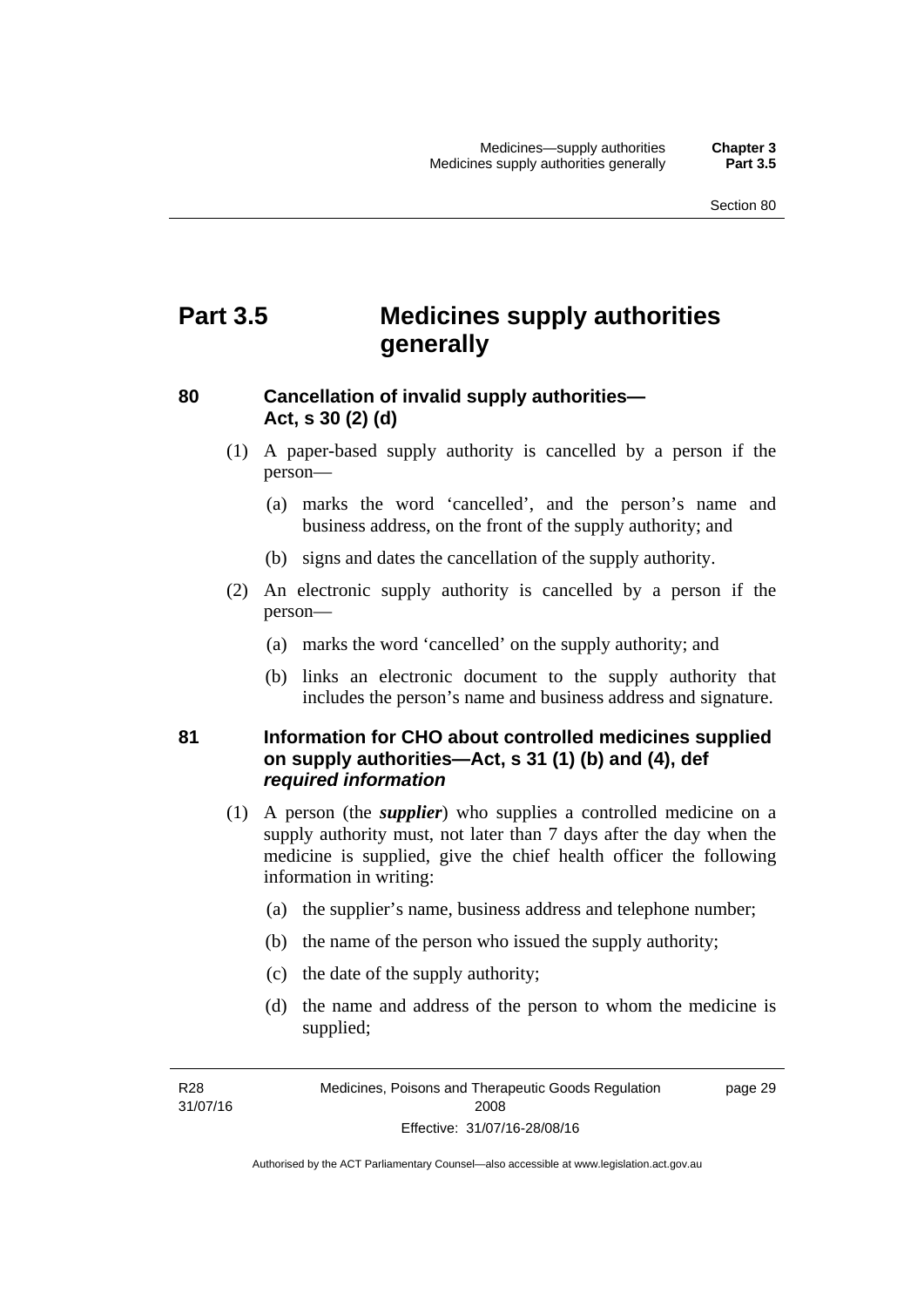Section 81

- (e) the date of supply;
- (f) the controlled medicine, and the form, strength and quantity of the medicine, supplied.
- (2) However, this section does not apply to any of the following who report the supply of a controlled medicine on a supply authority to the Therapeutic Goods Administration:
	- (a) a medicines wholesalers licence-holder;
	- (b) a person who is authorised (however described) under a Commonwealth or State law to manufacture controlled medicines or supply controlled medicines by wholesale.

page 30 Medicines, Poisons and Therapeutic Goods Regulation 2008 Effective: 31/07/16-28/08/16

R28 31/07/16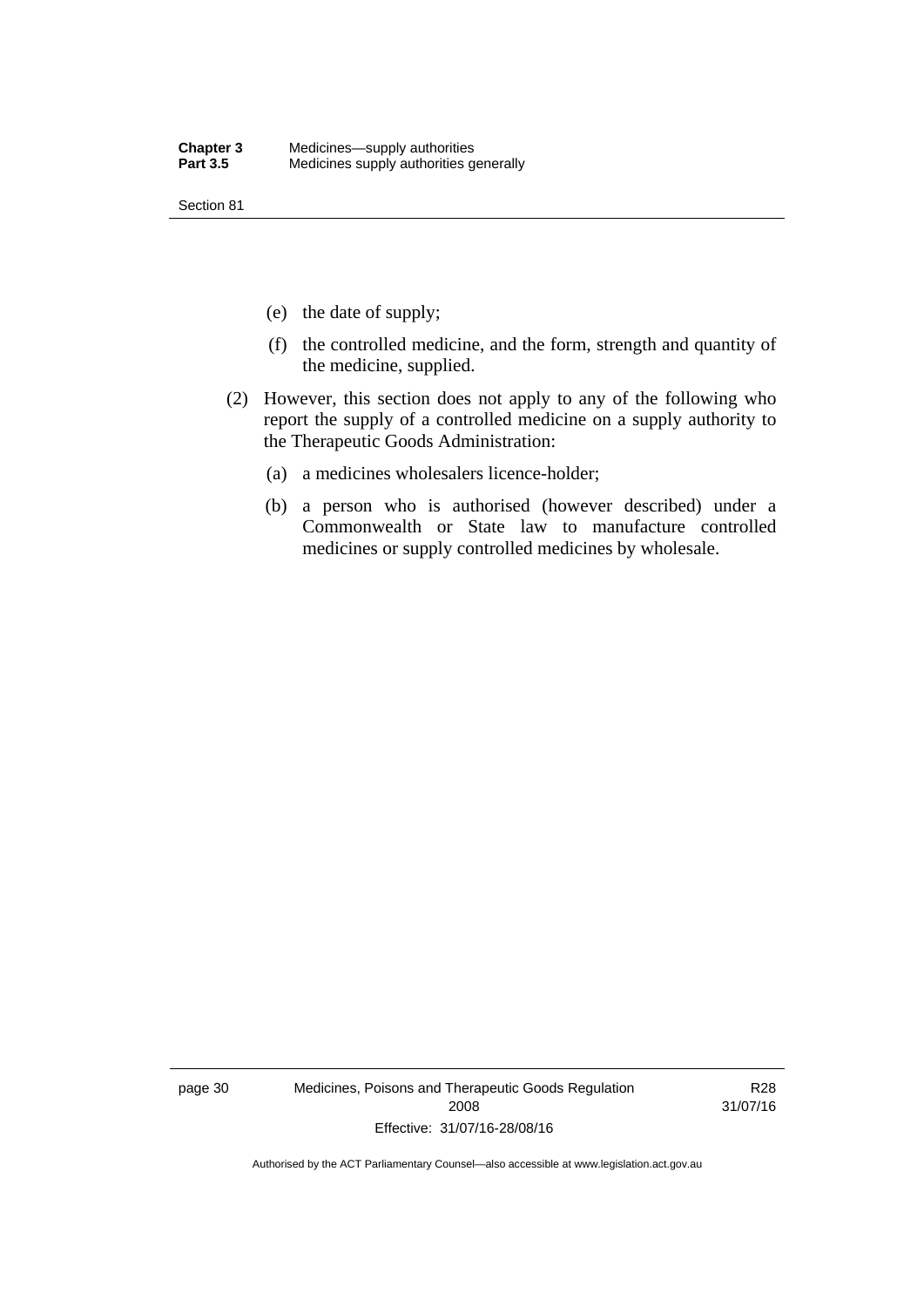# **Chapter 4 Supplying medicines**

# **Part 4.1** Preliminary

#### **100 Overview of supply authorisations for medicines**

The following provisions of this chapter authorise a person to supply a medicine:

- (a) section 110 (which is about supply authorisations set out in schedule 1, including dispensing on prescription, supply on requisition, purchase order and standing order and supply during consultations);
- (b) section 251 (which is about authorisation of pharmacists to supply certain prescription only medicines without a prescription in emergencies);
- (c) section 255 (which is about authorisation of approved pharmacists to supply certain medicines without prescription);
- (d) section 260 (which is about authorisation to supply medicines to pharmacists for disposal).
- *Note* A person may also be authorised to supply a medicine in a way mentioned in s 11 (2) (Overview of medicines authorisations under this regulation) (including under a licence, see pt 9.5).

R28 31/07/16 page 31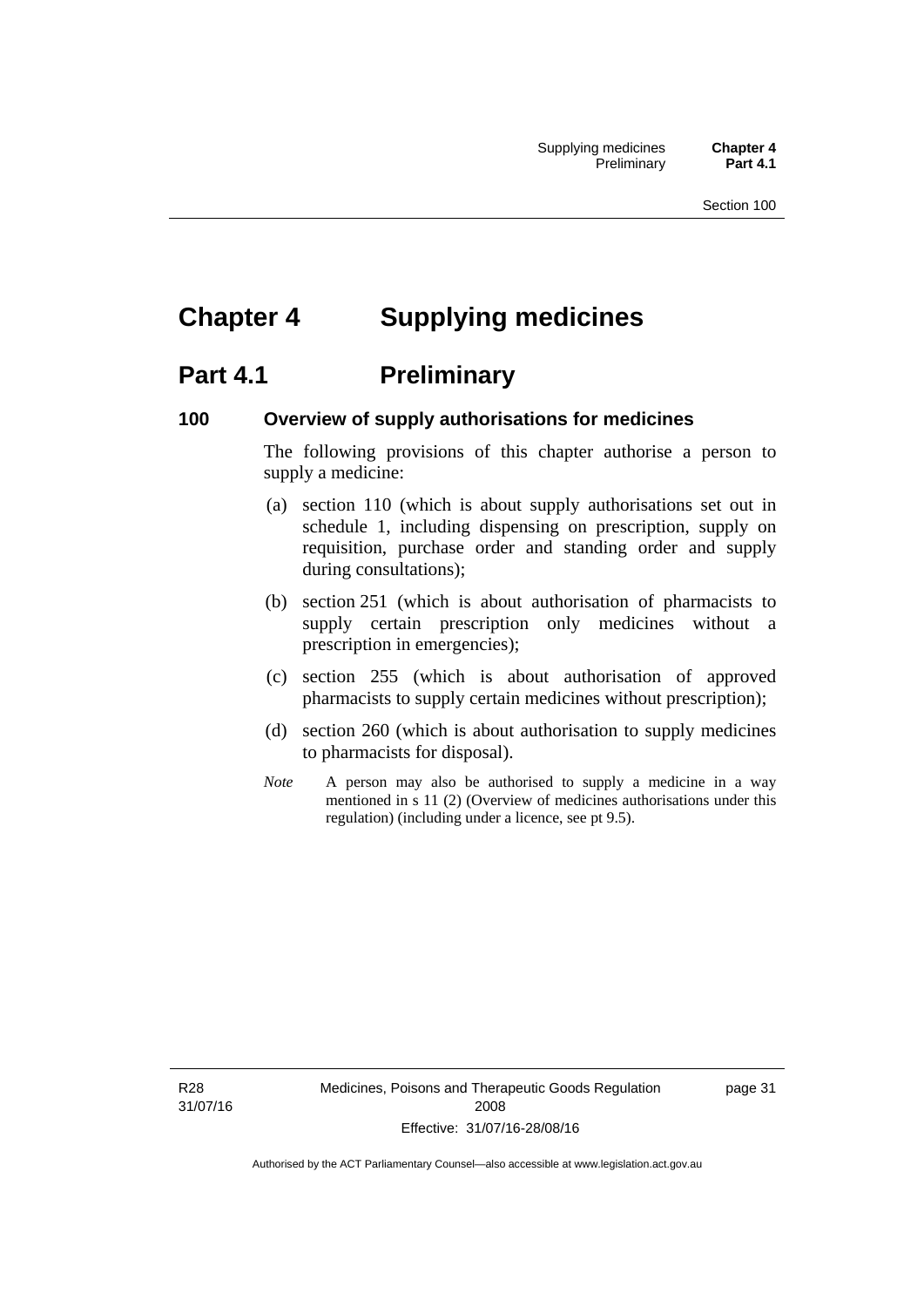# **Part 4.2 Medicines—supply authorisations under sch 1**

# **Division 4.2.1 Sch 1 medicines supply authorisations**

#### **110 Authorisation under sch 1 to supply medicines— Act, s 26 (1) (b) and (2) (b)**

- (1) A person mentioned in schedule 1, column 2 is authorised to supply a medicine if—
	- (a) supplying the medicine is included in the schedule, column 3 in relation to the person; and
	- (b) the supply is consistent with any restriction for the supply mentioned in the schedule, column 3.
- (2) However, a pharmacist is not authorised under schedule 1 to supply a medicine if—
	- (a) the pharmacist is working for, or providing services to, a corporation when supplying the medicine; and
	- (b) the corporation is not—
		- (i) a pharmacist; or
		- (ii) a complying pharmacy corporation under the *[Public](http://www.legislation.act.gov.au/a/1997-69)  [Health Act 1997](http://www.legislation.act.gov.au/a/1997-69)*, part 3B (Pharmacies).
	- *Note Supply* includes dispense (see [Act,](http://www.legislation.act.gov.au/a/2008-26/default.asp) s 24).

R28 31/07/16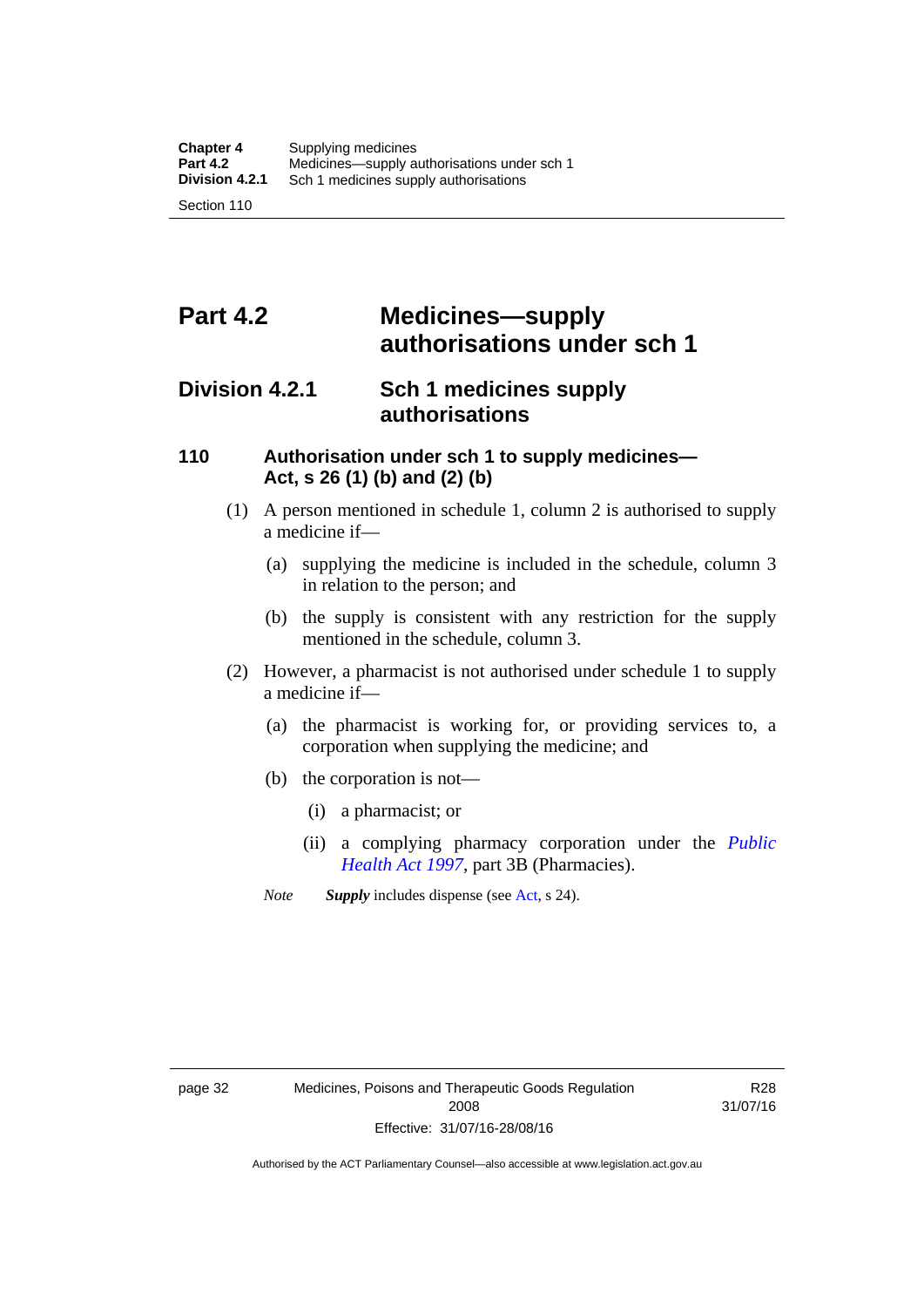# **Division 4.2.2 Dispensing medicines**

## **120 Authorisation conditions for dispensing medicines— Act, s 44 (1) (b) and (2) (b)**

- (1) A person's authorisation under section 110 to dispense a medicine is subject to the following conditions:
	- (a) the medicine is dispensed in accordance with the requirements of section 121;

*Note* Only a pharmacist may dispense a medicine (see sch 1).

- (b) if the prescription is dispensed under section 121 (2), the pharmacist notes on the prescription the reasons that the pharmacist was satisfied that it was not practicable for a complying prescription to be issued for the medicine;
- (c) if the prescription is changed by a pharmacist at the oral direction of the prescriber—the note of the change complies with section 122;
- (d) the medicine is labelled in accordance with section 123;
- (e) the dispensed prescription is marked in accordance with section 124;
- (f) the dispensing of the prescription is recorded in accordance with section 125:
- (g) if the prescription is an oral prescription for the dispensing of the medicine, or is faxed by a prescriber to a pharmacist, and the pharmacist does not receive an original of the prescription within 7 days after the day the prescription is given—the pharmacist must, within 24 hours after the end of the 7-day period, tell the chief health officer, in writing, of the failure to receive the original prescription;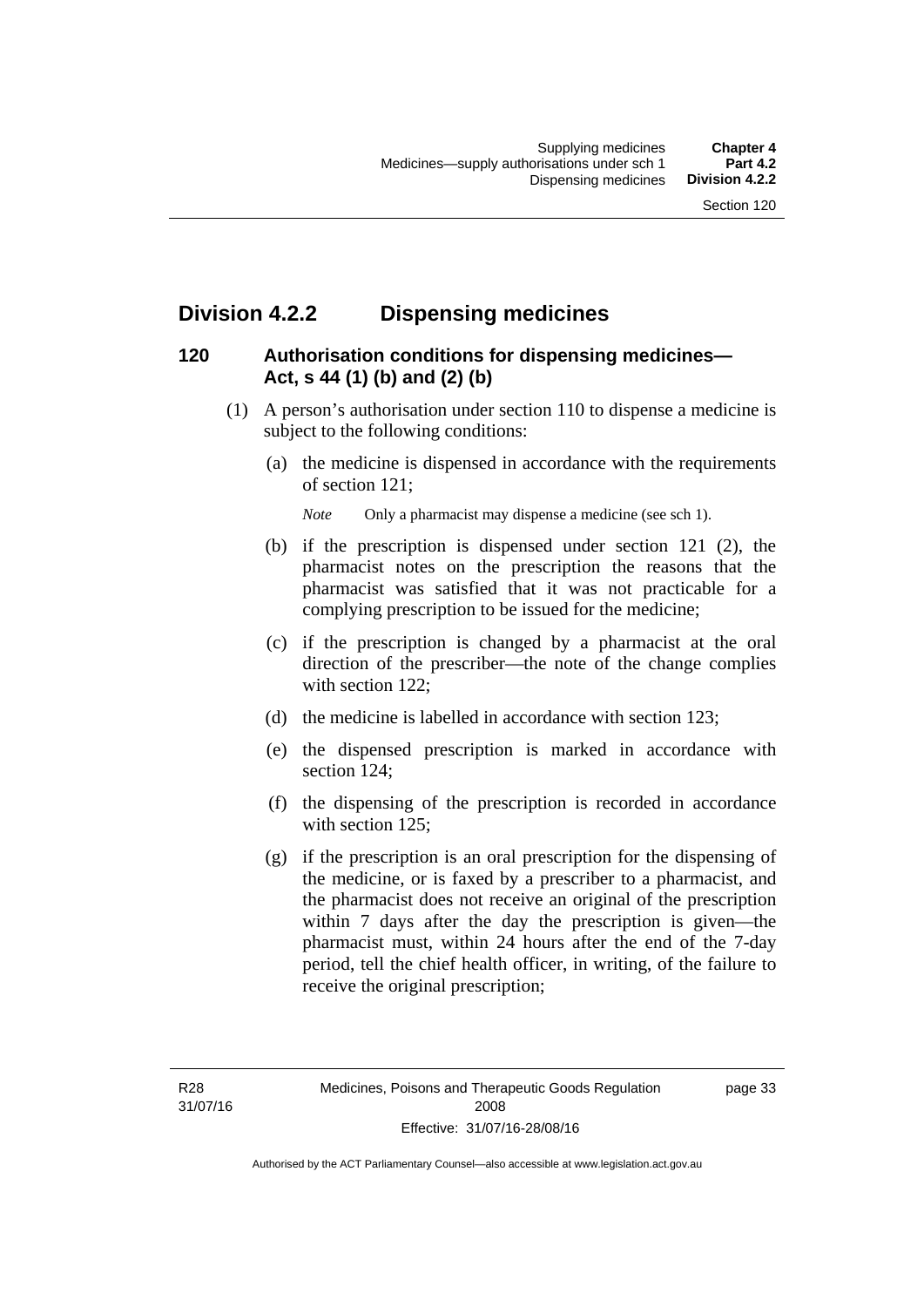- (h) the prescription, if completed, and the record for paragraph (f), are kept at the pharmacy or, if the chief health officer approves in writing another place, the place approved by the chief health officer, for at least 2 years after the day the prescription becomes a completed prescription.
- (2) However, subsection (1) (d), (e), (f) and (h) do not apply if the prescription is written for an in-patient at a hospital in the patient's medical records.
- (3) In this section:

*completed*—a prescription is *completed* when—

- (a) for a single prescription—the prescription is dispensed; or
- (b) for a repeat prescription—the last repeat of the prescription is dispensed; or
- (c) for a national residential medication chart prescription––the prescription is dispensed for the last time.

#### **121 How medicines are dispensed**

- (1) The following are the requirements for dispensing a medicine:
	- (a) the prescription is issued by an authorised prescriber;
		- *Note Authorised prescriber*—see s (3).
	- (b) the prescription complies with the applicable provisions of division 3.1.2 (Prescriptions);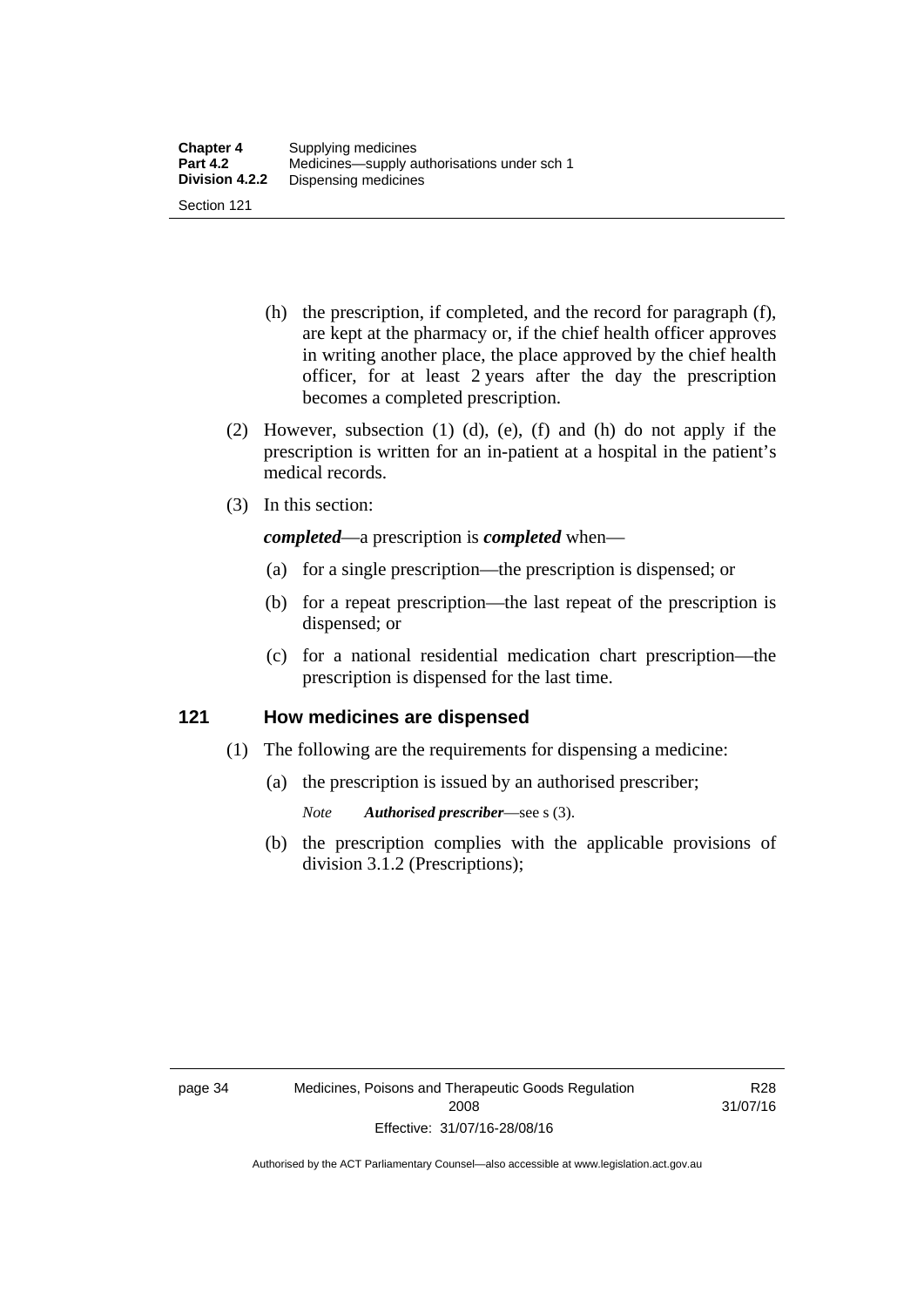- (c) the medicine is dispensed in accordance with the prescription (including the prescription as changed by a pharmacist at the oral direction of the prescriber).
	- *Note 1 Dispensed in accordance with the prescription*—see s (3).
	- *Note* 2 For changes to a prescription by the dispenser, see the [Act,](http://www.legislation.act.gov.au/a/2008-26/default.asp) s 29 (3).
	- *Note 3 Pharmacist* does not include an intern pharmacist (see dict).
- (2) However, a pharmacist may dispense a prescription that does not include all of the applicable provisions for subsection (1) (b) if—
	- (a) the prescription is issued by an authorised prescriber; and
	- (b) the medicine is—
		- (i) dispensed in accordance with the prescription; and
		- (ii) if the prescription is changed by a pharmacist at the oral direction of the prescriber—the prescription complies with section 122; and
			- *Note Pharmacist* does not include an intern pharmacist (see dict).
	- (c) the medicine is supplied in a package that is labelled in accordance with section 123; and
	- (d) the pharmacist is satisfied that, because of a circumstance affecting the prescriber or the person for whom the medicine is to be dispensed, it is not practicable for a complying prescription to be issued for the medicine.
- (3) In this section:

*authorised prescriber*, in relation to a prescription, means—

 (a) for a medicine other than a controlled medicine—a person who is authorised to issue the prescription under the Act or another territory law; and

R28 31/07/16 page 35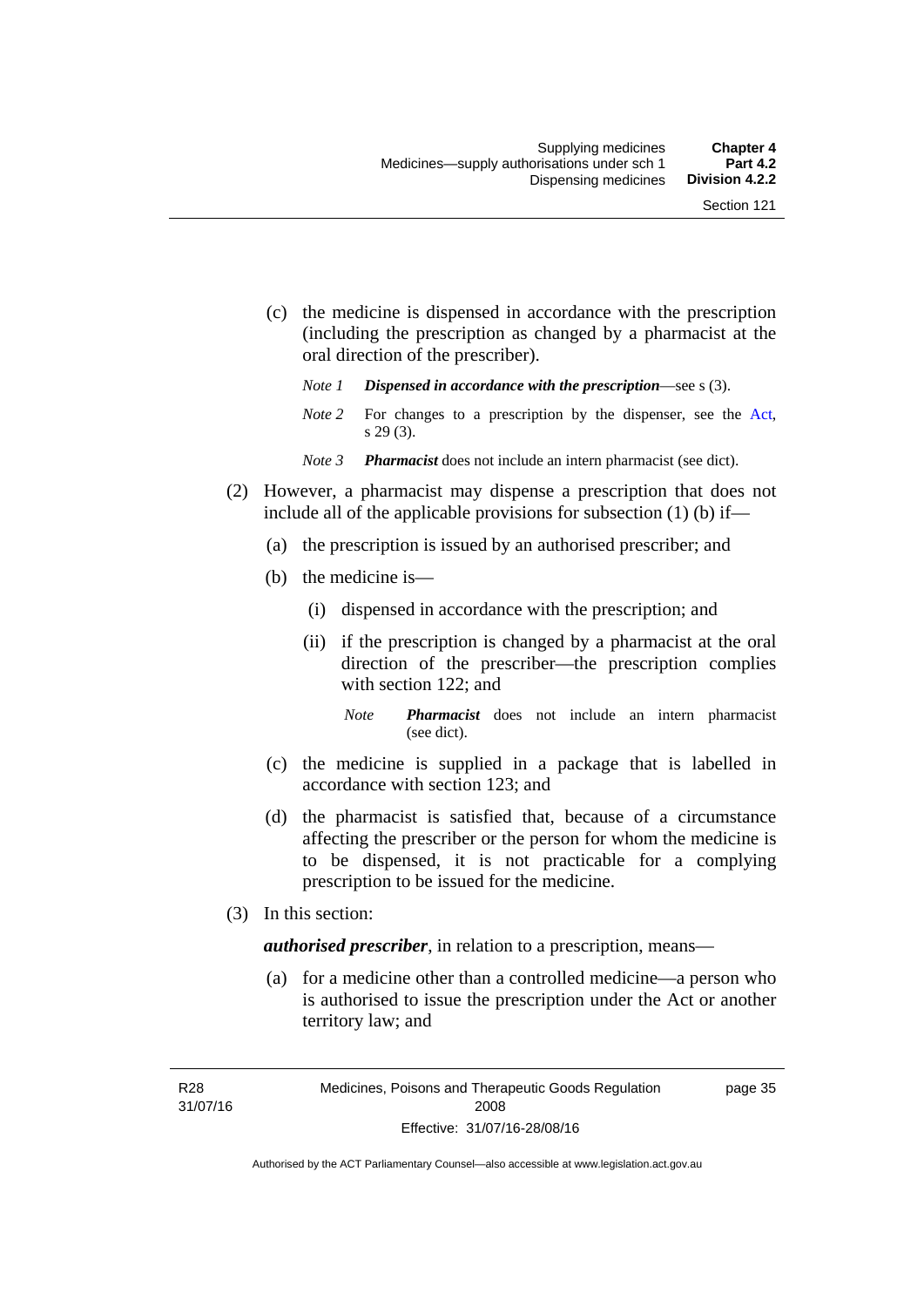(b) for a controlled medicine—a person who is authorised to issue the prescription under part 13.1 (Controlled medicines approvals).

#### **Examples—authorised prescribers**

- 1 A NSW registered doctor practising in Queanbeyan is authorised under a NSW law to prescribe medicines. The doctor gives a patient a prescription for a controlled medicine and another prescription for a prescription only medicine. The prescription only medicine can be dispensed in the ACT because the prescription is issued by a person who is authorised under a State law to prescribe the medicine. The prescription for the controlled medicine cannot be dispensed in the ACT because the doctor is not registered in the ACT.
- 2 If the doctor in example 1 is registered in both the ACT and NSW, the prescription for the controlled medicine can be dispensed in the ACT.
- 3 A special event exemption under the *[Health Professionals \(Special Events](http://www.legislation.act.gov.au/a/2000-25)  [Exemptions\) Act 2000](http://www.legislation.act.gov.au/a/2000-25)* authorises a visiting health professional to prescribe a medicine, including a controlled medicine. A doctor who is a visiting health professional within the meaning of that Act prescribes a controlled medicine. The prescription can be dispensed in the ACT.
- *Note* An example is part of the regulation, is not exhaustive and may extend, but does not limit, the meaning of the provision in which it appears (see [Legislation Act,](http://www.legislation.act.gov.au/a/2001-14) s 126 and s 132).

*dispensed in accordance with the prescription*, for a prescribed medicine, includes dispensing another brand of the medicine that is a bioequivalent form of the prescribed medicine.

*Note Bioequivalent*—see the dictionary.

#### **122 Noting changes to prescriptions on oral direction of prescriber—Act, s 27 (2) (b) (ii)**

The following must be noted, in writing, on the prescription:

- (a) the name of the prescriber giving the oral direction to change the prescription;
- (b) the change to the prescription;

page 36 Medicines, Poisons and Therapeutic Goods Regulation 2008 Effective: 31/07/16-28/08/16

R28 31/07/16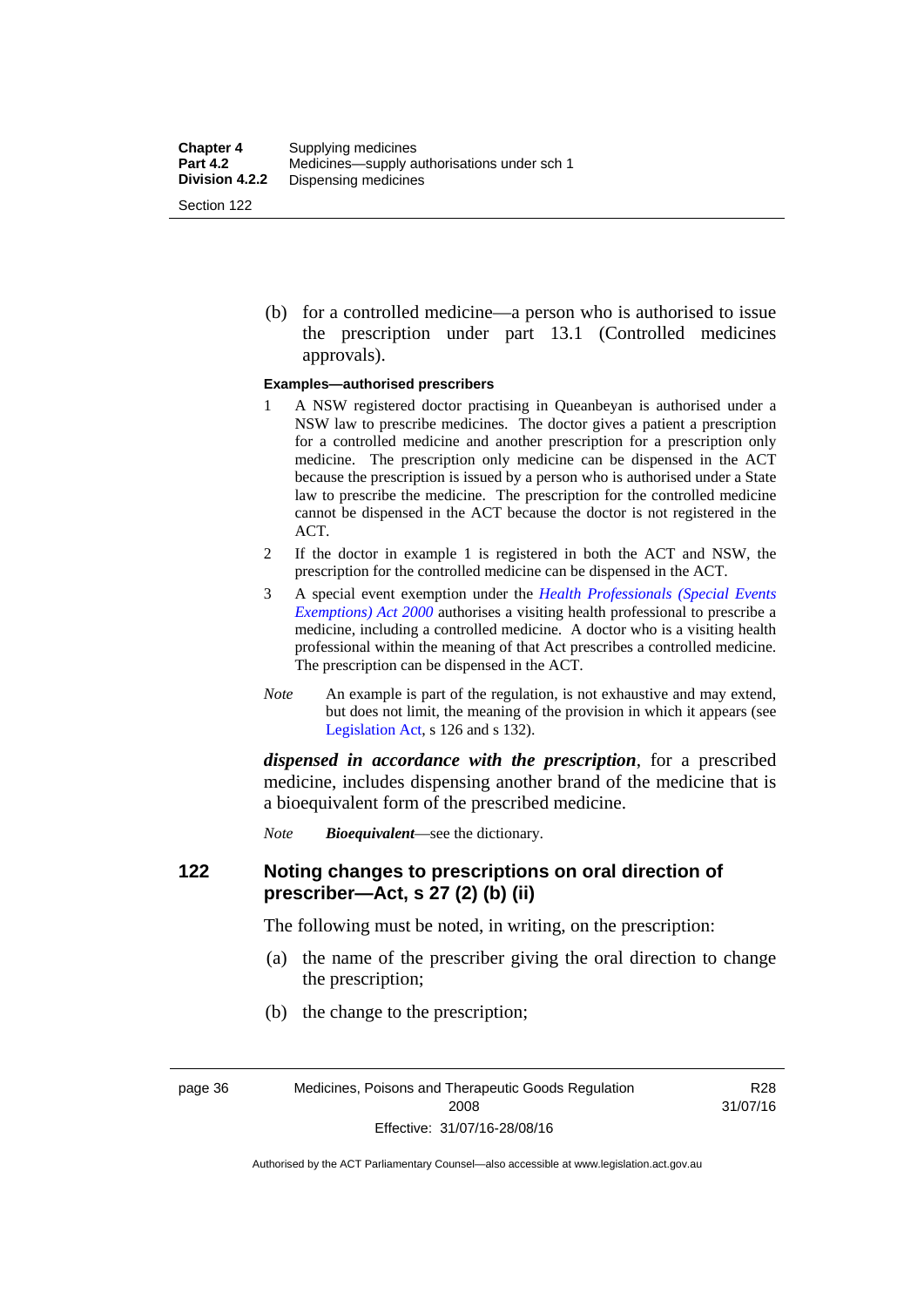- (c) the date the oral direction is given;
- (d) the pharmacist's signature.
- *Note* The notation must be made as soon as possible (see [Legislation Act,](http://www.legislation.act.gov.au/a/2001-14) s 151B).

## **123 Labelling dispensed medicines—Act, s 60 (1) (c) (i) and (2) (c) (i)**

The dispensed medicine must have a label that includes the following:

- (a) the name of the person for whom the medicine is dispensed;
- (b) if the prescriber is a dentist—the words 'for dental treatment only';
- (c) if the prescriber is an eligible midwife—the words 'for midwifery use only';
- (d) if the prescriber is an optometrist—the words 'for optometry use only';
- (e) if the prescriber is a veterinary surgeon—
	- (i) words to the effect of 'for animal treatment only'; and
	- (ii) the species of the animal for which the medicine is dispensed; and
	- (iii) if a way of identifying the animal is stated on the prescription—the way of identifying the animal;
- (f) the medicine's approved name and brand name;
	- *Note Approved name*—see the [medicines and poisons standard,](http://www.comlaw.gov.au/Series/F2012L01200) par 1 (1).

page 37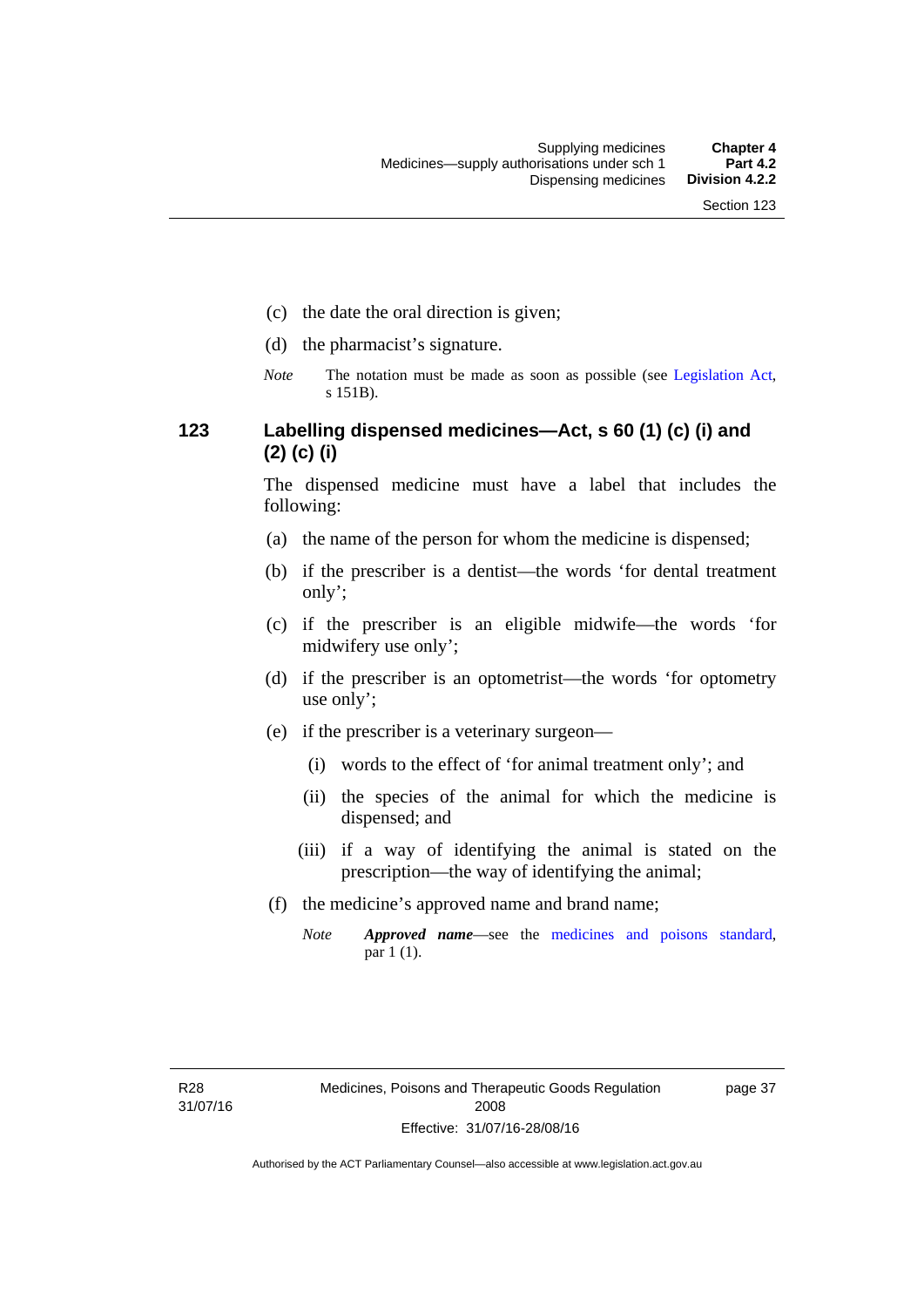- (g) the form, strength and quantity of the medicine dispensed;
- (h) if the package of the dispensed medicine is not a manufacturer's pack—the relevant expiry date for the medicine;
- (i) the date the medicine is dispensed;
- (j) the name and the business address and telephone number of the pharmacy from which the medicine is dispensed;
- (k) the initials or other identification of the dispensing pharmacist;
- (l) a number that is different from the number given to each other prescription dispensed at the pharmacy;
- (m) directions about the use of the medicine that are adequate to allow the medicine to be taken or administered safely, including any warning statement in the medicines and poisons standard, appendix K (Drugs required to be labelled with a sedation warning) applying to the medicine;
- (n) words to the effect of 'keep out of reach of children'.

#### **Example—par (f) and par (g)**

Warfarin tablets (Coumadin) 5mg 50

*Note* An example is part of the regulation, is not exhaustive and may extend, but does not limit, the meaning of the provision in which it appears (see [Legislation Act,](http://www.legislation.act.gov.au/a/2001-14) s 126 and s 132).

#### **124 Marking dispensed prescriptions**

 (1) This section does not apply to a prescription for an in-patient at a hospital written in the patient's medical records.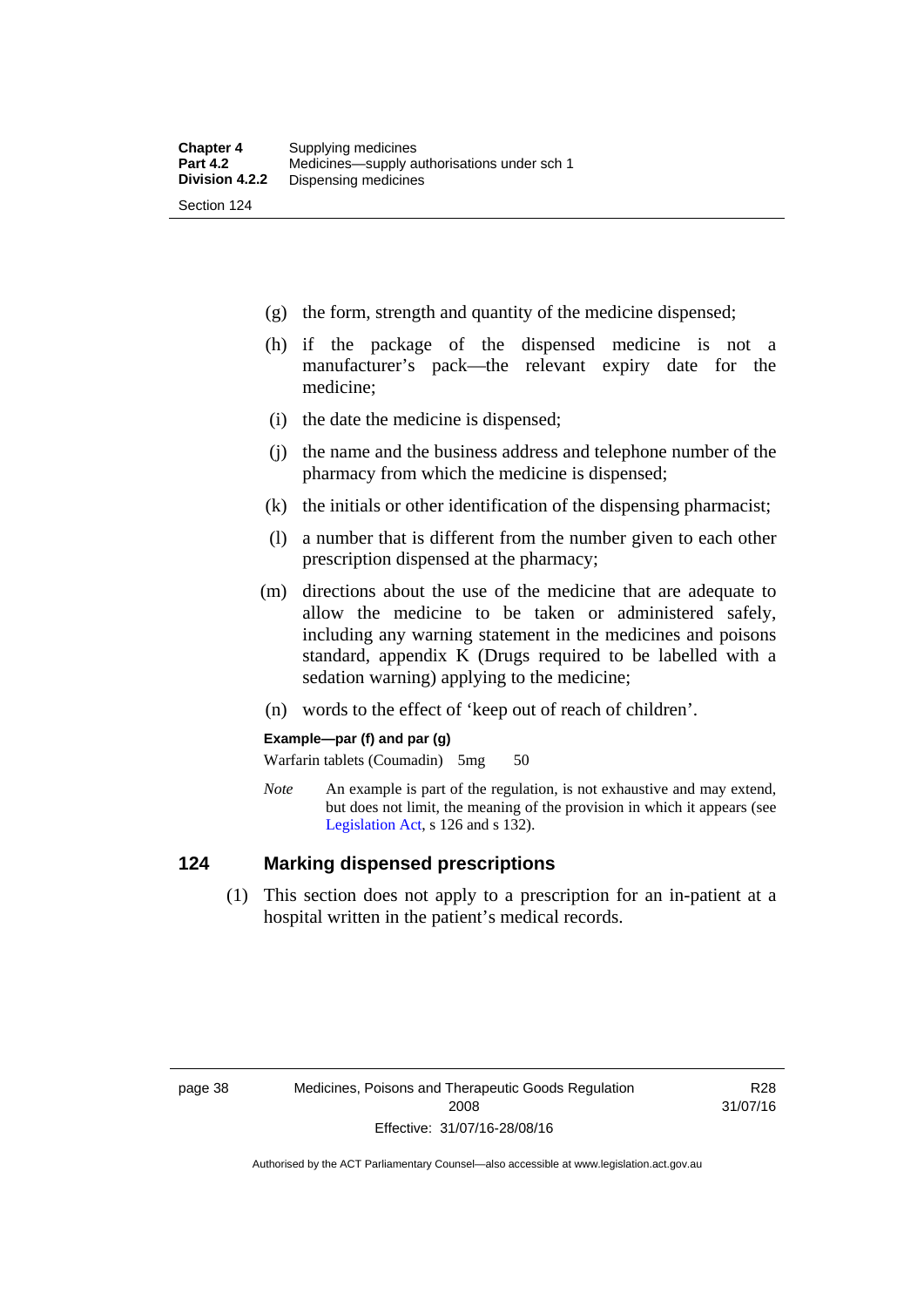- (2) A dispensed paper-based prescription for a medicine must be marked with—
	- (a) if the prescription is a single prescription, the last repeat of a repeat prescription, or a national residential medication chart prescription dispensed for the last time––the word 'cancelled' on the front of the prescription; and
	- (b) the prescribed particulars.
- (3) A dispensed electronic prescription for a medicine must be marked with—
	- (a) if the prescription is a single prescription, the last repeat of a repeat prescription, or a national residential medication chart prescription dispensed for the last time––the word 'cancelled'; and
	- (b) a link to an electronic document containing the prescribed particulars.
- (4) In this section:

*paper-based prescription* includes a faxed copy of a prescription.

*prescribed particulars*, for a dispensed prescription for a medicine, means—

- (a) the date the medicine is dispensed; and
- (b) the name and business address of the dispensing pharmacy; and
- (c) if another brand of the medicine is dispensed for the prescribed medicine—the brand name of the medicine dispensed; and
- (d) for a repeat prescription—the number of the repeat dispensed; and
- (e) the prescription's number under section 123 (l); and
- (f) the pharmacist's initials or signature.

R28 31/07/16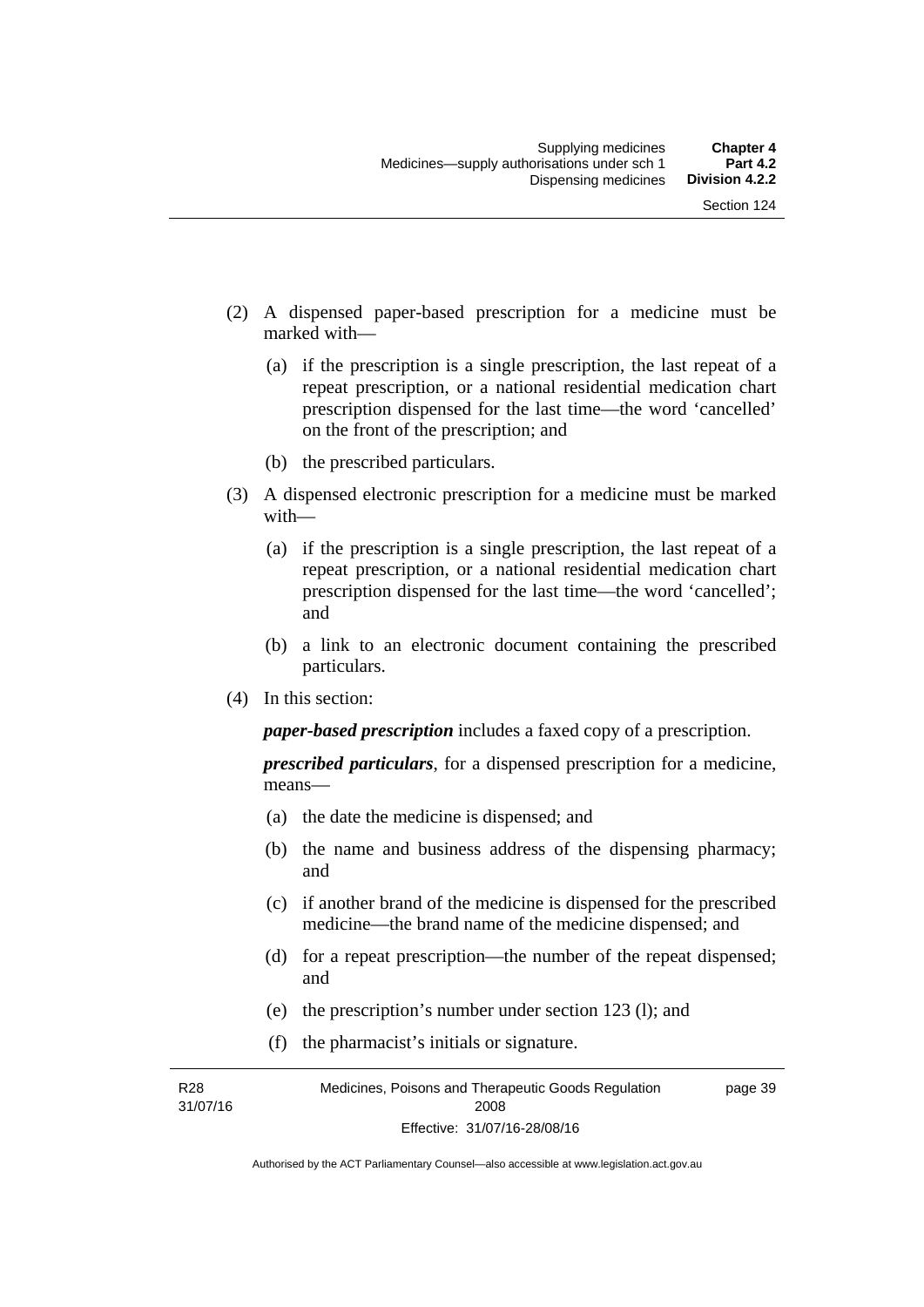*single prescription* means a prescription that is not a repeat prescription.

#### **125 Recording dispensing of medicines**

The dispensing pharmacist must ensure that a written record is made of the following information in relation to the dispensing of the medicine:

- (a) the pharmacist's name;
- (b) the date of the prescription;
- (c) the prescriber's name;
- (d) the date the prescription is dispensed;
- (e) for a repeat prescription—the number of the repeat dispensed;
- (f) the prescription's number under section 123 (l);
- (g) the name and address of the person for whom the medicine is dispensed;
- (h) the medicine's approved name and brand name;
	- *Note Approved name*—see the [medicines and poisons standard,](http://www.comlaw.gov.au/Series/F2012L01200) par 1 (1).
- (i) the form, strength and quantity of the medicine dispensed.
- *Note Written* includes in electronic form (see [Act,](http://www.legislation.act.gov.au/a/2008-26/default.asp) dict).

R28 31/07/16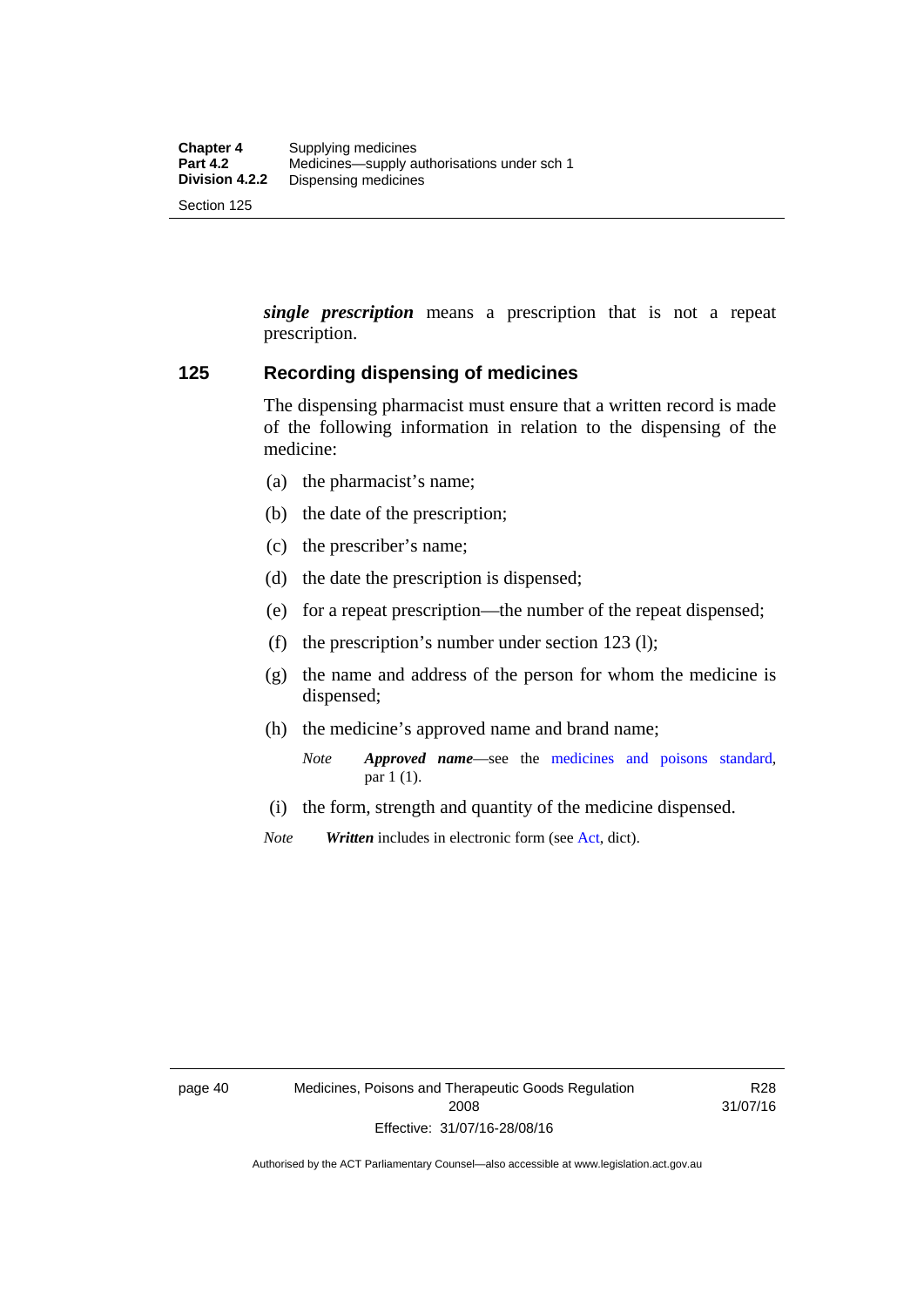# **Division 4.2.3 Supplying medicines on requisitions**

*Note* For authorisation to issue a requisition, see s 50.

#### **130 Authorisation conditions for supplying medicines on requisitions—Act, s 44 (1) (b) and (2) (b)**

A person's authorisation under section 110 to supply a medicine on a requisition is subject to the following conditions:

- (a) the medicine is supplied in accordance with the requirements under section 131;
- (b) the medicine is supplied in a package that is labelled in accordance with section 132;
- (c) the filled requisition is marked in accordance with section 133;
- (d) the supply is recorded in accordance with section 134;
- (e) the filled requisition and record under section 134 are kept at the institution where the medicine is supplied or, if the chief health officer approves in writing another place, the place approved by the chief health officer, for at least 2 years after the day the medicine is supplied.

## **131 Supplying medicines on requisitions**

- (1) The following are the requirements for the supply of a medicine on a requisition:
	- (a) the medicine is supplied in accordance with the requisition (including the requisition as changed by the person supplying the medicine at the oral direction of the person issuing the requisition);

R28 31/07/16 page 41

*Note* For changes to a requisition by the person supplying a medicine on a requisition (see [Act,](http://www.legislation.act.gov.au/a/2008-26/default.asp) s 29 (3)).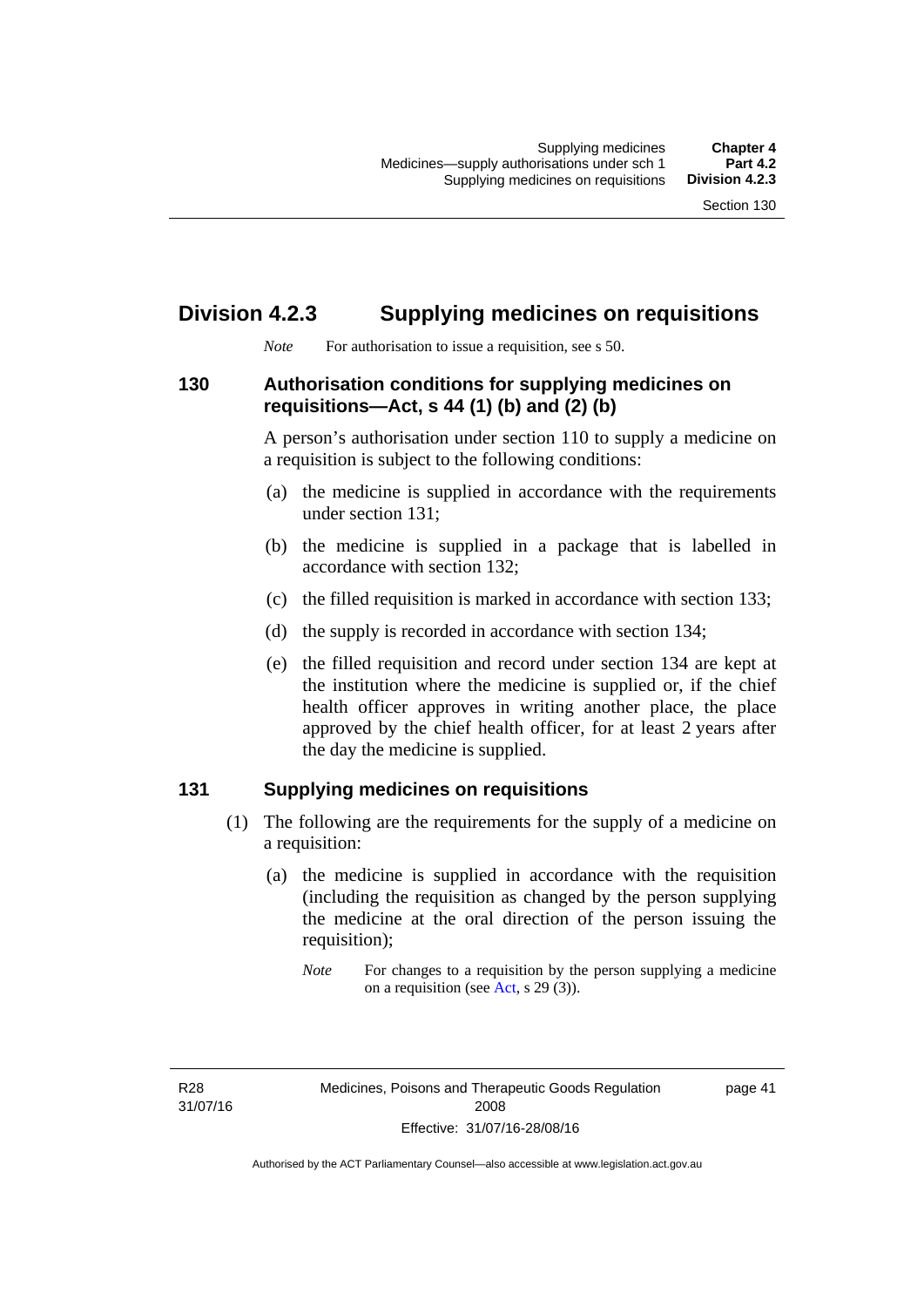- (b) if the requisition is a written requisition—the requisition complies with section 55 (General requirements for written requisitions) and section 56 (Particulars for requisitions);
- (c) if the requisition is an oral requisition—the requisition complies with section 56.
- (2) However, if the requisition does not comply with section 55 or section 56 (as appropriate), a pharmacist may supply the medicine on the requisition if satisfied that it is not practicable for a complying requisition to be issued for the medicine.

*Note Pharmacist* does not include an intern pharmacist (see dict).

(3) In this section:

*supplied in accordance with the requisition*, for a requisitioned medicine, includes supplying another brand of the medicine that is a bioequivalent form of the requisitioned medicine.

*Note Bioequivalent*—see the dictionary.

#### **132 Labelling medicines supplied on requisition—Act, s 60 (1) (c) (i) and (2) (c) (i)**

The package of a medicine supplied on requisition to a ward for the supply to a patient must have a label that includes the following:

(a) the medicine's approved name or brand name;

*Note Approved name*—see the [medicines and poisons standard,](http://www.comlaw.gov.au/Series/F2012L01200) par 1 (1).

- (b) the form, strength and quantity of the medicine;
- (c) if the package of the medicine is not a manufacturer's pack—
	- (i) the batch number or numbers of the medicine; and
	- (ii) the relevant expiry date for the medicine;

page 42 Medicines, Poisons and Therapeutic Goods Regulation 2008 Effective: 31/07/16-28/08/16

R28 31/07/16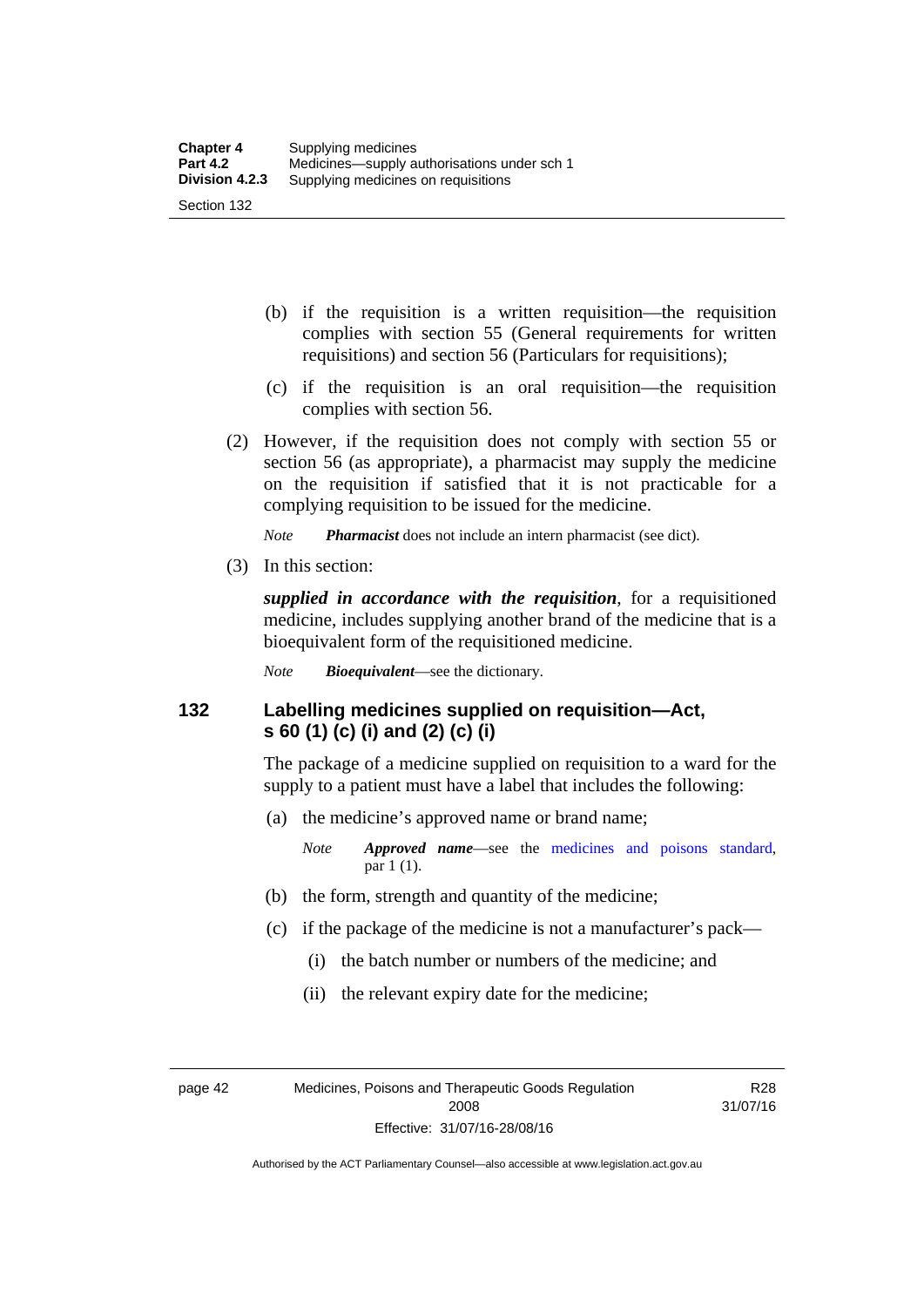- (d) the name or other identifier of the pharmacy or ward from which the medicine is supplied;
- (e) if the medicine is a controlled medicine—a number that is different from the number given to each other requisition supplied from the pharmacy or ward.

#### **Examples—par (a) and par (b)**

- 1 Warfarin tablets 5mg 50
- 2 Coumadin tablets 5mg 50
- *Note* An example is part of the regulation, is not exhaustive and may extend, but does not limit, the meaning of the provision in which it appears (see [Legislation Act,](http://www.legislation.act.gov.au/a/2001-14) s 126 and s 132).

#### **133 Marking filled requisitions**

- (1) A filled paper-based requisition for a medicine must be marked with—
	- (a) the name or other identifier of the pharmacy or ward from which the medicine is supplied; and
	- (b) if the medicine is a controlled medicine—the requisition's number under section 132 (e); and
	- (c) the supplier's initials or signature.
- (2) A filled electronic requisition for a medicine must be marked with a link to an electronic document containing—
	- (a) the name or other identifier of the pharmacy or ward from which the medicine is supplied; and
	- (b) if the medicine is a controlled medicine—the requisition's number under section 132 (e); and
	- (c) the supplier's initials or signature.
- (3) However, subsection (1) (a) and (2) (a) do not apply to a requisition filled at a pharmacy at an institution.

page 43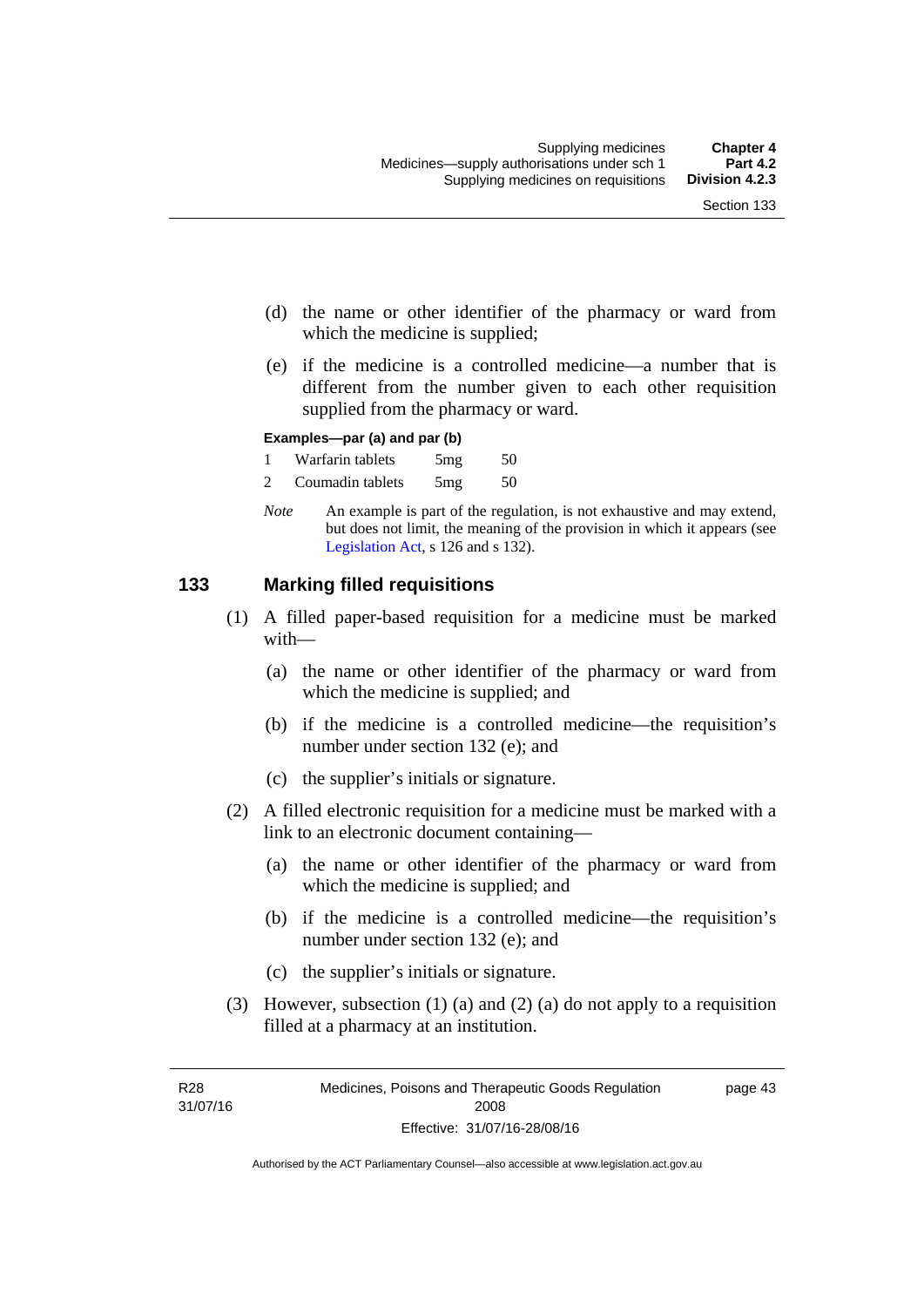(4) In this section:

*paper-based requisition* includes a faxed copy of a requisition.

#### **134 Recording supply of medicines on requisitions**

A person who supplies a medicine to someone else on requisition must make a written record of the following information:

- (a) the date of the requisition;
- (b) the name of the person who issued the requisition;
- (c) the date the requisition is filled;
- (d) the medicine, and the form, strength and quantity of the medicine, supplied;
- (e) the name or initials of the person supplying the medicine.
- *Note Written* includes in electronic form (see [Act,](http://www.legislation.act.gov.au/a/2008-26/default.asp) dict).

# **Division 4.2.4 Supplying medicines on purchase orders**

*Note* For authorisation to issue a purchase order, see s 60.

#### **140 Authorisation conditions for supplying medicines on purchase orders—Act, s 44 (1) (b) and (2) (b)**

A person's authorisation under section 110 to supply a medicine on a purchase order is subject to the following conditions:

- (a) the purchase order is a complying purchase order;
- (b) the medicine is supplied in accordance with the requirements of section 141;
- (c) the supply is recorded in accordance with section 142;

R28 31/07/16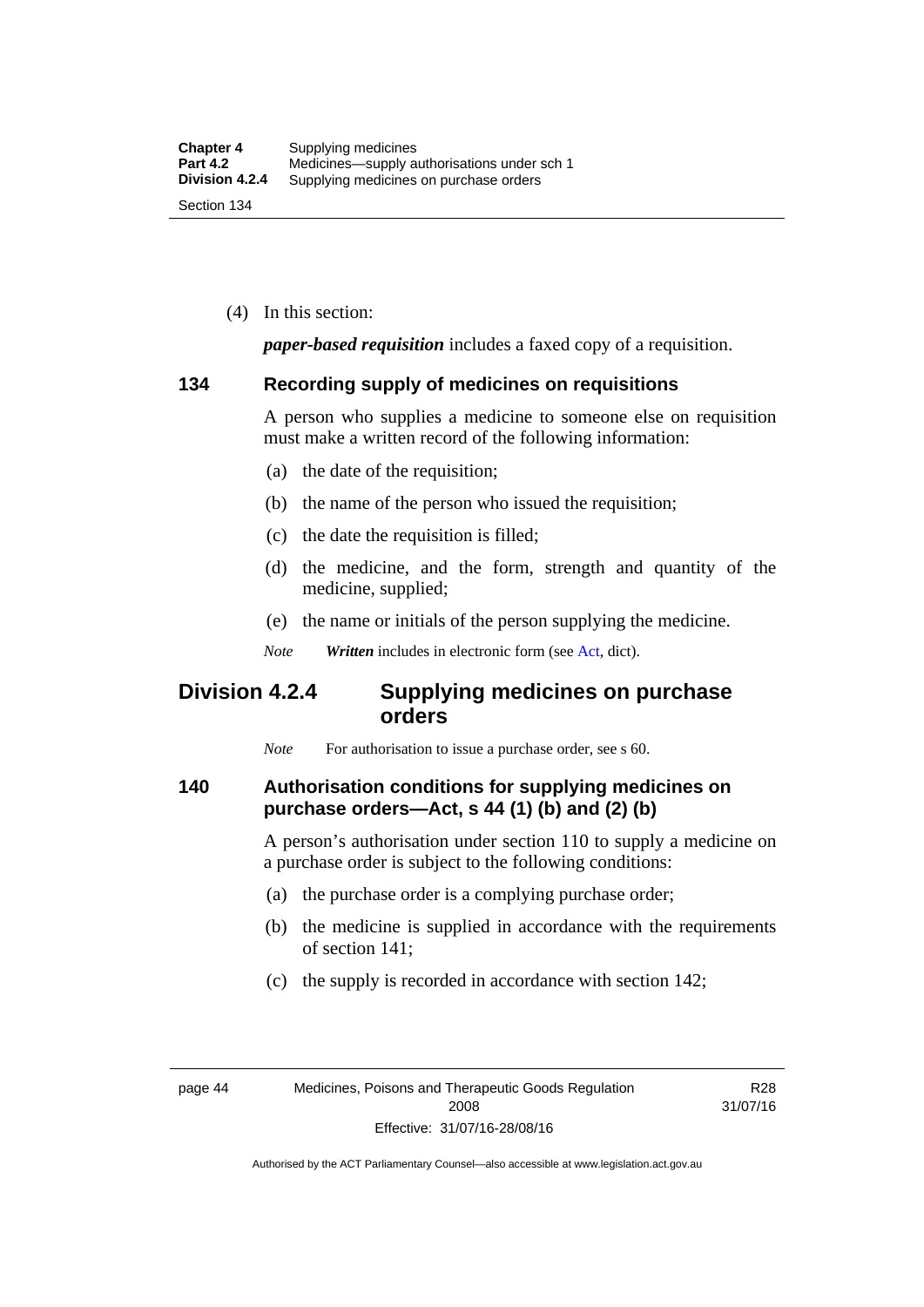- (d) if the supplier does not receive a document signed by the buyer acknowledging receipt of the medicine within 7 days after the day the medicine is delivered—the supplier must, within 24 hours after the end of the 7-day period, tell the chief health officer, in writing, of the failure to receive the document;
- (e) the following are kept at the supplier's business premises or, if the chief health officer approves in writing another place, the place approved by the chief health officer, for at least 2 years after the day the medicine is supplied:
	- (i) the filled purchase order;
	- (ii) the delivery acknowledgement under paragraph (d) or section 141 $(1)$  $(d)$  $(ii)$ ;
	- (iii) the record for section 142.

#### **141 Supplying medicines on purchase orders**

- (1) The following are the requirements for the supply of a medicine on a purchase order:
	- (a) the medicine is supplied in manufacturer's packs that comply with—
		- (i) section 501 (Packaging of supplied manufacturer's packs of medicines—[Act](http://www.legislation.act.gov.au/a/2008-26/default.asp), s 59 (1) (c) (i) and (2) (c) (i)); or
		- (ii) an approval under the [Act](http://www.legislation.act.gov.au/a/2008-26/default.asp), section 193 (Approval of non-standard packaging and labelling);
	- (b) the manufacturer's packs are labelled in accordance with—
		- (i) section 502 (Labelling of supplied manufacturer's packs of medicines—[Act](http://www.legislation.act.gov.au/a/2008-26/default.asp), s  $60(1)$  (c) (i) and (2) (c) (i)); or
		- (ii) an approval under the [Act,](http://www.legislation.act.gov.au/a/2008-26/default.asp) section 193;
	- (c) the manufacturer's packs are securely wrapped and packed;

R28 31/07/16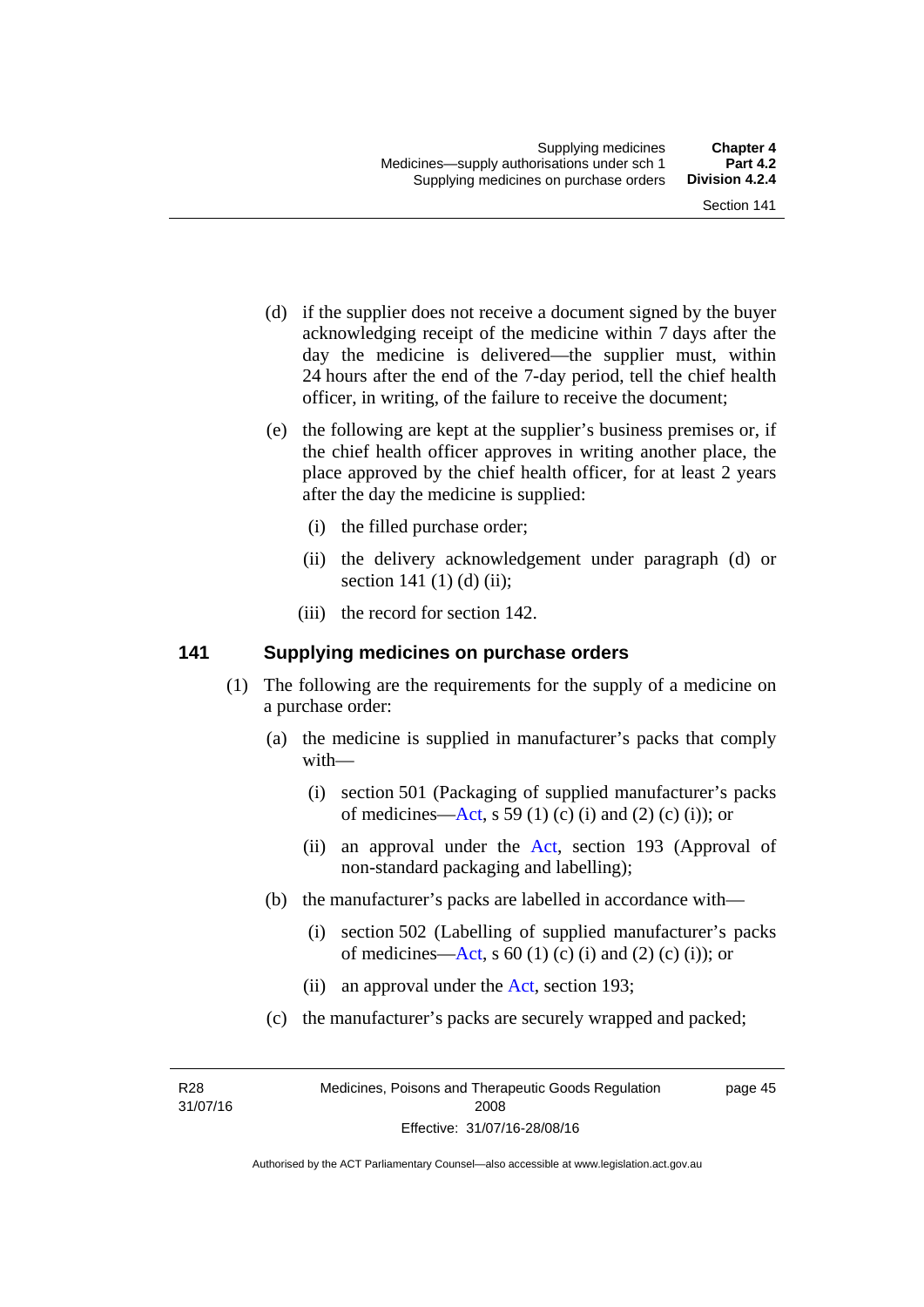(d) if the medicine is delivered in person by the supplier to the buyer—

- (i) the medicine is delivered to an adult; and
- (ii) the delivery is acknowledged by the adult signing and dating a copy of the purchase order;
- (e) if the medicine is not delivered in person by the supplier to the buyer—the medicine is delivered to the buyer by a person whose procedures require the delivery of the medicine to be signed for by the buyer or an adult employee of the buyer.
- (2) However, subsection (1) (a), (b) and (c) do not apply in relation to a medicine supplied by a pharmacist to a prescriber who is authorised to supply the medicine during a consultation if the medicine is supplied in a package that is labelled with the following particulars:
	- (a) the approved name and brand name of the medicine;
		- *Note Approved name*—see the [medicines and poisons standard,](http://www.comlaw.gov.au/Series/F2012L01200) par 1 (1).
	- (b) the form, strength and quantity of the medicine, supplied;
	- (c) if the package of the medicine is not a manufacturer's pack the relevant expiry date for the medicine.

#### **142 Recording supply of medicines on purchase orders**

A person who supplies a medicine to someone else on a purchase order must make a written record of the following information:

- (a) the date of the order;
- (b) the issuer's authority to issue the order;
- (c) the name, and the business address and telephone number, of the person to whom the medicine is supplied;

R28 31/07/16

(d) the date the order is supplied;

page 46 Medicines, Poisons and Therapeutic Goods Regulation 2008 Effective: 31/07/16-28/08/16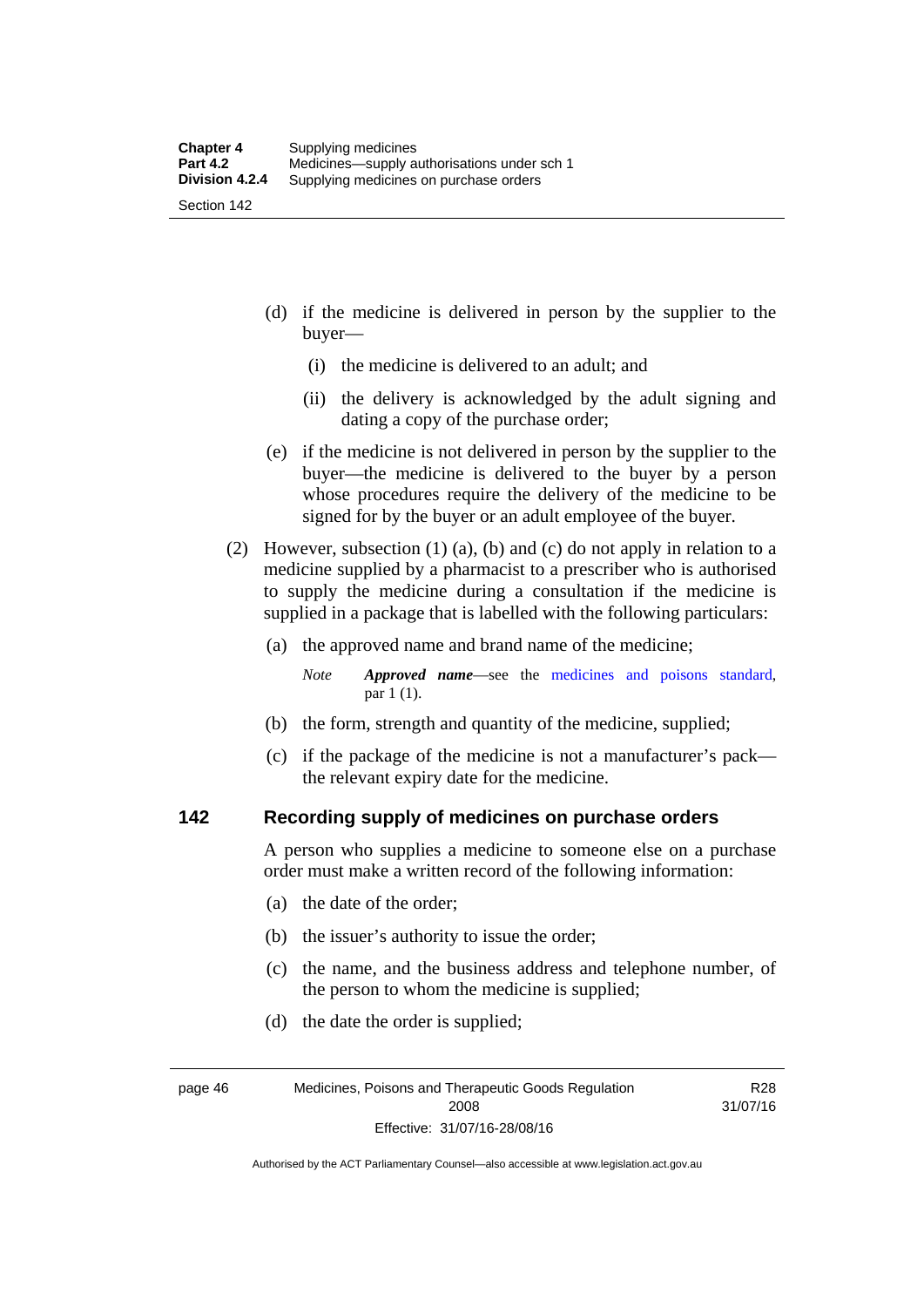- (e) the medicine, and the form, strength and quantity of the medicine, supplied.
- *Note Written* includes in electronic form (see [Act,](http://www.legislation.act.gov.au/a/2008-26/default.asp) dict).

# **Division 4.2.5 Supplying medicines on standing orders**

*Note 1* For the issue of a standing order, see pt 3.4.

*Note 2 Supply* does not include administer (see [Act,](http://www.legislation.act.gov.au/a/2008-26/default.asp) s 24).

#### **150 Authorisation conditions for supplying medicines on standing orders—Act, s 44 (1) (b) and (2) (b)**

- (1) A person's authorisation under section 110 to supply a medicine on a standing order is subject to the following conditions:
	- (a) the medicine is supplied in accordance with the requirements of section 151;
	- (b) the supply is recorded in accordance with section 153;
	- (c) the record for section 153 is kept at the person's business premises or, if the chief health officer approves in writing another place, the place approved by the chief health officer, for at least 2 years after the day the medicine is supplied;
	- (d) if the supplier is not the person who would ordinarily have prescribed the medicine for the recipient, the required information is given in writing to—
		- (i) the prescriber (the *usual prescriber*) who would ordinarily have prescribed the medicine for the recipient not later than 24 hours after supplying the medicine; or
		- (ii) if the recipient does not have a usual prescriber—the recipient.

R28 31/07/16 page 47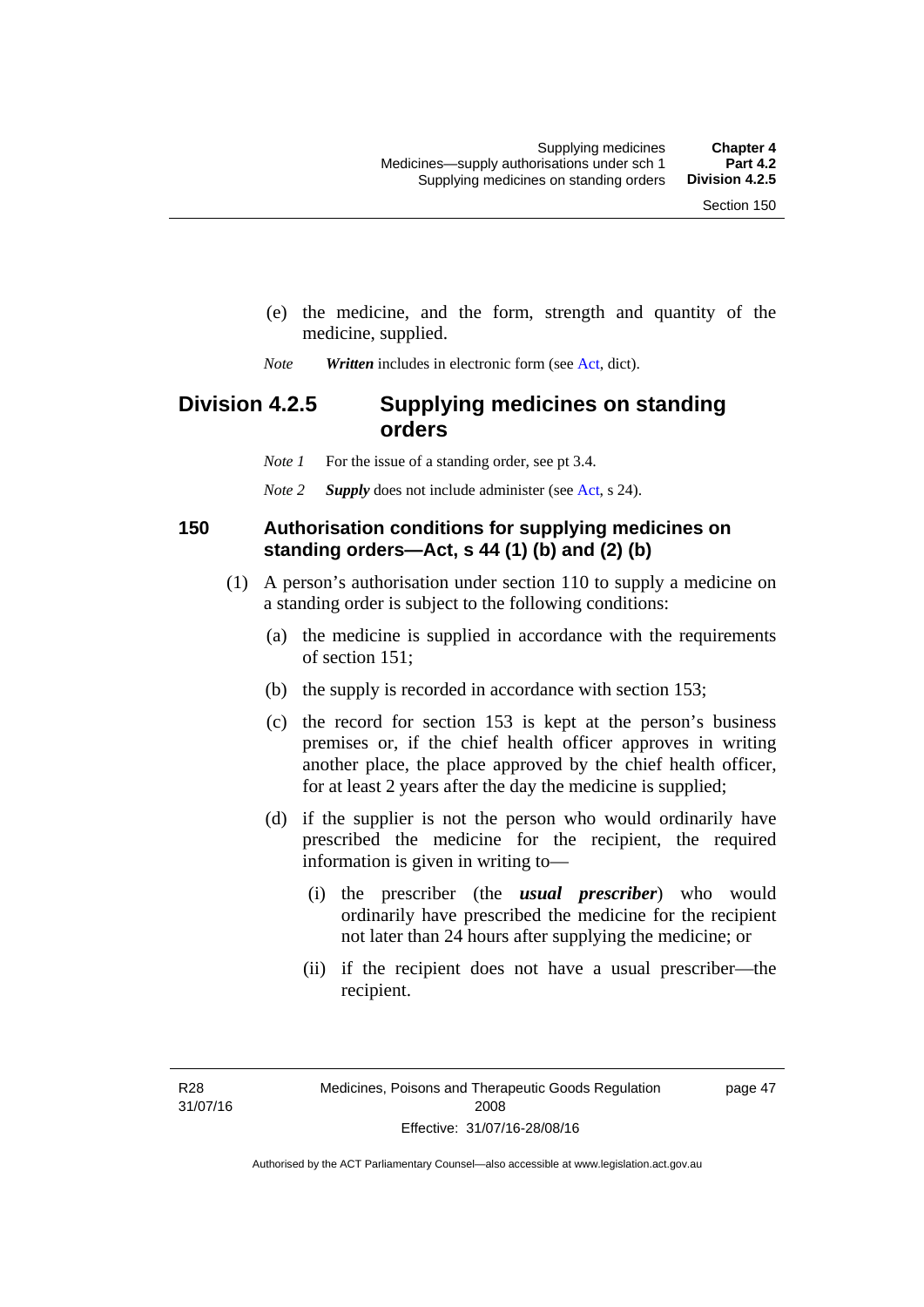Section 151

- (2) However, subsection (1) (c) and (d) do not apply if the record is made in a patient's medical records.
- (3) In this section:

*required information*, for the supply of a medicine on a standing order, means—

- (a) the supplier's name; and
- (b) the date the medicine is supplied; and
- (c) the name and address of the person to whom the medicine is supplied; and
- (d) the medicine's approved name and brand name; and
- (e) the form, strength and quantity of the medicine supplied.

#### **151 Supplying medicines on standing orders**

The following are the requirements for the supply of a medicine on a standing order:

- (a) the medicine is supplied in accordance with the standing order;
- (b) the medicine is supplied in a package that is labelled in accordance with section 152.

#### **152 Labelling medicines supplied on standing order— Act, s 60 (1) (c) (i) and (2) (c) (i)**

The package of a medicine supplied on a standing order must have a label that includes the following:

- (a) the name of the person to whom the medicine is to be supplied;
- (b) the date the medicine is supplied;
- (c) the medicine, and the form, strength and quantity of the medicine, supplied;

R28 31/07/16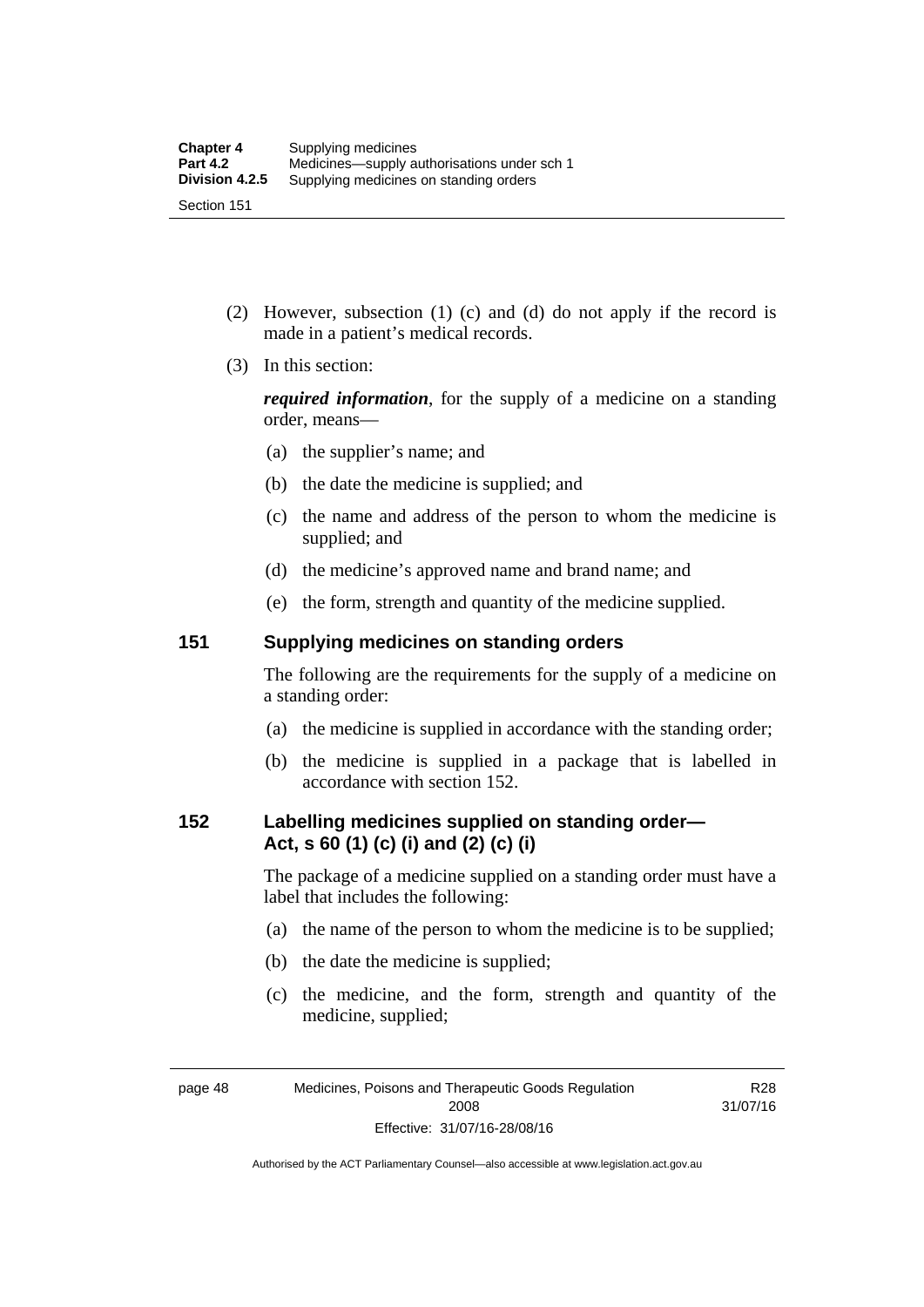- (d) if the package of the dispensed medicine is not a manufacturer's pack—
	- (i) the batch number or numbers of the medicine; and
	- (ii) the relevant expiry date for the medicine;
- (e) the supplier's name, business address and telephone number;
- (f) directions about the use of the medicine that are adequate to allow the medicine to be taken or administered safely, including any warning statement in the medicines and poisons standard, appendix K (Drugs required to be labelled with a sedation warning) applying to the medicine;
- (g) words to the effect of 'keep out of reach of children'.

### **153 Recording supply of medicines on standing orders**

- (1) A person (the *supplier*) who supplies a medicine to a person (the *patient*) on a standing order must make a written record of the following information:
	- (a) the supplier's name;
	- (b) the patient's name and address;
	- (c) the date the medicine is supplied;
	- (d) the medicine's approved name and brand name;
	- (e) the form, strength and quantity of the medicine;
	- (f) the date of the standing order.
	- *Note Written* includes in electronic form (see [Act,](http://www.legislation.act.gov.au/a/2008-26/default.asp) dict).
- (2) However, subsection (1) (b) does not apply if the record is made in the patient's medical records.

page 49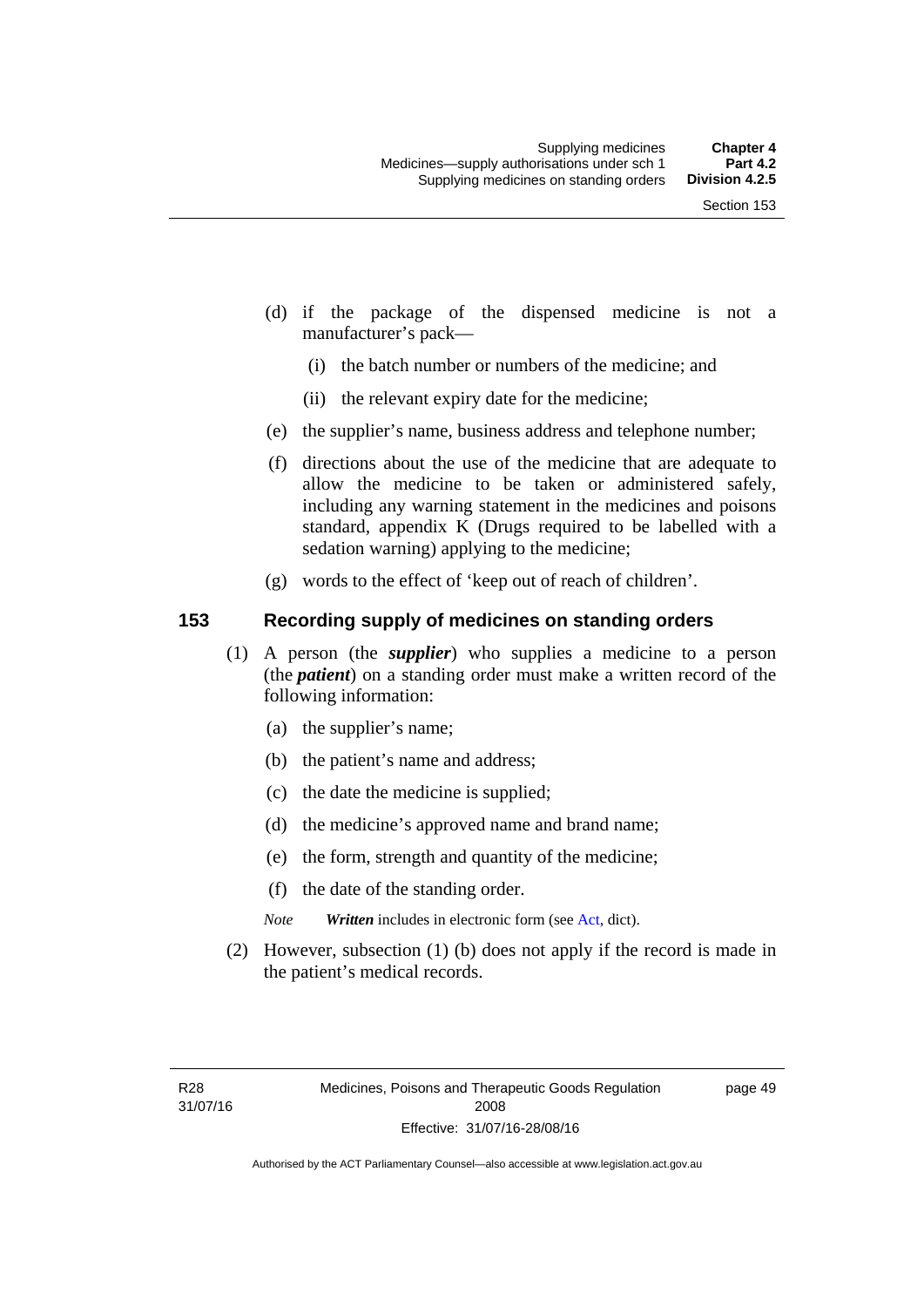## **Division 4.2.6 Supplying medicines during consultations**

*Note Supply* does not include administer (see [Act,](http://www.legislation.act.gov.au/a/2008-26/default.asp) s 24).

### **160 Authorisation conditions for supplying medicines during consultations—Act, s 44 (1) (b) and (2) (b)**

A prescriber's authorisation under section 110 to supply a medicine during a consultation is subject to the following conditions:

- (a) the medicine is supplied in accordance with the [Act](http://www.legislation.act.gov.au/a/2008-26/default.asp), section 7 (Appropriate prescription and supply of medicines);
- (b) if the medicine is a controlled medicine for human use—
	- (i) the prescriber complies with the additional requirements under section 163 (Additional requirements for supplying controlled medicines for human use during consultations) in relation to the supply; and
	- (ii) if the medicine is dronabinol—the prescriber has an authorisation under the *[Therapeutic Goods Act 1989](http://www.comlaw.gov.au/Series/C2004A03952)* (Cwlth), section 19 to supply the medicine; and
		- *Note* Dronabinol cannot be prescribed for veterinary use because it is a prohibited substance (see [medicines and poisons](http://www.comlaw.gov.au/Series/F2012L01200)  [standard,](http://www.comlaw.gov.au/Series/F2012L01200) sch 9, entry for tetrahydrocannabinols).
	- (iii) the prescriber complies with section 164 (Information for CHO about controlled medicines supplied during consultations[—Act,](http://www.legislation.act.gov.au/a/2008-26/default.asp) s 31 (2) (b) and (4), def *required information*);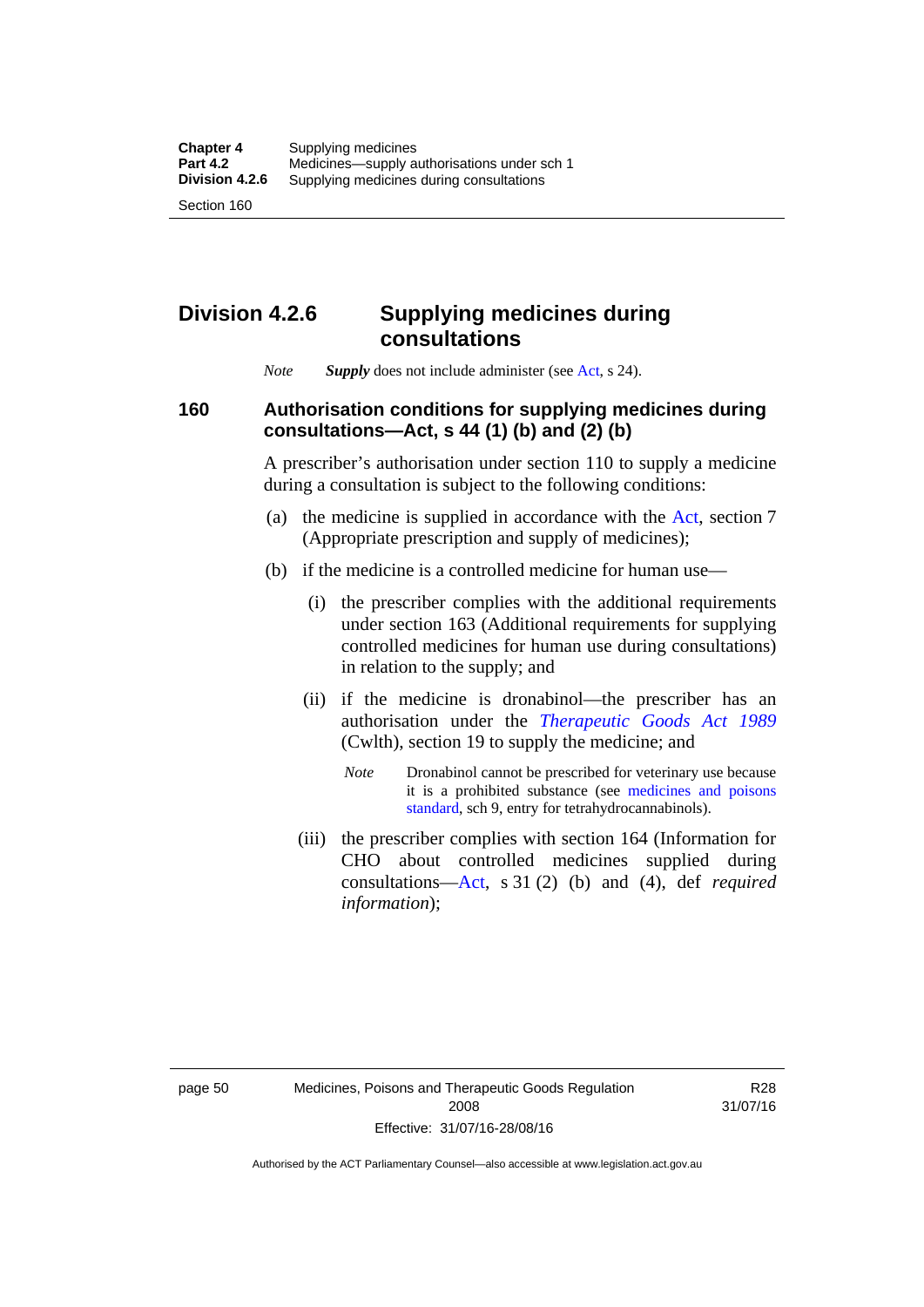- (c) if the medicine is a designated appendix D medicine prescribed for a purpose mentioned in schedule 3 (Designated appendix D medicines—standing approvals), part 3.2, column 3 in relation to the medicine—
	- (i) the prescriber has an appendix D medicines approval to prescribe the medicine; and
	- (ii) the prescriber complies with each condition (if any) of the approval (including any conditions in the schedule, part 3.2, column 4 in relation to the medicine);
- (d) the medicine is labelled in accordance with section 161;
- (e) the supply is recorded in accordance with section 162;
- (f) the record is kept at the prescriber's business premises or, if the chief health officer approves in writing another place, the place approved by the chief health officer, for at least 2 years after the day the medicine is supplied.

### **161 Labelling medicines supplied during consultations**

The supplied medicine must have a label that includes the following:

- (a) the name of the person to whom the medicine is supplied;
- (b) the date the medicine is supplied;
- (c) the prescriber's name, business address and telephone number;
- (d) the medicine's approved name or brand name;
	- *Note Approved name*—see the [medicines and poisons standard,](http://www.comlaw.gov.au/Series/F2012L01200) par 1 (1).
- (e) the form, strength and quantity of the medicine;

page 51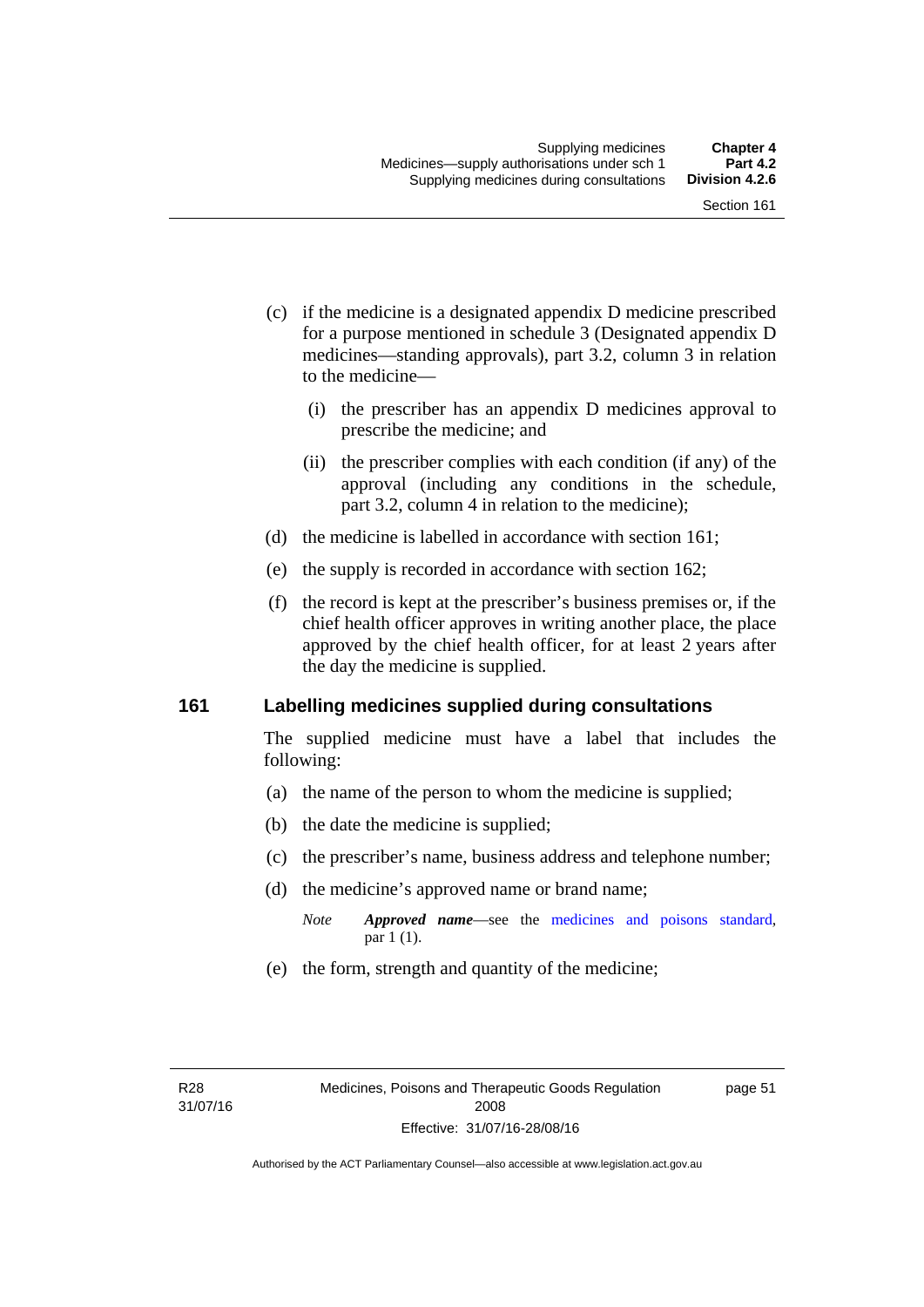- (f) if the package of the supplied medicine is not a manufacturer's pack—the relevant expiry date for the medicine;
- (g) directions about the use of the medicine that are adequate to allow the medicine to be taken or administered safely, including any warning statement in the medicines and poisons standard, appendix K (Drugs required to be labelled with a sedation warning) applying to the medicine;
- (h) words to the effect of 'keep out of reach of children';
- (i) if the prescriber is a dentist—the words 'for dental treatment only';
- (j) if the prescriber is an eligible midwife—the words 'for midwifery use only';
- (k) if the prescriber is an optometrist—the words 'for optometry use only';
- (l) if the prescriber is a veterinary surgeon—
	- (i) words to the effect of 'for animal treatment only'; and
	- (ii) the species of the animal for which the medicine is supplied; and
	- (iii) if possible, a way of identifying the animal.

### **Examples—par (d) and par (e)**

| Warfarin tablets | 5mg | 50 |
|------------------|-----|----|
| Coumadin tablets | 5mg | 50 |

*Note* An example is part of the regulation, is not exhaustive and may extend, but does not limit, the meaning of the provision in which it appears (see [Legislation Act,](http://www.legislation.act.gov.au/a/2001-14) s 126 and s 132).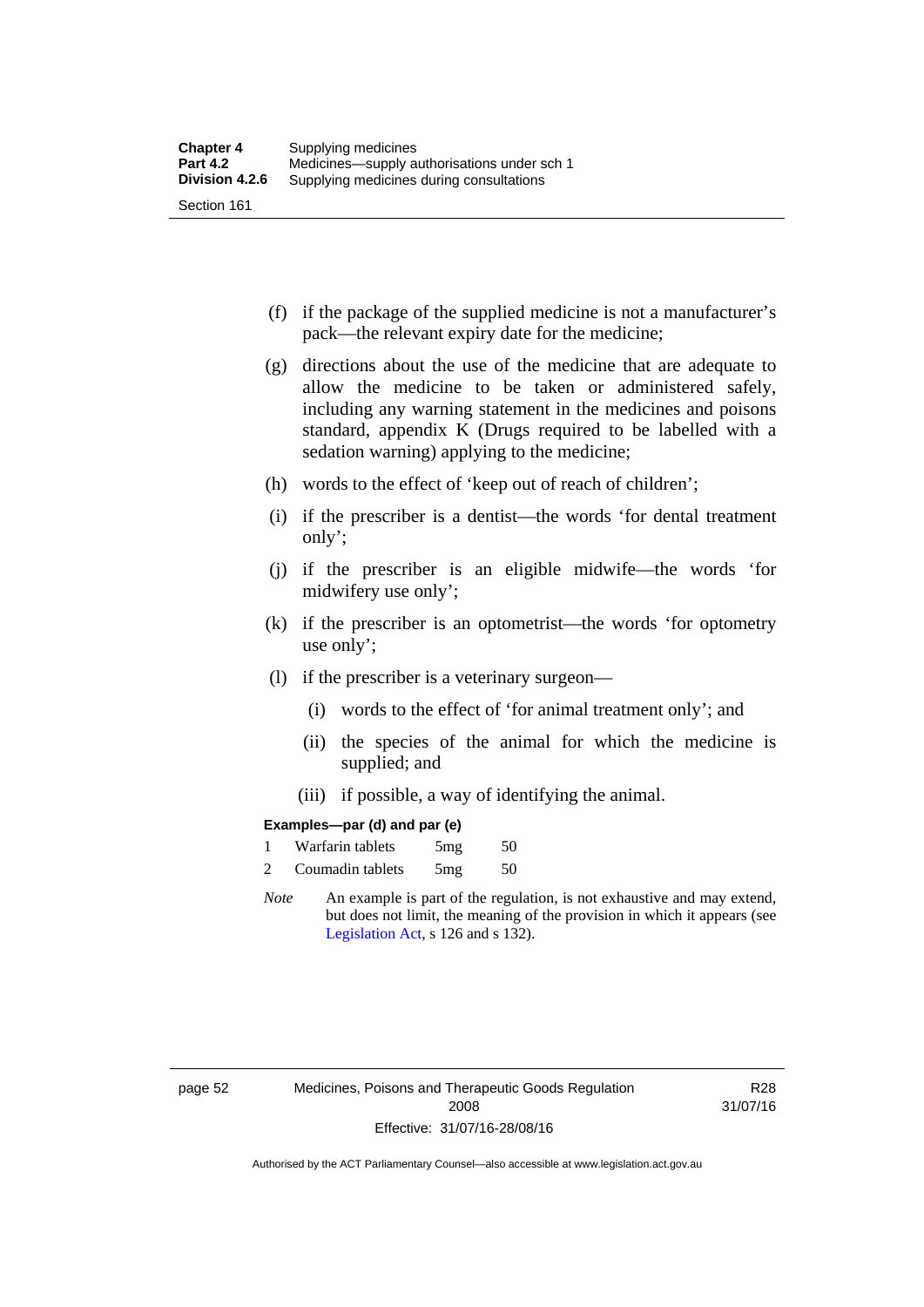### **162 Recording medicines supplied during consultations**

A prescriber who supplies a medicine during a consultation must make a written record of the following information in the medical records of the person to whom, or animal to which, the consultation related:

- (a) the date the medicine is supplied;
- (b) the medicine's approved name or brand name;

*Note Approved name*—see the [medicines and poisons standard,](http://www.comlaw.gov.au/Series/F2012L01200) par 1 (1).

- (c) the form, strength and quantity of the medicine;
- (d) the directions given to the person for the use of the medicine.

*Note Written* includes in electronic form (see [Act,](http://www.legislation.act.gov.au/a/2008-26/default.asp) dict).

### **163 Additional requirements for supplying controlled medicines for human use during consultations**

The following are the additional requirements for supplying a controlled medicine for human use during a consultation:

- (a) the prescriber has a controlled medicines approval to prescribe the medicine;
	- *Note* For controlled medicines approvals, see pt 13.1.
- (b) if the approval is for a particular form of the medicine—the supply is for the form of the medicine approved or a bioequivalent form;

*Note Bioequivalent*—see the dictionary.

- (c) if the approval is for a particular strength of the medicine—the supply is for the strength approved or a weaker strength;
- (d) if the approval is for a particular quantity of the medicine—the supply is for not more than the quantity approved;

R28 31/07/16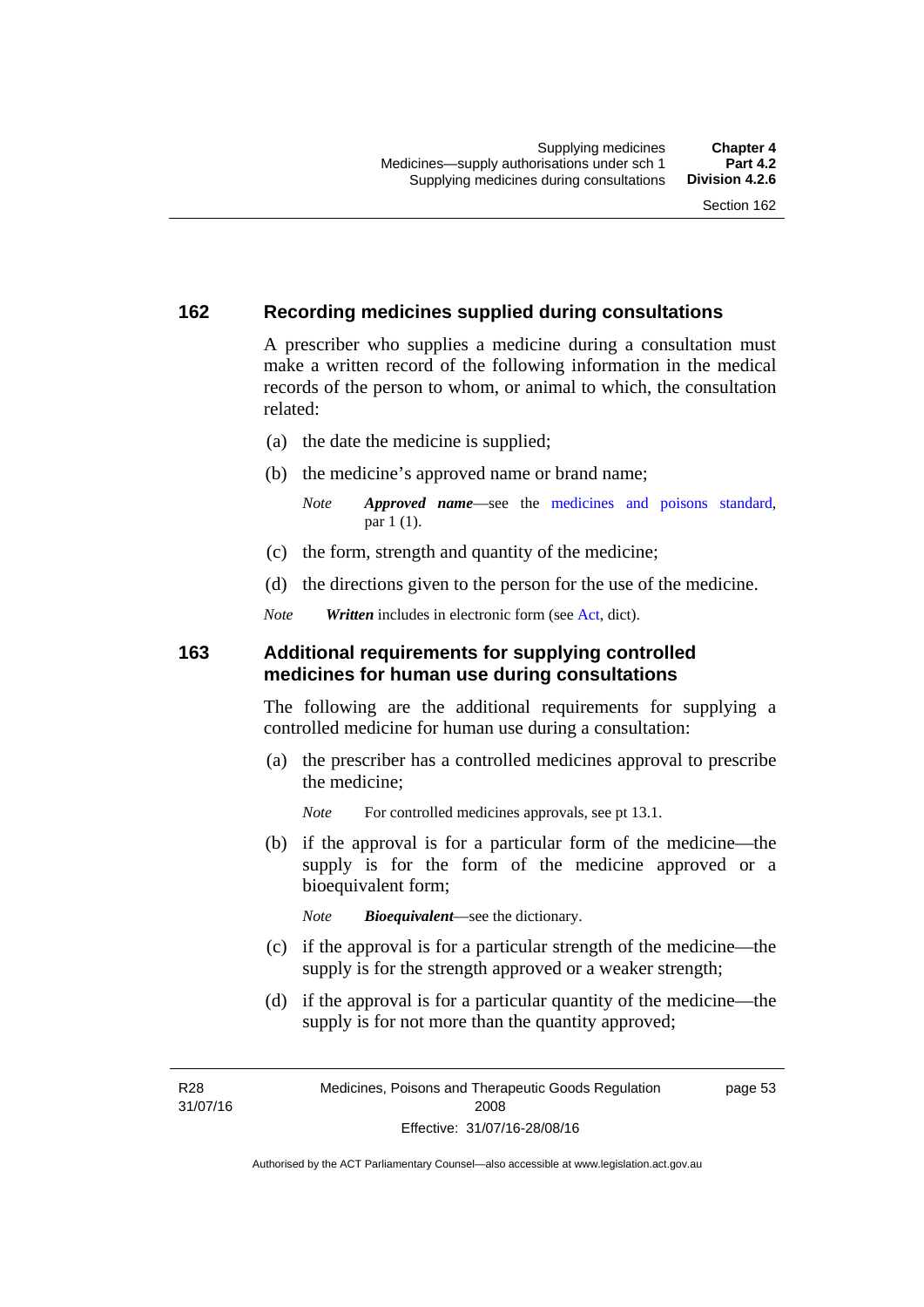(e) the prescriber complies with each condition (if any) of the approval.

#### **Example—par (b)**

If a slow release form of a medicine is approved, the prescriber is not authorised to prescribe an immediate release form of the medicine.

#### **Example—par (c) and par (d)**

If a doctor is given an approval to prescribe 25 morphine 20mg capsules, the doctor may prescribe 5 20mg capsules and 10 15mg capsules. Later, if the approval is still in force, the doctor may prescribe not more than 10 morphine capsules of any strength up to and including 20mg.

*Note* An example is part of the regulation, is not exhaustive and may extend, but does not limit, the meaning of the provision in which it appears (see [Legislation Act,](http://www.legislation.act.gov.au/a/2001-14) s 126 and s 132).

### **164 Information for CHO about controlled medicines supplied during consultations—Act, s 31 (2) (b) and (4), def** *required information*

 (1) This section applies if a prescriber supplies a controlled medicine for human use during a consultation.

*Note Supply* does not include administer (see [Act,](http://www.legislation.act.gov.au/a/2008-26/default.asp) s 24).

- (2) The prescriber must, not later than 7 days after the end of the month when the controlled medicine is supplied, give the chief health officer the following information in writing:
	- (a) the prescriber's name, business address and telephone number;
	- (b) the name and address of the person to whom the medicine is supplied;
	- (c) the date of supply;
	- (d) the medicine, and the form, strength and quantity of the medicine, supplied.

R28 31/07/16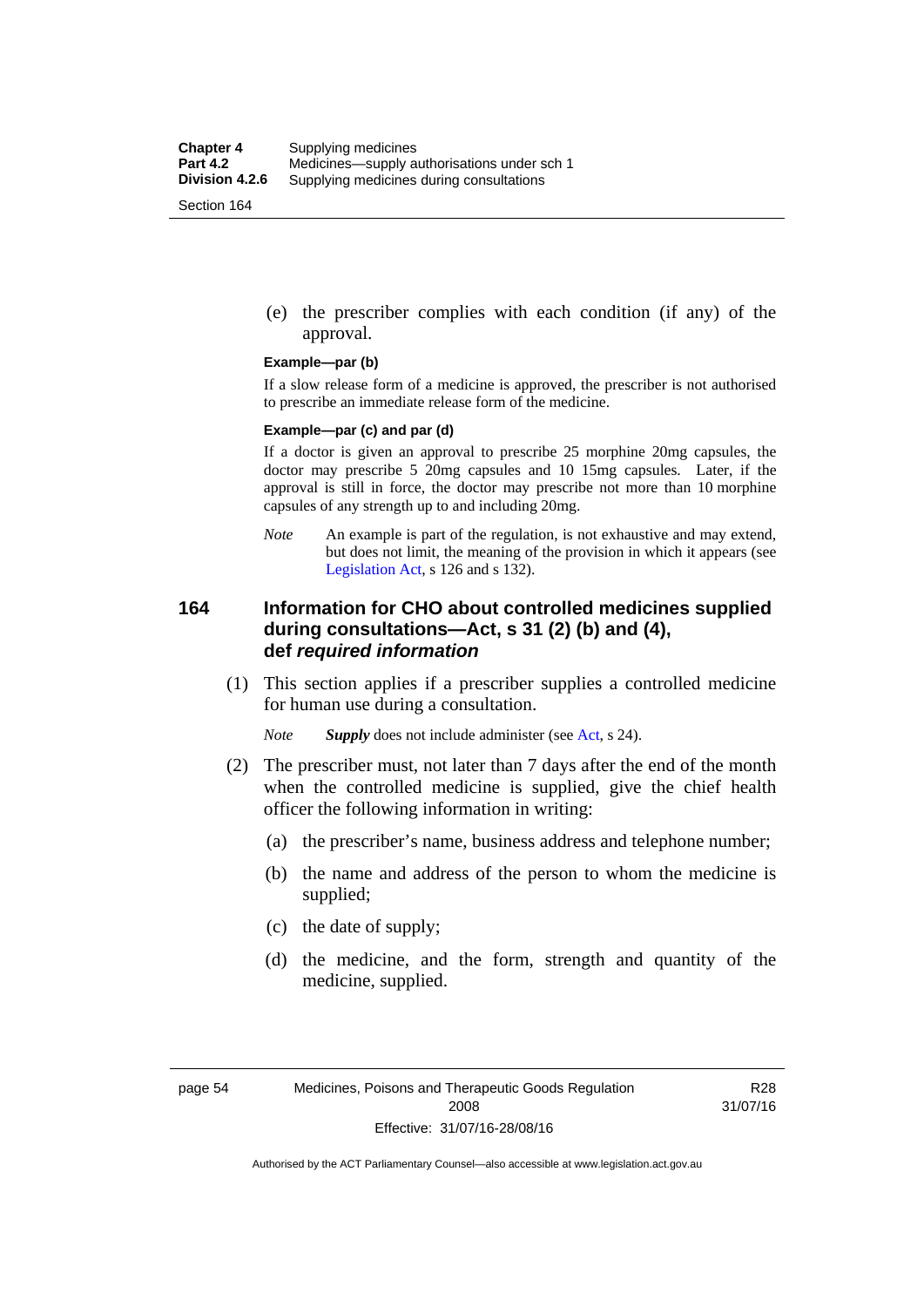## **Division 4.2.7 Selling pseudoephedrine by retail**

## **170 Meaning of** *retail sale***—div 4.2.7**

In this division:

*retail sale* does not include supply on prescription.

### **171 Authorisation conditions for retail sale of pseudoephedrine—Act, s 44 (1) (b) and (2) (b)**

A person's authorisation under section 110 to supply pseudoephedrine is subject to the following conditions if the pseudoephedrine is sold by retail sale:

- (a) the pseudoephedrine is supplied in accordance with the [Act](http://www.legislation.act.gov.au/a/2008-26/default.asp), section 7 (Appropriate prescription and supply of medicines);
- (b) the seller complies with section 172;
- (c) the seller makes a record (the *pseudoephedrine record*) of the required information under section 173;

*Note* For how the record must be made, see the [Act,](http://www.legislation.act.gov.au/a/2008-26/default.asp) s 46.

- (d) the record is kept at the seller's business premises or, if the chief health officer approves in writing another place, the place approved by the chief health officer, for at least 2 years after the day the sale is made;
- (e) if the buyer of the pseudoephedrine asks the seller to see the record during the period it is kept under paragraph (d), the seller—
	- (i) allows the buyer to see the record within a reasonable period of a request being made by the buyer; and
	- (ii) if satisfied that the record is incorrect, amends the record;

R28 31/07/16 page 55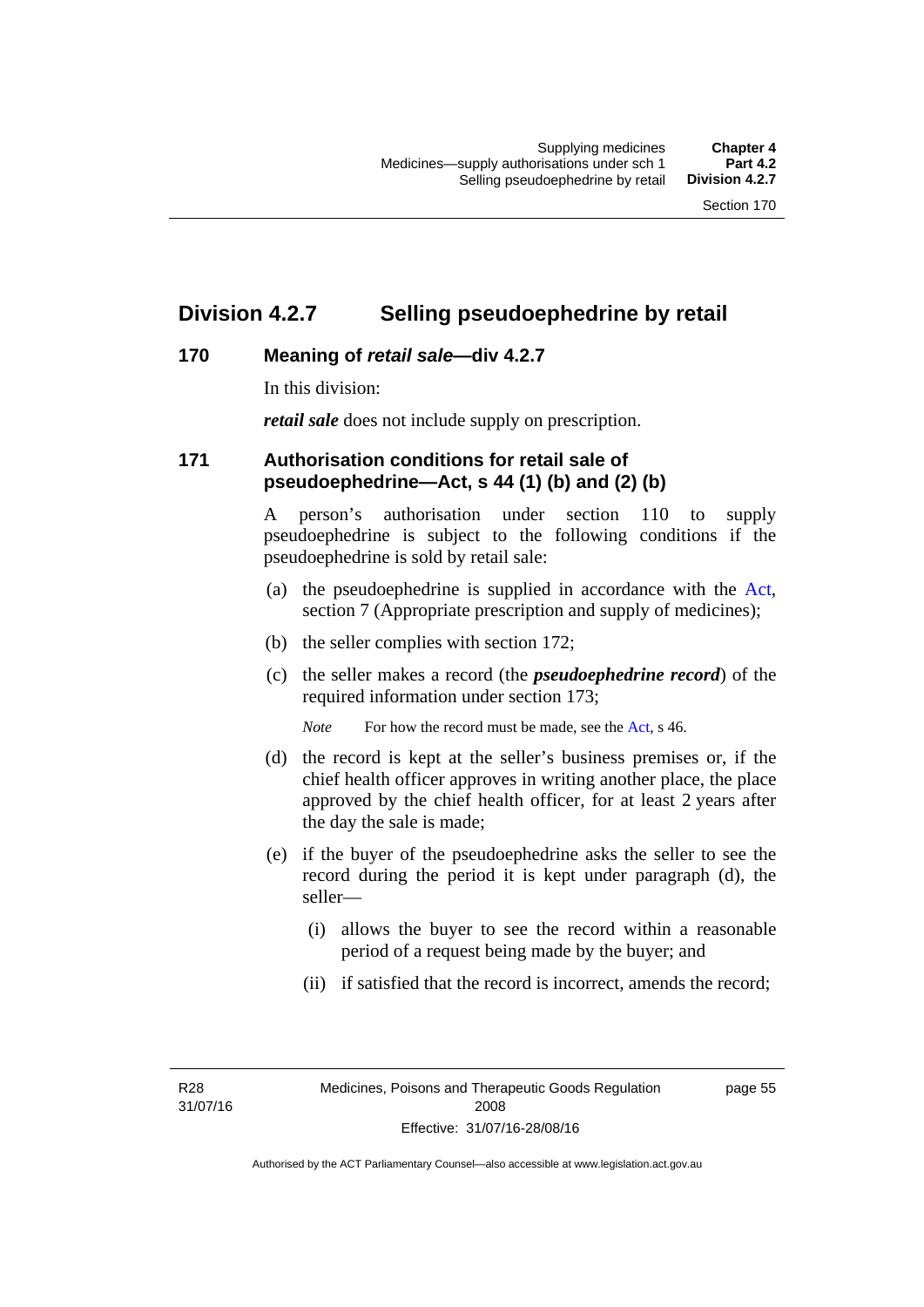(f) the seller complies with—

- (i) a request under section 174 (4) (b) (Failure to amend pseudoephedrine sales record); and
- (ii) a direction under section 175 (Pseudoephedrine sales record—decision by CHO) to amend the record.

### **172 Requirement to tell buyer about pseudoephedrine sales record**

- (1) The authorised person selling pseudoephedrine by retail sale, must tell the buyer the following:
	- (a) the seller is required to make a record of the sale;
	- (b) the buyer may refuse to provide information for the record but, if the buyer refuses, the seller must not sell pseudoephedrine to the buyer;
	- (c) the record may be made available to the following people:
		- (i) a police officer;
		- (ii) a public servant who is a member of the administrative unit to which the chief health officer belongs;
		- (iii) a Commonwealth or State public servant (however described) who is a member of an administrative unit (however described) that administers legislation about medicines;

*Note State* includes the Northern Territory (see [Legislation Act,](http://www.legislation.act.gov.au/a/2001-14) dict, pt 1).

- (iv) anyone other than the seller who supplies pseudoephedrine to the public in Australia;
- (v) the Pharmacy Guild of Australia;

page 56 Medicines, Poisons and Therapeutic Goods Regulation 2008 Effective: 31/07/16-28/08/16

R28 31/07/16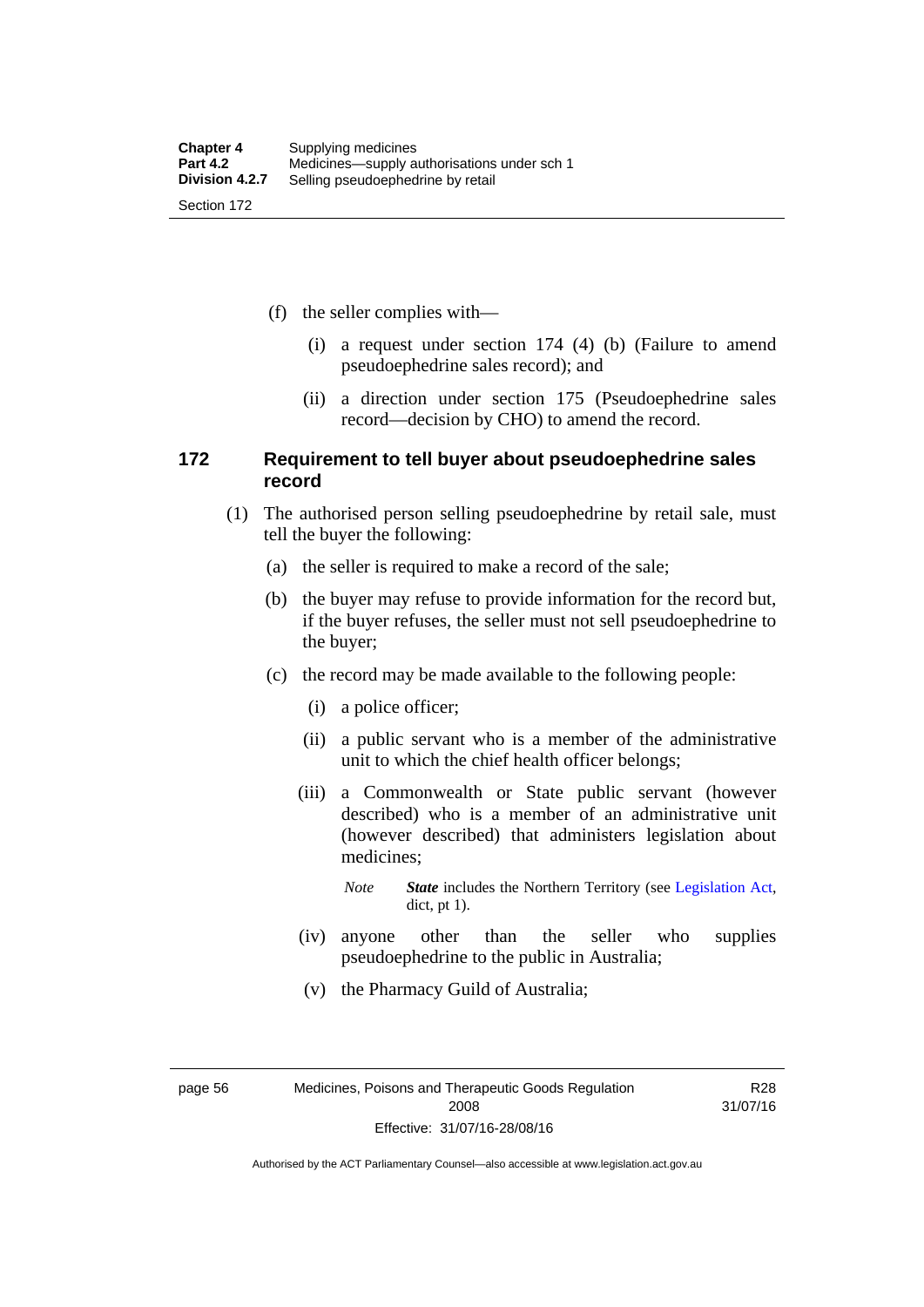- (d) the buyer has the right to see the record and have any mistake corrected.
- *Note* If a form is approved under the [Act](http://www.legislation.act.gov.au/a/2008-26/default.asp), s 198 for this provision, the form must be used.
- (2) In this section:

*police officer* includes a member of a police force (however described) of a State.

### **173 Required information for pseudoephedrine sales records**

- (1) The following is the required information for a pseudoephedrine record:
	- (a) the date of sale;
	- (b) the brand name, form, strength and quantity of pseudoephedrine sold;
	- (c) the buyer's name and address;
	- (d) a unique identification number for the buyer from—
		- (i) a photo identification document produced to the seller by the buyer; or
		- (ii) if the buyer does not produce a photo identification document—
			- (A) the buyer's birth certificate; or
			- (B) an Australian or New Zealand seniors card for the buyer;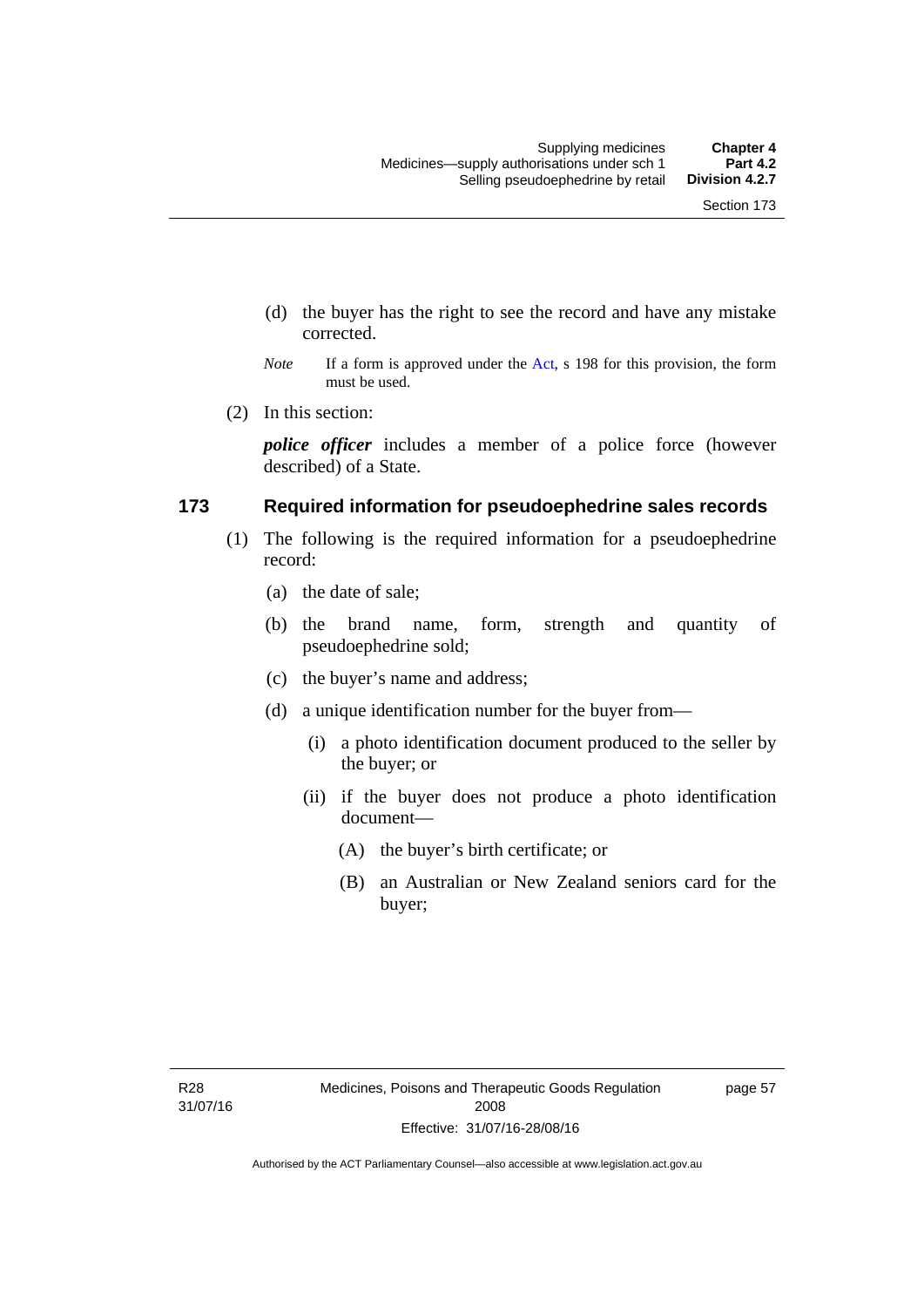(e) the kind of identification the buyer produces.

#### **Example—unique identification number**

a person's driver licence number

- *Note 1* If a form is approved under the [Act](http://www.legislation.act.gov.au/a/2008-26/default.asp), s 198 for this provision, the form must be used.
- *Note 2* An example is part of the regulation, is not exhaustive and may extend, but does not limit, the meaning of the provision in which it appears (see [Legislation Act,](http://www.legislation.act.gov.au/a/2001-14) s 126 and s 132).
- (2) In this section:

*Australian student identification card* means a card issued to a person who is a student at an Australian secondary or tertiary education institution to identify the person as a student at the institution.

*birth certificate*, for a person, means—

- (a) the person's birth certificate, or a certified extract from the register about the person's birth, under the *[Births, Deaths and](http://www.legislation.act.gov.au/a/1997-112)  [Marriages Registration Act 1997](http://www.legislation.act.gov.au/a/1997-112)*; or
- (b) a document issued under a law of a State, an external Territory or New Zealand that corresponds to a birth certificate or extract mentioned in paragraph (a) if the document identifies the issuing jurisdiction and states its date of issue.

*photo identification document*, for a person, means any of the following documents for the person if it is current and contains the person's photograph:

- (a) an Australian driver licence or external driver licence within the meaning of the *[Road Transport \(Driver Licensing\)](http://www.legislation.act.gov.au/a/1999-78)  [Act 1999](http://www.legislation.act.gov.au/a/1999-78)*;
- (b) a passport, other than an Australian passport;

R28 31/07/16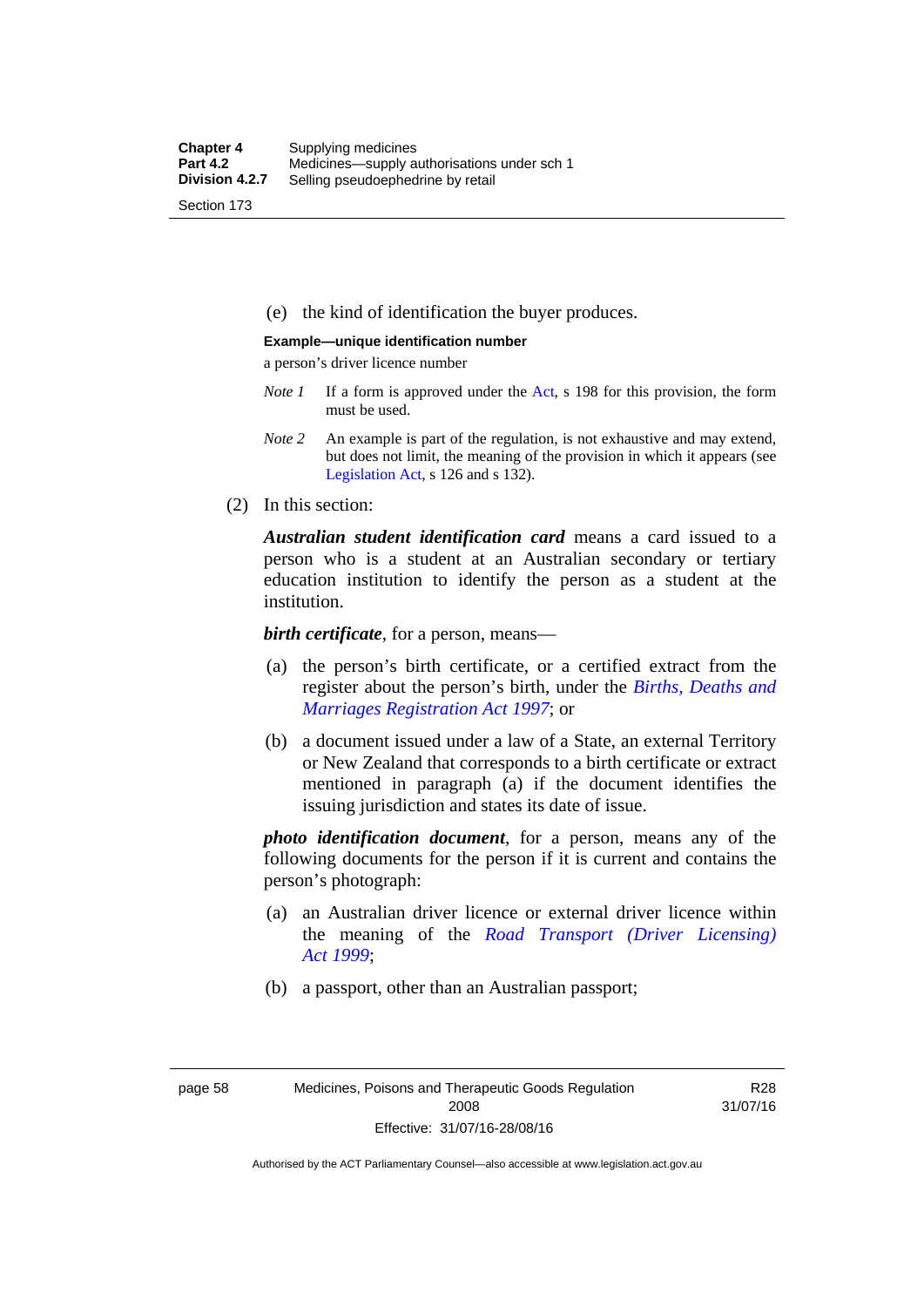- (c) a proof of age card;
- (d) an Australian student identification card.

*proof of age card* means a proof of age card issued under—

- (a) the *[Liquor Act 2010](http://www.legislation.act.gov.au/a/2010-35)*, section 210 (Proof of age cards); or
- (b) the law of a state, an external territory or New Zealand.

### **174 Failure to amend pseudoephedrine sales record**

- (1) This section applies if the seller of pseudoephedrine does not amend a pseudoephedrine record in accordance with section 171 (e) (ii) (Authorisation conditions for retail sale of pseudoephedrine—[Act](http://www.legislation.act.gov.au/a/2008-26/default.asp), s 44 (1) (b) and (2) (b)).
- (2) The buyer may, in writing, apply to the chief health officer for a direction to the seller to make the amendment.
- (3) The application must give reasons why the buyer thinks the record is incorrect.
- (4) The chief health officer must—
	- (a) give a copy of the application to the seller; and
	- (b) ask the seller to—
		- (i) make the amendment and tell the chief health officer; or
		- (ii) if the seller is satisfied that the amendment should not be made—send written reasons to the chief health officer not later than 10 working days after the day the seller receives the application why the amendment should not be made.

page 59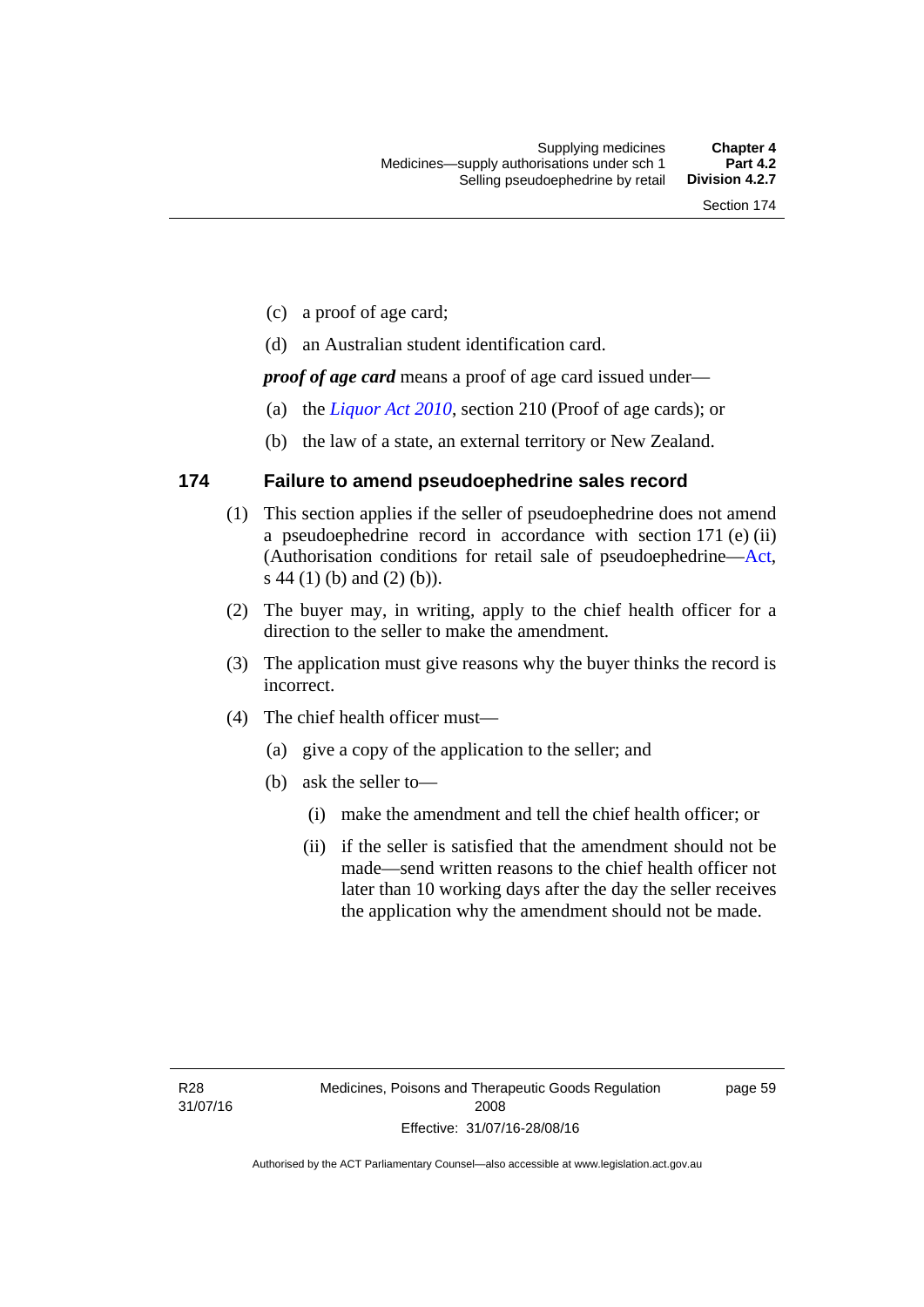### **175 Pseudoephedrine sales record—decision by CHO**

- (1) After considering an application under section 174 (2) and any reasons given in accordance with the request under section 174  $(4)$  (b)  $(ii)$ , the chief health officer must—
	- (a) direct the seller to amend the pseudoephedrine record—
		- (i) in accordance with the application; or
		- (ii) in a stated way other than in accordance with the application; or
	- (b) refuse the application.
- (2) The chief health officer must give the buyer and seller written notice of the decision.

## **Division 4.2.8 Supplying pharmacist only medicines**

### **180 Authorisation conditions for supply of pharmacist only medicines—Act, s 44 (1) (b) and (2) (b)**

- (1) This section does not apply to the supply of a pharmacist only medicine—
	- (a) at an institution; or
	- (b) on a supply authority.
	- *Note 1 Supply* does not include administer (see [Act,](http://www.legislation.act.gov.au/a/2008-26/default.asp) s 24).
	- *Note 2 Supply authority* includes a written prescription or requisition or a purchase order or standing order (see [Act,](http://www.legislation.act.gov.au/a/2008-26/default.asp) s 23).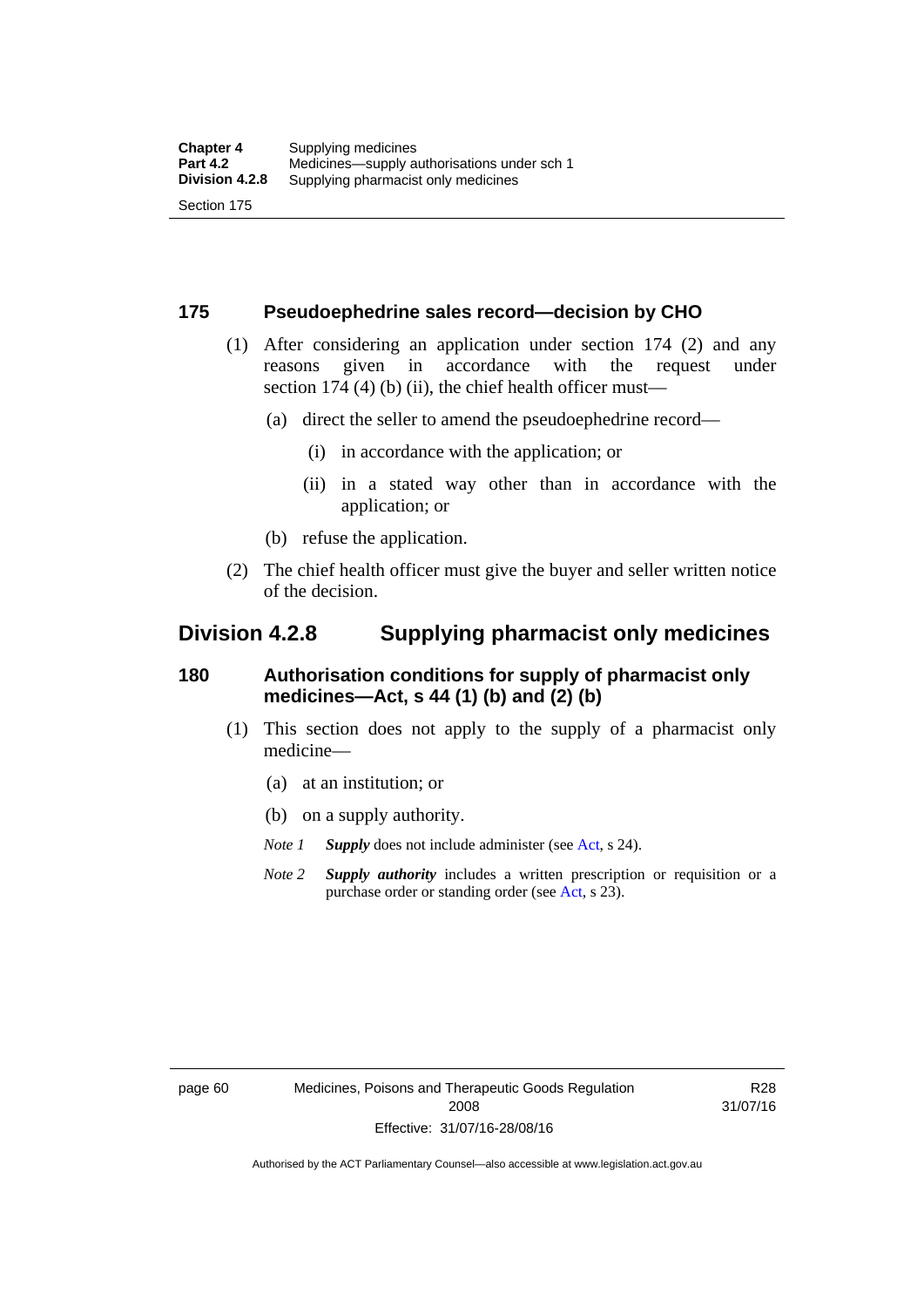- (2) A person's authorisation under section 110 to supply a pharmacist only medicine is subject to the following conditions:
	- (a) the person personally hands the medicine to a customer attending in person;
	- (b) the person gives the customer adequate instructions, either orally or in writing, for the medicine's use at the time of supply.

R28 31/07/16 Medicines, Poisons and Therapeutic Goods Regulation 2008 Effective: 31/07/16-28/08/16

page 61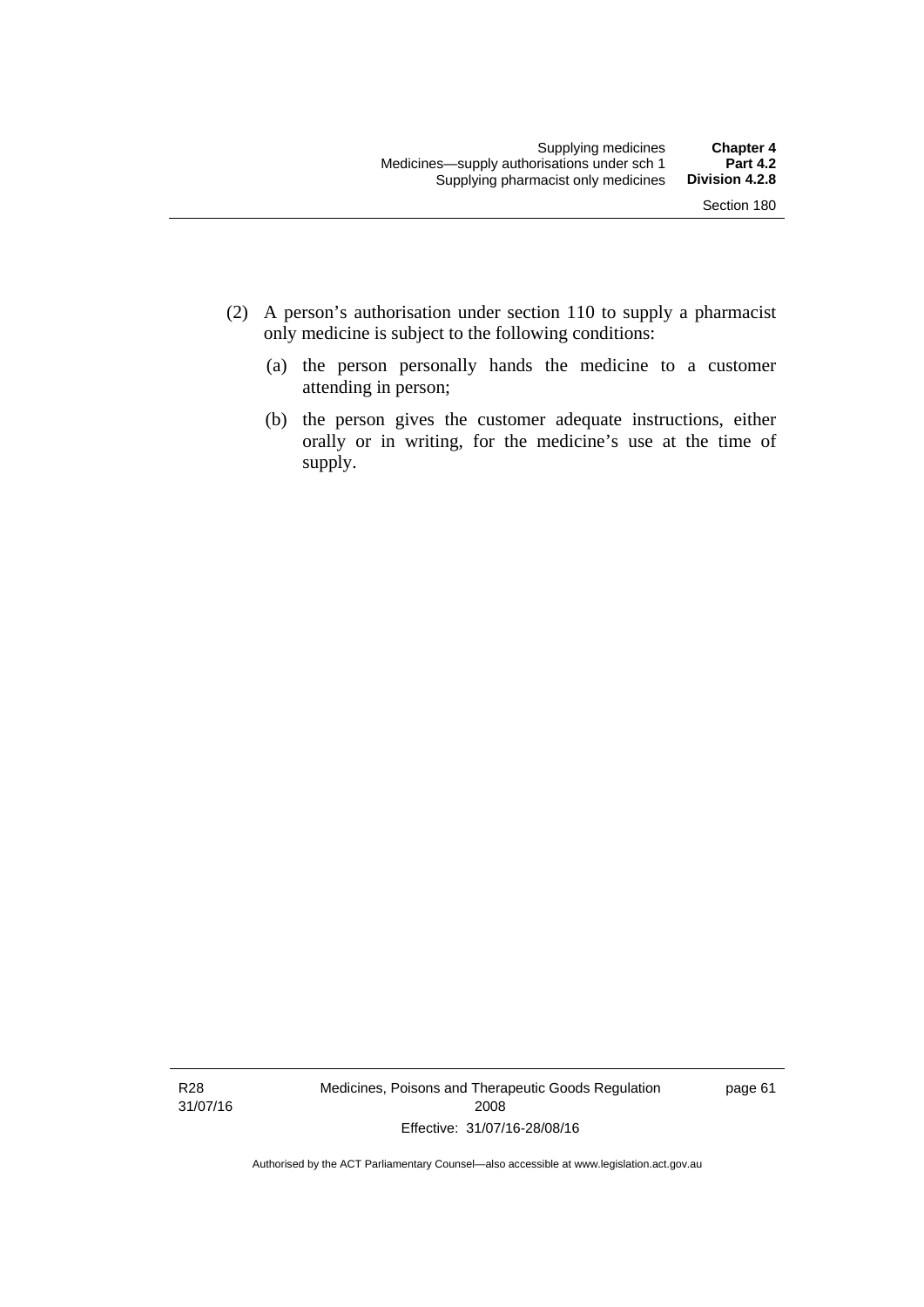# **Part 4.3 Authorisation to supply without prescription in emergencies**

### **250 Meaning of** *designated prescription only medicine***—pt 4.3**

In this part:

*designated prescription only medicine* means a prescription only medicine other than—

- (a) an anabolic steroid; and
- (b) a designated appendix D medicine; and
- (c) a benzodiazepine.
- *Note Prescription only medicine* does not include a controlled medicine (see [Act](http://www.legislation.act.gov.au/a/2008-26/default.asp), s 11)

### **251 Authorisation to supply certain medicines without prescription in emergencies—Act, s 26 (1) (b)**

A pharmacist is authorised to supply a designated prescription only medicine to someone else without a prescription if the pharmacist is satisfied that—

- (a) the person is undergoing treatment essential to the person's health or wellbeing; and
- (b) the designated prescription only medicine has previously been prescribed for the person's treatment by a prescriber; and
- (c) the person is in immediate need of the medicine to continue the treatment; and
- (d) because of an emergency, it is not practicable for the person to obtain a prescription for the medicine from a prescriber.

*Note Pharmacist* does not include an intern pharmacist (see dict).

page 62 Medicines, Poisons and Therapeutic Goods Regulation 2008 Effective: 31/07/16-28/08/16

R28 31/07/16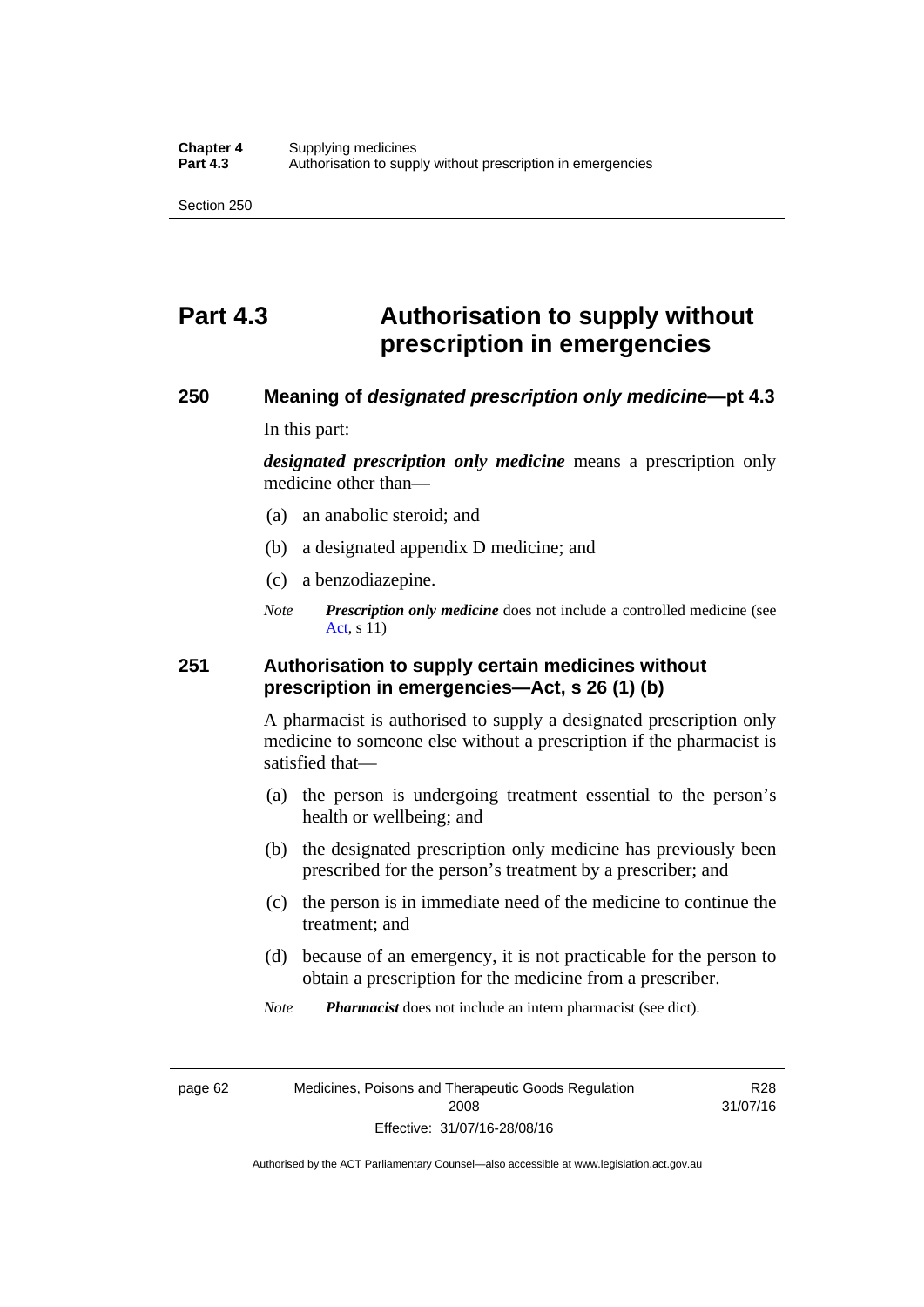### **252 Authorisation conditions for supplying of certain medicines without prescription in emergencies—Act, s 44 (1) (b) and (2) (b)**

- (1) A pharmacist's authorisation under section 251 to supply a designated prescription only medicine without a prescription is subject to the following conditions:
	- (a) the quantity supplied is—
		- (i) if the medicine is a liquid, aerosol, cream, ointment or anovulant tablet packaged in a manufacturer's pack—the smallest manufacturer's pack in which the medicine is generally available; or
		- (ii) in any other case—not more than the quantity required for 3 days treatment for the person;
	- (b) the medicine is supplied in a package that is labelled in accordance with section 253;
	- (c) the supply is recorded in accordance with section 254;
	- (d) the record of the supply is kept at the pharmacy or, if the chief health officer approves in writing another place, the place approved by the chief health officer, for at least 2 years after the day medicine is supplied;
	- (e) the pharmacist sends the prescriber who would have ordinarily prescribed the medicine for the recipient the required information for the supply in writing not later than 24 hours after supplying the medicine.
- (2) In this section:

*required information*, for the supply of a designated prescription only medicine, means—

(a) the pharmacist's name; and

R28 31/07/16 page 63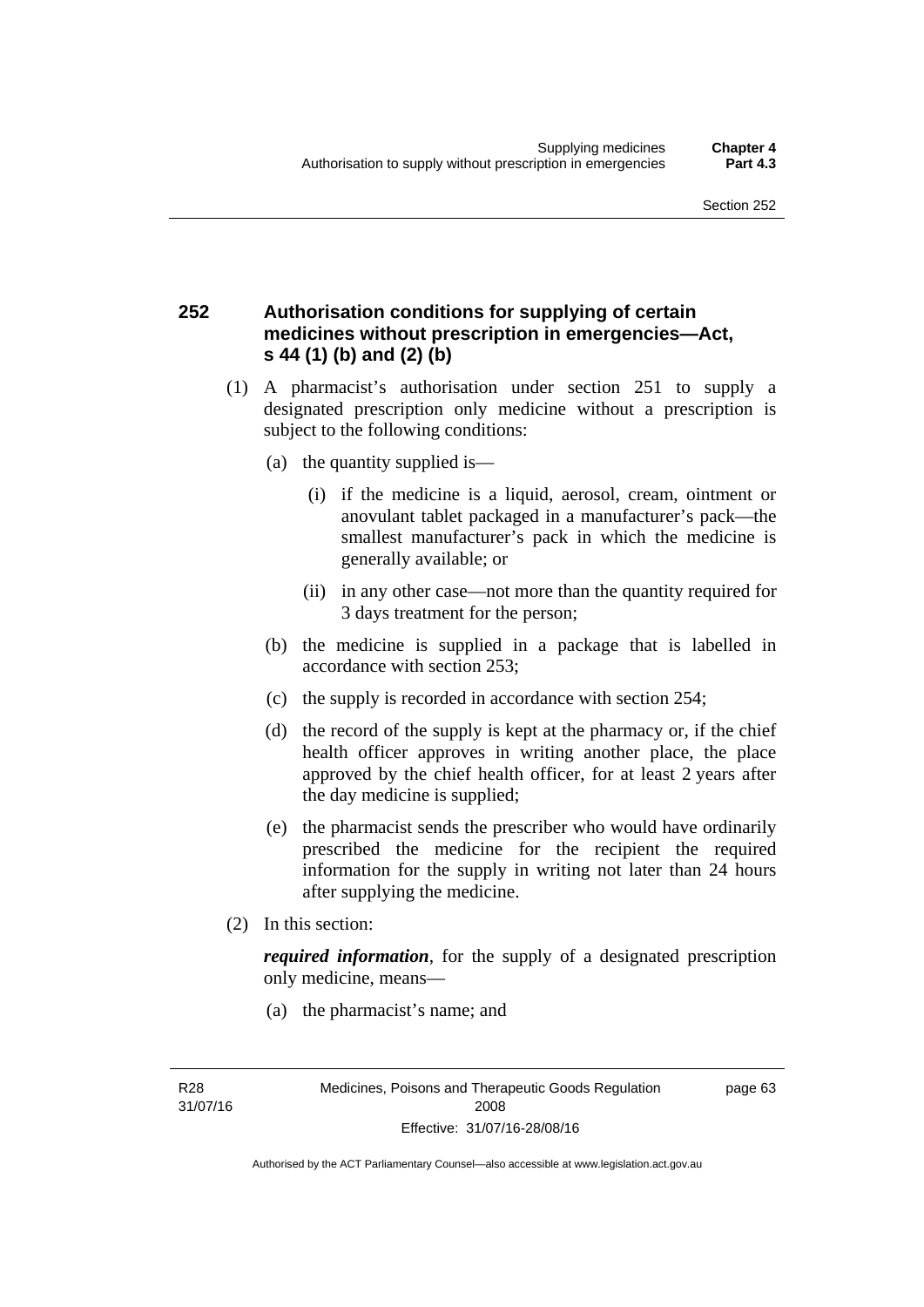- (b) the name, business address and telephone number of the pharmacy from which the medicine is supplied; and
- (c) the date the medicine is supplied; and
- (d) the name and address of the person to whom the medicine is supplied; and
- (e) the medicine's approved name or brand name; and
- (f) the form, strength and quantity of the medicine supplied.

### **253 Labelling medicines supplied without prescription in emergencies—Act, s 60 (1) (c) (i) and (2) (c) (i)**

The package of a designated prescription only medicine supplied to a person under section 251 must have a label that includes the following:

- (a) the name of the person to whom the medicine is supplied;
- (b) the date the medicine is supplied;
- (c) the name, business address and telephone number of the pharmacy from which the medicine is supplied;
- (d) the initials or other identification of the pharmacist supplying the medicine;
- (e) the medicine's approved name and brand name;

*Note Approved name*—see the [medicines and poisons standard,](http://www.comlaw.gov.au/Series/F2012L01200) par 1 (1).

- (f) the form, strength and quantity of the medicine;
- (g) if the package of the supplied medicine is not a manufacturer's pack—the relevant expiry date for the medicine;

R28 31/07/16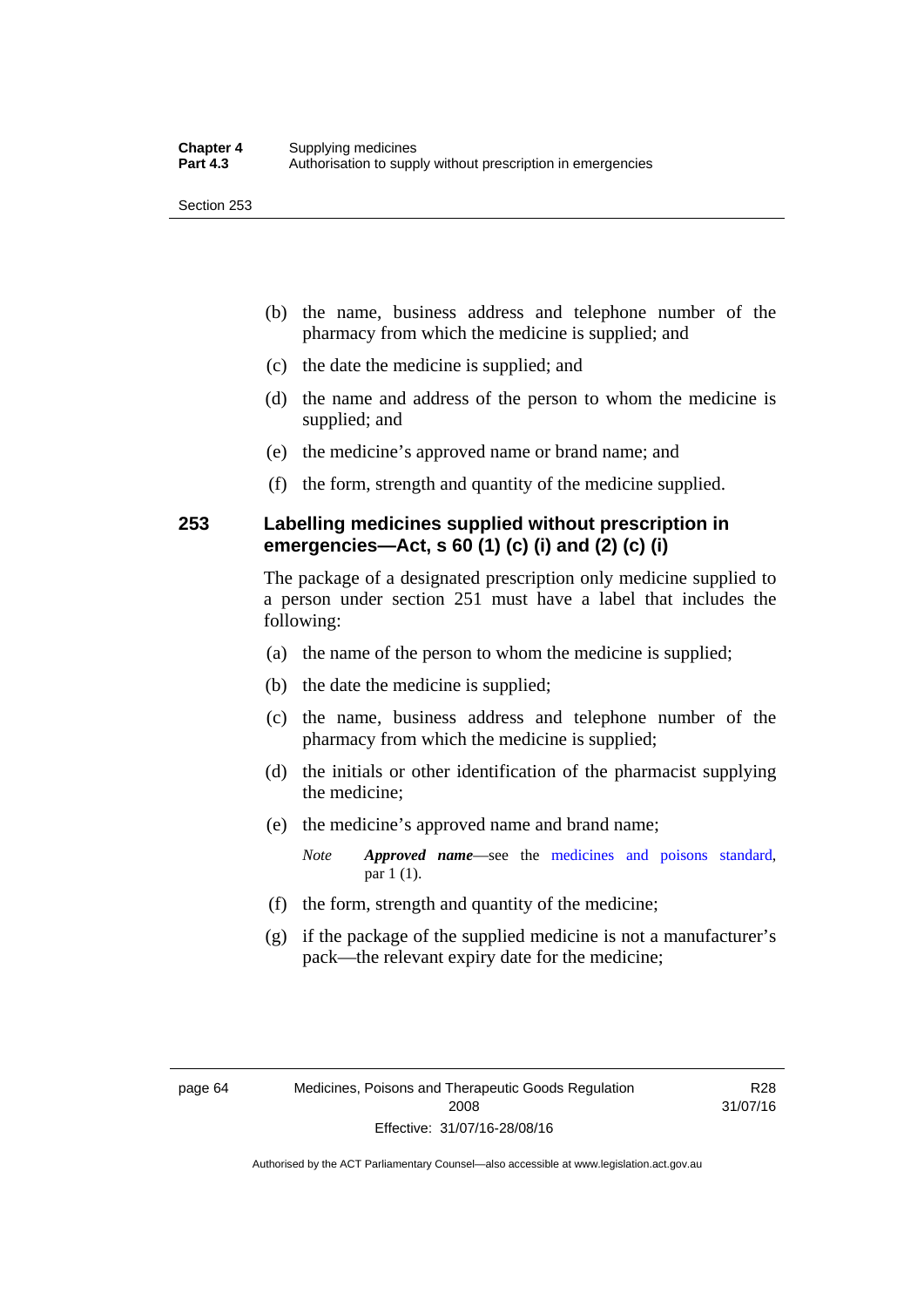- (h) directions about the use of the medicine that are adequate to allow the medicine to be taken or administered safely, including any warning statement in the medicines and poisons standard, appendix K (Drugs required to be labelled with a sedation warning) applying to the medicine;
- (i) words to the effect of 'keep out of reach of children'.

### **Example—par (e) and par (f)**

Warfarin tablets (Coumadin) 5mg 3

*Note* An example is part of the regulation, is not exhaustive and may extend, but does not limit, the meaning of the provision in which it appears (see [Legislation Act,](http://www.legislation.act.gov.au/a/2001-14) s 126 and s 132).

### **254 Recording medicines supplied without prescription in emergencies**

A pharmacist who supplies a designated prescription only medicine to a person under section 251 must make a written record of the following information in relation to the supply of the medicine:

- (a) the pharmacist's name;
- (b) the name of the prescriber who would ordinarily have prescribed the medicine;
- (c) the date the medicine is supplied;
- (d) the name and address of the person to whom the medicine is supplied;
- (e) the medicine's approved name and brand name;
- (f) the form, strength and quantity of the medicine supplied.
- *Note Written* includes in electronic form (see [Act,](http://www.legislation.act.gov.au/a/2008-26/default.asp) dict).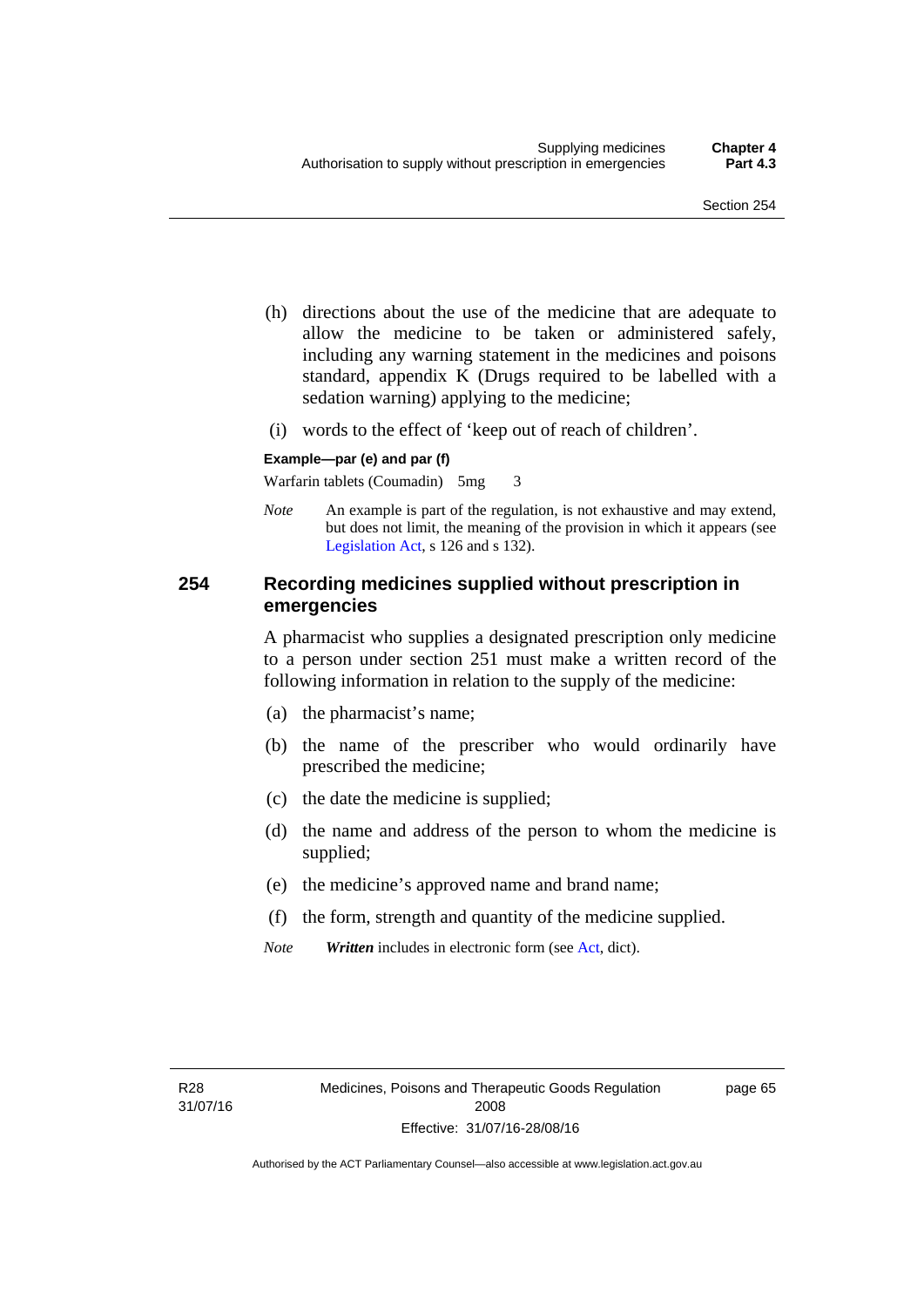#### **Chapter 4** Supplying medicines<br>**Part 4.3A** Authorisation to supp **Part 4.3A** Authorisation to supply certain medicines without prescription—continued dispensing

Section 255

## **Part 4.3A Authorisation to supply certain medicines without prescription continued dispensing**

### **255 Authorisation to supply certain medicines without prescription by approved pharmacist––Act, s 185 (1) (g)**

An approved pharmacist is authorised to supply a medicine to a person without prescription if––

- (a) the medicine is listed as a pharmaceutical benefit under a continued dispensing determination; and
- (b) the pharmacist supplies the medicine to the person in accordance with the determination.

### **256 Labelling certain medicines supplied without prescription by approved pharmacist––Act, s 185 (1) (j)**

The medicine supplied to a person under section 255 must have a label that includes the following:

- (a) the name of the person to whom the medicine is supplied;
- (b) the date the medicine is supplied;
- (c) the name, business address and telephone number of the pharmacy from which the medicine is supplied;
- (d) the initials or other identification of the pharmacist supplying the medicine;
- (e) the medicine's approved name and brand name;
	- *Note Approved name––*see the [medicines and poisons standard,](http://www.comlaw.gov.au/Series/F2012L01200) par 1 (1).
- (f) the form, strength and quantity of the medicine;

page 66 Medicines, Poisons and Therapeutic Goods Regulation 2008 Effective: 31/07/16-28/08/16

R28 31/07/16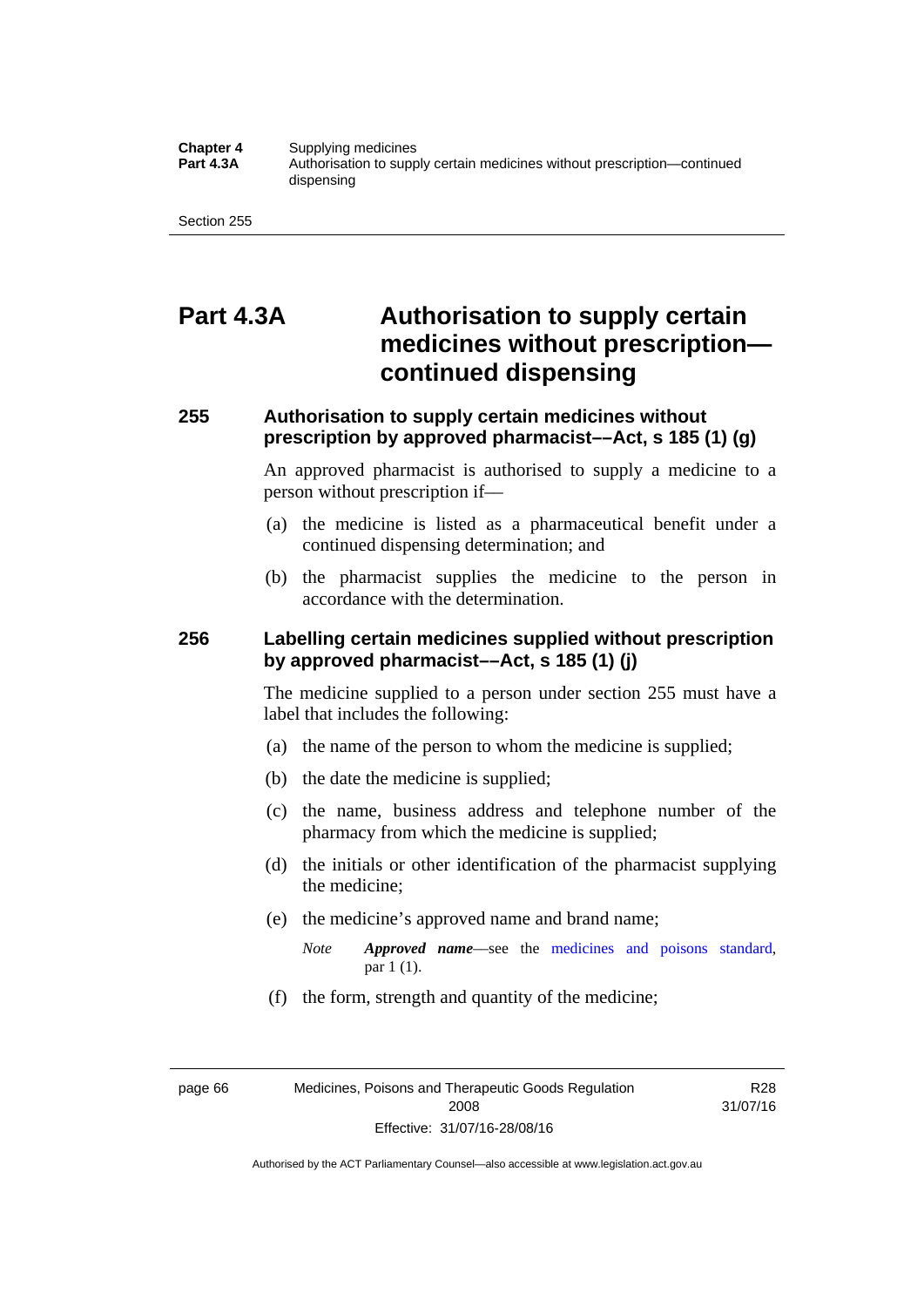- (g) if the package of the supplied medicine is not a manufacturer's pack—the relevant expiry date for the medicine;
- (h) a number that is different from the number given to any prescription dispensed at the pharmacy;
- (i) directions about the use of the medicine that are adequate to allow the medicine to be taken or administered safely, including any warning statement in the medicines and poisons standard, appendix K (Drugs required to be labelled with a sedation warning) applying to the medicine;
- (j) words to the effect of 'keep out of reach of children'.

#### **Example—pars (e) and (f)**

Microlut 28 tablets (Levonorgestrel) 30mcg 3

*Note* An example is part of the regulation, is not exhaustive and may extend, but does not limit, the meaning of the provision in which it appears (see [Legislation Act,](http://www.legislation.act.gov.au/a/2001-14) s 126 and s 132).

R28 31/07/16 Medicines, Poisons and Therapeutic Goods Regulation 2008 Effective: 31/07/16-28/08/16

page 67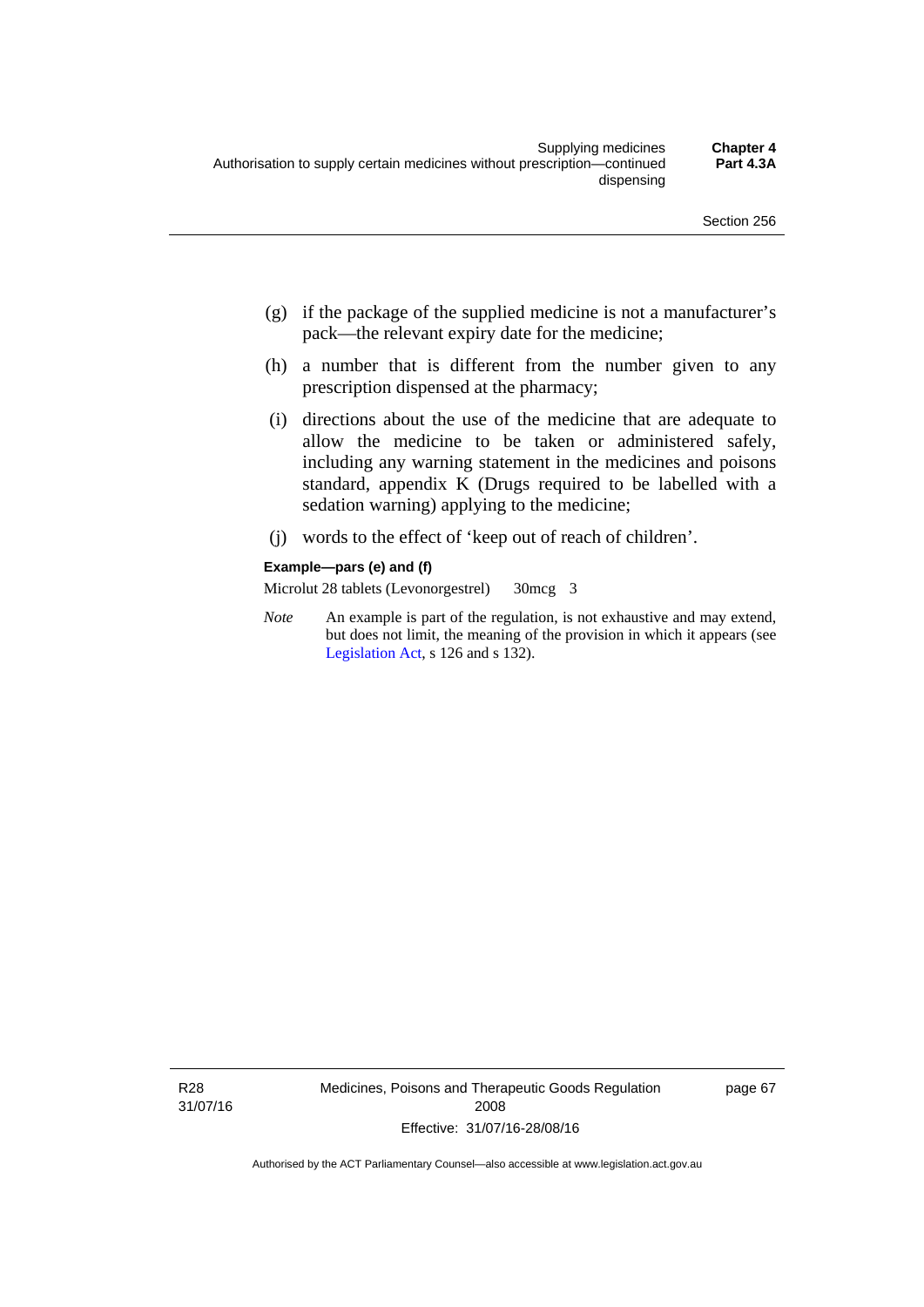## **Part 4.4 Authorisation to supply medicines for disposal**

### **260 Authorisation to supply medicines to pharmacists for disposal—Act, s 26 (1) (b)**

A person is authorised to supply a medicine to a pharmacist for disposal.

*Note Pharmacist* does not include an intern pharmacist (see dict).

### **261 Authorisation to supply medicines to commercial disposal operators for disposal—Act, s 26 (1) (b)**

A person is authorised to supply a medicine to another person for disposal if the other person—

- (a) holds an environmental authorisation for the disposal of the medicine; or
- (b) is an adult acting for a person mentioned in paragraph (a).
- *Note* For related authorisations, see pt 9.1.

page 68 Medicines, Poisons and Therapeutic Goods Regulation 2008 Effective: 31/07/16-28/08/16

R28 31/07/16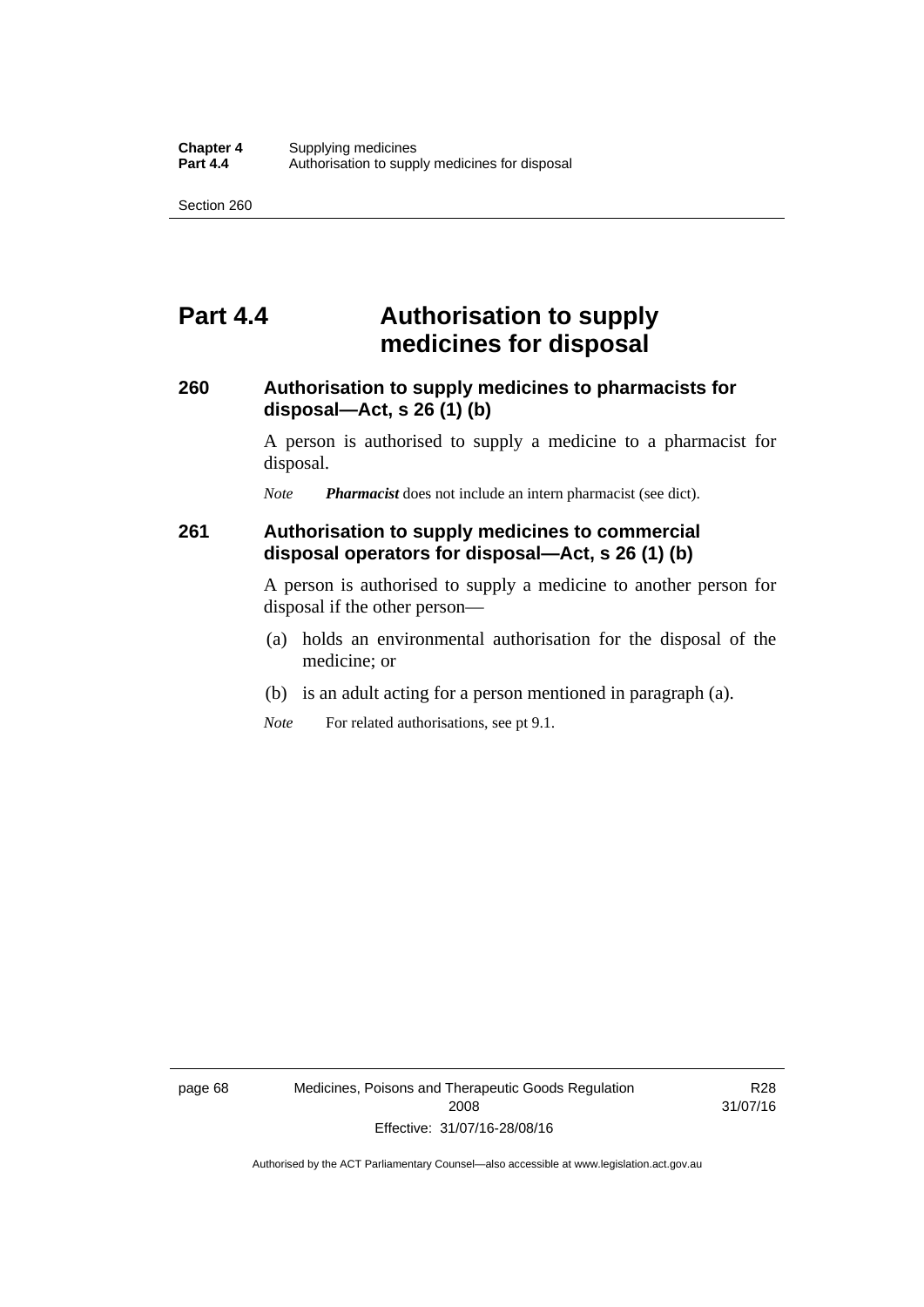# **Part 4.5 Wholesale supply of medicines under corresponding laws**

### **270 Conditions for wholesalers supplying medicines under corresponding laws—Act, s 20 (4) (c)**

The following conditions apply to a person who supplies medicines by wholesale under a corresponding law:

- (a) the person must comply with, and must ensure that the person's agents and employees comply with—
	- (i) the Australian code of good wholesaling practice for medicines in schedules 2, 3, 4 and 8; and
	- (ii) the medicines Australia code of conduct;
	- *Note Australian code of good wholesaling practice for medicines in schedules 2, 3, 4 and 8* and *medicines Australia code of conduct*—see the dictionary.
- (b) the person must not supply sample packs of a controlled medicine;
- (c) the person must not supply a medicine to someone else (the *buyer*) unless—
	- (i) the buyer is authorised to possess the medicine; and
	- (ii) the supply is in accordance with section 140 (Authorisation conditions for supplying medicines on purchase orders—[Act,](http://www.legislation.act.gov.au/a/2008-26/default.asp) s 44 (1) (b) and (2) (b));
- (d) the person must store medicines—
	- (i) within the manufacturer's recommended storage temperature range; and
	- (ii) in any other environmental condition that is necessary to preserve the medicine's stability and therapeutic quality.

R28 31/07/16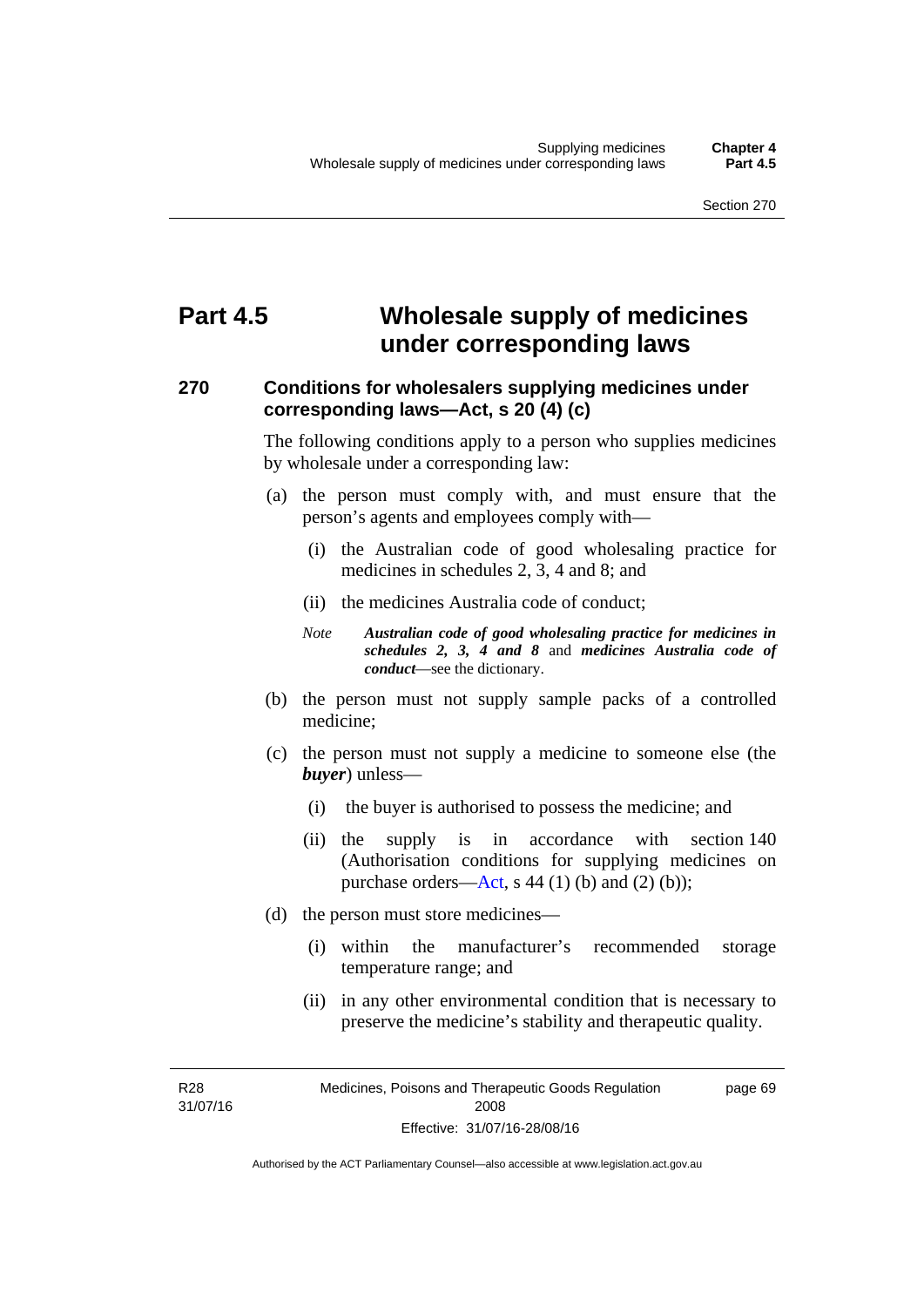# **Chapter 5 Administering medicines**

## **Part 5.1 Authorisations for health-related occupations**

### **350 Authorisation under sch 1 for people in health-related occupations to administer medicines—Act, s 37 (1) (b) and (3) (b)**

A person mentioned in schedule 1, column 2 is authorised to administer a medicine if—

- (a) administering the medicine is included in the schedule, column 3 in relation to the person; and
- (b) the administration is consistent with any restriction for the administration mentioned in the schedule, column 3.
- *Note* For authorisation to self-administer a medicine, see s 360.

### **351 Authorisation conditions for administration of medicines at institutions by people in health-related occupations— Act, s 44 (1) (b) and (2) (b)**

- (1) An authorisation under section 350 to administer a medicine is subject to the following conditions:
	- (a) if the medicine is administered under a standing order to a patient at an institution—the administration is recorded in the patient's medical records;
		- *Note Institution* includes a correctional centre and a CYP detention place (see s 652).

R28 31/07/16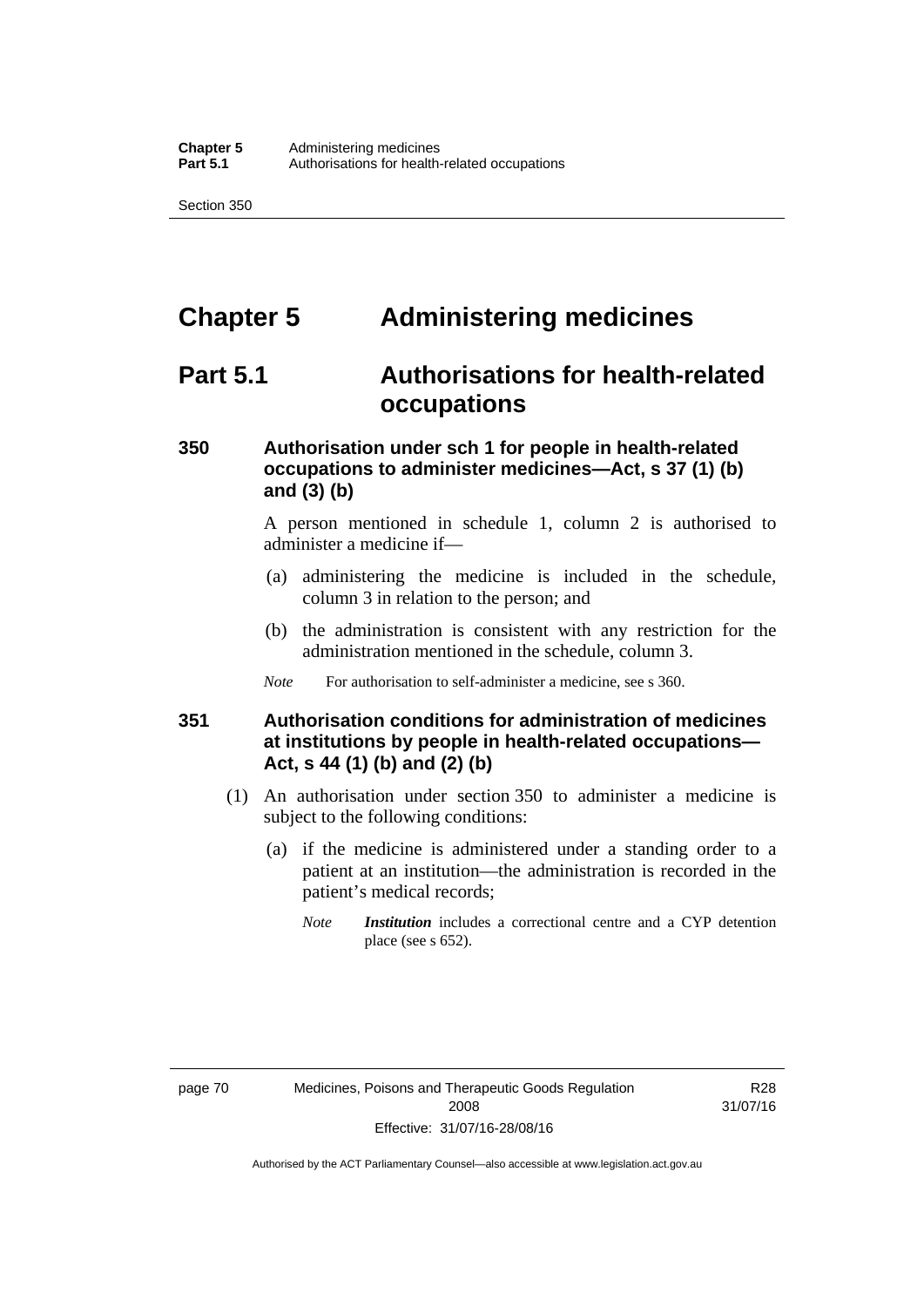- (b) if the medicine is a controlled medicine administered to a patient at an institution—
	- (i) the medicine is not removed from a storage receptacle until immediately before its administration; and
	- (ii) the administration is witnessed by a prescribed administration witness or, if a prescribed administration witness is not reasonably available to witness the administration, the administration is witnessed by another person; and
		- *Note* The witness must sign the record of the administration as witness (see [Act,](http://www.legislation.act.gov.au/a/2008-26/default.asp) s 53 (e)).
	- (iii) the administration is recorded in—
		- (A) the patient's medical records; and
		- (B) the applicable controlled medicines register mentioned in section 543 (3) (Making entries in controlled medicines registers[—Act](http://www.legislation.act.gov.au/a/2008-26/default.asp), s 51 (1) (b)).
- (2) However, subsection (1) (b) does not apply in relation to a controlled medicine dispensed in a dose administration aid for—
	- (a) a patient at a residential aged care facility or residential disability care facility; or
	- (b) a detainee at a correctional centre; or
	- (c) a young detainee at a CYP detention place.
- (3) In this section:

*prescribed administration witness* means a person prescribed under section 544 (Prescribed witnesses for administration of controlled medicines—[Act](http://www.legislation.act.gov.au/a/2008-26/default.asp), s 53 (a) and (b)) for the administration of a controlled medicine.

page 71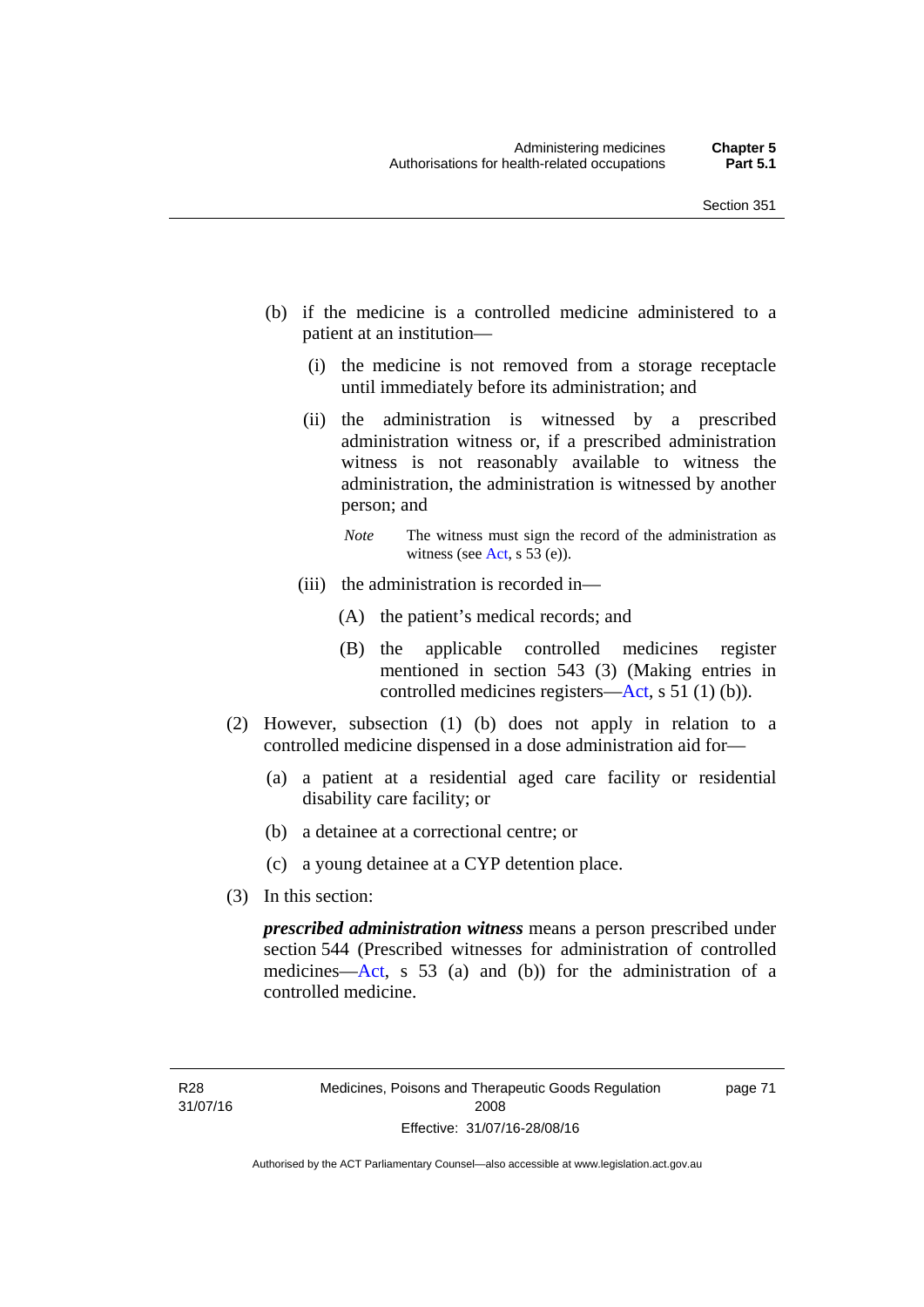### **352 Authorisation for pharmacist and intern pharmacist to administer vaccine without prescription—Act, s 37 (1) (b)**

- (1) A pharmacist is authorised to administer a vaccine to an adult without prescription if the pharmacist administers the vaccine in accordance with a direction by the chief health officer.
- (2) An intern pharmacist is authorised to administer a vaccine to an adult without prescription if—
	- (a) the intern pharmacist administers the vaccine in accordance with a direction by the chief health officer; and
	- (b) the intern pharmacist is under the direct supervision of a pharmacist authorised to administer a vaccine under subsection (1).
- (3) The chief health officer may give directions for the administration of a vaccine to an adult without prescription by a pharmacist or intern pharmacist.
- (4) A direction is a disallowable instrument.
	- *Note* A disallowable instrument must be notified, and presented to the Legislative Assembly, under the [Legislation Act.](http://www.legislation.act.gov.au/a/2001-14)
- (5) In this section:

*vaccine* means—

- (a) a vaccine for human therapeutic use to which the medicines and poisons standard, schedule 4 applies; and
- (b) a vaccine specified separately under that schedule for human therapeutic use.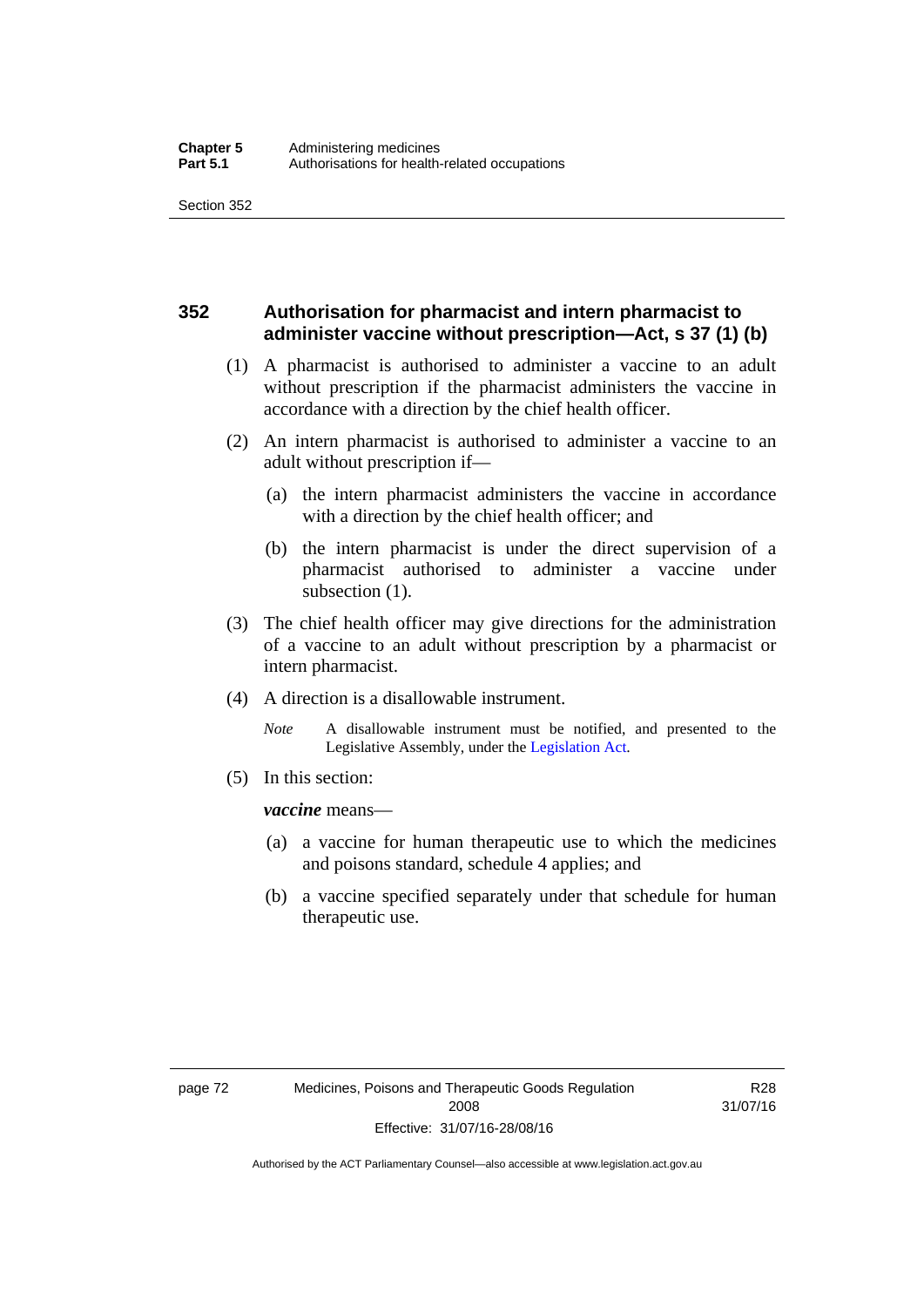## **Part 5.2 Other administration authorisations**

### **360 Authorisation for self-administration etc of medicines— Act, s 37 (2) (b) and (3) (b)**

- (1) This section applies in relation to a medicine obtained by a person from someone who is authorised to supply the medicine to the person.
- (2) The following dealings by the person with the medicine are authorised:
	- (a) if the person is a prescriber and the medicine is a restricted medicine—self-administration of a medicine prescribed or supplied by another prescriber who is not—
		- (i) a trainee dentist, trainee nurse practitioner, intern doctor or person training to be an eligible midwife; or
		- (ii) related to or employed by the person;
	- (b) if the person is a prescriber and the medicine is not a restricted medicine—self-administration of the medicine;
	- (c) if the person is not a prescriber and the medicine is supplied for the person's own use—self-administration of the medicine;
	- (d) if the person is the custodian of an animal and the medicine is supplied for the animal's use—administering the medicine to the animal.
		- *Note Custodian*, of an animal—see the dictionary.
- (3) In this section:

*restricted medicine*—see section 30.

R28 31/07/16 page 73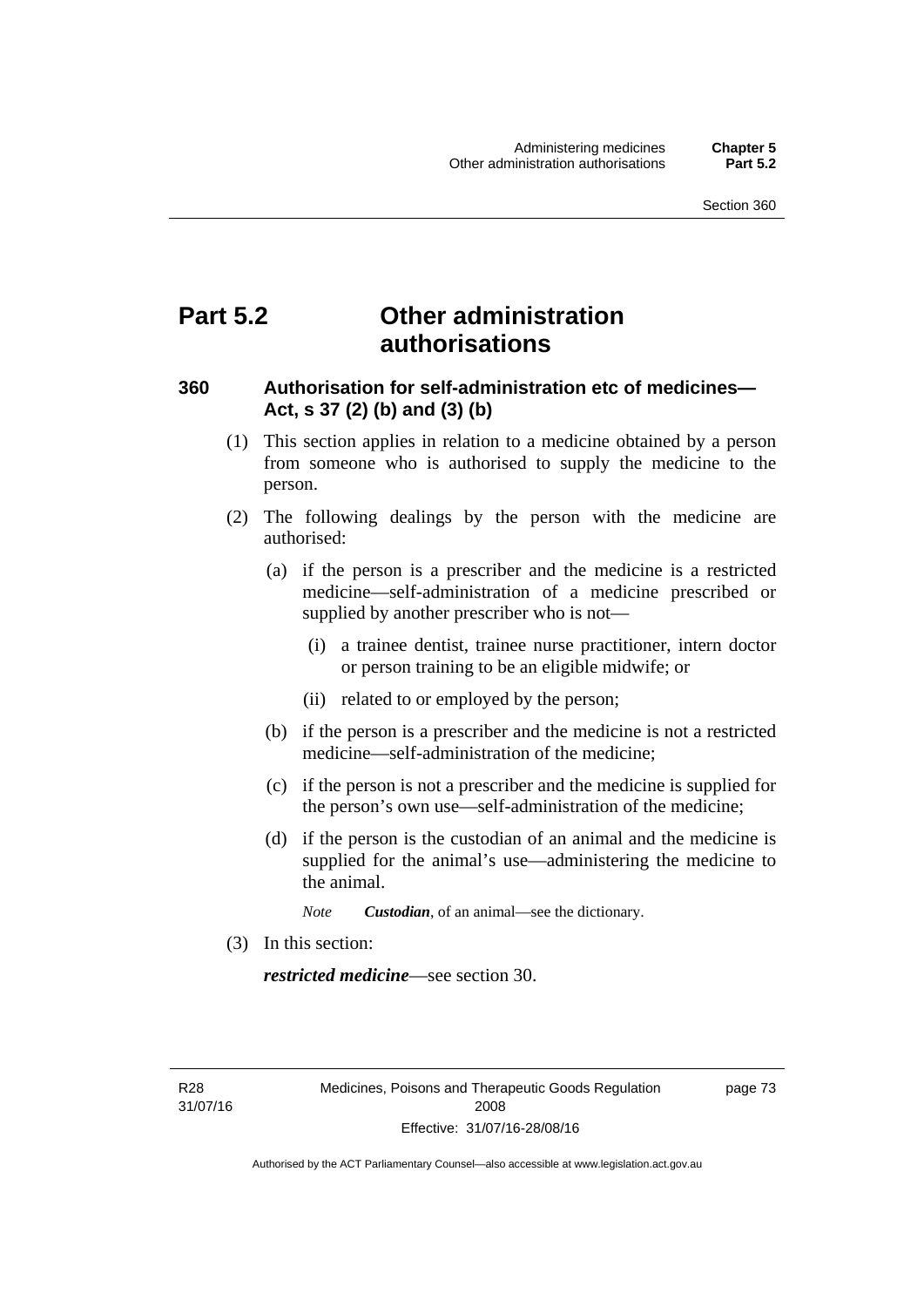## **361 Authorisation for administration of medicines by assistants—Act, s 37 (1) (b)**

- (1) A person (the *assistant*) is authorised to administer a medicine to someone else (the *assisted person*) if—
	- (a) the medicine is obtained by or for the assisted person from someone who is authorised to supply the medicine to the assisted person; and
	- (b) the medicine is administered in accordance with the directions on the medicine's labelling; and
	- (c) if the assisted person is not a person under a legal disability the assisted person asks for the assistant's help to take the medicine; and
	- (d) if the assisted person is a person under a legal disability—the assistant is authorised by the assisted person's parent or guardian to administer the medicine.
- (2) In this section:

*impaired decision-making ability*—a person has *impaired decision-making ability* if the person's decision-making ability is impaired because of a physical, mental, psychological or intellectual condition or state, whether or not the condition or state is a diagnosable illness.

### *person under a legal disability* means—

- (a) a child; or
- (b) a person with impaired decision-making ability in relation to a matter relating to the person's health.

R28 31/07/16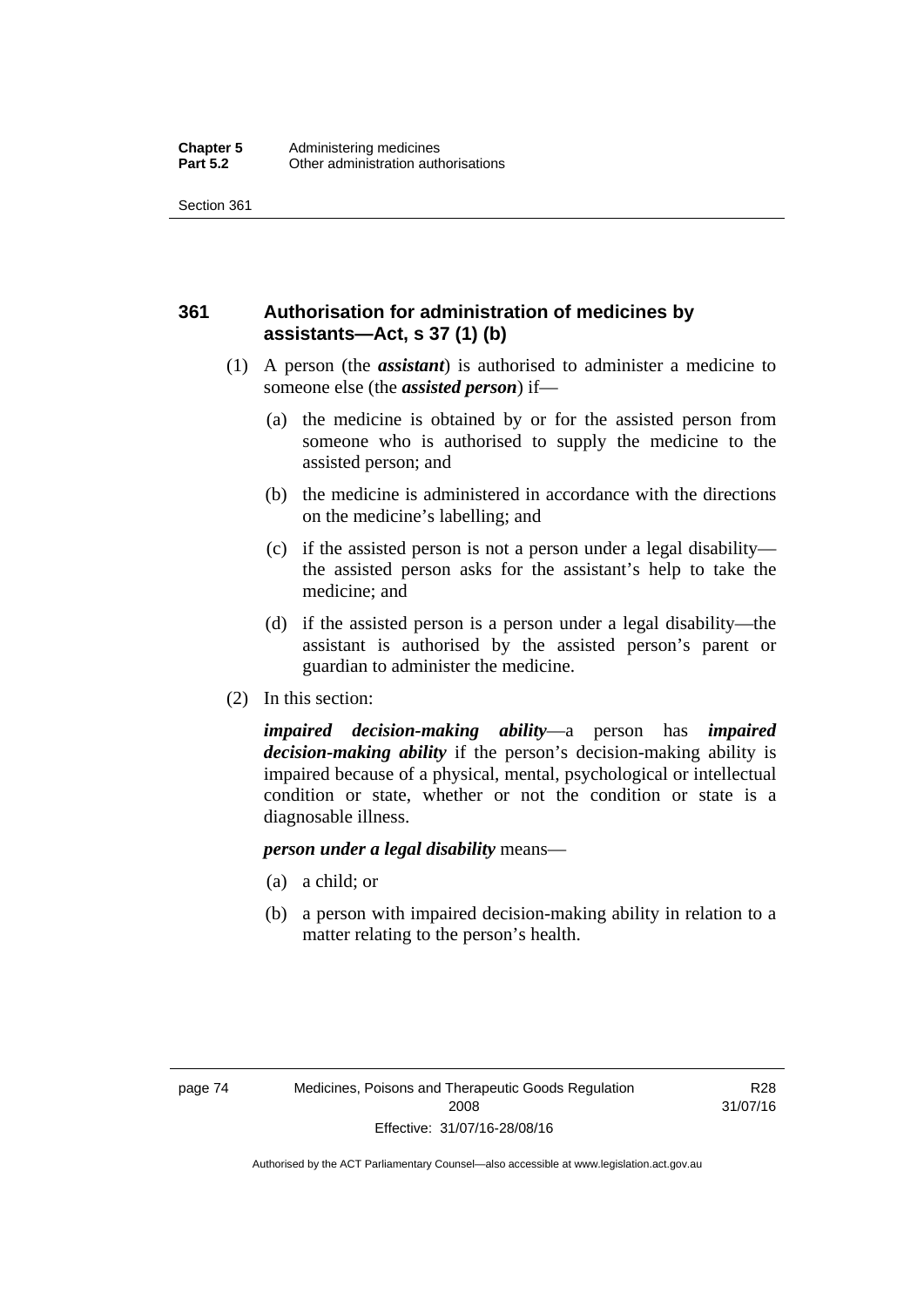# **Chapter 6 Obtaining and possessing medicines**

## **370 Authorisation under sch 1 to obtain and possess medicines—Act, s 35 (1) (b), (2) (b) and s 36 (b)**

- (1) A person mentioned in schedule 1, column 2 is authorised to obtain a medicine if obtaining the medicine—
	- (a) is included in the schedule, column 3 in relation to the person; and
	- (b) is consistent with any restriction for obtaining the medicine mentioned in the schedule, column 3.
- (2) A person mentioned in schedule 1, column 2 is authorised to possess a medicine if—
	- (a) possessing the medicine is included in the schedule, column 3 in relation to the person; and
	- (b) the possession is consistent with any restriction for the possession mentioned in the schedule, column 3.

### **371 Authorisation to obtain and possess medicines for certain personal use-related dealings—Act, s 35 (1) (b), (2) (b) and s 36 (b)**

- (1) A person is authorised to obtain or possess a medicine if the person obtains the medicine from someone who is authorised to supply the medicine to the person.
- (2) Subsection (1) applies in relation to a person whether the medicine is obtained by the person for the person's own use or as an agent for someone else.

page 75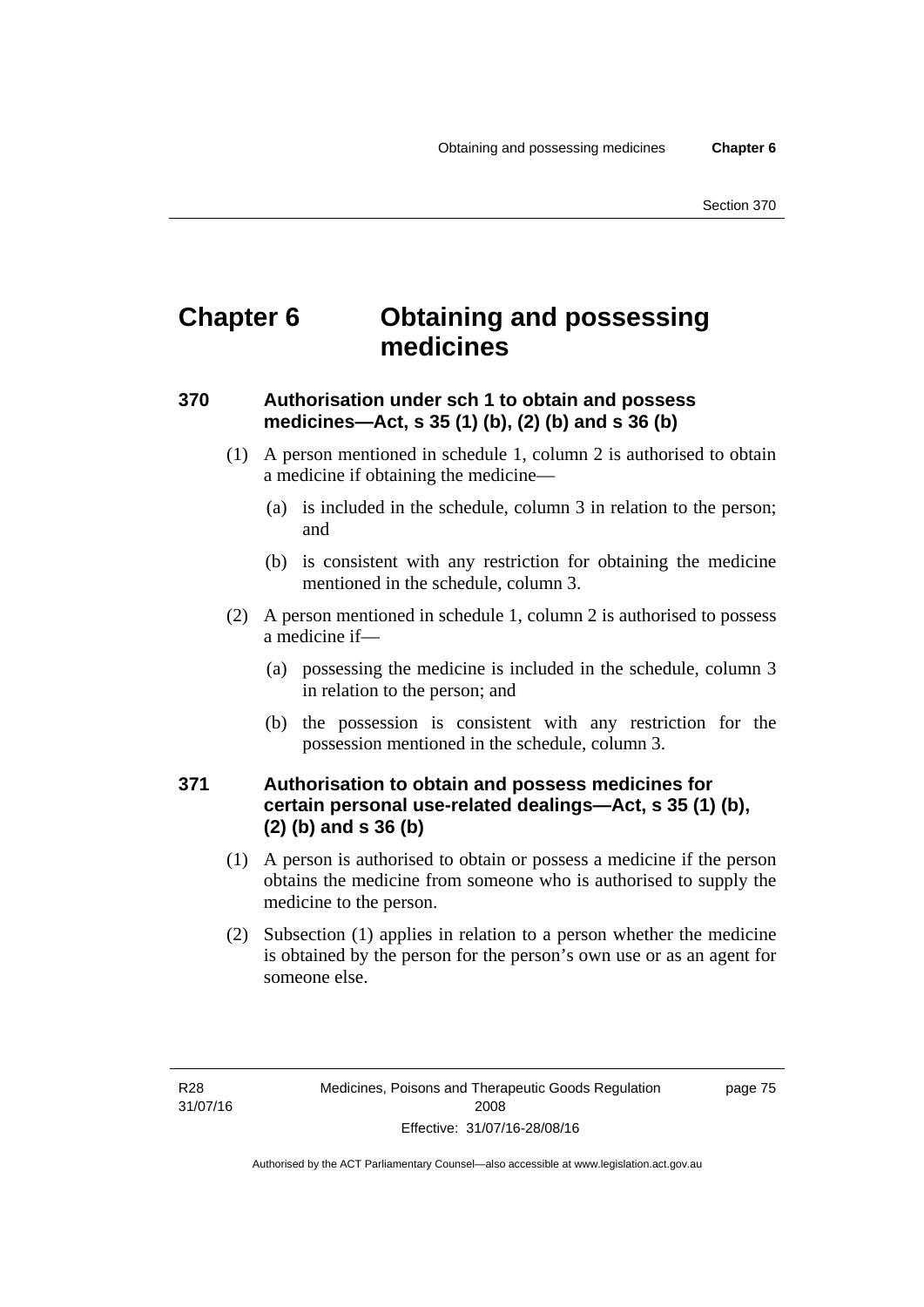# **Chapter 7 Manufacturing medicines**

### **380 Authorisation under sch 1 to manufacture medicines— Act, s 33 (b)**

A person mentioned in schedule 1, column 2 is authorised to manufacture a medicine if—

- (a) manufacturing the medicine is included in the schedule, column 3 in relation to the person; and
- (b) the manufacturing is consistent with any restriction for the manufacturing mentioned in the schedule, column 3.

page 76 Medicines, Poisons and Therapeutic Goods Regulation 2008 Effective: 31/07/16-28/08/16

R28 31/07/16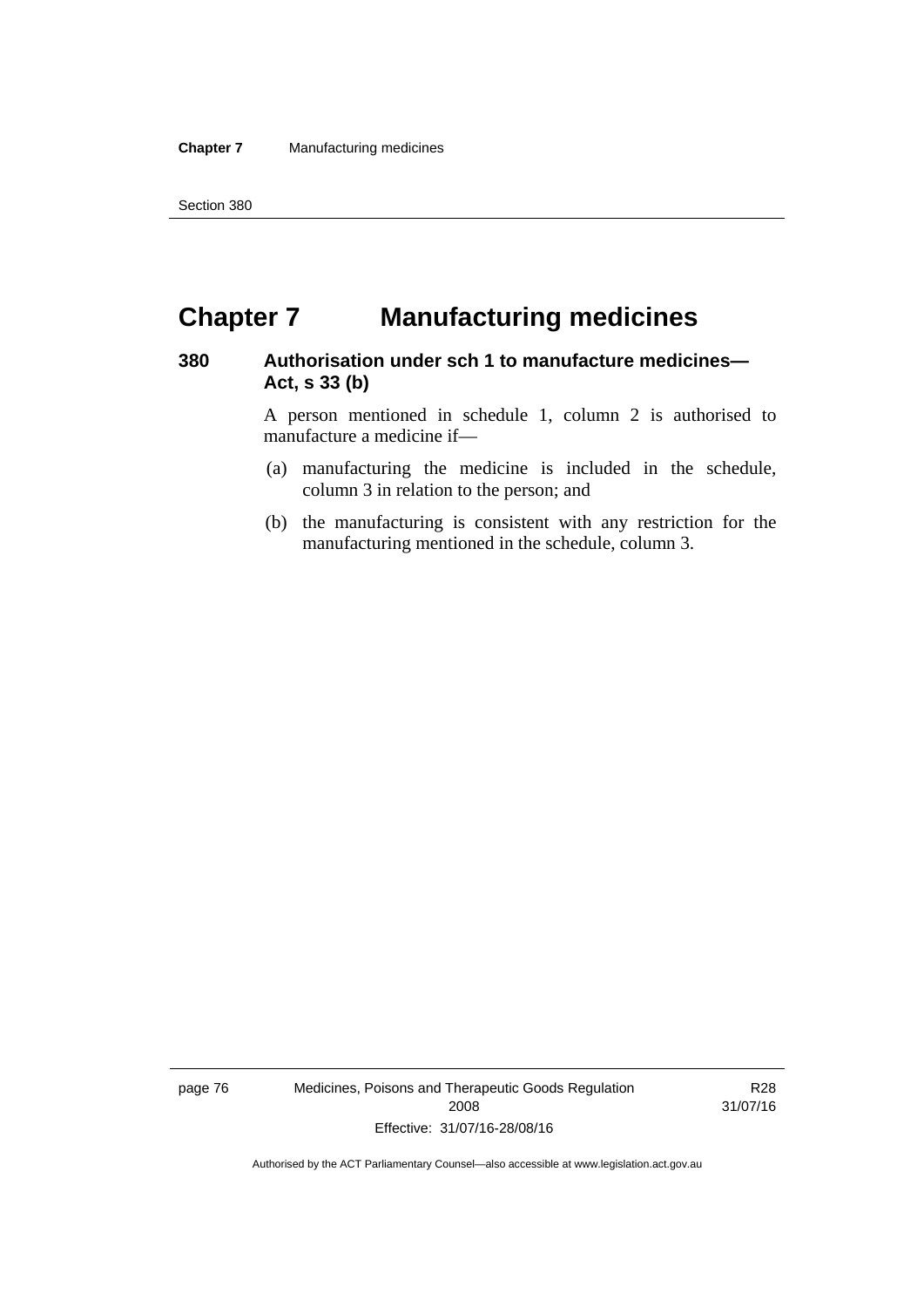# **Chapter 8 Discarding medicines**

### **390 Discarding controlled medicines—Act, s 34 (1) (a)**

 (1) A controlled medicine must be discarded in accordance with this section.

*Note* See also the *[Drugs of Dependence Act 1989](http://www.legislation.act.gov.au/a/alt_a1989-11co)*, div 11.4 about the disposal of seized substances.

- (2) A prescribed discarding witness may discard a controlled medicine in the presence of another prescribed discarding witness.
- (3) However, a person who is authorised to administer a controlled medicine may discard the residue of the medicine after administration in the presence of a person who is not a prescribed discarding witness if no other prescribed discarding witness is reasonably available to witness its discarding.
- (4) A person complies with this section if the person destroys the medicine so that it is unable to be used.
- (5) In this section:

*prescribed discarding witness* means a person prescribed under section 545 (Prescribed witnesses for discarding of controlled medicines—[Act](http://www.legislation.act.gov.au/a/2008-26/default.asp), s 54 (a) and (b)) for the discarding of a controlled medicine.

*Note* A medicine must not be discarded in a way that creates a risk to the health or safety of people or is likely to cause damage to property or the environment (see [Act](http://www.legislation.act.gov.au/a/2008-26/default.asp), s 34 (3)).

R28 31/07/16 page 77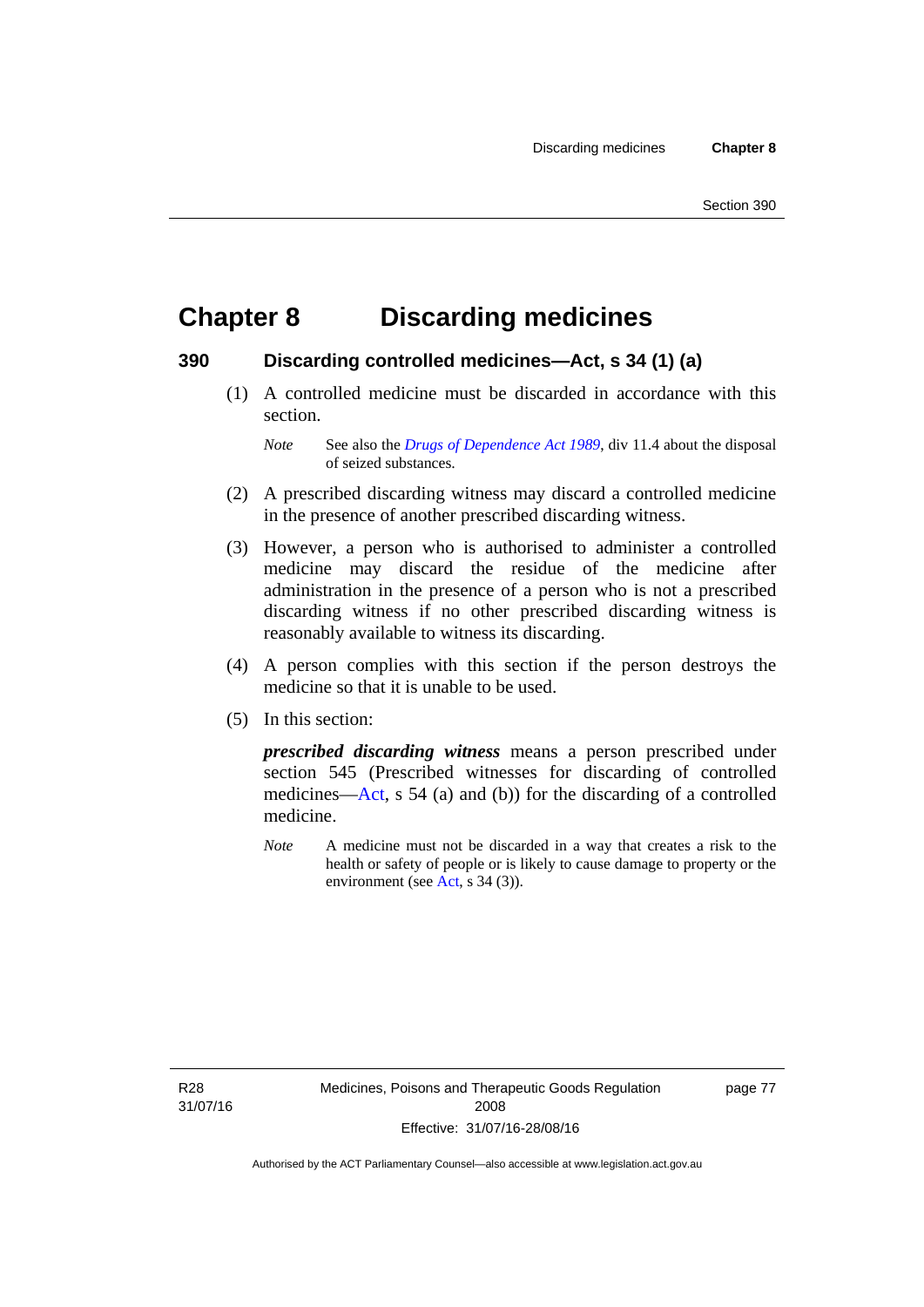# **Chapter 9 Other medicines authorisations**

## **Part 9.1 Authorisations for delivery people and commercial disposal operators**

### **400 Authorisations to deliver medicines under supply authorities—Act, s 26 (1) (b), (2) (b), s 35 (1) (b), (2) (b) and s 36 (b)**

- (1) This section applies to an adult (the *delivery person*), other than a health practitioner, at an institution, who is—
	- (a) engaged to transport and deliver a medicine supplied on a supply authority; or
	- (b) acting for a person mentioned in paragraph (a).
	- *Note* For health practitioners at institutions, see sch 1, pt 1.4.
- (2) The delivery person is authorised to—
	- (a) obtain and possess the medicine for the purposes of transporting and delivering the medicine as engaged; and
	- (b) supply the medicine to the entity named as the recipient in the supply authority or the entity's agent.

#### **Examples—delivery person**

- 1 a hospital employee who is not a health practitioner
- 2 an employee of a courier service

#### **Example—agent**

the guardian of a child for a prescription dispensed for the child

- *Note 1 Entity* includes a person (see [Legislation Act,](http://www.legislation.act.gov.au/a/2001-14) dict, pt 1).
- *Note 2* An example is part of the regulation, is not exhaustive and may extend, but does not limit, the meaning of the provision in which it appears (see [Legislation Act,](http://www.legislation.act.gov.au/a/2001-14) s 126 and s 132).

page 78 Medicines, Poisons and Therapeutic Goods Regulation 2008 Effective: 31/07/16-28/08/16

R28 31/07/16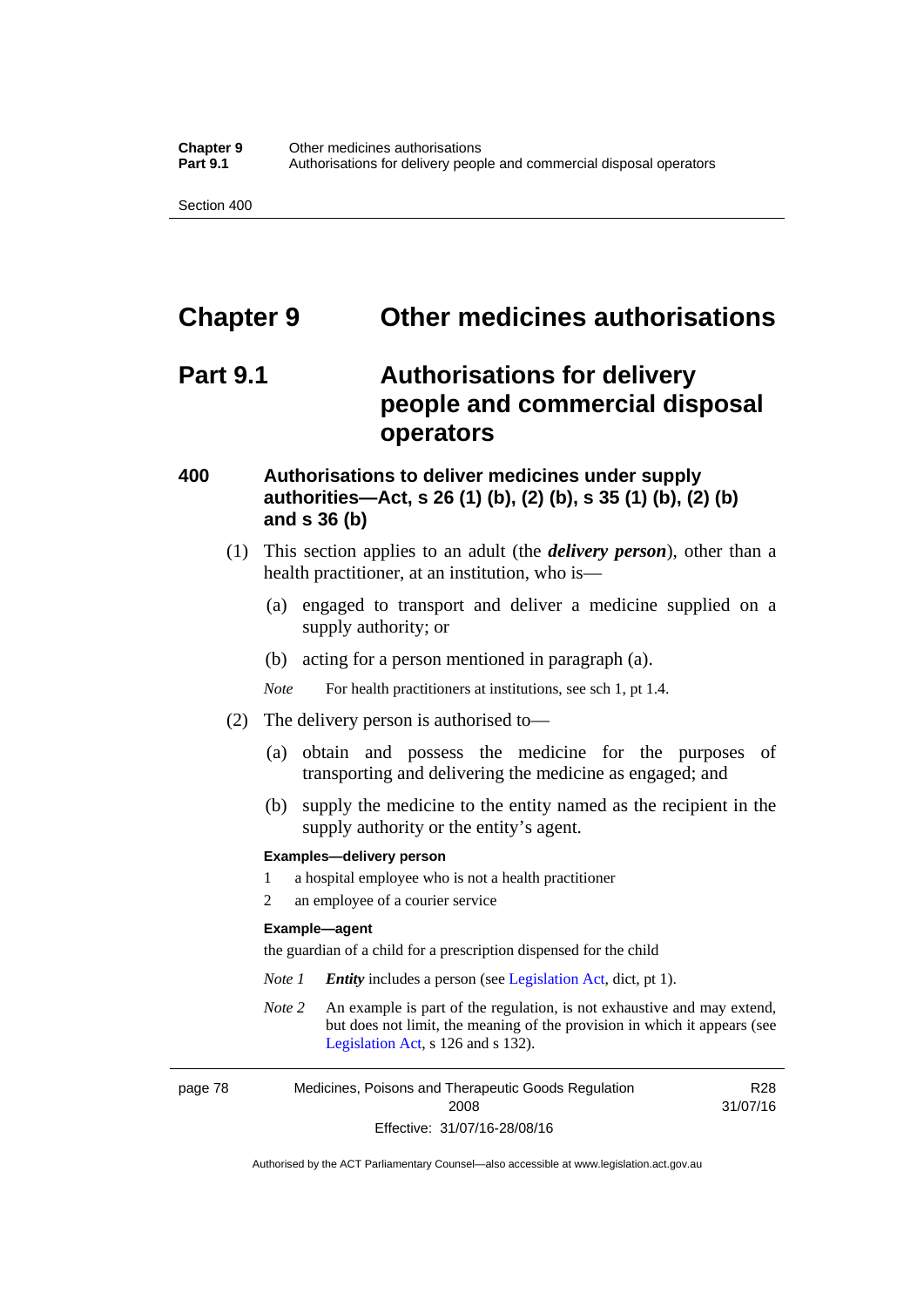### **401 Authorisations for commercial disposal operators—Act, s 26 (1) (b) and (2) (b), s 35 (1) (b) and (2) (b) and s 36 (b)**

- (1) This section applies to a person who—
	- (a) holds an environmental authorisation for the disposal of a medicine; or
	- (b) is an adult acting for a person mentioned in paragraph (a).
- (2) The person is authorised to obtain and possess the medicine for the purposes of disposing of the medicine as engaged.

R28 31/07/16 Medicines, Poisons and Therapeutic Goods Regulation 2008 Effective: 31/07/16-28/08/16

page 79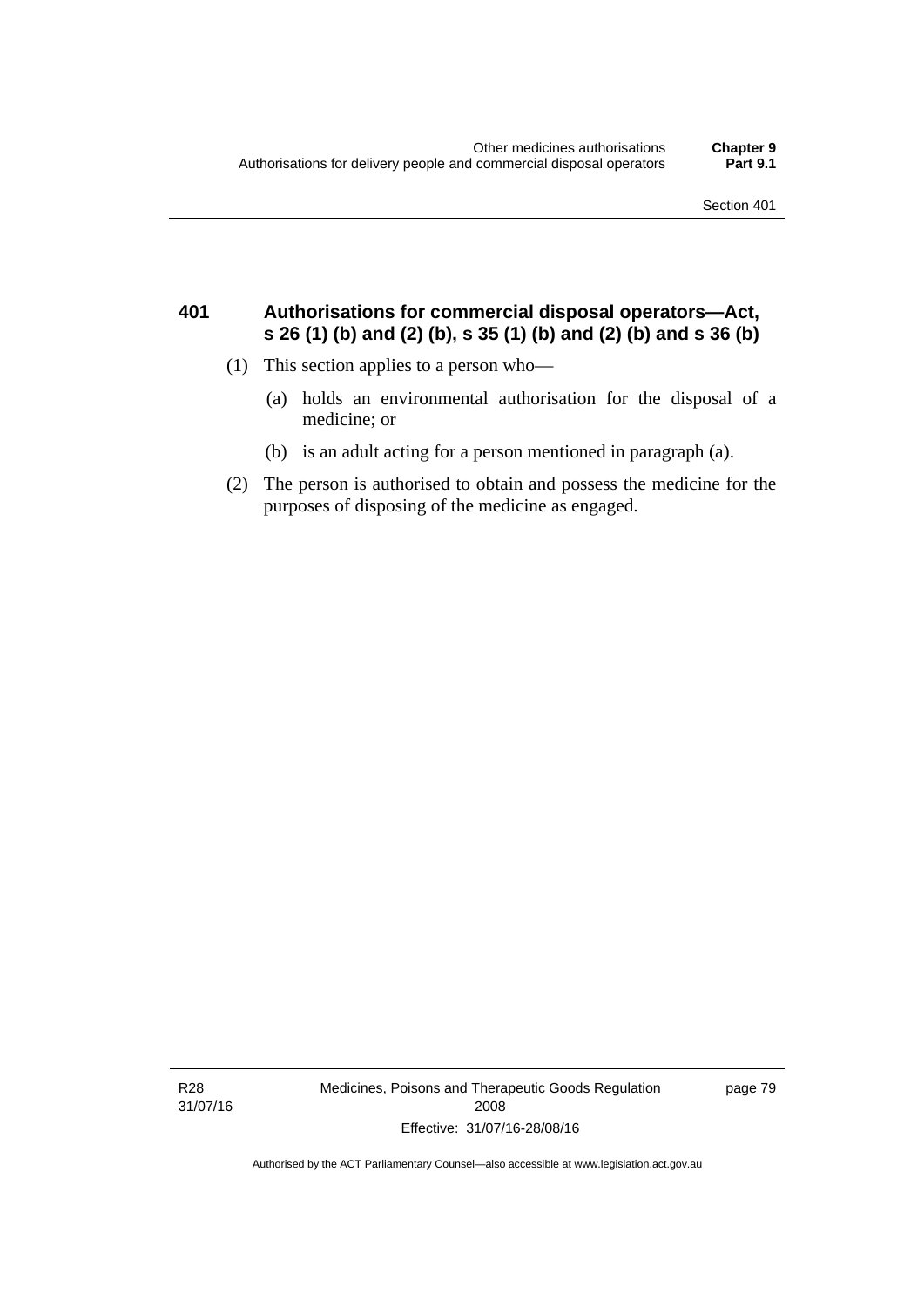## **Part 9.2 Emergency supply and administration of adrenaline and salbutamol**

## **410 Authorisations to supply and administer adrenaline and salbutamol—Act, s 26 (1) (b) and s 37 (1) (b)**

- (1) A person is authorised to do 1 or more of the following for someone else (the *assisted person*) who is in immediate need of adrenaline or salbutamol:
	- (a) supply authorised adrenaline or authorised salbutamol to the assisted person;
	- (b) supply authorised adrenaline or authorised salbutamol to someone else for immediate administration to the assisted person;
	- (c) administer authorised adrenaline or authorised salbutamol to the assisted person.
- (2) In this section:

*authorised adrenaline* means adrenaline in a single use automatic injector delivering not more than 0.3mg adrenaline.

*authorised salbutamol* means salbutamol in, or for, a metered inhaler.

R28 31/07/16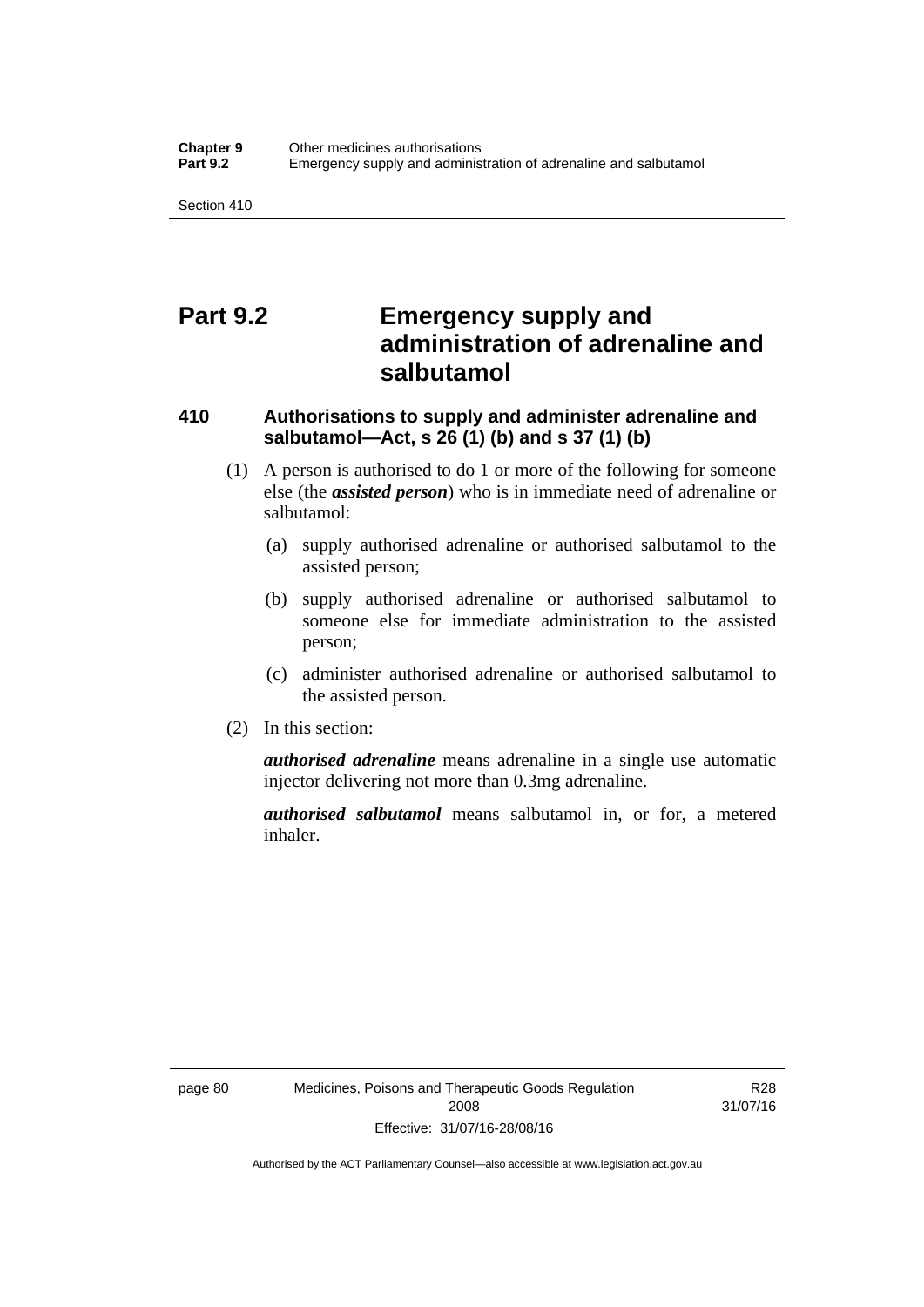# **Part 9.3 Medicines authorisations for corrections functions**

### **420 Authorisations for CYP authorised people—Act, s 26 (1) (b), s 35 (1) (b), (2) (b), s 36 (b) and s 37 (1) (b)**

A CYP authorised person is authorised, within the scope of the person's employment, to do any of the following in relation to a medicine supplied for a young detainee by a person who is authorised to supply the medicine:

- (a) obtain the medicine;
- (b) possess the medicine (including possess the medicine outside a CYP detention place for the purpose of administering the medicine to a young detainee while the young detainee is lawfully outside the place);
- (c) administer the medicine to the young detainee;
- (d) supply the medicine to a person who is authorised to obtain the medicine for the young detainee.

### **Example—young detainee lawfully outside CYP detention place**

the detainee is on local leave escorted by a CYP authorised person

- *Note 1 CYP authorised person* and *CYP detention place*—see the dictionary.
- *Note 2 Young detainee*—see the *[Children and Young People Act 2008](http://www.legislation.act.gov.au/a/2008-19)*, s 95.
- *Note 3* An example is part of the regulation, is not exhaustive and may extend, but does not limit, the meaning of the provision in which it appears (see [Legislation Act,](http://www.legislation.act.gov.au/a/2001-14) s 126 and s 132).

R28 31/07/16 page 81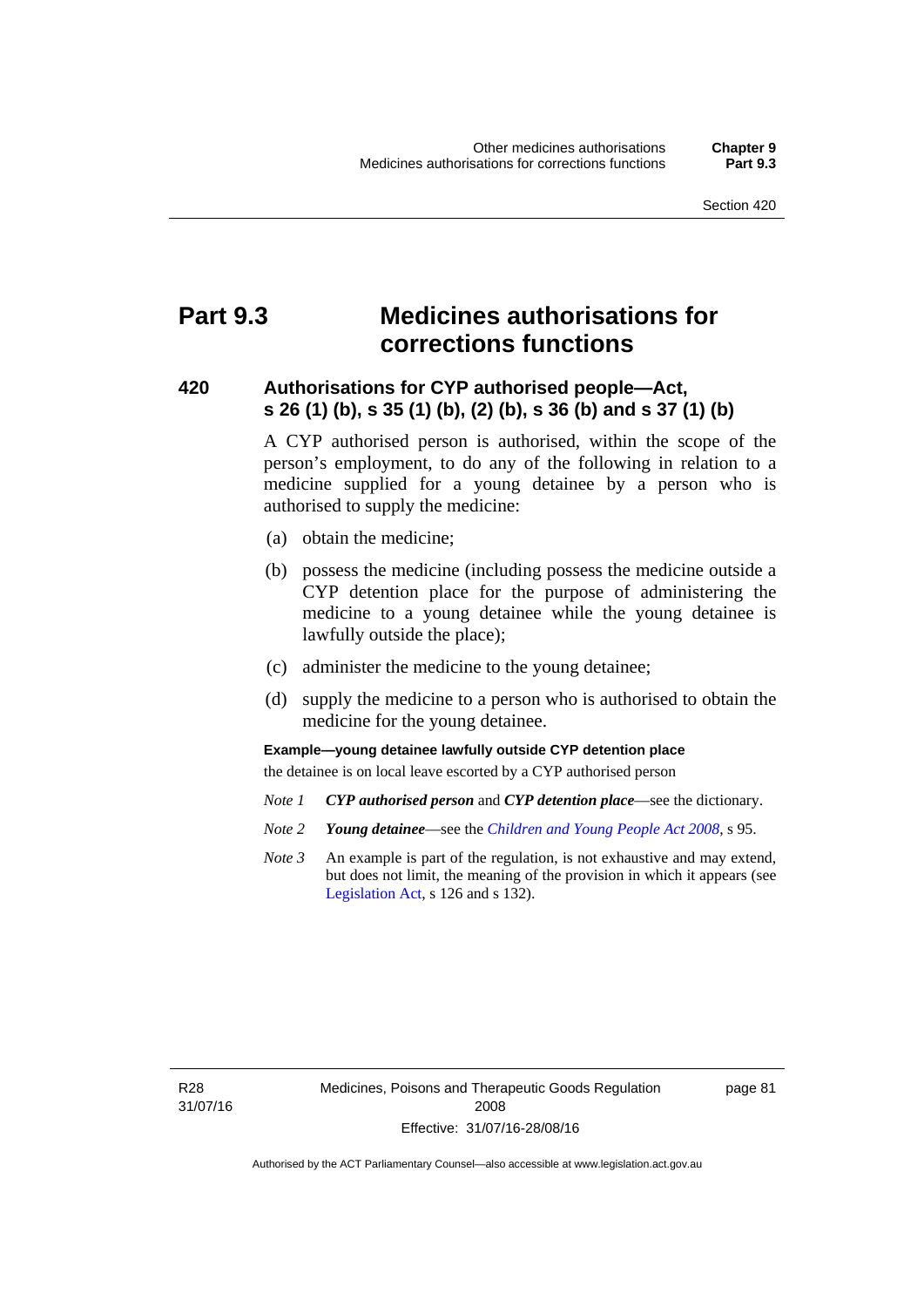## **421 Authorisations for corrections officers—Act, s 26 (1) (b), s 35 (1) (b), (2) (b), s 36 (b) and s 37 (1) (b)**

A corrections officer is authorised, within the scope of the officer's employment, to do any of the following in relation to a medicine supplied for a detainee by a person who is authorised to supply the medicine:

- (a) obtain the medicine;
- (b) possess the medicine (including possess the medicine outside a correctional centre for the purpose of administering the medicine to a detainee while the detainee is lawfully outside the centre);
- (c) administer the medicine to the detainee;
- (d) supply the medicine to a person who is authorised to obtain the medicine for the detainee.
- *Note 1* See the example and notes to s 420.
- *Note 2 Detainee*—see the *[Corrections Management Act 2007](http://www.legislation.act.gov.au/a/2007-15)*, s 6.

### **422 Authorisations for court and police cell custodians—Act, s 26 (1) (b), s 35 (1) (b), (2) (b), s 36 (b) and s 37 (1) (b)**

- (1) A custodian is authorised, within the scope of the custodian's employment, to do any of the following in relation to a medicine supplied for a person in custody at court cells or police cells by someone who is authorised to supply the medicine:
	- (a) obtain the medicine at the cells;
	- (b) possess the medicine at the cells;
	- (c) administer the medicine to the person in custody at the cells;
	- (d) supply the medicine to someone who is authorised to obtain the medicine for the person in custody.

R28 31/07/16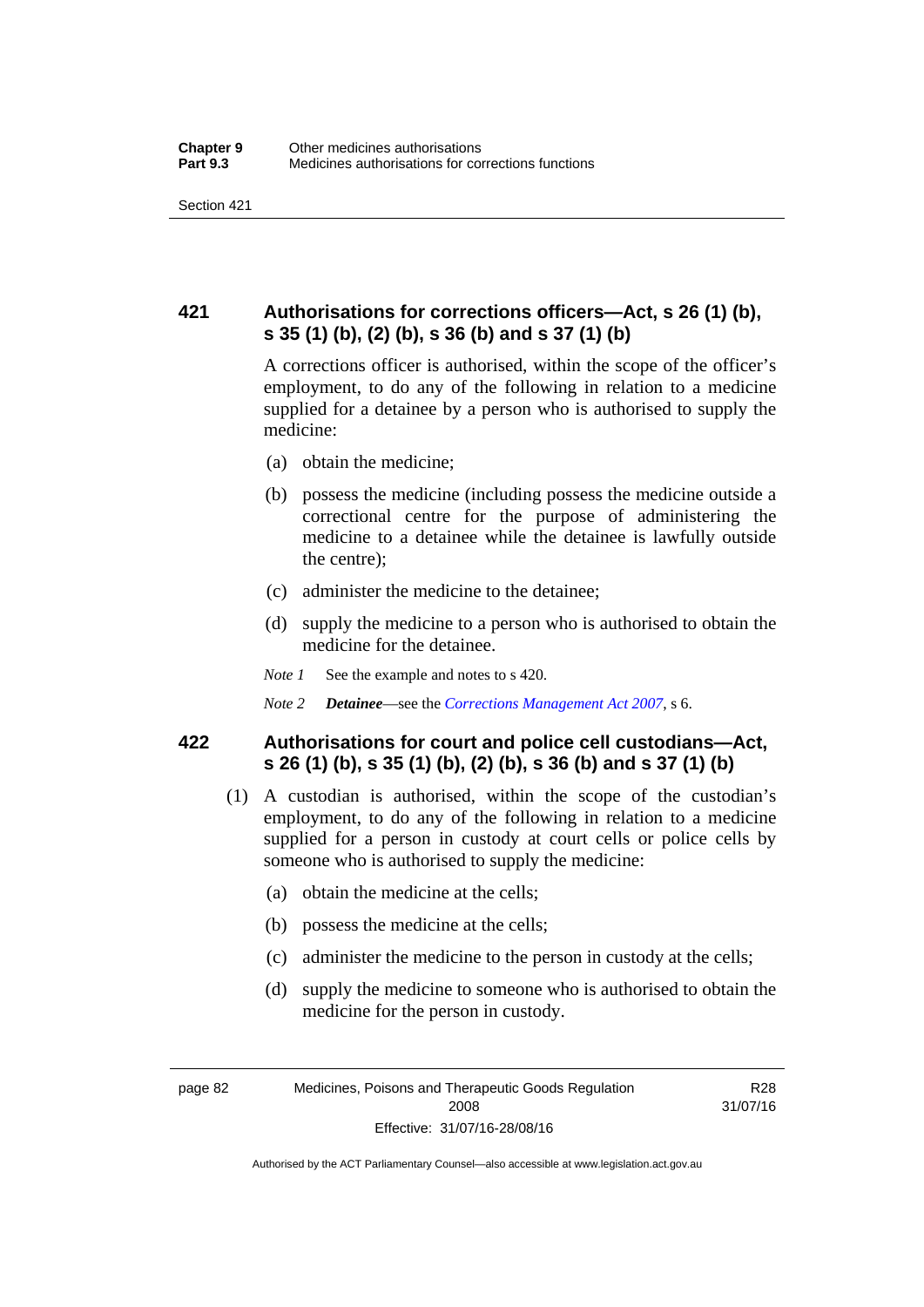(2) In this section:

*court cell*—see the *[Corrections Management Act 2007](http://www.legislation.act.gov.au/a/2007-15)*, section 29.

### *custodian* means—

- (a) a person in charge of a court cell or police cell; or
- (b) a person acting under the direct supervision of the person in charge.

#### *person in custody* means—

- (a) a detainee; or
- (b) a young detainee; or
- (c) a person detained at a police cell under the *[Corrections](http://www.legislation.act.gov.au/a/2007-15)  [Management Act 2007](http://www.legislation.act.gov.au/a/2007-15)*, section 30; or
- (d) a person detained at a court cell under the *[Corrections](http://www.legislation.act.gov.au/a/2007-15)  [Management Act 2007](http://www.legislation.act.gov.au/a/2007-15)*, section 33.

*police cell*—see the *[Corrections Management Act 2007](http://www.legislation.act.gov.au/a/2007-15)*, section 29.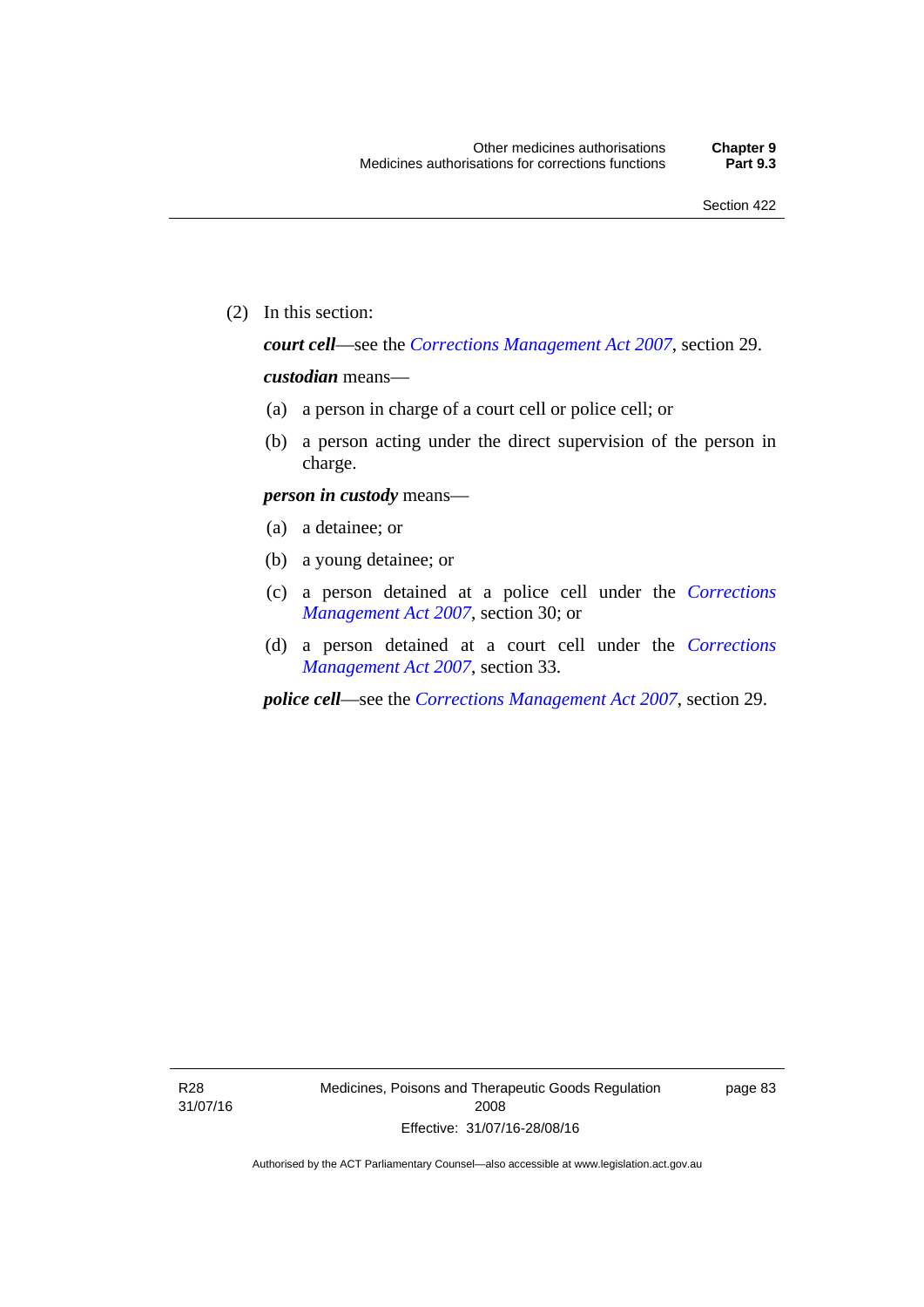**Chapter 9** Other medicines authorisations **Part 9.4** • **Authorisations for medicines research and education program purposes other** than controlled medicines

Section 430

# **Part 9.4 Authorisations for medicines research and education program purposes other than controlled medicines**

*Note* A licence is required for research and education programs in relation to controlled medicines (see pt 14.2).

### **430 Authorisations for non-controlled medicines research and education—Act, s 26 (1) and (2) (b)**

- (1) A scientifically qualified person employed at a recognised research institution (other than the Canberra Hospital) is authorised to do the following for the purposes of an authorised activity at the institution:
	- (a) issue a purchase order for a relevant medicine;
	- (b) obtain on a purchase order a relevant medicine;
	- (c) possess a relevant medicine;
	- (d) supply a relevant medicine to a person (a *relevant person*) who is taking part in the authorised activity at the institution.
	- *Note 1 Scientifically qualified person*—see the dictionary.

*Note 2 Recognised research institution*—see the [Act](http://www.legislation.act.gov.au/a/2008-26/default.asp), s 20 (5).

- (2) A scientifically qualified person employed at the Canberra Hospital is authorised to do the following for the purposes of an authorised activity at the hospital:
	- (a) issue a written requisition for a relevant medicine;
	- (b) obtain on a written requisition a relevant medicine;
	- (c) possess a relevant medicine;

R28 31/07/16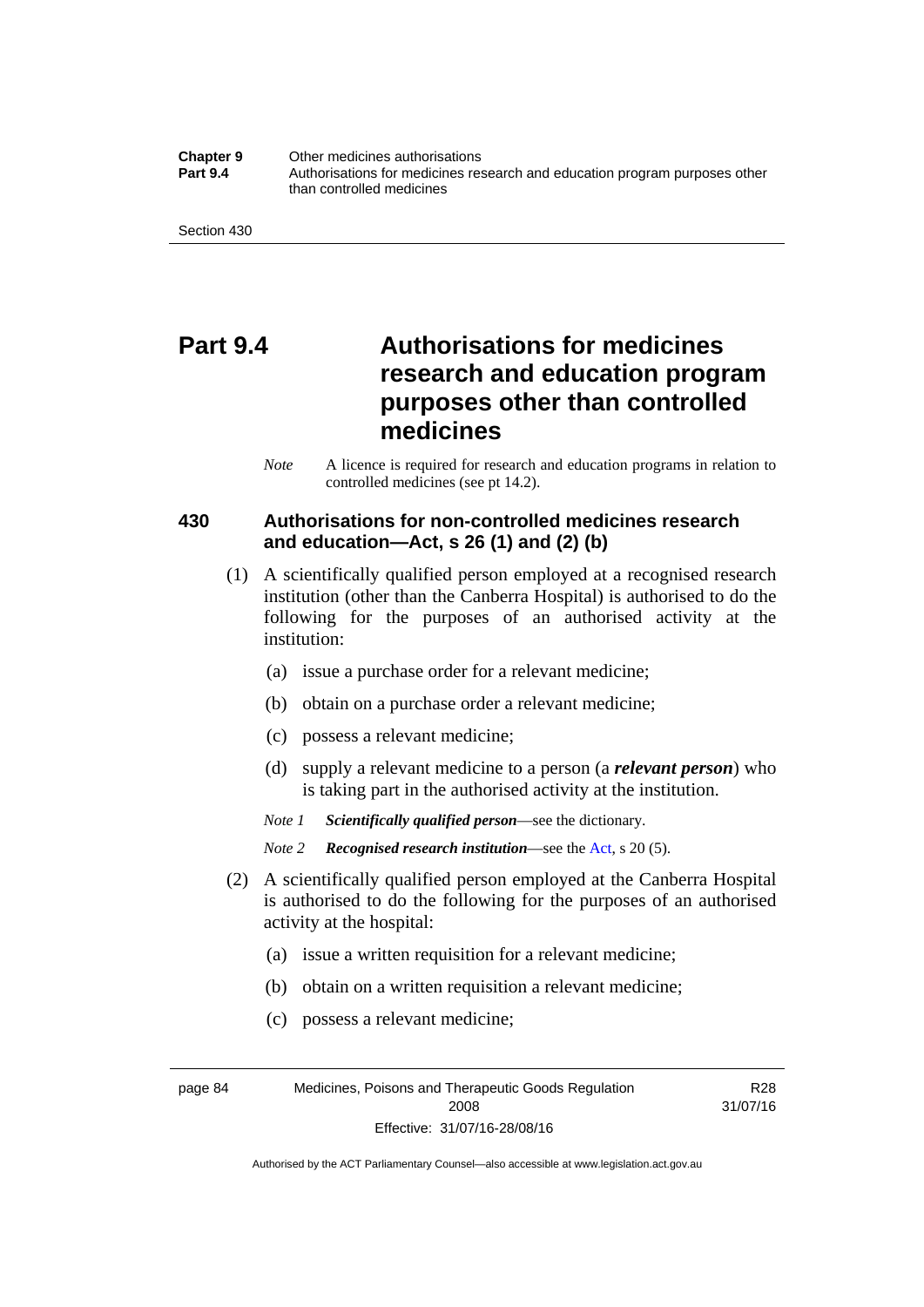- (d) supply a relevant medicine to a person (also a *relevant person*) who is taking part in the authorised activity at the hospital.
- (3) A relevant person is authorised to do the following in relation to a relevant medicine for the purposes of an authorised activity:
	- (a) obtain the medicine from the scientifically qualified person for the activity;
	- (b) possess the medicine for the purposes of the activity;
	- (c) supply the medicine to the scientifically qualified person for the activity.
- (4) In this section:

*authorised activity*, in relation to a relevant medicine at a recognised research institution, means the conduct of any of the following if it does not involve the administration of the medicine to a person:

- (a) medical or scientific research in relation to the medicine at the institution;
- (b) instruction involving the medicine at the institution;
- (c) quality control or analysis of the medicine at the institution.

*relevant medicine* means a medicine other than a controlled medicine.

### **431 Authorisation conditions for non-controlled medicines research and education—Act, s 44 (1) (b) and (2) (b)**

A scientifically qualified person's authorisation under section 430 is subject to the following conditions:

- (a) the person has written approval for the conduct of the authorised activity from the person in charge of—
	- (i) the recognised research institution; or
	- (ii) a faculty or division of the institution;

R28 31/07/16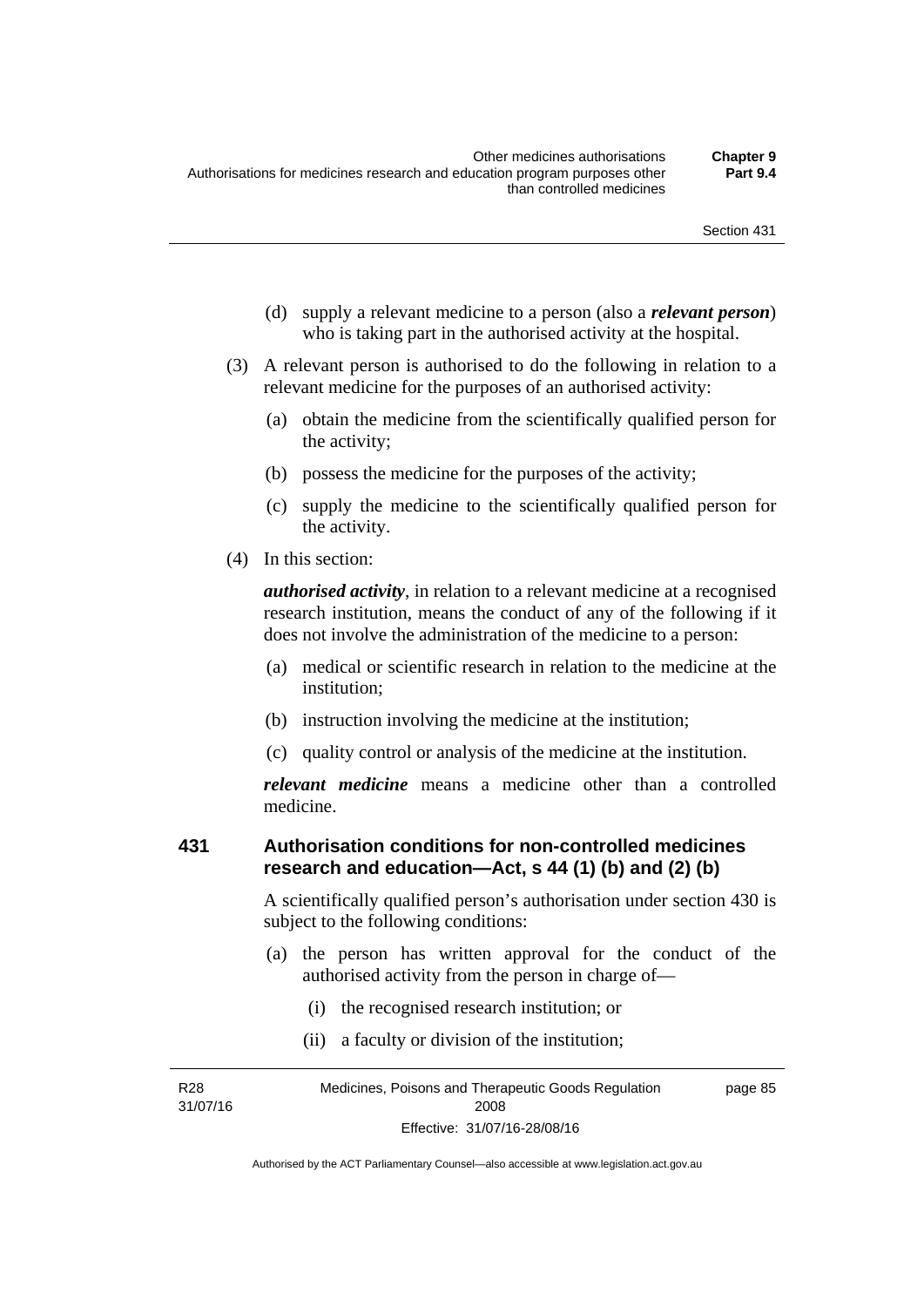| <b>Chapter 9</b> | Other medicines authorisations                                             |
|------------------|----------------------------------------------------------------------------|
| <b>Part 9.4</b>  | Authorisations for medicines research and education program purposes other |
|                  | than controlled medicines                                                  |

Section 431

- (b) if the recognised research institution employing the person is the Canberra Hospital—
	- (i) a requisition for the relevant medicine issued by the person complies with section 55 (General requirements for written requisitions) and section 56 (Particulars for requisitions); and
	- (ii) the requisition is for an amount of the medicine approved in writing by the person in charge; and
	- (iii) the requisition is for an amount of the medicine used solely for the purpose approved in writing by the person in charge;
- (c) if the person is employed at a recognised research institution other than the Canberra Hospital—
	- (i) a purchase order for the relevant medicine complies with section 62; and
	- (ii) the purchase order is for an amount of the medicine approved in writing by the person in charge;
- (d) the medicine is obtained from someone who is authorised to supply the medicine to the person.

R28 31/07/16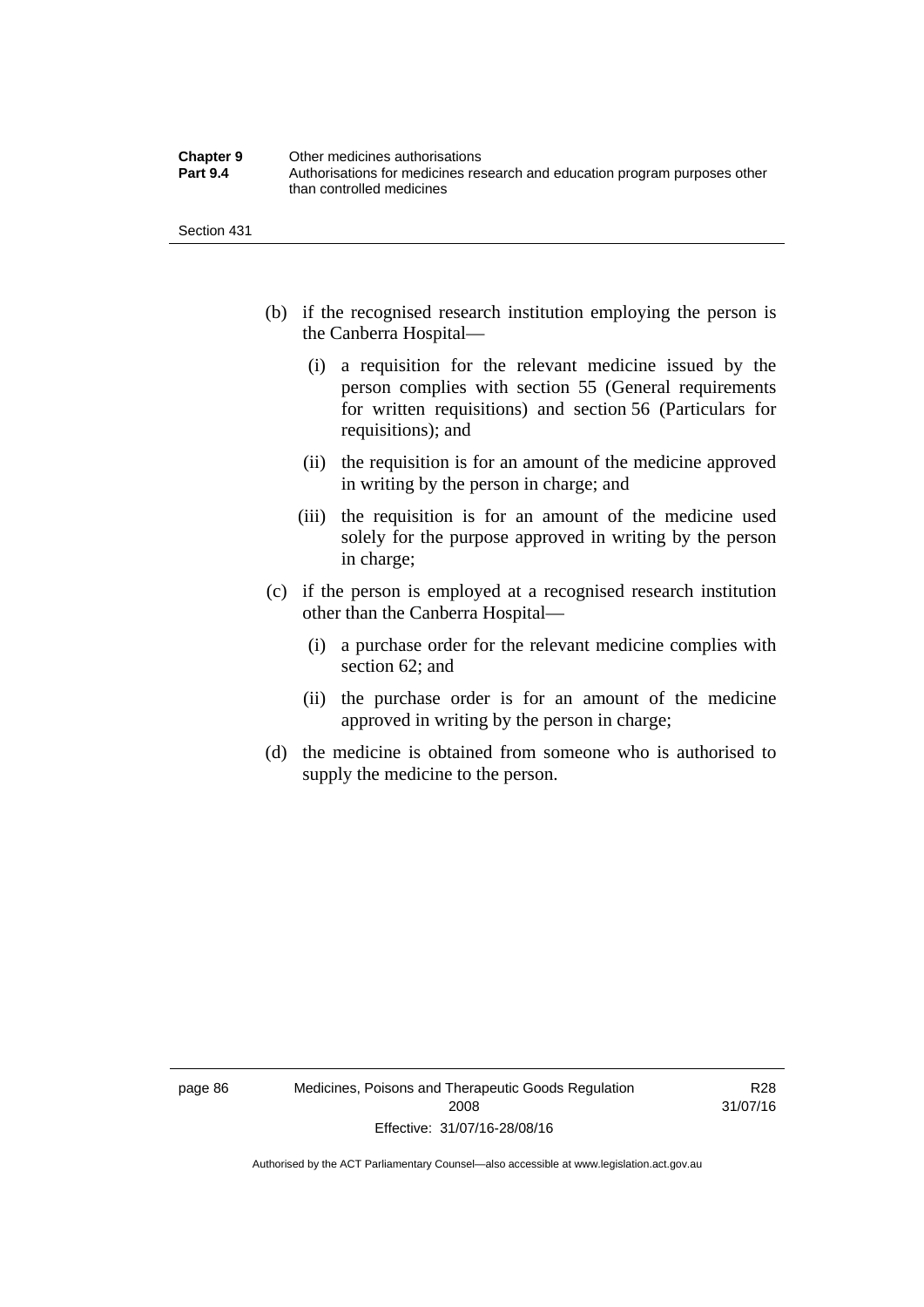# **Part 9.5 Authorisations under medicines licences**

### **Division 9.5.1 Controlled medicines research and education program licence authorisations**

- *Note 1* For authorisation for research and education for other medicines, see pt 9.4.
- *Note 2* For other provisions about controlled medicines research and education program licences, see pt 14.2.

### **440 Authorisations under controlled medicines research and education program licences—Act, s 20 (1) (a)**

- (1) A controlled medicines research and education program licence (other than for a program conducted at the Canberra Hospital) authorises—
	- (a) the licence-holder to—
		- (i) issue a purchase order for a controlled medicine (the *licensed controlled medicine*) stated in the licence for the program stated in the licence; and
		- (ii) obtain a licensed controlled medicine on a purchase order for the program; and
		- (iii) possess a licensed controlled medicine for the program at the premises to which the licence relates; and
		- (iv) supply a licensed controlled medicine to anyone taking part in the program for the program; and

R28 31/07/16 page 87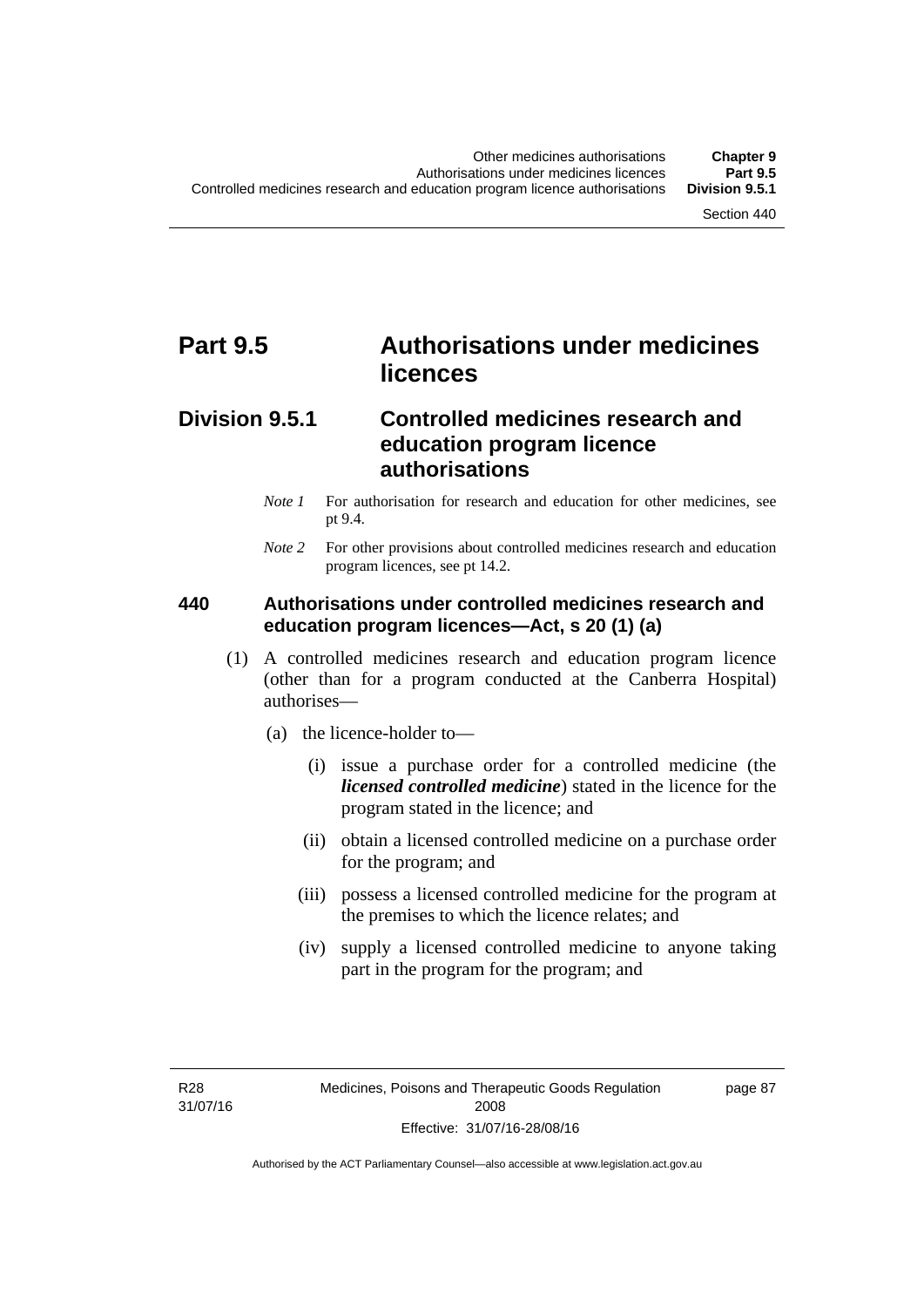| <b>Chapter 9</b> | Other medicines authorisations                                             |
|------------------|----------------------------------------------------------------------------|
| <b>Part 9.5</b>  | Authorisations under medicines licences                                    |
| Division 9.5.1   | Controlled medicines research and education program licence authorisations |
| Section 441      |                                                                            |

- (b) the program supervisor, and anyone taking part in the program, to deal with the licensed controlled medicine as authorised by the licence at the premises stated in the licence.
- (2) A controlled medicines research and education program licence for a program conducted at the Canberra Hospital authorises—
	- (a) the licence-holder to—
		- (i) issue a written requisition for a controlled medicine (the *licensed controlled medicine*) stated in the licence for the program stated in the licence; and
		- (ii) obtain a licensed controlled medicine on a written requisition for the program; and
		- (iii) possess a licensed controlled medicine for the program at the premises to which the licence relates; and
		- (iv) supply a licensed controlled medicine to anyone taking part in the program for the program; and
	- (b) the program supervisor, and anyone taking part in the program, to deal with the licensed controlled medicine as authorised by the licence at the hospital.

### **441 Authorisation condition for controlled medicines research and education program licences—Act, s 44 (1) (b) and (2) (b)**

A licence-holder's authorisation to obtain a controlled medicine under a controlled medicines research and education program licence is subject to the condition that the medicine is—

 (a) if the licence is for a program conducted at the Canberra Hospital—obtained on a requisition that complies with section 55 (General requirements for written requisitions) and section 56 (Particulars for requisitions); or

R28 31/07/16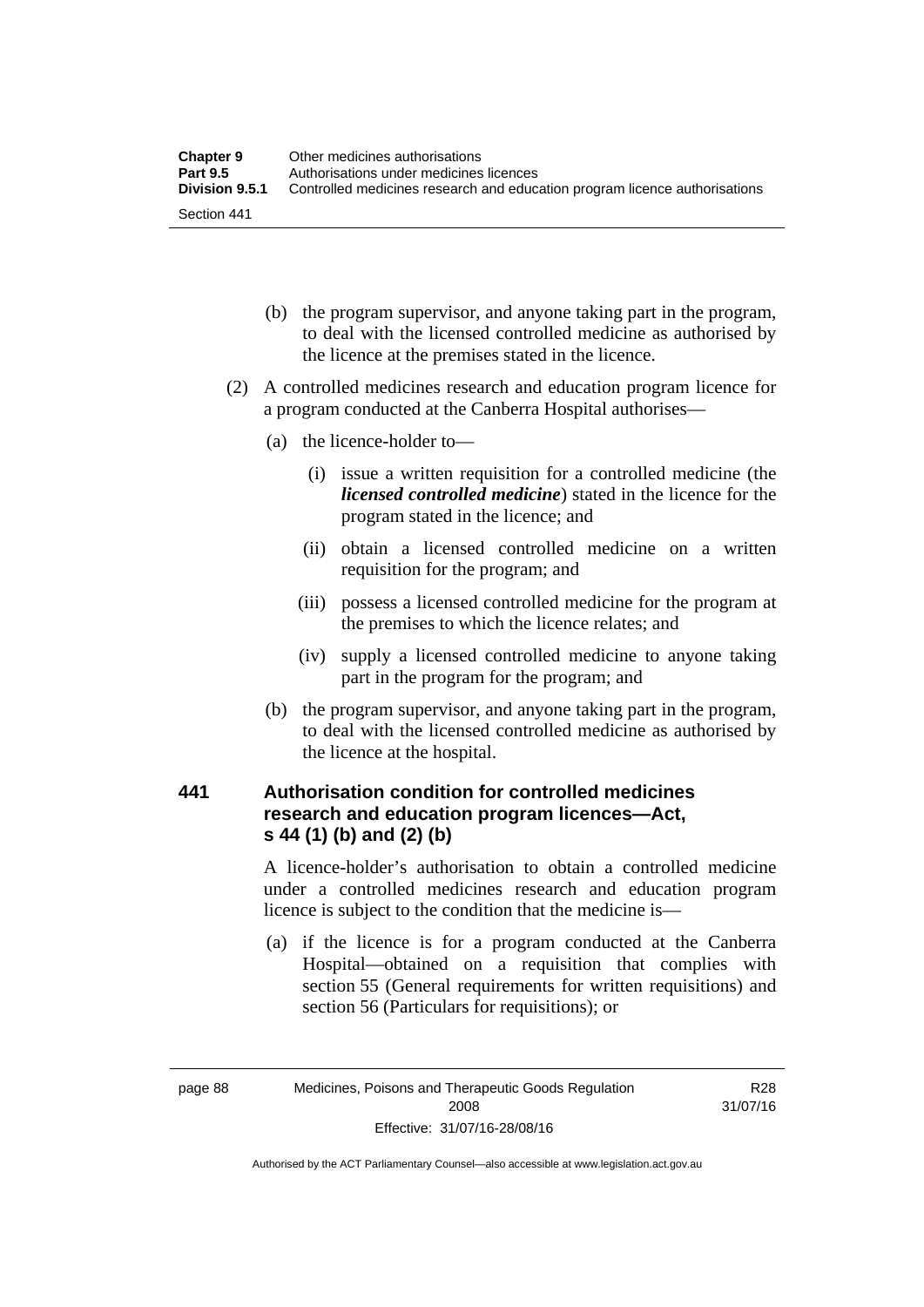- (b) in any other case—purchased on a complying purchase order.
- *Note* For licence conditions, see the [Act](http://www.legislation.act.gov.au/a/2008-26/default.asp), s 89.

### **Division 9.5.2 First-aid kit licence authorisations**

*Note* For other provisions about first-aid kit licences, see pt 14.3.

### **450 Authorisations under first-aid kit licences— Act, s 20 (1) (a)**

(1) In this section:

*authorised medicine*, for a first-aid kit, means—

- (a) a medicine stated in the first-aid kit licence for the kit; and
- (b) a pharmacy medicine or pharmacist only medicine for the kit.
- (2) A first-aid kit licence authorises—
	- (a) the licence-holder to—
		- (i) issue a purchase order for an authorised medicine for the first-aid kit; and
		- (ii) obtain on a purchase order an authorised medicine for the first-aid kit; and
	- (b) the licence-holder, and anyone else authorised to deal with a medicine by the licence, to—
		- (i) possess an authorised medicine as part of the first-aid kit for the emergency treatment of a person's medical condition; and
		- (ii) supply an authorised medicine to someone else who is authorised under the licence to administer the medicine; and
		- (iii) administer an authorised medicine in the first-aid kit if the person believes on reasonable grounds that the

R28 31/07/16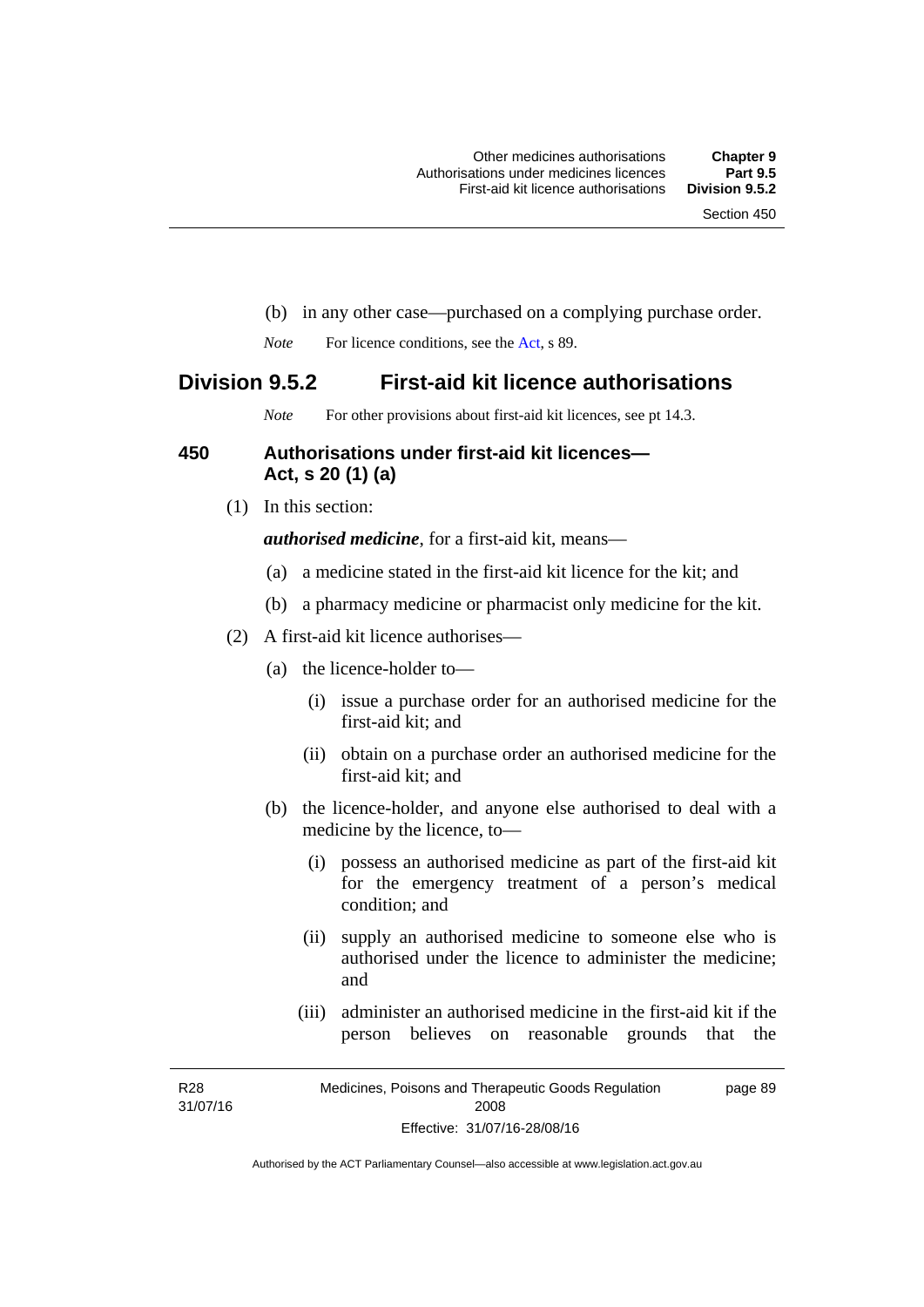administration of the medicine is necessary for the emergency treatment of a person's medical condition.

### **451 Authorisation condition for first-aid kit licences— Act, s 44 (1) (b) and (2) (b)**

A licence-holder's authorisation to obtain a medicine under a first-aid kit licence is subject to the condition that the medicine is purchased on a complying purchase order.

*Note* For licence conditions, see the [Act](http://www.legislation.act.gov.au/a/2008-26/default.asp), s 89.

### **Division 9.5.3 Wholesalers licence authorisations**

*Note* For other provisions about wholesalers licences, see pt 14.4.

### **460 Authorisations under medicines wholesalers licences— Act, s 20 (1) (a)**

- (1) A medicines wholesalers licence authorises the licence-holder to do any of the following in relation to a medicine (the *licensed medicine*) stated in the licence at the premises (the *licensed premises*) stated in the licence:
	- (a) issue a purchase order for a licensed medicine;
	- (b) obtain a licensed medicine on a purchase order for sale by wholesale from the licensed premises;
	- (c) possess a licensed medicine for sale by wholesale from the licensed premises;
	- (d) sell a licensed medicine by wholesale (whether or not for resale) from the licensed premises to—
		- (i) a person authorised to issue a purchase order for the medicine; or
		- (ii) someone in another State who may obtain the medicine by wholesale under the law of the other State; or

R28

page 90 Medicines, Poisons and Therapeutic Goods Regulation 2008 Effective: 31/07/16-28/08/16 31/07/16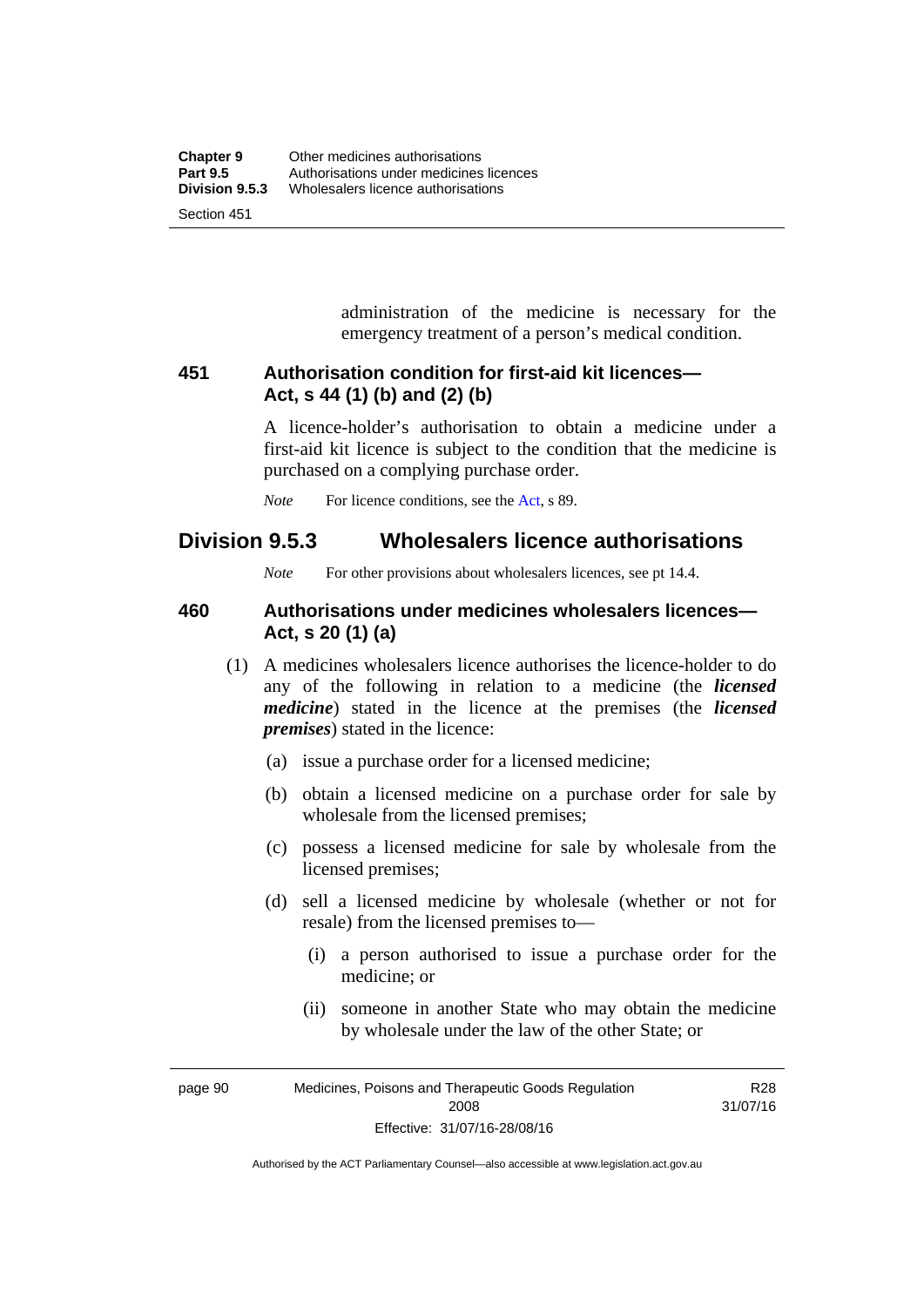- (iii) someone in another country who may lawfully obtain the medicine by wholesale in the other country;
- *Note* The medicines must be sold on a purchase order in accordance with s 140 (see s 461).
- (e) unless the licensed medicine is a controlled medicine—supply the medicine in accordance with the medicines Australia code of conduct provisions for product starter packs.
	- *Note Medicines Australia code of conduct*—see the dictionary.
- (2) However, an authorisation under subsection (1) does not apply if the licence states that it does not apply.
- (3) Also, subsection (1) (d) (iii) does not apply in relation to a licensed medicine that is a prohibited export under the *[Customs Act 1901](http://www.comlaw.gov.au/Series/C1901A00006)* (Cwlth).

### **461 Authorisation conditions for medicines wholesalers licences—Act, s 44 (1) (b) and (2) (b)**

A licence-holder's authorisation under a medicines wholesalers licence is subject to the following conditions:

- (a) the dealings with a medicine authorised by the licence will be carried out under the supervision of an individual approved under section 616 (1) (Restrictions on issuing of medicines wholesalers licences[—Act,](http://www.legislation.act.gov.au/a/2008-26/default.asp) s 85 (1) (a));
- (b) the licence-holder must comply with, and the licence-holder must ensure that the licence-holder's agents and employees comply with—
	- (i) the Australian code of good wholesaling practice for medicines in schedules 2, 3, 4 and 8; and

page 91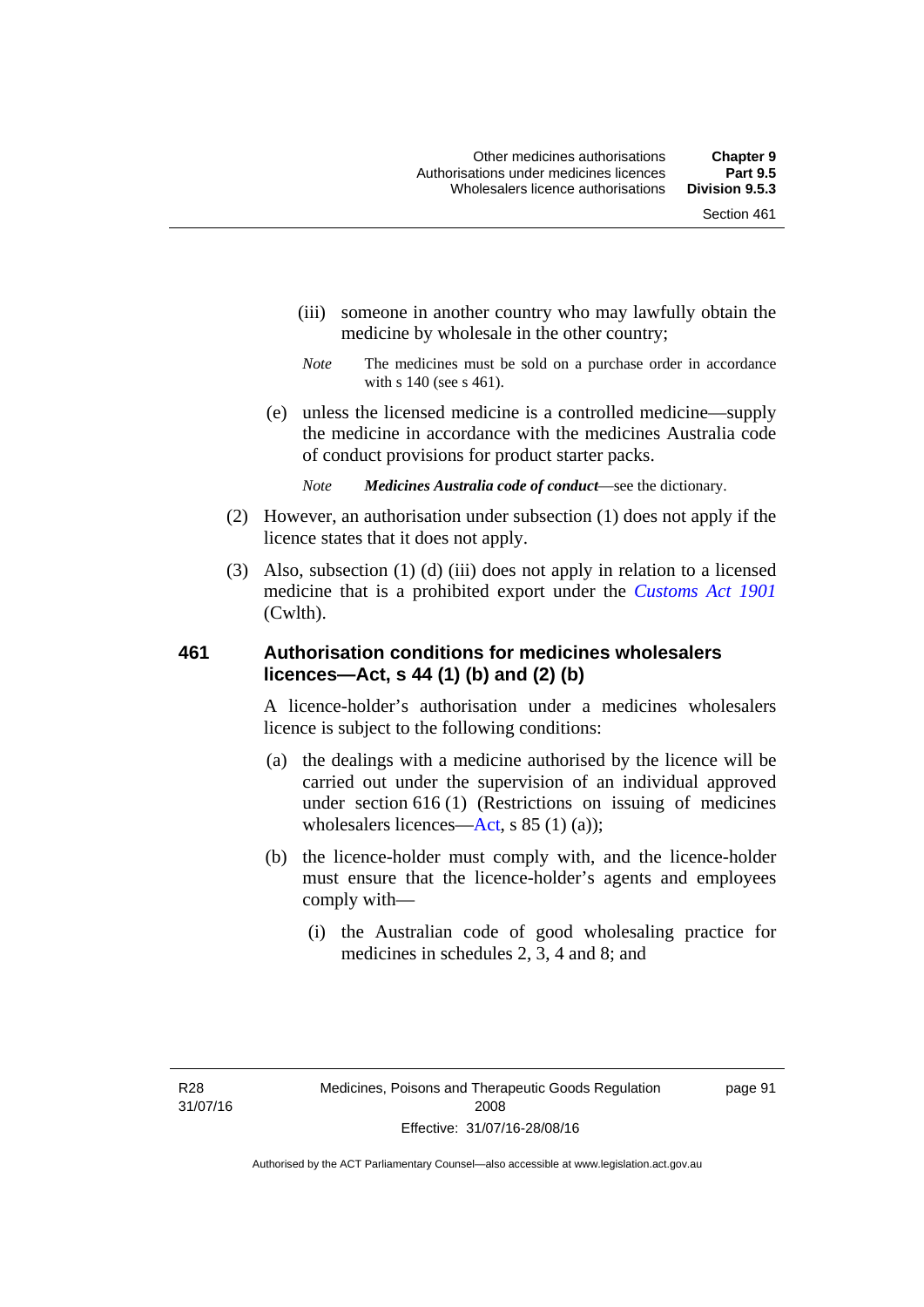- (ii) the medicines Australia code of conduct;
- *Note Australian code of good wholesaling practice for medicines in schedules 2, 3, 4 and 8* and *medicines Australia code of conduct*—see the dictionary.
- (c) a medicine obtained under the licence is purchased on a complying purchase order;
- (d) a medicine sold under the licence is sold on a complying purchase order in accordance with section 141 (Supplying medicines on purchase orders).
- *Note* For licence conditions, see the [Act](http://www.legislation.act.gov.au/a/2008-26/default.asp), s 89.

### **Division 9.5.4 Opioid dependency treatment licence authorisations**

*Note* For other provisions about opioid dependency treatment licences, see pt 14.5.

### **470 Authorisations under opioid dependency treatment licences—Act, s 20 (1) (a)**

- (1) An opioid dependency treatment licence issued to a pharmacist authorises the licence-holder, and any other pharmacist at the community pharmacy (the *licensed pharmacy*) to which the licence relates, to do any of the following for the purpose of treating a person's drug-dependency:
	- (a) issue a purchase order for buprenorphine or methadone;
	- (b) obtain buprenorphine or methadone on a purchase order for administration at the licensed pharmacy;
	- (c) possess buprenorphine and methadone;
	- (d) dispense buprenorphine and methadone in accordance with a prescription;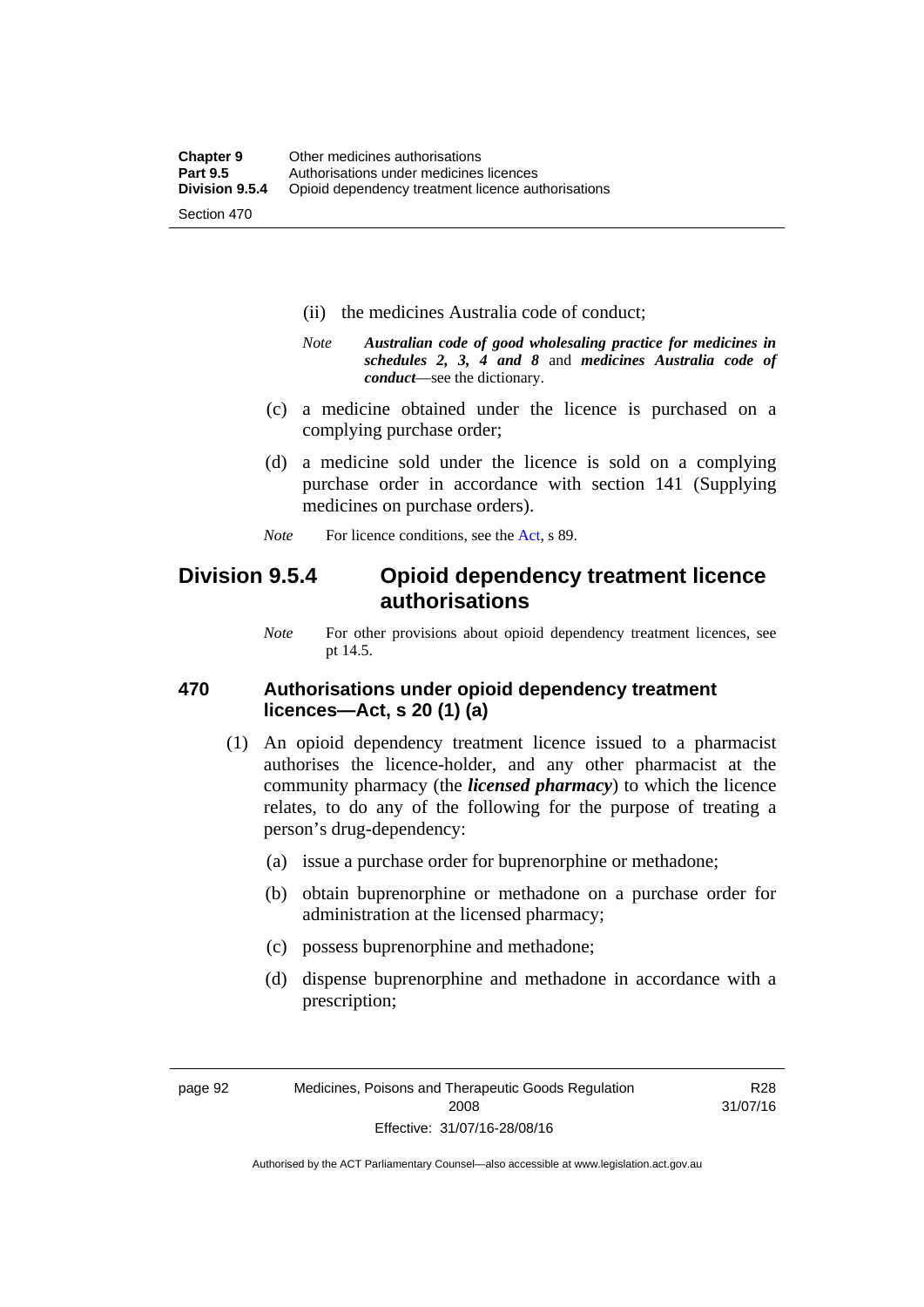- (e) supply buprenorphine and methadone to a nurse at the licensed pharmacy for administration at the pharmacy under the supervision of a pharmacist;
- (f) administer buprenorphine and methadone at the licensed pharmacy in accordance with a prescription (including the prescription as changed by a pharmacist at the oral direction of the prescriber).
- (2) An opioid dependency treatment licence issued to a pharmacist authorises a nurse to administer buprenorphine and methadone at the licensed pharmacy under the supervision of a pharmacist and in accordance with a prescription (including the prescription as changed by a pharmacist at the oral direction of the prescriber).
	- *Note 1 Nurse* does not include an enrolled nurse (see [Legislation Act,](http://www.legislation.act.gov.au/a/2001-14) dict, pt 1).
	- *Note 2 Pharmacist* does not include an intern pharmacist (see dict).
- (3) To remove any doubt, an authorisation under this section does not, by implication, limit a pharmacist's or nurse's authorisations under schedule 1 (Medicines—health-related occupations authorisations) in relation to other dealings with buprenorphine and methadone.

### **471 Authorisation condition for opioid dependency treatment licences—Act, s 44 (1) (b) and (2) (b)**

- (1) A licence-holder's authorisation under an opioid dependency treatment licence is subject to the following conditions:
	- (a) the licence-holder must ensure that a person to whom buprenorphine or methadone is administered under the licence signs a written acknowledgement in accordance with subsection (2) that the medicine has been administered to the person;

page 93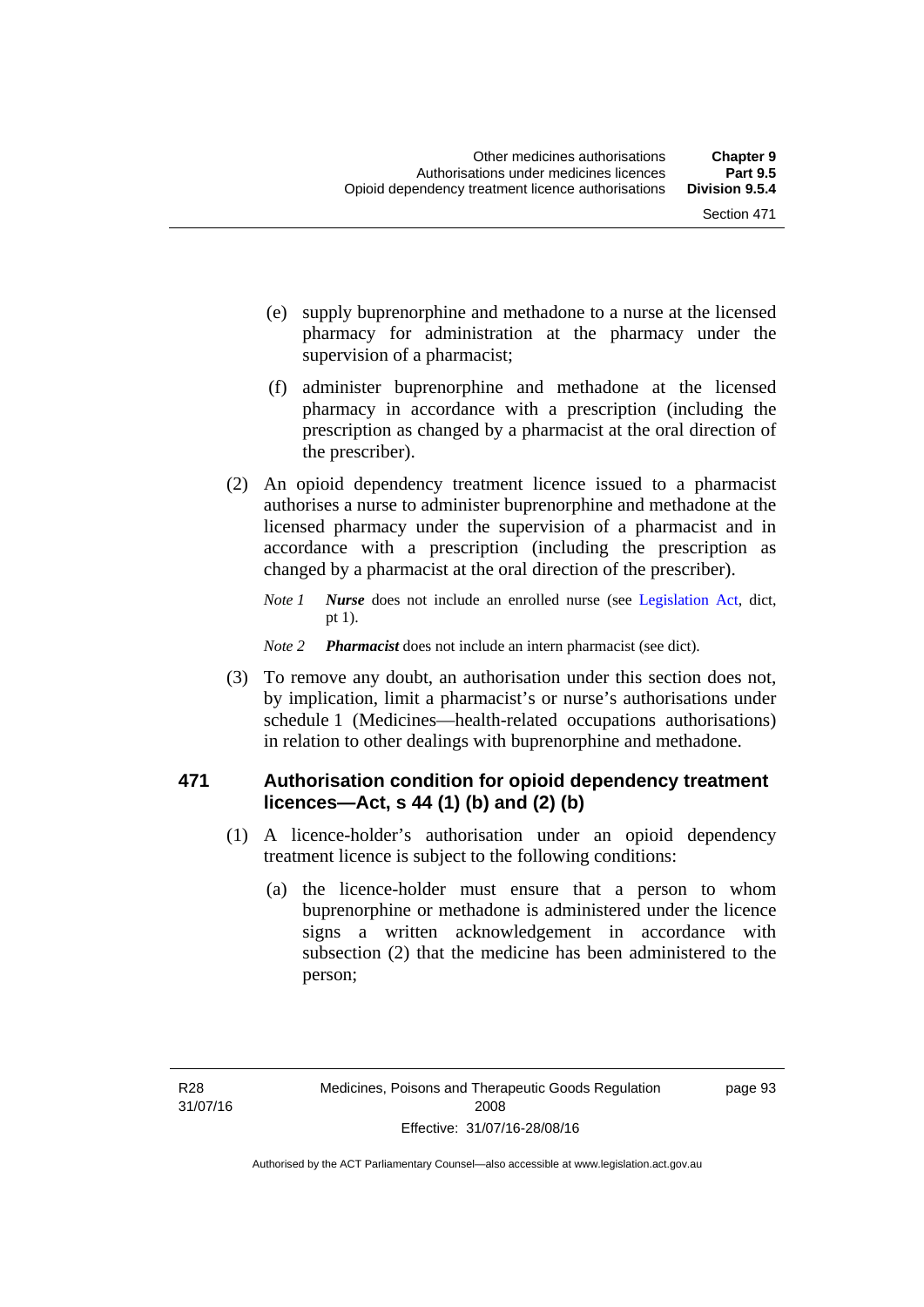(b) a purchase order issued by the licence-holder to obtain buprenorphine or methadone under the licence is a complying purchase order.

*Note 1 Written* includes in electronic form (see [Act,](http://www.legislation.act.gov.au/a/2008-26/default.asp) dict).

*Note* 2 For licence conditions, see the [Act](http://www.legislation.act.gov.au/a/2008-26/default.asp), s 89.

- (2) For subsection (1) (a), the acknowledgement must include the following:
	- (a) the approved name or brand name of the medicine administered;
	- (b) the form, strength and quantity of the medicine administered;
	- (c) the date the medicine is administered.

### **Division 9.5.5 Pharmacy medicines rural communities licences**

*Note* For other provisions about pharmacy medicines rural communities licences, see pt 14.6.

### **480 Authorisations under pharmacy medicines rural communities licences—Act, s 20 (1) (a)**

A pharmacy medicines rural communities licence authorises—

- (a) the licence-holder to—
	- (i) issue a purchase order for a pharmacy medicine (the *licensed medicine*) stated in the licence for retail sale from the premises (the *licensed premises*) stated in the licence; and
	- (ii) obtain the licensed medicine on a purchase order for retail sale from the licensed premises; and
	- (iii) possess the licensed medicine at the licensed premises for retail sale from the licensed premises; and

page 94 Medicines, Poisons and Therapeutic Goods Regulation 2008 Effective: 31/07/16-28/08/16

R28 31/07/16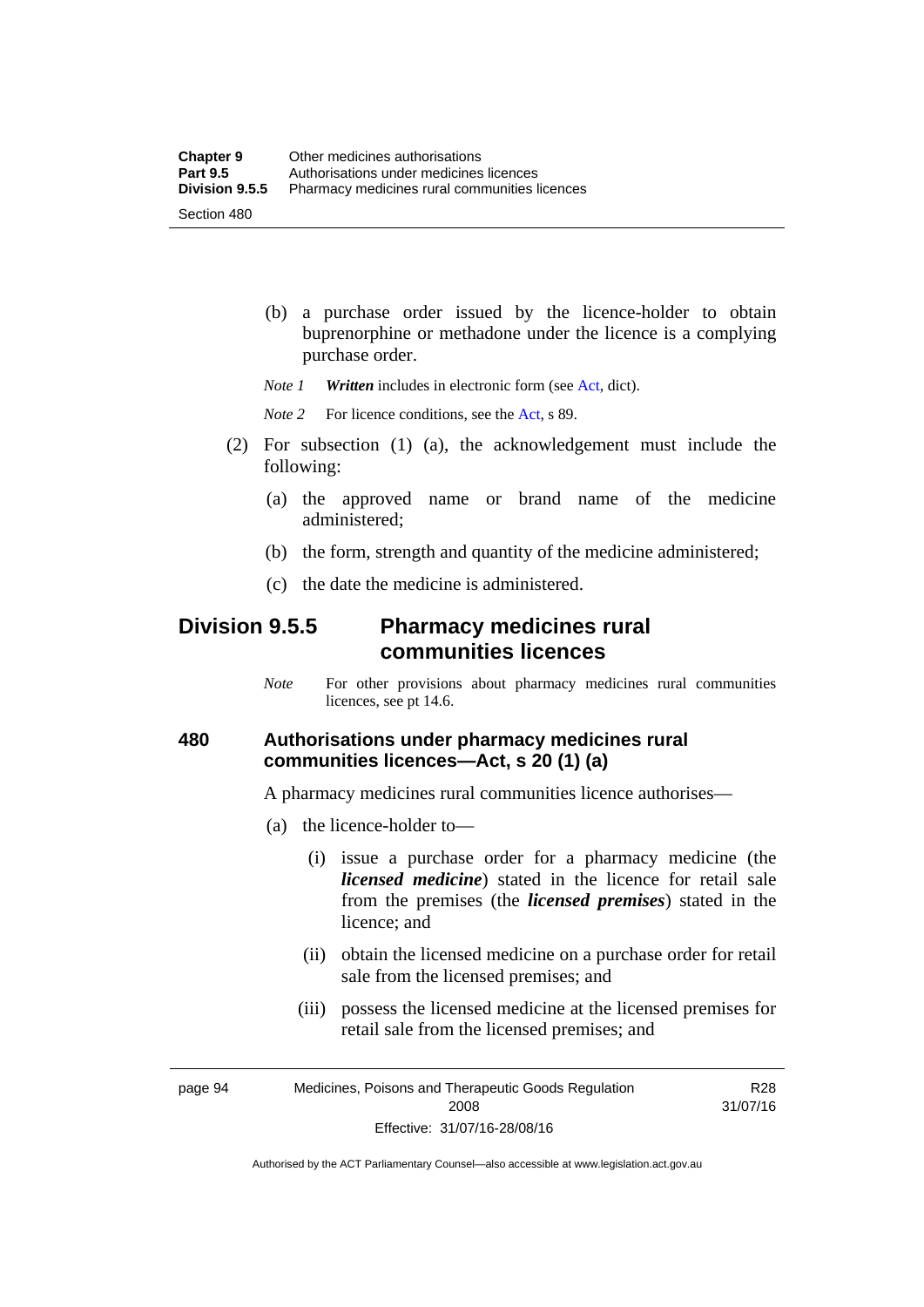- (iv) sell the licensed medicine by retail from the licensed premises to customers attending in person at the licensed premises; and
- (b) an employee of the licence-holder to—
	- (i) possess the medicine at the licensed premises for retail sale from the licensed premises; and
	- (ii) sell the medicine by retail from the licensed premises to customers attending in person at the licensed premises.

#### **Examples—sales to which par (a) (iv) and par (b) (ii) do not apply**

sales over the internet or by mail

- *Note 1* For other requirements in relation to medicines sold under rural communities licences—see s 500 (3), s 502 (4) and s 522.
- *Note 2* An example is part of the regulation, is not exhaustive and may extend, but does not limit, the meaning of the provision in which it appears (see [Legislation Act,](http://www.legislation.act.gov.au/a/2001-14) s 126 and s 132).

### **481 Authorisation conditions for pharmacy medicines rural communities licences—Act, s 44 (1) (b) and (2) (b)**

A licence-holder's authorisation under a pharmacy medicines rural communities licence is subject to the following conditions:

- (a) a pharmacy medicine obtained under the licence is purchased on a complying purchase order;
- (b) the pharmacy medicines to which the licence relates are sold in the manufacturer's packs;
- (c) the packs are labelled in accordance with—
	- (i) section 502 (Labelling of supplied manufacturer's packs of medicines—[Act](http://www.legislation.act.gov.au/a/2008-26/default.asp), s  $60(1)$  (c) (i) and (2) (c) (i)); or
	- (ii) an approval under the [Act](http://www.legislation.act.gov.au/a/2008-26/default.asp), section 193 (Approval of non-standard packaging and labelling);

R28 31/07/16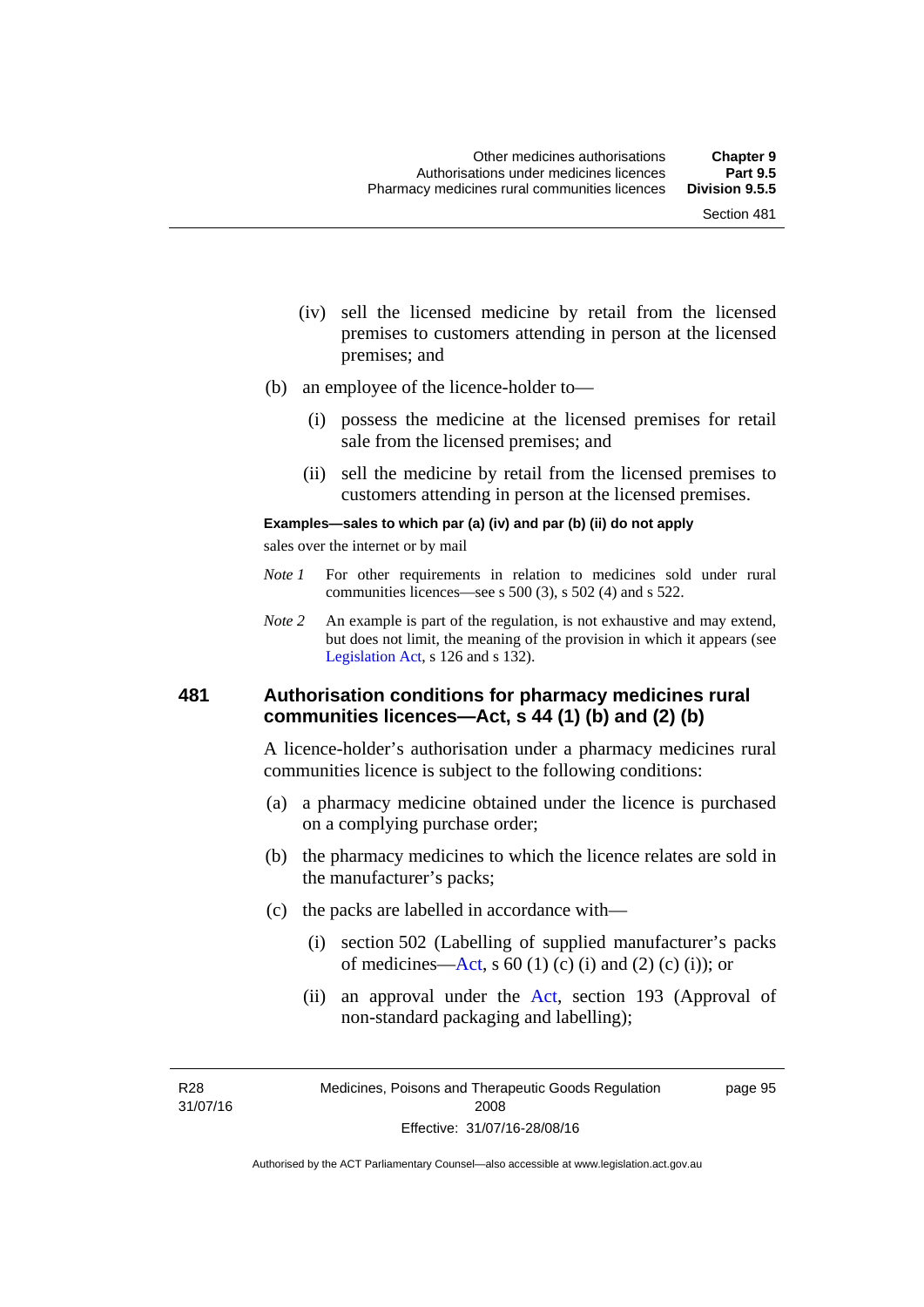- (d) the pharmacy medicines to which the licence relates are sold from the premises stated in the licence to customers attending in person.
- *Note* For licence conditions, see the [Act](http://www.legislation.act.gov.au/a/2008-26/default.asp), s 89.

page 96 Medicines, Poisons and Therapeutic Goods Regulation 2008 Effective: 31/07/16-28/08/16

R28 31/07/16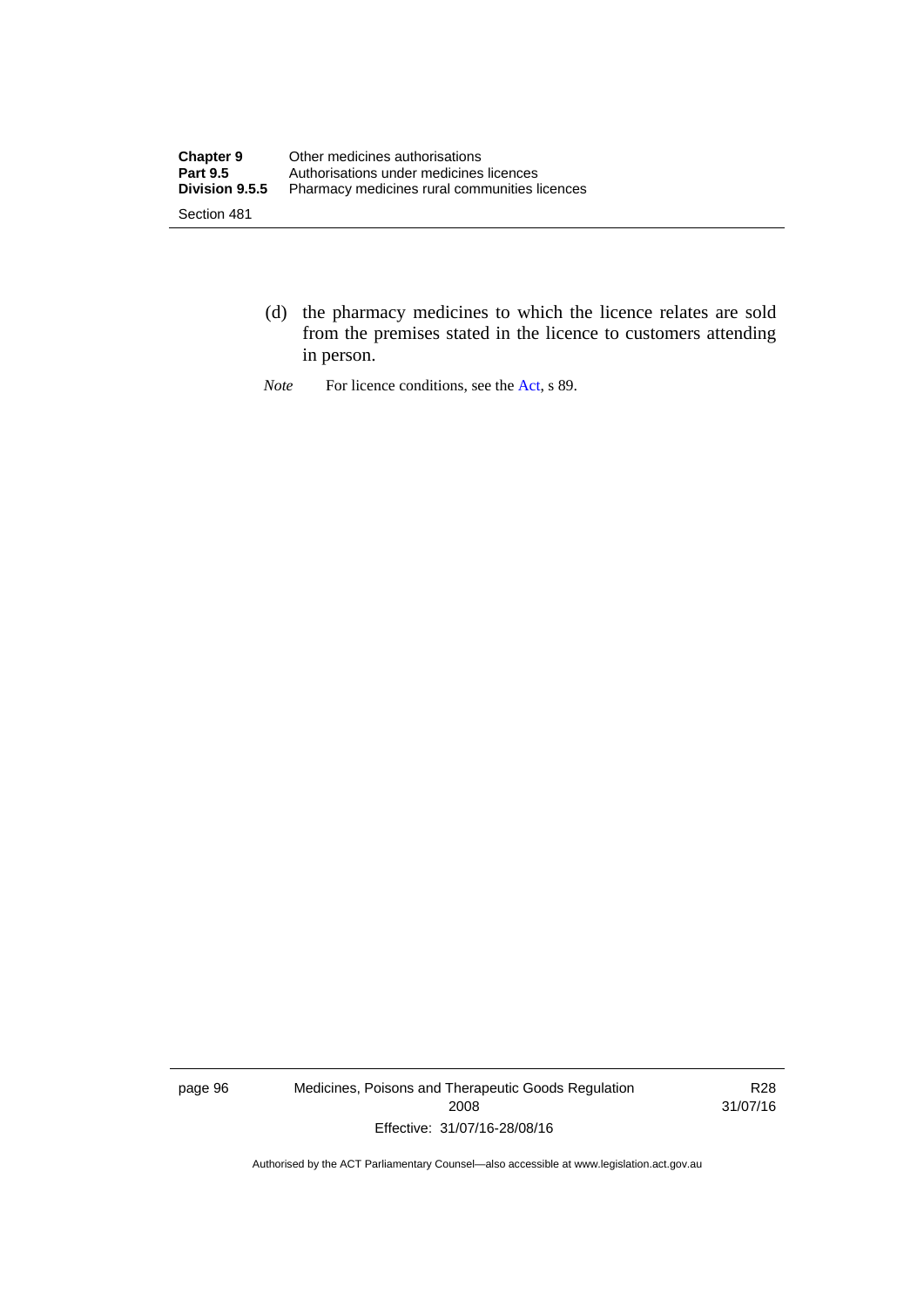# **Part 9.6 Authorisations for endorsed health practitioners**

### **490 Authorisations for endorsed health practitioners—Act, s 20 (1) (d)**

- (1) This section applies to a health practitioner whose registration is endorsed under the 5*[Health Practitioner](#page-54-0) Regulation National Law (ACT)*, section 94 (Endorsement for scheduled medicines).
- (2) The health practitioner is authorised to deal with a medicine in accordance with the endorsement.

R28 31/07/16 Medicines, Poisons and Therapeutic Goods Regulation 2008 Effective: 31/07/16-28/08/16

page 97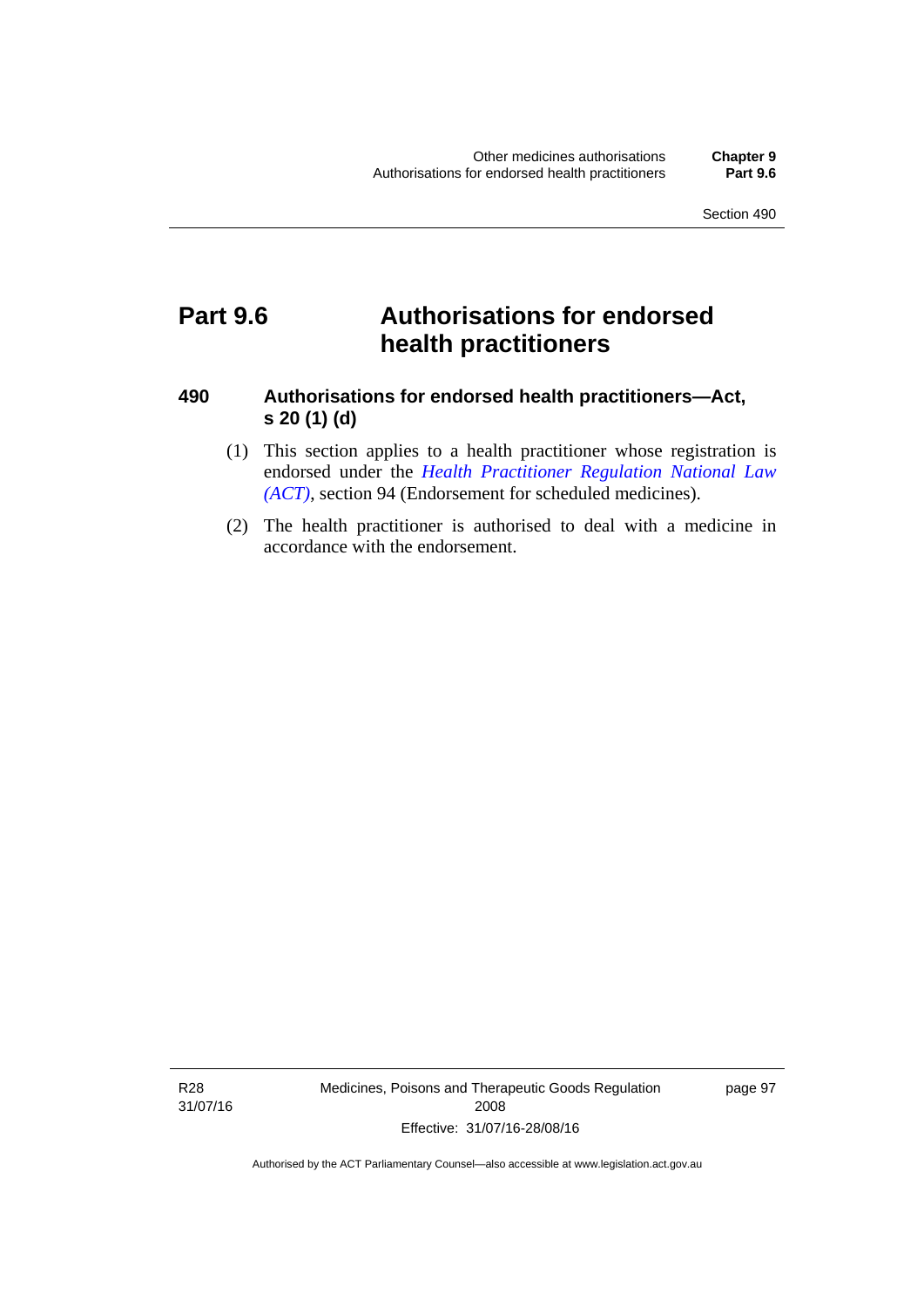# **Chapter 10 Packaging and labelling of medicines generally**

**500 When pharmacy medicines and pharmacist only medicines to be supplied in manufacturer's packs— Act, s 59 (1) (c) (i) and (2) (c) (i)** 

(1) In this section:

*health practitioner* does not include—

- (a) a pharmacist, or intern pharmacist, at a hospital; or
- (b) a prescriber who supplies a medicine during a consultation.

*supply* does not include dispense.

*veterinary surgeon* does not include a prescriber who supplies a medicine during a consultation.

- (2) A health practitioner or employee acting under the direction of a health practitioner, must supply a pharmacy medicine or pharmacist only medicine in a whole manufacturer's pack of the medicine.
- (3) A pharmacy medicines rural communities licence-holder, or an employee acting under the direction of the licence-holder, must sell a pharmacy medicine stated in the licence in a whole manufacturer's pack of the medicine.

### **501 Packaging of supplied manufacturer's packs of medicines—Act, s 59 (1) (c) (i) and (2) (c) (i)**

A manufacturer's pack of a medicine supplied must be packaged—

 (a) in accordance with the [medicines and poisons standard](http://www.comlaw.gov.au/Series/F2012L01200), sections 2.1 (2) to 2.6 (2); or

R28 31/07/16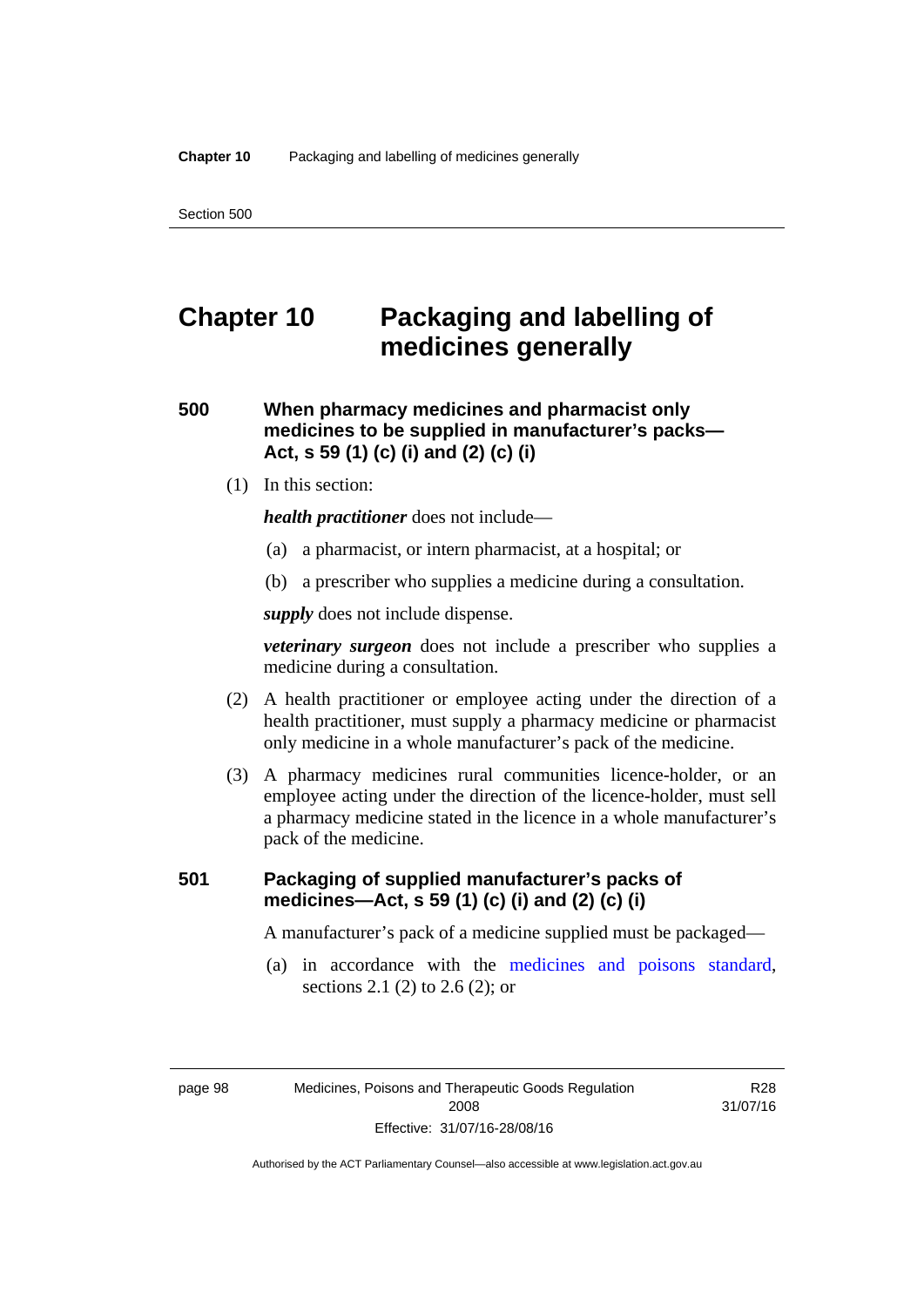- (b) in a container in which the medicine may be sold under a corresponding law.
- *Note* A manufacturer's pack of a medicine supplied may also be packaged in accordance with an approval under the [Act](http://www.legislation.act.gov.au/a/2008-26/default.asp), s 193 (Approval of non-standard packaging and labelling) (see [Act](http://www.legislation.act.gov.au/a/2008-26/default.asp), s 59 (1) (c) (ii) and  $(2)$  (c) (ii)).

### **502 Labelling of supplied manufacturer's packs of medicines—Act, s 60 (1) (c) (i) and (2) (c) (i)**

(1) In this section:

*supply*, a medicine, does not include—

- (a) dispense the medicine; or
- (b) supply the medicine on a requisition or standing order.
- (2) A manufacturer's pack of a supplied medicine must be labelled in accordance with
	- (a) the [medicines and poisons standard](http://www.comlaw.gov.au/Series/F2012L01200), sections 1.1 (2) to 1.6 (2); or
	- (b) a corresponding law.
	- *Note* A manufacturer's pack of a medicine supplied may also be labelled in accordance with an approval under the [Act](http://www.legislation.act.gov.au/a/2008-26/default.asp), s 193 (Approval of non-standard packaging and labelling) (see [Act](http://www.legislation.act.gov.au/a/2008-26/default.asp), s 60 (1) (c) (ii) and  $(2)$  (c) (ii)).
- (3) A manufacturer's pack of a pharmacist only medicine sold by retail at a community pharmacy must be labelled with the pharmacy's name, business address and telephone number.
- (4) A manufacturer's pack of a pharmacy medicine sold at premises licensed under a pharmacy medicines rural communities licence must be labelled with the licence-holder's name, business address and telephone number.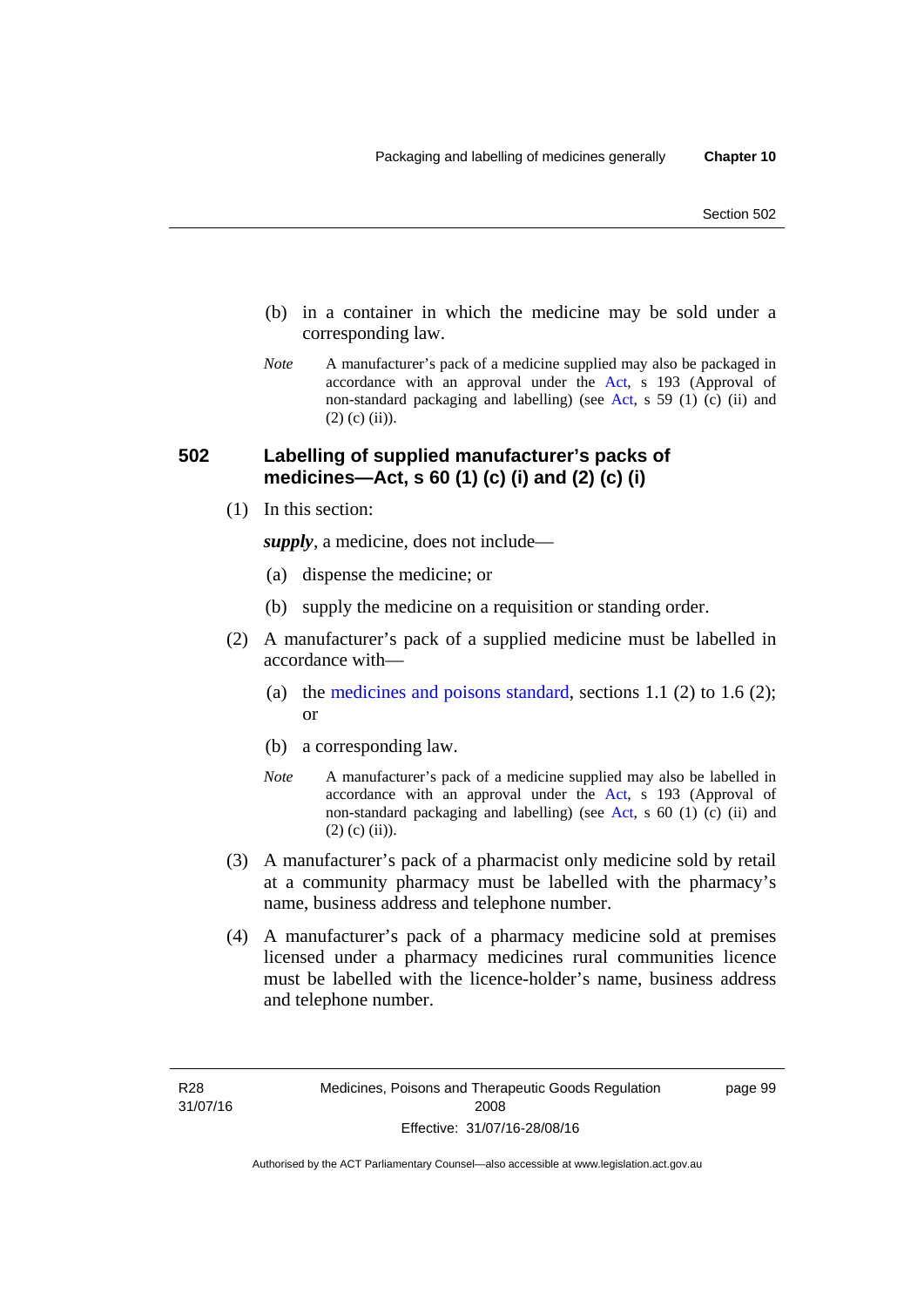**Chapter 11** Storage of medicines Part 11.1 Preliminary

Section 510

# **Chapter 11 Storage of medicines**

### **Part 11.1** Preliminary

### **510 Meaning of** *prescribed person***—ch 11**

For this chapter, each of the following is a *prescribed person*:

- (a) a dentist, doctor, eligible midwife, nurse practitioner, optometrist, podiatrist or veterinary surgeon;
	- *Note 1 Dentist*, *doctor* and *veterinary surgeon* does not include an intern or trainee (see defs of these terms in dict).
	- *Note 2 Nurse practitioner* does not include a person holding limited or provisional registration to practise as a nurse practitioner (see dict).
- (b) a pharmacist responsible for the management of a community pharmacy;
- (c) the chief pharmacist at an institution;
- (d) a medicines wholesalers licence-holder;
- (e) a pharmacy medicines rural communities licence-holder;
- (f) an approved analyst;

*Note Approved analyst*—see the dictionary.

- (g) a medicines and poisons inspector (including a police officer);
- (h) a controlled medicines research and education program licence-holder;
- (i) a person in charge of any of the following:
	- (i) an ambulance service (whether or not operated by the Commonwealth, the Territory or a State);
	- (ii) a correctional centre;

page 100 Medicines, Poisons and Therapeutic Goods Regulation 2008 Effective: 31/07/16-28/08/16 R28 31/07/16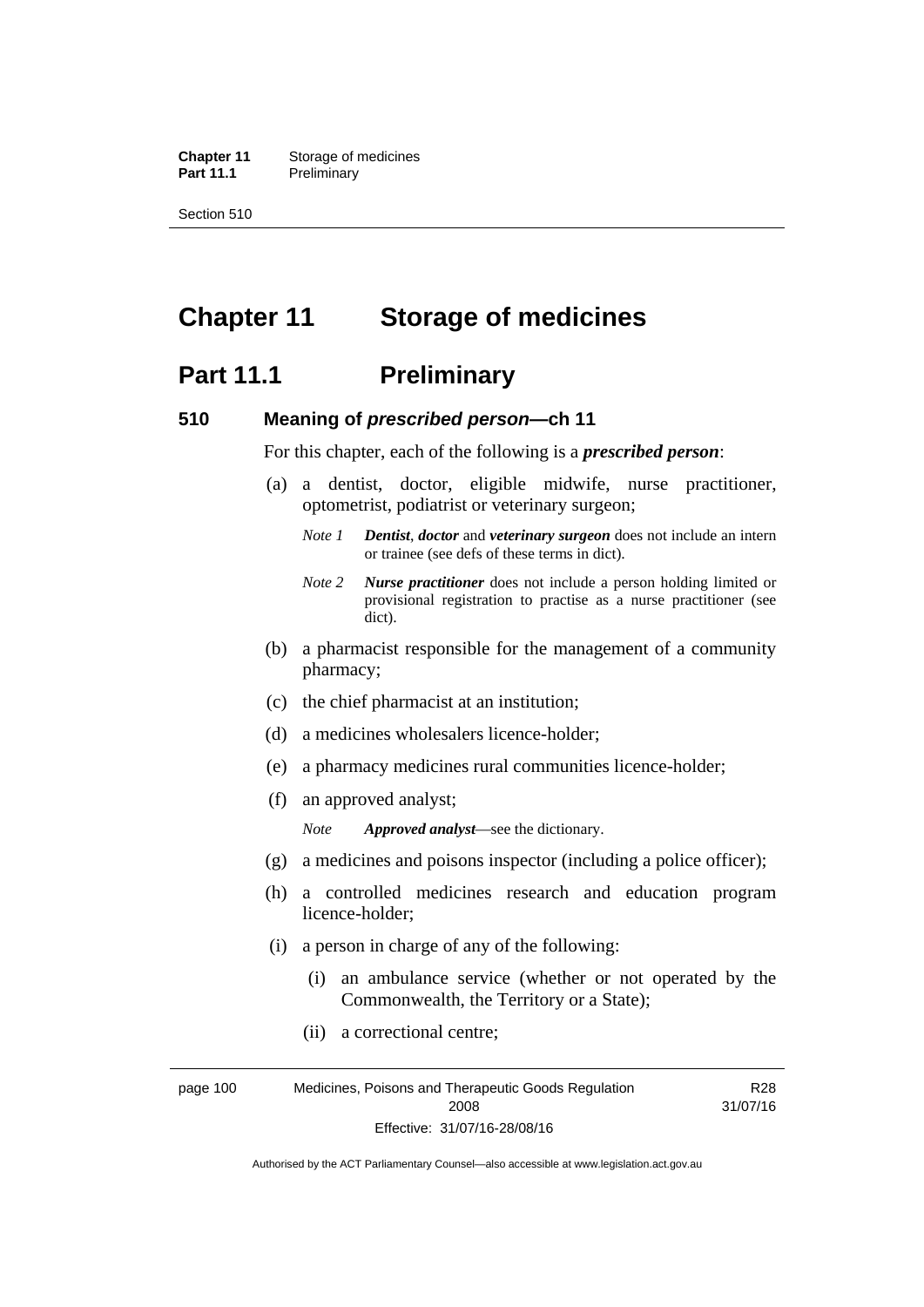- (iii) a CYP detention place;
- (iv) a health centre operated by the Territory;
- (v) a residential aged care facility without a pharmacy;
- (vi) a residential disability care facility without a pharmacy;
- (vii) a ward (including an opioid dependency treatment centre operated by the Territory).
- *Note 1 CYP detention place*—see the dictionary.
- *Note 2 Residential aged care facility* and *residential disability care facility* see the [Act](http://www.legislation.act.gov.au/a/2008-26/default.asp), dictionary.
- *Note 3 State* includes a territory (see [Legislation Act,](http://www.legislation.act.gov.au/a/2001-14) dict, pt 1).

### **511 Meaning of** *key***—ch 11**

In this chapter:

*key* includes an electronic swipe card or electronic proximity device.

R28 31/07/16 Medicines, Poisons and Therapeutic Goods Regulation 2008 Effective: 31/07/16-28/08/16

page 101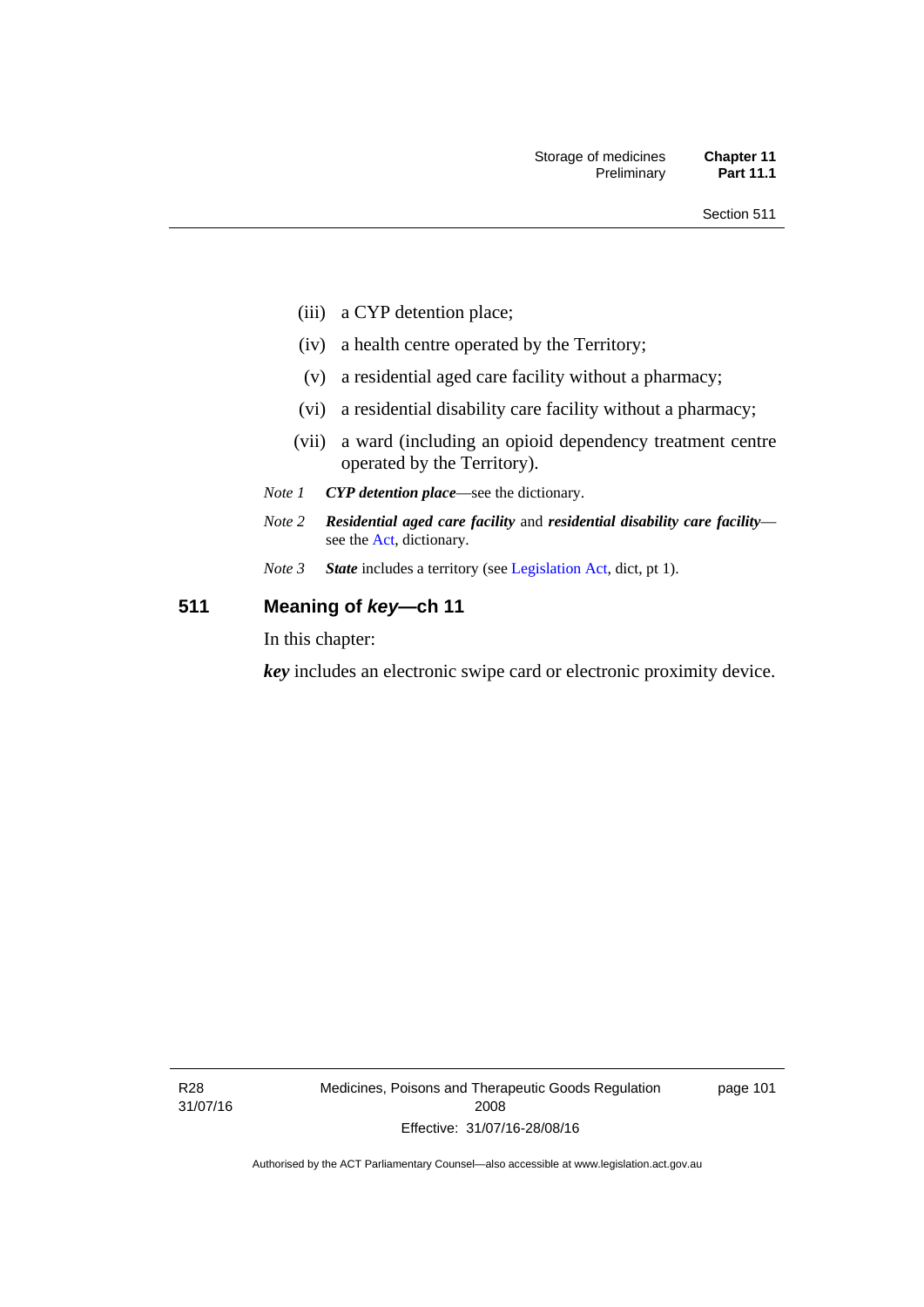Section 515

# **Part 11.2 Storage requirements for medicines generally**

### **515 Storage of medicines generally—Act, s 61 (b) and (c)**

- (1) A prescribed person must ensure that a medicine in the person's possession is stored—
	- (a) within the manufacturer's recommended storage temperature range; and
	- (b) in any other environmental condition that is necessary to preserve the medicine's stability and therapeutic quality.

*Note Possess* includes having control over disposition (see [Act,](http://www.legislation.act.gov.au/a/2008-26/default.asp) s 24).

 (2) To remove any doubt, this section does not apply to a prescribed person mentioned in section 510 (i) if the person does not have control over the disposition of the medicine.

#### **Example—person not having control over disposition of medicine**

a medicine in the personal possession of a resident of a residential aged care facility who is in an independent living unit within the facility

*Note* An example is part of the regulation, is not exhaustive and may extend, but does not limit, the meaning of the provision in which it appears (see [Legislation Act,](http://www.legislation.act.gov.au/a/2001-14) s 126 and s 132).

page 102 Medicines, Poisons and Therapeutic Goods Regulation 2008 Effective: 31/07/16-28/08/16

R28 31/07/16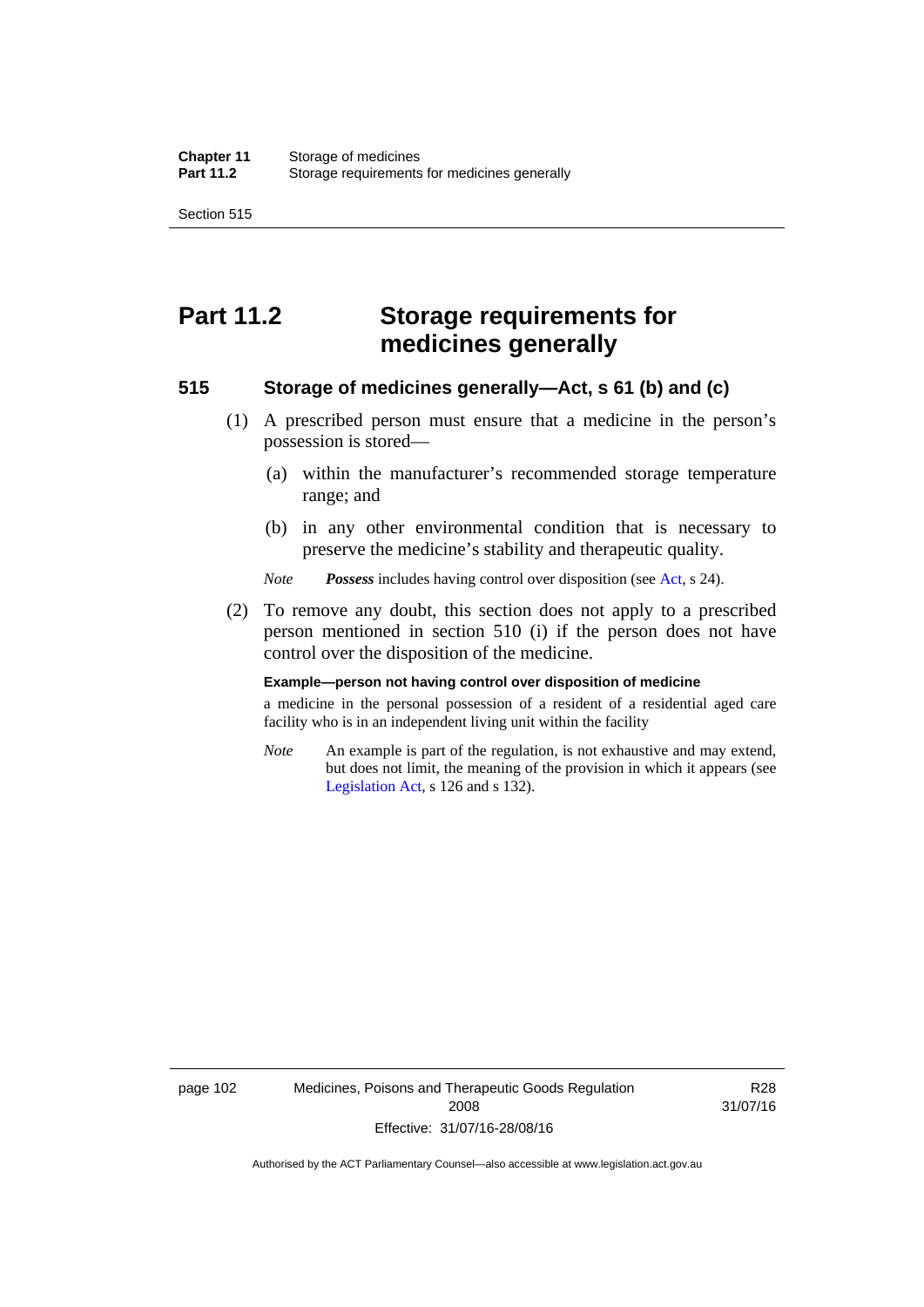# **Part 11.3 Additional storage requirements for medicines other than controlled medicines**

### **520 Storage of medicines other than controlled medicines in community pharmacies—Act, s 61 (b) and (c)**

- (1) The pharmacist responsible for the management of a community pharmacy must ensure that each pharmacy medicine at the pharmacy is stored—
	- (a) if the medicine is for retail sale—within 4m of, and in sight of, the pharmacy's dispensary; and
	- (b) in any other case—so that public access to the medicine is restricted.
- (2) The pharmacist responsible for the management of a community pharmacy must ensure that each pharmacist only medicine and prescription only medicine at the pharmacy is stored—
	- (a) in a part of the premises to which the public does not have access; and
	- (b) so that only a pharmacist, or a person under the direct supervision of a pharmacist, has access to the medicine.

page 103

*Note Pharmacist* does not include an intern pharmacist (see dict).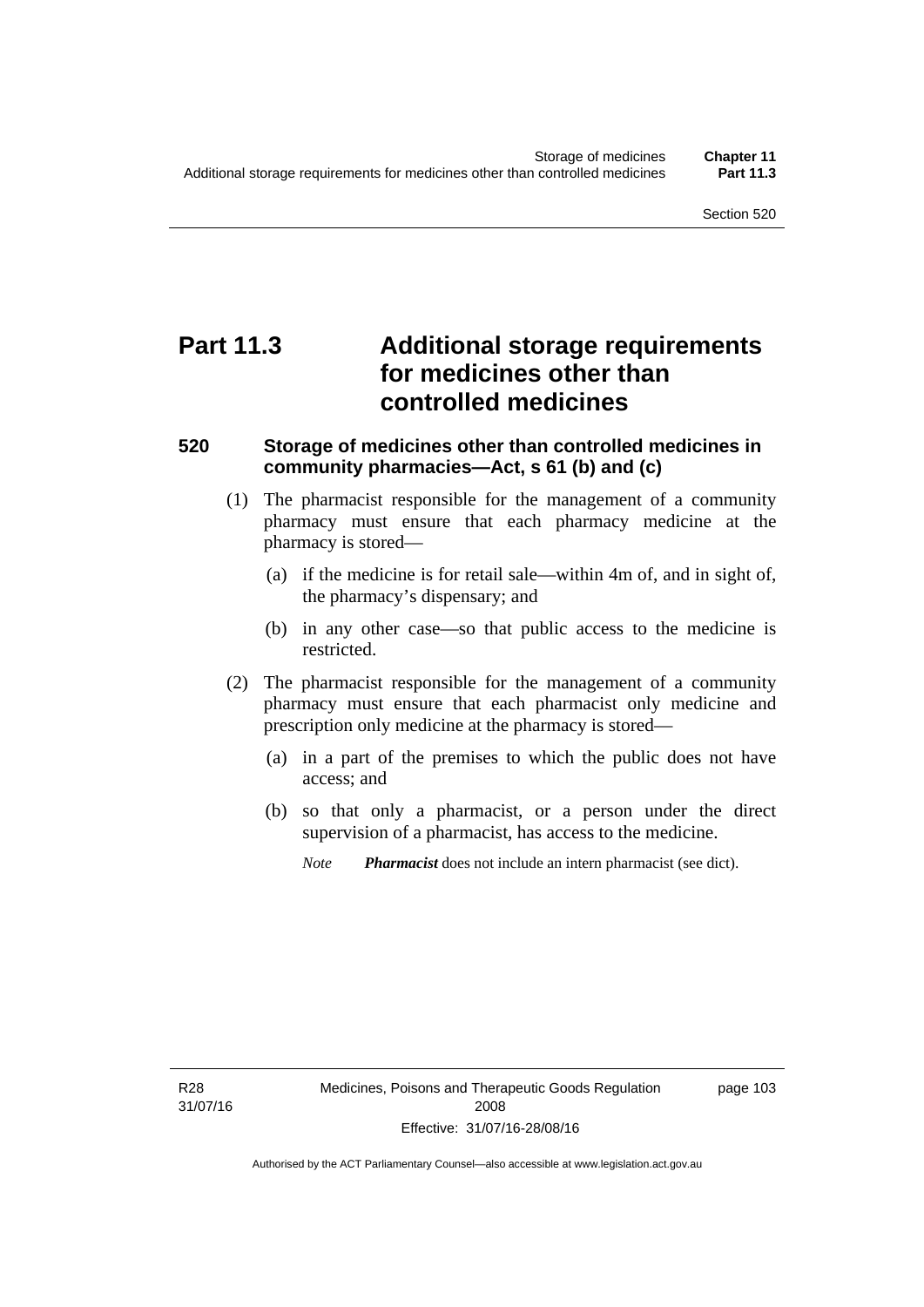### **521 Storage of medicines other than controlled medicines by other people—Act, s 61 (b) and (c)**

(1) In this section:

*prescribed person* does not include a pharmacist responsible for the management of a community pharmacy.

 (2) A prescribed person must ensure that a medicine (other than a controlled medicine) in the person's possession is stored so that public access to it is restricted.

*Note Possess* includes having control over disposition (see [Act,](http://www.legislation.act.gov.au/a/2008-26/default.asp) s 24).

 (3) To remove any doubt, this section does not apply to a prescribed person mentioned in section 510 (i) if the person does not have control over the disposition of the medicine.

**Example—person not having control over disposition of medicine** 

a medicine in the personal possession of a resident of a residential aged care facility who is in an independent living unit within the facility

*Note* An example is part of the regulation, is not exhaustive and may extend, but does not limit, the meaning of the provision in which it appears (see [Legislation Act,](http://www.legislation.act.gov.au/a/2001-14) s 126 and s 132).

### **522 Storage of pharmacy medicines by pharmacy medicines rural communities licence-holders—Act, s 61 (b) and (c)**

A pharmacy medicines rural communities licence-holder must store a pharmacy medicine for retail sale so that public access to the medicine is restricted.

R28 31/07/16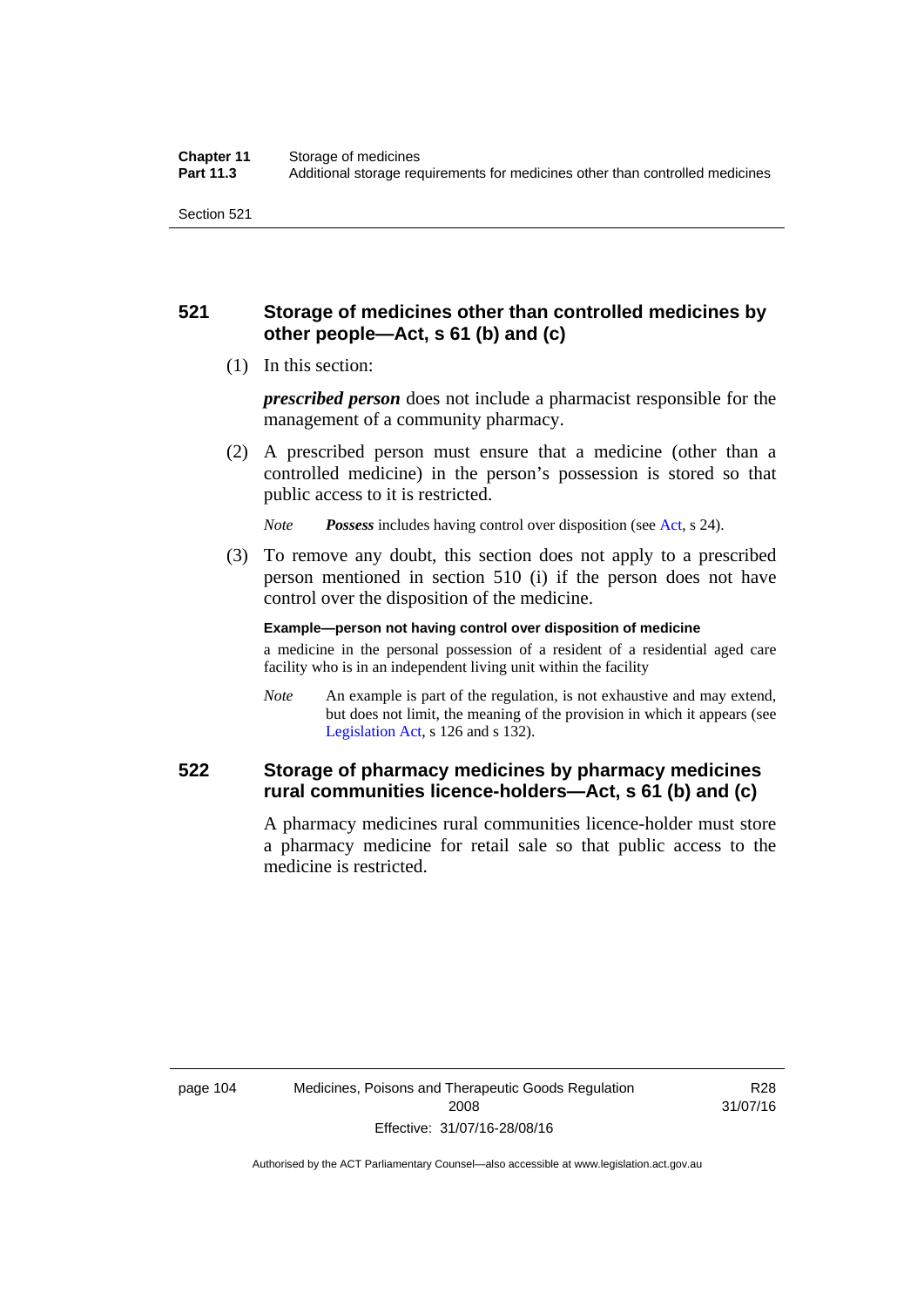# **Part 11.4 Additional storage requirements for controlled medicines**

### **530 Meaning of** *personal custody***—pt 11.4**

In this part:

*personal custody*, of a key by a person, includes keeping the key in a combination-operated key safe, the combination of which the person keeps confidential.

### **531 Storage of controlled medicines by wholesalers licence-holders—Act, s 61 (b) and (c)**

- (1) A wholesalers licence-holder must store a controlled medicine in the person's possession (other than a controlled medicine required for immediate supply) in a vault that—
	- (a) complies with, or is more secure than a vault that complies with, the requirements for a vault in schedule 5, section 5.8 (Requirements for vaults); and
	- (b) is fitted with an alarm system.
- (2) However, if the chief health officer is satisfied that the total amount of controlled medicine held by the licence-holder at any time is not large enough to need to be stored in a vault, the chief health officer may approve, in writing, the storage of the controlled medicine in a safe or strong room.
- (3) If the chief health officer gives an approval under subsection (2)—
	- (a) if the approval is for a safe—the safe must comply with, or be more secure than a safe that complies with, the requirements for a safe in schedule 5, section 5.6 (Requirements for safes); and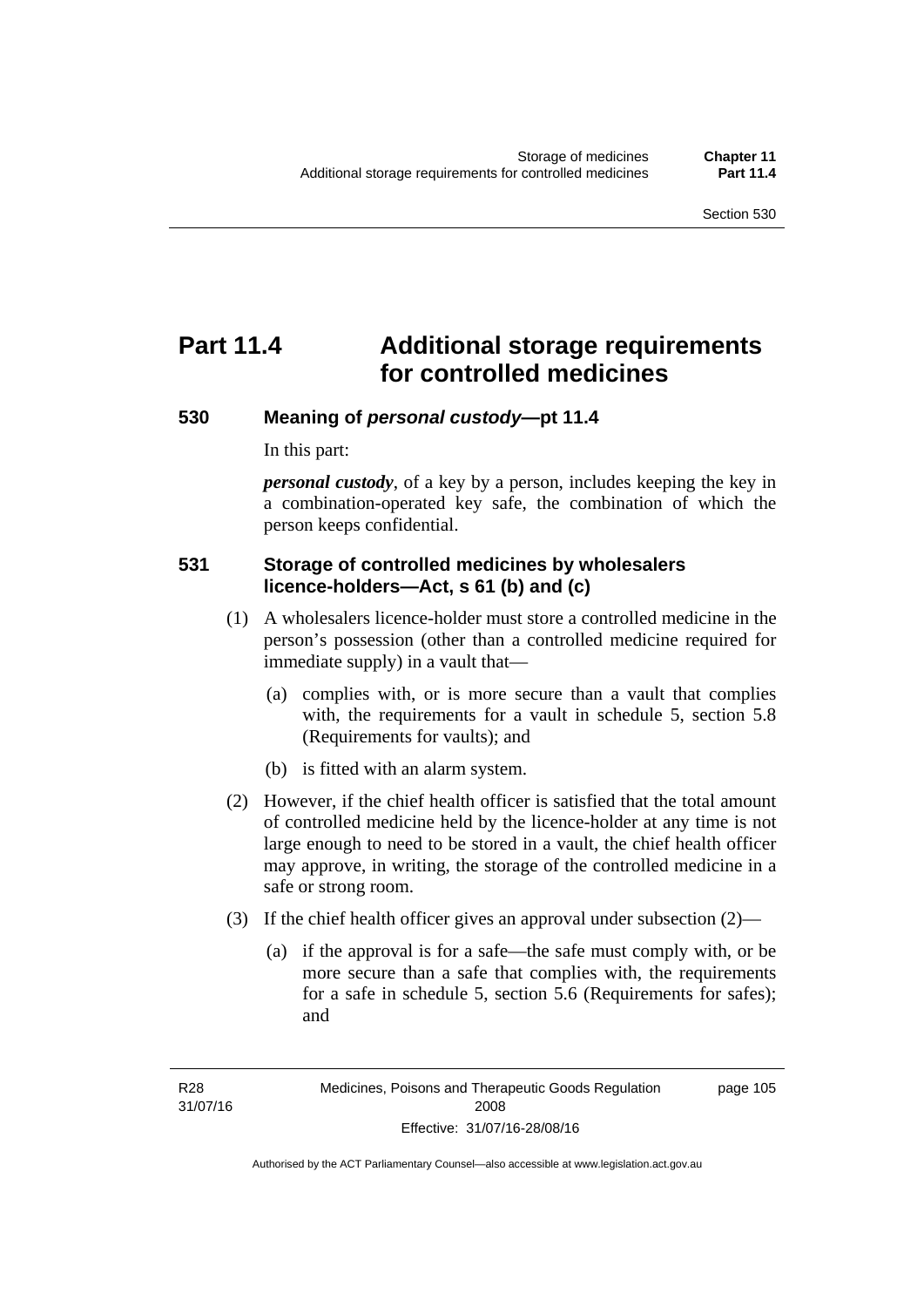- (b) if the approval is for a strong room—the strong room must comply with, or be more secure than a strong room that complies with, the requirements for a strong room in schedule 5, section 5.7 (Requirements for strong rooms); and
- (c) the safe or strong room must be fitted with an alarm system.

### **532 Storage of controlled medicines for certain health-related occupations—Act, s 61 (b) and (c)**

(1) In this section:

#### *designated person* means—

- (a) a dentist, doctor, nurse practitioner or veterinary surgeon (other than a dentist, doctor, nurse practitioner or veterinary surgeon at an institution); or
- (b) an ambulance officer employed by the Commonwealth, the Territory or a State; or
- (c) a first-aid kit licence-holder.
- *Note 1 Dentist*, *doctor* and *veterinary surgeon* does not include an intern or trainee (see defs of these terms in dict).
- *Note 2 Nurse practitioner* does not include a person holding limited or provisional registration to practise as a nurse practitioner (see dict).
- *Note 3 State* includes a territory (see [Legislation Act,](http://www.legislation.act.gov.au/a/2001-14) dict, pt 1).
- (2) A designated person who possesses a controlled medicine must store the controlled medicine as follows:
	- (a) the person must ensure that the controlled medicine is stored in—
		- (i) a locked container that prevents ready access to the container's contents and is securely attached to a building; or
		- (ii) a locked drawer, cupboard, room or vehicle;

page 106 Medicines, Poisons and Therapeutic Goods Regulation 2008 Effective: 31/07/16-28/08/16 R28 31/07/16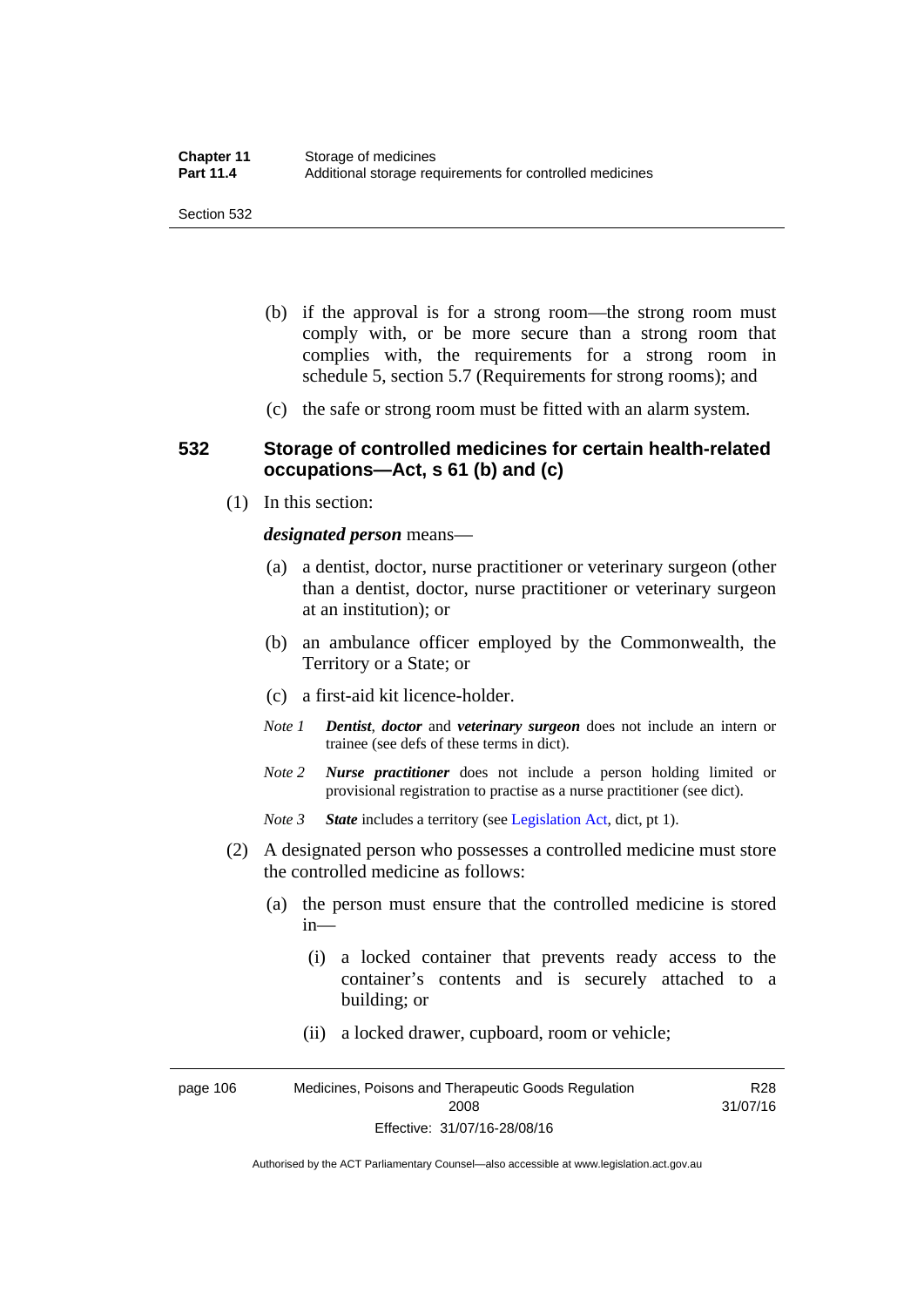- (b) if the medicine is kept in a container that is unlocked by a combination lock—the person must keep the combination confidential;
- (c) if the medicine is kept in a container that is unlocked by a key—the person must keep personal custody of the key;
- (d) if the medicine is kept in a drawer, cupboard, room or vehicle—the person must keep personal custody of the key to the drawer, cupboard, room or vehicle.
- (3) However, subsection (2) does not apply to a controlled medicine if—
	- (a) the controlled medicine is being carried by a designated person in—
		- (i) a locked first-aid kit; or
		- (ii) an unlocked first-aid kit that is in immediate use; and
	- (b) the person keeps personal custody of the key to the first-aid kit.

### **533 Storage of controlled medicines by certain other prescribed people—Act, s 61 (b) and (c)**

(1) In this section:

#### *excluded person* means—

- (a) a dentist, doctor, nurse practitioner or veterinary surgeon at an institution; or
- (b) the person in charge of a residential aged care facility or residential disability care facility in relation to a controlled medicine dispensed in a dose administration aid for a patient at the facility; or
- (c) the person in charge of a correctional centre in relation to a controlled medicine dispensed for a detainee in a dose administration aid; or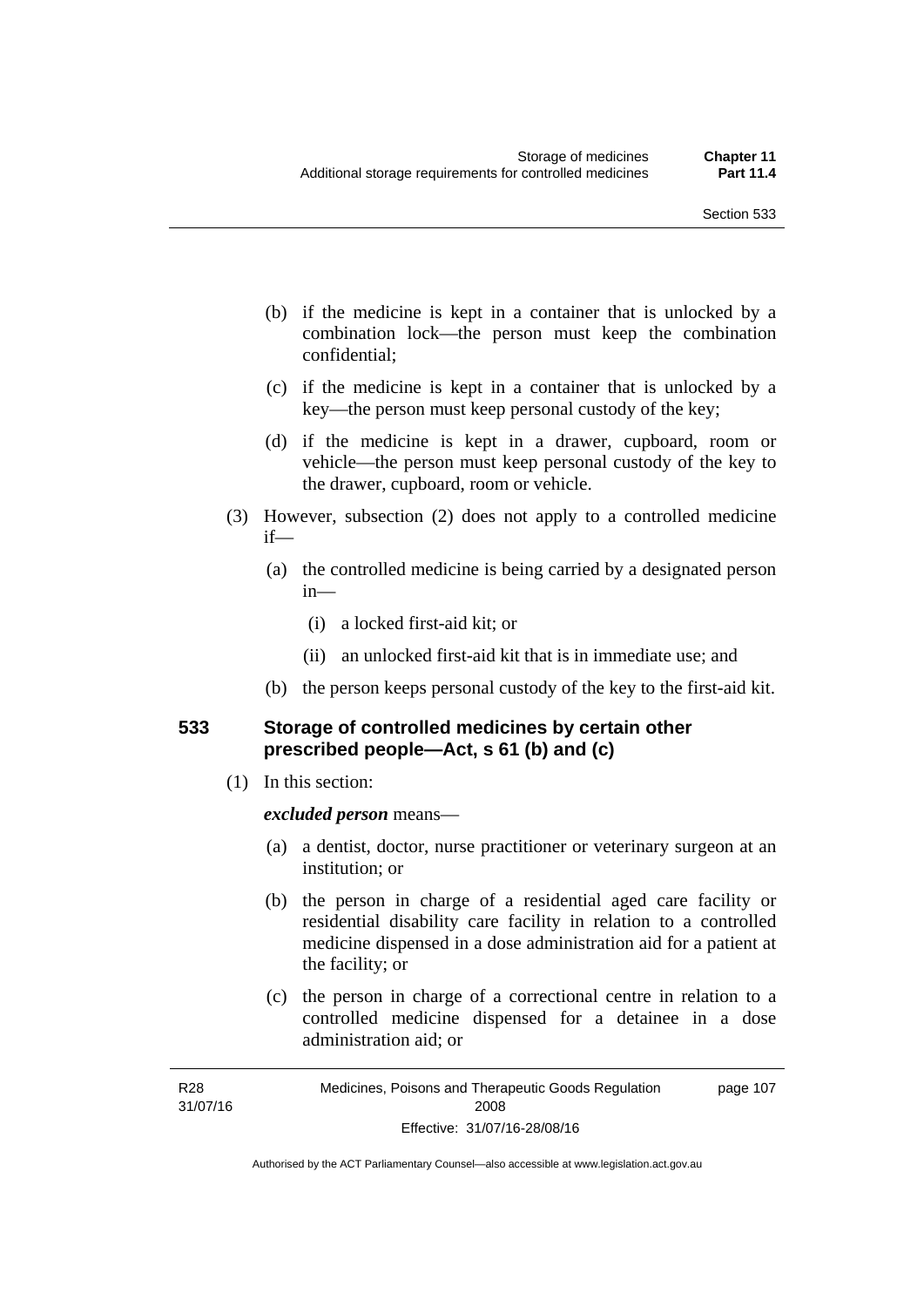Section 533

- (d) the person in charge of a CYP detention place in relation to a controlled medicine dispensed for a young detainee in a dose administration aid.
- *Note 1 CYP detention place*—see the dictionary.
- *Note 2 Correctional centre—see the [Legislation Act](http://www.legislation.act.gov.au/a/2001-14), dictionary, pt 1.*
- *Note 3 Detainee*—see the *[Corrections Management Act 2007](http://www.legislation.act.gov.au/a/2007-15)*, s 6.
- *Note 4 Young detainee*—see the *[Children and Young People Act 2008](http://www.legislation.act.gov.au/a/2008-19)*, s 95.
- (2) This section applies to a prescribed person, other than an excluded person, in relation to a controlled medicine in the person's possession if the medicine is not for immediate administration.

*Note Possess* includes having control over disposition (see [Act,](http://www.legislation.act.gov.au/a/2008-26/default.asp) s 24).

- (3) The person must ensure that—
	- (a) the controlled medicine is stored in a medicines cabinet, safe, strong room or vault (a *storage receptacle*) that complies with, or is more secure than a storage receptacle that complies with, the requirements for the receptacle in schedule 5 (Requirements for storage receptacles); and
	- (b) the storage receptacle is kept securely locked when not in immediate use; and
	- (c) if the storage receptacle is unlocked by a combination lock the person keeps the combination confidential; and
	- (d) if the storage receptacle is unlocked by a key—the person keeps personal custody of the key; and
	- (e) if the prescribed person is the chief pharmacist at an institution—the storage receptacle is fitted with an alarm system.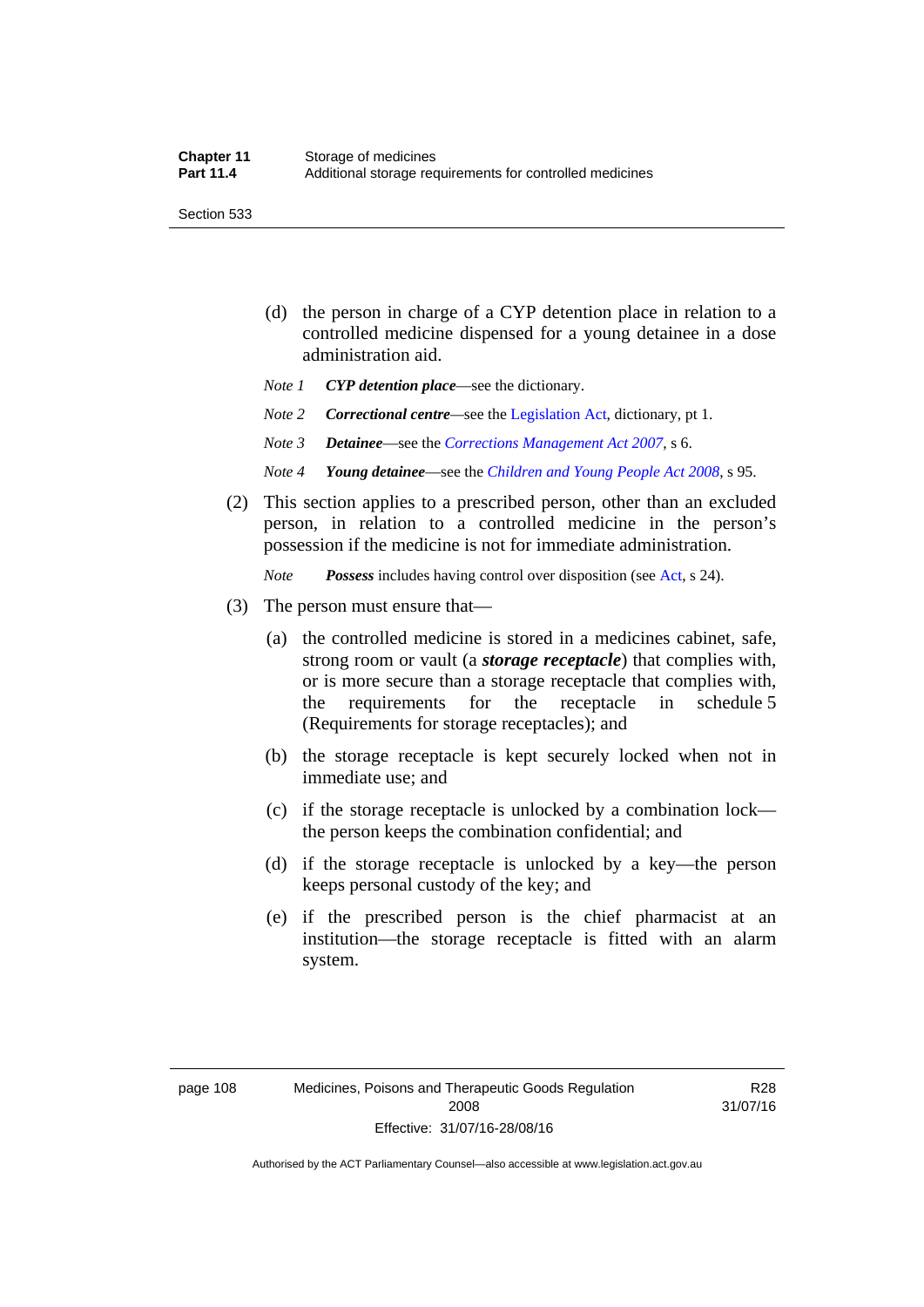(4) To remove any doubt, this section does not apply to a prescribed person mentioned in section 510 (i) if the person does not have control over the disposition of the medicine.

#### **Example—person not having control over disposition of medicine**

a medicine in the personal possession of a resident of a residential aged care facility who is in an independent living unit within the facility

*Note* An example is part of the regulation, is not exhaustive and may extend, but does not limit, the meaning of the provision in which it appears (see [Legislation Act,](http://www.legislation.act.gov.au/a/2001-14) s 126 and s 132).

R28 31/07/16 Medicines, Poisons and Therapeutic Goods Regulation 2008 Effective: 31/07/16-28/08/16

page 109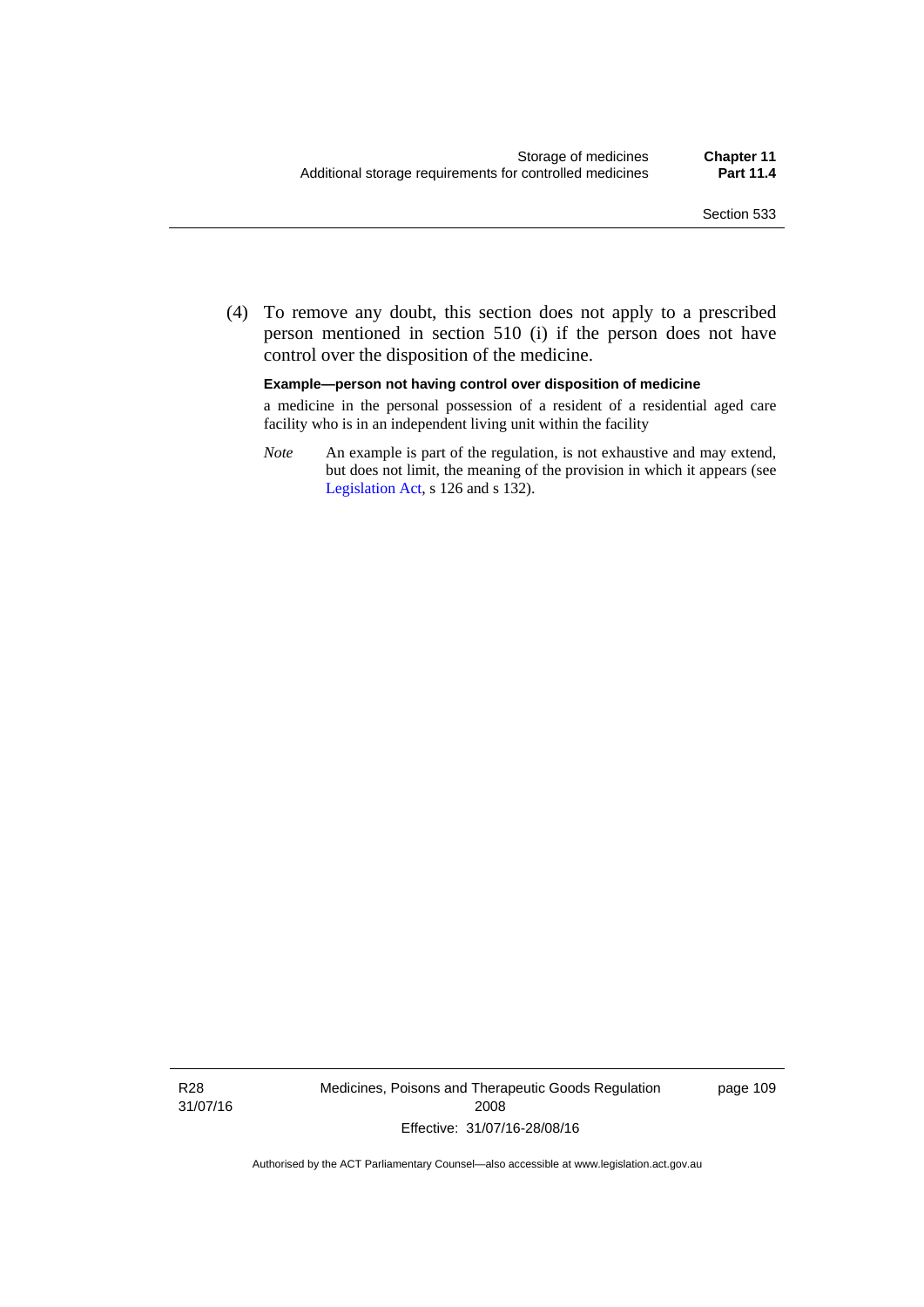### **Chapter 12 Controlled medicines registers**

### **540 Keeping of controlled medicines registers by certain people—Act, s 48 (a) and s 50 (1) (b) and (2) (b)**

- (1) A person mentioned in table 540, column 2 who possesses a controlled medicine must keep a controlled medicines register.
	- *Note* Also, a pharmacist responsible for the management of a community pharmacy must keep a controlled medicines register for controlled medicines kept at the pharmacy (see [Act](http://www.legislation.act.gov.au/a/2008-26/default.asp), s 48).
- (2) However, subsection (1) does not apply to the person in relation  $to$ —
	- (a) a controlled medicine in a first-aid kit kept by the person; or
	- (b) if the person is the person in charge of a residential aged care facility or residential disability care facility—a controlled medicine dispensed for the patient in a dose administration aid; or
	- (c) if the person is the person in charge of a correctional centre—a controlled medicine dispensed for a detainee in a dose administration aid; or
	- (d) if the person is the person in charge of a CYP detention place—a controlled medicine dispensed for a young detainee in a dose administration aid.
	- *Note 1 CYP detention place*—see the dictionary.
	- *Note 2 Correctional centre—see the [Legislation Act](http://www.legislation.act.gov.au/a/2001-14), dictionary, pt 1.*
	- *Note 3 Detainee*—see the *[Corrections Management Act 2007](http://www.legislation.act.gov.au/a/2007-15)*, s 6.
	- *Note 4 Young detainee*—see the *[Children and Young People Act 2008](http://www.legislation.act.gov.au/a/2008-19)*, s 95.
	- *Note* 5 For keeping controlled medicines in a first-aid kit, see s 541.

page 110 Medicines, Poisons and Therapeutic Goods Regulation 2008 Effective: 31/07/16-28/08/16

R28 31/07/16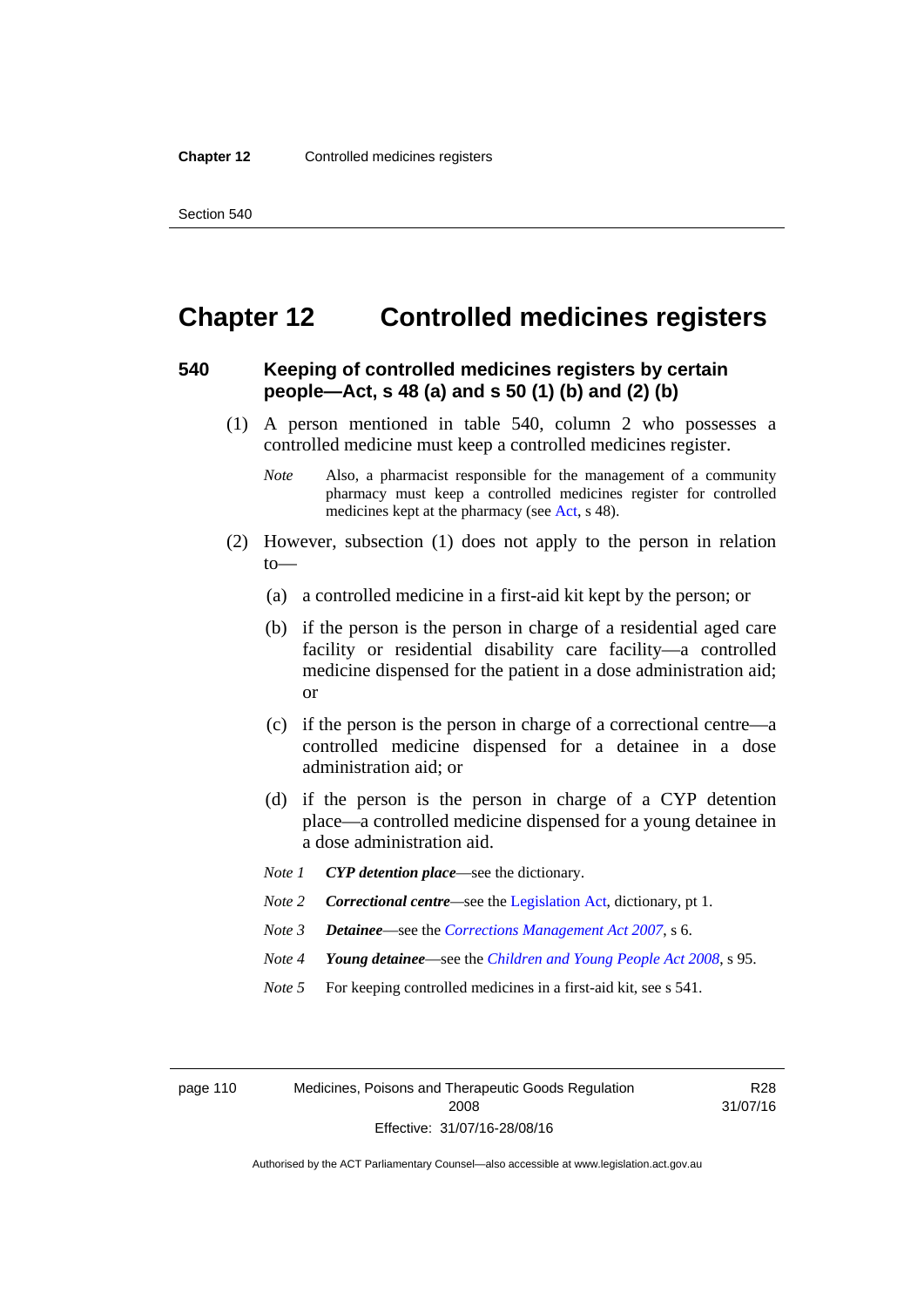- (3) A person to whom subsection (1) applies must keep a controlled medicines register for a controlled medicine at the place prescribed in table 540, column 3 for the person.
- (4) A pharmacist responsible for the management of a community pharmacy at which controlled medicines are kept must keep the controlled medicines register for the controlled medicines at the pharmacy.
	- *Note* For the requirement for a controlled medicine register to be kept for a community pharmacy, see the [Act,](http://www.legislation.act.gov.au/a/2008-26/default.asp) s 48.

| column 1       | column <sub>2</sub>                                                             | column 3                                                     |
|----------------|---------------------------------------------------------------------------------|--------------------------------------------------------------|
| item           | prescribed person                                                               | place where register to be kept                              |
| 1              | person in charge of<br>ambulance service                                        | the premises where the controlled<br>medicine is kept        |
| $\overline{2}$ | approved analyst                                                                | the analyst's laboratory                                     |
| 3              | person in charge of<br>correctional centre                                      | the correctional centre                                      |
| 4              | person in charge of CYP<br>detention place                                      | the detention place                                          |
| 5              | dentist                                                                         | the dentist's surgery                                        |
| 6              | doctor                                                                          | the doctor's surgery                                         |
| 7              | medicines wholesalers<br>licence-holder                                         | the licensed premises under s 460                            |
| 8              | medicines and poisons<br>inspector (other than<br>police officer)               | the place directed in writing by the<br>chief health officer |
| 9              | person in charge of<br>residential aged care<br>facility without pharmacy       | the facility                                                 |
| 10             | person in charge of<br>residential disability care<br>facility without pharmacy | the facility                                                 |

**Table 540 Keeping controlled medicines registers** 

R28 31/07/16 Medicines, Poisons and Therapeutic Goods Regulation 2008 Effective: 31/07/16-28/08/16 page 111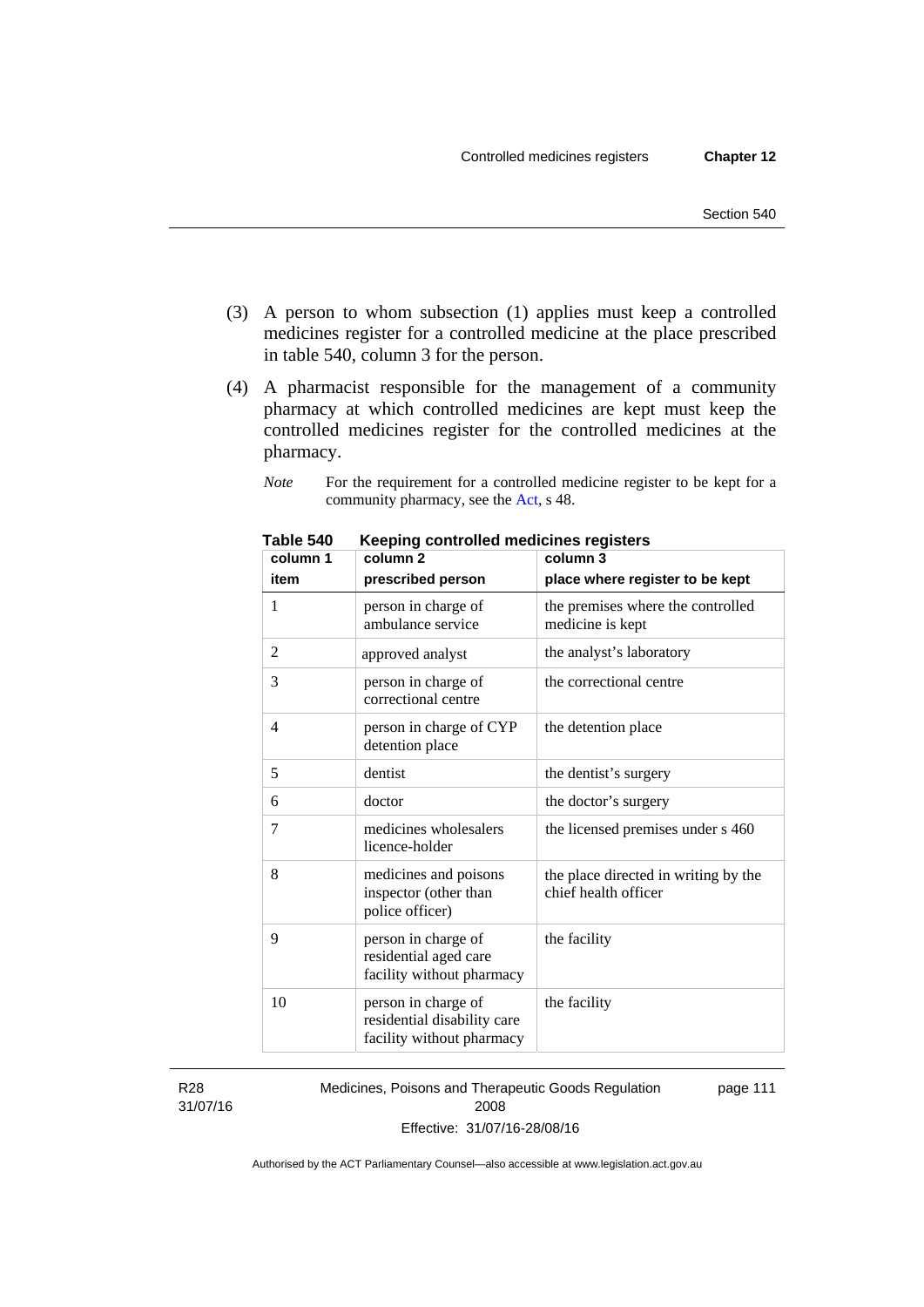#### **Chapter 12** Controlled medicines registers

#### Section 541

| column 1<br>item | column <sub>2</sub><br>prescribed person                                                                         | column 3<br>place where register to be kept      |
|------------------|------------------------------------------------------------------------------------------------------------------|--------------------------------------------------|
| 11               | supervisor of program<br>under controlled<br>medicines research and<br>education program<br>licence              | the premises where program is being<br>conducted |
| 12               | veterinary surgeon                                                                                               | the veterinary surgeon's surgery                 |
| 13               | person in charge of ward<br>(including an opioid<br>dependency treatment<br>centre operated by the<br>Territory) | the ward                                         |
| 14               | nurse practitioner                                                                                               | the nurse practitioner's place of<br>practice    |

### **541 Keeping of controlled medicines registers by first-aid kit holders—Act, s 48 (a) and s 50 (1) (b) and (2) (b)**

(1) In this section:

*designated person* means—

- (a) a dentist, doctor, nurse practitioner or veterinary surgeon; or
- (b) an ambulance officer employed by the Commonwealth, the Territory or a State; or
- (c) a first-aid kit licence-holder.
- *Note 1 Dentist*, *doctor* and *veterinary surgeon* does not include an intern or trainee (see defs of these terms in dict).
- *Note 2 Nurse practitioner* does not include a person holding limited or provisional registration to practise as a nurse practitioner (see dict).
- *Note 3 State* includes a territory (see [Legislation Act,](http://www.legislation.act.gov.au/a/2001-14) dict, pt 1).

|  | page T <sub>1</sub> |  |  |
|--|---------------------|--|--|
|  |                     |  |  |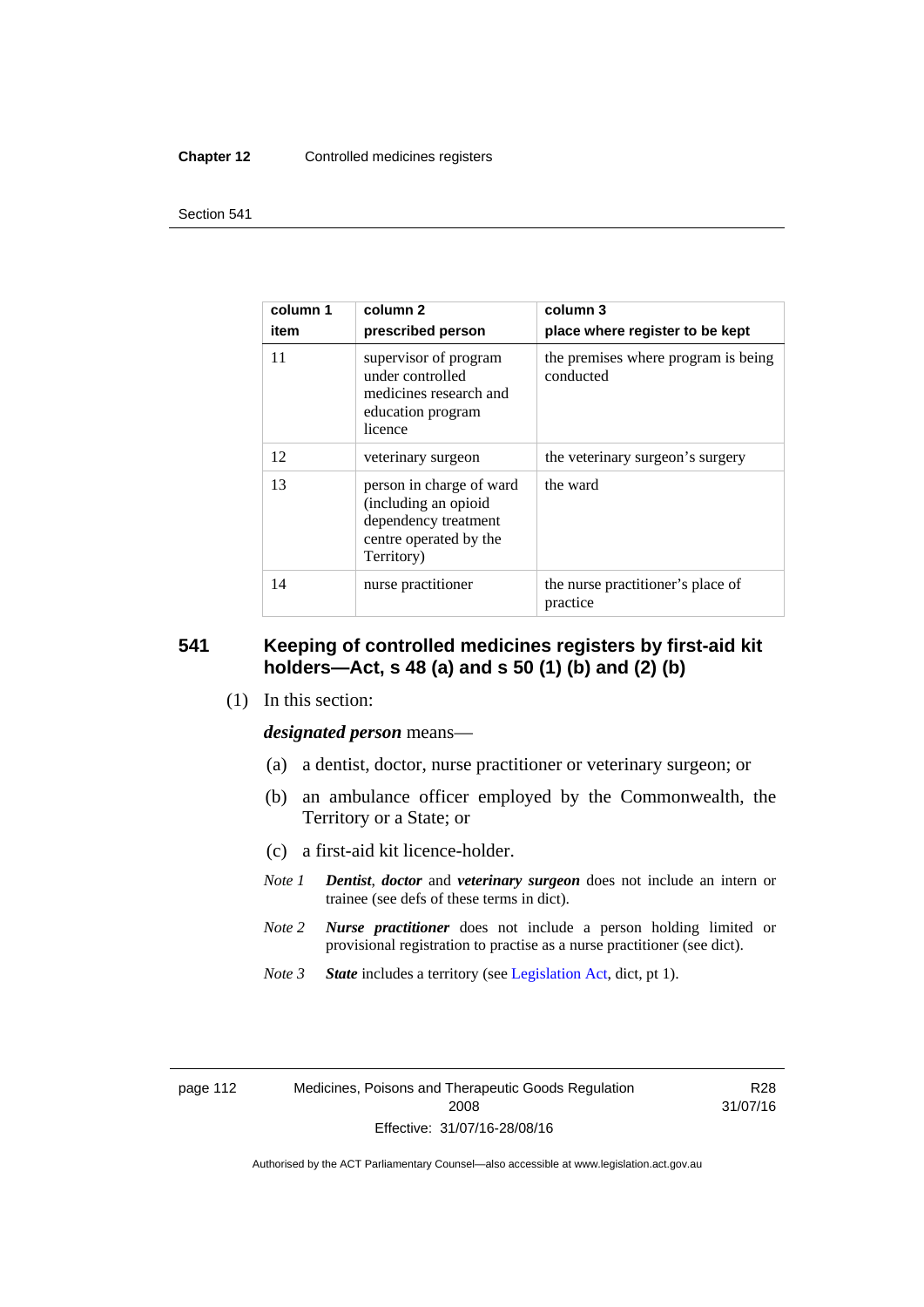(2) A designated person who possesses a first-aid kit containing a controlled medicine must keep the controlled medicines register for the controlled medicine with the first-aid kit.

### **542 Form of controlled medicines registers—Act, s 49 (1) (b) and (2) (b)**

- (1) Each page in a controlled medicines register must relate to a single form and strength of a controlled medicine.
- (2) If a controlled medicines register is kept electronically, a separate record must be used for each form and strength of controlled medicine kept.

### **543 Making entries in controlled medicines registers— Act, s 51 (1) (b)**

- (1) The following details for a dealing with a controlled medicine are prescribed:
	- (a) the nature of the dealing;
	- (b) the date of the dealing;
	- (c) the medicine, and the form, strength and quantity of the medicine, dealt with;
	- (d) if the dealing is receiving the medicine—the name and address of the supplier;
	- (e) if the dealing is supplying the medicine—the name and address of the person to whom it is supplied;
	- (f) if the medicine is supplied on a prescription—the prescriber's name and suburb and the prescription's number under section 123 (l) (Labelling dispensed medicines[—Act,](http://www.legislation.act.gov.au/a/2008-26/default.asp) s 60 (1) (c) (i) and (2) (c) (i));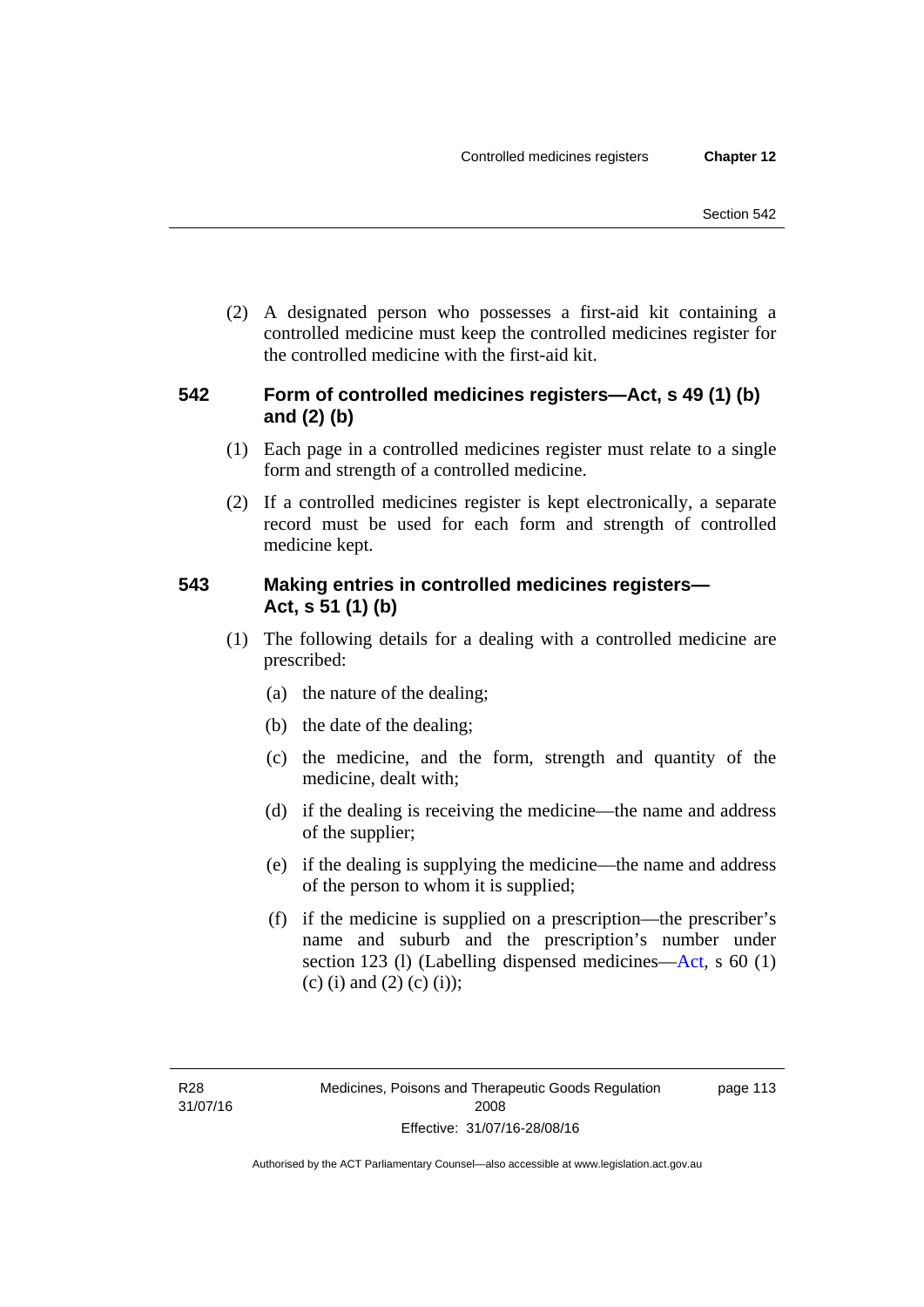Section 543

- (g) if the medicine is supplied on a requisition—the requisition's number under section 132 (e) (Labelling medicines supplied on requisition[—Act,](http://www.legislation.act.gov.au/a/2008-26/default.asp) s 60 (1) (c) (i) and (2) (c) (i));
- (h) if the medicine is supplied on a purchase order—the date of the purchase order;
- (i) if the [Act,](http://www.legislation.act.gov.au/a/2008-26/default.asp) section 53 (Registers—witnessing administration of medicines) applies to the dealing—the name of the person to whom the medicine is administered;
- (j) the quantity of the medicine held after the dealing.
- (2) However, subsection (1) (i) does not apply in relation to a controlled medicine dispensed in a dose administration aid for—
	- (a) a patient at a residential aged care facility or residential disability care facility; or
	- (b) a detainee at a correctional centre; or
	- (c) a young detainee at a CYP detention place.
- (3) A dealing with a controlled medicine must be entered in—
	- (a) if the dealing happens in a pharmacy at an institution—the controlled medicines register kept at the pharmacy; or
	- (b) if the dealing happens in a ward at an institution—the controlled medicines register kept at the ward; or
	- (c) if the person must keep both a controlled medicines register for a first-aid kit and another controlled medicines register—
		- (i) for a dealing with a controlled medicine to which the first-aid kit relates—the controlled medicines register for the kit; or
		- (ii) for any other dealing by the person—the other controlled medicines register; or

R28 31/07/16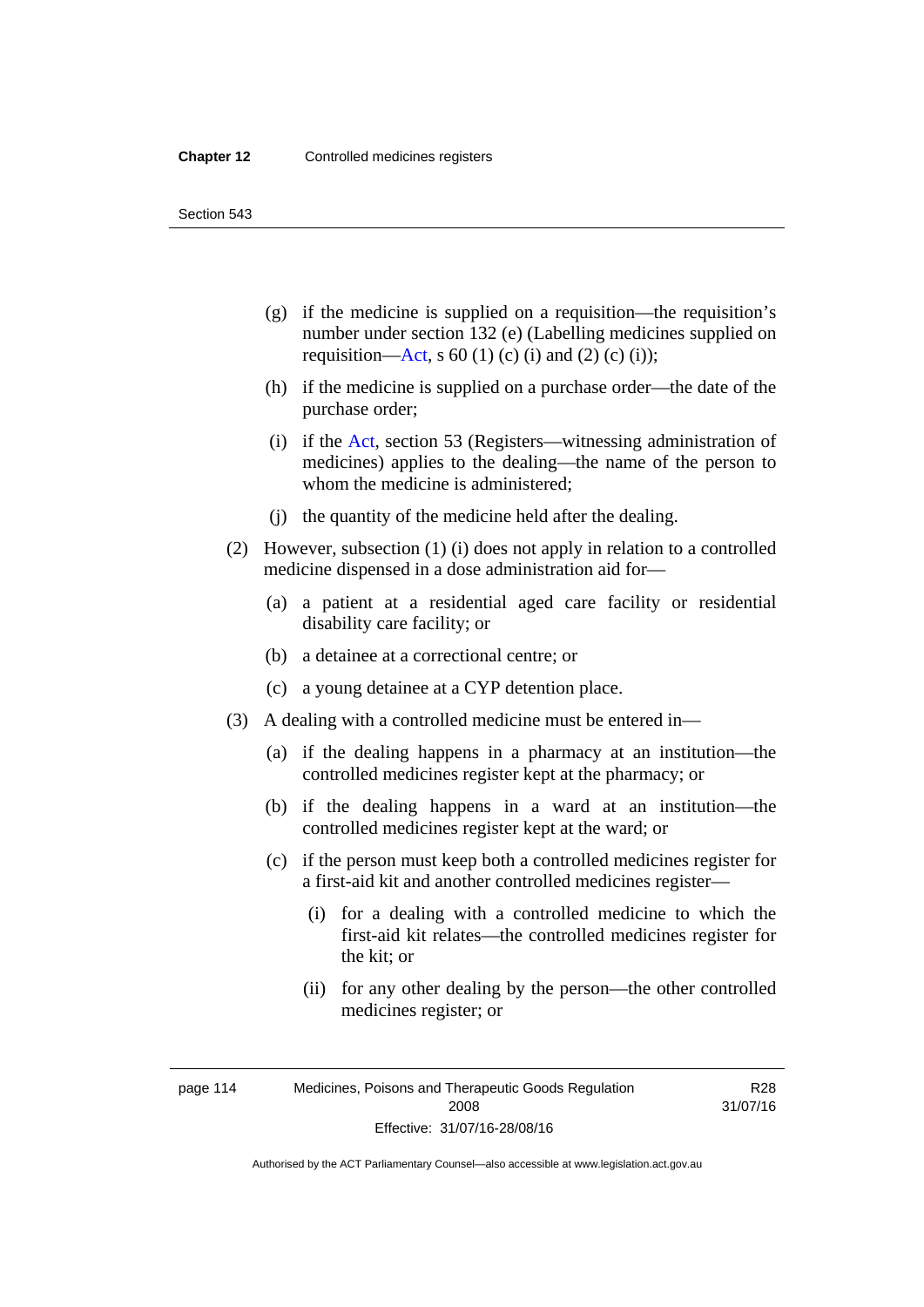(d) in any other case—the controlled medicines register the person must keep.

### **544 Prescribed witnesses for administration of controlled medicines—Act, s 53 (a) and (b)**

The following people are prescribed as witnesses in relation to the administration of a controlled medicine:

- (a) if the medicine is administered by an intern doctor—a dentist, doctor, midwife, nurse, nurse practitioner or pharmacist;
- (b) if the medicine is administered by a person who is not an intern doctor—
	- (i) a person prescribed under paragraph (a); or
	- (ii) an intern doctor or enrolled nurse.
- *Note Dentist*, *doctor* and *pharmacist* does not include an intern or trainee (see defs of these terms in dict).

### **545 Prescribed witnesses for discarding of controlled medicines—Act, s 54 (a) and (b)**

- (1) The following people are prescribed as witnesses in relation to the discarding of a controlled medicine:
	- (a) an ambulance officer employed by the Commonwealth, the Territory or a State;
	- (b) an approved analyst;
	- (c) a dentist;
	- (d) a doctor;
	- (e) a medicines and poisons inspector;
	- (f) a midwife;
	- (g) a nurse;

R28 31/07/16 page 115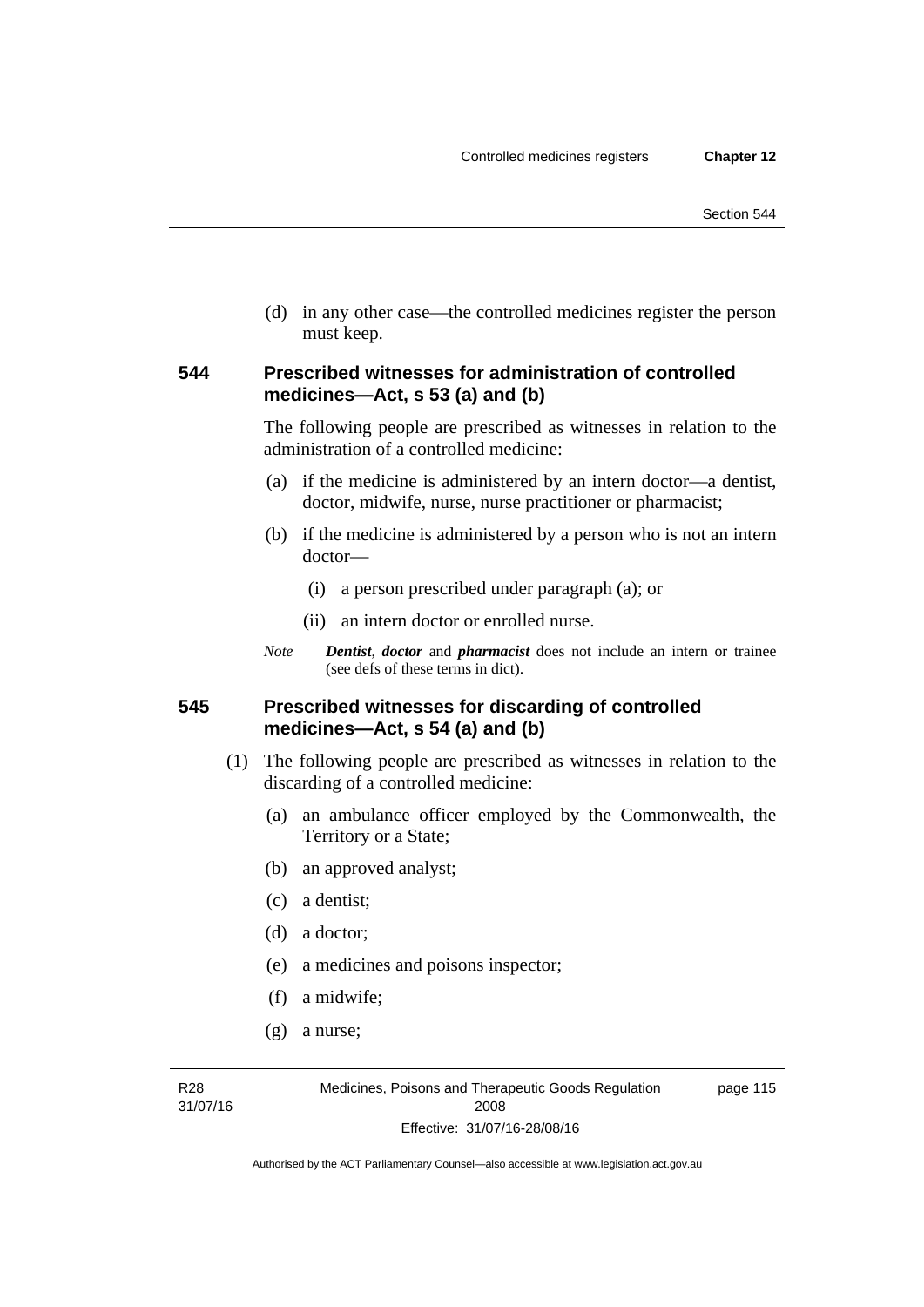- (h) a nurse practitioner;
- (i) a pharmacist;
- (j) a veterinary surgeon.
- *Note 1 Approved analyst*—see the dictionary.
- *Note 2 Dentist*, *doctor*, *pharmacist* and *veterinary surgeon* does not include an intern or trainee (see defs of these terms in dict).
- *Note 3 Nurse* does not include an enrolled nurse (see [Legislation Act,](http://www.legislation.act.gov.au/a/2001-14) dict, pt 1).
- *Note 4* See s 390 for the discarding of the residue of a controlled medicine left after administration.
- (2) However, a person mentioned in subsection (1) must not be a prescribed witness to the discarding of a controlled medicine if the person is—
	- (a) related to, a close friend of or employed by the person discarding the medicine; or
	- (b) the supervisor of the person discarding the medicine; or
	- (c) supervised by the person discarding the medicine.

### **546 Changes etc to entries in controlled medicines registers—Act, s 55 (2) (b)**

- (1) An entry in a paper-based controlled medicines register may be amended by the person who made the entry by—
	- (a) the person signing and dating a marginal note or footnote that gives the date of the amendment and the amended details; and
	- (b) if the entry relates to administering a controlled medicine—
		- (i) the amendment being witnessed by a person prescribed under section 544 (Prescribed witnesses for administration of controlled medicines[—Act](http://www.legislation.act.gov.au/a/2008-26/default.asp), s 53 (a) and (b)); and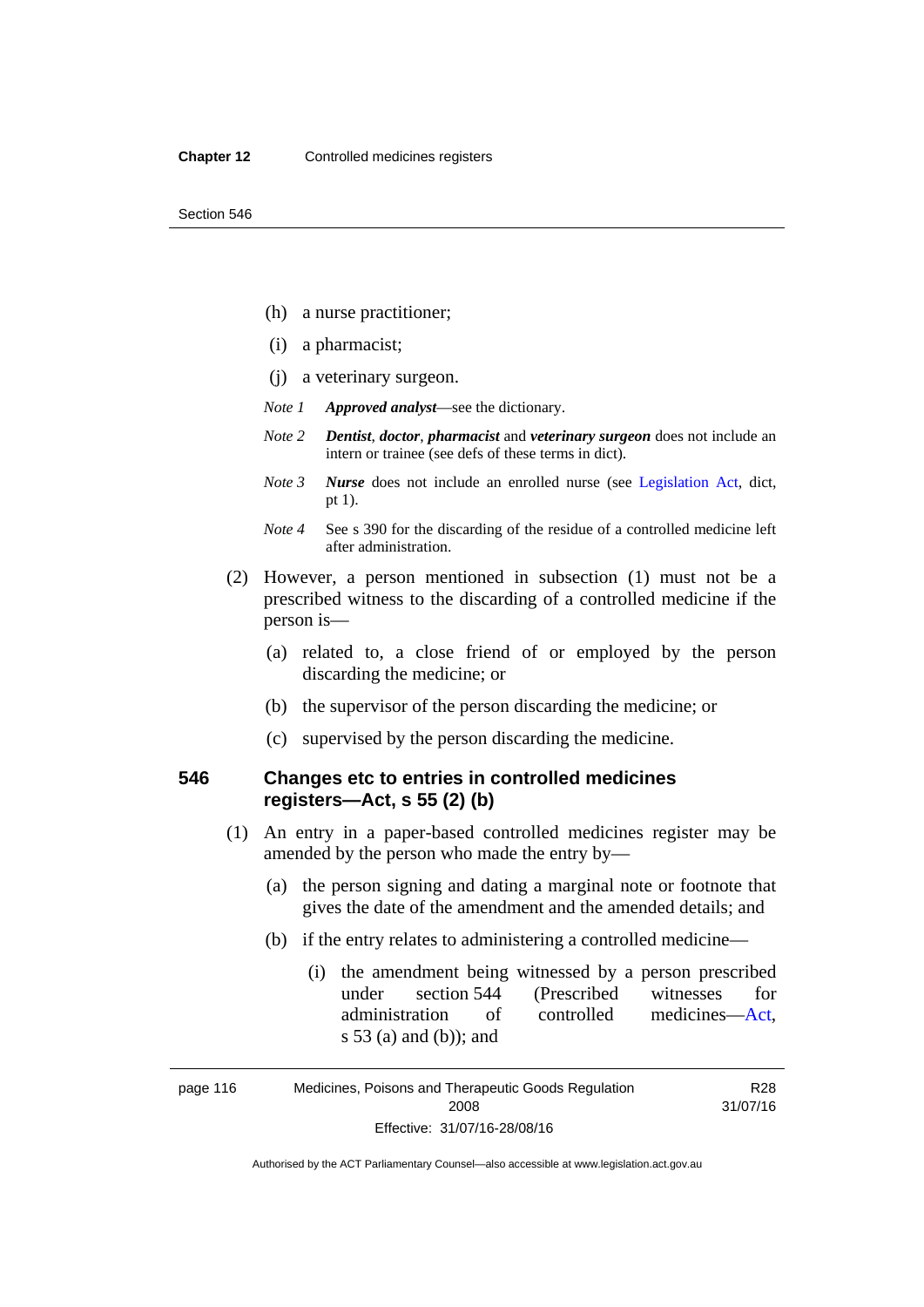- (ii) the witness signing the amendment as witness; and
- (c) if the entry relates to the discarding of a controlled medicine—
	- (i) the amendment being witnessed by a person prescribed under section 545 (Prescribed witnesses for discarding of controlled medicines[—Act,](http://www.legislation.act.gov.au/a/2008-26/default.asp) s 54 (a) and (b)); and
	- (ii) the witness signing the amendment as witness.
- (2) An entry in an electronic controlled medicines register may be amended by the person who made the entry by the person attaching or linking, by electronic means, a document that includes—
	- (a) the person's signature, the date and the amended details; and
	- (b) if the entry relates to administering a controlled medicine—the signature as witness of a person prescribed under section 544; and
	- (c) if the entry relates to the discarding of a controlled medicine the signature as witness of a person prescribed under section 545.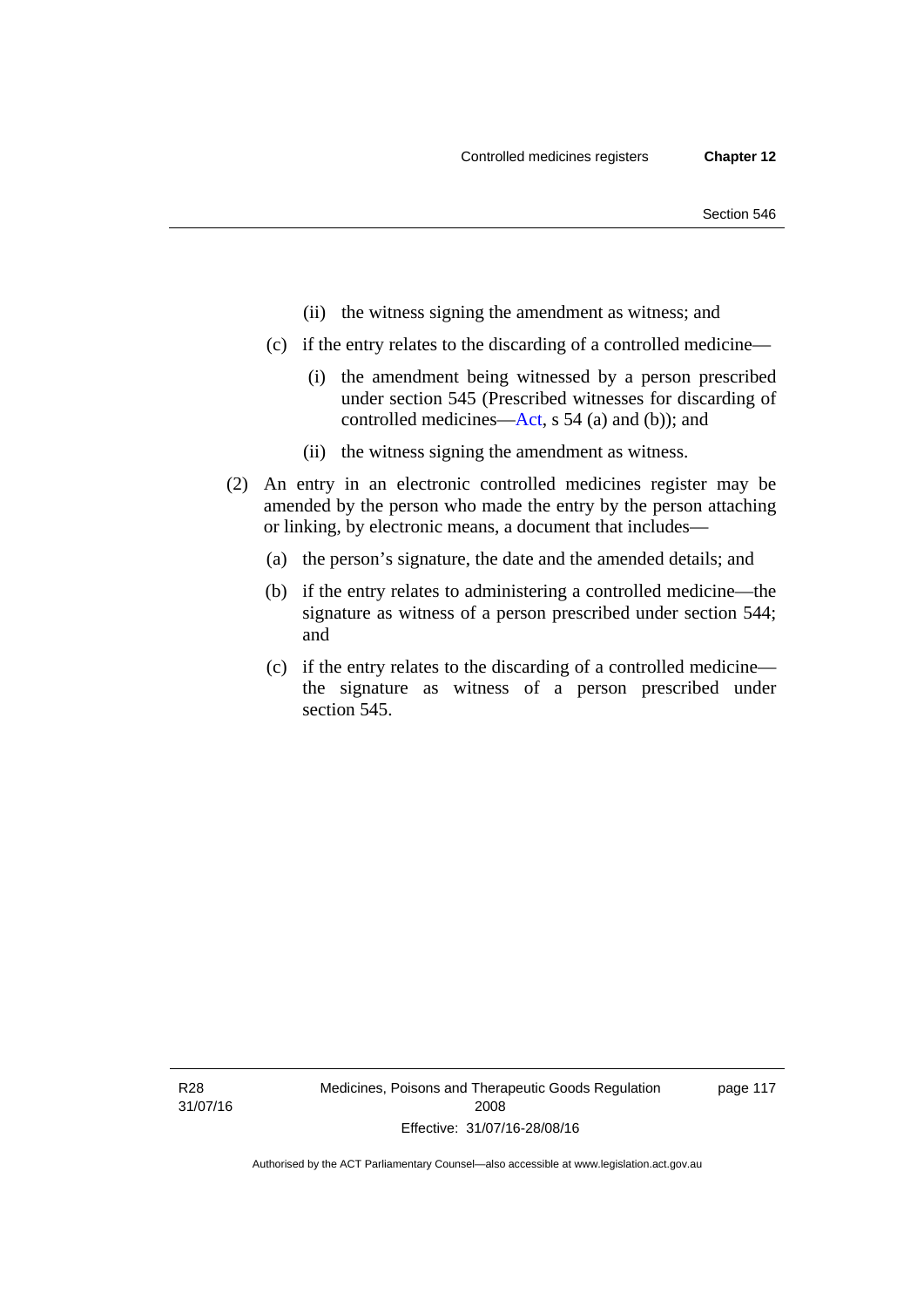# **Chapter 13 Controlled medicines and appendix D medicines approvals for human use**

## **Part 13.1 Controlled medicines approvals**

*Note* It is a condition of an authorisation to prescribe a controlled medicine for human use that the prescriber has an approval under this part (see s 31 (1) (d)).

### **Division 13.1.1 Preliminary**

### **550 Meaning of** *controlled medicines approval*

In this regulation:

*controlled medicines approval* means an approval to prescribe a controlled medicine under—

- (a) division 13.1.2 (Standing controlled medicines approvals); or
- (b) division 13.1.3 (Chief health officer controlled medicines approvals).

### **551 Meaning of** *designated prescriber***—pt 13.1**

In this part:

*designated prescriber* means a prescriber (other than a veterinary surgeon or trainee veterinary surgeon) in relation to whom prescribing a controlled medicine is included in schedule 1, column 3.

R28 31/07/16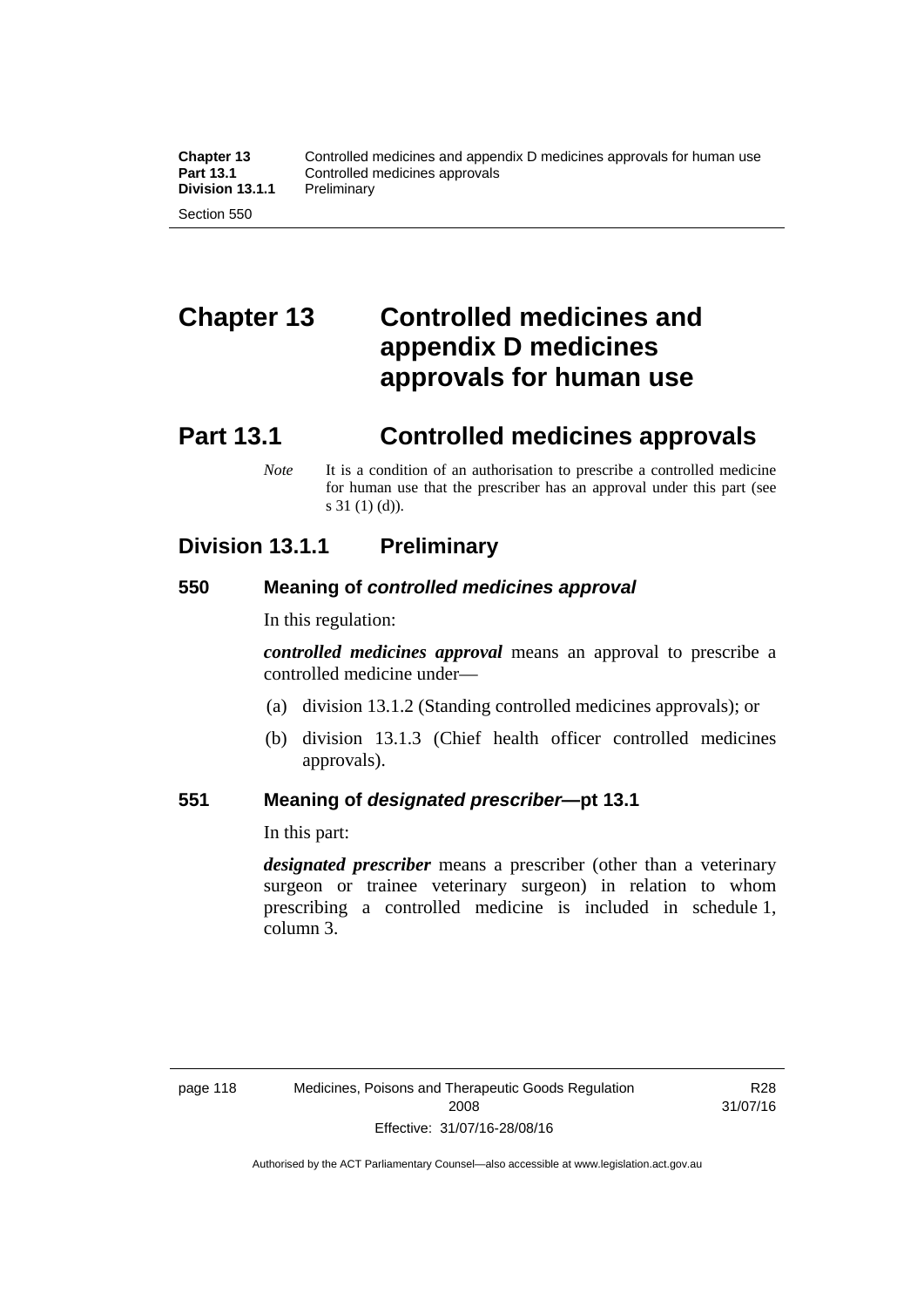### **Division 13.1.2 Standing controlled medicines approvals**

### **555 Standing approval to prescribe controlled medicines for hospital in-patients**

A designated prescriber is approved to prescribe a controlled medicine for a patient of the prescriber if the patient is an in-patient at a hospital.

*Note* A *hospice* is a hospital (see *The Macquarie Dictionary*, 4th ed).

### **556 Standing approval to prescribe controlled medicines for short-term treatment**

A designated prescriber is approved to prescribe a controlled medicine for a patient of the prescriber if—

- (a) the prescriber believes on reasonable grounds that the patient is not a drug-dependant person in relation to a controlled medicine or prohibited substance; and
- (b) the prescriber believes on reasonable grounds that the patient has not been prescribed a controlled medicine within the 2-month period before the prescriber prescribes the medicine; and
- (c) the prescriber prescribes the controlled medicine for the patient's use for 2 months or less.
- *Note* For long-term prescribing, see div 13.1.3.

R28 31/07/16 page 119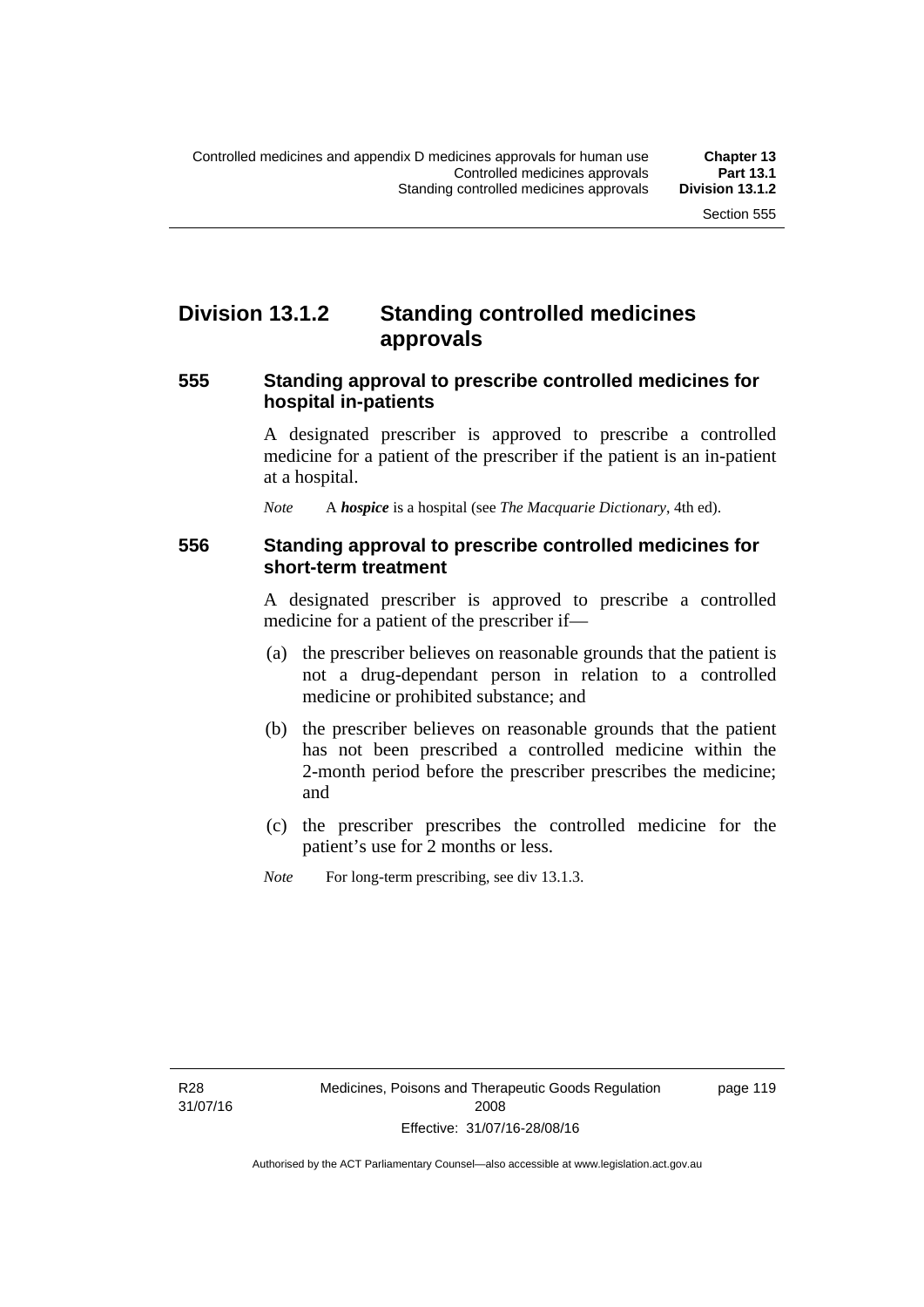### **557 Standing interim approval to prescribe buprenorphine and methadone for patients of certain institutions**

(1) In this section:

*doctor* includes an intern doctor acting under the direct supervision of a doctor.

- (2) A doctor is approved (the *interim approval*) to prescribe buprenorphine or methadone if—
	- (a) the doctor—
		- (i) is working at a hospital and prescribes the medicine for an outpatient at the hospital; or
		- (ii) is working at any of the following institutions and prescribes the medicine for a patient of the institution:
			- (A) a correctional centre;
			- (B) a CYP detention place;
			- (C) an opioid dependency treatment centre operated by the Territory; or
			- *Note Institution* includes a correctional centre and a CYP detention place (see s 652).
		- (iii) prescribes the medicine for a person in police custody; and
	- (b) the buprenorphine or methadone is prescribed in accordance with the opioid dependency treatment guidelines; and
		- *Note Opioid dependency treatment guidelines*—see the dictionary.
	- (c) the doctor makes an application under section 560 to prescribe the medicine not later than 72 hours after the doctor first prescribes buprenorphine or methadone for the patient.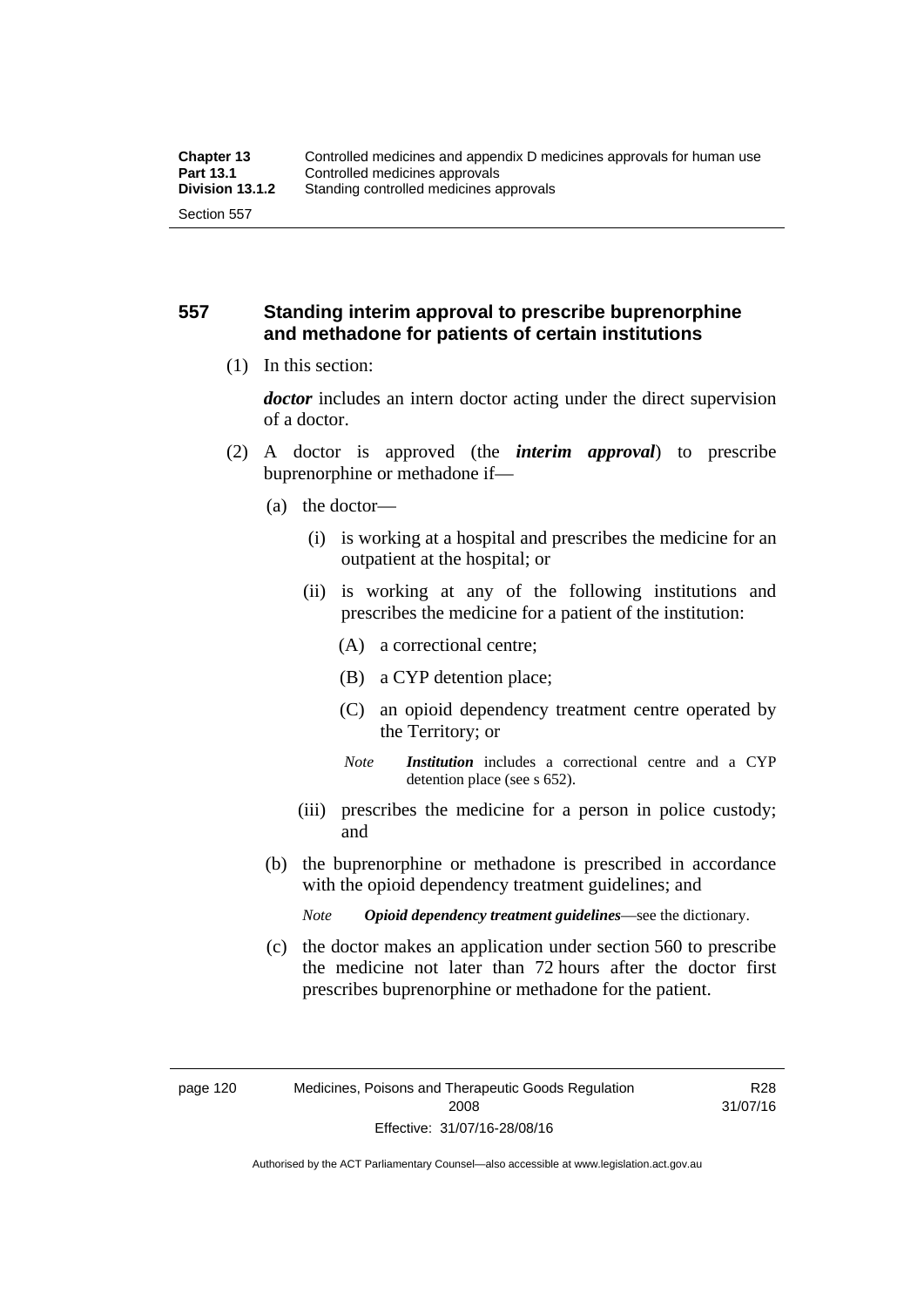- (3) The interim approval ends—
	- (a) if the chief health officer approves the application under division 13.1.3—when the doctor is given notice of the approval; or
	- (b) if the application under section 560 is withdrawn—on the withdrawal of the application; or
	- (c) if the chief health officer refuses to approve the application and the 7-day period mentioned in section 565 (2) (Applications for review of unfavourable CHO decisions for approvals) ends without an application for review being made—at the end of the 7-day period; or
	- (d) if the chief health officer refers the application to the medicines advisory committee or an application is made to the committee under section 565—when the doctor is given notice of the chief health officer's decision under section 573 (Medicines advisory committee—recommendations to CHO).

# **Division 13.1.3 Chief health officer controlled medicines approvals**

### **560 Applications for CHO controlled medicines approvals**

- (1) A designated prescriber may apply to the chief health officer for approval to prescribe a controlled medicine.
- (2) An application under subsection (1) must—
	- (a) be for approval to prescribe a controlled medicine for a single individual; and

page 121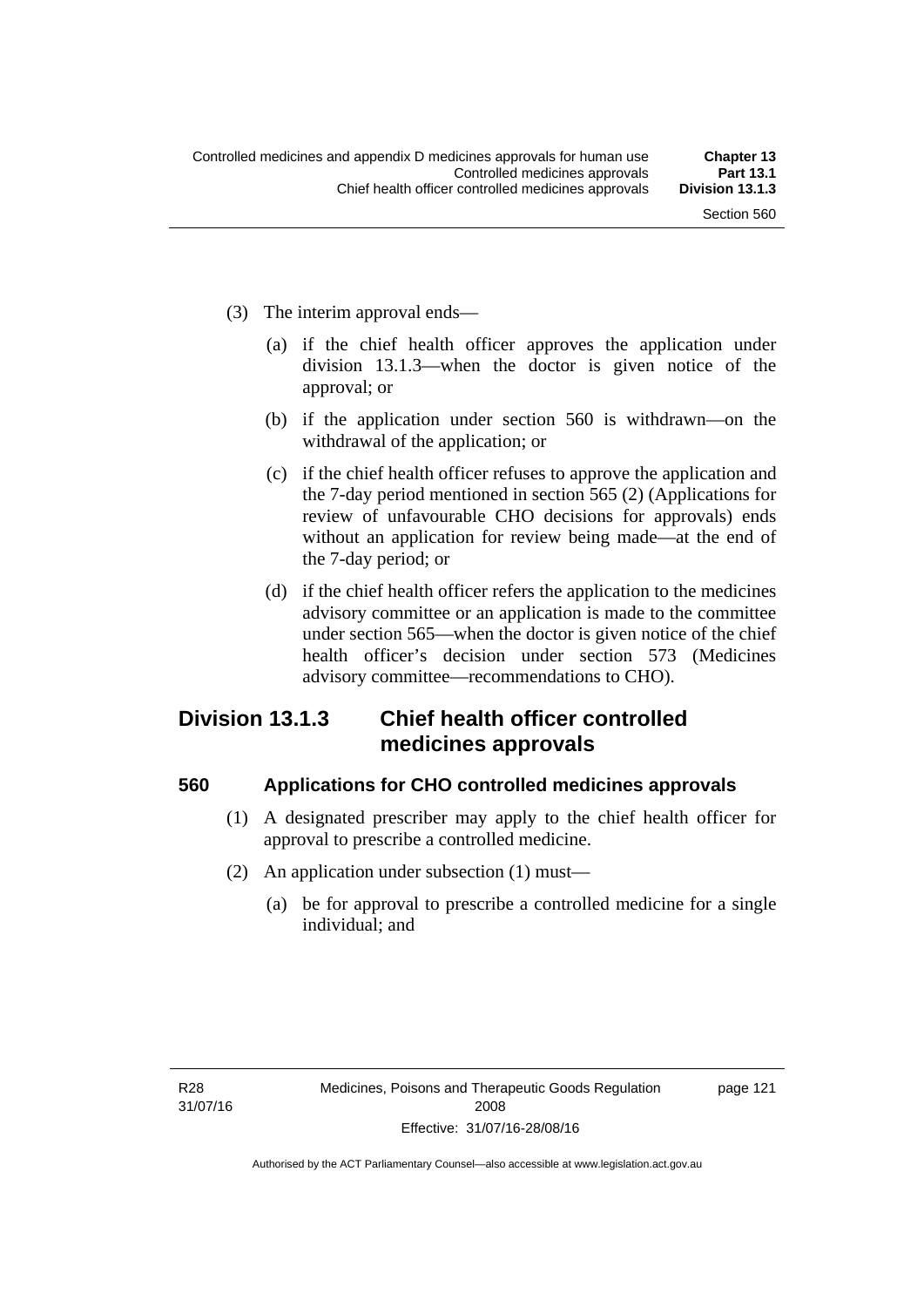(b) be made in a way determined by the chief health officer.

#### **Examples**

telephone, email and fax

- *Note 1* If a form is approved under the [Act](http://www.legislation.act.gov.au/a/2008-26/default.asp), s 198 for this provision, the form must be used.
- *Note 2* An example is part of the regulation, is not exhaustive and may extend, but does not limit, the meaning of the provision in which it appears (see [Legislation Act,](http://www.legislation.act.gov.au/a/2001-14) s 126 and s 132).
- (3) An application under subsection (1) may be made—
	- (a) on the applicant's own behalf; or
	- (b) on the applicant's own behalf and on behalf of 1 or more other named designated prescribers; or
	- (c) on behalf of a group of designated prescribers that includes the applicant and who practise at the same premises.

#### **Example**

the doctors practising at a suburban medical practice so that if a person's usual doctor is unavailable another doctor at the practice can, under the approval, prescribe the controlled medicine

(4) A determination under subsection (2) (b) is a notifiable instrument.

*Note* A notifiable instrument must be notified under the [Legislation Act](http://www.legislation.act.gov.au/a/2001-14).

# **561 Requirements for CHO controlled medicines approval applications**

- (1) An application by a designated prescriber for an approval to prescribe a controlled medicine for a patient must include the following:
	- (a) the designated prescriber's name and address;
	- (b) if the application is made on behalf of a group of designated prescribers—the names of the designated prescribers or a description of the group;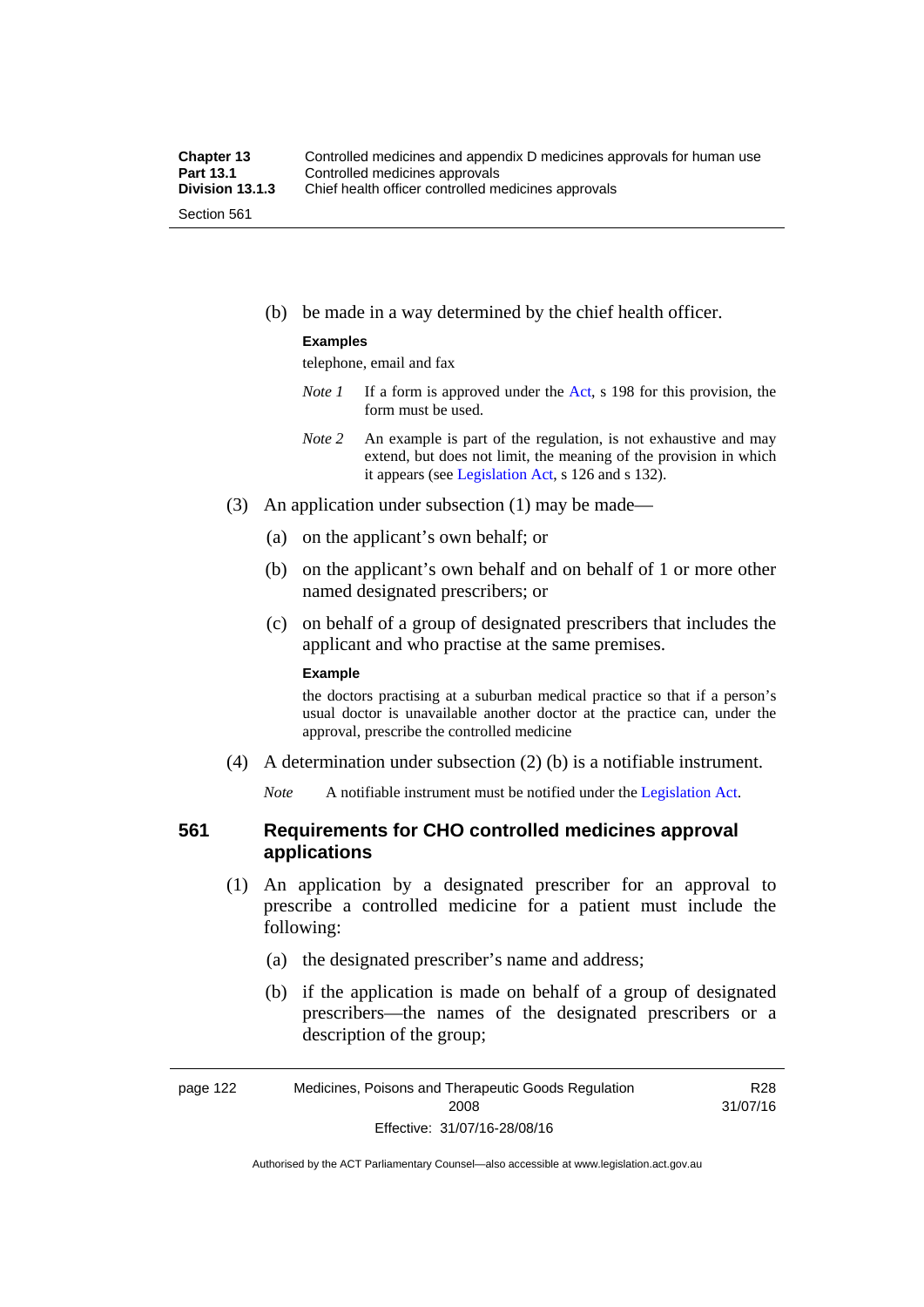- (c) the medicine, and either—
	- (i) the form, strength and quantity of the medicine, and the daily dose, that may be prescribed; or
		- *Note* Other forms and strengths may be prescribed in accordance with s 32.
	- (ii) for an approval authorised under a category approval determination under section 575—details of the approval sought;
- (d) the patient's name and home address;
- (e) the condition from which the patient is suffering that, in the designated prescriber's opinion, requires treatment with the medicine;
- (f) whether, in the designated prescriber's opinion, based on reasonable grounds, the patient is a drug-dependent person in relation to a controlled medicine or prohibited substance.
- (2) To remove any doubt, the application may include any other information the designated prescriber considers relevant.
- (3) The chief health officer may ask the designated prescriber for any other information reasonably required to decide the application, including, for example, further information about the patient's treatment.
	- *Note* An example is part of the regulation, is not exhaustive and may extend, but does not limit, the meaning of the provision in which it appears (see [Legislation Act,](http://www.legislation.act.gov.au/a/2001-14) s 126 and s 132).

#### **562 CHO decision on applications to prescribe controlled medicines**

- (1) On application under section 560, the chief health officer must—
	- (a) approve the application in the terms applied for; or

R28 31/07/16 page 123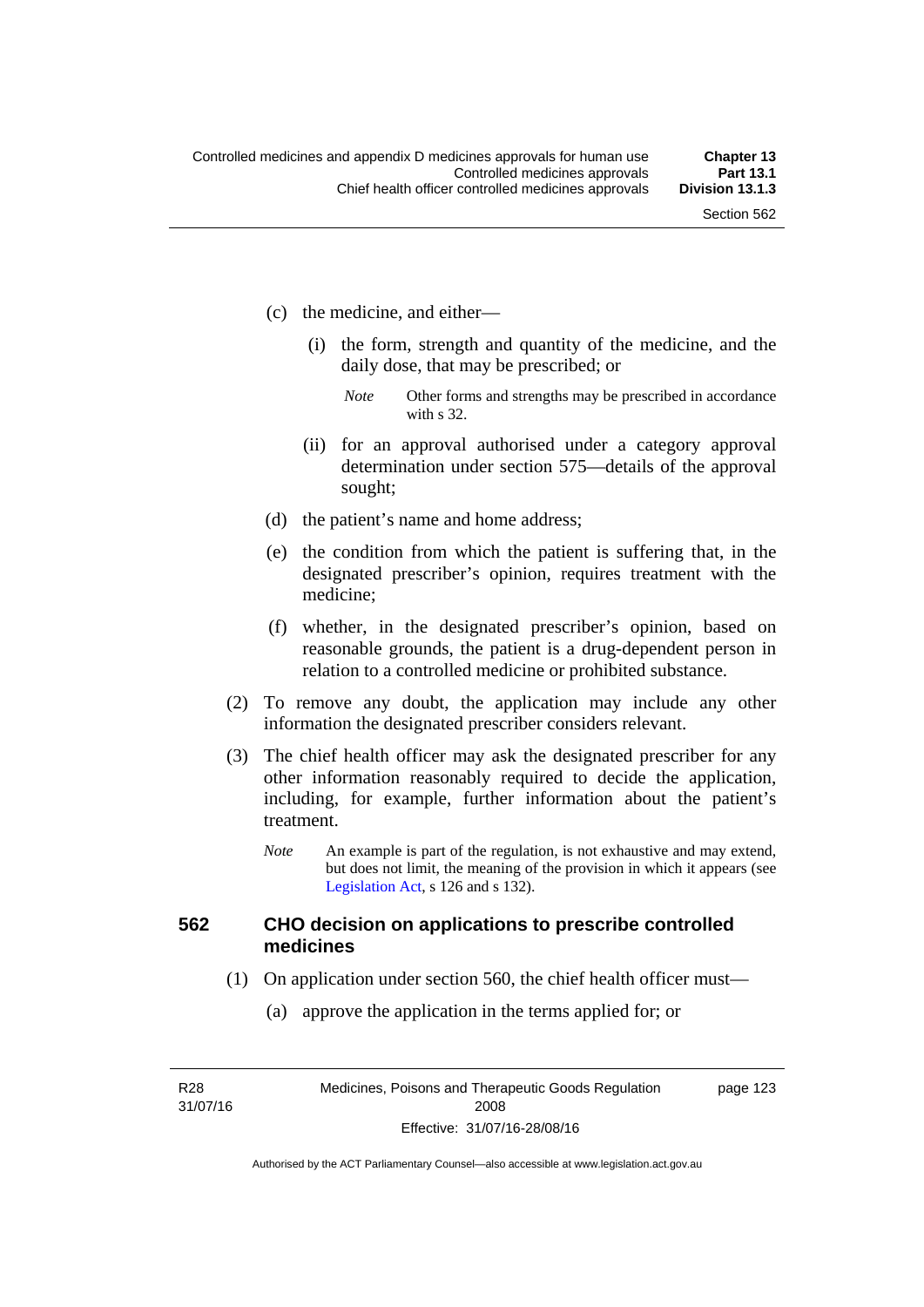- (b) approve the application in terms different from those applied for; or
- (c) refuse to approve the application; or
- (d) refer the application to the medicines advisory committee.

*Note 1* An approval may include conditions (see s 570).

*Note 2* For the form of a controlled medicines approval by the chief health officer, see s 571.

- (2) However, the chief health officer need not decide the application if the chief health officer has asked for information under section 561 (3) and the information has not been given.
- (3) The chief health officer must give the applicant written notice of the chief health officer's decision not later than 7 days after the day the decision is made.
- (4) If the decision is made under subsection (1) (b) or (c), the notice must include information about the applicant's right to seek review of the decision under section 565 (Applications for review of unfavourable CHO decisions for approvals).

### **563 Restrictions on CHO power to approve applications for approvals**

In making a decision under section 562, the chief health officer—

- (a) must comply with any guidelines approved under section 574 (Guidelines for CHO decisions on applications); and
- (b) must not approve an application to prescribe buprenorphine or methadone to treat a drug-dependent person's drug-dependency unless the applicant is—
	- (i) a doctor who is working at a hospital, or an institution mentioned in section 557 (2) (a) (ii) (Standing interim approval to prescribe buprenorphine and methadone for patients of certain institutions); or

Authorised by the ACT Parliamentary Counsel—also accessible at www.legislation.act.gov.au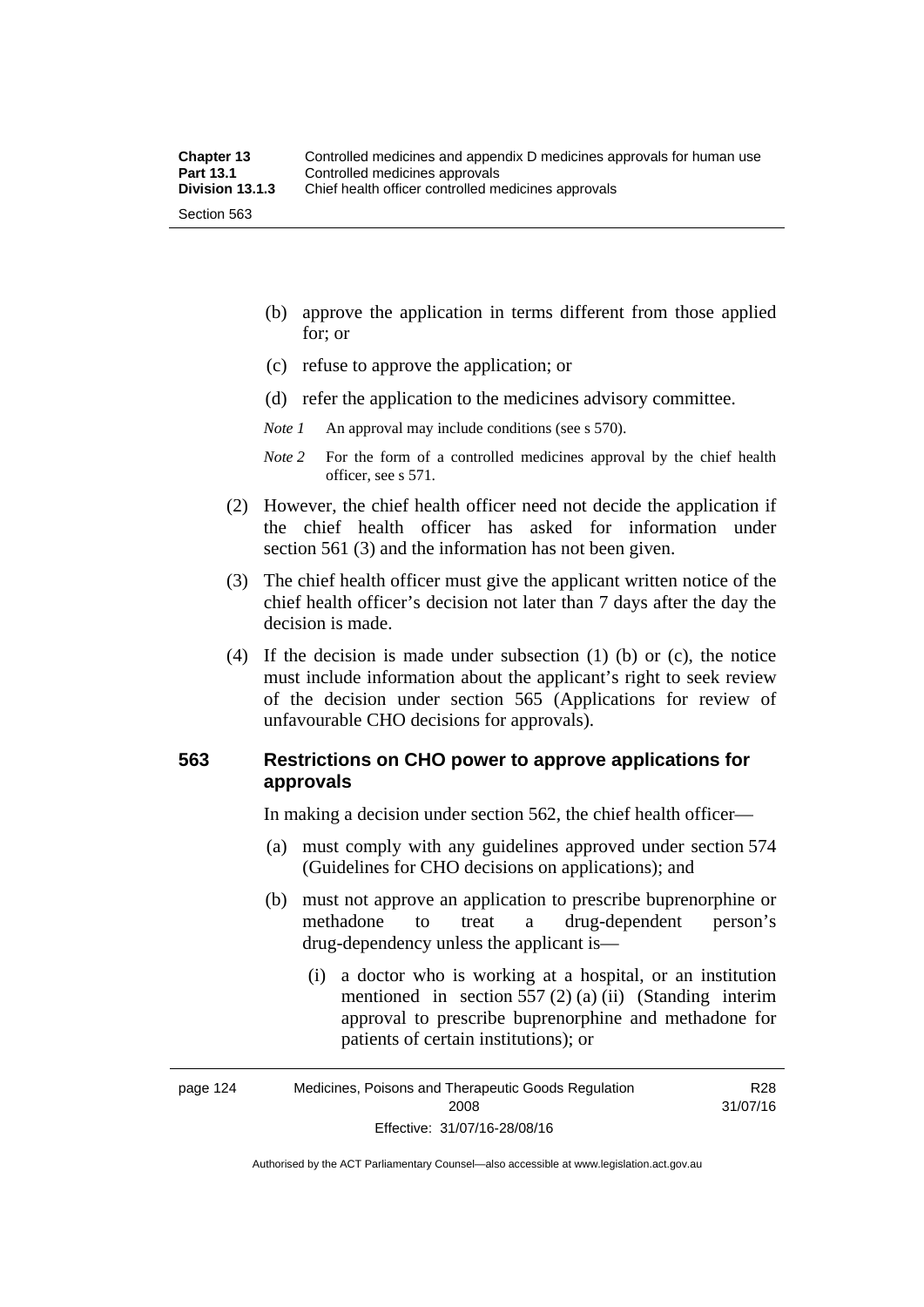- (ii) an intern doctor who is working at a hospital, or an institution mentioned in section  $557(2)(a)$  (ii), and who is acting under the direct supervision of a doctor at the hospital or institution; or
- (iii) a doctor who is treating a person held in police custody; or
- (iv) a doctor who holds an endorsement under section 582 (CHO decisions on applications for endorsement to treat drug-dependency); or
- (v) a doctor who is prescribing continuing opioid dependency treatment for up to 5 drug-dependent people if—
	- (A) the people have already undergone opioid dependency treatment for at least 14 consecutive days (the *initial treatment*); and
	- (B) the initial treatment was prescribed by a doctor holding an endorsement under section 582.
	- *Note Doctor* does not include an intern doctor (see dict).

#### **564 Term of CHO controlled medicines approvals**

A controlled medicines approval under this division is for the period (not longer than 3 years) stated in the approval.

# **565 Applications for review of unfavourable CHO decisions for approvals**

- (1) This section applies if, under section 562, the chief health officer—
	- (a) approves an application for a controlled medicines approval in terms different from those applied for; or
	- (b) refuses to approve the application for an approval.

page 125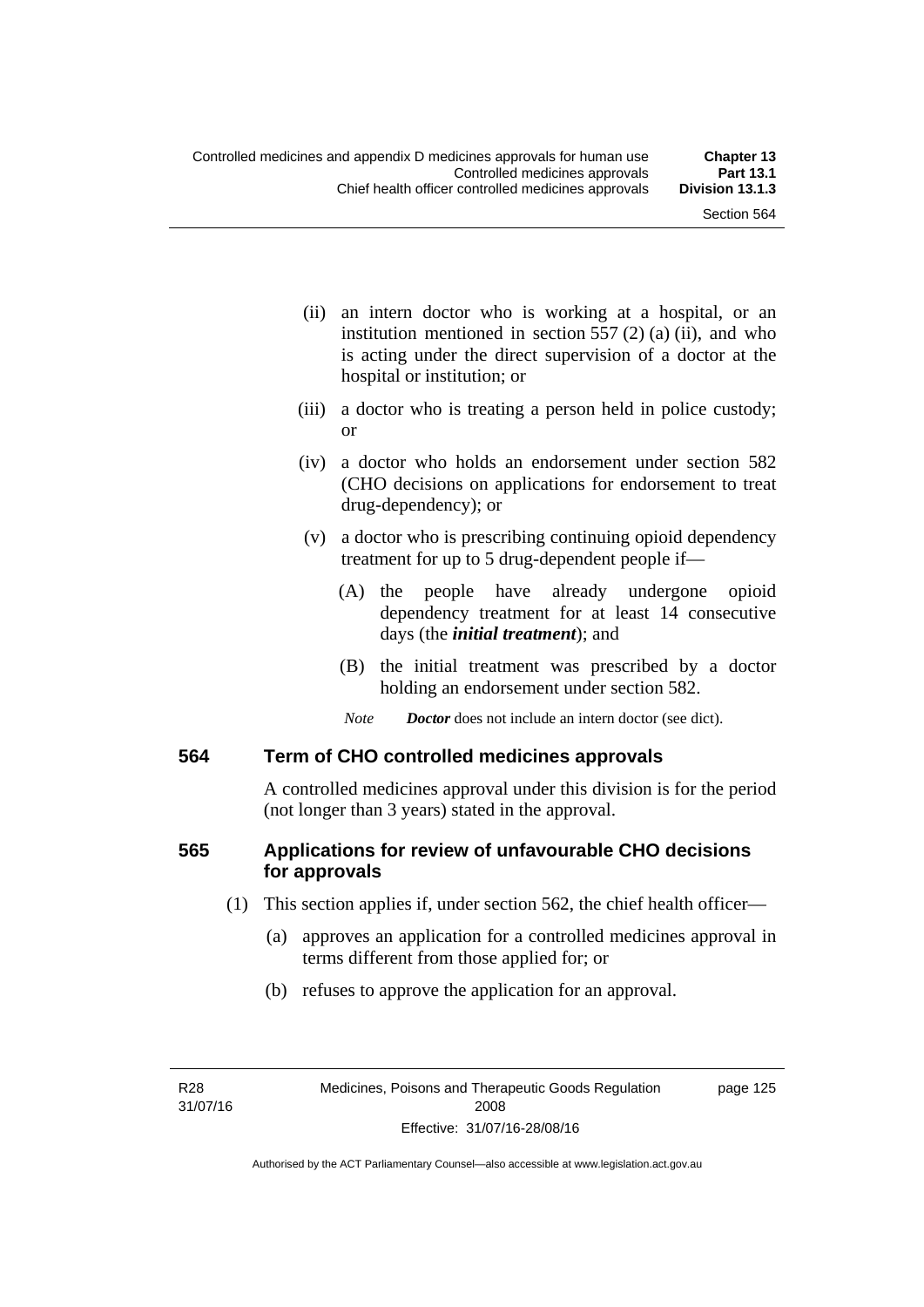| <b>Chapter 13</b> | Controlled medicines and appendix D medicines approvals for human use |  |
|-------------------|-----------------------------------------------------------------------|--|
| <b>Part 13.1</b>  | Controlled medicines approvals                                        |  |
| Division 13.1.3   | Chief health officer controlled medicines approvals                   |  |
| Section 566       |                                                                       |  |

- (2) The applicant for the approval may, not later than 7 days after the day the person receives written notice of the decision, apply to the medicines advisory committee for review of the decision.
- (3) The application for review—
	- (a) must be in writing signed by the applicant; and
	- (b) must set out the grounds for the application; and
	- (c) may include any information that the applicant considers appropriate for the review.

### **566 Medicines advisory committee—referred applications and review of unfavourable CHO decisions**

- (1) This section applies to an application—
	- (a) for approval to prescribe a controlled medicine referred to the medicines advisory committee under section 562 (1) (d); or
	- (b) under section 565 for review of a decision of the chief health officer on an application for a controlled medicines approval.
- (2) The medicines advisory committee may, in writing, ask the applicant to give the committee further information about the treatment of the person to whom the application relates not later than a stated reasonable time.
- (3) After considering the application and any further information provided in accordance with a notice under subsection (2), the medicines advisory committee must—
	- (a) for an application for review of a decision by the chief health officer—
		- (i) recommend that the chief health officer confirm the decision made; or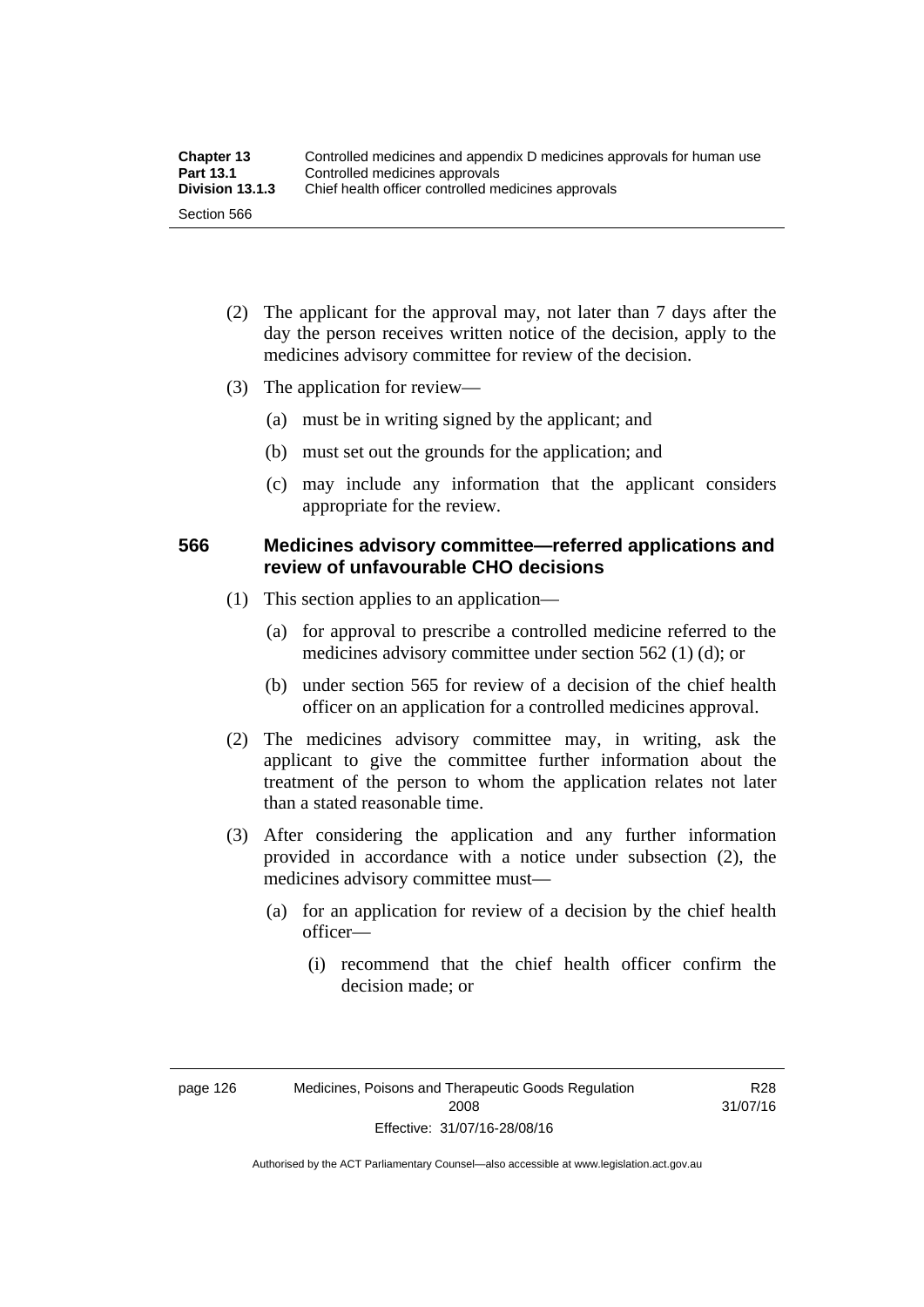- (ii) do both of the following:
	- (A) recommend that the chief health officer revoke the decision made;
	- (B) make a recommendation under paragraph (b) (i), (ii) or (iii); or
- (b) recommend that the chief health officer—
	- (i) approve the application to prescribe a controlled medicine in the terms applied for; or
	- (ii) approve the application in terms different from those applied for; or
	- (iii) refuse to approve the application.
- *Note 1* The medicines advisory committee may recommend that the chief health officer include conditions in the approval (see s 570 (2)).
- *Note 2* The chief health officer must consider the committee's recommendation (see s 573).
- (4) A recommendation must be in writing.

#### **567 Amendment and revocation of controlled medicines approvals**

- (1) The chief health officer may amend or revoke a controlled medicines approval on the chief health officer's own initiative and without consulting the medicines advisory committee.
- (2) The medicines advisory committee may recommend that the chief health officer amend or revoke a controlled medicines approval, whether or not the approval was given on the recommendation of the committee.
	- *Note* The chief health officer must consider the committee's recommendation (see s 573).
- (3) A recommendation must be in writing.

R28 31/07/16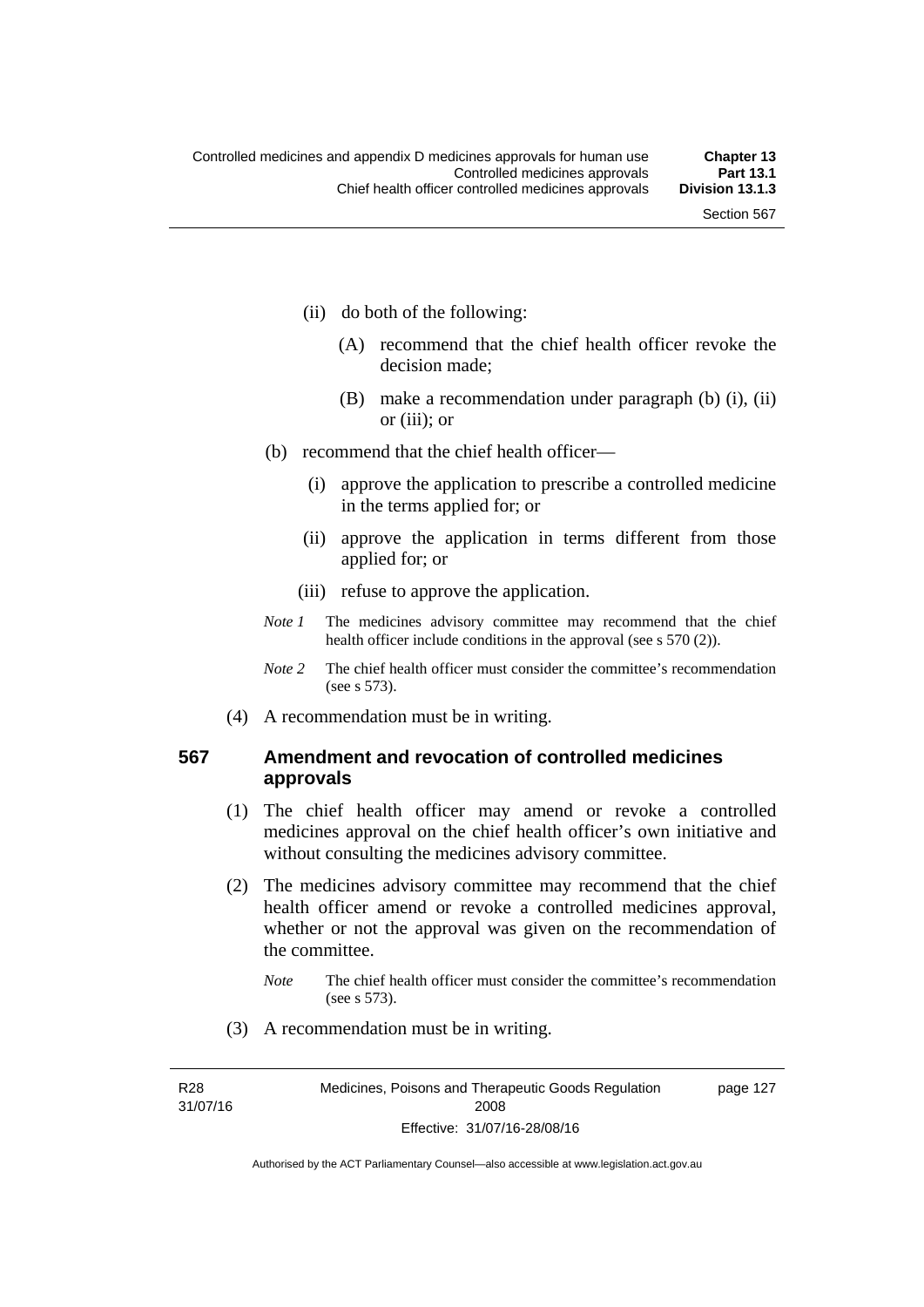- (4) The chief health officer must send the approval-holder written notice of the chief health officer's decision not later than 7 days after the day the decision is made.
- (5) If the decision is to amend or revoke a controlled medicines approval under subsection (1), the notice must include information about the approval-holder's right to seek review of the decision under section 568.
- (6) In this section:

*amend*, a controlled medicines approval, includes imposing a condition on, or changing a condition of, the approval.

# **568 Application for review of amendment and revocation on CHO initiative**

- (1) This section applies if the chief health officer amends or revokes a controlled medicines approval under section 567 (1).
- (2) The person to whom the approval was given may, not later than 7 days after the day the person is given written notice of the amendment or revocation, apply to the medicines advisory committee for review of the decision.
- (3) The application for review—
	- (a) must be in writing signed by the applicant; and
	- (b) must set out the grounds for the application; and
	- (c) may include any information that the applicant considers appropriate for the review.
- (4) To remove any doubt, the decision to which the application relates continues to operate despite the making of the application until the day the chief health officer's decision following a recommendation under section 569 (3) takes effect.

R28 31/07/16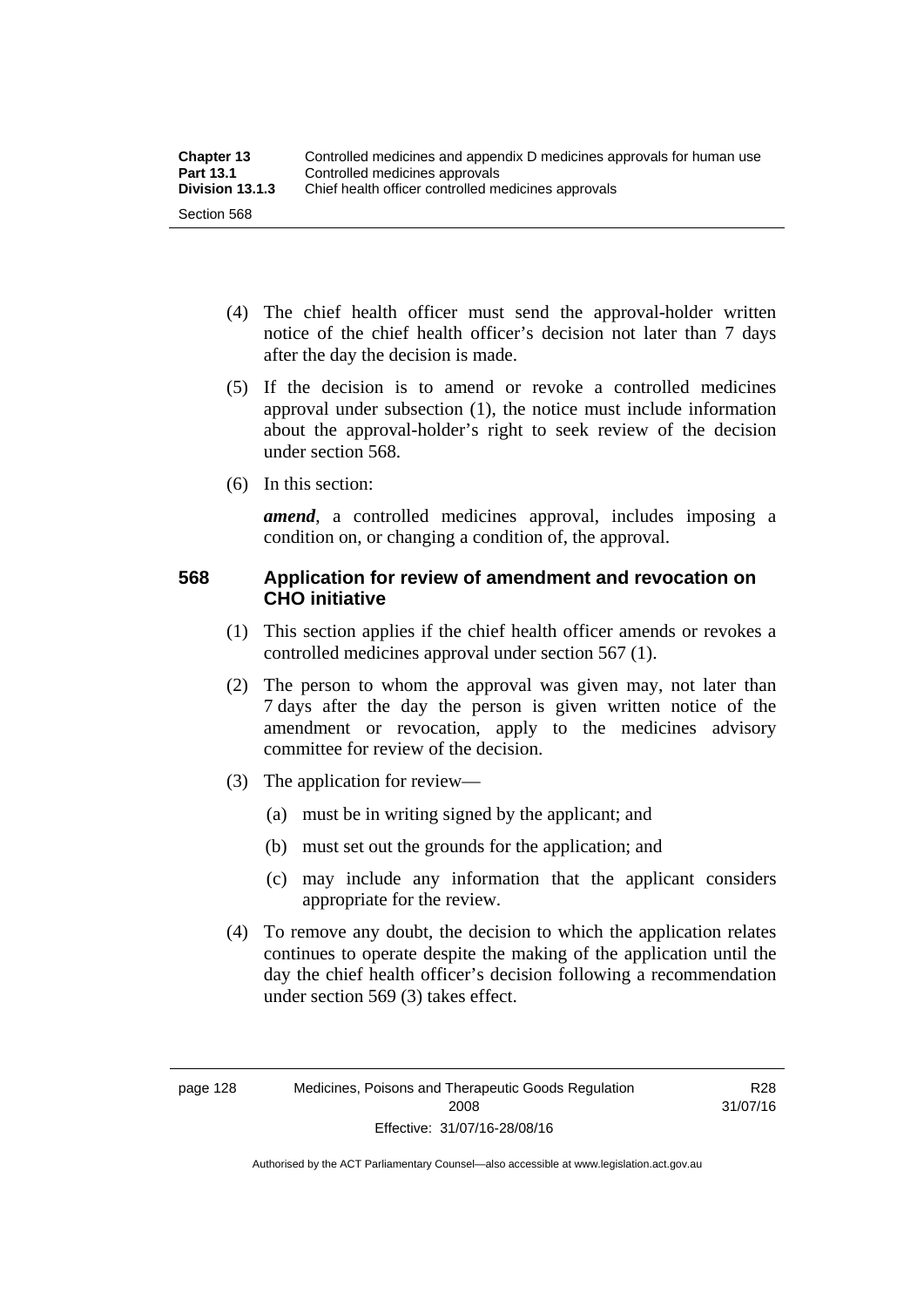# **569 Medicines advisory committee—review of amendment or revocation on CHO initiative**

- (1) This section applies if an application is made to the medicines advisory committee under section 568 to review a decision (the *original decision*) of the chief health officer to amend or revoke a controlled medicines approval.
- (2) The medicines advisory committee may, in writing, ask the designated prescriber to give the committee further information about the treatment of the person to whom the application relates not later than a stated reasonable time.
- (3) After considering the application for review and any further information provided in accordance with a notice under subsection (2), the medicines advisory committee must recommend that the chief health officer—
	- (a) confirm the original decision; or
	- (b) revoke the original decision; or
	- (c) revoke the original decision and approve the application as recommended by the committee.
	- *Note 1* The medicines advisory committee may recommend that the chief health officer include conditions in the approval (see s 570 (2)).
	- *Note 2* The chief health officer must consider the committee's recommendation (see s 573).
- (4) A recommendation must be in writing.

### **570 Conditional controlled medicines approvals**

(1) The chief health officer may include conditions for the safe or proper use of a controlled medicine in a controlled medicines approval.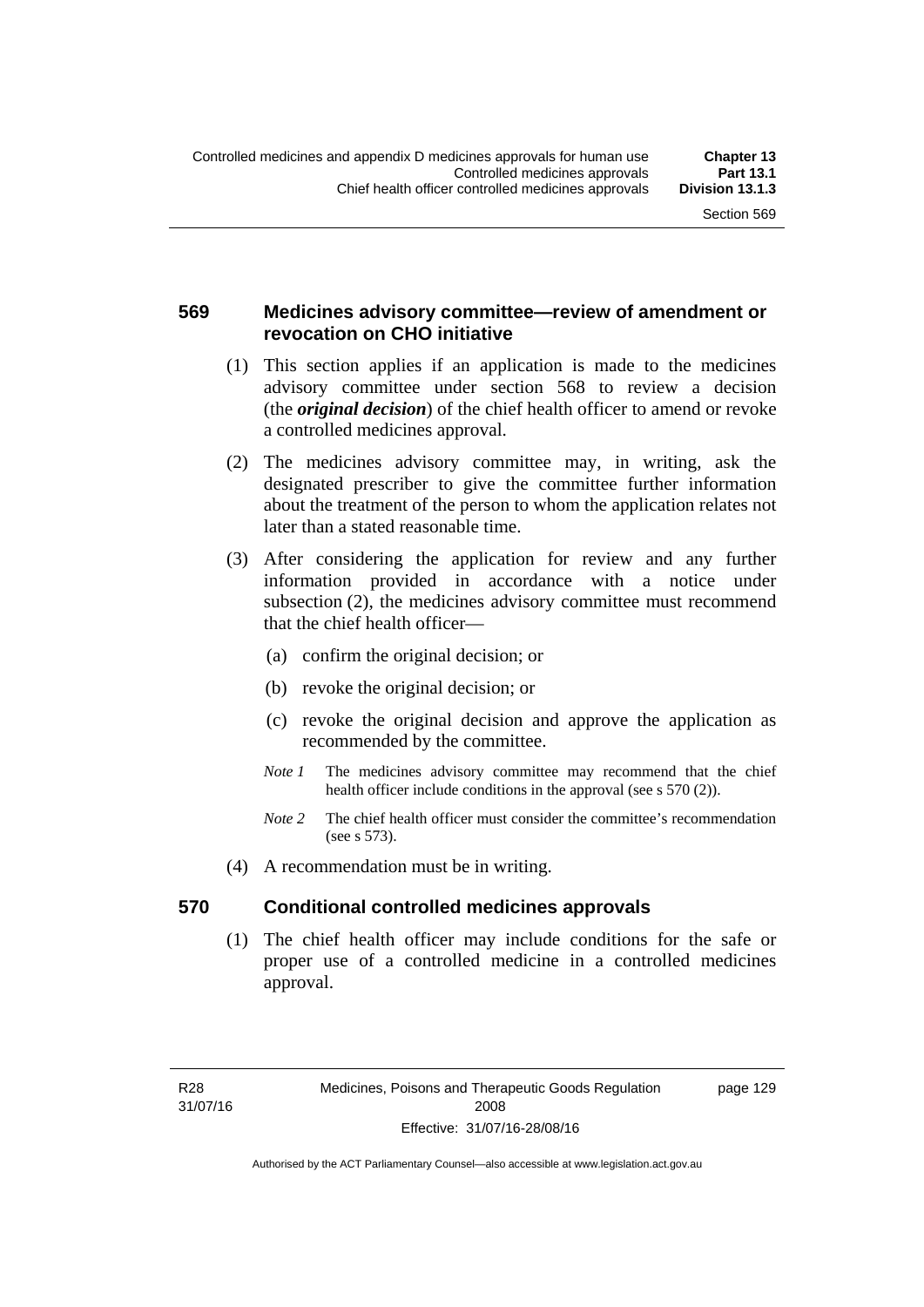| <b>Chapter 13</b> | Controlled medicines and appendix D medicines approvals for human use |  |
|-------------------|-----------------------------------------------------------------------|--|
| Part 13.1         | Controlled medicines approvals                                        |  |
| Division 13.1.3   | Chief health officer controlled medicines approvals                   |  |
| Section 571       |                                                                       |  |

- (2) The medicines advisory committee may recommend that the chief health officer include conditions for the safe or proper use of a controlled medicine in a controlled medicines approval.
	- *Note* The chief health officer must consider the committee's recommendation (see s 573).

#### **571 Form of CHO controlled medicines approvals**

- (1) A controlled medicines approval given by the chief health officer must include the following:
	- (a) the name of the controlled medicine to which the approval relates;
	- (b) either—
		- (i) the form and strength, and the maximum quantity, of the medicine that may be prescribed under the approval; or
		- (ii) for an approval authorised under a category approval determination under section 575—details of the approval given;
	- (c) the period when the medicine may be prescribed under the approval or when the approval ends;
	- (d) any condition to which the approval is subject.
	- *Note* If the approval is an oral approval, the prescriber must send the chief health officer a written application (see s 31 (1) (d) (ii)).
- (2) Also, for subsection (1) (b), if the controlled medicines approval relates to the treatment of a drug-dependent person with buprenorphine or methadone for their drug-dependency, the approval may state the maximum daily dose that may be prescribed for the person.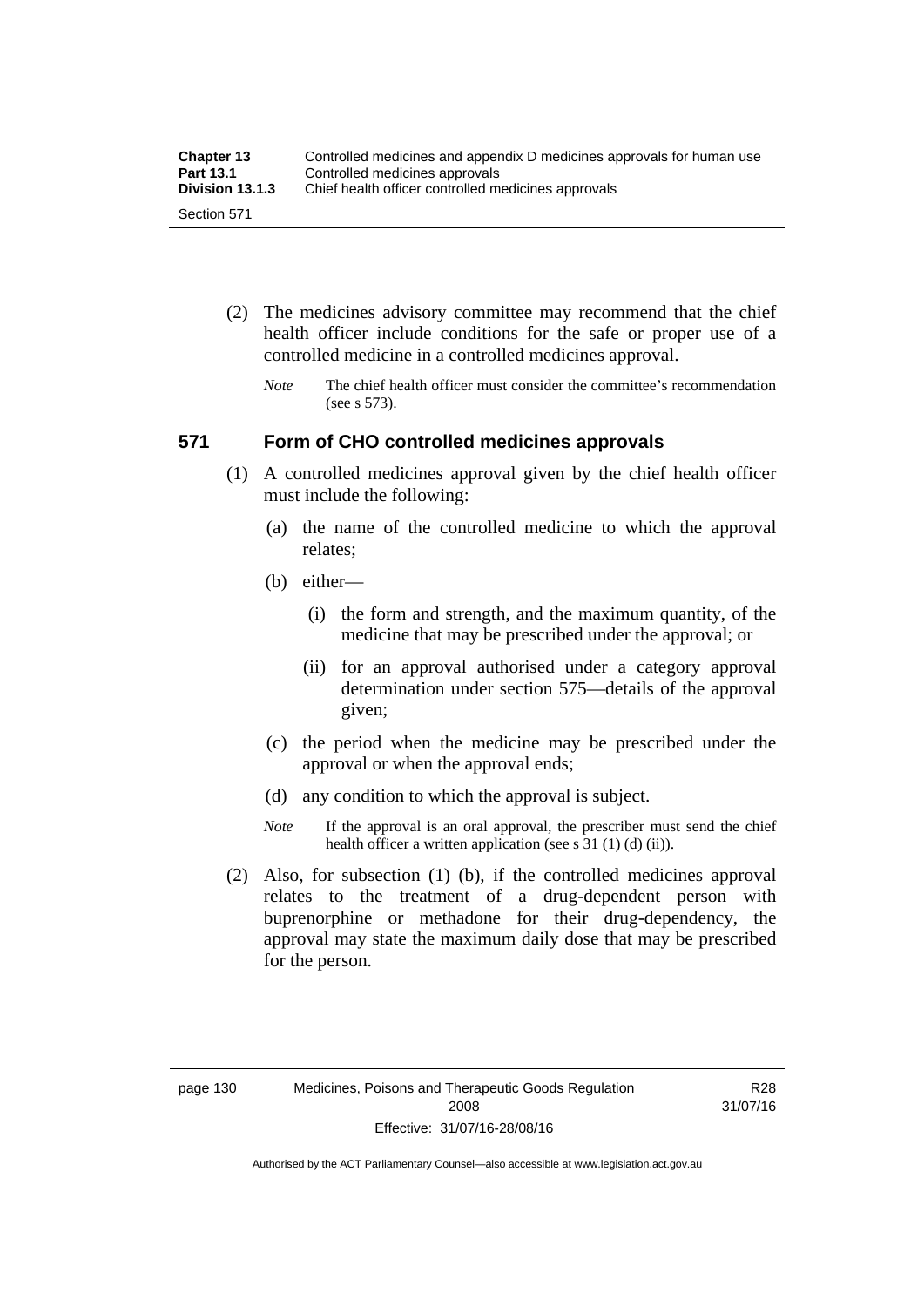### **572 When controlled medicines approvals etc take effect**

- (1) A controlled medicines approval takes effect when the applicant receives notice of the approval or, if the approval states a later day, on the later day.
- (2) An amendment or revocation of a controlled medicines approval takes effect when the approval-holder receives notice of the amendment or revocation or, if the notice of the amendment or revocation states a later day, on the later day.

# **573 Medicines advisory committee—recommendations to CHO**

- (1) This section applies if the medicines advisory committee recommends that the chief health officer make a decision in relation  $to$ 
	- (a) an application for a controlled medicines approval; or
	- (b) a controlled medicines approval; or
	- (c) an application under section 581 (Applications for CHO endorsement to treat drug-dependency).
- (2) The chief health officer must—
	- (a) make the decision after considering the medicines advisory committee's recommendation; and
	- (b) send the applicant or approval holder written notice of the decision not later than 7 days after the day the chief health officer makes the decision.

page 131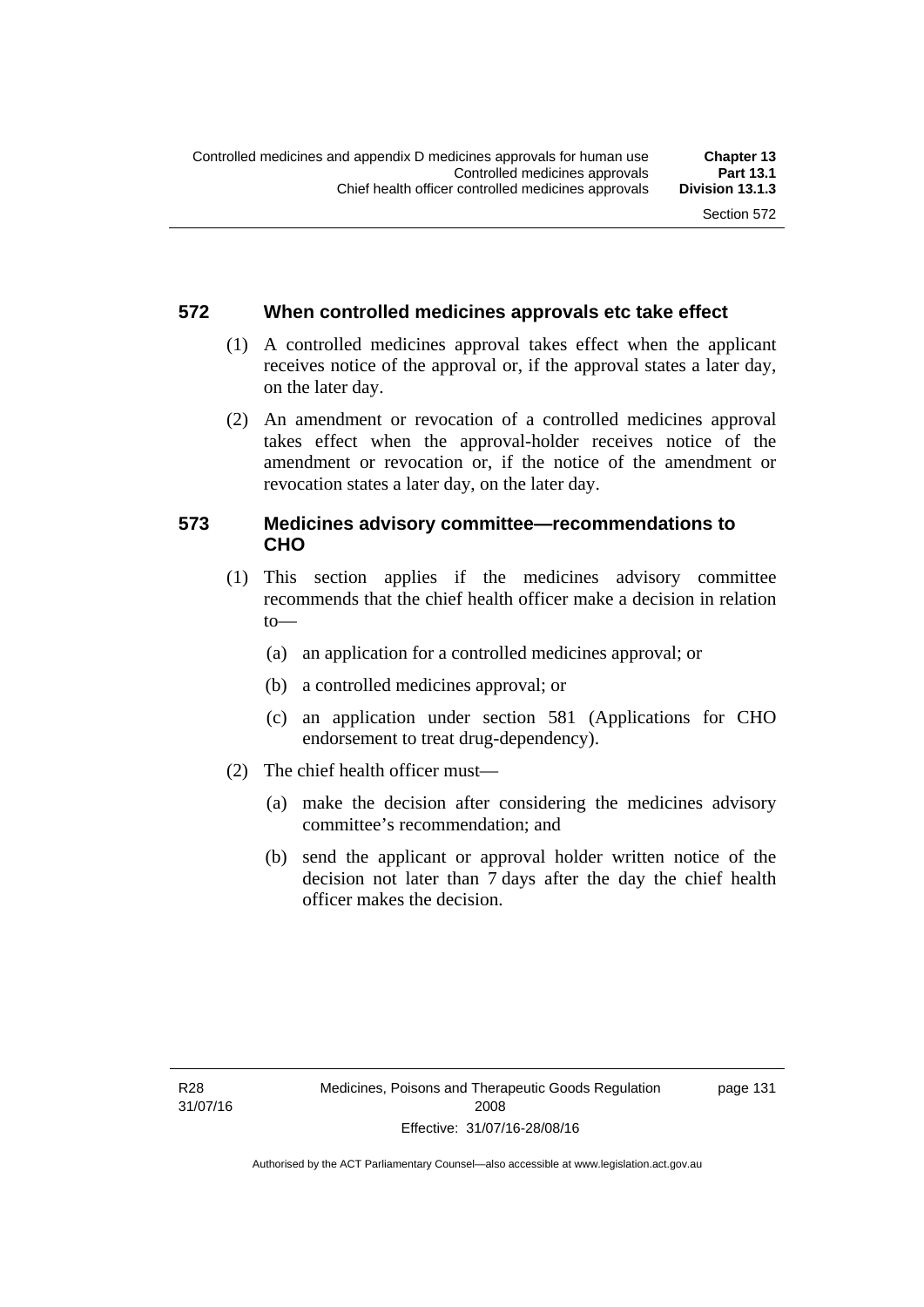#### **574 Guidelines for CHO decisions on applications**

- (1) The medicines advisory committee may give draft guidelines to the chief health officer in relation to decisions on applications under section 560 (Applications for CHO controlled medicines approvals).
- (2) The chief health officer may approve a draft guideline.
- (3) An approved guideline is a notifiable instrument.

*Note* A notifiable instrument must be notified under the [Legislation Act](http://www.legislation.act.gov.au/a/2001-14).

#### **575 Category approval determination**

 (1) The chief health officer may determine circumstances in which approval to prescribe a controlled medicine may be given, other than approval for a stated form, strength and quantity of a stated medicine (a *category approval determination*).

#### **Examples**

- 1 approval to prescribe all forms, strengths and quantities of certain controlled medicines for people with terminal illness
- 2 approval to prescribe up to a stated maximum dose of a particular controlled medicine
- *Note* An example is part of the regulation, is not exhaustive and may extend, but does not limit, the meaning of the provision in which it appears (see [Legislation Act,](http://www.legislation.act.gov.au/a/2001-14) s 126 and s 132).
- (2) A category approval determination is a notifiable instrument.

*Note* A notifiable instrument must be notified under the [Legislation Act](http://www.legislation.act.gov.au/a/2001-14).

R28 31/07/16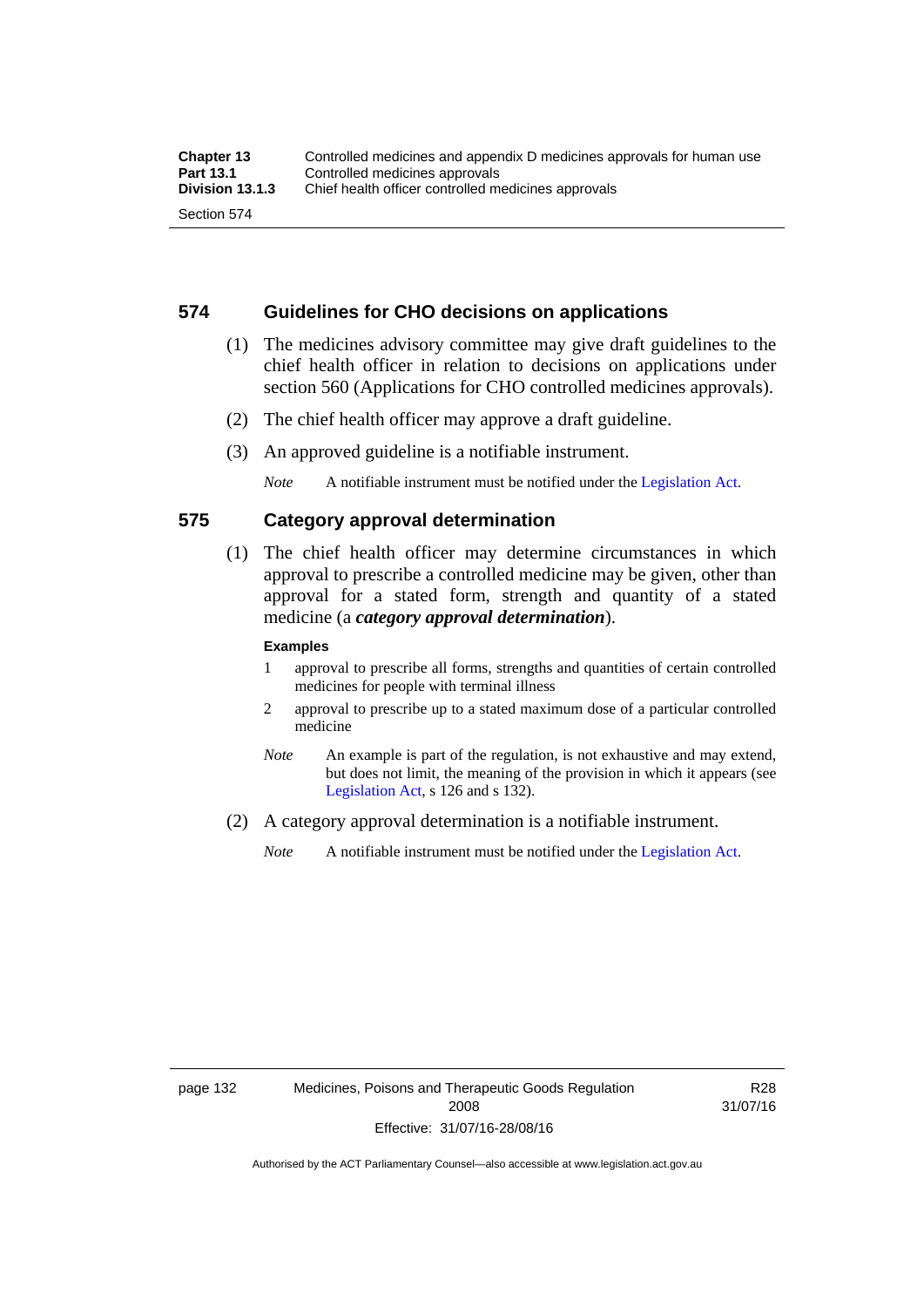# **Division 13.1.4 Endorsements to treat drug-dependency**

#### **580 Meaning of** *endorsement***—div 13.1.4**

In this division:

*endorsement* means an endorsement under section 582 to prescribe buprenorphine and methadone to treat a drug-dependent person's drug-dependency.

*Note* An endorsement is not required by doctors and certain intern doctors who are working at particular institutions, see s 563 (b).

### **581 Applications for CHO endorsement to treat drug-dependency**

 (1) A doctor may, in writing, apply to the chief health officer for an endorsement.

*Note Doctor* does not include an intern doctor (see dict).

- (2) The application must include the following:
	- (a) the doctor's name and business address and telephone number;
	- (b) the doctor's qualifications and experience in treating drug-dependency.
	- *Note* If a form is approved under the [Act](http://www.legislation.act.gov.au/a/2008-26/default.asp), s 198 for this provision, the form must be used.
- (3) The chief health officer may ask the doctor for any other information reasonably required to decide the application.

# **582 CHO decisions on applications for endorsement to treat drug-dependency**

(1) The chief health officer must give, or refuse to give, an endorsement to a doctor who applies under section 581.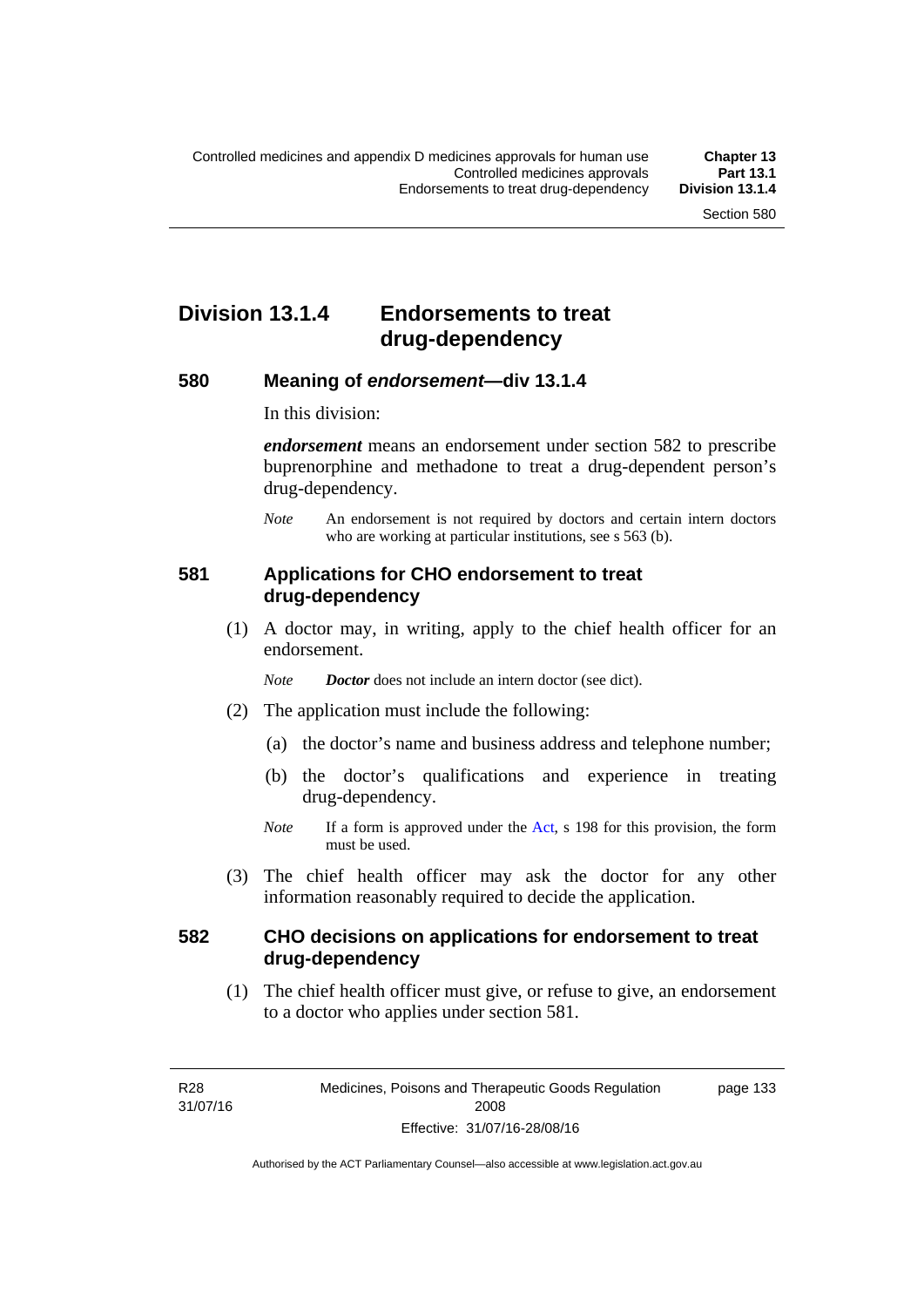- (2) The chief health officer must not give a doctor an endorsement unless satisfied that the doctor has the qualifications and experience to treat drug-dependency.
- (3) An endorsement is subject to any condition included in the endorsement by the chief health officer.
- (4) The chief health officer must give the doctor written notice of the chief health officer's decision not later than 7 days after the day the decision is made.
- (5) If the chief health officer refuses the application, the notice must include information about the doctor's right to seek review of the decision under section 584.

### **583 Form of CHO endorsements to treat drug-dependency**

An endorsement by the chief health officer must include the following:

- (a) the doctor's name;
- (b) an identifying number for the endorsement;
- (c) any condition to which the endorsement is subject.

### **584 Medicines advisory committee—review of CHO decisions to refuse endorsements to treat drug-dependency**

- (1) This section applies if the chief health officer refuses under section 582 to give an endorsement to a doctor.
- (2) The doctor may, not later than 28 days after the day the doctor receives written notice of the decision, apply to the medicines advisory committee for review of the decision.
- (3) The application for review—
	- (a) must be in writing signed by the doctor; and
	- (b) must set out the grounds for the application; and

page 134 Medicines, Poisons and Therapeutic Goods Regulation 2008 R28 31/07/16

Effective: 31/07/16-28/08/16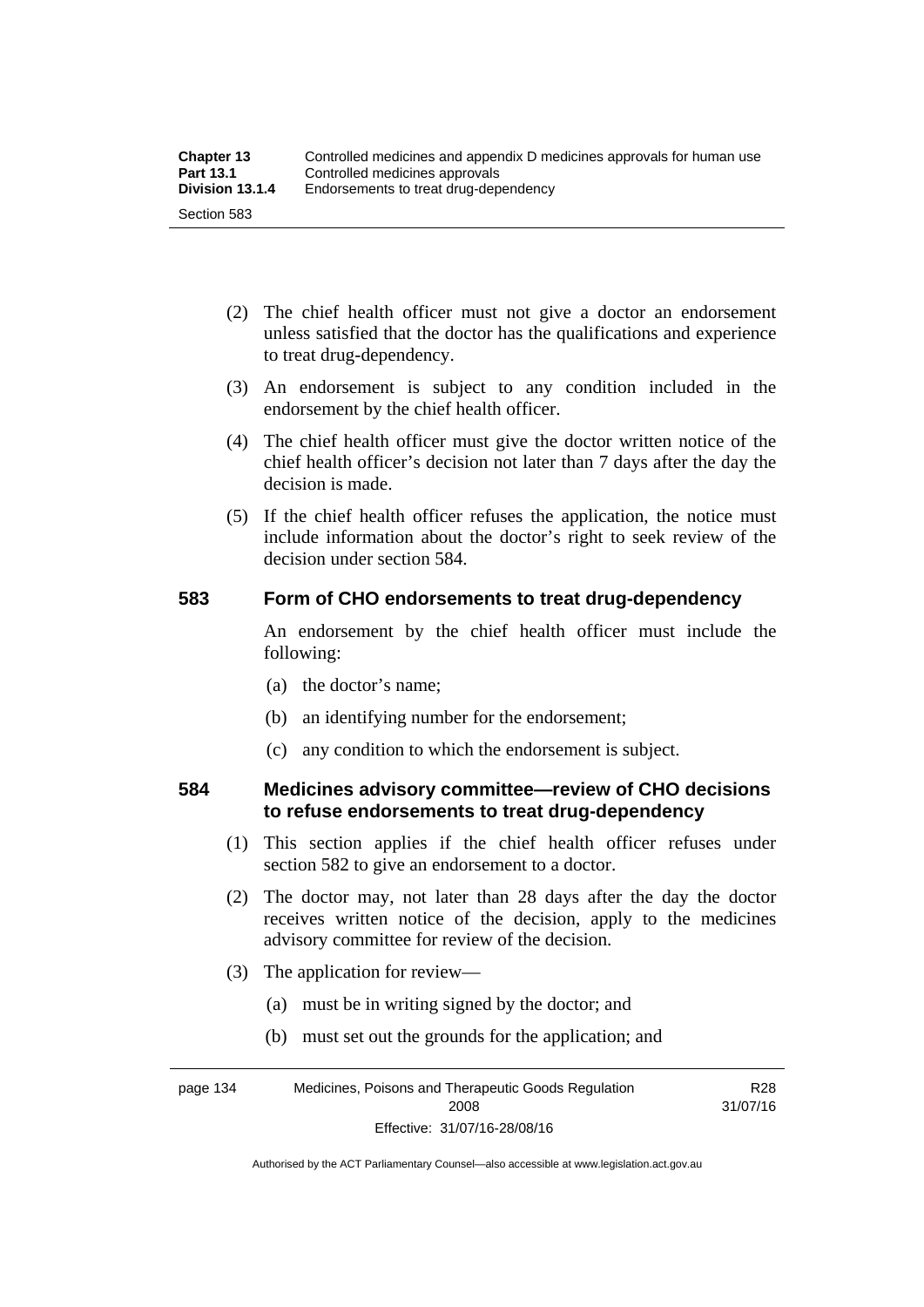- (c) may include any information that the doctor considers appropriate for the review.
- (4) The medicines advisory committee may, in writing, ask the doctor to give the committee further information that the committee reasonably needs to decide the application.
- (5) After considering the application and any further information provided in accordance with a notice under subsection (4), the medicines advisory committee must—
	- (a) recommend that the chief health officer confirm the decision made; or
	- (b) recommend that the chief health officer revoke the decision made and approve the application as recommended by the committee.
	- *Note* The chief health officer must consider the committee's recommendation (see s 573).
- (6) A recommendation must be in writing.

page 135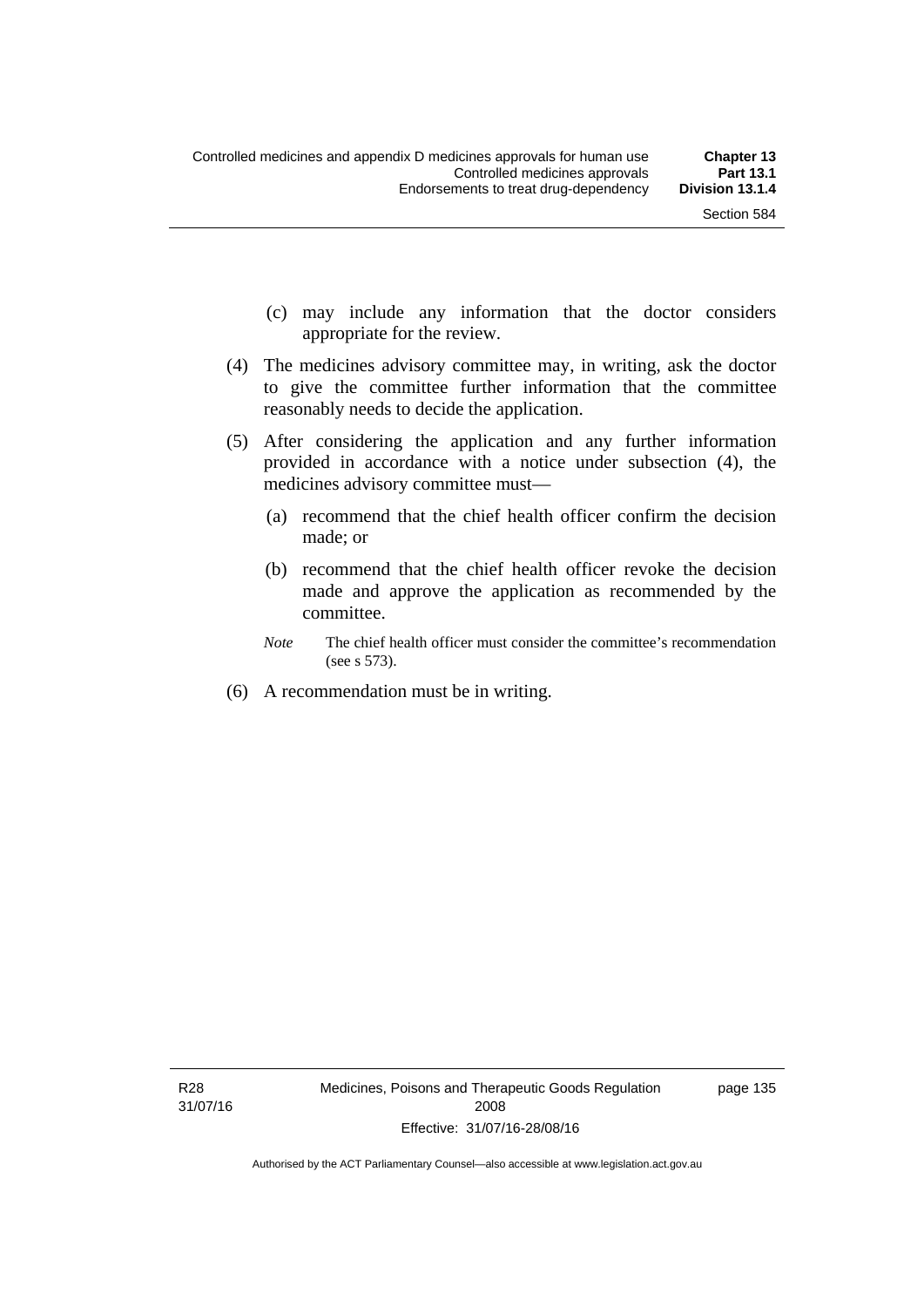# **Part 13.2 Appendix D medicines approvals**

*Note* It is a condition of an authorisation to prescribe a designated appendix D medicine for the prescriber to have an approval under this part (see s 33 (a)).

#### **590 Meaning of** *appendix D medicines approval*

In this regulation:

*appendix D medicines approval* means an approval under section 591 or section 593.

### **591 Standing approval to prescribe designated appendix D medicines**

A doctor is approved to prescribe a designated appendix D medicine for a purpose mentioned in schedule 3 (Designated appendix D medicines—standing approvals), part 3.2, column 3 in relation to the medicine if—

- (a) the medicine is mentioned in the schedule, part 3.2, column 3 in relation to the doctor; and
- (b) if the schedule, part 3.2, column 4 contains a condition in relation to the medicine—the doctor prescribes the medicine in accordance with the condition.

#### **Example—par (b)**

If sch 3, pt 3.2, col 4 includes a condition requiring a doctor to advise a woman of child-bearing age to avoid becoming pregnant during or for a certain period after the completion of treatment, the doctor is authorised to prescribe the medicine only if the doctor gives the patient the advice.

- *Note 1 Doctor* does not include an intern doctor (see dict).
- *Note 2* An example is part of the regulation, is not exhaustive and may extend, but does not limit, the meaning of the provision in which it appears (see [Legislation Act,](http://www.legislation.act.gov.au/a/2001-14) s 126 and s 132).

page 136 Medicines, Poisons and Therapeutic Goods Regulation 2008 Effective: 31/07/16-28/08/16

R28 31/07/16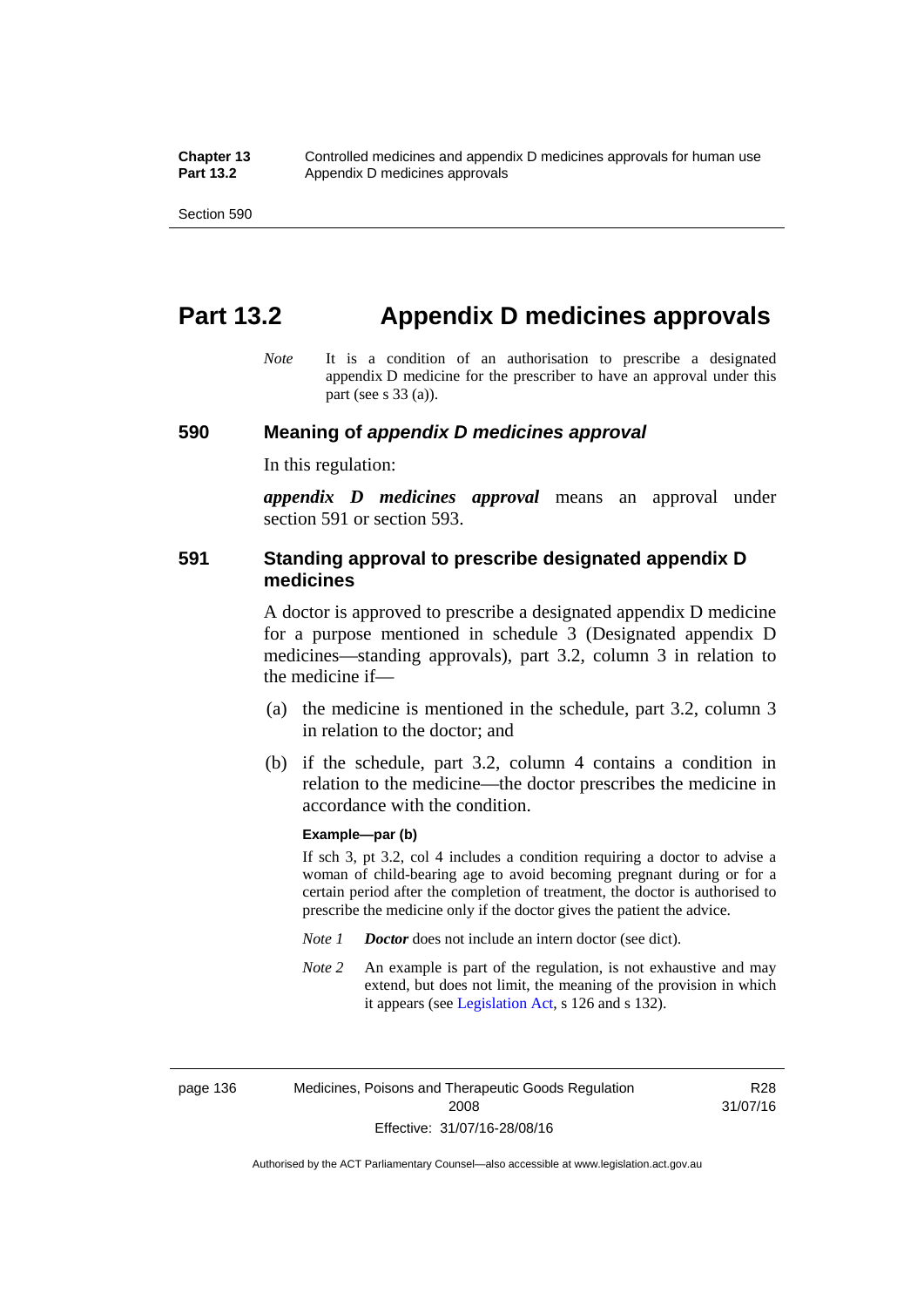# **592 Applications for CHO approval to prescribe designated appendix D medicines**

 (1) A doctor may, in writing, apply to the chief health officer for approval to prescribe a designated appendix D medicine for a purpose mentioned in schedule 3 (Designated appendix D medicines—standing approvals), part 3.2, column 3 in relation to the medicine.

*Note Doctor* does not include an intern doctor (see dict).

- (2) The application must include the following:
	- (a) the medicine's name;
	- (b) the doctor's name, business address and telephone number;
	- (c) if the doctor is a specialist—the specialist area in which the doctor practises;
	- (d) if the doctor is not a specialist—the doctor's qualifications and experience in relation to the medicine.
	- *Note* If a form is approved under the [Act](http://www.legislation.act.gov.au/a/2008-26/default.asp), s 198 for this provision, the form must be used.
- (3) The chief health officer may ask the doctor for any other information reasonably required to decide the application.

# **593 CHO decisions on applications to prescribe designated appendix D medicines**

- (1) The chief health officer must approve, or refuse to approve, an application by a doctor under section 592 for approval to prescribe a designated appendix D medicine.
- (2) An approval under subsection (1) to prescribe a designated appendix D medicine is subject to the following conditions:
	- (a) that the doctor complies with any conditions in schedule 3, part 3.2, column 4 in relation to the medicine;

R28 31/07/16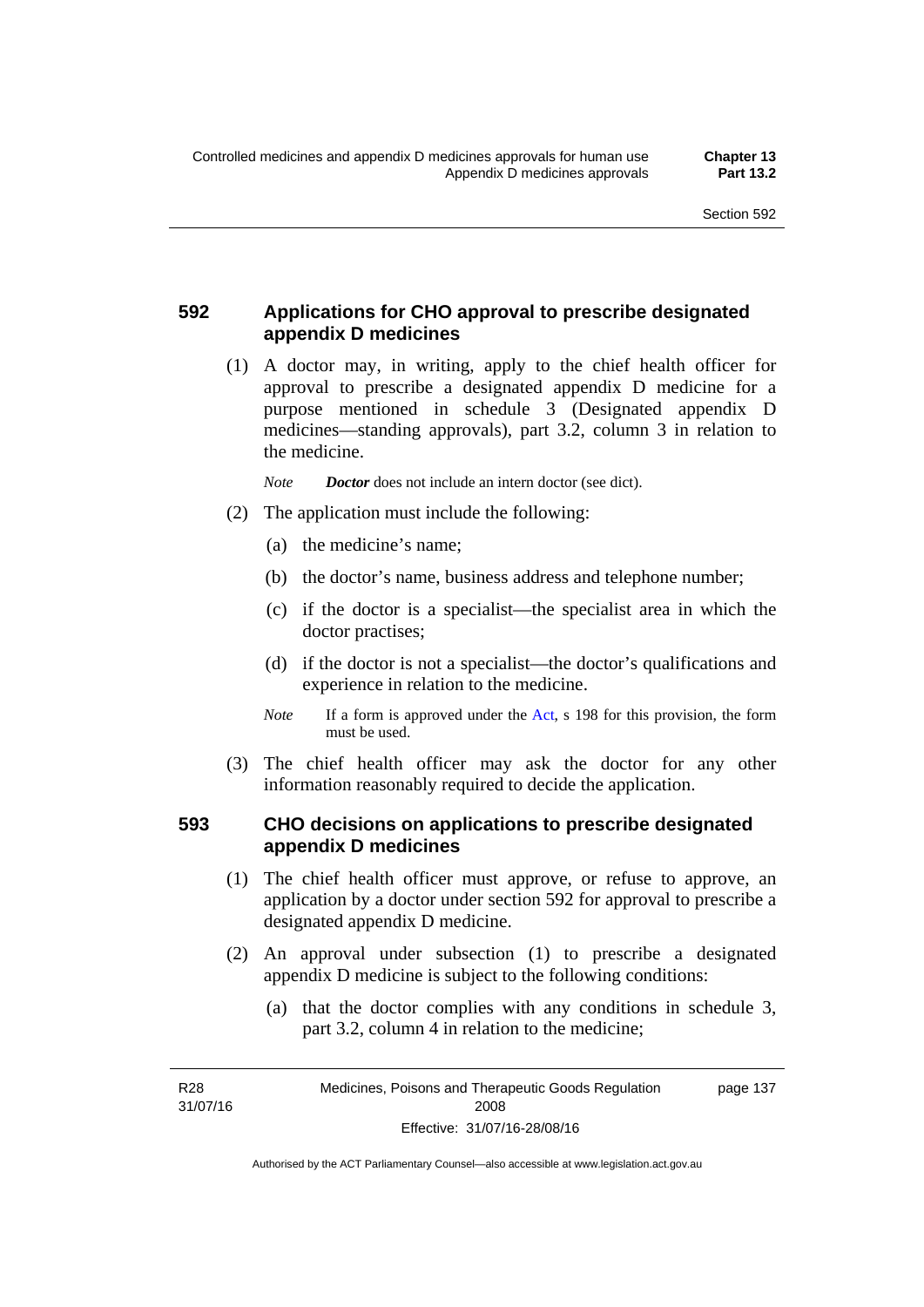(b) any other condition included in the approval by the chief health officer.

#### **Example—par (a)**

If sch 3, pt 3.2, col 4 includes a condition requiring a doctor to advise a woman of child-bearing age to avoid becoming pregnant during or for a certain period after the completion of treatment, the doctor is authorised to prescribe the medicine only if the doctor gives the patient the advice.

- *Note* An example is part of the regulation, is not exhaustive and may extend, but does not limit, the meaning of the provision in which it appears (see [Legislation Act,](http://www.legislation.act.gov.au/a/2001-14) s 126 and s 132).
- (3) For this section, the chief health officer—
	- (a) must have regard to the specialist area (if any) in which the doctor practises and the requirements (if any) stated in the medicines and poisons standard, appendix D for the medicine to which the application relates; and
	- (b) may have regard to anything else the chief health officer considers appropriate.
- (4) The chief health officer must send the doctor written notice of the chief health officer's decision not later than 7 days after the day the decision is made.

### **594 Form of CHO appendix D medicines approvals**

An appendix D medicines approval given by the chief health officer must include the following:

- (a) the doctor's name;
- (b) the name of the medicine to which the approval relates;
- (c) an identifying number for the approval;
- (d) any condition included in the approval by the chief health officer.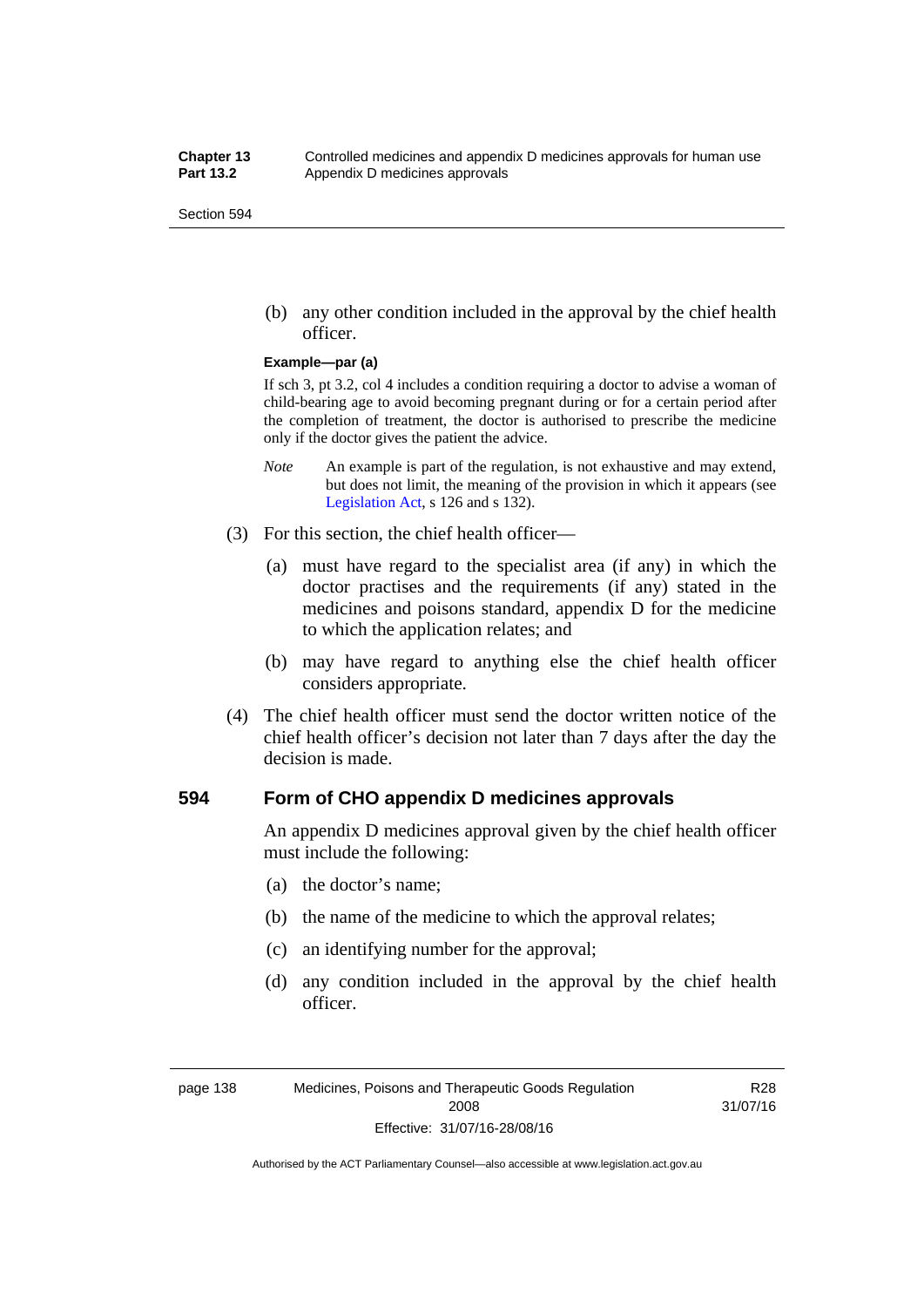# **Chapter 14 Medicines licences**

# **Part 14.1 Medicines licences generally**

#### **600 Medicines licences that may be issued—Act, s 78 (2)**

The following licences for medicines may be issued:

- (a) a licence for a program of research or education in relation to a controlled medicine (a *controlled medicines research and education program licence*);
- (b) a licence for medicines for first-aid kits (a *first-aid kit licence*);
- (c) a licence for the supply by wholesale of a medicine (a *medicines wholesalers licence*);
- (d) a licence for the treatment of opioid dependency with buprenorphine or methadone (an *opioid dependency treatment licence*);
- (e) a licence for the sale by retail of pharmacy medicines by a person who is not a pharmacist (a *pharmacy medicines rural communities licence*).
- *Note* Other medicines licences may also be issued (see [Act,](http://www.legislation.act.gov.au/a/2008-26/default.asp) s 78 (3)).

R28 31/07/16 page 139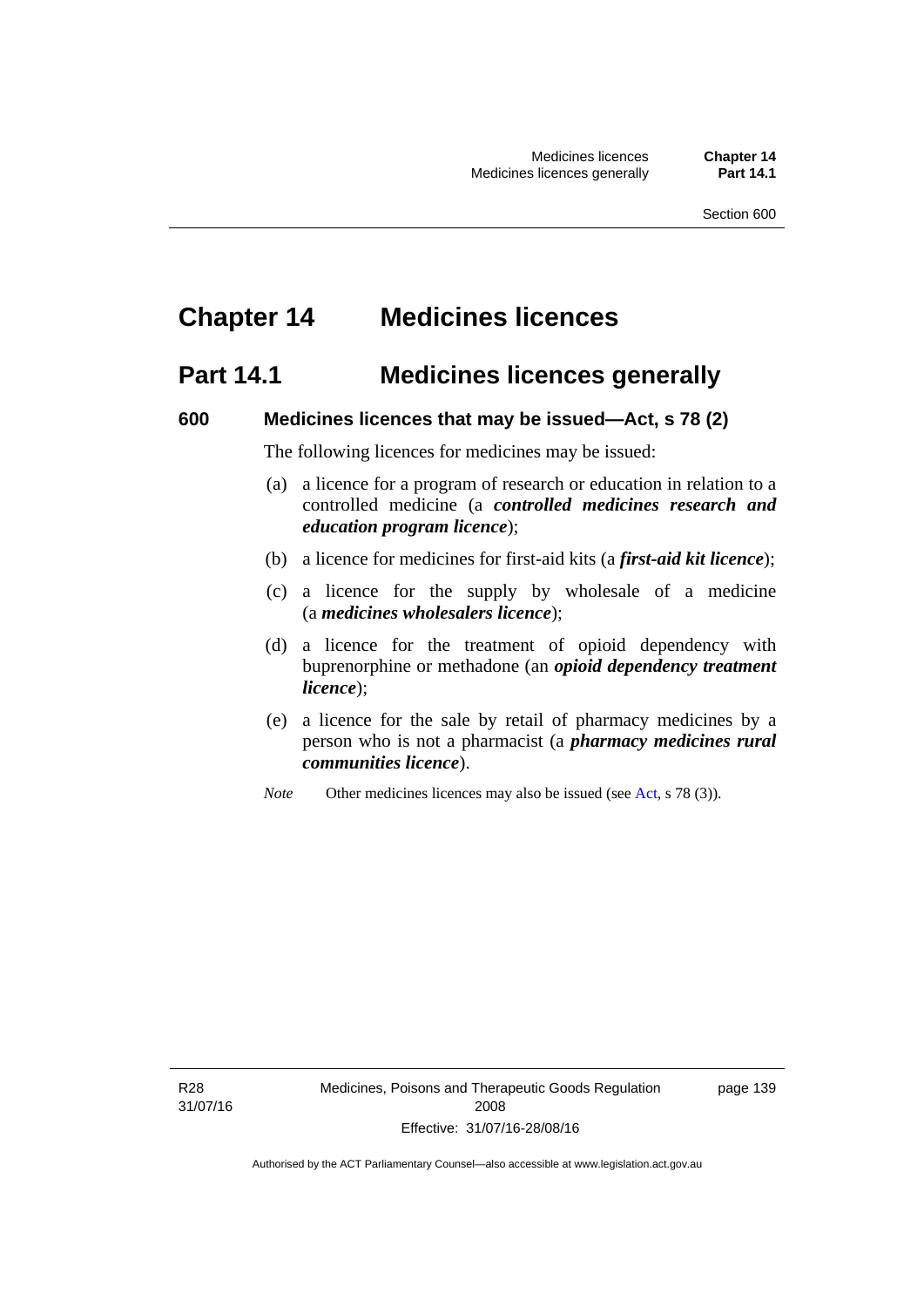# **Part 14.2 Controlled medicines research and education program licences**

*Note* For research and education activities in relation to other medicines, see pt 9.4.

#### **605 Applications for controlled medicines research and education program licences**

- (1) An application for a controlled medicines research and education program licence for a controlled medicine must be in writing, signed by the applicant, and include the following:
	- (a) the full name, address and academic, professional or other relevant qualifications of—
		- (i) the person who is to supervise the program; and
		- (ii) the person who is to conduct the program;
	- (b) the name of the recognised research institution at or under which the program is proposed to be conducted;
		- *Note Recognised research institution*—see the [Act](http://www.legislation.act.gov.au/a/2008-26/default.asp), s 20 (5).
	- (c) whether the program will be conducted at, or under the authority of, the recognised research institution;
	- (d) the premises where the program will be conducted;
	- (e) the controlled medicine, and the form and strength of the medicine, for which the licence is sought;
	- (f) the maximum quantity of the medicine that would be possessed under the licence at any time;
	- (g) a description of the program, including an explanation of why the program cannot be carried out satisfactorily without the use of the medicine;
	- (h) the supervision arrangements for the program;

page 140 Medicines, Poisons and Therapeutic Goods Regulation 2008 Effective: 31/07/16-28/08/16 R28 31/07/16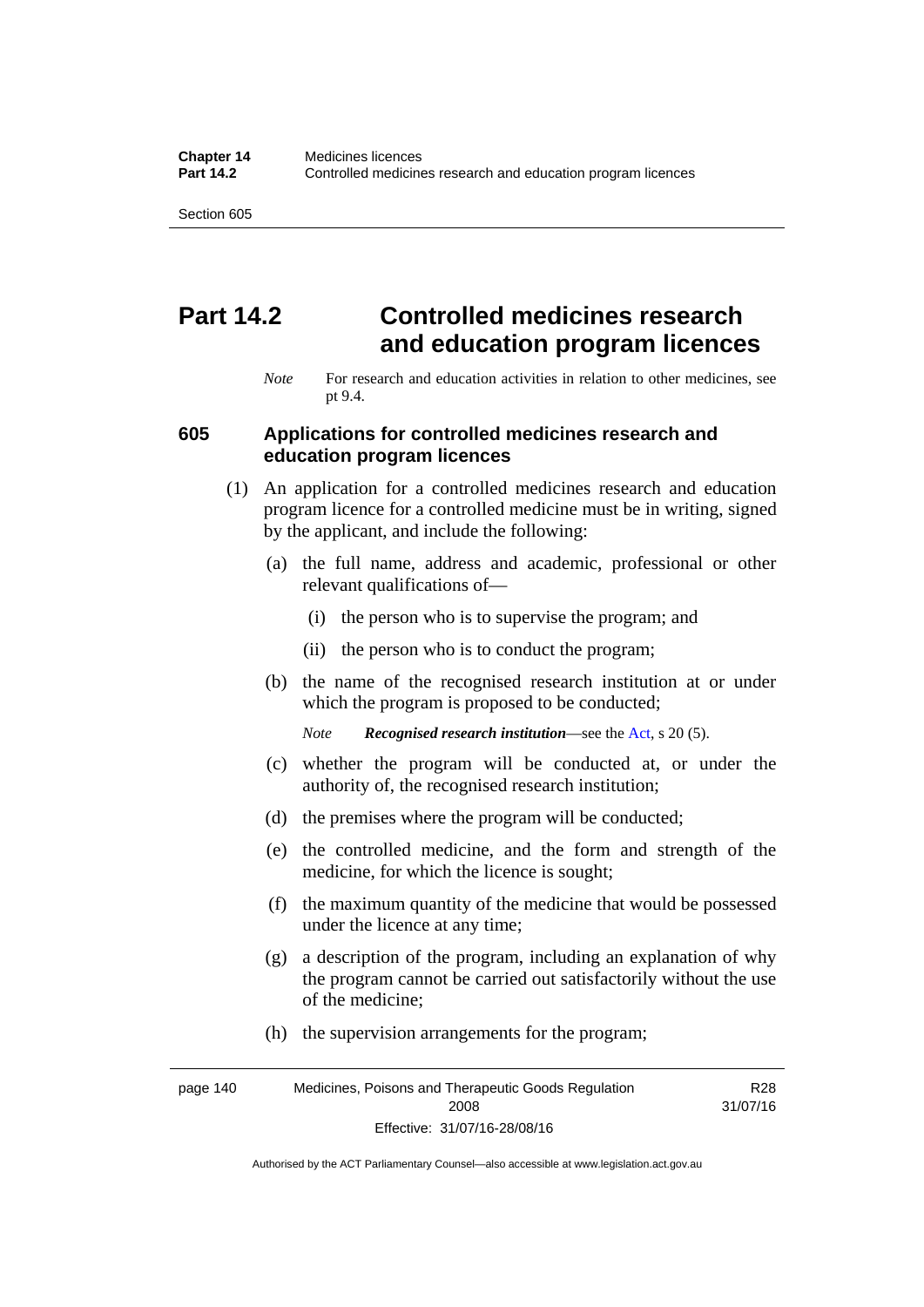- (i) the period for which the licence is sought.
- *Note 1* If a form is approved under the [Act](http://www.legislation.act.gov.au/a/2008-26/default.asp), s 198 for this provision, the form must be used.

*Note* 2 A fee may be determined under the [Act,](http://www.legislation.act.gov.au/a/2008-26/default.asp) s 197 for this provision.

- (2) The application must be accompanied by a written approval of the program by the person in charge of—
	- (a) the recognised research institution; or
	- (b) a faculty or division of the institution.

### **606 Restrictions on issuing of controlled medicines research and education program licences—Act, s 85 (1) (a)**

The chief health officer must not issue a controlled medicines research and education program licence to a person unless—

- (a) the program to which the licence relates will be conducted at, or under the authority of, a recognised research institution; and
- (b) the program is approved by a person mentioned in section 605 (2); and
- (c) satisfied that the program—
	- (i) cannot be carried out without the use of the controlled medicine to which the licence application relates; and
	- (ii) will be adequately supervised.

# **607 Additional information for controlled medicines research and education program licences—Act, s 88 (1) (k)**

The following additional information is prescribed for a controlled medicines research and education program licence:

 (a) the research or education program for which the licence is issued;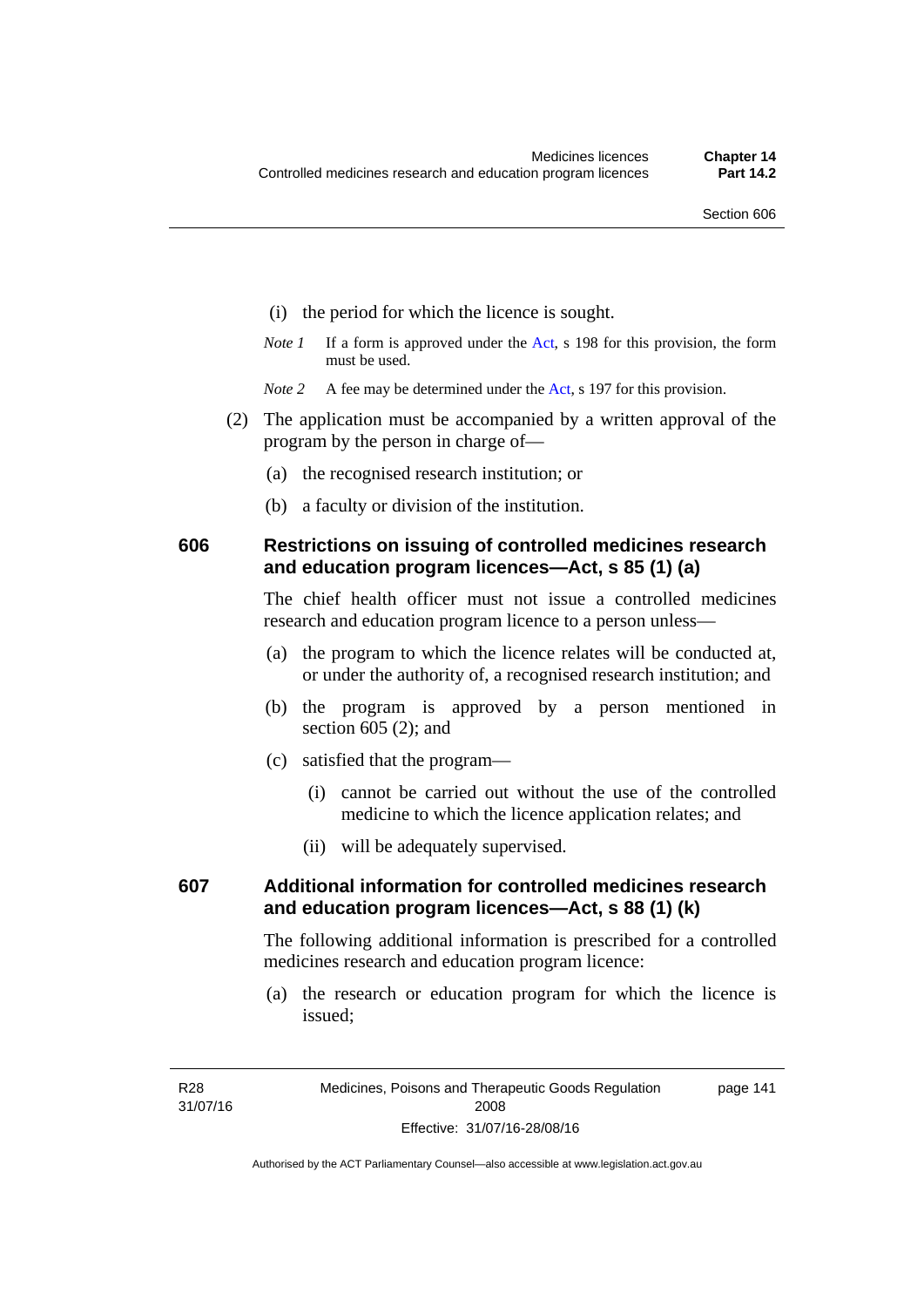- (b) the name of the program's supervisor;
- (c) the dealings with a controlled medicine authorised by the licence;
- (d) the premises where the program will be conducted;
- (e) the maximum quantity of the controlled medicine that may be possessed at any time for the program;
- (f) the total quantity of the controlled medicine that may be possessed for the program during the period of the licence;
- (g) the form and strength of the controlled medicine that may be obtained and possessed for the program.

page 142 Medicines, Poisons and Therapeutic Goods Regulation 2008 Effective: 31/07/16-28/08/16

R28 31/07/16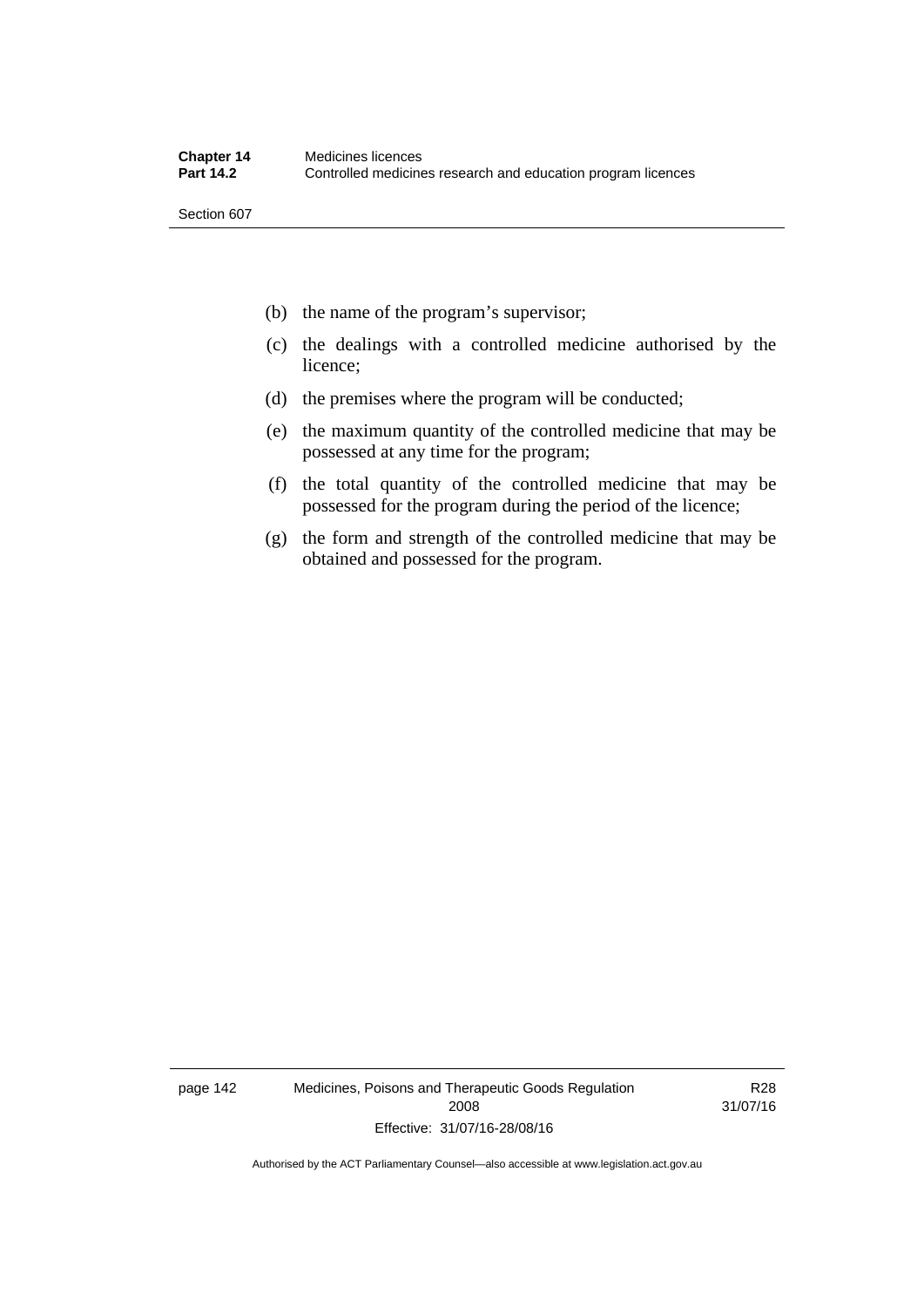# **Part 14.3 First-aid kit licences**

*Note* This part is not applicable to a health practitioner who is authorised elsewhere under this regulation to possess etc medicines for a first-aid kit.

# **610 Applications for first-aid kit licences**

- (1) An application for a first-aid kit licence must be in writing, signed by the applicant, and include the following:
	- (a) the full name, address and occupation of the applicant;
	- (b) the full name, address and occupation of each other person proposed to be authorised to deal with a medicine under the licence;
	- (c) the prescription only medicines and controlled medicines (each of which are *relevant medicines*), and the form and strength of the relevant medicines, for which the licence is sought;
		- *Note* Pharmacy medicines and pharmacist only medicines are authorised for the kit under s 450.
	- (d) the maximum quantity of the relevant medicines that would be possessed under the licence at any time;
	- (e) the first-aid services provided, or proposed to be provided, to the community by the applicant;
	- (f) the situations in which it is proposed the medicines in the first-aid kit will be used;
	- (g) the period for which the licence is sought.
	- *Note 1* If a form is approved under the [Act](http://www.legislation.act.gov.au/a/2008-26/default.asp), s 198 for this provision, the form must be used.
	- *Note 2* A fee may be determined under the [Act,](http://www.legislation.act.gov.au/a/2008-26/default.asp) s 197 for this provision.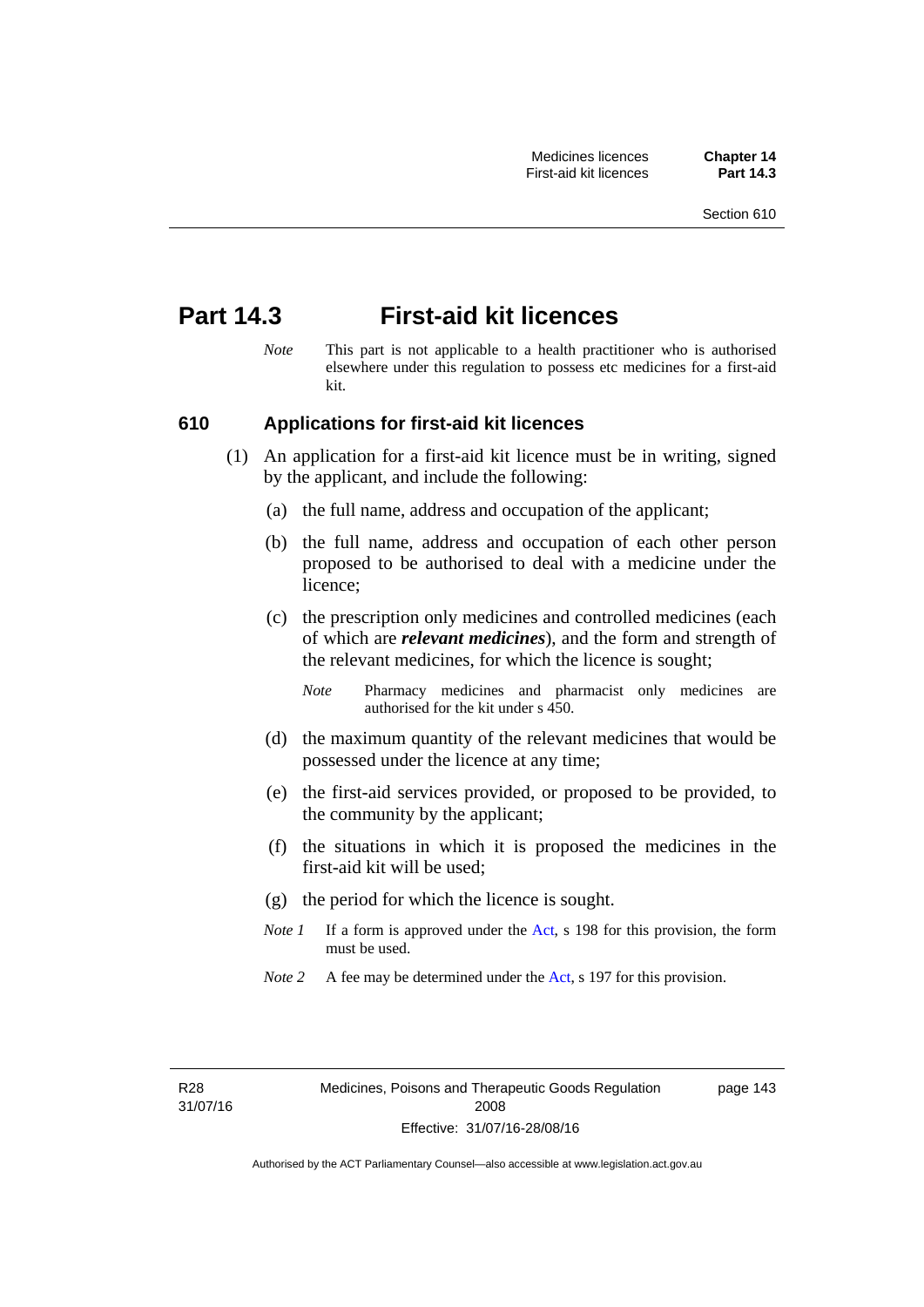| <b>Chapter 14</b> | Medicines licences     |
|-------------------|------------------------|
| <b>Part 14.3</b>  | First-aid kit licences |

- (2) The application must be accompanied by—
	- (a) evidence of the qualifications mentioned in section 611 (a) for the applicant and each person included in the application under subsection (1) (b); and
	- (b) a letter of support from a doctor who will provide medical direction and support to the applicant.
		- *Note Doctor* does not include an intern doctor (see dict).

# **611 Restrictions on issuing of first-aid kit licences— Act, s 85 (1) (a)**

The chief health officer must not issue a first-aid kit licence to a person unless—

- (a) each person to be authorised under the licence has successfully completed a course that qualifies the person to be registered as a nurse or employed as an ambulance paramedic; and
- (b) the chief health officer is satisfied that the person provides, or will be providing, first-aid services to the community, for example, at a workplace or as part of a privately operated ambulance service approved under the *[Emergencies Act 2004](http://www.legislation.act.gov.au/a/2004-28)*, part 4.6 (Other approved providers); and
- (c) the medicines to which the licence application relates are reasonably necessary to provide the first-aid services.
- *Note* An example is part of the regulation, is not exhaustive and may extend, but does not limit, the meaning of the provision in which it appears (see [Legislation Act,](http://www.legislation.act.gov.au/a/2001-14) s 126 and s 132).

R28 31/07/16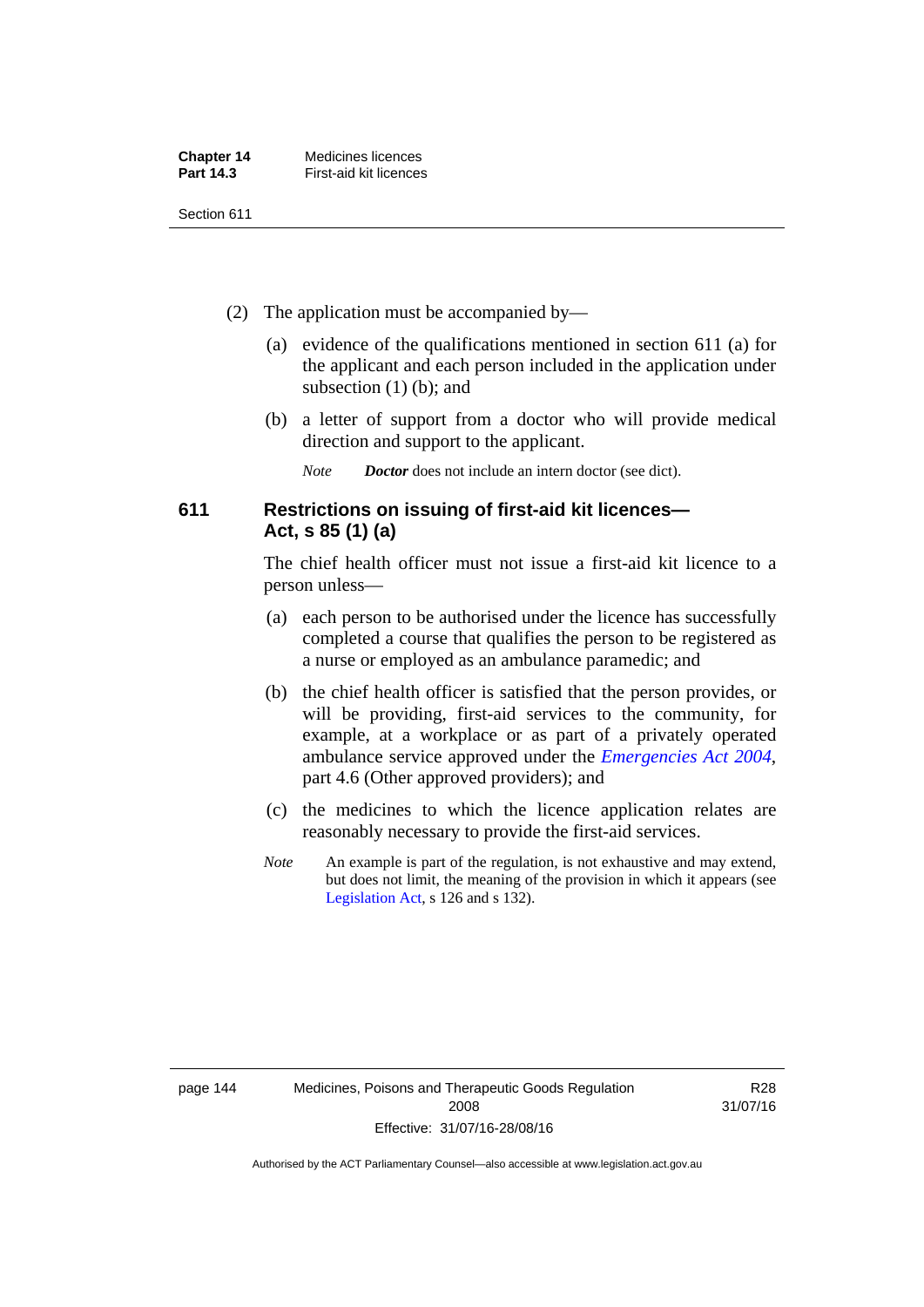# **612 Additional information for first-aid kit licences— Act, s 88 (1) (k)**

- (1) The following additional information is prescribed for a first-aid kit licence:
	- (a) the full name and home address of each person who is authorised to deal with a medicine under the licence;
	- (b) the maximum quantity of each relevant medicine that may be possessed under the licence at any time;
	- (c) the total quantity of each relevant medicine that may be possessed during the period of the licence;
	- (d) the form and strength in which each relevant medicine may be obtained, possessed and administered under the licence.
- (2) In this section:

*relevant medicines*—see section 610.

R28 31/07/16 Medicines, Poisons and Therapeutic Goods Regulation 2008 Effective: 31/07/16-28/08/16

page 145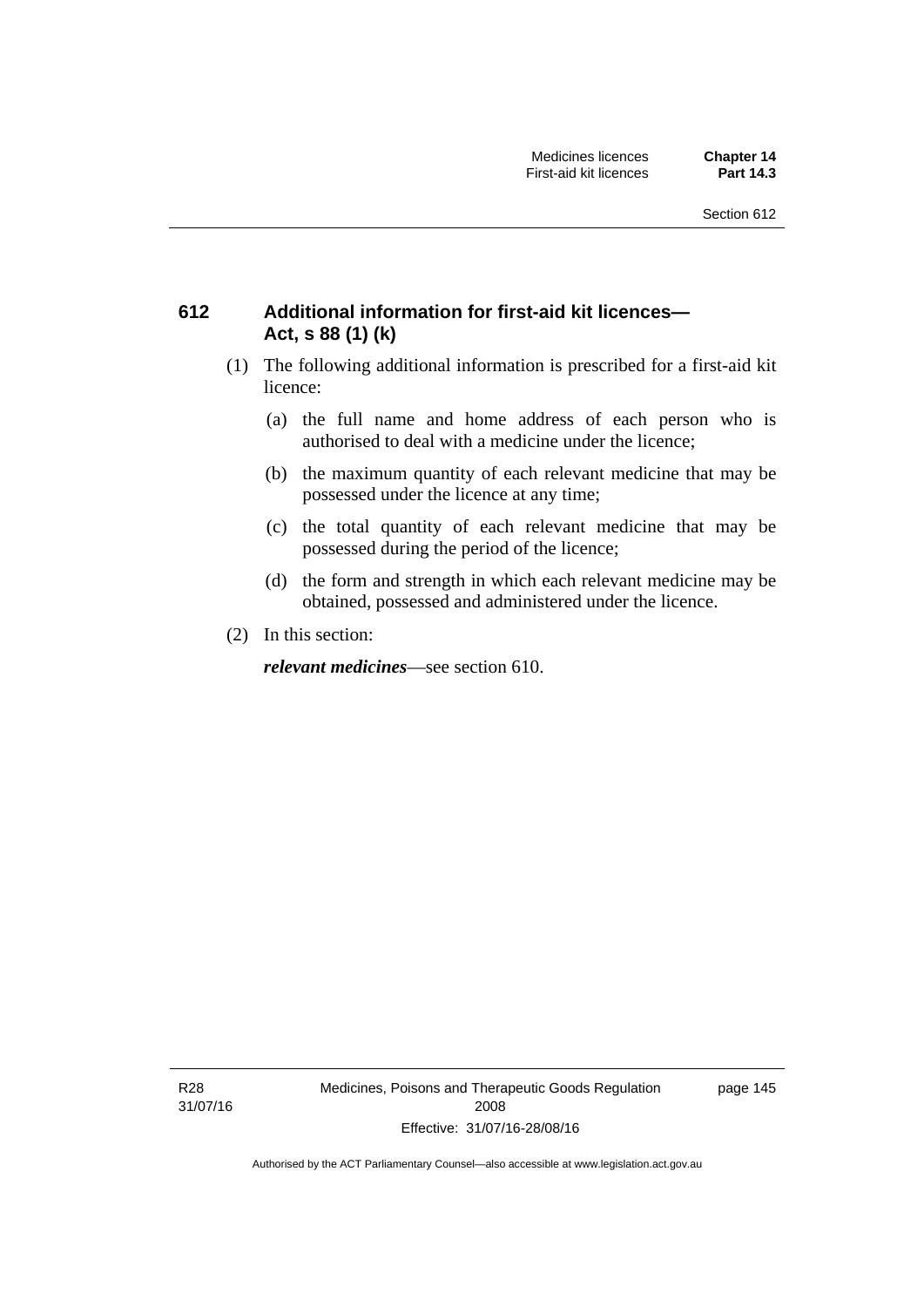# **Part 14.4 Medicines wholesalers licences**

*Note* This part is applicable to an interstate wholesaler only if the [Act,](http://www.legislation.act.gov.au/a/2008-26/default.asp) s 20 (4) does not apply to the wholesaler.

#### **615 Applications for medicines wholesalers licences**

- (1) An application for a medicines wholesalers licence must be in writing, signed by the applicant, and include the following:
	- (a) the medicines to which the application relates;
	- (b) the full name of the applicant;
	- (c) the applicant's ABN (if any);
	- (d) if the applicant is a corporation—the corporation's ACN;
	- (e) the location of the premises where the applicant proposes to deal with the medicines under the licence;
	- (f) the security arrangements proposed for the premises;
	- (g) the name of an individual who is to supervise the dealings to be authorised under the licence.
	- *Note 1* If a form is approved under the [Act](http://www.legislation.act.gov.au/a/2008-26/default.asp), s 198 for this provision, the form must be used.

*Note* 2 A fee may be determined under the [Act,](http://www.legislation.act.gov.au/a/2008-26/default.asp) s 197 for this provision.

- (2) The application must be accompanied by a plan of the premises that shows—
	- (a) where it is proposed to store the medicines; and
	- (b) the location and nature of security devices.

R28 31/07/16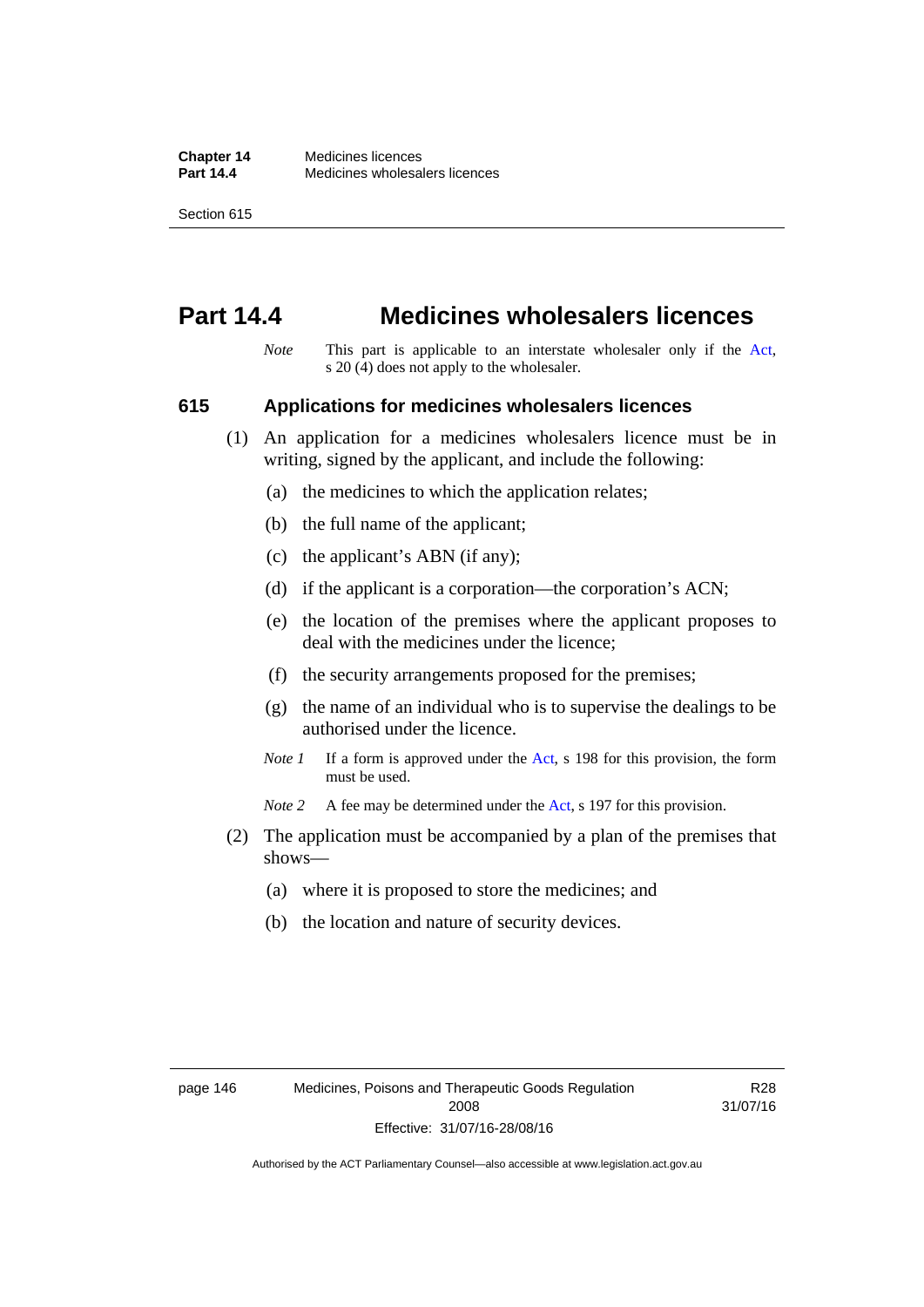# **616 Restrictions on issuing of medicines wholesalers licences—Act, s 85 (1) (a)**

- (1) The chief health officer must not issue a medicines wholesalers licence to a person unless dealings with medicines under the licence will be supervised by an individual nominated by the applicant and approved, in writing, by the chief health officer.
- (2) The chief health officer must not approve the nominated individual unless satisfied that the individual—
	- (a) is a suitable person to hold a medicines wholesalers licence; and
	- (b) has qualifications in chemistry, pharmacy or pharmacology or experience appropriate for the sale of medicines.
	- *Note* For changes of nominated individuals, see the [Act,](http://www.legislation.act.gov.au/a/2008-26/default.asp) s 93.
- (3) In this section:

*suitable person*, to hold a licence—see the [Act](http://www.legislation.act.gov.au/a/2008-26/default.asp), section 81.

# **617 Additional information for medicines wholesalers licences—Act, s 88 (1) (k)**

The name of the person approved under section 616 (1) to supervise the dealings with medicines authorised by the licence is prescribed for a medicines wholesalers licence.

R28 31/07/16 page 147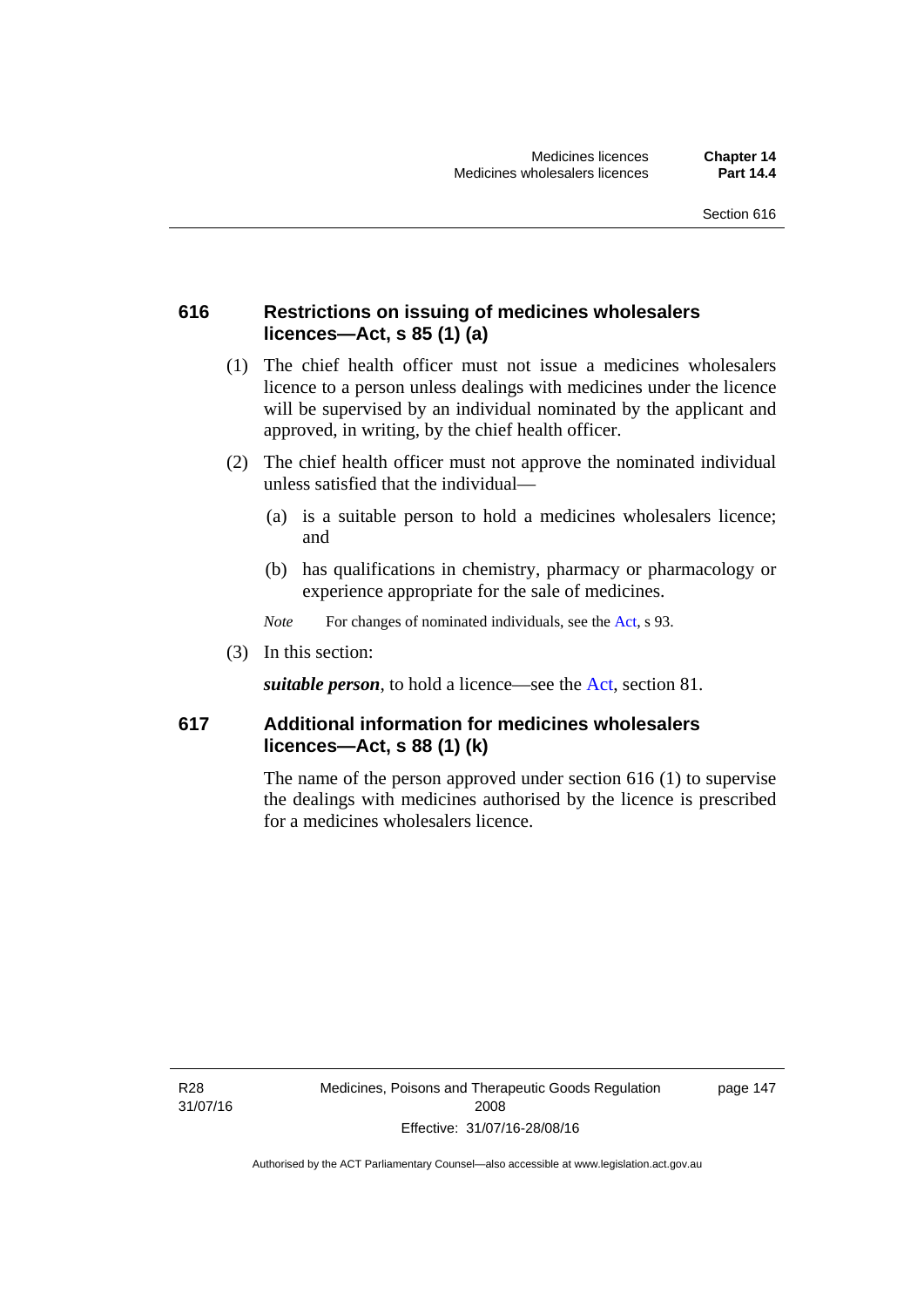# **Part 14.5 Opioid dependency treatment licences**

#### **620 Applications for opioid dependency treatment licences**

An application for an opioid dependency treatment licence must be in writing, signed by the applicant, and include the applicant's full name and business address.

- *Note 1* If a form is approved under the [Act](http://www.legislation.act.gov.au/a/2008-26/default.asp), s 198 for this provision, the form must be used.
- *Note 2* A fee may be determined under the [Act,](http://www.legislation.act.gov.au/a/2008-26/default.asp) s 197 for this provision.

### **621 Restriction on issuing of opioid dependency treatment licences—Act, s 85 (1) (a)**

The chief health officer must not issue an opioid dependency treatment licence to a person unless the person is a pharmacist at a community pharmacy.

*Note Pharmacist* does not include an intern pharmacist (see dict).

# **622 Witnessing not required for administration under opioid dependency treatment licence—Act, s 190 (1) (a)**

The [Act,](http://www.legislation.act.gov.au/a/2008-26/default.asp) section 53 (e) (Registers—witnessing administration of medicines) does not apply to the administration of buprenorphine or methadone under an opioid dependency treatment licence if section 471 is complied with in relation to the administration.

R28 31/07/16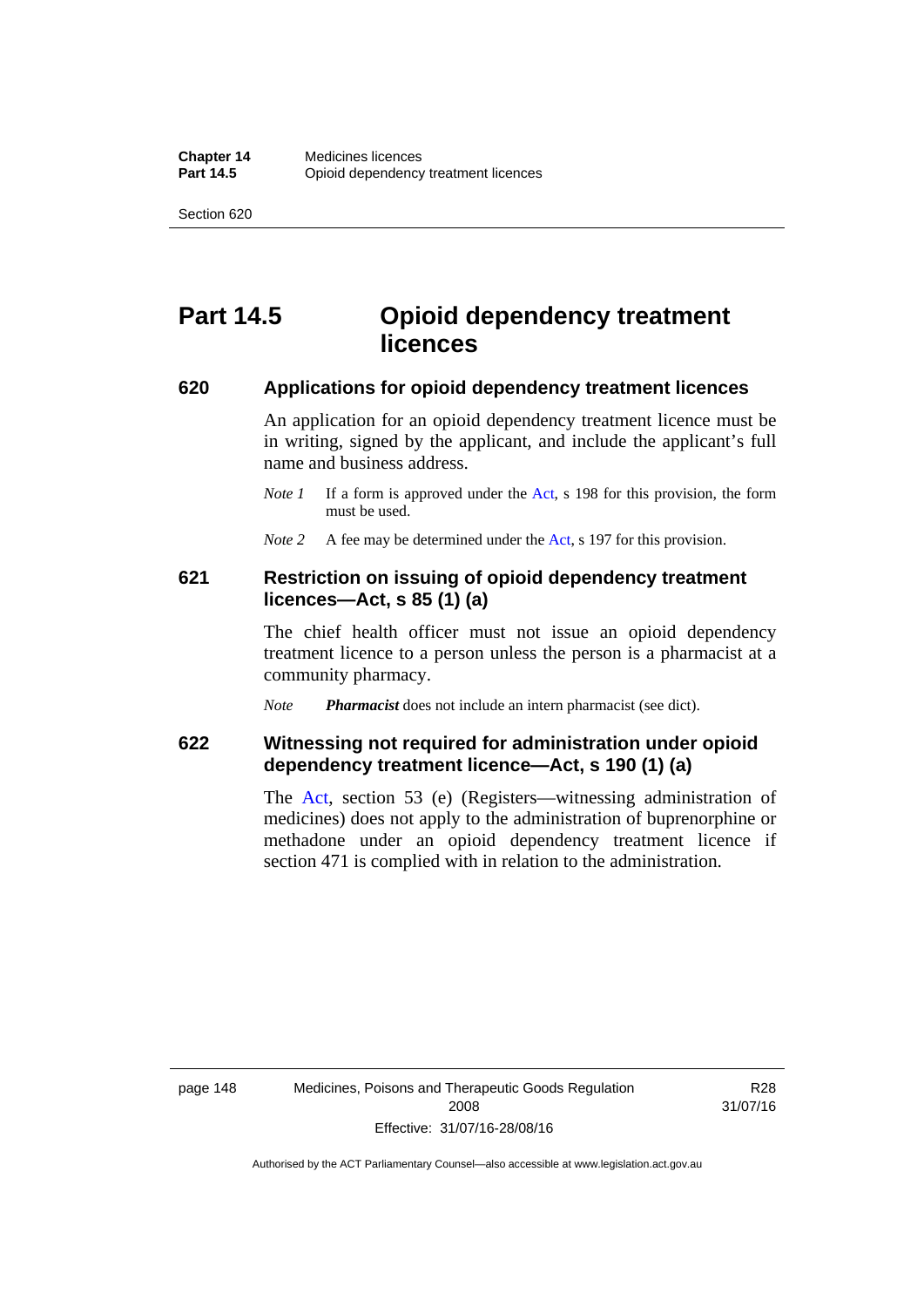# **Part 14.6 Pharmacy medicines rural communities licences**

# **625 Applications for pharmacy medicines rural communities licences**

An application for a pharmacy medicines rural communities licence must—

- (a) be in writing signed by the applicant; and
- (b) include—
	- (i) the applicant's full name, business address and telephone number; and
	- (ii) the pharmacy medicines proposed to be sold under the licence.
- *Note 1* If a form is approved under the [Act](http://www.legislation.act.gov.au/a/2008-26/default.asp), s 198 for this provision, the form must be used.
- *Note 2* A fee may be determined under the [Act,](http://www.legislation.act.gov.au/a/2008-26/default.asp) s 197 for this provision.

# **626 Restrictions on issuing of pharmacy medicines rural communities licences—Act, s 85 (1) (a)**

The chief health officer must not issue a pharmacy medicines rural communities licence to a person unless—

- (a) the person is carrying on the business of selling goods by retail; and
- (b) the premises from which the medicines will be sold under the licence is more than 25km by the shortest practical route to the nearest community pharmacy.

page 149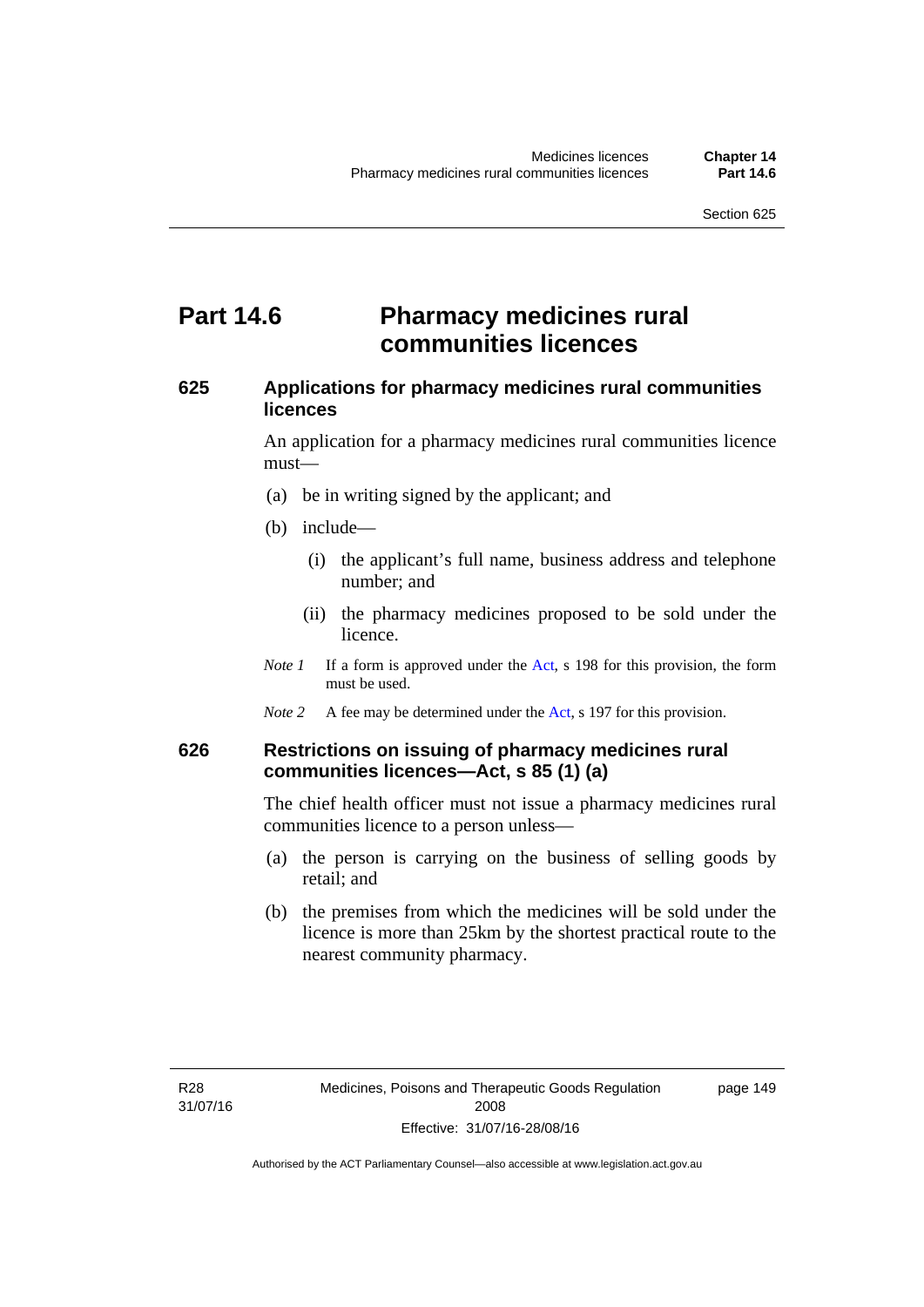# **Chapter 15 Medicines—other provisions**

# **Part 15.1 Opioid dependency treatment guidelines**

#### **630 Guidelines for treatment of opioid dependency**

- (1) The Minister may approve guidelines for the treatment of opioid dependency.
- (2) Without limiting subsection (1), approved guidelines may make provision in relation to the prescribing and administration of buprenorphine and methadone to drug-dependent people.
- (3) An approval is a notifiable instrument.

*Note* A notifiable instrument must be notified under the [Legislation Act](http://www.legislation.act.gov.au/a/2001-14).

page 150 Medicines, Poisons and Therapeutic Goods Regulation 2008 Effective: 31/07/16-28/08/16

R28 31/07/16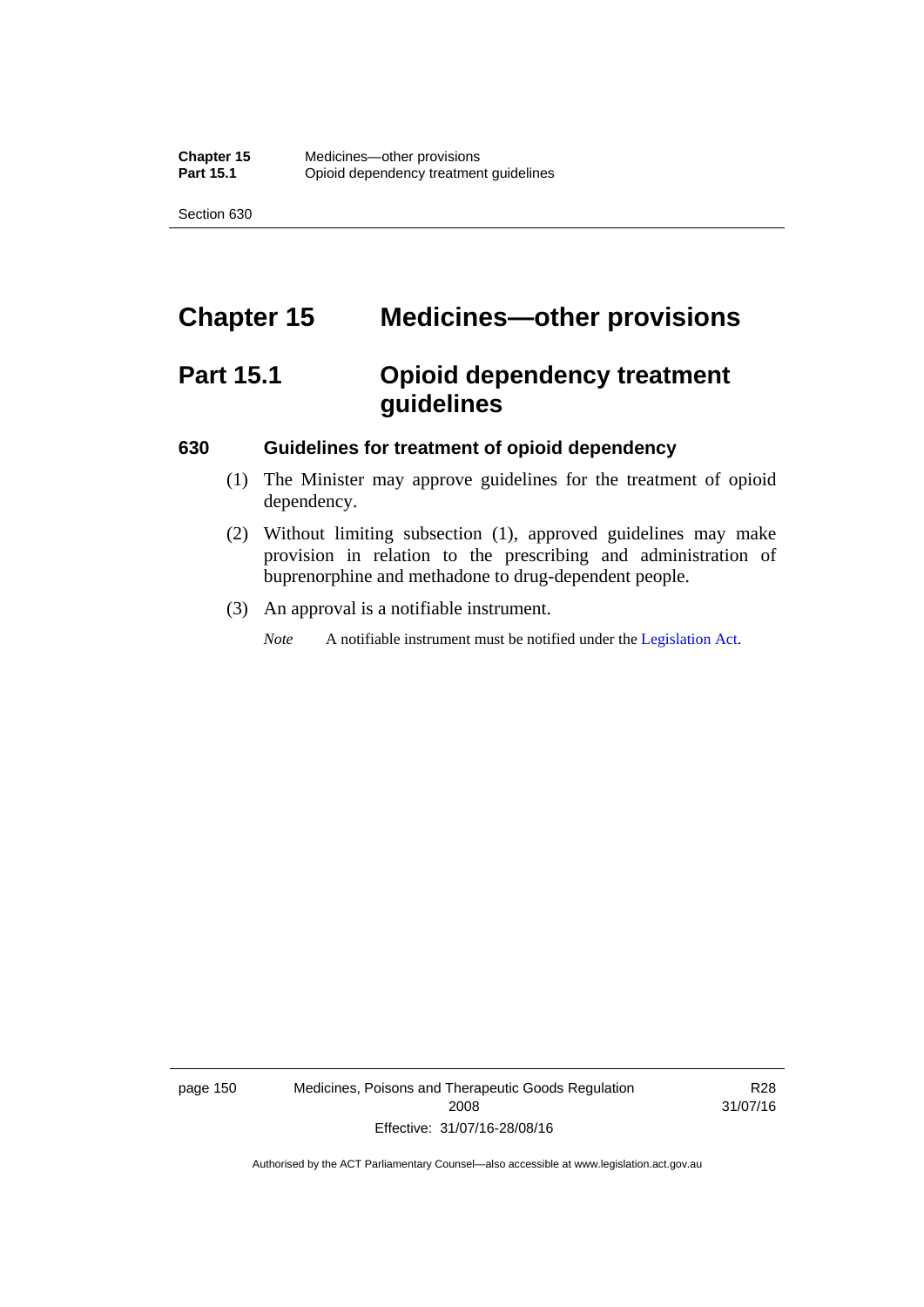# **Part 15.2 Medicines advisory committee**

*Note* The medicines advisory committee is established under the [Act](http://www.legislation.act.gov.au/a/2008-26/default.asp), s 194.

### **635 Medicines advisory committee—membership**

- (1) The medicines advisory committee consists of the following members appointed by the Minister:
	- (a) a chair;
	- (b) 6 other members.
	- *Note 1* For the making of appointments (including acting appointments), see the [Legislation Act,](http://www.legislation.act.gov.au/a/2001-14) pt 19.3.
	- *Note 2* Certain Ministerial appointments require consultation with an Assembly committee and are disallowable (see [Legislation Act,](http://www.legislation.act.gov.au/a/2001-14) div 19.3.3).
- (2) A person (other than a person mentioned in subsection  $(3)$  (d) or  $(e)$ ) is not eligible for appointment to the medicines advisory committee unless the person is a doctor.

*Note Doctor* does not include an intern doctor (see dict).

- (3) The medicines advisory committee must include—
	- (a) at least 1 member who has had experience in the teaching or practice of psychiatry; and
	- (b) at least 1 member who has had experience in the teaching or practice of pain or addiction medicine; and
	- (c) at least 1 member who is a general practitioner; and
	- (d) 1 member who is a pharmacist; and

*Note Pharmacist* does not include an intern pharmacist (see dict).

- (e) 1 member who represents consumers; and
- (f) 1 member nominated by the Australian Capital Territory Branch of the Australian Medical Association.

R28 31/07/16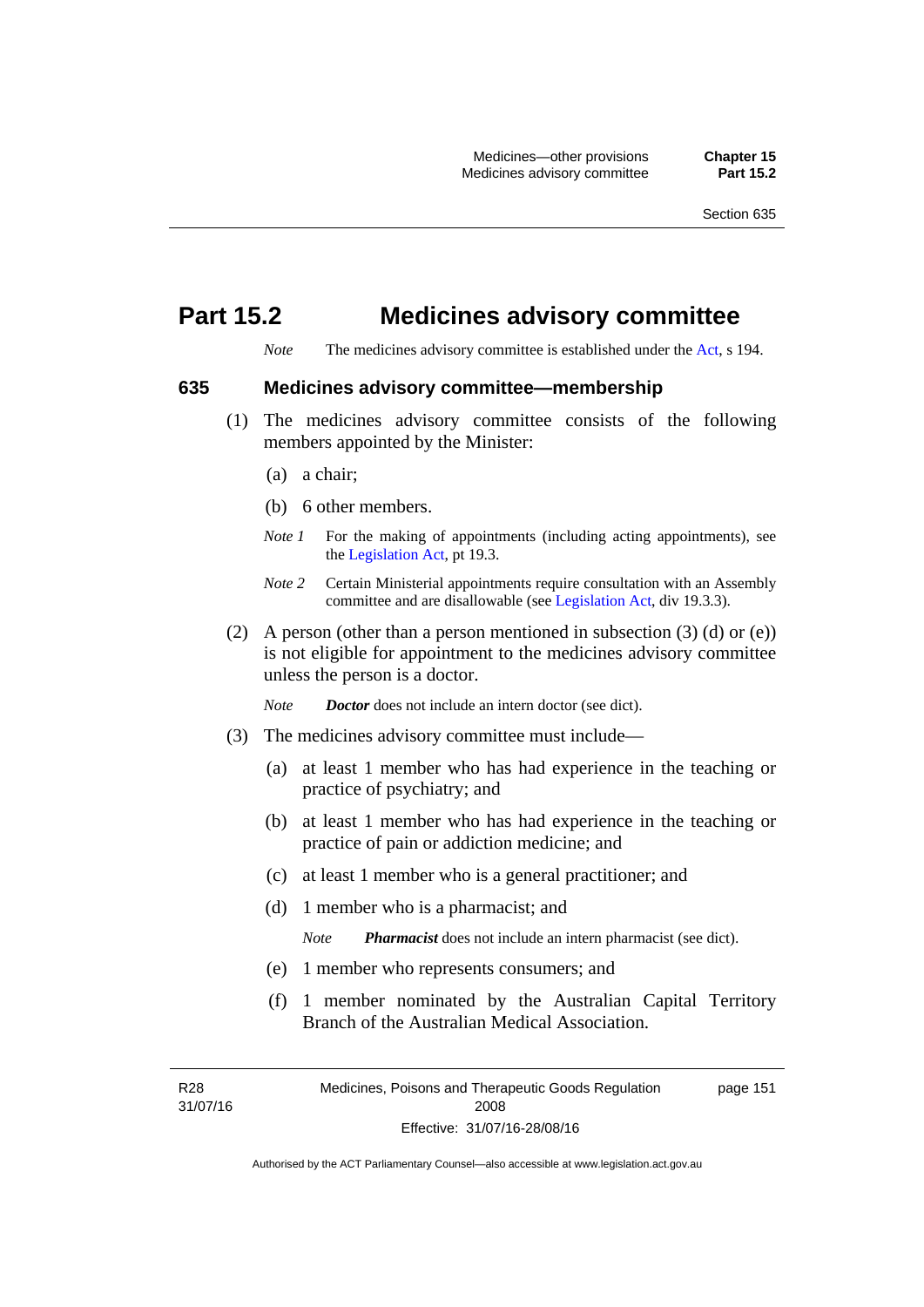- (4) However, for subsection (3) only, if the appointment of a member (a *former member*) is ended before the last day of the period for which the former member was appointed, the medicines advisory committee is taken to still include the former member until the earlier of—
	- (a) 4 months from the day the former member's appointment ended; or
	- (b) a member is appointed to replace the former member.
- (5) The instrument appointing, or evidencing the appointment of, a medicines advisory committee member must state whether the person is appointed as the chair, or as another member, of the committee.

#### **636 Medicines advisory committee—term of appointments**

The appointment of a medicines advisory committee member must be for not longer than 3 years.

*Note* A person may be reappointed to a position if the person is eligible to be appointed to the position (see [Legislation Act,](http://www.legislation.act.gov.au/a/2001-14) s 208 and dict, pt 1, def *appoint*).

# **637 Medicines advisory committee—conditions of appointments**

The conditions of appointment of a medicines advisory committee member are the conditions agreed between the Minister and the member, subject to any determination under the *[Remuneration](http://www.legislation.act.gov.au/a/1995-55)  [Tribunal Act 1995](http://www.legislation.act.gov.au/a/1995-55)*.

R28 31/07/16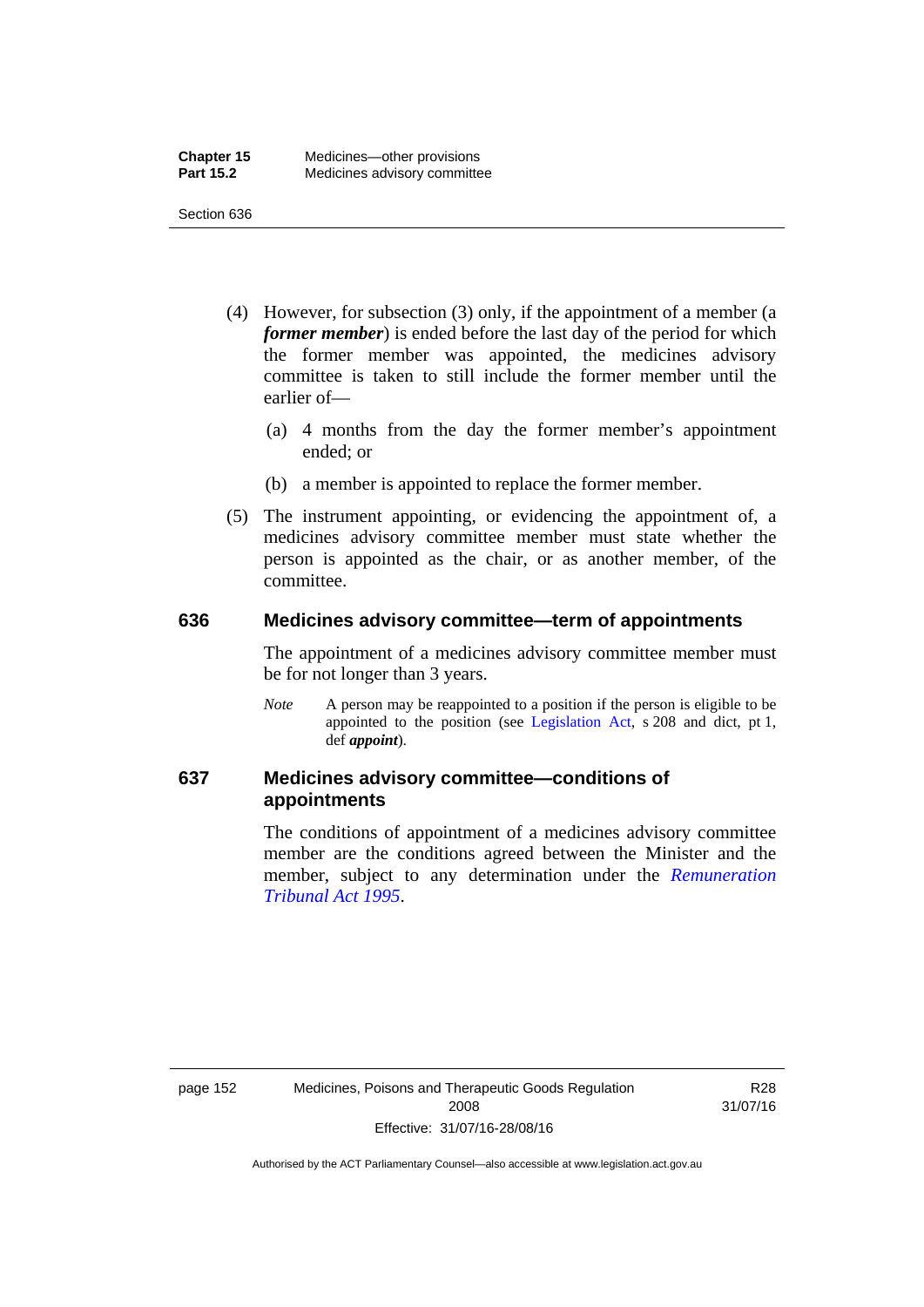# **638 Medicines advisory committee—time and place of meetings**

- (1) Meetings of the medicines advisory committee are to be held when and where the committee decides.
- (2) The chair of the medicines advisory committee may at any time call a meeting.
- (3) The chair must give the other members reasonable notice of the time and place of a meeting called by the chair.
- (4) The medicines advisory committee may adjourn a proceeding, for any reason it considers appropriate, to a time and place decided by the committee.

### **639 Medicines advisory committee—presiding member**

- (1) The chair presides at a meeting of the medicines advisory committee.
- (2) If the chair is absent, the member chosen by the members present presides.

# **640 Medicines advisory committee—quorum**

Business may be carried out at a meeting of the medicines advisory committee only if at least 4 members are present.

### **641 Medicines advisory committee—voting**

- (1) At a meeting of the medicines advisory committee each member has a vote on each question to be decided.
- (2) A question is decided by a majority of the votes of members present and voting but, if the votes are equal, the presiding member has the deciding vote.

page 153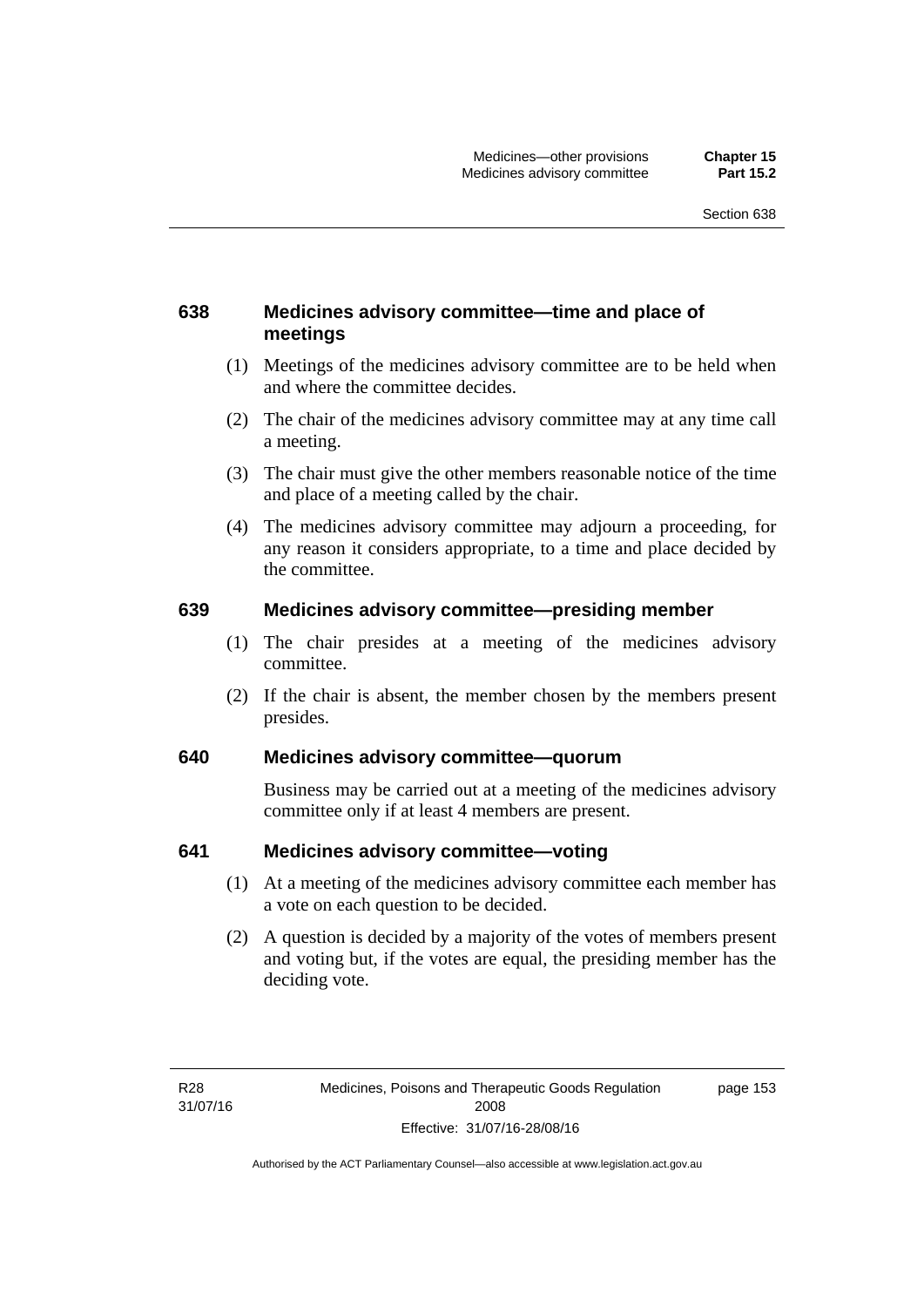#### **642 Medicines advisory committee—conduct of meetings**

- (1) The medicines advisory committee may conduct its meetings as the committee considers appropriate.
- (2) A meeting of the medicines advisory committee may be held using a method of communication, or a combination of methods of communication, that allows each member taking part to hear what each other member taking part says without the members being in each other's presence.

#### **Examples**

a phone link, a satellite link, an internet or intranet link

- *Note* An example is part of the regulation, is not exhaustive and may extend, but does not limit, the meaning of the provision in which it appears (see [Legislation Act,](http://www.legislation.act.gov.au/a/2001-14) s 126 and s 132).
- (3) A medicines advisory committee member who takes part in a meeting conducted under subsection (2) is taken to be present at the meeting.
- (4) A resolution is a valid resolution of the medicines advisory committee, even if it is not passed at a meeting of the committee, if all members agree to the proposed resolution in writing.

*Note Written* includes in electronic form (see [Act,](http://www.legislation.act.gov.au/a/2008-26/default.asp) dict).

 (5) The medicines advisory committee must keep minutes of its meetings.

### **643 Medicines advisory committee—disclosure of interests by members**

 (1) If a medicines advisory committee member has a material interest in an issue being considered, or about to be considered, by the committee, the member must disclose the nature of the interest at a committee meeting as soon as possible after the relevant facts have come to the member's knowledge.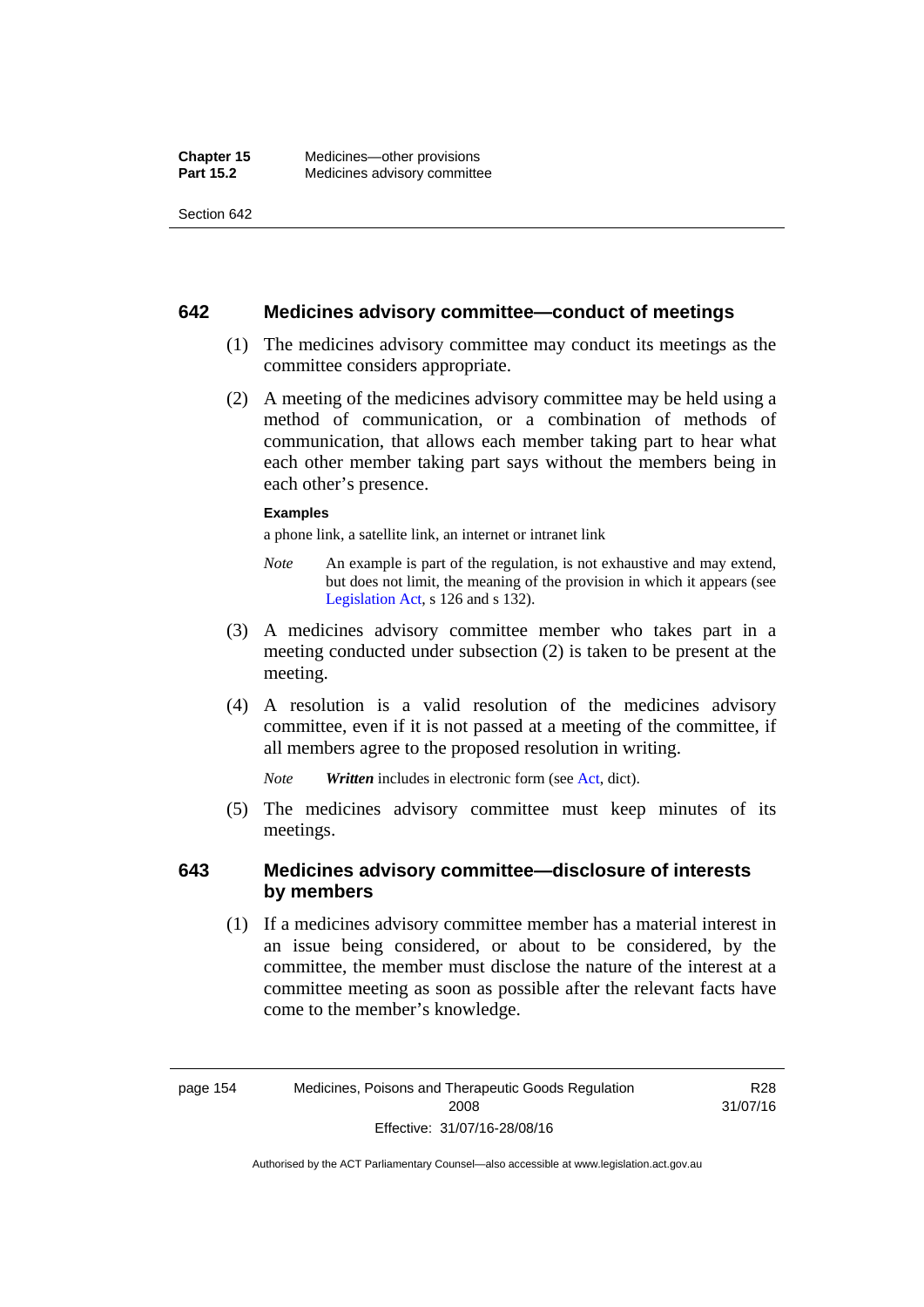- (2) The disclosure must be recorded in the medicines advisory committee's minutes and, unless the committee otherwise decides, the member must not—
	- (a) be present when the medicines advisory committee considers the issue; or
	- (b) take part in a decision of the committee on the issue.

#### **Example**

David, Emile and Fiona are members of the medicines advisory committee. They have an interest in an issue being considered at a committee meeting and they disclose the interest as soon as they become aware of it. David's and Emile's interests are minor but Fiona has a direct financial interest in the issue.

The medicines advisory committee considers the disclosures and decides that because of the nature of the interests:

- David may be present when the committee considers the issue but not take part in the decision
- Emile may be present for the consideration and take part in the decision.

The medicines advisory committee does not make a decision allowing Fiona to be present or take part in the committee's decision. Accordingly, Fiona cannot be present for the consideration of the issue or take part in the decision.

- *Note* An example is part of the regulation, is not exhaustive and may extend, but does not limit, the meaning of the provision in which it appears (see [Legislation Act,](http://www.legislation.act.gov.au/a/2001-14) s 126 and s 132).
- (3) Any other medicines advisory committee member who also has a material interest in the issue must not be present when the committee is considering its decision under subsection (2).

page 155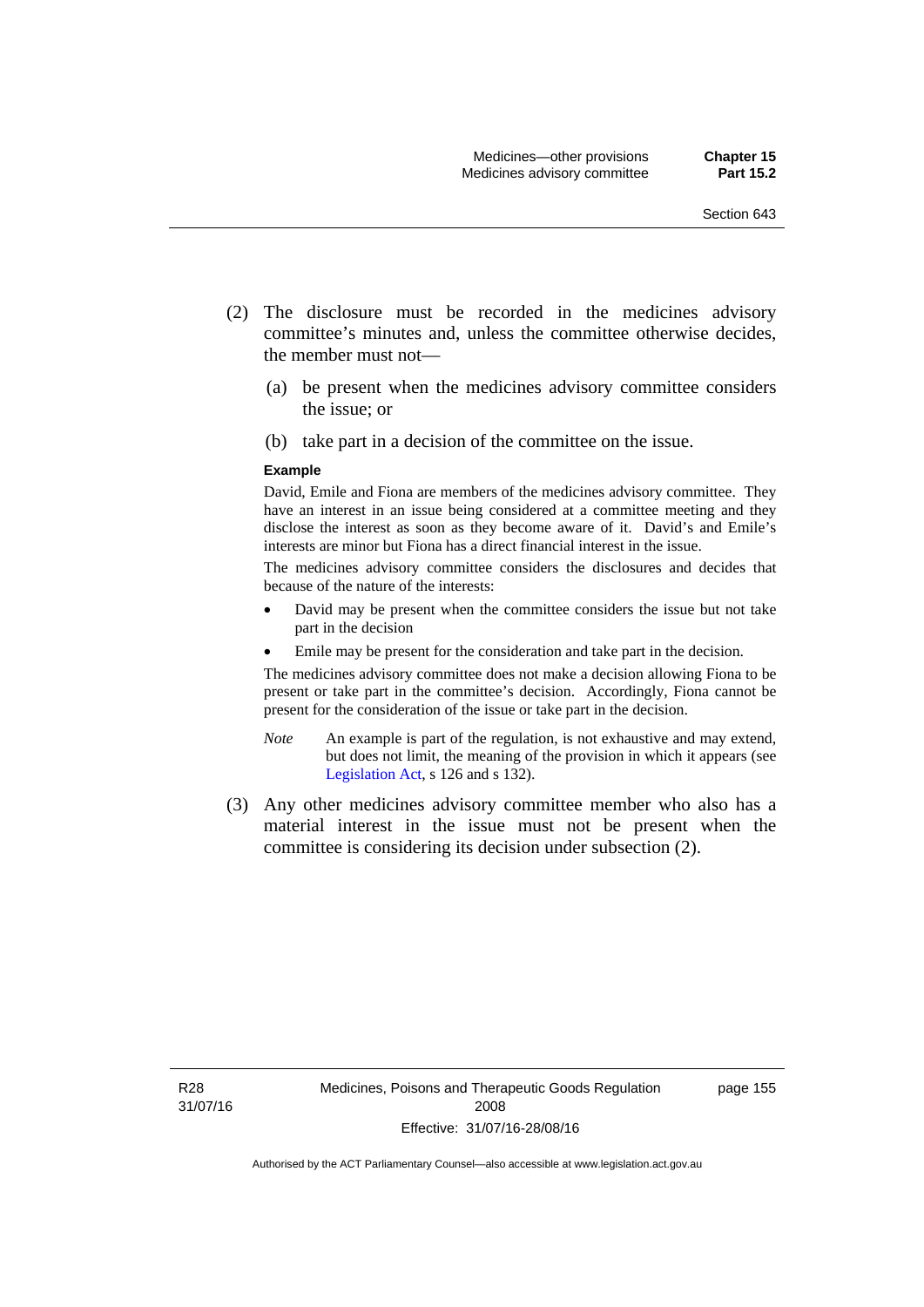(4) In deciding under subsection (2) whether a member may be present when the medicines advisory committee decides the issue or take part in a decision of the committee on the issue, and despite section 640 (Medicines advisory committee—quorum), the committee may consist of the members who do not have a material interest in the issue.

#### **Example**

if 6 members are present at the meeting and 2 members disclose a material interest, the other 4 members may decide whether the members who made the disclosure can take part in a decision by the committee

(5) In this section:

*associate*, of a person, means—

- (a) the person's business partner; or
- (b) a close friend of the person; or
- (c) a family member of the person.

*executive officer*, of a corporation, means a person (however described) who is concerned with, or takes part in, the corporation's management (whether or not the person is a director of the corporation).

*indirect interest*—without limiting the kind of indirect interest a person may have, a person has an *indirect interest* in an issue if any of the following has an interest in the issue:

- (a) an associate of the person;
- (b) a corporation with not more than 100 members that the person, or an associate of the person, is a member of;
- (c) a subsidiary of a corporation mentioned in paragraph (b);
- (d) a corporation that the person, or an associate of the person, is an executive officer of;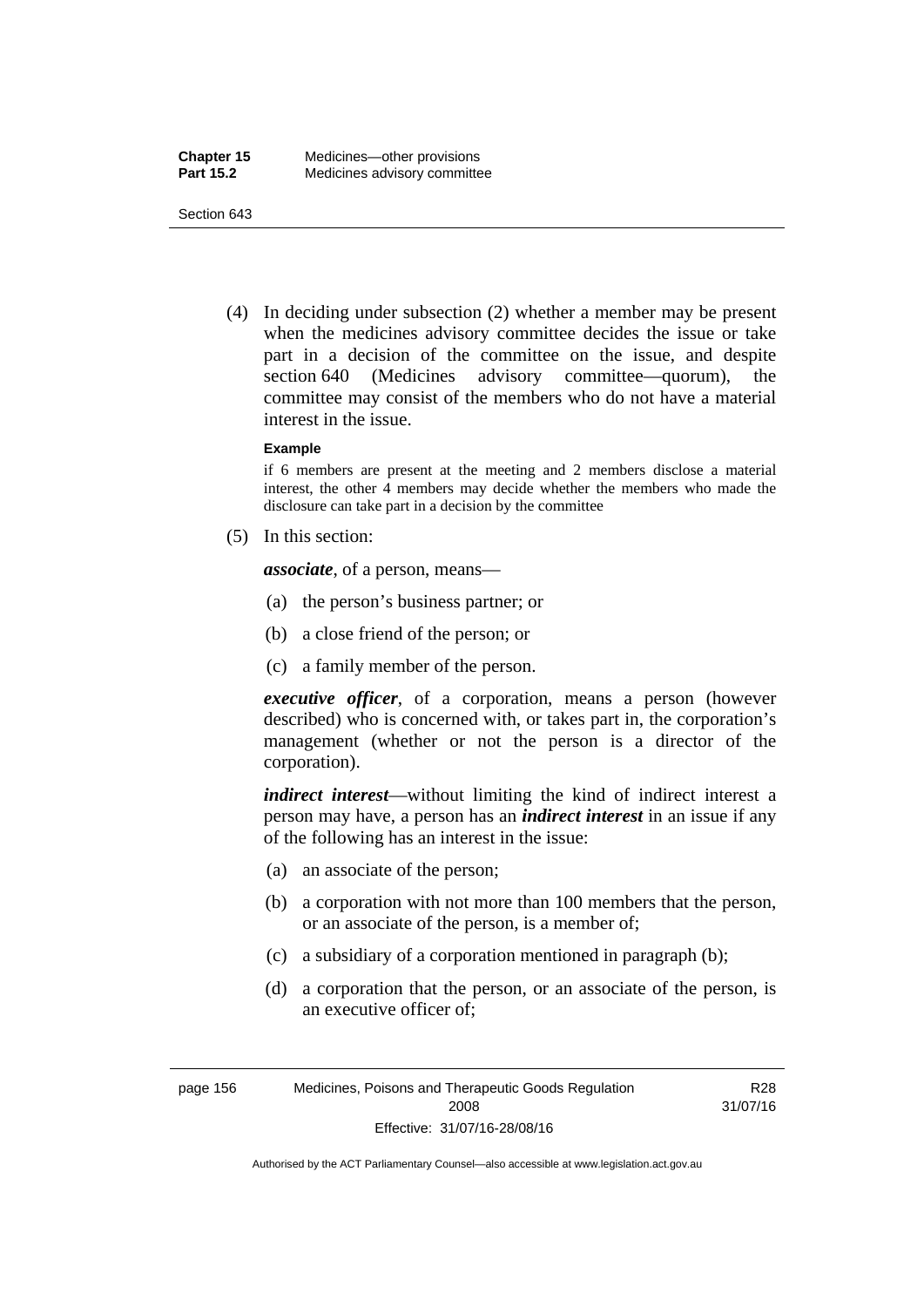- (e) the trustee of a trust that the person, or an associate of the person, is a beneficiary of;
- (f) a member of a firm or partnership that the person, or an associate of the person, is a member of;
- (g) someone else carrying on a business if the person, or an associate of the person, has a direct or indirect right to participate in the profits of the business.

*material interest*—a medicines advisory committee member has a *material interest* in an issue if the member has—

- (a) a direct or indirect financial interest in the issue; or
- (b) a direct or indirect interest of any other kind if the interest could conflict with the proper exercise of the member's functions in relation to the committee's consideration of the issue.

#### **644 Medicines advisory committee—ending appointments**

- (1) The Minister may end the appointment of a medicines advisory committee member—
	- (a) if the member contravenes a territory law; or
	- (b) for misbehaviour; or
	- (c) if the member becomes bankrupt or personally insolvent; or
		- *Note Bankrupt or personally insolvent*—see the [Legislation Act,](http://www.legislation.act.gov.au/a/2001-14) dictionary, pt 1.
	- (d) if the member is convicted, in the ACT, of an offence punishable by imprisonment for at least 1 year; or
	- (e) if the member is convicted outside the ACT, in Australia or elsewhere, of an offence that, if it had been committed in the ACT, would be punishable by imprisonment for at least 1 year; or

R28 31/07/16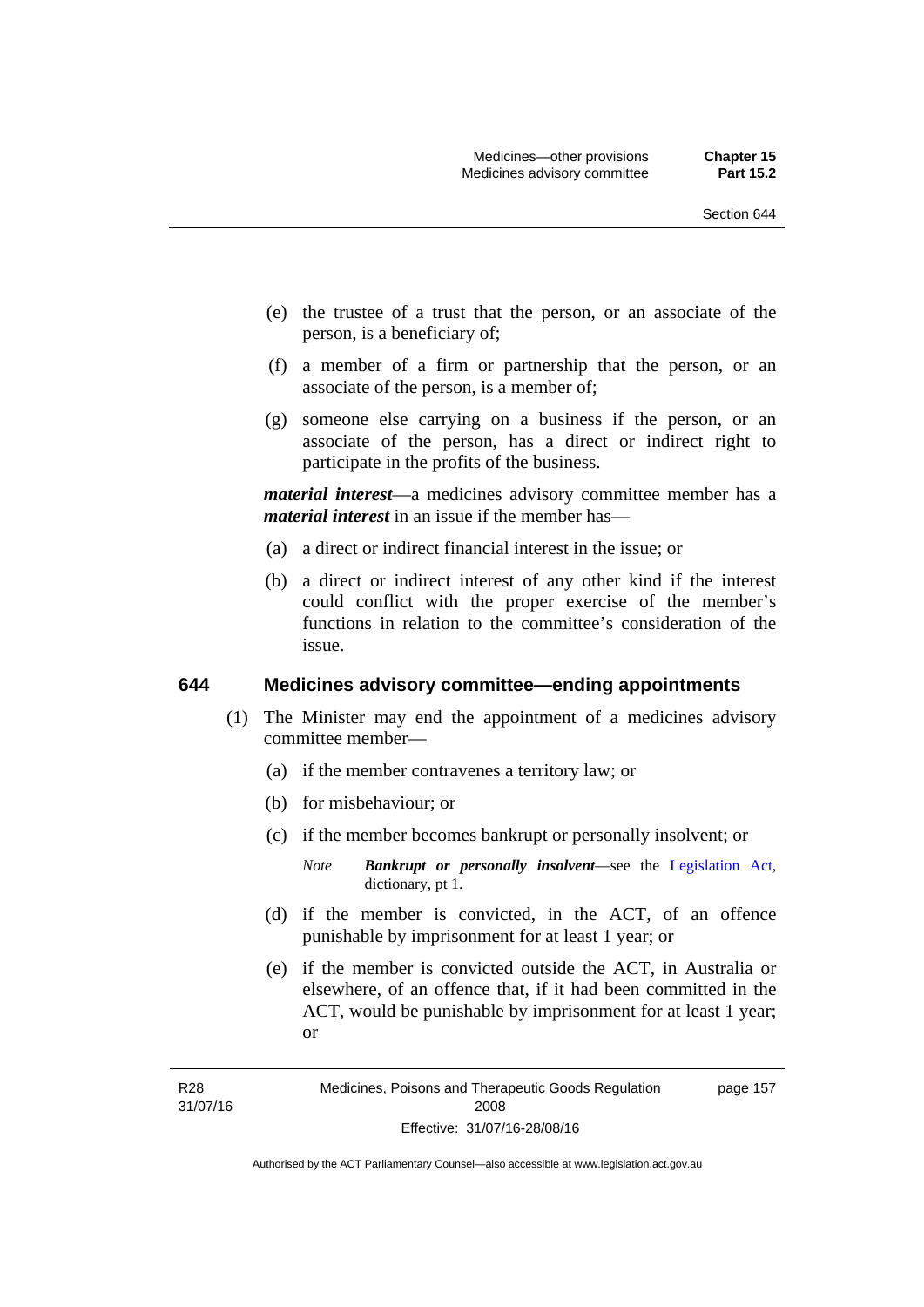- (f) if the member contravenes section 643 (Medicines advisory committee—disclosure of interests by members).
- *Note* A member's appointment also ends if the member resigns (see [Legislation Act,](http://www.legislation.act.gov.au/a/2001-14) s 210).
- (2) The Minister must end the appointment of a medicines advisory committee member—
	- (a) if the member (other than a member mentioned in section 635 (3) (d) or (e)) ceases to be a doctor; or
	- (b) for a member mentioned in section 635 (3) (d)—if the member ceases to be a pharmacist; or
	- (c) if, on 3 consecutive occasions, the member fails, without the chair's agreement, to make himself or herself available for a proposed meeting of the committee; or
	- (d) if the member fails to take all reasonable steps to avoid being placed in a position where a conflict of interest arises during the exercise of the member's functions; or
	- (e) for physical or mental incapacity, if the incapacity substantially affects the exercise of the member's functions.

page 158 Medicines, Poisons and Therapeutic Goods Regulation 2008 Effective: 31/07/16-28/08/16

R28 31/07/16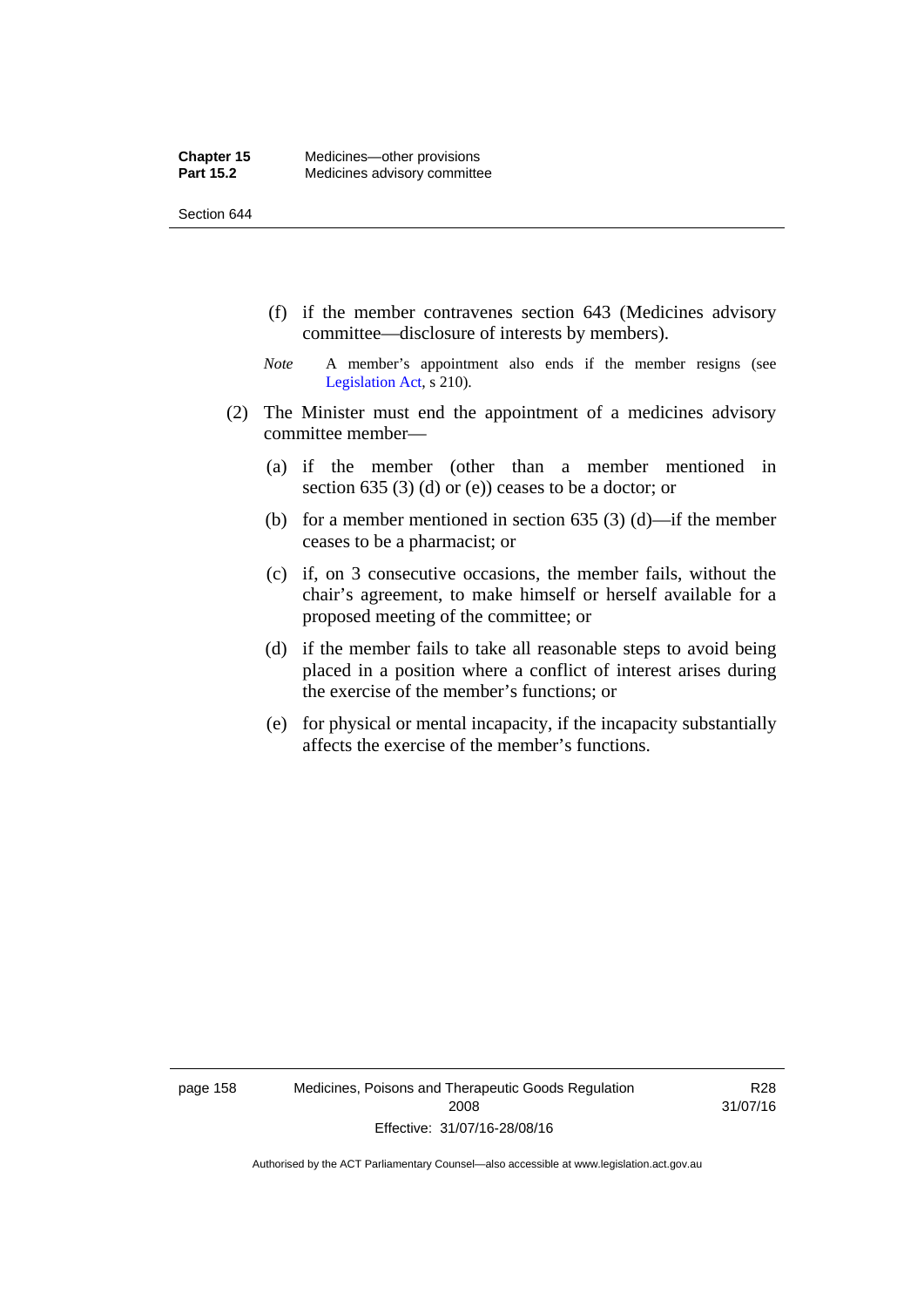### **Part 15.3 Other medicines provisions**

#### **650 Advertising controlled medicines—Act, s 66 (3) (b)**

A pricelist published by a pharmacist that includes a controlled medicine is prescribed if the pricelist complies with the *Price Information Code of Practice*, published by the Therapeutic Goods Administration, as in force from time to time.

#### **651 Advertising other medicines**

- (1) A person commits an offence if—
	- (a) the person publishes an advertisement; and
	- (b) the advertisement promotes or encourages the use of a declared medicine.

Maximum penalty: 30 penalty units.

- (2) A person commits an offence if—
	- (a) the person publishes an advertisement; and
	- (b) the advertisement indicates that someone is willing or authorised to supply a declared medicine.

Maximum penalty: 30 penalty units.

- (3) This section does not apply to—
	- (a) an advertisement for a declared medicine in a publication published primarily for dentists, doctors, pharmacists or veterinary surgeons; or

page 159

*Note* The Price Information Code of Practice is accessible at [www.tga.gov.au.](http://www.tga.gov.au/)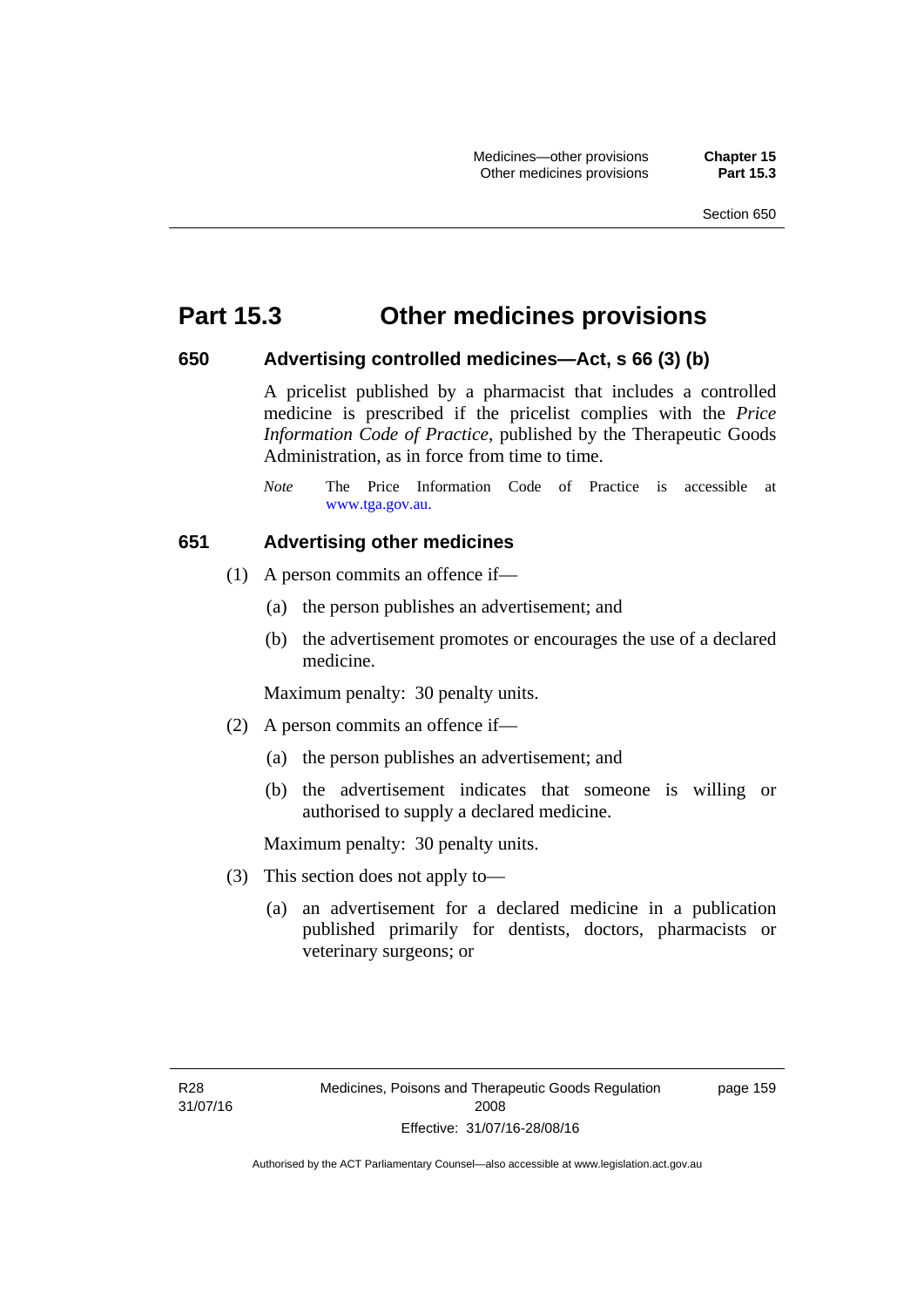- (b) a pricelist published by a pharmacist that includes a declared medicine if the pricelist complies with the *Price Information Code of Practice*, published by the Therapeutic Goods Administration, as in force from time to time.
- (4) In this section:

*advertisement*—see the [Act,](http://www.legislation.act.gov.au/a/2008-26/default.asp) section 66.

#### *declared medicine* means—

- (a) a pharmacist only medicine other than a pharmacist only medicine to which the medicines and poisons standard, appendix H applies; or
- (b) a prescription only medicine.

### **652 Prescribed institutions—Act, dict, def** *institution***, par (b)**

The following are prescribed:

- (a) a correctional centre;
- (b) a CYP detention place.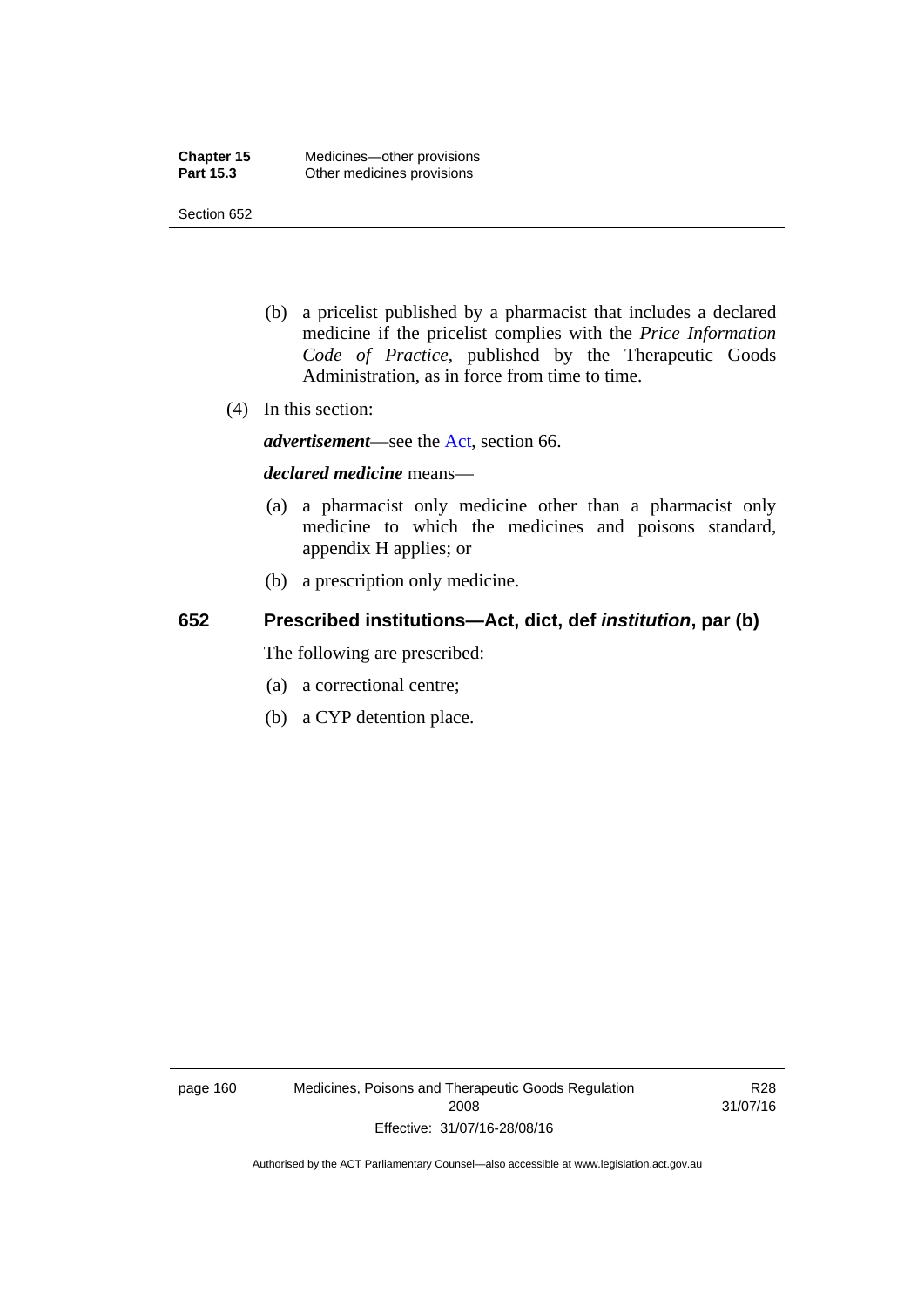# **Chapter 16 Low and moderate harm poisons**

# **Part 16.1** Preliminary

**660 Meaning of** *relevant law***—ch 16** 

In this chapter:

*relevant law* means—

- (a) a corresponding law; or
- (b) the *[Agricultural and Veterinary Chemicals Act 1994](http://www.comlaw.gov.au/Series/C2004A04712)* (Cwlth); or
- (c) the *[Therapeutic Goods Act 1989](http://www.comlaw.gov.au/Series/C2004A03952)* (Cwlth).
- *Note 1 Corresponding law* includes a law of a State that corresponds, or substantially corresponds, to the Act (see [Act](http://www.legislation.act.gov.au/a/2008-26/default.asp), dict).
- *Note 2 State* includes a territory (see [Legislation Act,](http://www.legislation.act.gov.au/a/2001-14) dict, pt 1).

R28 31/07/16 Medicines, Poisons and Therapeutic Goods Regulation 2008 Effective: 31/07/16-28/08/16

page 161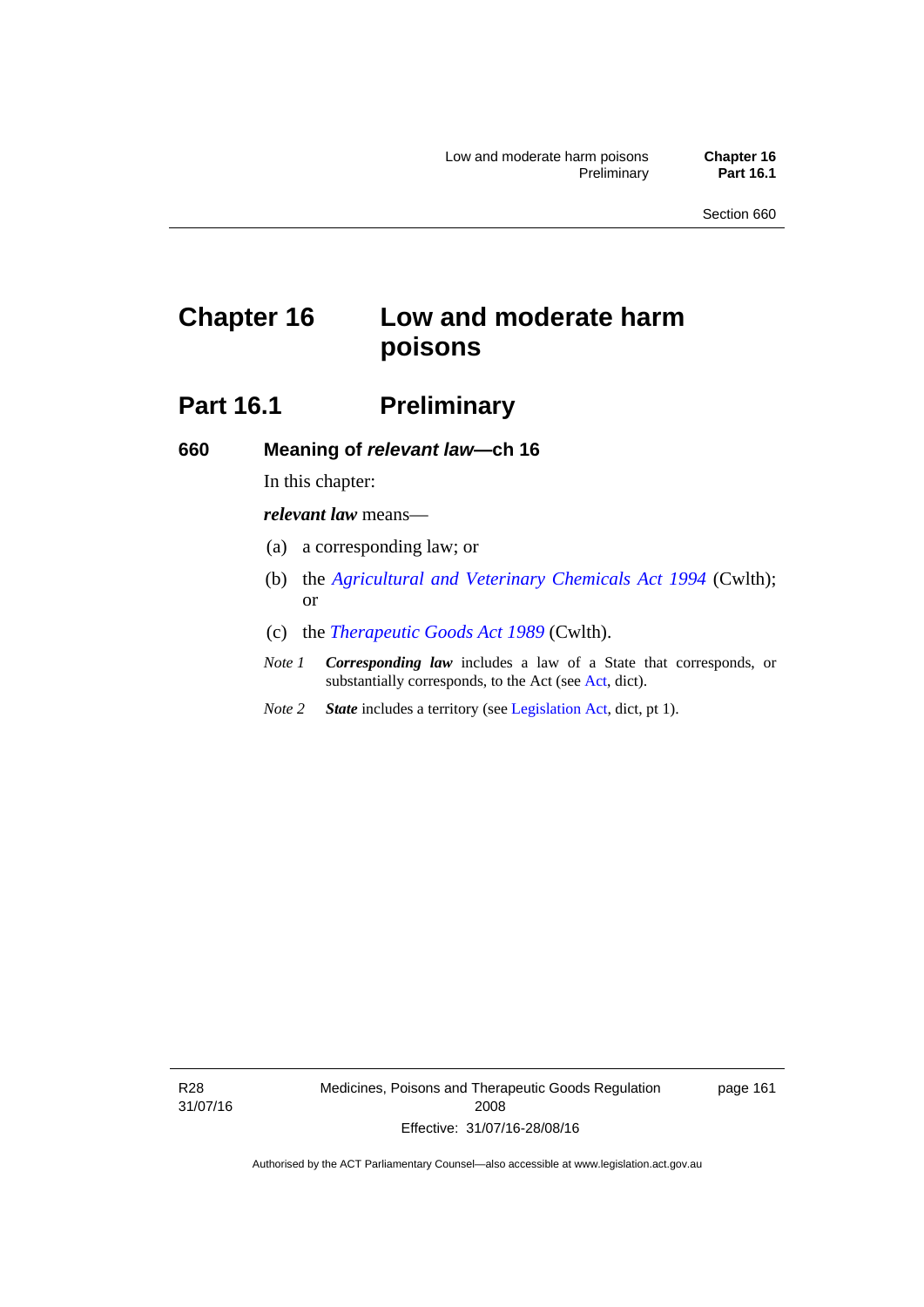## **Part 16.2 Authorisation to supply low and moderate harm poisons**

#### **661 Authorisation to supply low and moderate harm poisons—Act, s 26 (1) (b) and (2) (b)**

Anyone is authorised to supply a low harm poison or moderate harm poison.

#### **662 Authorisation condition for supplying low and moderate harm poisons—Act, s 44 (1) (b) and (2) (b)**

A person's authorisation under section 661 to supply a low harm poison or moderate harm poison is subject to the following conditions:

- (a) the poison is supplied in manufacturer's packs that comply with—
	- (i) section 665 (Packaging of supplied manufacturer's packs of low and moderate harm poisons—[Act](http://www.legislation.act.gov.au/a/2008-26/default.asp), s 59 (1) (c) (i) and  $(2)$  (c) (i)); or
	- (ii) an approval under the [Act](http://www.legislation.act.gov.au/a/2008-26/default.asp), section 193 (Approval of non-standard packaging and labelling);
- (b) the manufacturer's packs are labelled in accordance with—
	- (i) section 666 (Labelling of supplied manufacturer's packs of low and moderate harm poisons—[Act](http://www.legislation.act.gov.au/a/2008-26/default.asp), s  $60(1)(c)(i)$ and  $(2)$  (c)  $(i)$ ; or
	- (ii) an approval under the [Act,](http://www.legislation.act.gov.au/a/2008-26/default.asp) section 193.

R28 31/07/16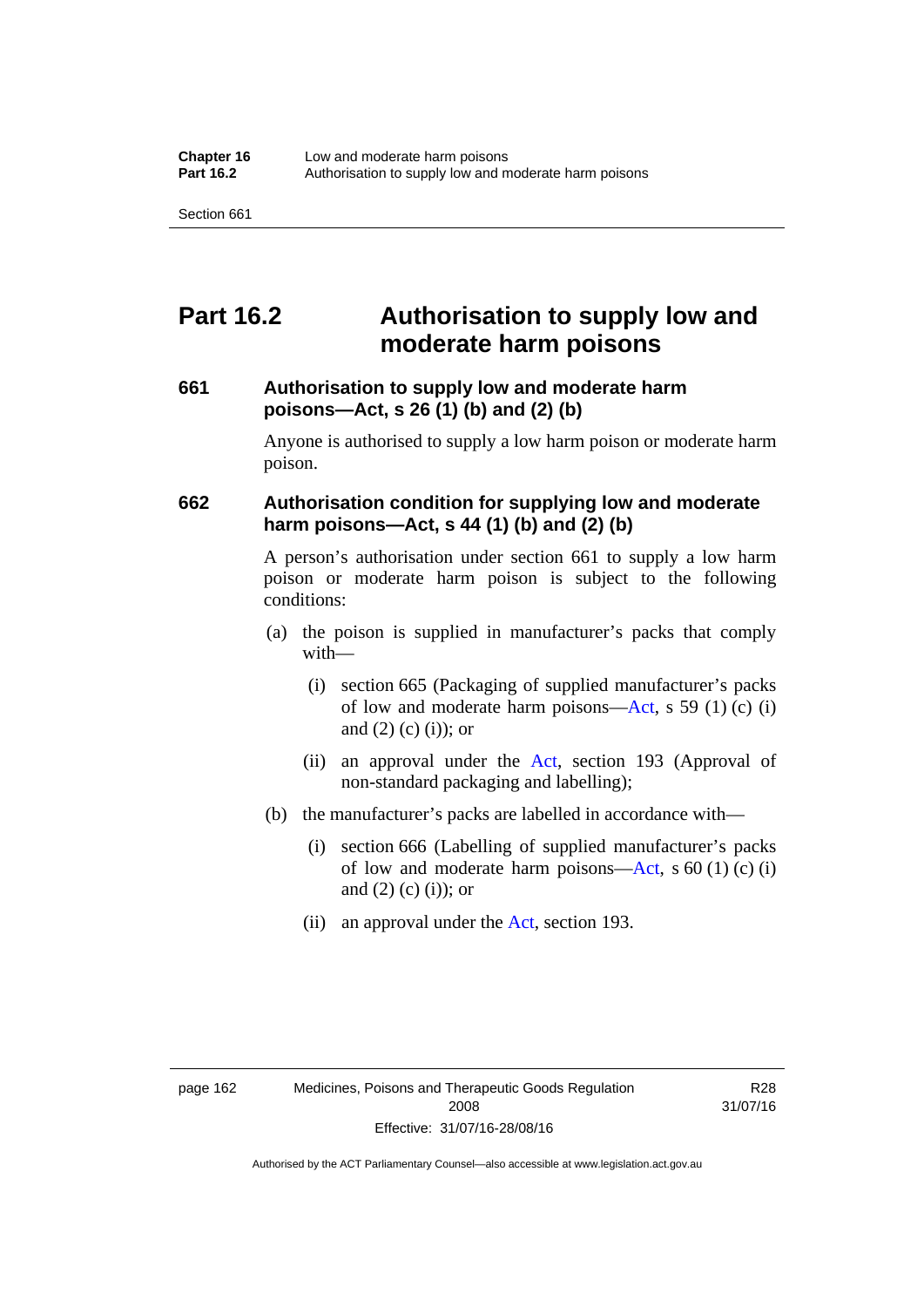## **Part 16.3 Authorisation to manufacture low and moderate harm poisons**

#### **663 Authorisation to manufacture low and moderate harm poisons—Act, s 33 (b)**

A person is authorised to manufacture a low harm poison or moderate harm poison if the person is authorised to manufacture the poison under a relevant law.

#### **664 Authorisation condition for manufacturing low and moderate harm poisons—Act, s 44 (1) (b) and (2) (b)**

A person's authorisation under section 663 to manufacture a low harm poison or moderate harm poison is subject to the condition that, if a condition or restriction applies to the person under the relevant law, the person manufactures the poison in accordance with the condition and restriction.

page 163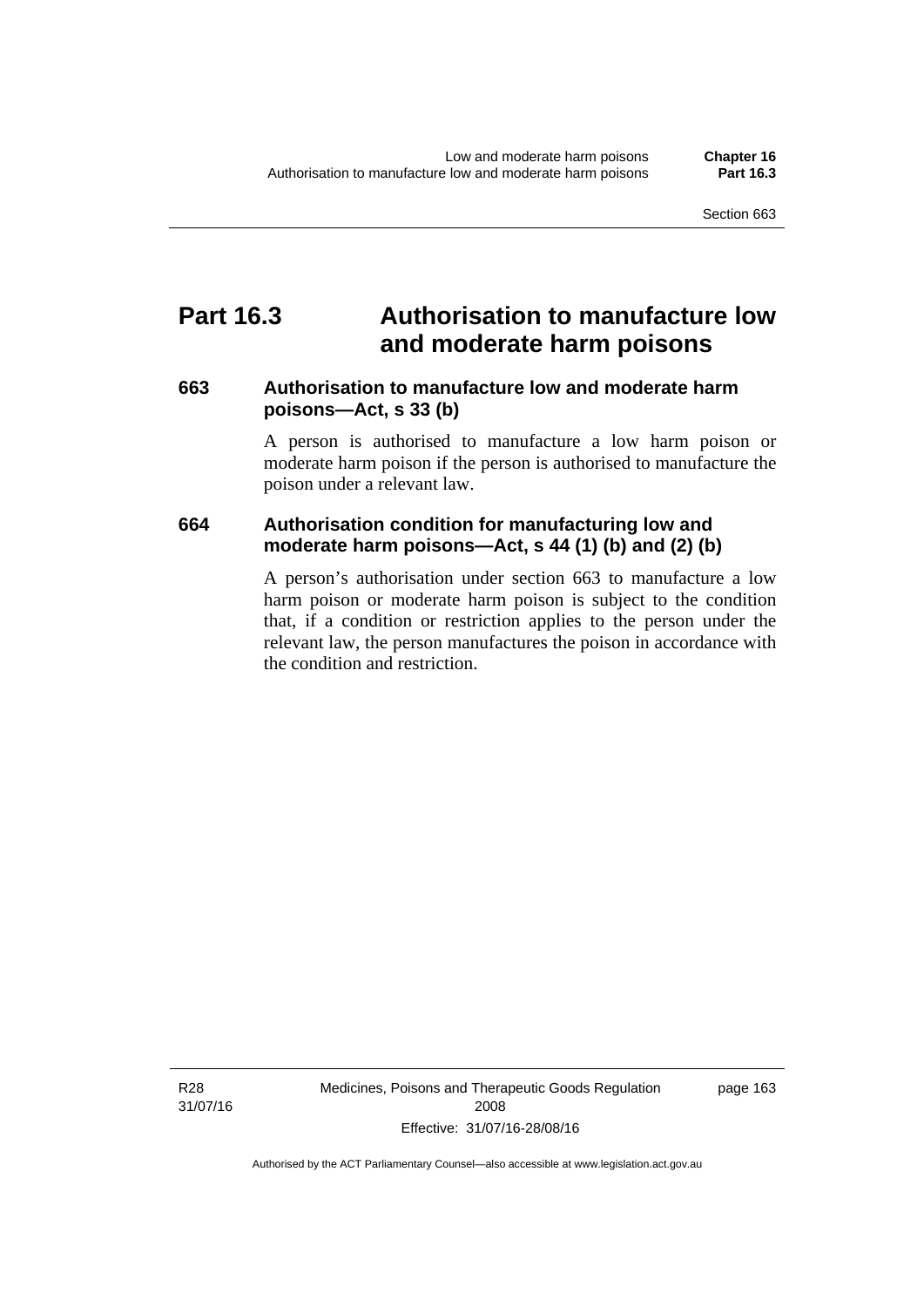## **Part 16.4 Packaging and labelling of low and moderate harm poisons**

#### **665 Packaging of supplied manufacturer's packs of low and moderate harm poisons—Act, s 59 (1) (c) (i) and (2) (c) (i)**

- (1) A manufacturer's pack of a supplied low harm poison or moderate harm poison must be packaged—
	- (a) in accordance with the [medicines and poisons standard](http://www.comlaw.gov.au/Series/F2012L01200), sections 2.1 (2) to 2.6 (2); or
	- (b) in a container in which the poison may be sold under a relevant law.
	- *Note* A manufacturer's pack of a low or moderate harm poison supplied may also be packaged in accordance with an approval under the [Act](http://www.legislation.act.gov.au/a/2008-26/default.asp), s 193 (Approval of non-standard packaging and labelling) (see [Act,](http://www.legislation.act.gov.au/a/2008-26/default.asp) s 59 (1) (c) (ii) and (2) (c) (ii)).
- (2) However, if the poison is camphor or naphthalene for domestic use, it must also be packaged in a way that, in normal use, prevents—
	- (a) removal of the camphor or naphthalene from the packaging; or
	- (b) ingestion of the camphor or naphthalene.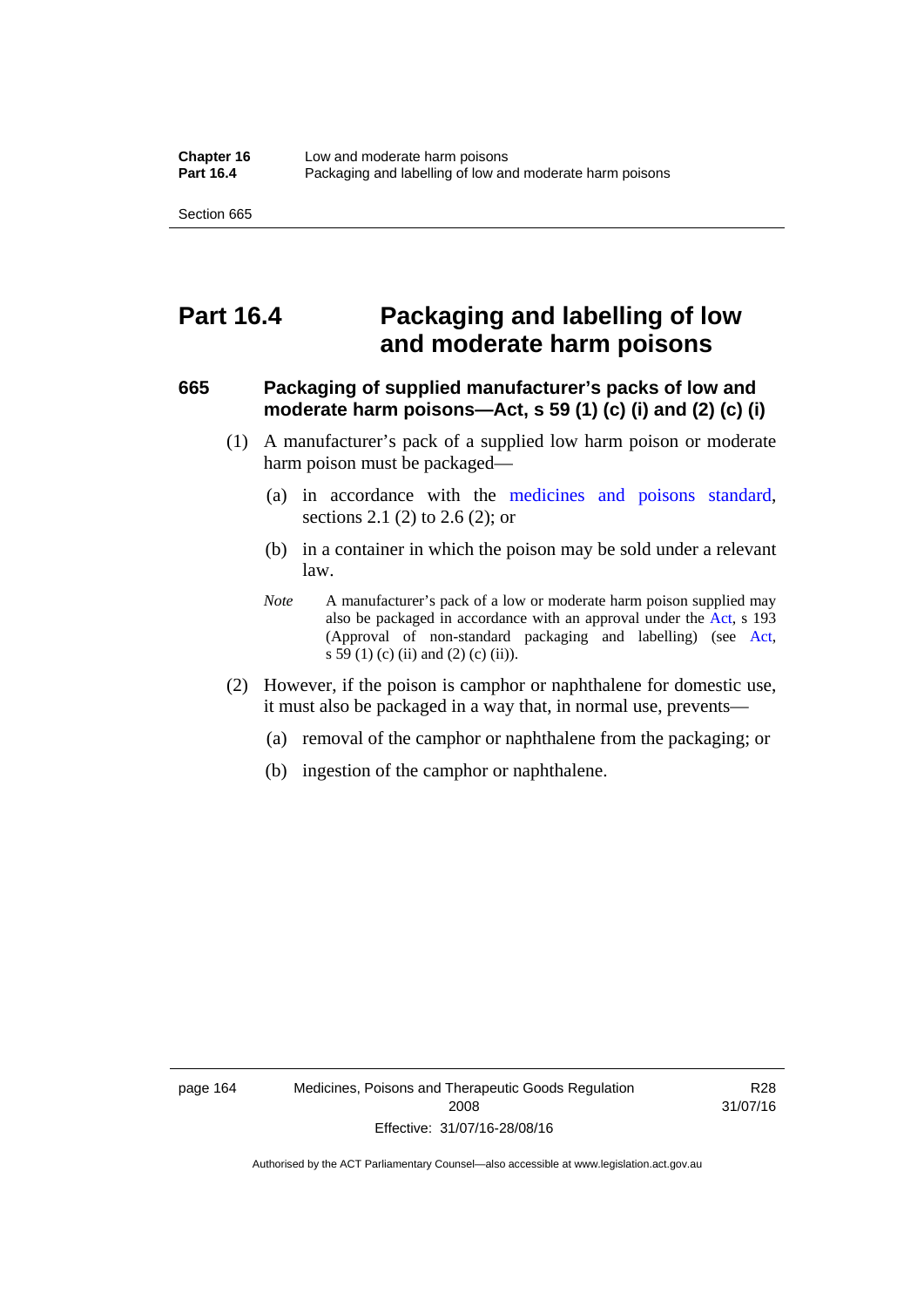#### **666 Labelling of supplied manufacturer's packs of low and moderate harm poisons—Act, s 60 (1) (c) (i) and (2) (c) (i)**

A manufacturer's pack of a supplied low harm poison or moderate harm poison must be labelled in accordance with—

- (a) the [medicines and poisons standard](http://www.comlaw.gov.au/Series/F2012L01200), sections 1.1 (2) to 1.6 (2); or
- (b) a relevant law.
- *Note* A manufacturer's pack of a low or moderate harm poison supplied may also be labelled in accordance with an approval under the [Act](http://www.legislation.act.gov.au/a/2008-26/default.asp), s 193 (Approval of non-standard packaging and labelling) (see [Act,](http://www.legislation.act.gov.au/a/2008-26/default.asp) s 60 (1) (c) (ii) and (2) (c) (ii)).

R28 31/07/16 Medicines, Poisons and Therapeutic Goods Regulation 2008 Effective: 31/07/16-28/08/16

page 165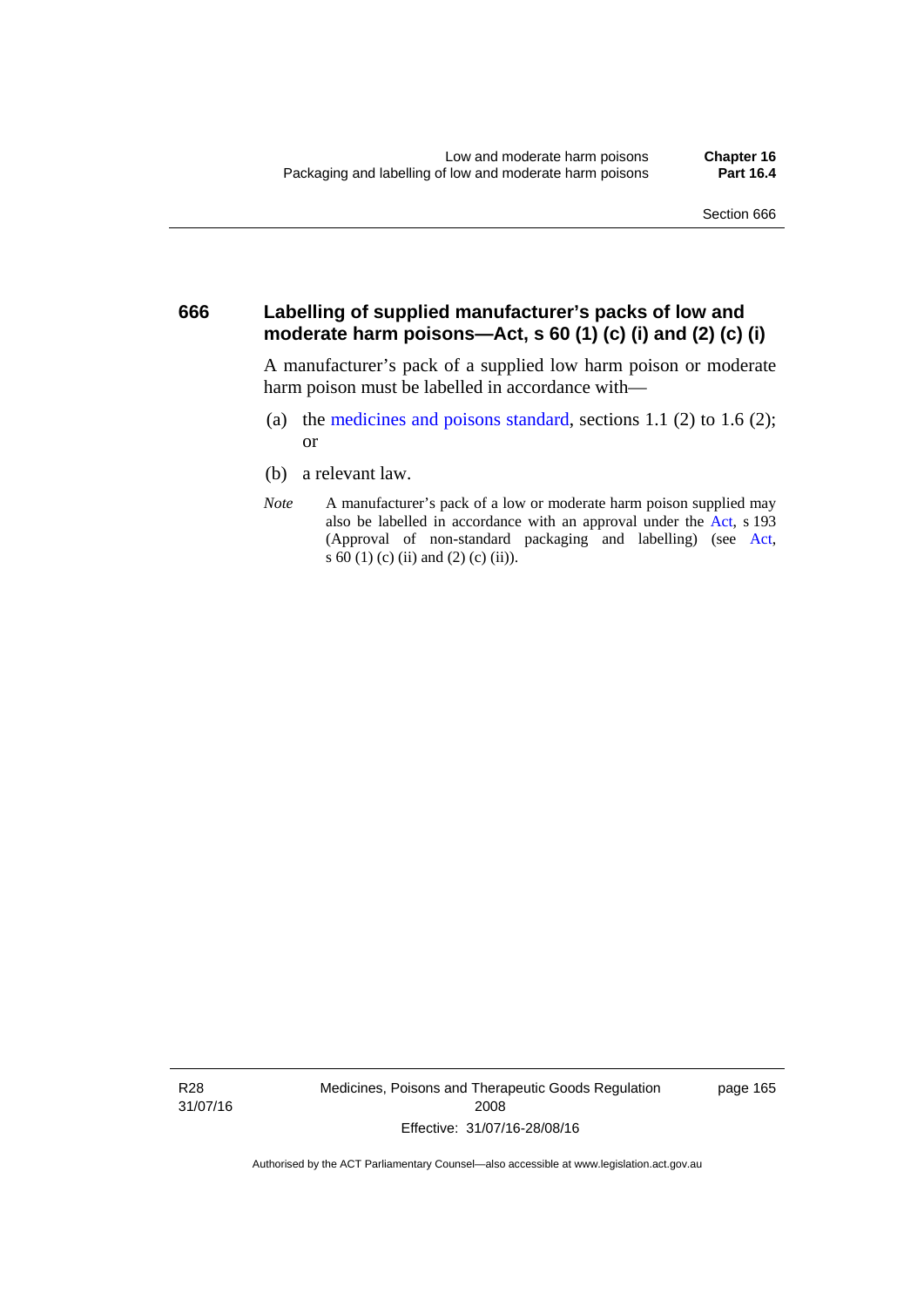# **Chapter 17 Dangerous poisons authorisations**

# **Part 17.1 Overview of dangerous poisons authorisations**

### **670 General overview of authorisations for dangerous poisons**

 (1) The Act requires that a person must not deal with a dangerous poison in a particular way unless the person is authorised to deal with the poison.

#### **Example**

the [Act,](http://www.legislation.act.gov.au/a/2008-26/default.asp) s 35 about obtaining certain substances (which include dangerous poisons)

- *Note 1* The [Act,](http://www.legislation.act.gov.au/a/2008-26/default.asp) s 19 sets out when a person *deals* with a dangerous poison.
- *Note 2* An example is part of the regulation, is not exhaustive and may extend, but does not limit, the meaning of the provision in which it appears (see [Legislation Act,](http://www.legislation.act.gov.au/a/2001-14) s 126 and s 132).
- (2) The [Act](http://www.legislation.act.gov.au/a/2008-26/default.asp), section 20 sets out when a person is authorised to deal with a dangerous poison.
- (3) This regulation authorises certain dealings with dangerous poisons.

*Note* An authorisation is not required to deal with the following:

- a substance excluded from the [medicines and poisons standard](http://www.comlaw.gov.au/Series/F2012L01200) by the standard, par  $1(2)$  (see s 6);
- a substance mentioned in the [medicines and poisons standard,](http://www.comlaw.gov.au/Series/F2012L01200) sch 7 if the schedule does not apply to the substance because of an exception in the standard.

R28 31/07/16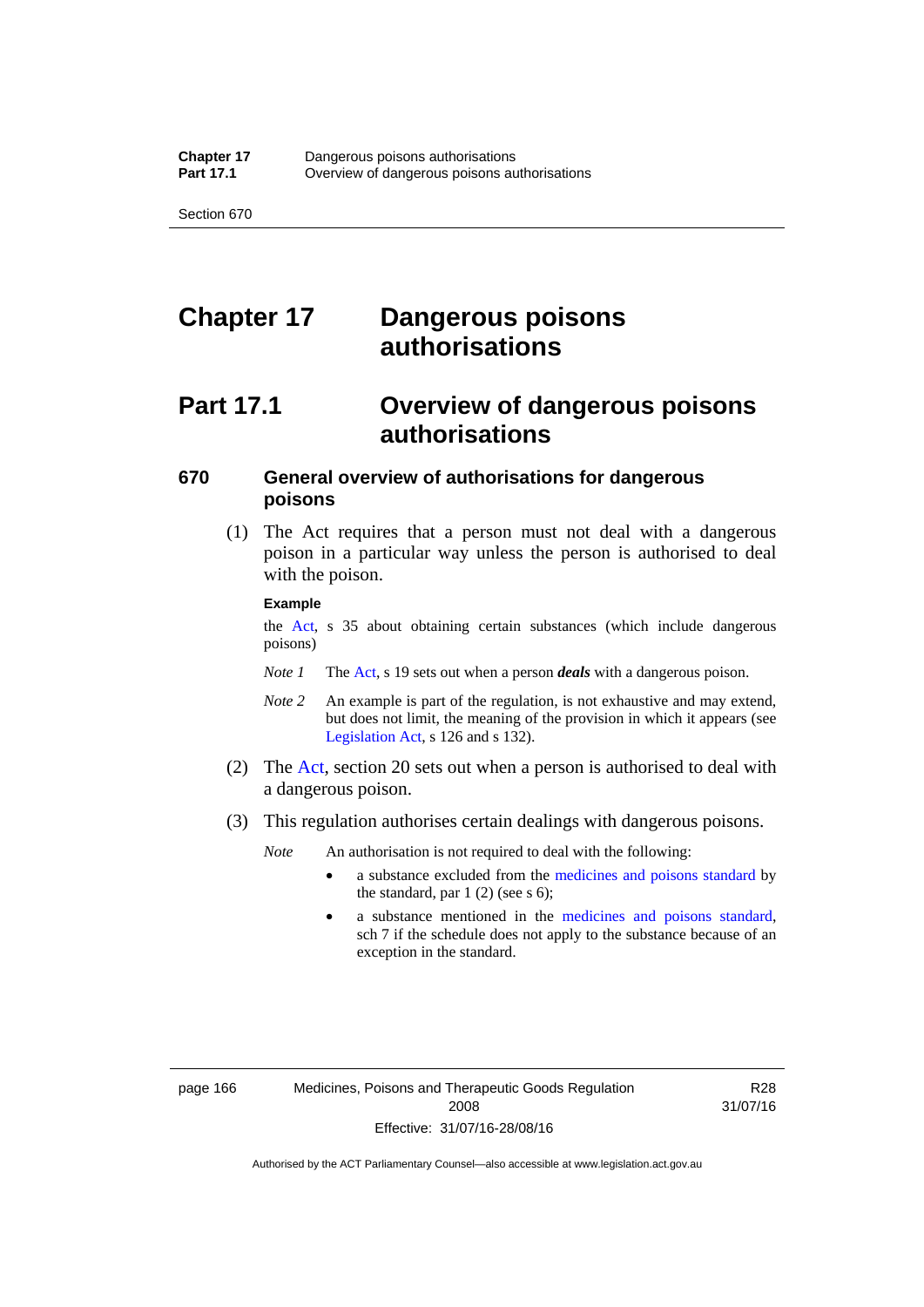(4) An authorisation under this regulation may be subject to limitations.

#### **Example**

a purchase order issued by a person mentioned in sch 4, col 2 must comply with s 721 (see s 690 (2) (c))

*Note* For the power to impose other restrictions, see the [Act](http://www.legislation.act.gov.au/a/2008-26/default.asp), ch 8.

#### **671 Overview of dangerous poisons authorisations under this regulation**

Dangerous poisons authorisations under this regulation are given by the following provisions:

- (a) section 675 (which is about authorisations under dangerous poisons manufacturers licences);
- (b) section 680 (which is about authorisations under dangerous poisons research and education program licences);
- (c) section 685 (which is about authorisations under dangerous poisons suppliers licences);
- (d) section 690 (which is about authorisations for manufacturing and other purposes);
- (e) section 692 (which is about authorisation to deliver dangerous poisons under purchase orders);
- (f) section 693 (which is about authorisation for commercial disposal operators for disposal of dangerous poisons);
- (g) section 695 (which is about authorisations for dangerous poisons research and education programs by scientifically qualified people).

page 167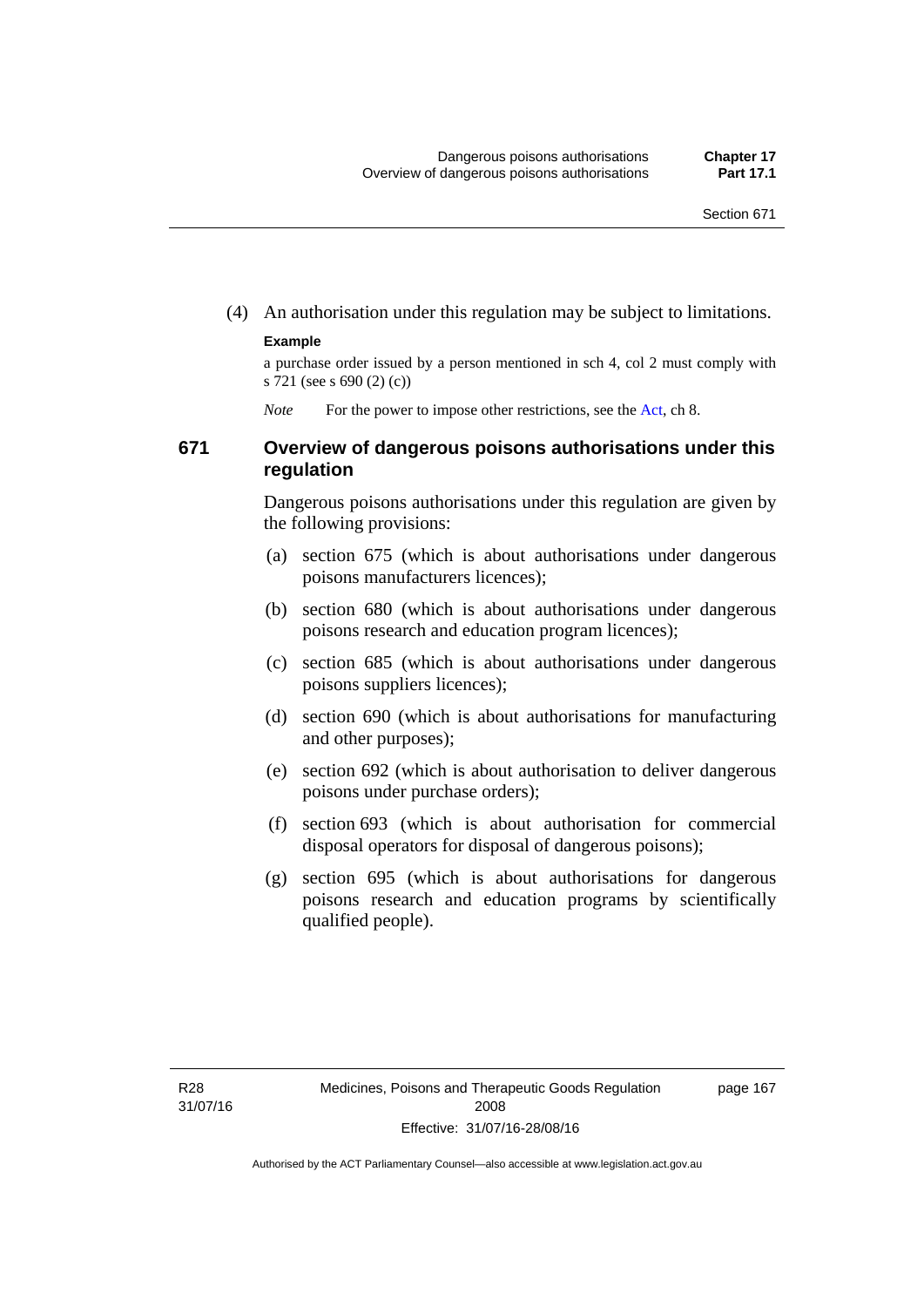#### **672 General overview of authorisation conditions for dangerous poisons**

 (1) The [Act](http://www.legislation.act.gov.au/a/2008-26/default.asp), section 44 requires a person who is authorised to deal with a dangerous poison to comply with any condition to which the authorisation is subject.

#### **Example**

Section 676 sets out the authorisation conditions for an authorised person to manufacture a dangerous poison.

- *Note* An example is part of the regulation, is not exhaustive and may extend, but does not limit, the meaning of the provision in which it appears (see [Legislation Act,](http://www.legislation.act.gov.au/a/2001-14) s 126 and s 132).
- (2) The conditions are additional to other restrictions on an authorised person's authority to deal with a dangerous poison.
	- *Note* Conditions may also be imposed under other provisions of the [Act](http://www.legislation.act.gov.au/a/2008-26/default.asp) including, for example, s 89 which sets out conditions on licences.

page 168 Medicines, Poisons and Therapeutic Goods Regulation 2008 Effective: 31/07/16-28/08/16

R28 31/07/16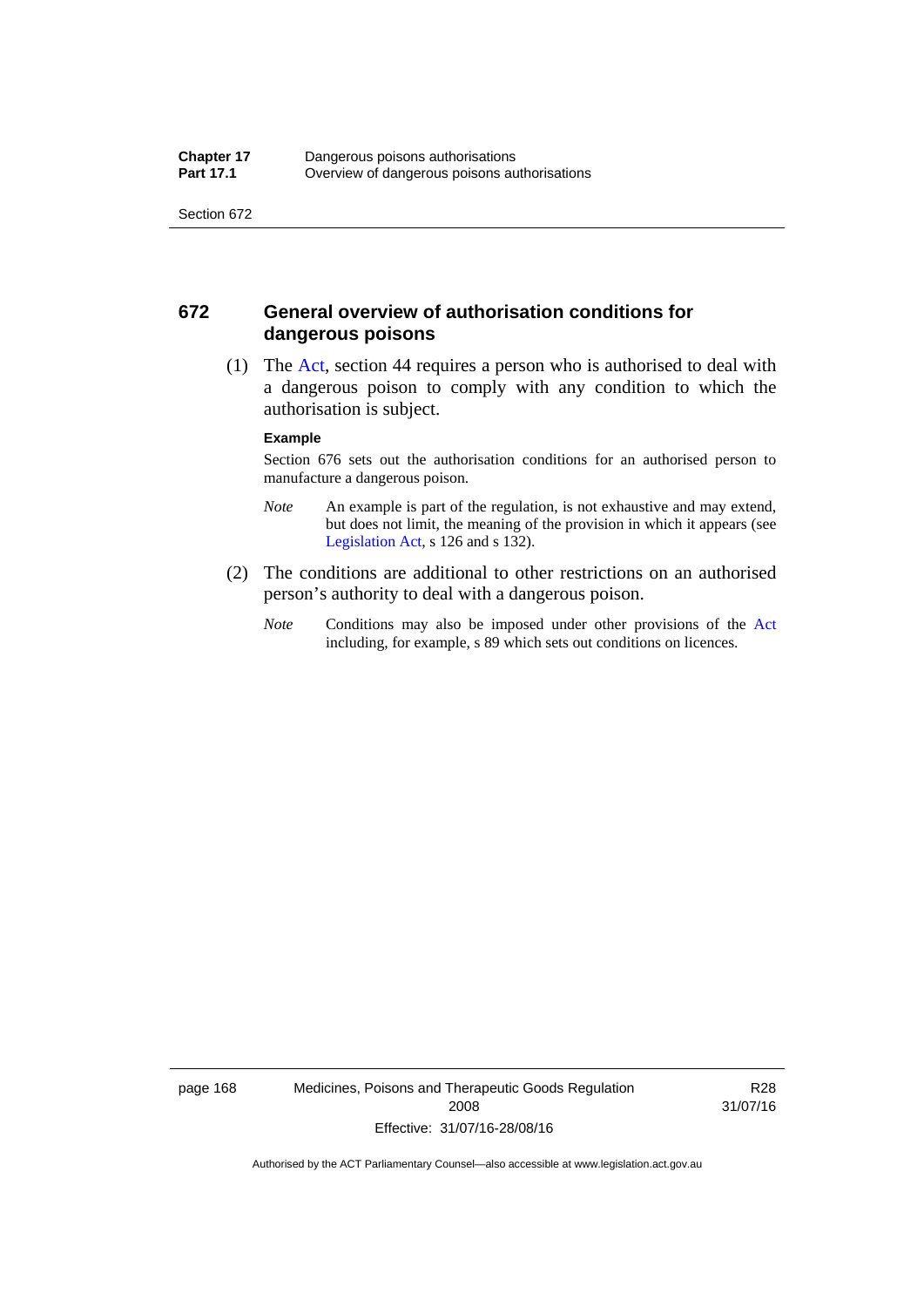## **Part 17.2 Authorisations under dangerous poisons licences**

### **Division 17.2.1 Dangerous poisons manufacturers licence authorisations**

*Note* For other provisions about dangerous poisons manufacturers licences, see pt 18.2.

#### **675 Authorisations under dangerous poisons manufacturers licences—Act, s 20 (1) (a)**

- (1) A dangerous poisons manufacturers licence authorises the holder to do any of the following in relation to a dangerous poison (the *licensed dangerous poison*) stated in the licence at the premises (the *licensed premises*) stated in the licence:
	- (a) manufacture the licensed dangerous poison;
	- (b) possess the licensed dangerous poison for sale by wholesale from the licensed premises;
	- (c) sell the licensed dangerous poison by wholesale (whether or not for resale) to—
		- (i) a person authorised to issue a purchase order for the dangerous poison; or
		- (ii) someone in another State who may obtain the dangerous poison by wholesale under the law of the other State; or
		- (iii) someone in another country who may lawfully obtain the dangerous poison by wholesale in the other country;
		- *Note* The dangerous poison must be sold on a purchase order in accordance with s 720 (see s 676).

R28 31/07/16 page 169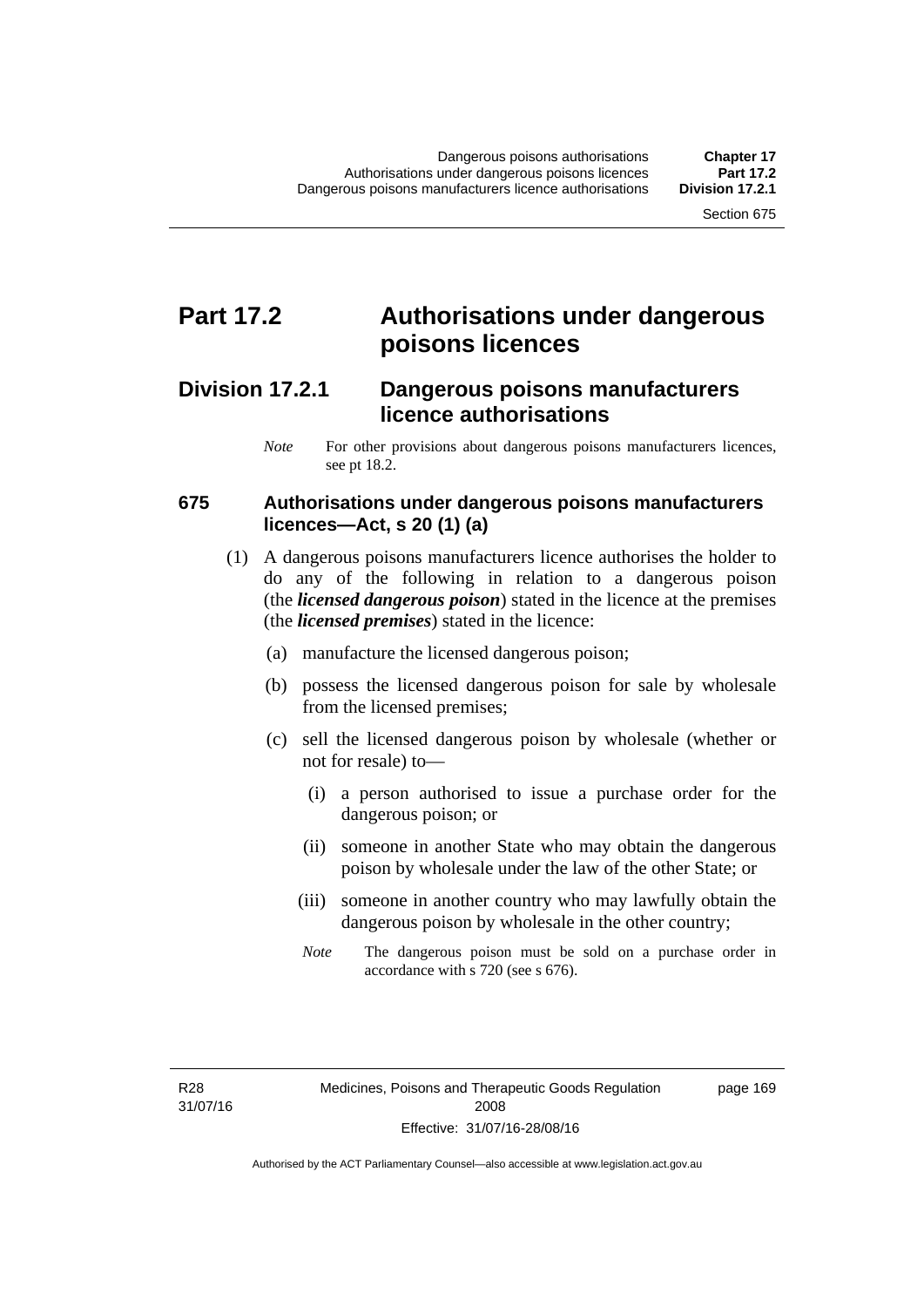- (d) obtain a dangerous poison, other than a licensed dangerous poison, for manufacturing a licensed dangerous poison at the licensed premises;
- (e) possess a dangerous poison, other than a licensed dangerous poison, at the licensed premises for manufacturing a licensed dangerous poison.
- (2) However, an authorisation under subsection (1) does not apply if the licence states that it does not apply.
- (3) Also, subsection (1) (c) (iii) does not apply in relation to a licensed dangerous poison that is a prohibited export under the *[Customs](http://www.comlaw.gov.au/Series/C1901A00006)  [Act 1901](http://www.comlaw.gov.au/Series/C1901A00006)* (Cwlth).

#### **676 Authorisation conditions for dangerous poisons manufacturers licences—Act, s 44 (1) (b) and (2) (b)**

A licence-holder's authorisation under a dangerous poisons manufacturers licence is subject to the following conditions:

- (a) the dealings with a dangerous poison authorised by the licence will be carried out under the supervision of an individual approved under section 706 (1) (Restrictions on issuing of dangerous poisons manufacturers licences[—Act,](http://www.legislation.act.gov.au/a/2008-26/default.asp) s 85 (1) (a));
- (b) a dangerous poison obtained under the licence is purchased on a complying purchase order;
- (c) a licensed dangerous poison will be supplied for a non-household (including a non-household garden) purpose only;
- (d) a dangerous poison sold under the licence will be sold on a purchase order in accordance with section 720 (Supplying dangerous poisons on purchase orders);

R28 31/07/16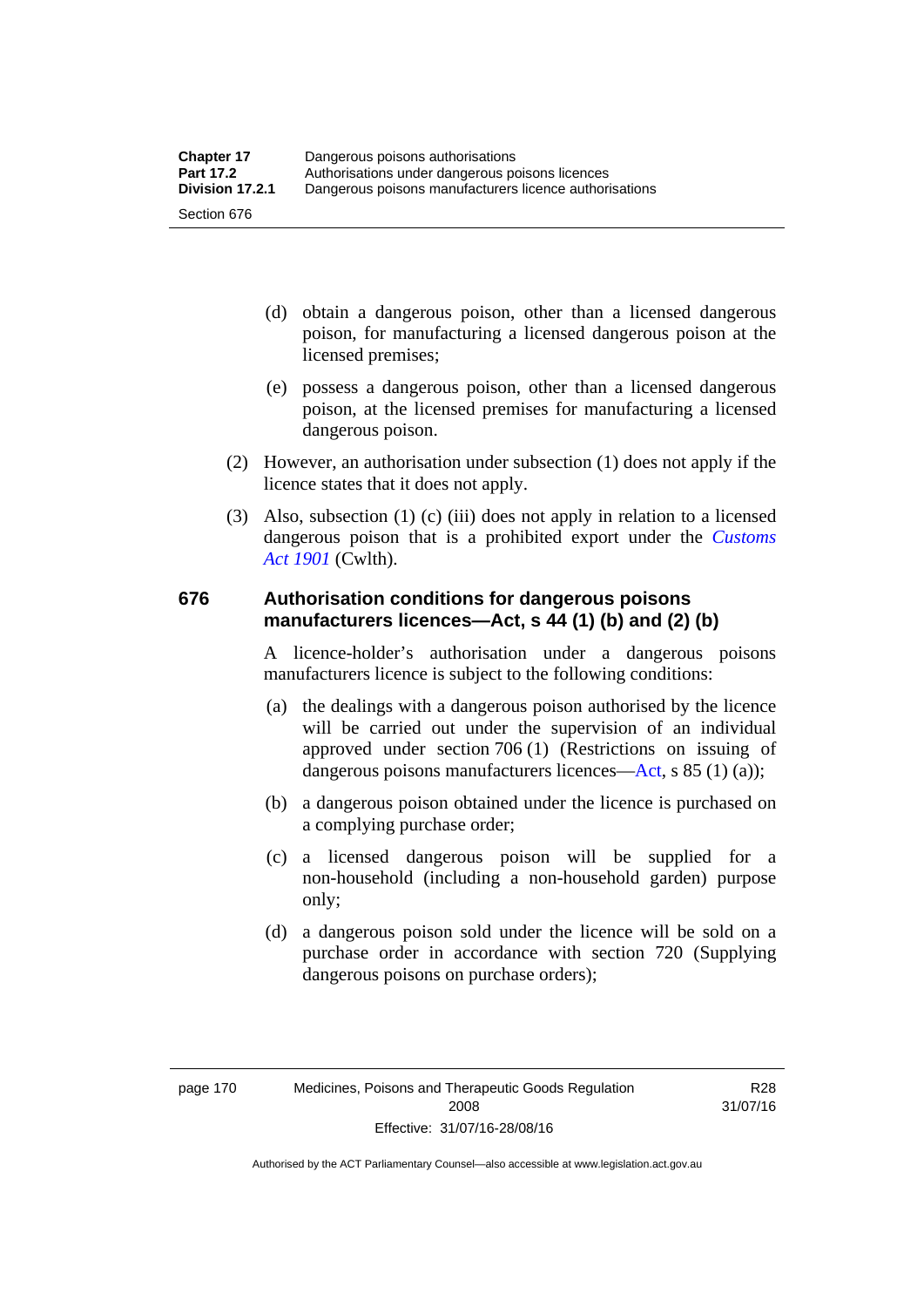- (e) if the supplier does not receive a document signed by the buyer acknowledging receipt of the dangerous poison within 7 days after the day the dangerous poison is delivered—the supplier must, within 24 hours after the end of the 7-day period, tell the chief health officer, in writing, of the failure to receive the document;
- (f) the following are kept at the supplier's business premises or, if the chief health officer approves, in writing, another place, the place approved by the chief health officer, for at least 2 years after the day the poison is supplied:
	- (i) the filled purchase order;
	- (ii) the delivery acknowledgement under paragraph (e) or section 720 (d) (ii);
- (g) the record for section 722 is kept at the supplier's business premises or, if the chief health officer approves, in writing, another place, the place approved by the chief health officer, for at least 5 years after the day the poison is supplied;
- (h) if a dangerous poison sold under the licence is liquid containing paraquat—the poison is coloured blue or green and has an offensive smell.
- *Note* For licence conditions, see the [Act](http://www.legislation.act.gov.au/a/2008-26/default.asp), s 89.

R28 31/07/16 page 171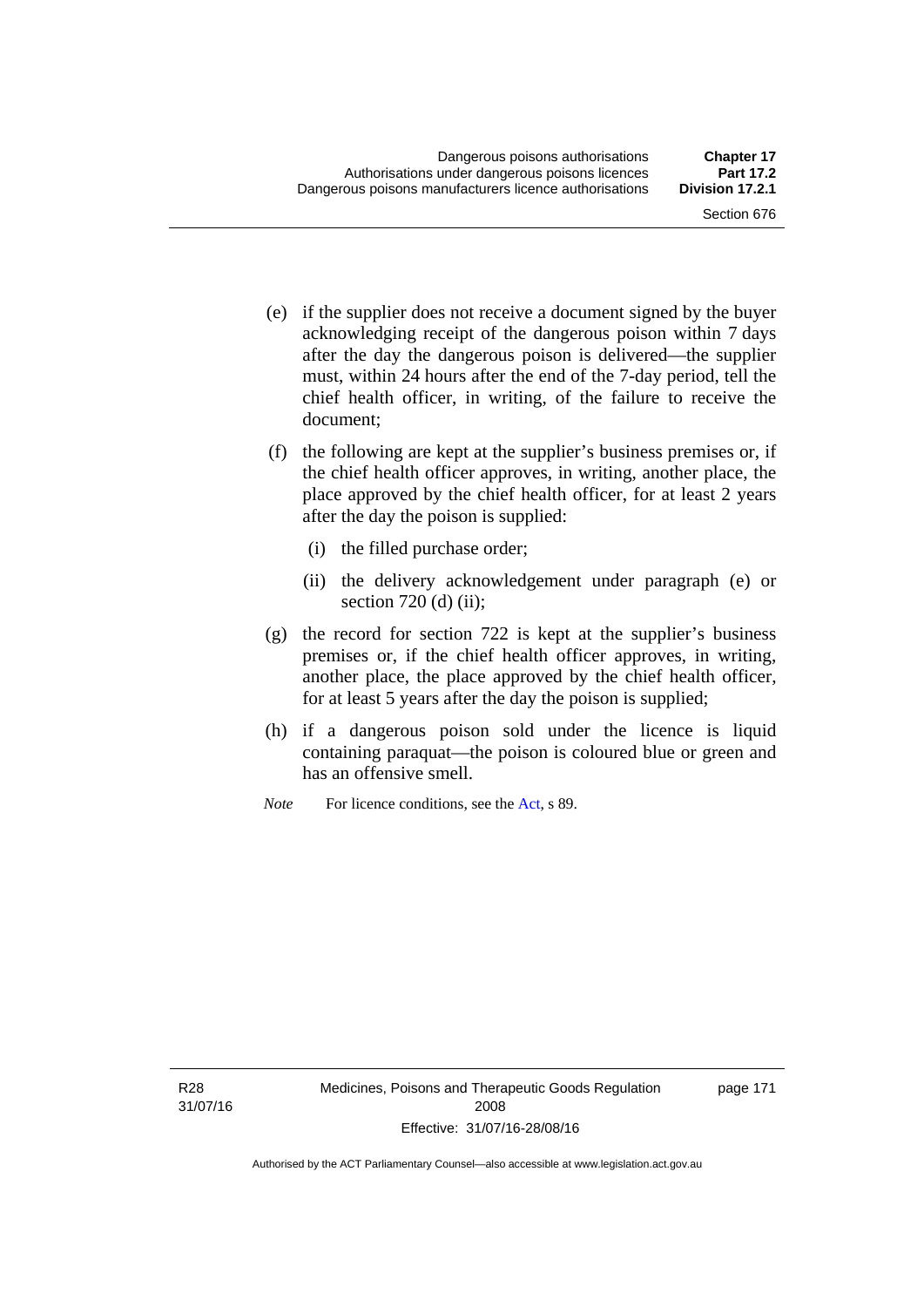### **Division 17.2.2 Dangerous poisons—research and education program licence authorisations**

- *Note 1* For authorisation for research and education programs by scientifically qualified people, see div 17.3.3.
- *Note 2* For other provisions about dangerous poisons research and education program licences, see pt 18.3.

#### **680 Authorisations under dangerous poisons research and education program licences—Act, s 20 (1) (a)**

A dangerous poisons research and education program licence authorises—

- (a) the licence-holder to—
	- (i) issue a purchase order for a dangerous poison (the *licensed dangerous poison*) stated in the licence for the program stated in the licence; and
	- (ii) obtain a licensed dangerous poison on a purchase order for the program; and
	- (iii) possess a licensed dangerous poison for the program at the premises to which the licence relates; and
	- (iv) supply a licensed dangerous poison to anyone taking part in the program for the program; and
- (b) the program supervisor, and anyone taking part in the program, to deal with the licensed dangerous poison as authorised by the licence at the premises stated in the licence.

R28 31/07/16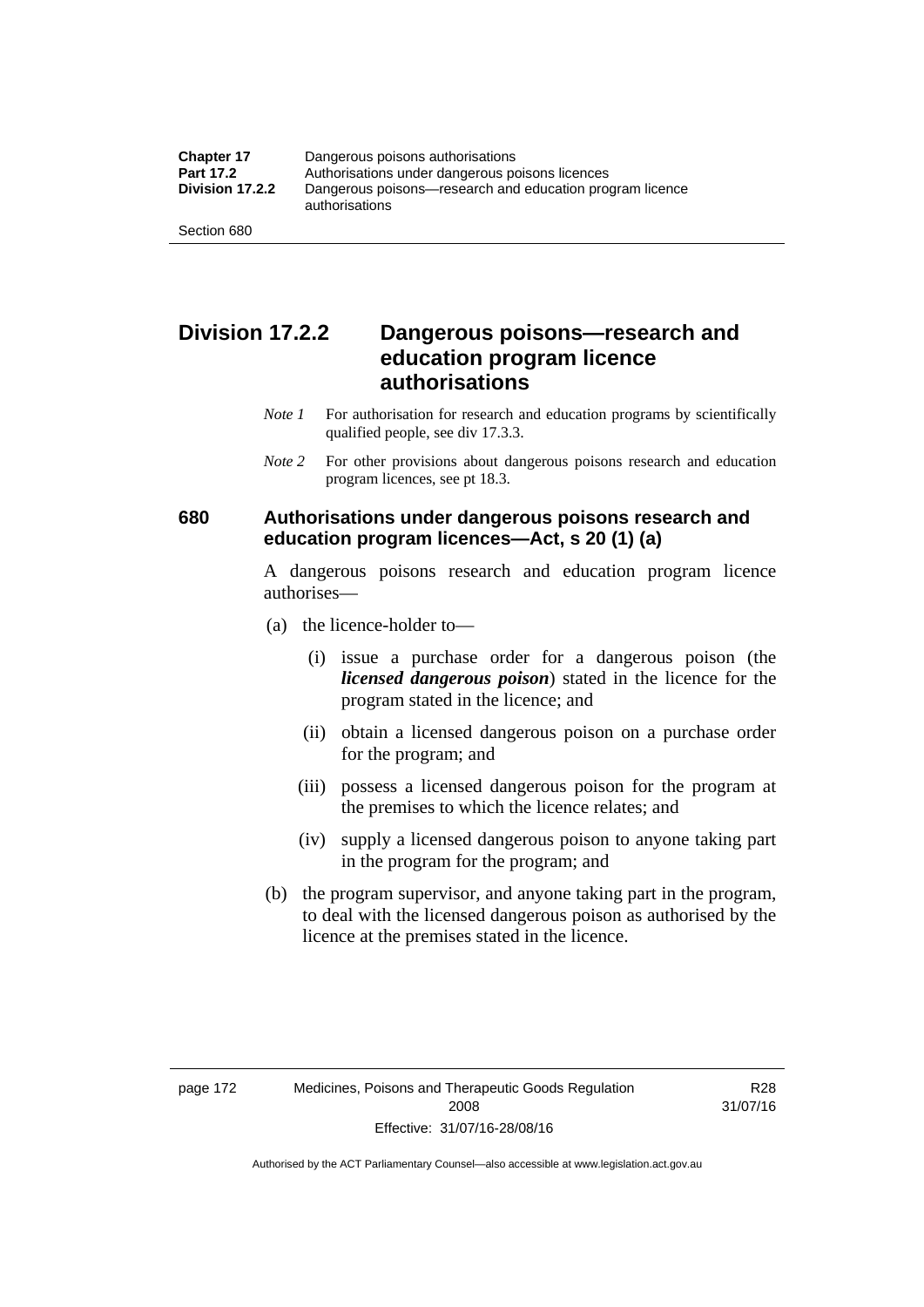**681 Authorisation condition for dangerous poisons research and education program licences—Act, s 44 (1) (b) and (2) (b)** 

> A licence-holder's authorisation to obtain a dangerous poison under a dangerous poisons research and education program licence is subject to the condition that the poison is purchased on a complying purchase order.

*Note* For licence conditions, see the [Act](http://www.legislation.act.gov.au/a/2008-26/default.asp), s 89.

R28 31/07/16 Medicines, Poisons and Therapeutic Goods Regulation 2008 Effective: 31/07/16-28/08/16

page 173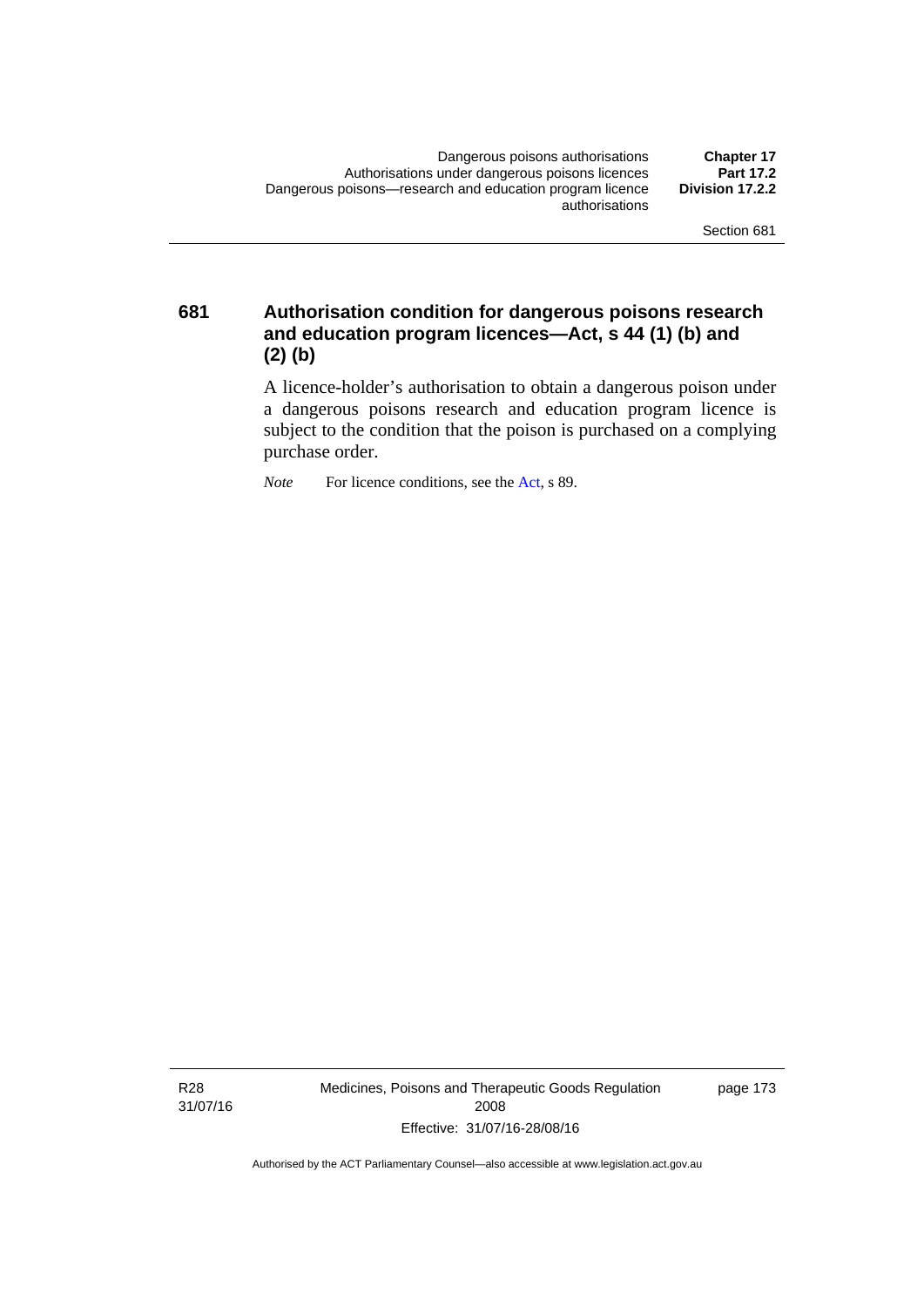### **Division 17.2.3 Dangerous poisons suppliers licence authorisations**

*Note* For other provisions about dangerous poisons suppliers licences, see pt 18.4.

#### **685 Authorisations under dangerous poisons suppliers licences—Act, s 20 (1) (b)**

- (1) A dangerous poisons suppliers licence authorises the holder to do any of the following in relation to a dangerous poison (the *licensed dangerous poison*) stated in the licence at the premises (the *licensed premises*) stated in the licence:
	- (a) issue a purchase order for a licensed dangerous poison;
	- (b) obtain a licensed dangerous poison on a purchase order for sale from the licensed premises;
	- (c) possess a licensed dangerous poison for sale from the licensed premises;
	- (d) sell a licensed dangerous poison on a purchase order to—
		- (i) someone authorised to issue a purchase order for the dangerous poison; or
		- (ii) someone in another State who may obtain the dangerous poison under the law of the other State; or
		- (iii) someone in another country who may lawfully obtain the dangerous poison in the other country.
		- *Note* The dangerous poison must be sold on a purchase order in accordance with s 720 (see s 686).
- (2) However, an authorisation under subsection (1) does not apply if the licence states that it does not apply.

page 174 Medicines, Poisons and Therapeutic Goods Regulation 2008 Effective: 31/07/16-28/08/16

R28 31/07/16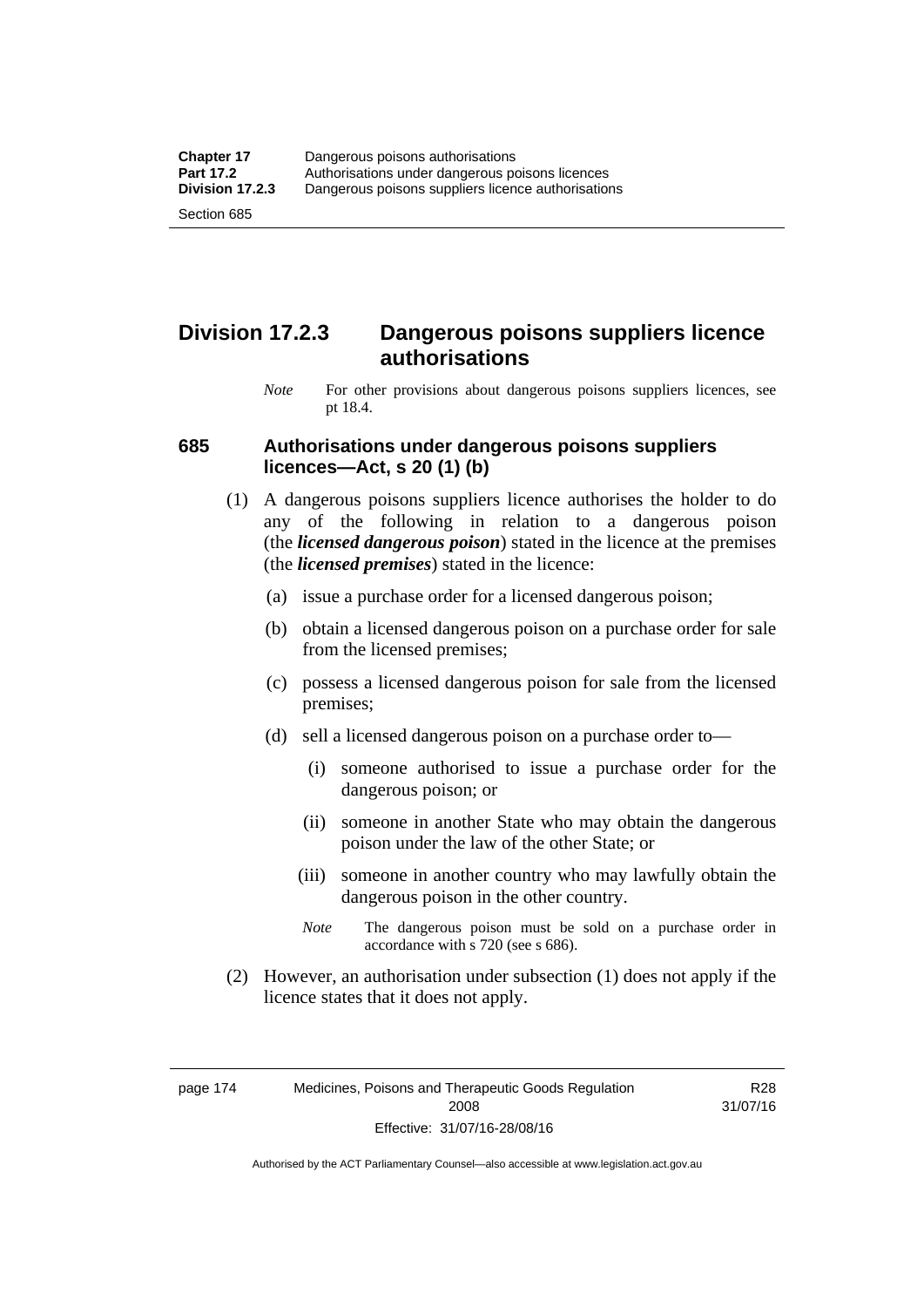(3) Also, subsection (1) (d) (iii) does not apply in relation to a licensed dangerous poison that is a prohibited export under the *[Customs](http://www.comlaw.gov.au/Series/C1901A00006)  [Act 1901](http://www.comlaw.gov.au/Series/C1901A00006)* (Cwlth).

#### **686 Authorisation conditions for dangerous poisons suppliers licences—Act, s 44 (1) (b) and (2) (b)**

A licence-holder's authorisation under a dangerous poisons suppliers licence is subject to the following conditions:

- (a) the dealings with a dangerous poison authorised by the licence will be carried out under the supervision of an individual approved under section 716 (1) (Restrictions on issuing of dangerous poisons suppliers licences—[Act](http://www.legislation.act.gov.au/a/2008-26/default.asp), s 85 (1) (a));
- (b) a dangerous poison sold under the licence will be sold on a purchase order in accordance with section 720 (Supplying dangerous poisons on purchase orders);
- (c) a dangerous poison sold under the licence will be supplied for a non-household (including a non-household garden) purpose only;
- (d) if a dangerous poison sold under the licence is subject to the medicines and poisons standard, appendix J (Conditions for availability and use of Schedule 7 poisons), condition 3—the poison will be supplied only to a person who is allowed to use the poison under the condition;
	- *Note* Condition 3 relates to a dangerous poison that is not to be used except by or in accordance with the directions of an accredited government vermin control officer.
- (e) if the supplier does not receive a document signed by the buyer acknowledging receipt of the dangerous poison within 7 days after the day the dangerous poison is delivered—the supplier must, within 24 hours after the end of the 7-day period, tell the chief health officer, in writing, of the failure to receive the document;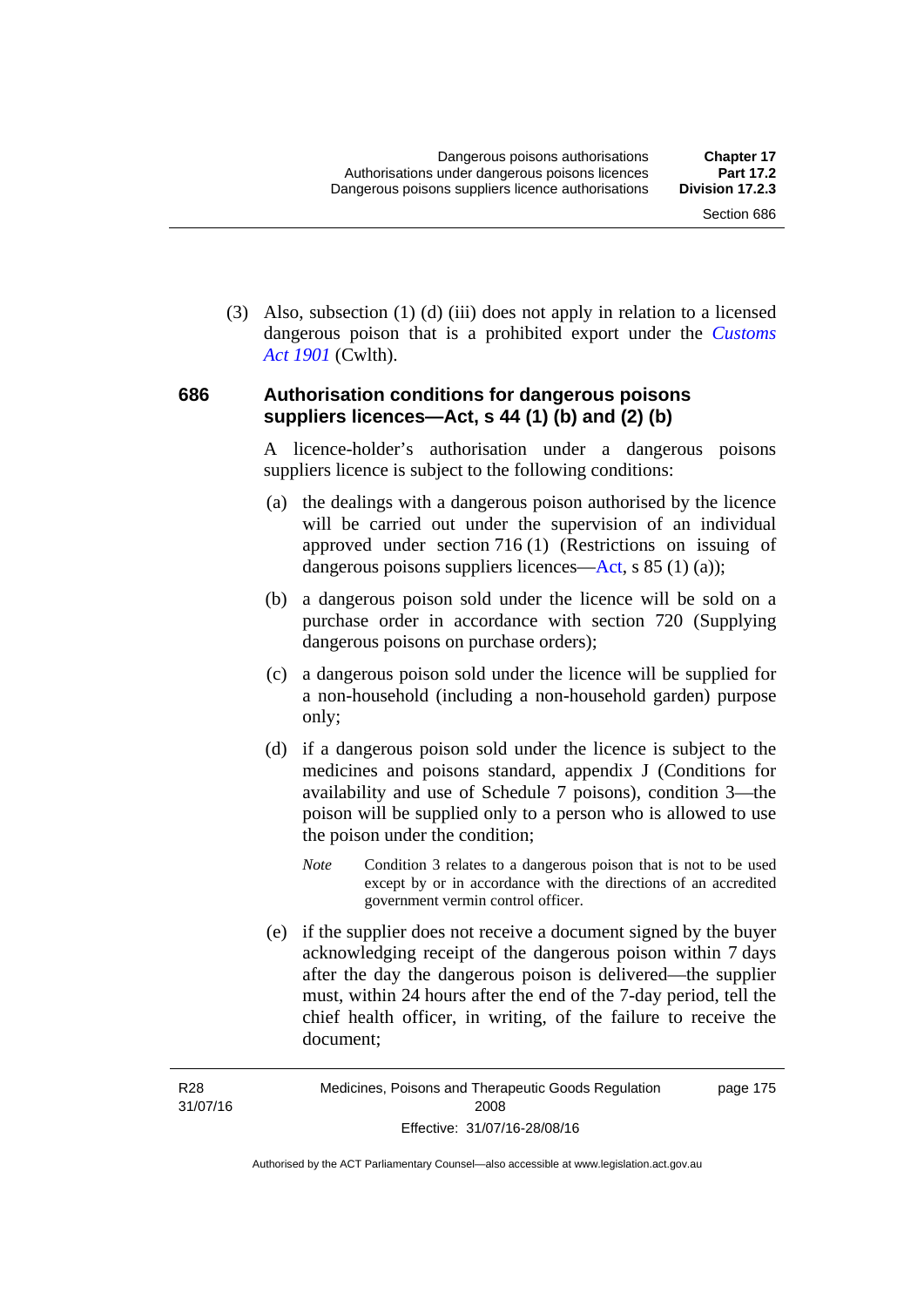- (f) the following are kept at the supplier's business premises or, if the chief health officer approves, in writing, another place, the place approved by the chief health officer, for at least 2 years after the day the poison is supplied:
	- (i) the filled purchase order;
	- (ii) the delivery acknowledgement under paragraph (e) or section 720 (d) (ii);
- (g) the record for section 722 is kept at the supplier's business premises or, if the chief health officer approves, in writing, another place, the place approved by the chief health officer, for at least 5 years after the day the poison is supplied;
- (h) if a dangerous poison sold under the licence is liquid containing paraquat—the poison is coloured blue or green and has an offensive smell.
- *Note* For licence conditions, see the [Act](http://www.legislation.act.gov.au/a/2008-26/default.asp), s 89.

page 176 Medicines, Poisons and Therapeutic Goods Regulation 2008 Effective: 31/07/16-28/08/16

R28 31/07/16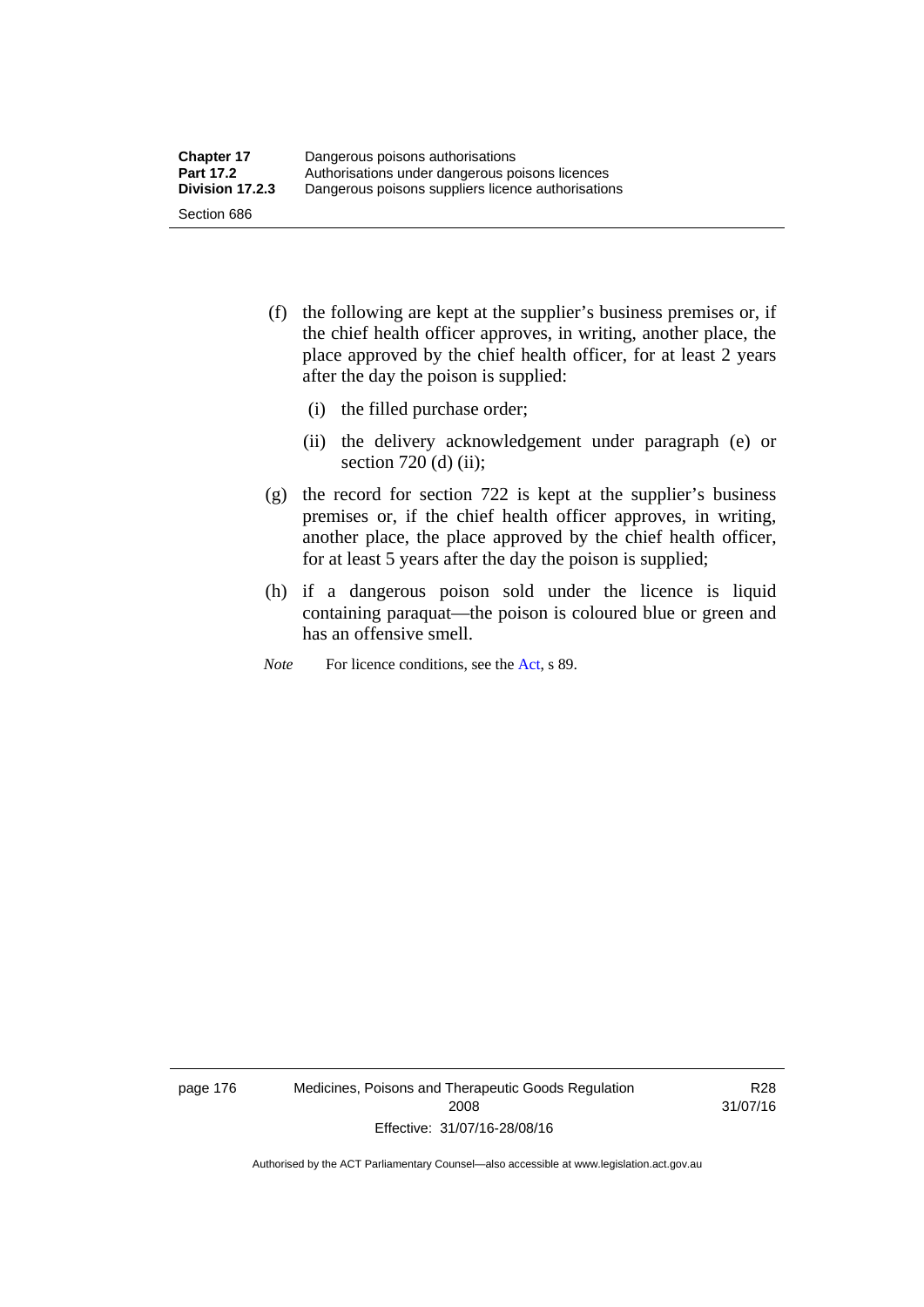## **Part 17.3 Other dangerous poisons authorisations**

### **Division 17.3.1 Authorisations for manufacturing etc purposes**

#### **690 Manufacturing etc authorisations for dangerous poisons—Act, s 20 (2) (a)**

(1) In this section:

*relevant dealing*, with a dangerous poison, means any of the following:

- (a) issuing a purchase order for the poison;
- (b) obtaining the poison;
- (c) possessing the poison;
- (d) issuing a purchase order for the poison;
- (e) discarding the poison.
- (2) A person mentioned in schedule 4 (Dangerous poisons manufacturing etc authorisations), column 2 is authorised for a relevant dealing with a dangerous poison mentioned in column 3 in relation to the person if—
	- (a) the poison is for a purpose mentioned in column 4 in relation to the person; and
	- (b) the dealing is consistent with any condition or restriction for the dealing mentioned in column 3; and

page 177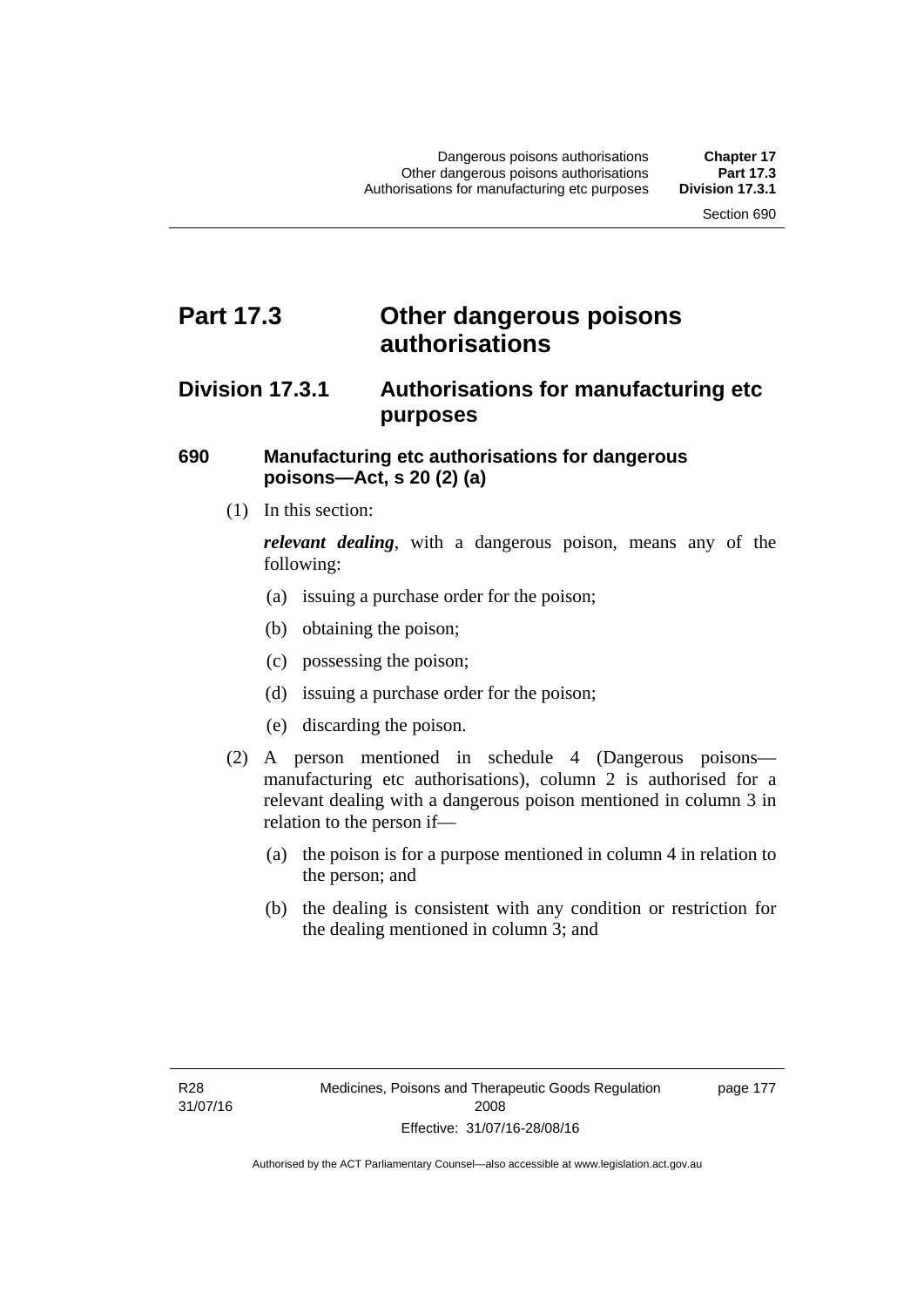| <b>Chapter 17</b> | Dangerous poisons authorisations                                     |
|-------------------|----------------------------------------------------------------------|
| <b>Part 17.3</b>  | Other dangerous poisons authorisations                               |
| Division 17.3.2   | Authorisations for delivery people and commercial disposal operators |
| Section 692       |                                                                      |

- (c) if the dealing is issuing a purchase order for the poison—the purchase order complies with section 721 (General requirements for dangerous poisons purchase orders[—Act](http://www.legislation.act.gov.au/a/2008-26/default.asp), s 38 (2) (c)).
	- *Note* A purchase order must be in writing (see [Act](http://www.legislation.act.gov.au/a/2008-26/default.asp), dict, def *purchase order*).

### **Division 17.3.2 Authorisations for delivery people and commercial disposal operators**

### **692 Authorisations to deliver dangerous poisons under purchase orders—Act, s 26 (1) (b) and (2) (b), s 35 (1) (b), (2) (b) and s 36 (b)**

- (1) This section applies to an adult (the *delivery person*) who is—
	- (a) engaged to transport and deliver a dangerous poison supplied on a purchase order; or
	- (b) acting for a person mentioned in paragraph (a).
- (2) The delivery person is authorised to—
	- (a) obtain and possess the dangerous poison for the purpose of transporting and delivering the dangerous poison as engaged; and
	- (b) supply the dangerous poison to the entity named as the recipient in the purchase order or the entity's agent.

#### **Example—delivery person**

an employee of a courier service

- *Note 1 Entity* includes a person (see [Legislation Act,](http://www.legislation.act.gov.au/a/2001-14) dict, pt 1).
- *Note 2* An example is part of the regulation, is not exhaustive and may extend, but does not limit, the meaning of the provision in which it appears (see [Legislation Act,](http://www.legislation.act.gov.au/a/2001-14) s 126 and s 132).

page 178 Medicines, Poisons and Therapeutic Goods Regulation 2008 Effective: 31/07/16-28/08/16

R28 31/07/16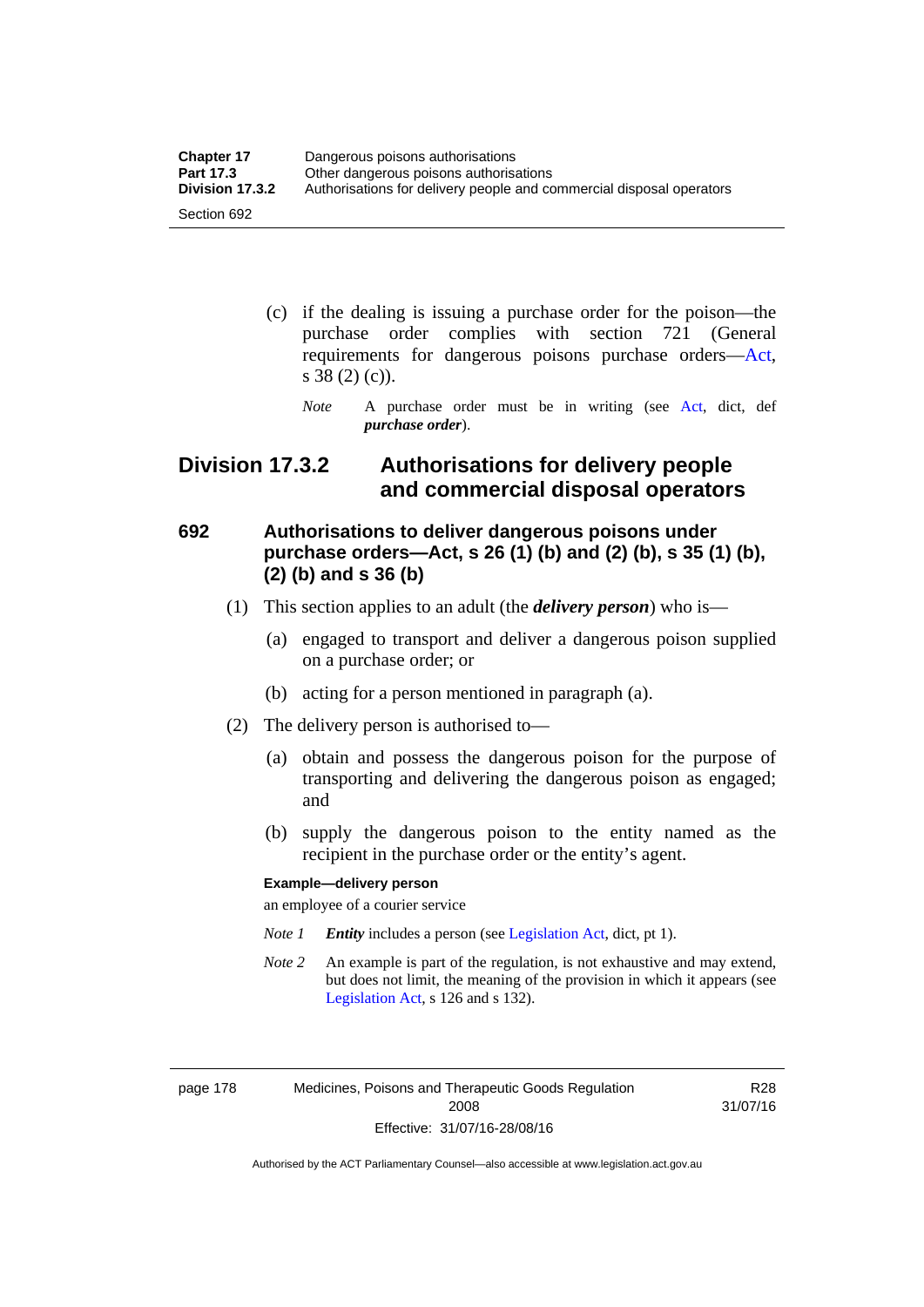#### **693 Authorisation to supply dangerous poisons to commercial disposal operator for disposal—Act, s 26 (1) (b)**

A person is authorised to supply a dangerous poison for disposal to another person if the other person—

- (a) holds an environmental authorisation for the disposal of the dangerous poison; or
- (b) is an adult acting for a person mentioned in paragraph (a).
- *Note* For related authorisations, see pt 9.1.

#### **694 Authorisations for commercial disposal operators—Act, s 26 (1) (b) and (2) (b), s 35 (1) (b) and (2) (b) and s 36 (b)**

- (1) This section applies to a person who—
	- (a) holds an environmental authorisation for the disposal of a dangerous poison; or
	- (b) is an adult acting for a person mentioned in paragraph (a).
- (2) The person is authorised to obtain and possess the dangerous poison for disposing of the poison as engaged.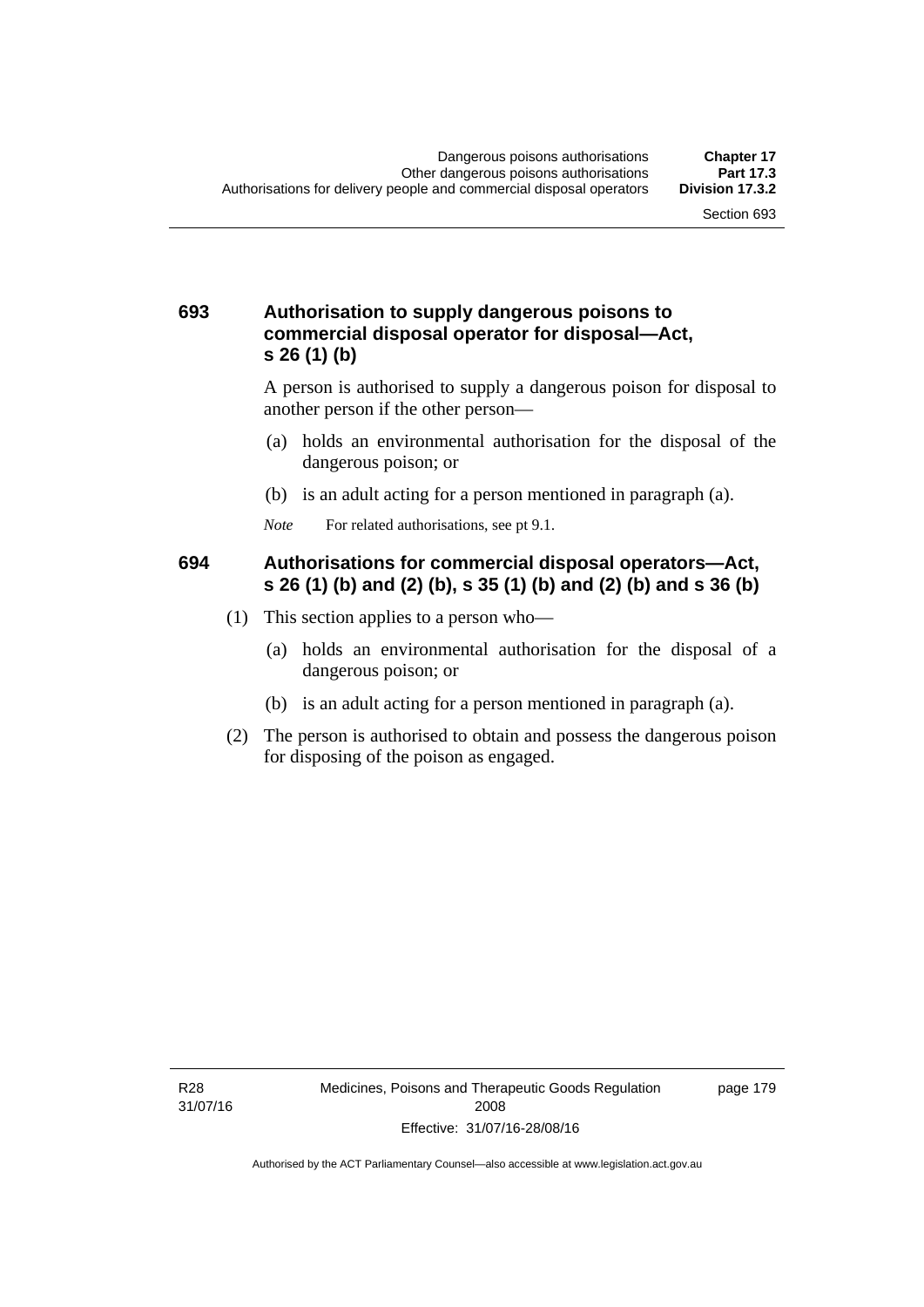| <b>Chapter 17</b> | Dangerous poisons authorisations                                                                           |
|-------------------|------------------------------------------------------------------------------------------------------------|
| Part 17.3         | Other dangerous poisons authorisations                                                                     |
| Division 17.3.3   | Authorisations for dangerous poisons research and education programs by<br>scientifically qualified people |
| Section 695       |                                                                                                            |

### **Division 17.3.3 Authorisations for dangerous poisons research and education programs by scientifically qualified people**

*Note* A licence is required for research and education programs in relation to an administration-related dealing for human use (see [Act](http://www.legislation.act.gov.au/a/2008-26/default.asp), s 20 (3)).

#### **695 Authorisations for dangerous poisons research and education—Act, s 26 (1) and (2) (b)**

- (1) A scientifically qualified person employed at a recognised research institution is authorised to do the following for the purposes of an authorised activity at the institution:
	- (a) issue a purchase order for a dangerous poison;
	- (b) obtain on a purchase order a dangerous poison;
	- (c) possess a dangerous poison;
	- (d) supply a dangerous poison to a person (a *relevant person*) who is taking part in the authorised activity at the institution.
	- *Note 1 Scientifically qualified person*—see the dictionary.
	- *Note 2 Recognised research institution*—see the [Act](http://www.legislation.act.gov.au/a/2008-26/default.asp), s 20 (5).
- (2) A relevant person is authorised to do the following in relation to a dangerous poison for the purposes of an authorised activity:
	- (a) obtain the poison from the scientifically qualified person for the activity;
	- (b) possess the poison for the purposes of the activity;
	- (c) supply the poison to the scientifically qualified person for the activity.

R28 31/07/16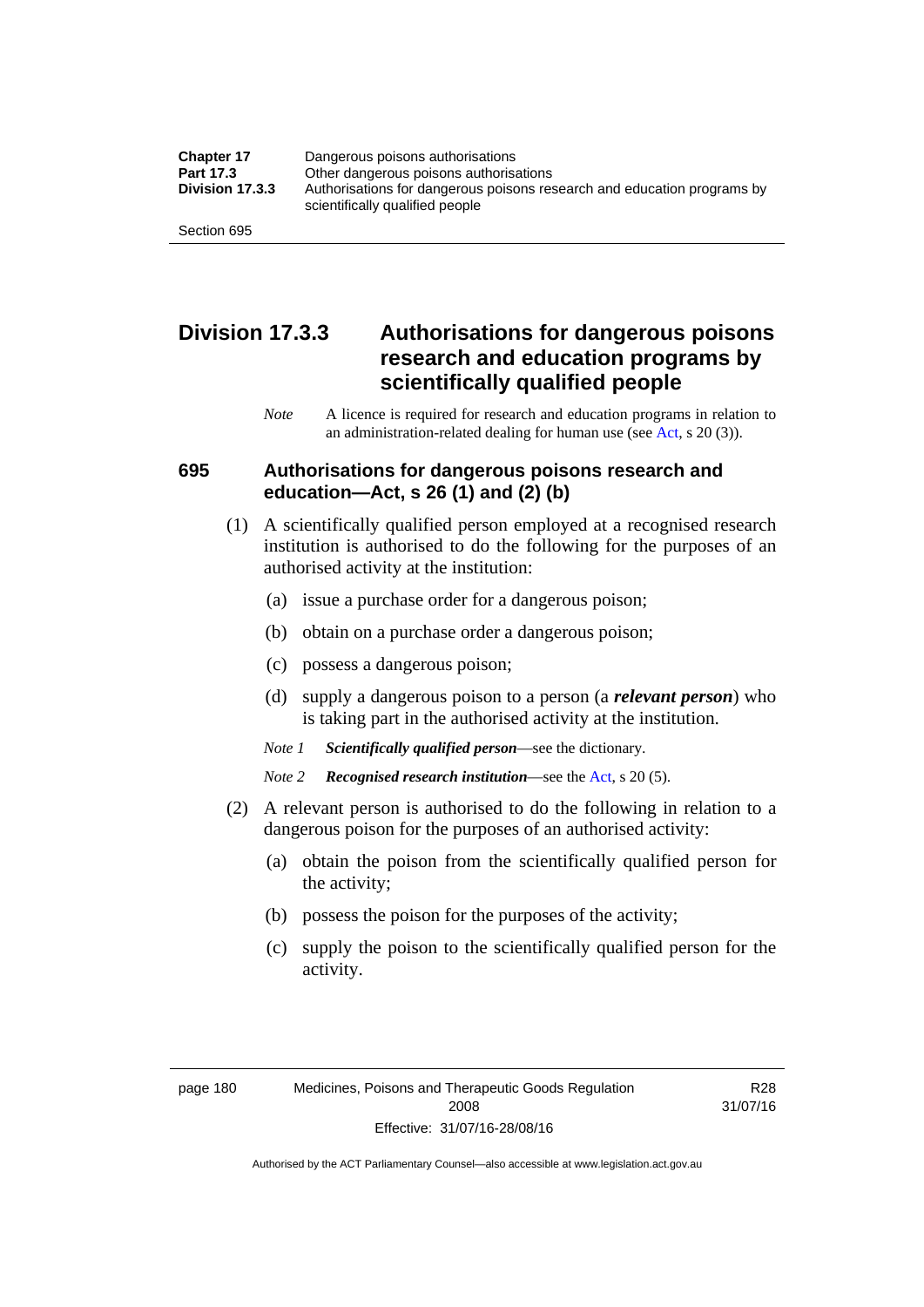(3) In this section:

*administration-related dealing*, in relation to a dangerous poison— see the [Act](http://www.legislation.act.gov.au/a/2008-26/default.asp), section 20 (5).

*authorised activity*, in relation to a dangerous poison at a recognised research institution, means the conduct of any of the following if it does not involve an administration-related dealing of the poison for human use:

- (a) medical or scientific research in relation to the poison at the institution;
- (b) instruction involving the poison at the institution;
- (c) quality control or analysis of the poison at the institution.

### **696 Authorisation conditions for dangerous poisons research and education—Act, s 44 (1) (b) and (2) (b)**

A scientifically qualified person's authorisation under section 695 is subject to the following conditions:

- (a) the person has written approval for the conduct of the authorised activity from the person in charge of—
	- (i) the recognised research institution; or
	- (ii) a faculty or division of the institution;
- (b) a dangerous poison is purchased on a complying purchase order;
- (c) the purchase order is for an amount of the poison approved in writing by the person in charge;
- (d) the dangerous poison is obtained from someone who is authorised to supply the poison to the person.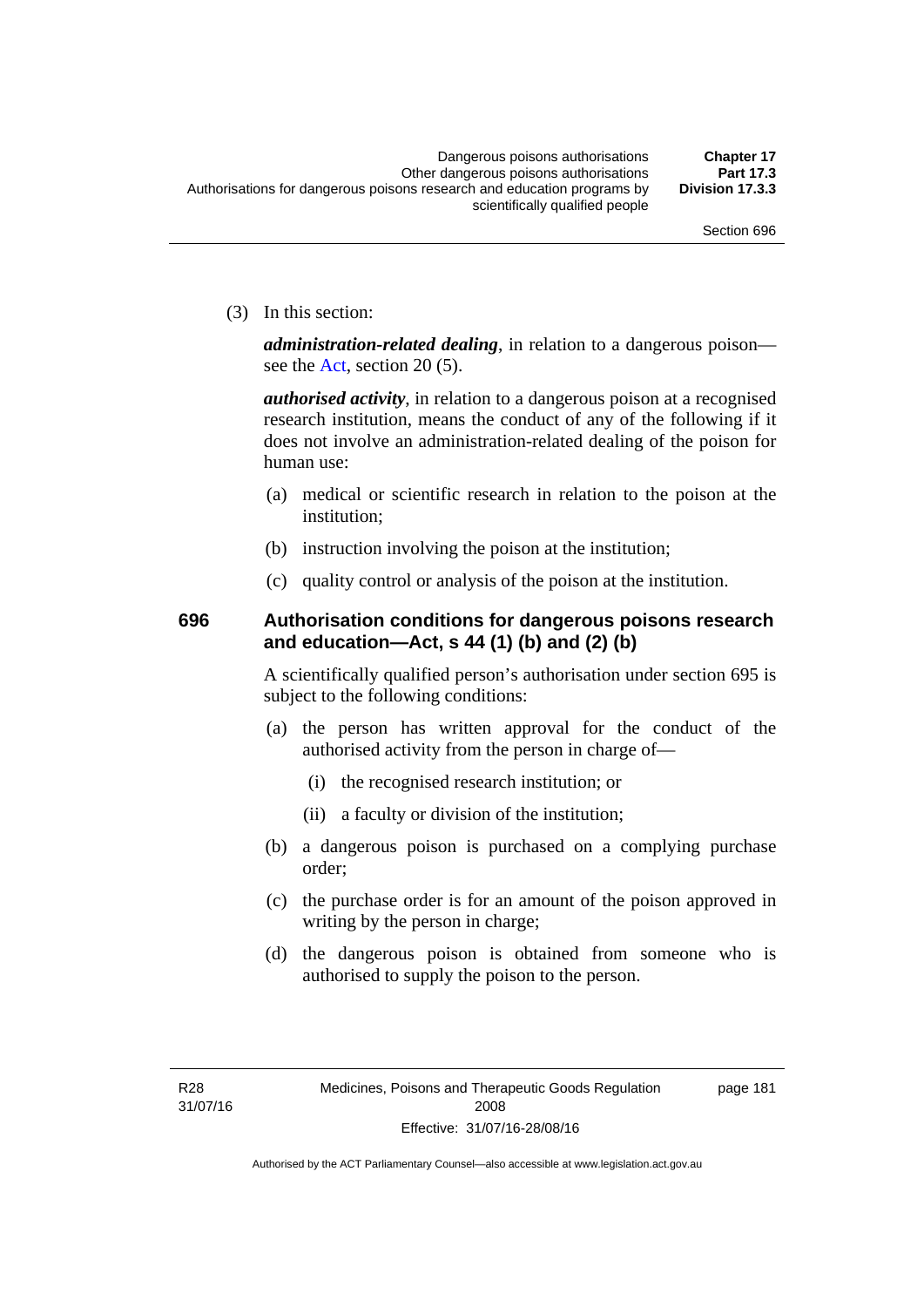# **Chapter 18 Dangerous poisons licences**

## **Part 18.1 Dangerous poisons licences generally**

### **700 Dangerous poisons licences that may be issued—Act, s 78 (2)**

The following licences for dangerous poisons may be issued:

- (a) a licence for the manufacture of a dangerous poison (a *dangerous poisons manufacturers licence*);
- (b) a licence for a program of research or education in relation to a dangerous poison (a *dangerous poisons research and education program licence*);
- (c) a licence for the supply of dangerous poisons (a *dangerous poisons suppliers licence*).
- *Note* Other dangerous poisons licences may also be issued (see [Act](http://www.legislation.act.gov.au/a/2008-26/default.asp), s 78 (3)).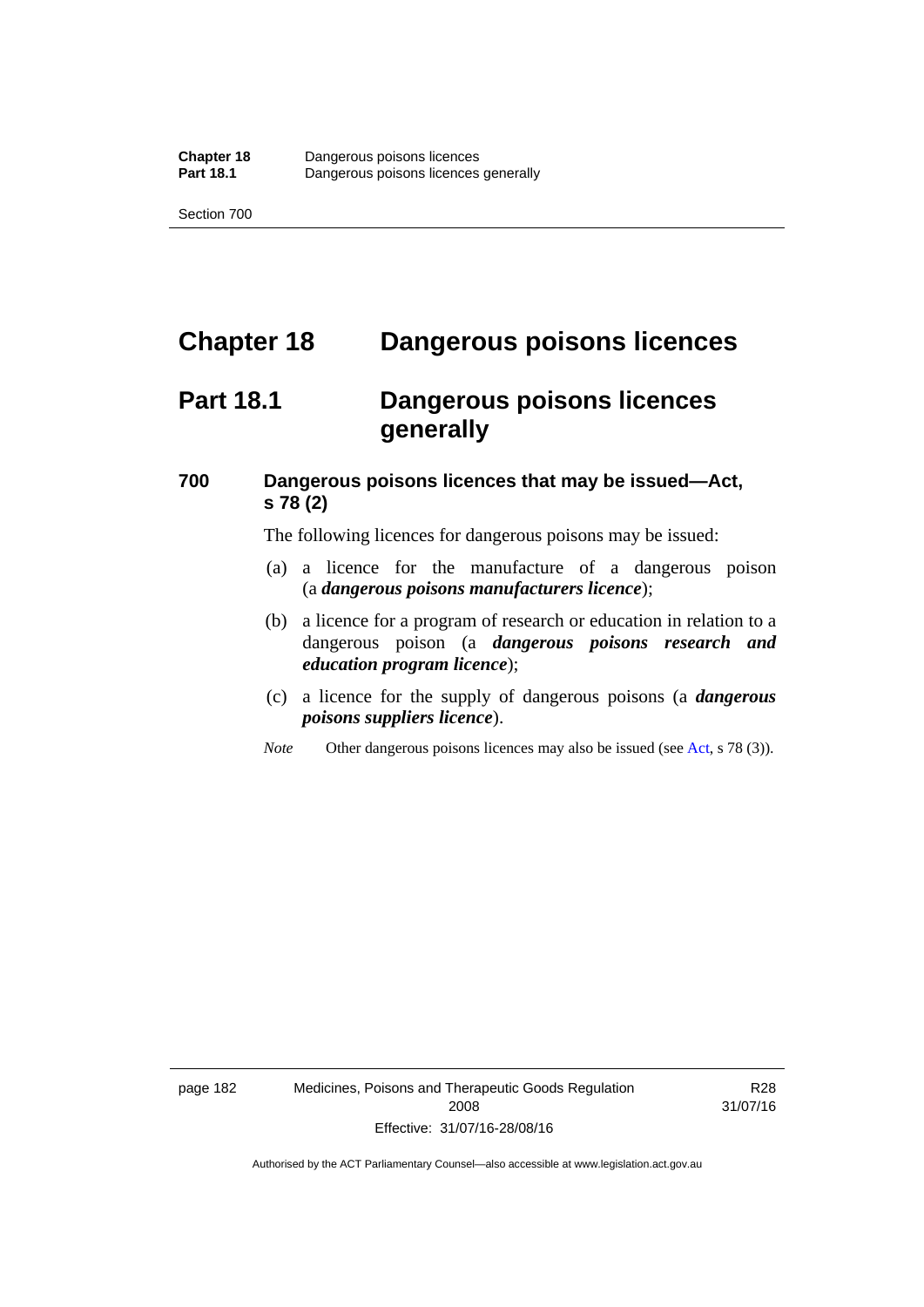## **Part 18.2 Dangerous poisons manufacturers licences**

#### **705 Applications for dangerous poisons manufacturers licences**

- (1) An application for a dangerous poisons manufacturers licence must be in writing, signed by the applicant, and include the following:
	- (a) the dangerous poisons to which the application relates;
	- (b) the full name of the applicant;
	- (c) the applicant's ABN (if any);
	- (d) if the applicant is a corporation—the corporation's ACN;
	- (e) the location of the premises where the applicant proposes to deal with the poisons under the licence;
	- (f) the security arrangements proposed for the premises;
	- (g) the name of an individual who is to supervise the dealings to be authorised under the licence.
	- *Note 1* If a form is approved under the [Act](http://www.legislation.act.gov.au/a/2008-26/default.asp), s 198 for this provision, the form must be used.

*Note 2* A fee may be determined under the [Act,](http://www.legislation.act.gov.au/a/2008-26/default.asp) s 197 for this provision.

- (2) The application must be accompanied by a plan of the premises that shows—
	- (a) each part of the premises where a process in the manufacture of the dangerous poisons is proposed to be carried out and the nature of the process; and
	- (b) where it is proposed to store the dangerous poisons to which the application relates and any other dangerous poisons obtained for the manufacture of those dangerous poisons; and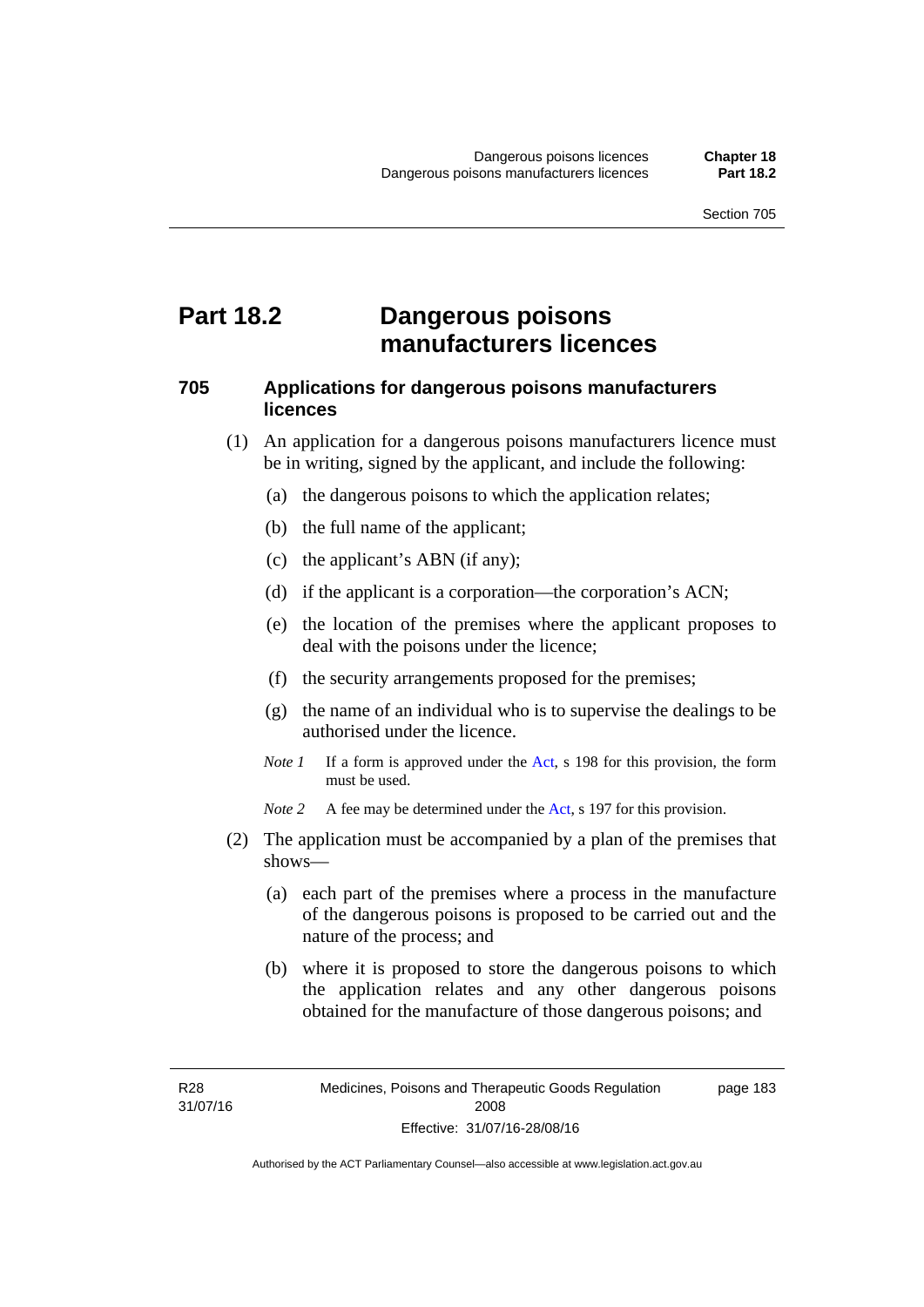(c) the location and nature of security devices.

#### **706 Restrictions on issuing of dangerous poisons manufacturers licences—Act, s 85 (1) (a)**

- (1) The chief health officer must not issue a dangerous poisons manufacturers licence to a person unless dealings with dangerous poisons under the licence will be supervised by an individual nominated by the applicant and approved, in writing, by the chief health officer.
- (2) The chief health officer must not approve the nominated individual unless satisfied that the individual—
	- (a) is a suitable person to hold a dangerous poisons manufacturers licence; and
	- (b) has qualifications in chemistry, pharmacy or pharmacology or experience appropriate for the manufacture of dangerous poisons.
	- *Note* For changes of nominated individuals, see the [Act,](http://www.legislation.act.gov.au/a/2008-26/default.asp) s 93.
- (3) In this section:

*suitable person*, to hold a licence—see the [Act](http://www.legislation.act.gov.au/a/2008-26/default.asp), section 81.

### **707 Additional information for dangerous poisons manufacturers licences—Act, s 88 (1) (k)**

The name of the person approved under section 706 (1) to supervise the dealings with dangerous poisons authorised by the licence is prescribed for a dangerous poisons manufacturers licence.

R28 31/07/16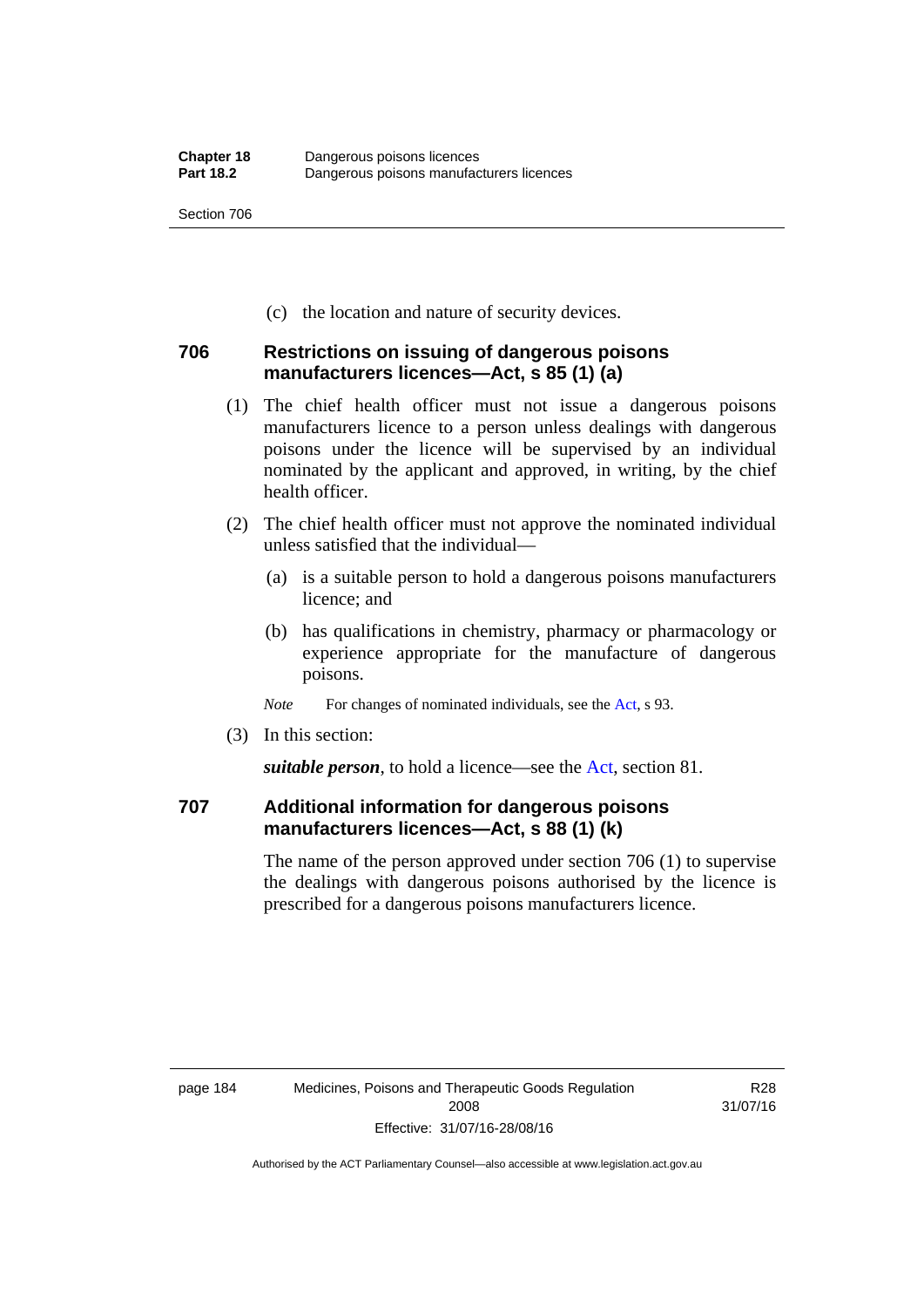## **Part 18.3 Dangerous poisons research and education program licences**

#### **710 Applications for dangerous poisons research and education program licences**

- (1) An application for a dangerous poisons research and education program licence for a dangerous poison must be in writing, signed by the applicant, and include the following:
	- (a) the full name, address and academic, professional or other relevant qualifications of—
		- (i) the person who is to supervise the program; and
		- (ii) the person who is to conduct the program;
	- (b) the name of the recognised research institution at or under which the program is proposed to be conducted;

*Note Recognised research institution*—see the [Act](http://www.legislation.act.gov.au/a/2008-26/default.asp), s 20 (5).

- (c) whether the program will be conducted at, or under the authority of, the recognised research institution;
- (d) the premises where the program will be conducted;
- (e) the dangerous poison, and the form and strength of the poison, for which the licence is sought;
- (f) the maximum quantity of the dangerous poison that would be possessed under the licence at any time;
- (g) a description of the program, including an explanation of why the program cannot be carried out satisfactorily without the use of the dangerous poison;
- (h) the supervision arrangements for the program;

page 185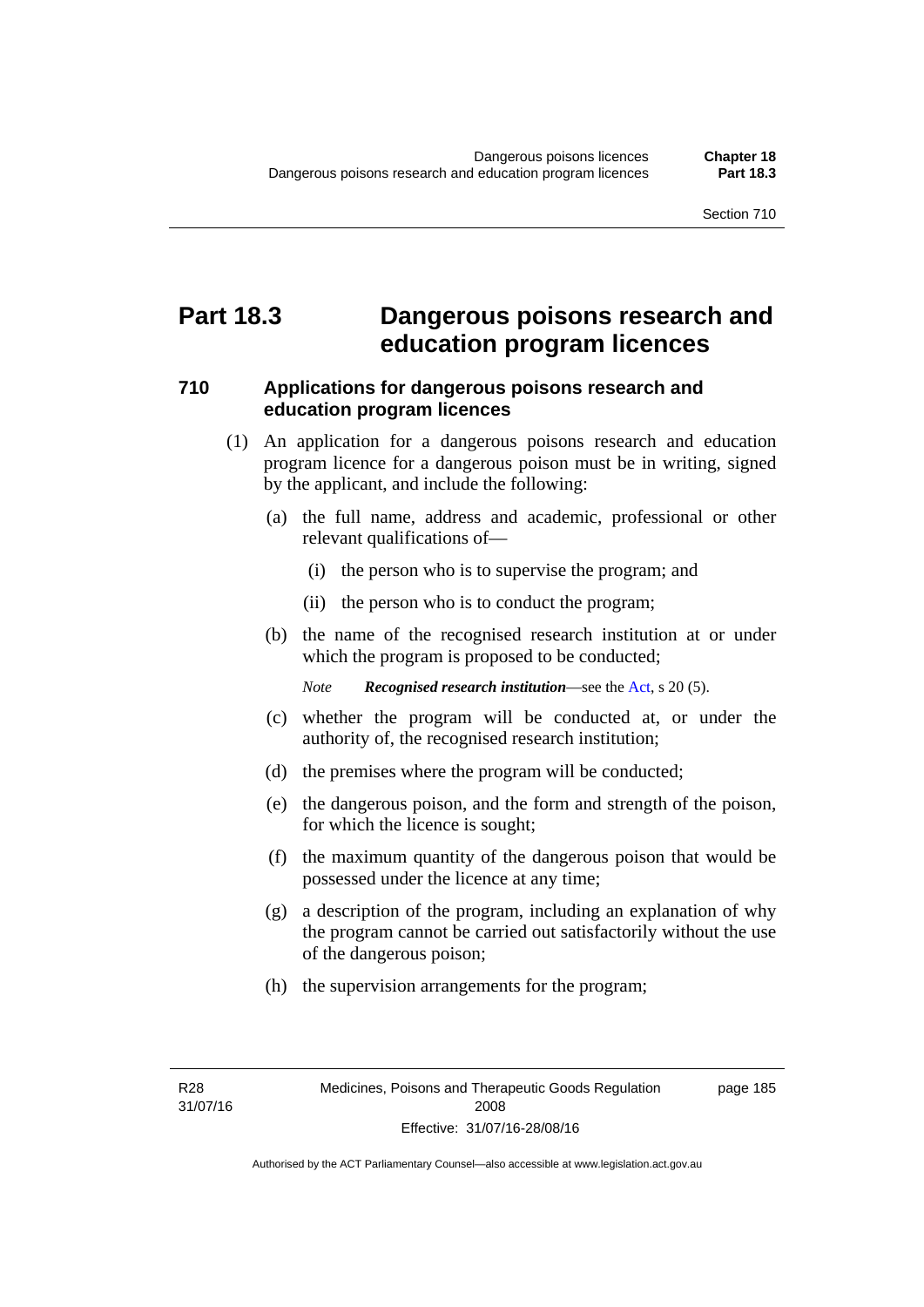- (i) the period for which the licence is sought.
- *Note 1* If a form is approved under the [Act](http://www.legislation.act.gov.au/a/2008-26/default.asp), s 198 for this provision, the form must be used.
- *Note* 2 A fee may be determined under the [Act,](http://www.legislation.act.gov.au/a/2008-26/default.asp) s 197 for this provision.
- (2) The application must be accompanied by a written approval of the program by the person in charge of—
	- (a) the recognised research institution; or
	- (b) a faculty or division of the institution.

#### **711 Restrictions on issuing of dangerous poisons research and education program licences—Act, s 85 (1) (a)**

The chief health officer must not issue a dangerous poisons research and education program licence to a person unless—

- (a) the program to which the licence relates will be conducted at, or under the authority of, a recognised research institution; and
- (b) the program is approved by a person mentioned in section 710 (2); and
- (c) satisfied that the program—
	- (i) cannot be carried out without the use of the dangerous poison to which the licence application relates; and
	- (ii) will be adequately supervised.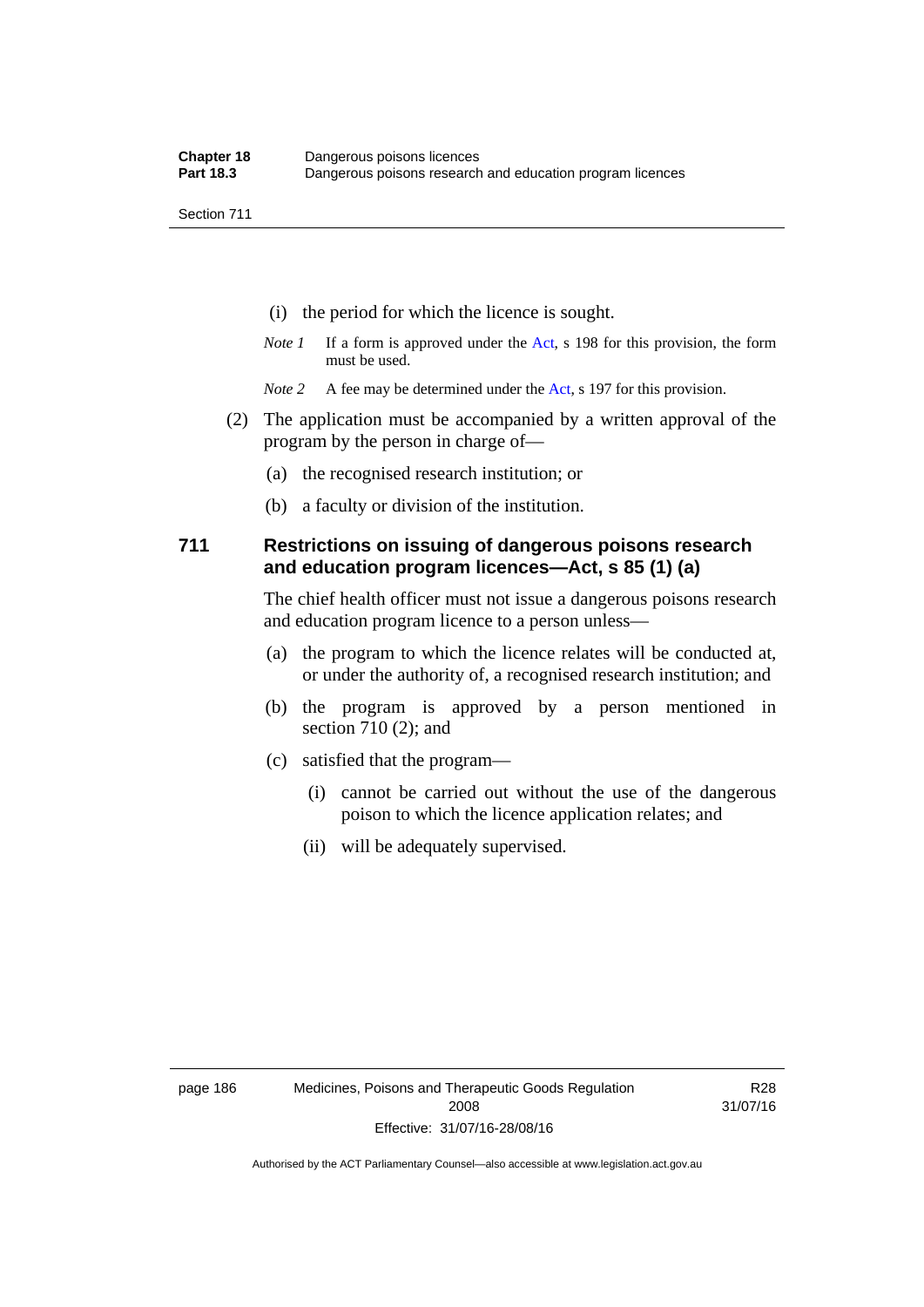#### **712 Additional information for dangerous poisons research and education licences—Act, s 88 (1) (k)**

The following additional information is prescribed for a dangerous poisons research and education licence:

- (a) the research or education program for which the licence is issued;
- (b) the name of the program's supervisor;
- (c) the dealings with a dangerous poison authorised by the licence;
- (d) the premises where the program will be conducted;
- (e) the maximum quantity of the dangerous poison that may be possessed at any time for the program;
- (f) the total quantity of the dangerous poison that may be possessed for the program during the period of the licence;
- (g) the form and strength of the dangerous poison that may be obtained and possessed for the program.

page 187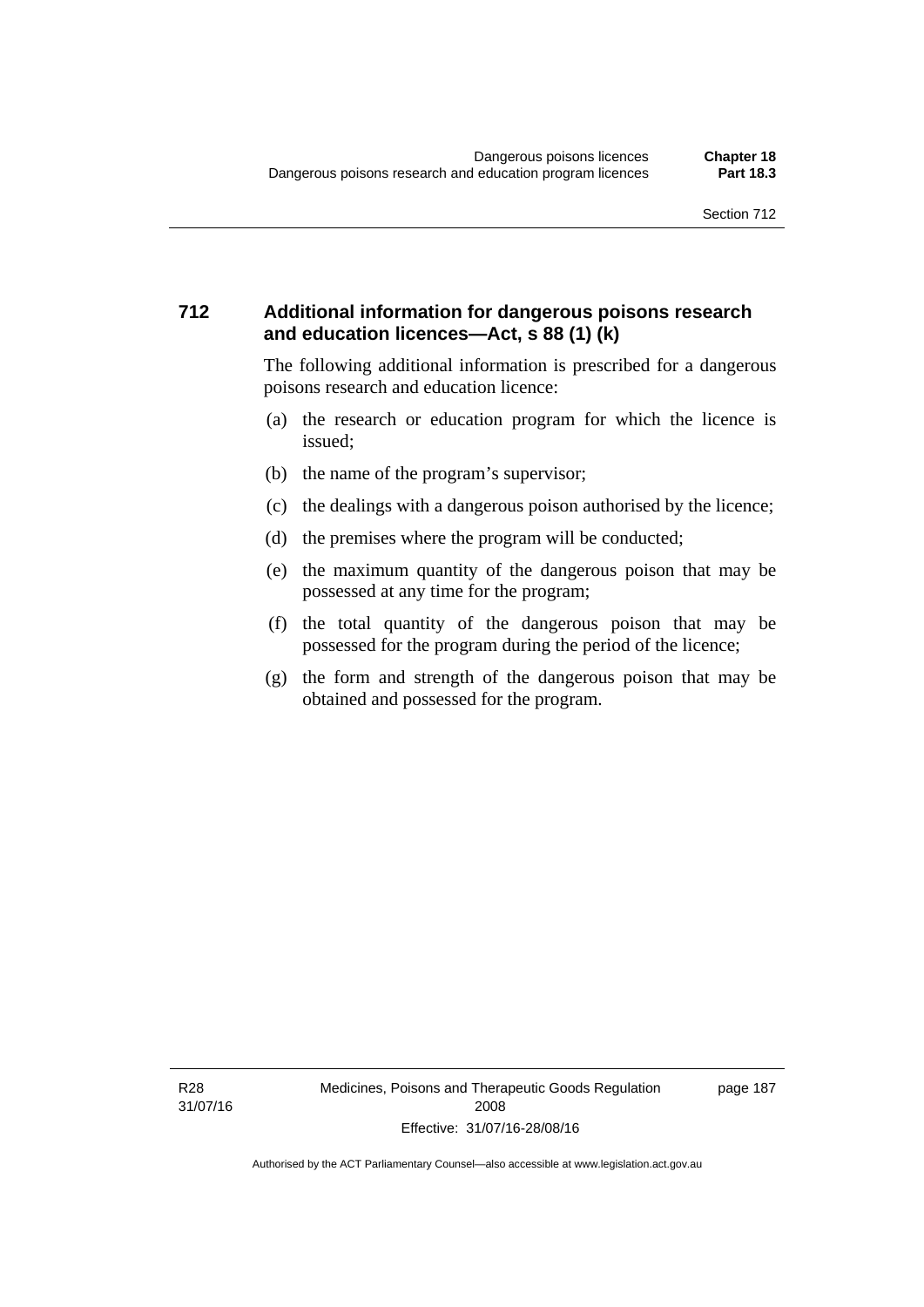# **Part 18.4 Dangerous poisons suppliers licences**

#### **715 Applications for dangerous poisons suppliers licences**

- (1) An application for a dangerous poisons suppliers licence must be in writing, signed by the applicant, and include the following:
	- (a) the dangerous poisons to which the application relates;
	- (b) the full name of the applicant;
	- (c) the applicant's ABN (if any);
	- (d) if the applicant is a corporation—the corporation's ACN;
	- (e) the location of the premises where the applicant proposes to deal with the poisons under the licence;
	- (f) the security arrangements proposed for the premises;
	- (g) the name of an individual who is to supervise the dealings to be authorised under the licence.
	- *Note 1* If a form is approved under the [Act](http://www.legislation.act.gov.au/a/2008-26/default.asp), s 198 for this provision, the form must be used.
	- *Note* 2 A fee may be determined under the [Act,](http://www.legislation.act.gov.au/a/2008-26/default.asp) s 197 for this provision.
- (2) The application must be accompanied by a plan of the premises that shows—
	- (a) where it is proposed to store the dangerous poisons; and
	- (b) the location and nature of security devices.

#### **716 Restrictions on issuing of dangerous poisons suppliers licences—Act, s 85 (1) (a)**

(1) The chief health officer must not issue a dangerous poisons suppliers licence to a person unless dealings with dangerous poisons

R28 31/07/16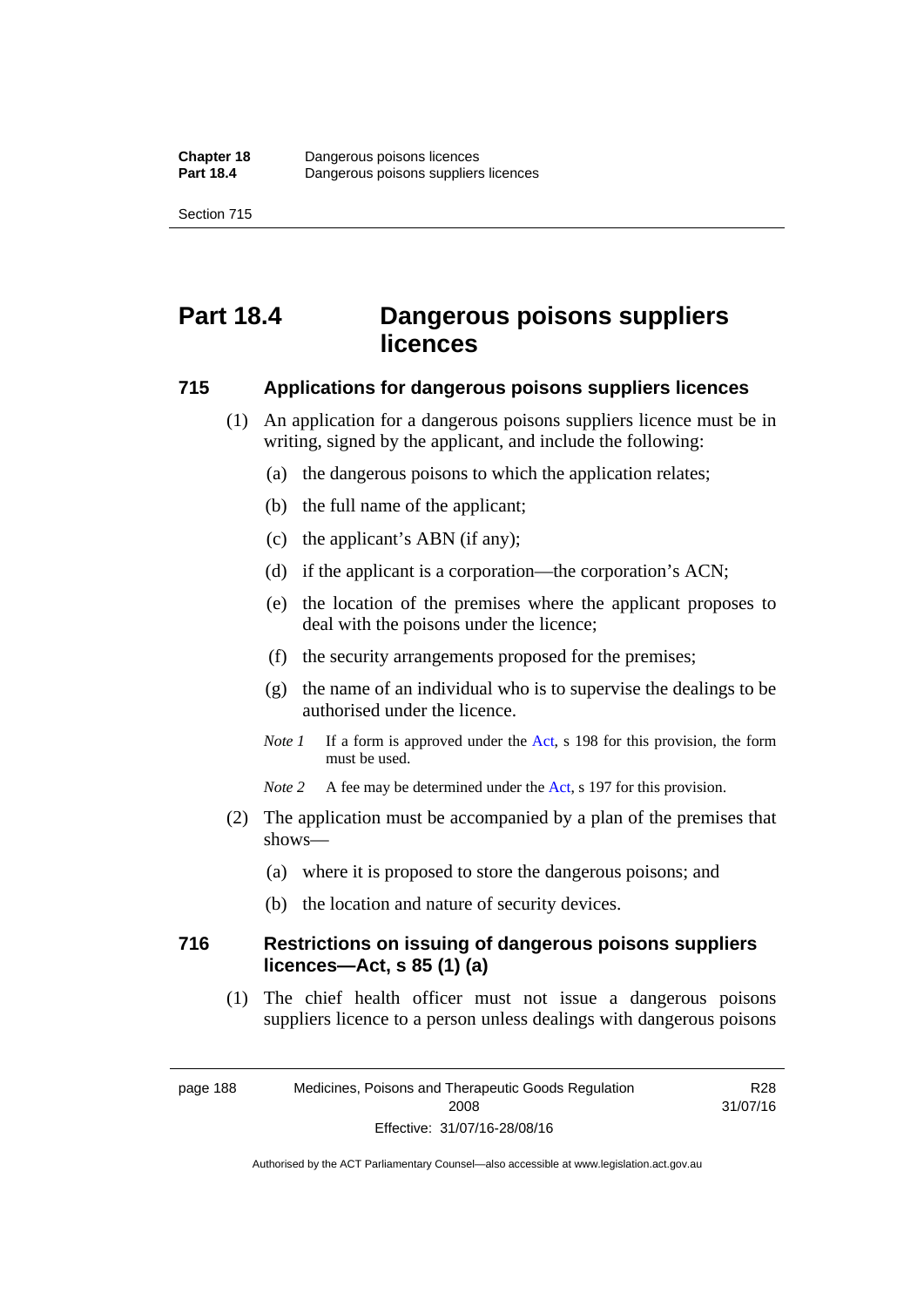under the licence will be supervised by an individual nominated by the applicant and approved, in writing, by the chief health officer.

- (2) The chief health officer must not approve the nominated individual unless satisfied that the individual—
	- (a) is a suitable person to hold a dangerous poisons suppliers licence; and
	- (b) has qualifications in chemistry, pharmacy or pharmacology or experience appropriate for the sale of dangerous poisons.

*Note* For changes of nominated individuals, see the [Act,](http://www.legislation.act.gov.au/a/2008-26/default.asp) s 93.

(3) In this section:

*suitable person*, to hold a licence—see the [Act](http://www.legislation.act.gov.au/a/2008-26/default.asp), section 81.

#### **717 Additional information for dangerous poisons suppliers licences—Act, s 88 (1) (k)**

The name of the person approved under section 716 (1) to supervise the dealings with dangerous poisons authorised by the licence is prescribed for a dangerous poisons suppliers licence.

R28 31/07/16 Medicines, Poisons and Therapeutic Goods Regulation 2008 Effective: 31/07/16-28/08/16

page 189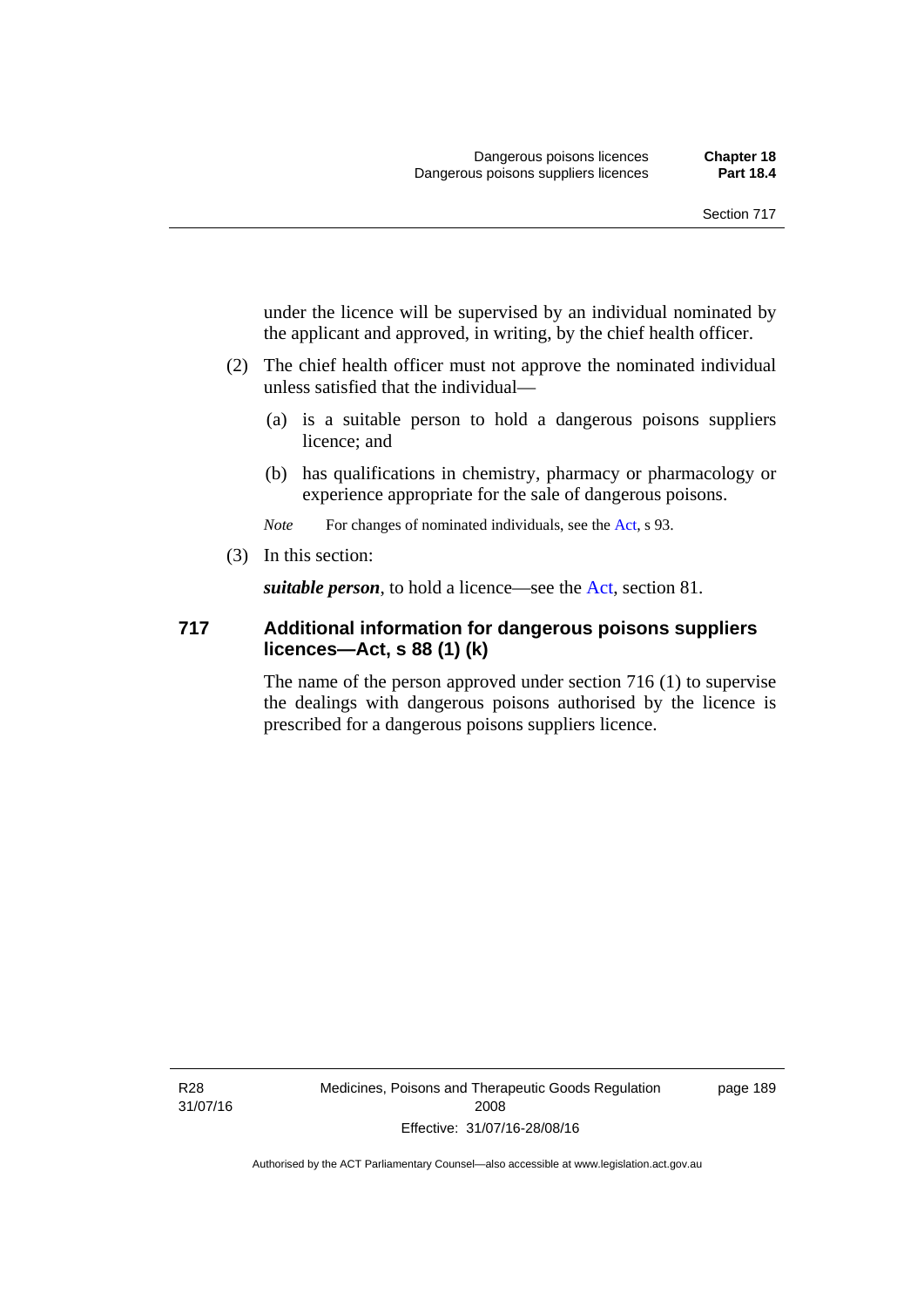# **Chapter 19 Dangerous poisons—other provisions**

## **Part 19.1 Dangerous poisons purchase orders**

#### **720 Supplying dangerous poisons on purchase orders**

The following are the requirements for the supply of a dangerous poison on a purchase order:

- (a) the dangerous poison is supplied in manufacturer's packs that comply with—
	- (i) section 731 (Packaging of supplied manufacturer's packs of dangerous poisons[—Act](http://www.legislation.act.gov.au/a/2008-26/default.asp), s 59 (1) (c) (i) and (2) (c) (i)); or
	- (ii) an approval under the [Act](http://www.legislation.act.gov.au/a/2008-26/default.asp), section 193 (Approval of non-standard packaging and labelling);
- (b) the manufacturer's packs are labelled in accordance with—
	- (i) section 732 (Labelling of supplied manufacturer's packs of dangerous poisons[—Act](http://www.legislation.act.gov.au/a/2008-26/default.asp), s  $60$  (1) (c) (i) and (2) (c) (i)); or
	- (ii) an approval under the [Act,](http://www.legislation.act.gov.au/a/2008-26/default.asp) section 193;
- (c) the manufacturer's packs are securely wrapped and packed;
- (d) if the dangerous poison is delivered in person by the supplier to the buyer—
	- (i) the poison is delivered to an adult; and
	- (ii) the delivery is acknowledged by the adult signing and dating a copy of the purchase order;

R28

page 190 Medicines, Poisons and Therapeutic Goods Regulation 2008 Effective: 31/07/16-28/08/16 31/07/16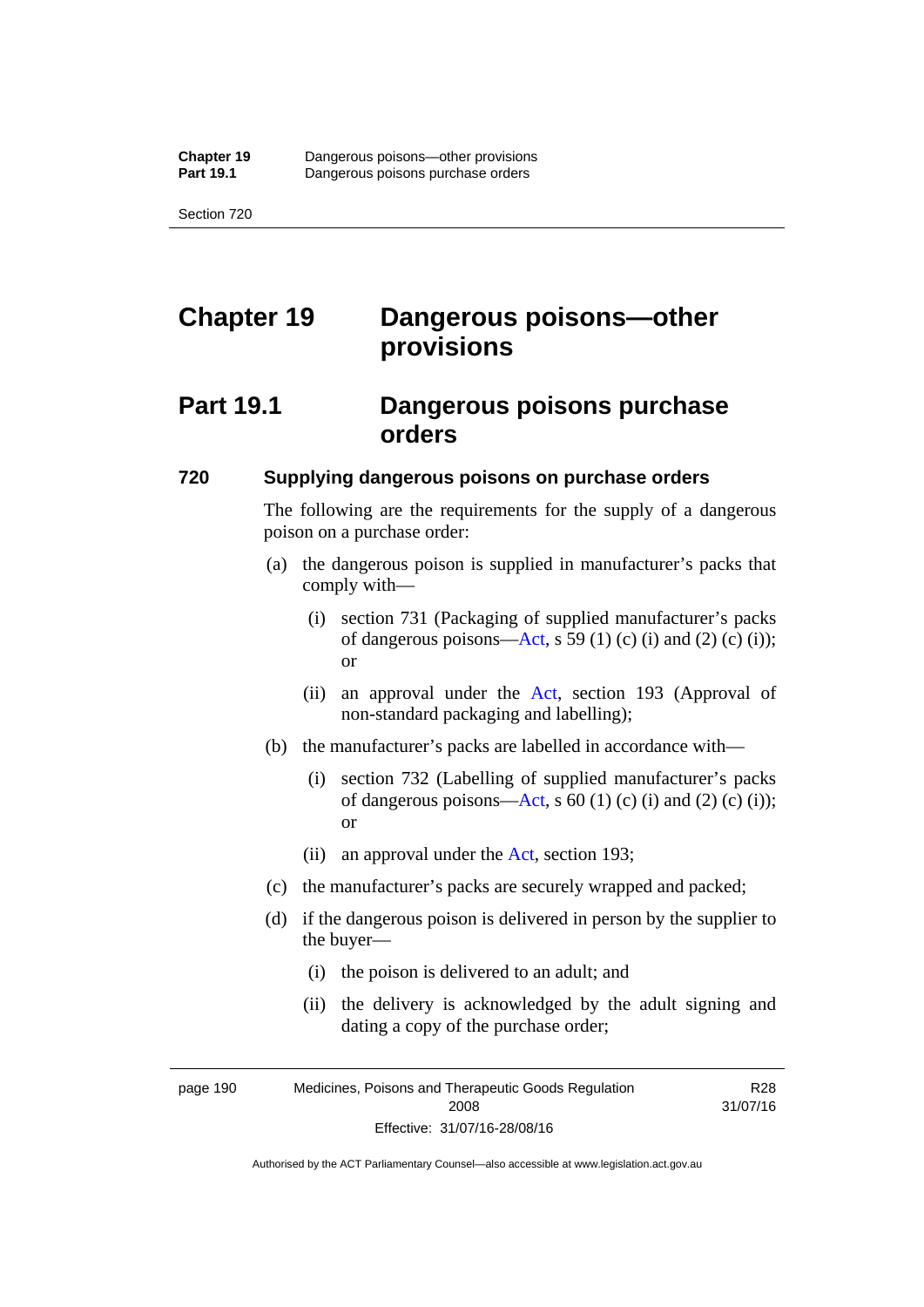(e) if the dangerous poison is not delivered in person by the supplier to the buyer—the poison is delivered to the buyer by a person whose procedures require the delivery of the poison to be signed for by the buyer or an adult employee of the buyer.

#### **721 General requirements for dangerous poisons purchase orders—Act, s 38 (2) (c)**

- (1) A purchase order for a dangerous poison must be—
	- (a) signed by the person (the *issuer*) issuing the order; and
		- *Note* The purchase order must be signed with the issuer's usual signature (see [Act](http://www.legislation.act.gov.au/a/2008-26/default.asp), dict, def *signs*).
	- (b) if the issuer amends the order—initialled and dated by the issuer beside the amendment.
- (2) A purchase order for a dangerous poison must include the following:
	- (a) the issuer's name and business address and telephone number;
	- (b) the issuer's authority to issue the order;
	- (c) the dangerous poison, and the form, strength and quantity of the poison, to be supplied on the order.

#### **722 Recording supply of dangerous poisons**

A person who supplies a dangerous poison on a purchase order to someone else must keep a written record of the supply in accordance with the [medicines and poisons standard](http://www.comlaw.gov.au/Series/F2012L01200), section 5.1 (1) and (2).

page 191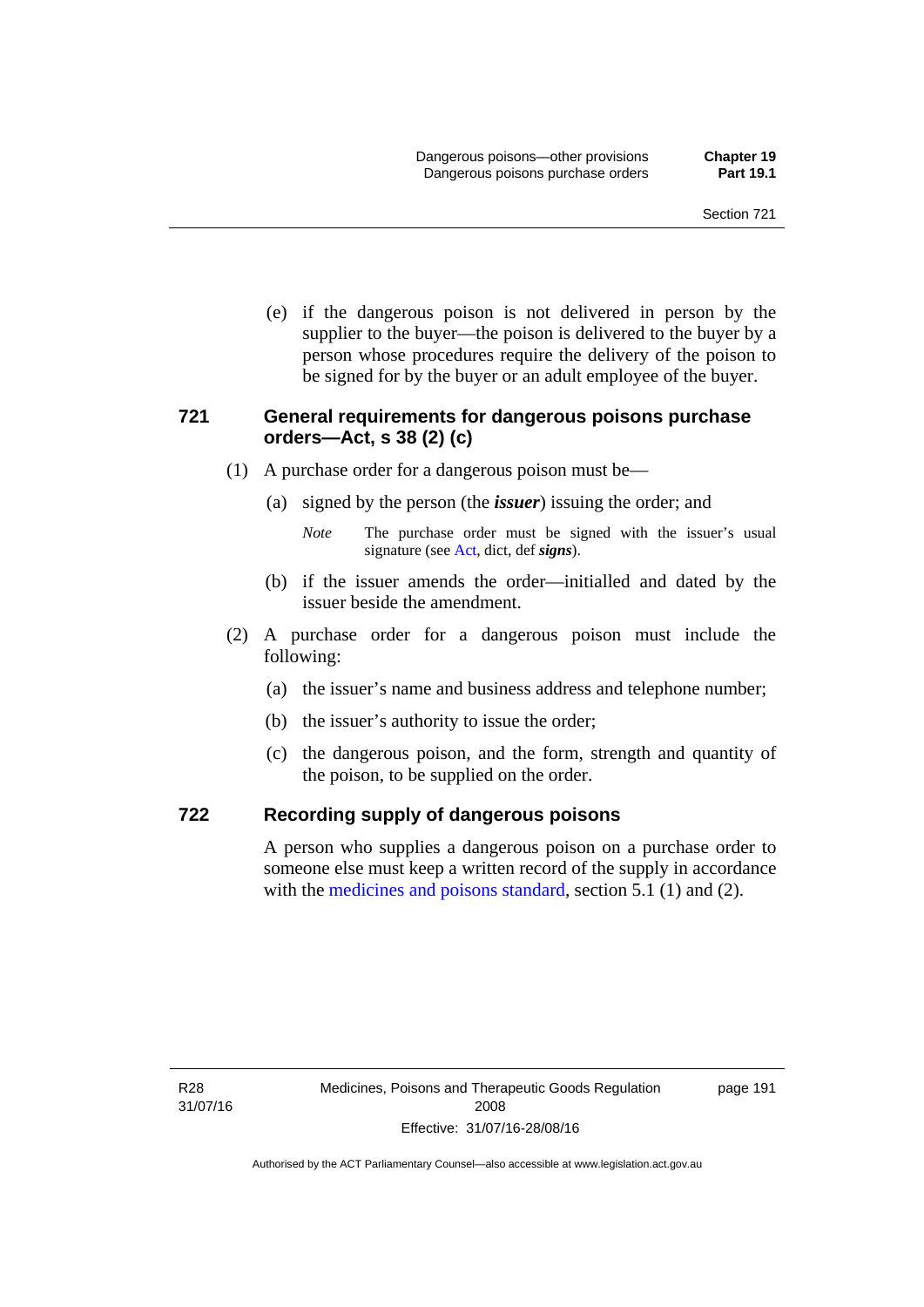## **Part 19.2 Wholesale supply of dangerous poisons under corresponding laws**

### **725 Conditions for wholesalers supplying dangerous poisons under corresponding laws—Act, s 20 (4) (c)**

The following conditions apply to a person who supplies dangerous poisons by wholesale under a corresponding law:

- (a) the person must not supply a dangerous poison to someone else (the *buyer*) unless—
	- (i) the buyer is authorised to possess the poison; and
	- (ii) the supply is in accordance with section 686 (Authorisation conditions for dangerous poisons suppliers licences—[Act,](http://www.legislation.act.gov.au/a/2008-26/default.asp) s 44 (1) (b) and (2) (b));
- (b) the poison is supplied for a non-household (including a non-household garden) purpose only;
- (c) if the poison is liquid containing paraquat—the poison is coloured blue or green and has an offensive smell.
- *Note 1* A purchase order must be in writing (see [Act,](http://www.legislation.act.gov.au/a/2008-26/default.asp) dict, def *purchase order*).
- *Note* 2 See pt 19.1 for other requirements in relation to supply of dangerous poisons on purchase orders.

R28 31/07/16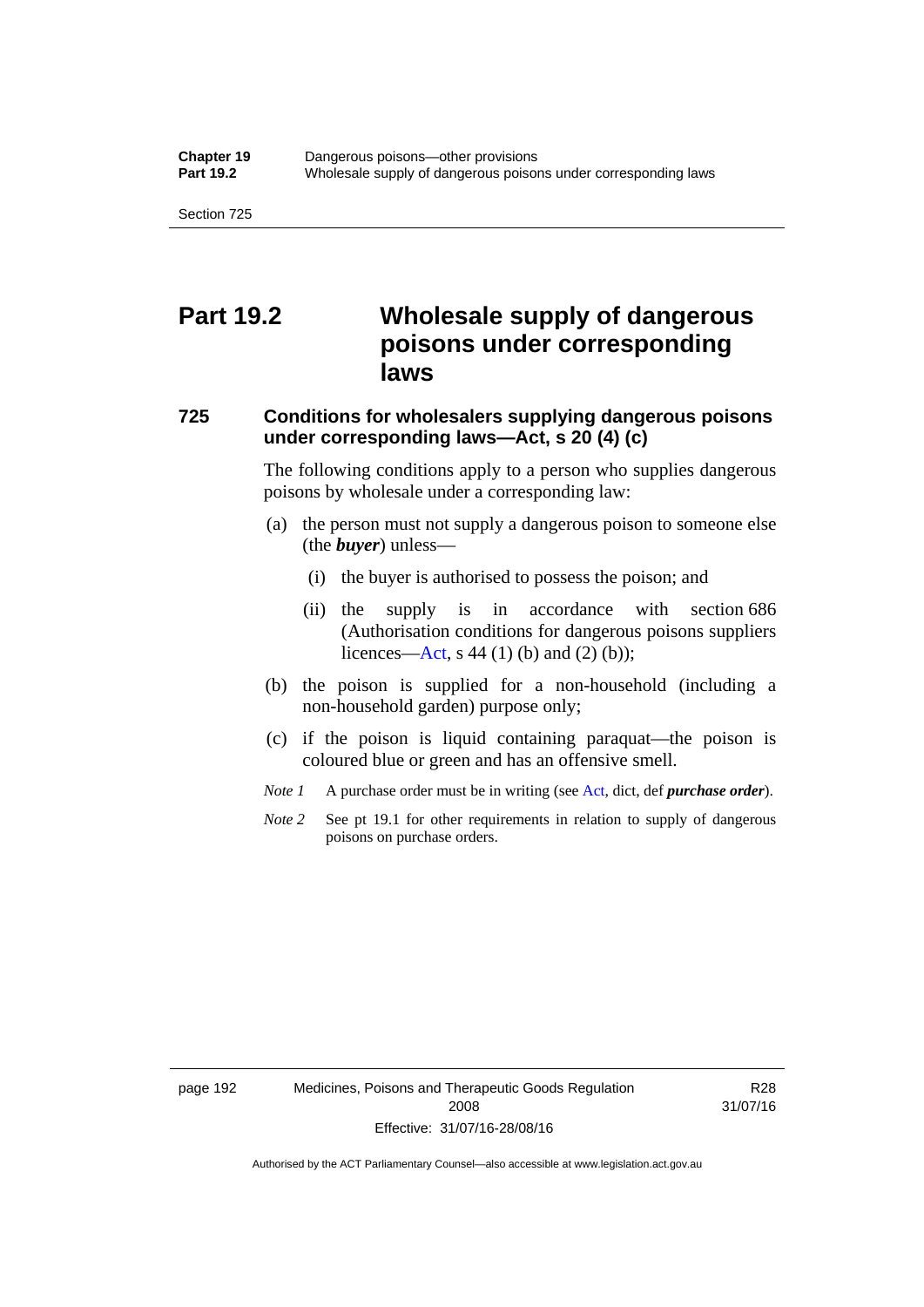#### **Part 19.3 Packaging and labelling of dangerous poisons**

#### **730 Meaning of** *relevant law***—pt 19.3**

In this part:

*relevant law* means—

- (a) a corresponding law; or
- (b) the *[Agricultural and Veterinary Chemicals Act 1994](http://www.comlaw.gov.au/Series/C2004A04712)* (Cwlth); or
- (c) the *[Therapeutic Goods Act 1989](http://www.comlaw.gov.au/Series/C2004A03952)* (Cwlth).
- *Note 1 Corresponding law* includes a law of a State that corresponds, or substantially corresponds, to the [Act](http://www.legislation.act.gov.au/a/2008-26/default.asp) (see Act, dict).

*Note 2 State* includes a territory (see [Legislation Act,](http://www.legislation.act.gov.au/a/2001-14) dict, pt 1).

#### **731 Packaging of supplied manufacturer's packs of dangerous poisons—Act, s 59 (1) (c) (i) and (2) (c) (i)**

A manufacturer's pack of a supplied dangerous poison must be packaged—

- (a) in accordance with the [medicines and poisons standard](http://www.comlaw.gov.au/Series/F2012L01200), sections 2.1 (2) to 2.6 (2); or
- (b) in a container in which the poison may be sold under a relevant law.
- *Note* A manufacturer's pack of a dangerous poison supplied may also be packaged in accordance with an approval under the [Act,](http://www.legislation.act.gov.au/a/2008-26/default.asp) s 193 (Approval of non-standard packaging and labelling) (see [Act](http://www.legislation.act.gov.au/a/2008-26/default.asp), s 59 (1) (c) (ii) and (2) (c) (ii)).

page 193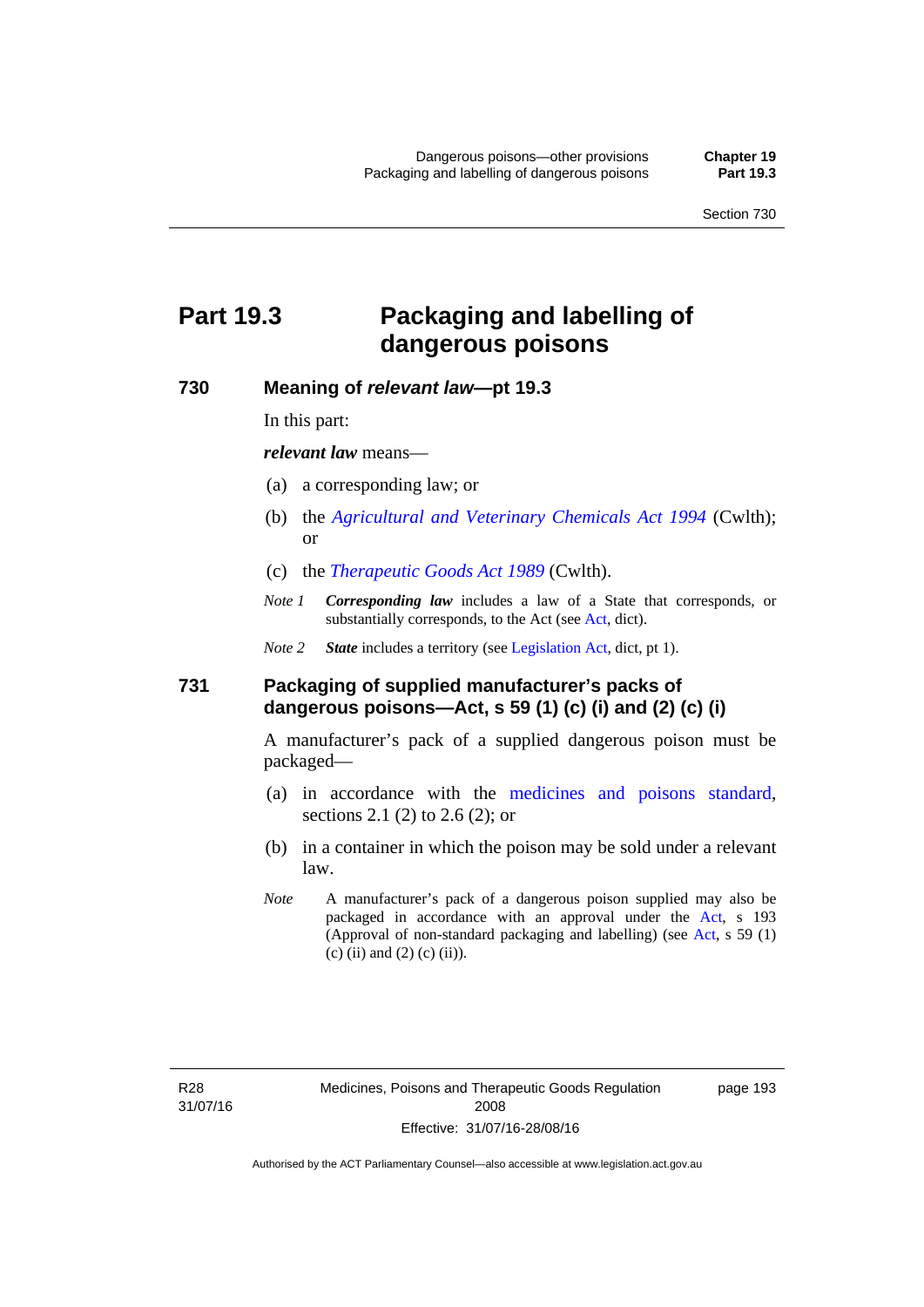#### **732 Labelling of supplied manufacturer's packs of dangerous poisons—Act, s 60 (1) (c) (i) and (2) (c) (i)**

A manufacturer's pack of a supplied dangerous poison must be labelled in accordance with—

- (a) the [medicines and poisons standard](http://www.comlaw.gov.au/Series/F2012L01200), sections 1.1 (2) to 1.6 (2); or
- (b) a relevant law.
- *Note* A manufacturer's pack of a dangerous poison supplied may also be labelled in accordance with an approval under the [Act](http://www.legislation.act.gov.au/a/2008-26/default.asp), s 193 (Approval of non-standard packaging and labelling) (see [Act,](http://www.legislation.act.gov.au/a/2008-26/default.asp) s 60 (1) (c) (ii) and  $(2)$  (c) (ii)).

page 194 Medicines, Poisons and Therapeutic Goods Regulation 2008 Effective: 31/07/16-28/08/16

R28 31/07/16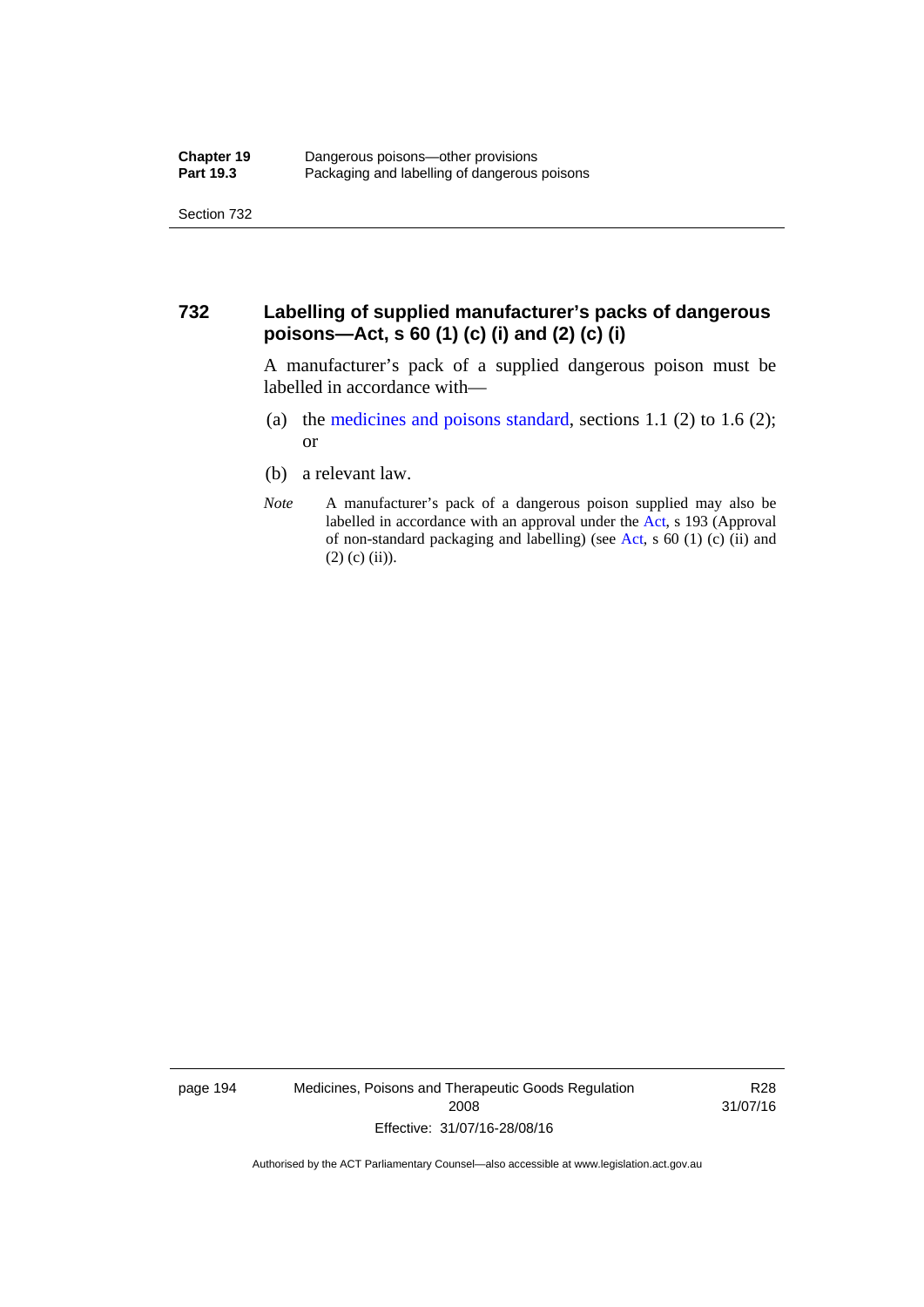#### **Part 19.4 Storage of dangerous poisons**

#### **735 Storage of dangerous poisons—Act, s 61 (b) and (c)**

- (1) A person mentioned in table 740, column 2 who possesses a dangerous poison is prescribed.
- (2) The dangerous poison must be kept in accordance with the [medicines and poisons standard](http://www.comlaw.gov.au/Series/F2012L01200), section 3.1 (1) and (2).

R28 31/07/16 Medicines, Poisons and Therapeutic Goods Regulation 2008 Effective: 31/07/16-28/08/16

page 195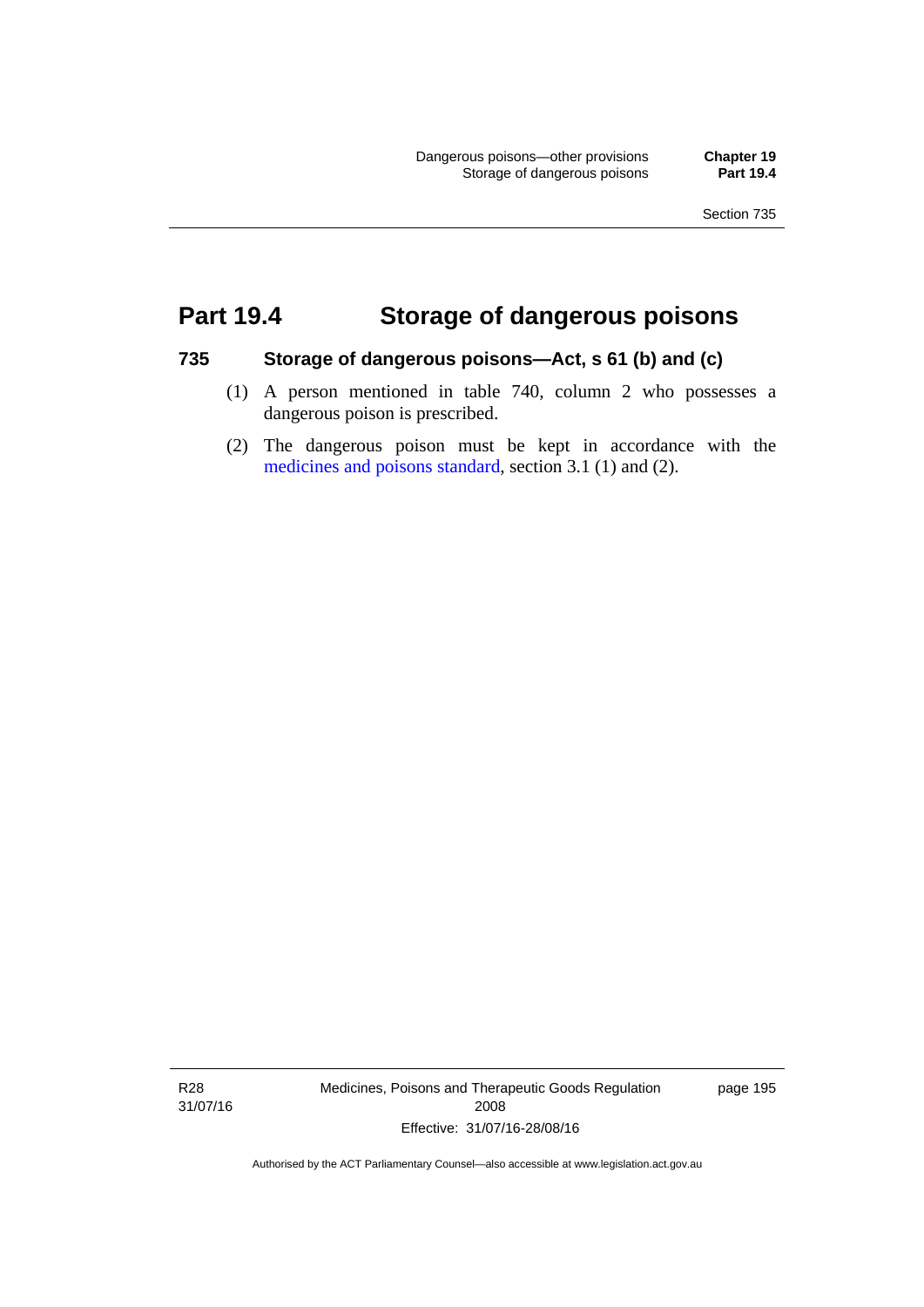Section 740

#### **Part 19.5 Dangerous poisons registers**

#### **740 Keeping of dangerous poisons registers by certain people—Act, s 48 and s 50 (1) (b) and (2) (b)**

- (1) A person mentioned in table 740, column 2 who possesses a dangerous poison must keep a dangerous poisons register.
- (2) A person to whom subsection (1) applies must keep a dangerous poisons register for a dangerous poison at the place prescribed in table 740, column 3 for the person.

| 1 ANIC 140<br>column 1 | <u>Reepiriy dariyerous poisons registers</u><br>column <sub>2</sub>                                             | column 3                                                     |
|------------------------|-----------------------------------------------------------------------------------------------------------------|--------------------------------------------------------------|
| item                   | prescribed person                                                                                               | place where register to be kept                              |
| 1                      | approved analyst                                                                                                | the analyst's laboratory                                     |
| $\overline{2}$         | dangerous poisons<br>manufacturers<br>licence-holder                                                            | the licensed premises under s 675                            |
| 3                      | dangerous poisons<br>suppliers licence-holder                                                                   | the licensed premises under s 685                            |
| 4                      | medicines and poisons<br>inspector (other than<br>police officer)                                               | the place directed in writing by the<br>chief health officer |
| 5                      | person mentioned in<br>sch 4, col 2                                                                             | the person's business premises                               |
| 6                      | supervisor of program<br>under dangerous poisons<br>research and education<br>program licence                   | the premises where program is being<br>conducted             |
| 7                      | supervisor of program<br>under dangerous poisons<br>research and education<br>authorisation under<br>div 17.3.3 | the premises where program is being<br>conducted             |

**Table 740 Keeping dangerous poisons registers** 

page 196 Medicines, Poisons and Therapeutic Goods Regulation 2008 Effective: 31/07/16-28/08/16

R28 31/07/16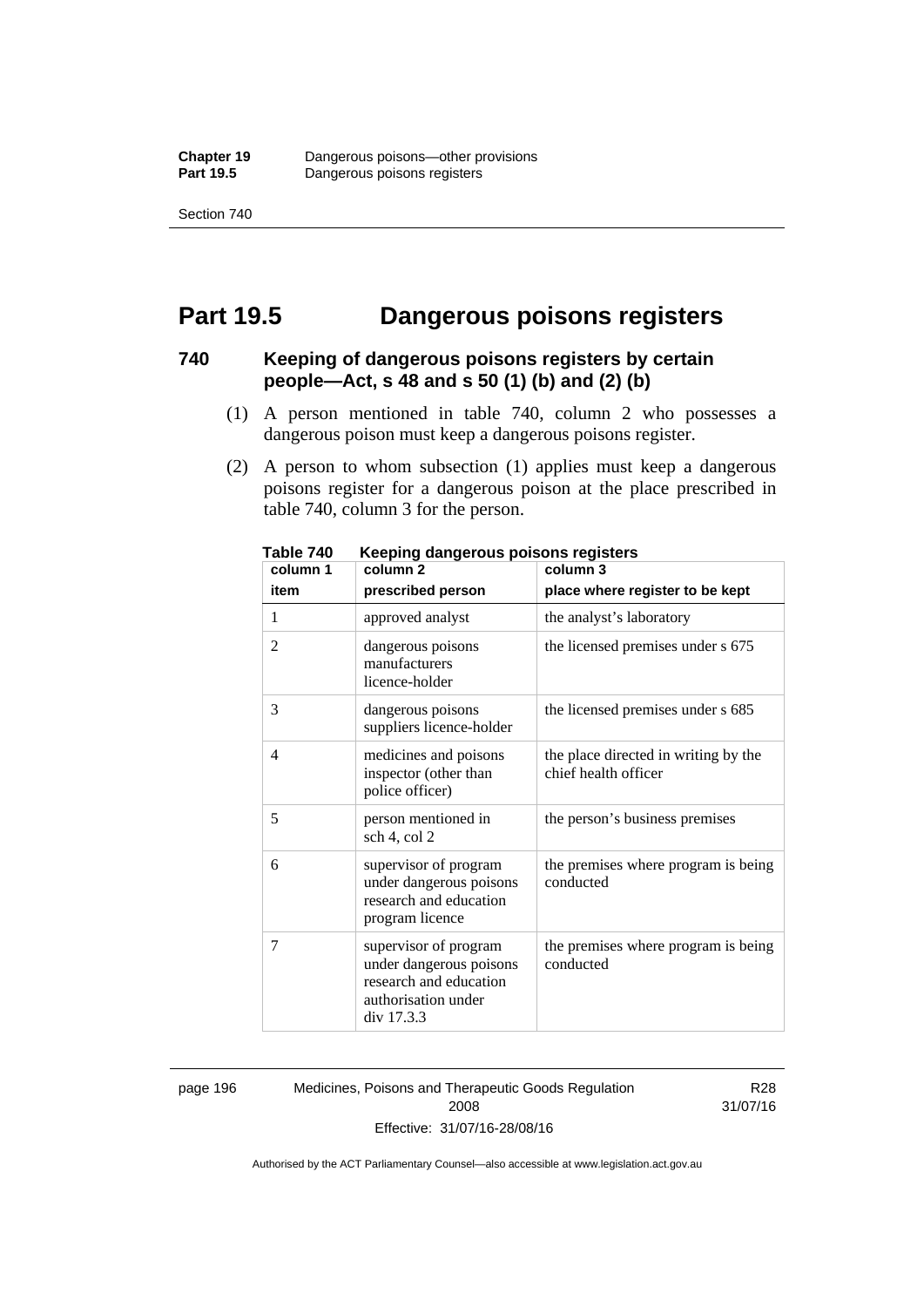#### **741 Form of dangerous poisons registers—Act, s 49 (1) (b)**

- (1) Each page in a dangerous poisons register must relate to a single form and strength of a dangerous poison.
- (2) If a dangerous poisons register is kept electronically, a separate record must be used for each form and strength of dangerous poison kept.

#### **742 Making entries in dangerous poisons registers— Act, s 51 (1) (b)**

- (1) The following details for a dealing with a dangerous poison are prescribed:
	- (a) the nature of the dealing;
	- (b) the date of the dealing;
	- (c) the poison, and the form, strength and quantity of the poison, dealt with;
	- (d) if the dealing is receiving the poison—the name and address of the supplier;
	- (e) if the dealing is supplying the poison—the name and address of the person to whom it is supplied;
	- (f) if the poison is supplied on a purchase order—the date of the purchase order;
	- (g) the quantity of the poison held after the dealing.
- (2) A dealing with a dangerous poison must be entered in the dangerous poisons register the person must keep.

#### **743 Prescribed witnesses for discarding of dangerous poisons—Act, s 54 (a) and (b)**

 (1) An adult is prescribed as a witness in relation to the disposal of a dangerous poison.

R28 31/07/16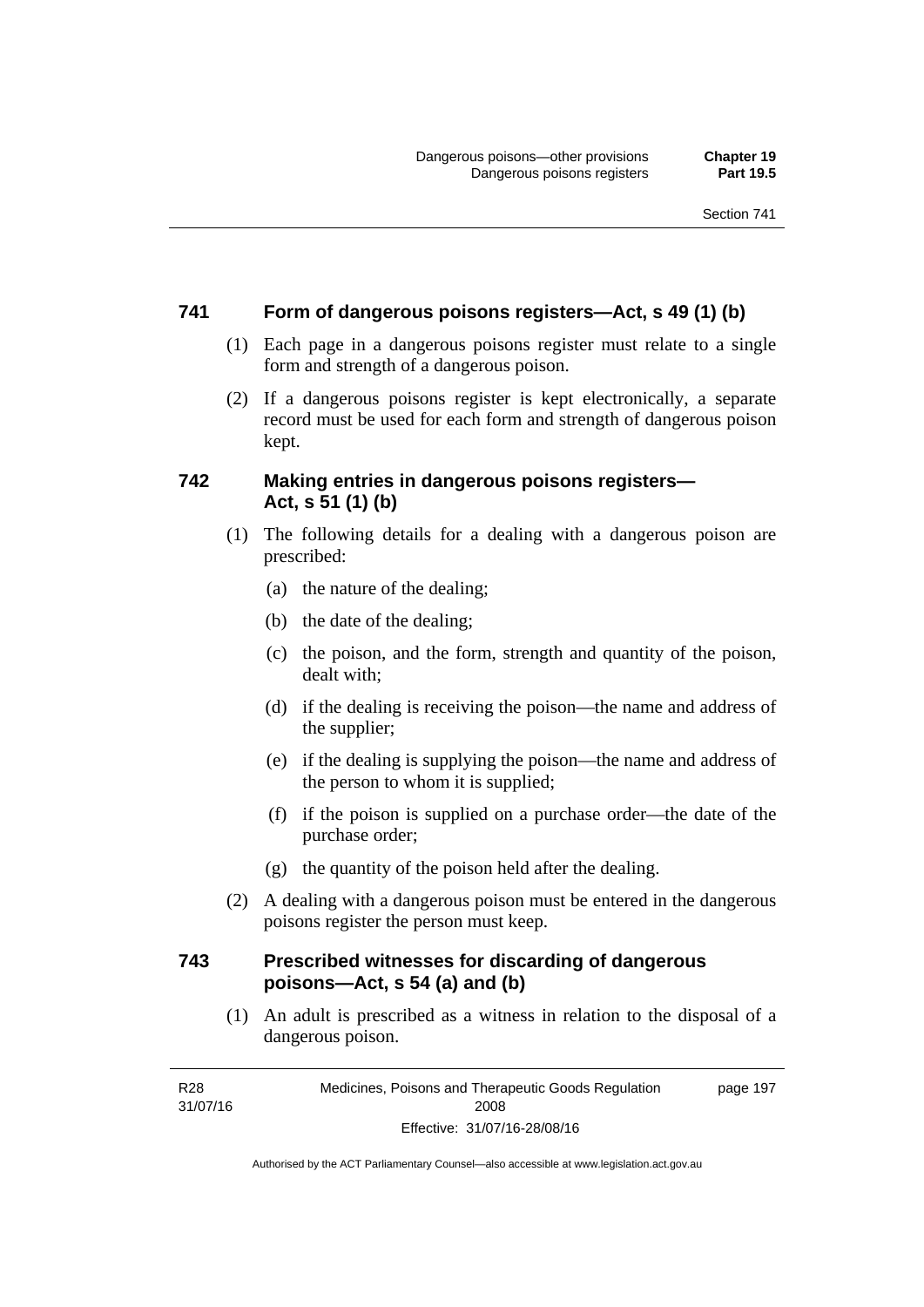#### Section 744

- (2) However, a person mentioned in subsection (1) must not be a prescribed witness to the discarding of a dangerous poison if the person is—
	- (a) related to, a close friend of or employed by the person discarding the poison; or
	- (b) the supervisor of the person discarding the poison; or
	- (c) supervised by the person discarding the poison.

#### **744 Changes to entries in dangerous poisons registers—Act, s 55 (2) (b)**

- (1) An entry in a paper-based dangerous poisons register may be amended by the person who made the entry by—
	- (a) the person signing and dating a marginal note or footnote that gives the date of the amendment and the amended details; and
	- (b) if the entry relates to disposing of a dangerous poison—
		- (i) the amendment being witnessed by a person mentioned in section 743; and
		- (ii) the witness signing the amendment as witness.
- (2) An entry in an electronic dangerous poisons register may be amended by the person who made the entry by the person attaching or linking, by electronic means, a document that includes—
	- (a) the person's signature, the date and the amended details; and
	- (b) if the entry relates to disposing of a dangerous poison—
		- (i) the amendment being witnessed by a person mentioned in section 743; and
		- (ii) the witness signing the amendment as witness.

page 198 Medicines, Poisons and Therapeutic Goods Regulation 2008 Effective: 31/07/16-28/08/16

R28 31/07/16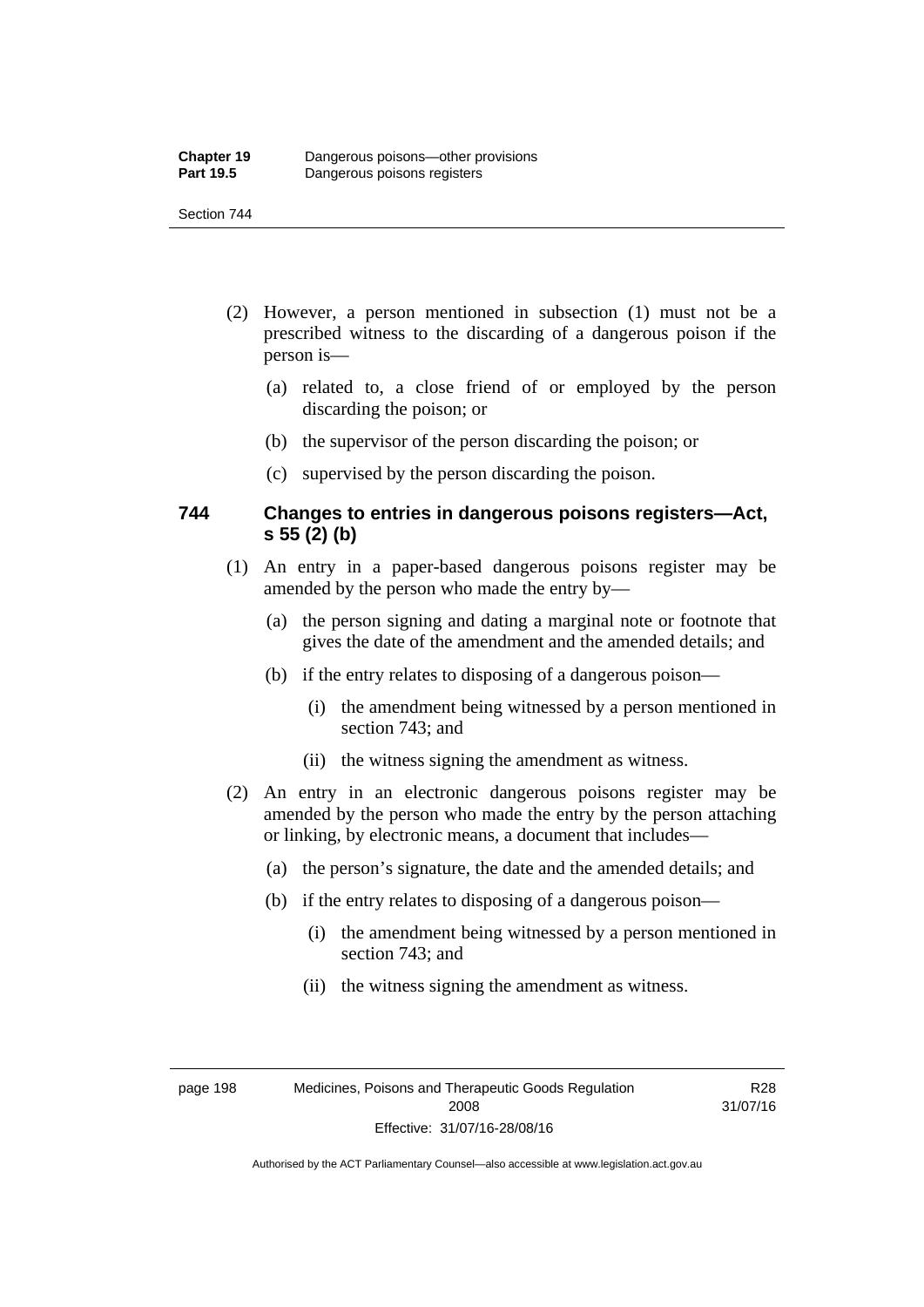#### **Chapter 20 Paints**

#### **750 Manufacture, supply and use of paints containing white lead—Act, s 70 (1) (b), (2) (b) and (3) (b)**

A paint containing basic lead carbonate (white lead) may be manufactured, supplied or used for application as a mirror backing if the paint—

- (a) contains not more than 15% lead in the non-volatile content of the paint; and
- (b) is applied not more than 40µm thick; and
- (c) is covered by a paint that does not contain lead.
- *Note* um is the symbol for micron (see *National Measurement [Regulations 1999](http://www.comlaw.gov.au/Series/F1999B00110)* (Cwlth), sch 1, pt 4).

#### **751 Manufacture, supply and use of paints for certain purposes—Act, s 71 (1) and (3)**

- (1) A first group paint must not be manufactured, supplied or used for application to—
	- (a) a roof or other surface to be used for the collection or storage of potable water; or
	- (b) furniture; or
	- (c) a fence, wall, post, gate or building (including the interior of a building), other than a building that is used only for industrial purposes or mining or as an oil terminal; or
	- (d) premises used for the manufacture, processing, preparation, packing or serving of products intended for human or animal consumption.
	- *Note First group paint*—see the [medicines and poisons standard](http://www.comlaw.gov.au/Series/F2012L01200), par 1 (1).

R28 31/07/16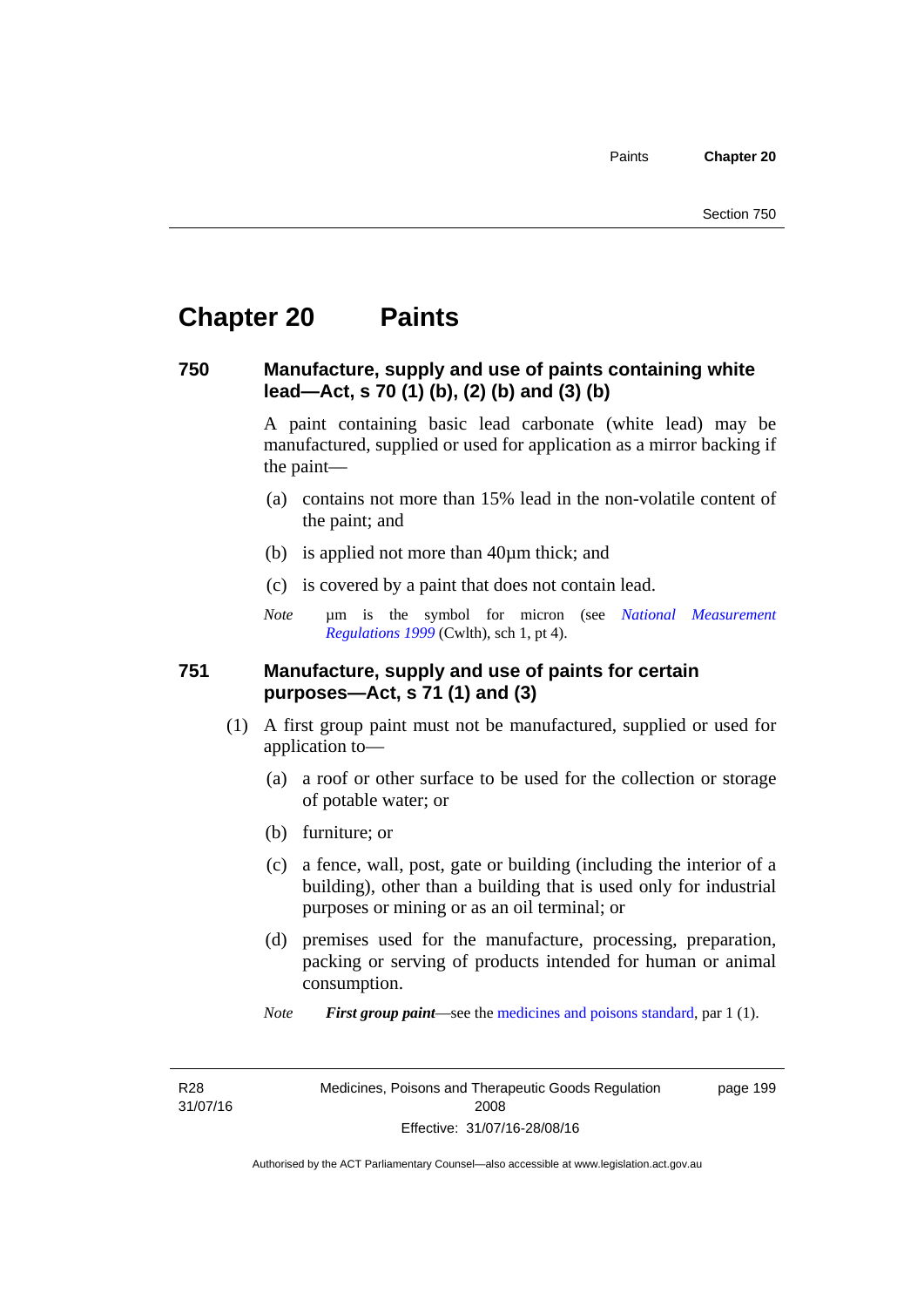(2) A paint or tinter mentioned in the [medicines and poisons standard,](http://www.comlaw.gov.au/Series/F2012L01200) section 7.1 (2) is prescribed.

#### **752 Manufacture, supply and use of paints for toys—Act, s 72 (b)**

A paint that complies with the specification requirements for coating materials prescribed by the [medicines and poisons standard](http://www.comlaw.gov.au/Series/F2012L01200), section 7.1 (3) may be manufactured, supplied or used for application to toys.

#### **753 Manufacture, supply and use of paints containing pesticides—Act, s 73 (b)**

- (1) A pesticide mentioned in the [medicines and poisons standard](http://www.comlaw.gov.au/Series/F2012L01200), section 7.1 (4) is prescribed.
- (2) However, subsection (1) does not apply in relation to a paint for human therapeutic use.

page 200 Medicines, Poisons and Therapeutic Goods Regulation 2008 Effective: 31/07/16-28/08/16

R28 31/07/16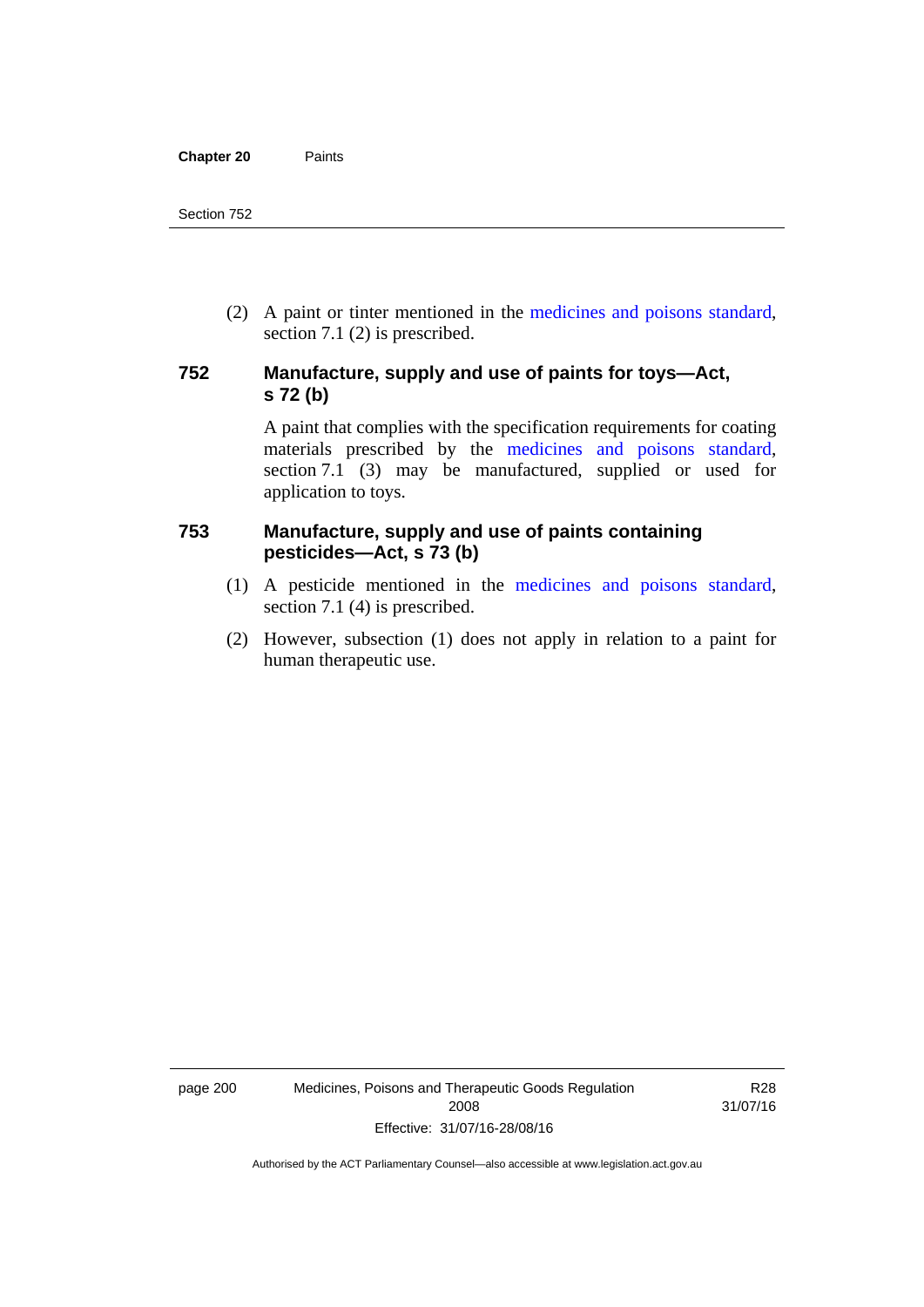#### **Chapter 21 Prohibited and schedule 10 substances**

#### **Part 21.1 Preliminary**

**760 Meaning of** *prohibited substance***—ch 21** 

In this chapter:

*prohibited substance* includes a schedule 10 substance.

*Note Schedule 10 substance* and *prohibited substance*—see the [Act](http://www.legislation.act.gov.au/a/2008-26/default.asp), s 13.

#### **761 Prohibited substances licences—Act, s 78 (2)**

A licence for a program of research or education in relation to a prohibited substance (a *prohibited substances research and education program licence*) may be issued.

*Note* Other prohibited substances licences may also be issued (see [Act,](http://www.legislation.act.gov.au/a/2008-26/default.asp) s 78 (3)).

R28 31/07/16 Medicines, Poisons and Therapeutic Goods Regulation 2008 Effective: 31/07/16-28/08/16

page 201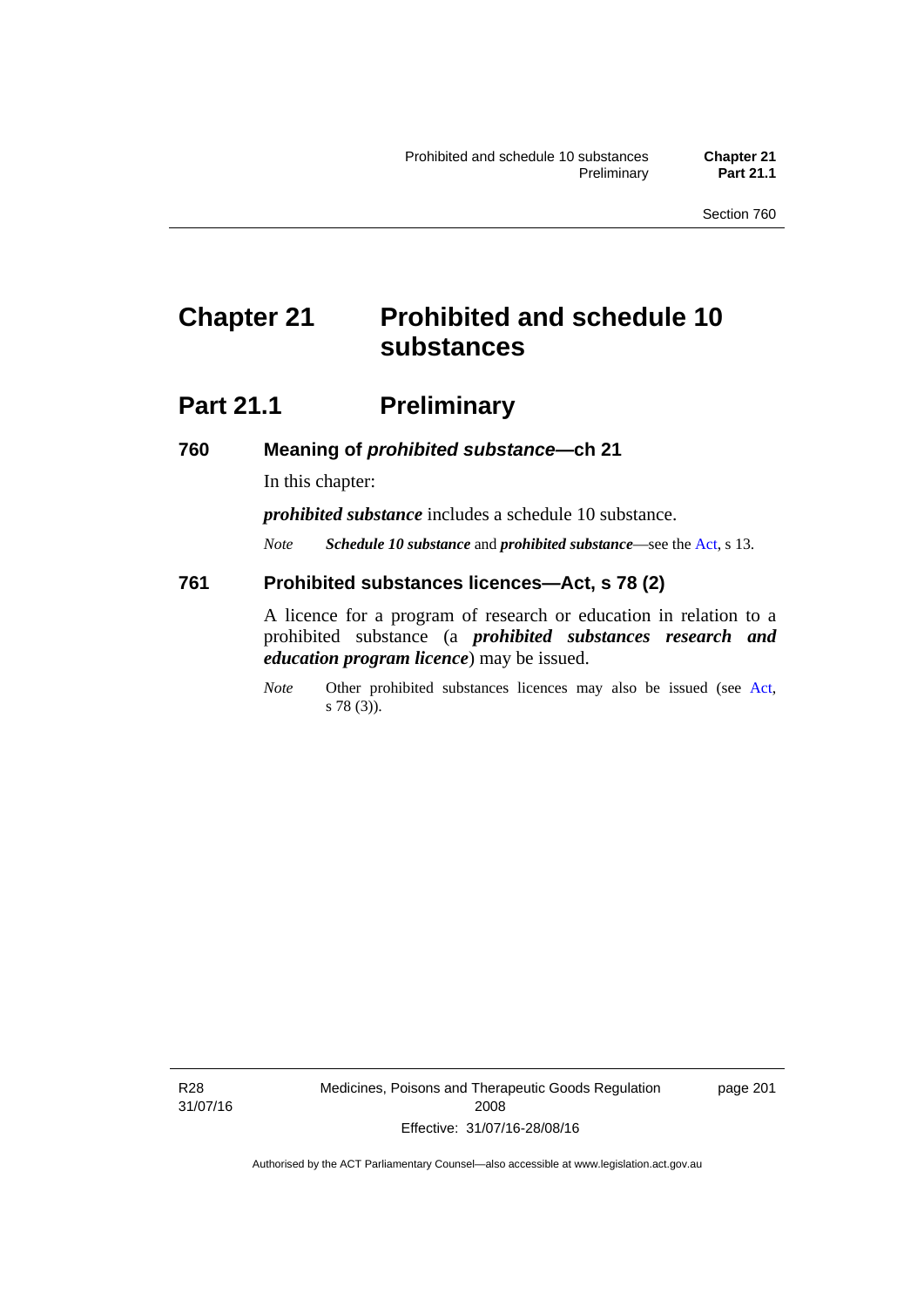#### **Part 21.2 Prohibited substances research and education program licences**

#### **Division 21.2.1 Issue of prohibited substances research and education program licences**

#### **765 Applications for prohibited substances research and education program licences**

- (1) An application for a prohibited substances research and education program licence for a prohibited substance must be in writing, signed by the applicant, and include the following:
	- (a) the full name, address and academic, professional or other relevant qualifications of—
		- (i) the person who is to supervise the program; and
		- (ii) the person who is to conduct the program;
	- (b) the name of the recognised research institution at or under which the program is proposed to be conducted;
		- *Note Recognised research institution*—see the [Act](http://www.legislation.act.gov.au/a/2008-26/default.asp), s 20 (5).
	- (c) whether the program will be conducted at, or under the authority of, the recognised research institution;
	- (d) the premises where the program will be conducted;
	- (e) the prohibited substance, and the form and strength of the substance, for which the licence is sought;
	- (f) the maximum quantity of the prohibited substance that would be possessed under the licence at any time;

R28 31/07/16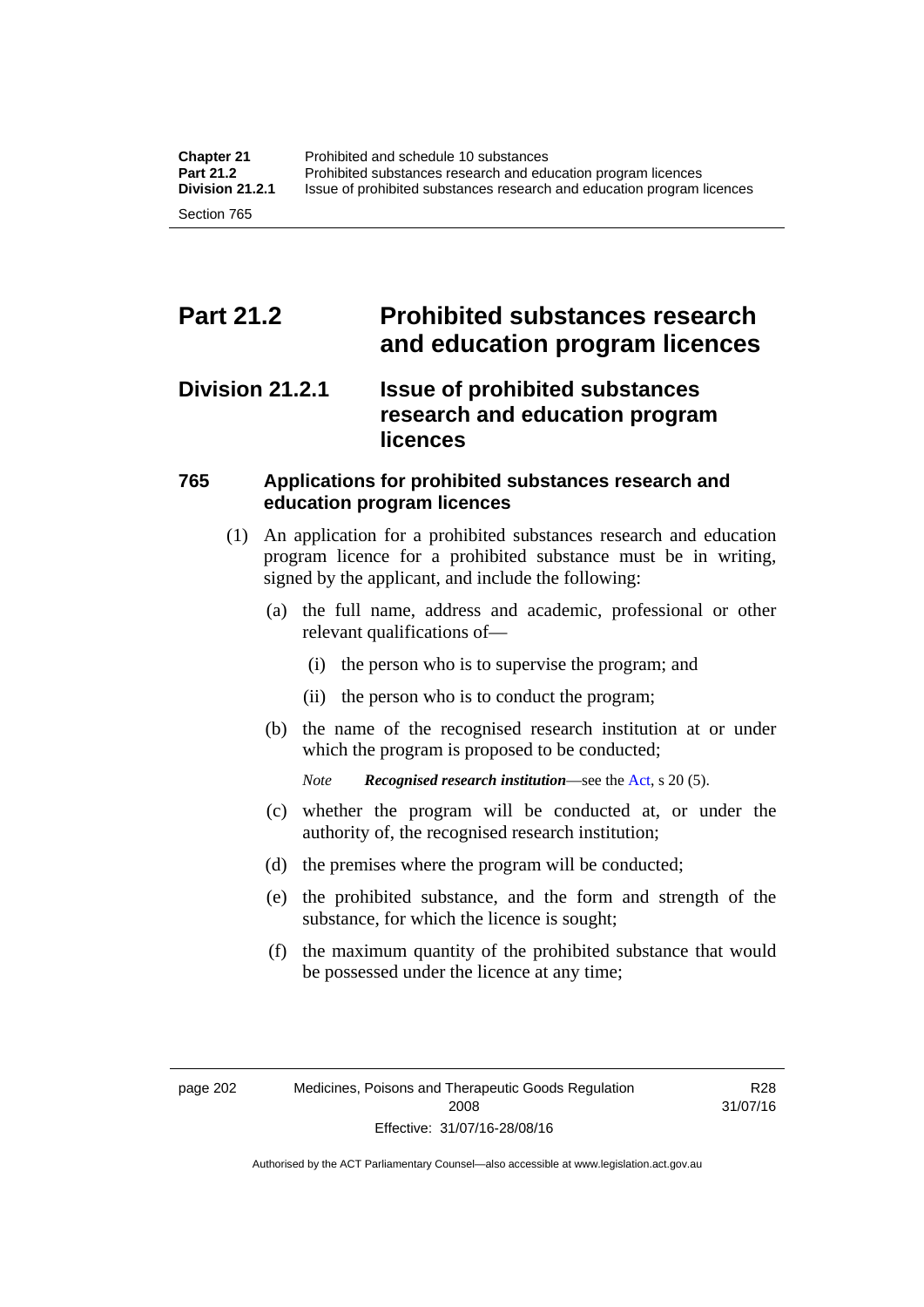page 203

- (g) a description of the program, including an explanation of why the program cannot be carried out satisfactorily without the use of the prohibited substance;
- (h) the supervision arrangements for the program;
- (i) the period for which the licence is sought.
- *Note 1* If a form is approved under the [Act](http://www.legislation.act.gov.au/a/2008-26/default.asp), s 198 for this provision, the form must be used.
- *Note* 2 A fee may be determined under the [Act,](http://www.legislation.act.gov.au/a/2008-26/default.asp) s 197 for this provision.
- (2) The application must be accompanied by a written approval of the program by the person in charge of—
	- (a) the recognised research institution; or
	- (b) a faculty or division of the institution.

#### **766 Restrictions on issuing of prohibited substances research and education program licences— Act, s 85 (1) (a)**

The chief health officer must not issue a prohibited substances research and education program licence to a person unless—

- (a) the program to which the licence relates will be conducted at, or under the authority of, a recognised research institution; and
- (b) the program is approved by a person mentioned in section 765 (2); and
- (c) satisfied that the program—
	- (i) cannot be carried out without the use of the prohibited substance to which the licence application relates; and
	- (ii) will be adequately supervised.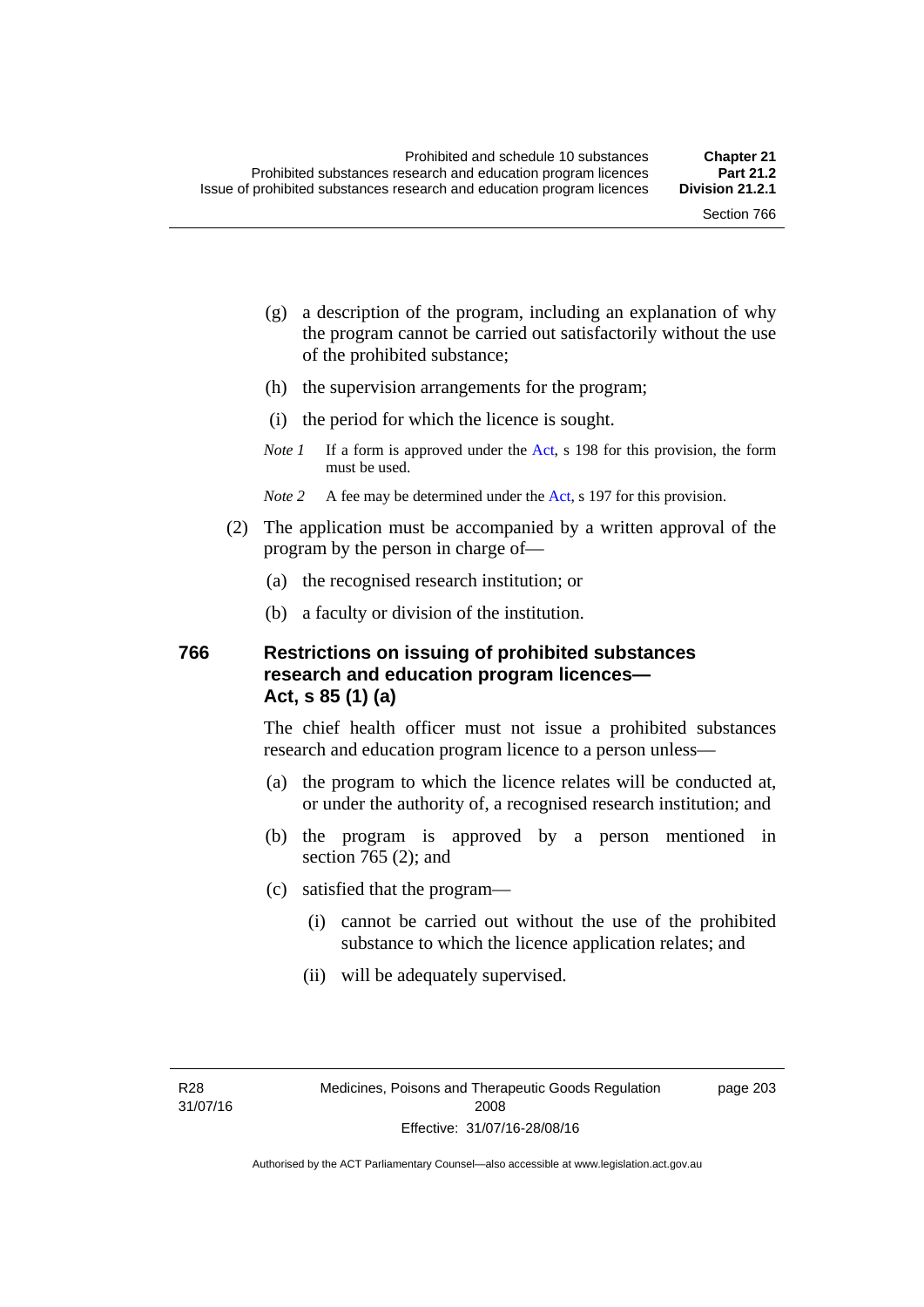#### **767 Additional information for prohibited substances research program and education licences— Act, s 88 (1) (k)**

The following additional information is prescribed for a prohibited substances research and education licence:

- (a) the research or education program for which the licence is issued;
- (b) the name of the program's supervisor;
- (c) the dealings with a prohibited substance authorised by the licence;
- (d) the premises where the program will be conducted;
- (e) the maximum quantity of the prohibited substance that may be possessed at any time for the program;
- (f) the total quantity of the prohibited substance that may be possessed for the program during the period of the licence;
- (g) the form and strength of the prohibited substance that may be obtained and possessed for the program.

#### **Division 21.2.2 Prohibited substances research and education program authorisations**

#### **768 Authorisations under prohibited substances research and education program licences—Act, s 20 (1) (a)**

A prohibited substances research and education program licence authorises—

- (a) the licence-holder to—
	- (i) issue a purchase order for a prohibited substance (the *licensed prohibited substance*) stated in the licence for the program stated in the licence; and

R28

Authorised by the ACT Parliamentary Counsel—also accessible at www.legislation.act.gov.au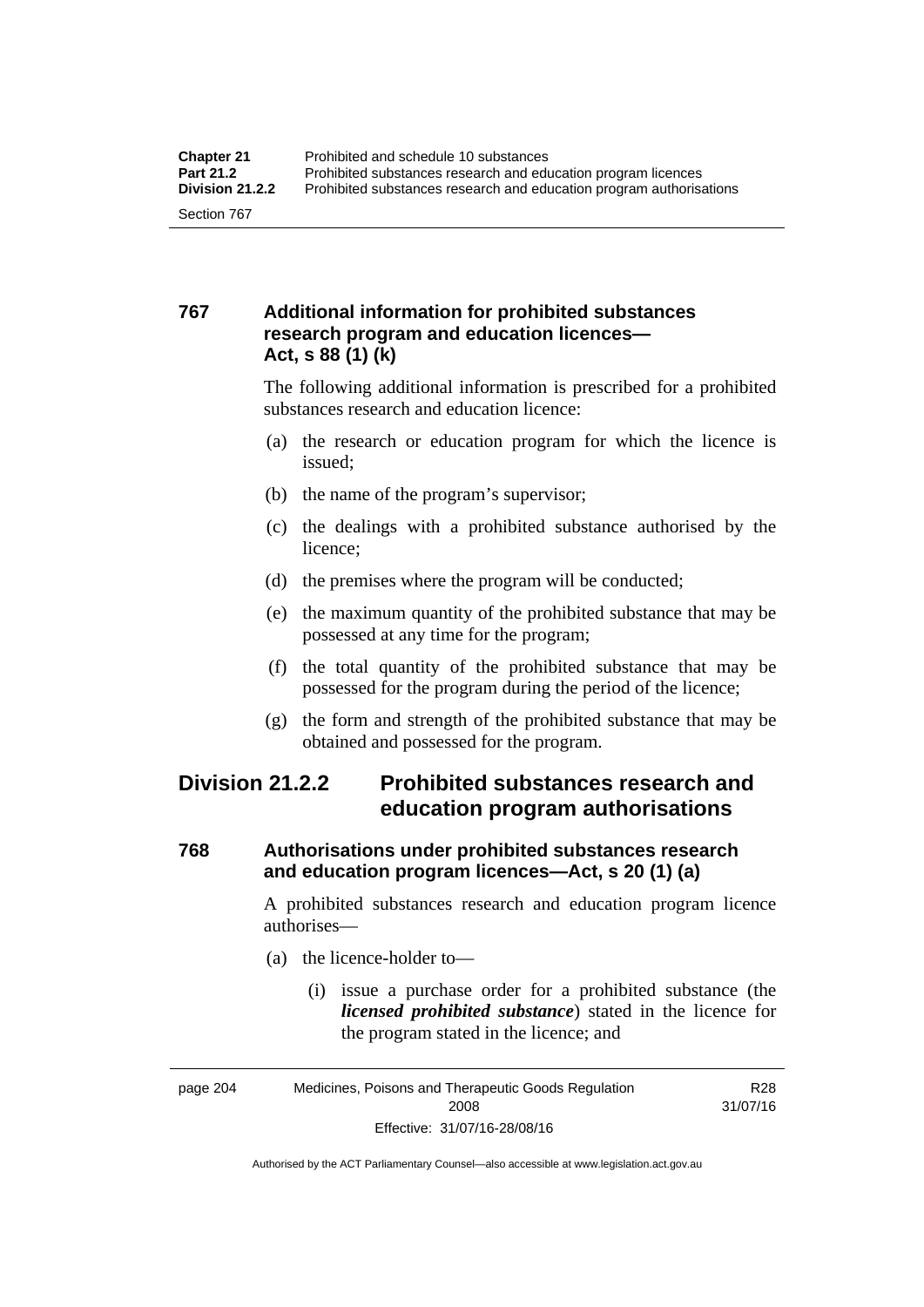- (ii) obtain a licensed prohibited substance on a purchase order for the program; and
- (iii) possess a licensed prohibited substance for the program at the premises to which the licence relates; and
- (iv) supply a licensed prohibited substance to anyone taking part in the program for the program; and
- (b) the program supervisor, and anyone taking part in the program, to deal with the licensed prohibited substance as authorised by the licence at the premises stated in the licence.

#### **769 Authorisation condition for prohibited substances research and education program licences—Act, s 44 (1) (b) and (2) (b)**

A licence-holder's authorisation to obtain a prohibited substance under a prohibited substances research and education program licence is subject to the condition that the substance is obtained on a complying purchase order.

*Note* For licence conditions, see the [Act](http://www.legislation.act.gov.au/a/2008-26/default.asp), s 89.

R28 31/07/16 page 205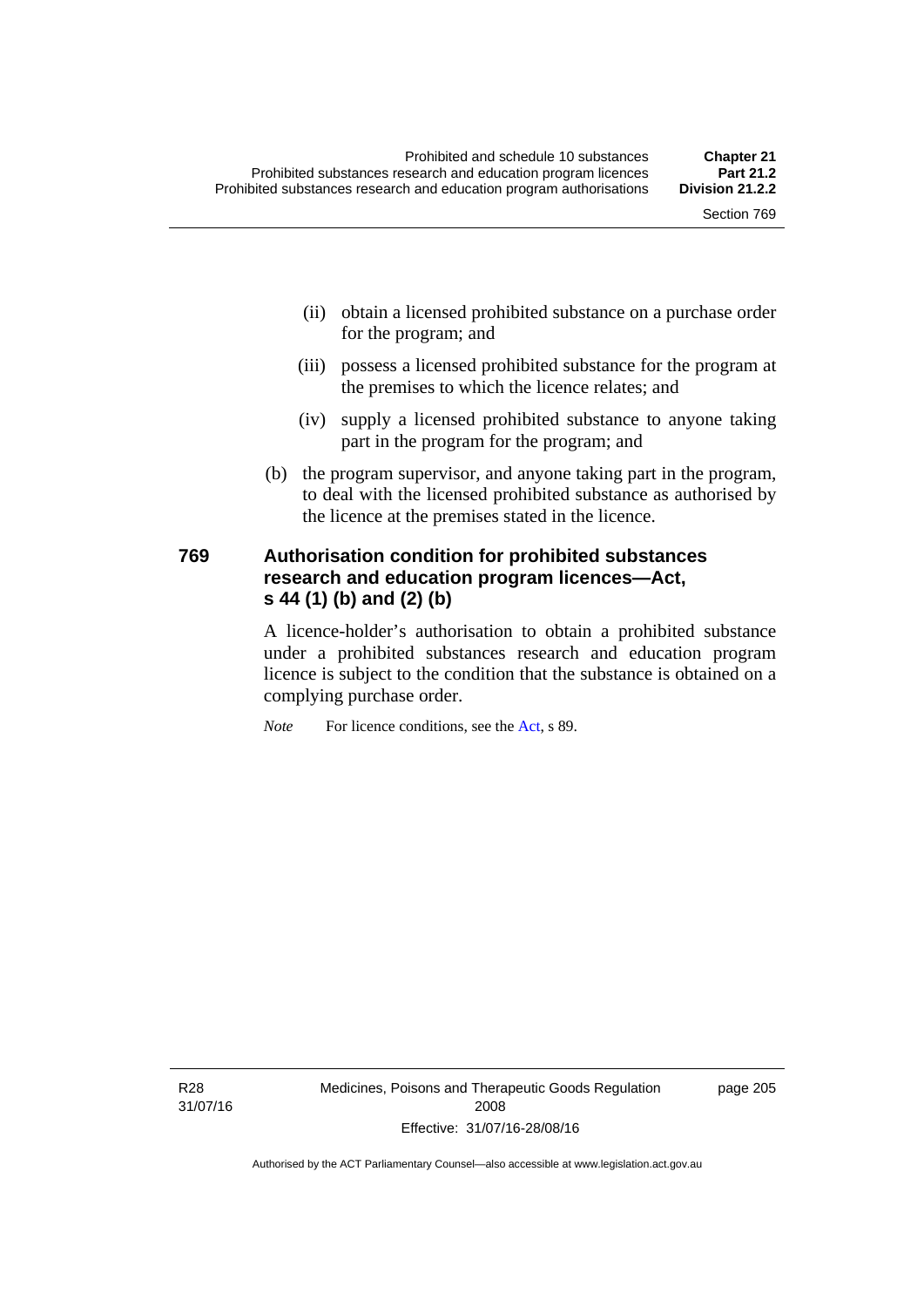#### **Division 21.2.3 Other provisions—prohibited substances research and education program licences**

#### **770 Approvals of dealings for prohibited substances research and education program licences—Act, s 20 (1) (c)**

(1) In this section:

*relevant dealing*, with a prohibited substance for a prohibited substances research and education program licence, means any of the following:

- (a) obtaining the substance;
- (b) possessing the substance;
- (c) issuing a purchase order for the substance;
- (d) supplying the substance on a complying purchase order to the licence-holder.
- (2) The chief health officer may approve a person for a relevant dealing with a prohibited substance to which a prohibited substances research and education program licence relates.
- (3) An approval—
	- (a) must be in writing; and
	- (b) may be conditional; and
	- (c) may apply for a stated period or until a stated event happens.

R28 31/07/16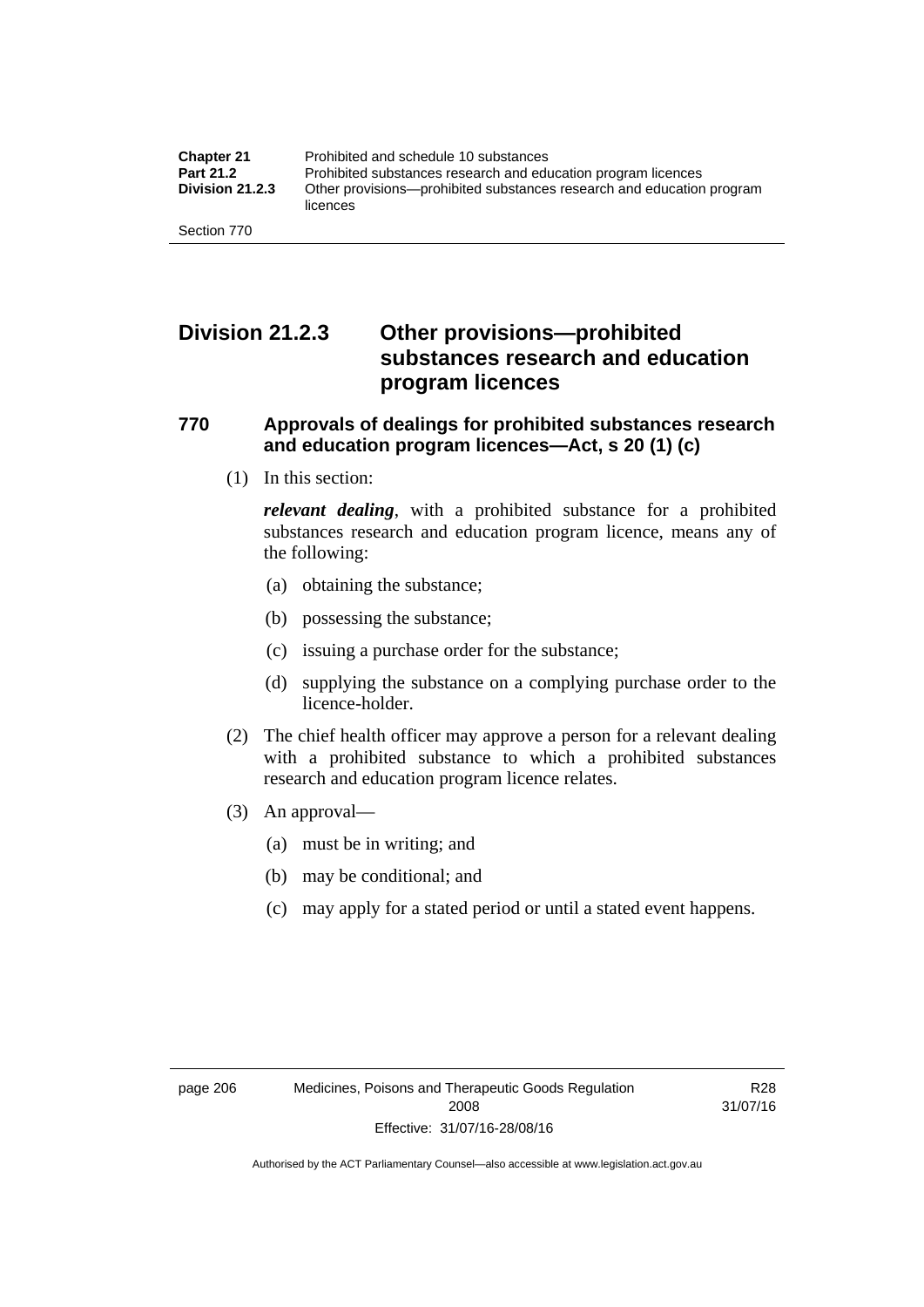#### **771 Authorisation condition for approval-holders—Act, s 44 (1) (b) and (2) (b)**

An approval-holder's authorisation under section 770 is subject to the condition that the following are kept at the approval-holder's business premises or, if the chief health officer approves in writing another place, the place approved by the chief health officer, for at least 2 years after the day a prohibited substance is supplied:

- (a) the filled purchase order;
- (b) the record for section 773.

#### **772 General requirements for prohibited substances purchase orders—Act, s 38 (2) (c)**

- (1) A purchase order for a prohibited substance must be—
	- (a) signed by the person (the *issuer*) issuing the order; and

- (b) if the issuer amends the order—initialled and dated by the issuer beside the amendment.
- (2) A purchase order for a prohibited substance must include the following:
	- (a) the issuer's name and business address and telephone number;
	- (b) the issuer's authority to issue the order;
	- (c) the prohibited substance, and the form, strength and quantity of the substance, to be supplied on the order.

page 207

*Note* The purchase order must be signed with the issuer's usual signature (see [Act](http://www.legislation.act.gov.au/a/2008-26/default.asp), dict, def *signs*).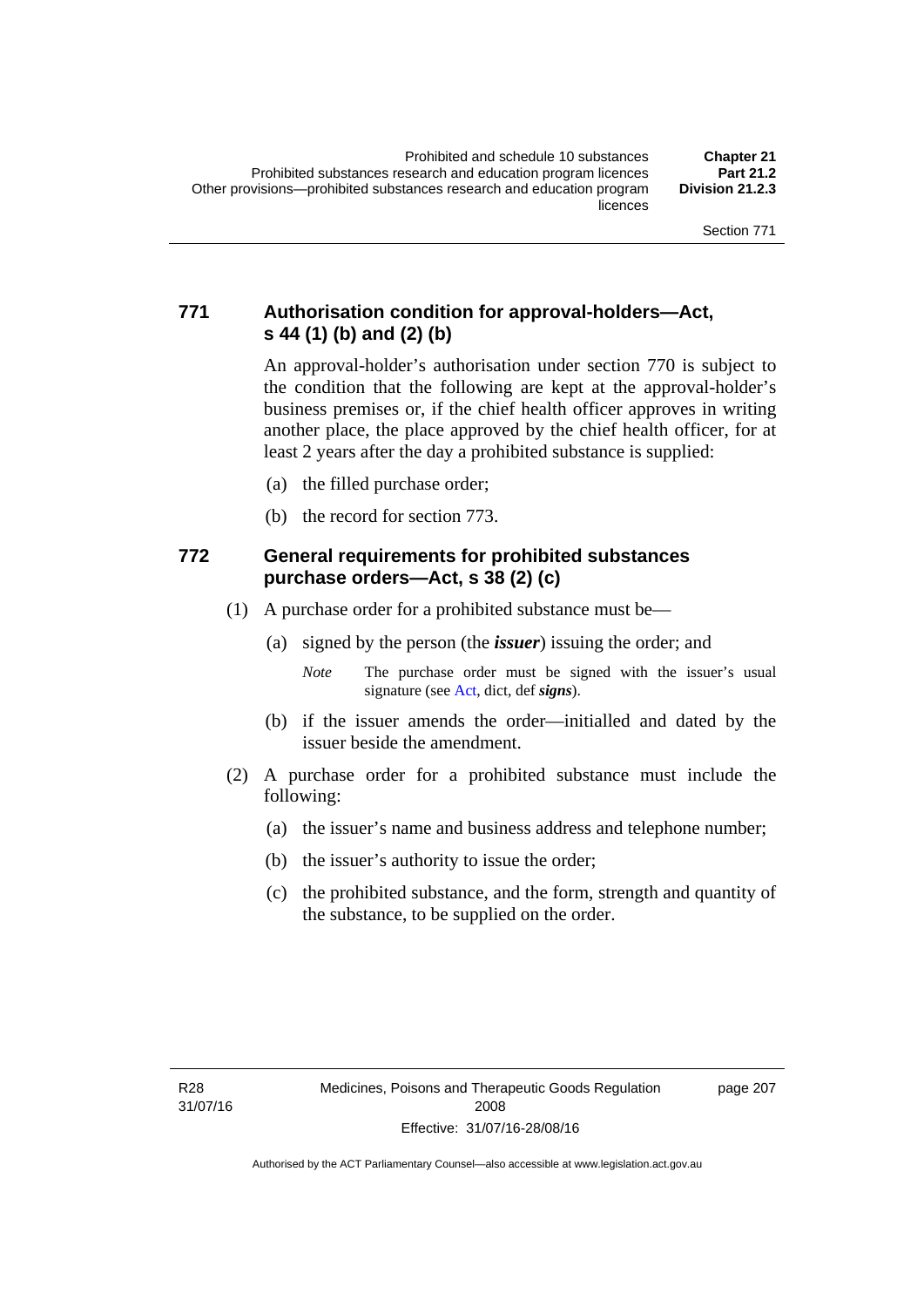| <b>Chapter 21</b>      | Prohibited and schedule 10 substances                                             |
|------------------------|-----------------------------------------------------------------------------------|
| <b>Part 21.2</b>       | Prohibited substances research and education program licences                     |
| <b>Division 21.2.3</b> | Other provisions—prohibited substances research and education program<br>licences |
| Section 773            |                                                                                   |

#### **773 Recording supply of prohibited substances on purchase orders**

A person who supplies a prohibited substance to someone else on a purchase order must make a written record of the following information:

- (a) the date of the order;
- (b) the issuer's authority to issue the order;
- (c) the name, and the business address and telephone number, of the person to whom the prohibited substance is supplied;
- (d) the date the order is supplied;
- (e) the prohibited substance, and the form, strength and quantity of the substance, supplied.
- *Note Written* includes in electronic form (see [Act,](http://www.legislation.act.gov.au/a/2008-26/default.asp) dict).

#### **774 Information for CHO about supplied prohibited substances research and education program licences— Act, s 31 (1) (a) (ii), (1) (b), (2) (a) (ii), (2) (b) and (4)**

- (1) This section applies if a person supplies a prohibited substance to a prohibited substances research and education program licence-holder.
- (2) The person must, not later than 7 days after the end of the month when the prohibited substance is supplied, give the chief health officer the following information in writing:
	- (a) the person's name, business address and telephone number;
	- (b) the name of the person who issued the supply authority;
	- (c) the date of the supply authority;
	- (d) the name and address of the person to whom the substance is supplied;

page 208 Medicines, Poisons and Therapeutic Goods Regulation 2008 Effective: 31/07/16-28/08/16

R28 31/07/16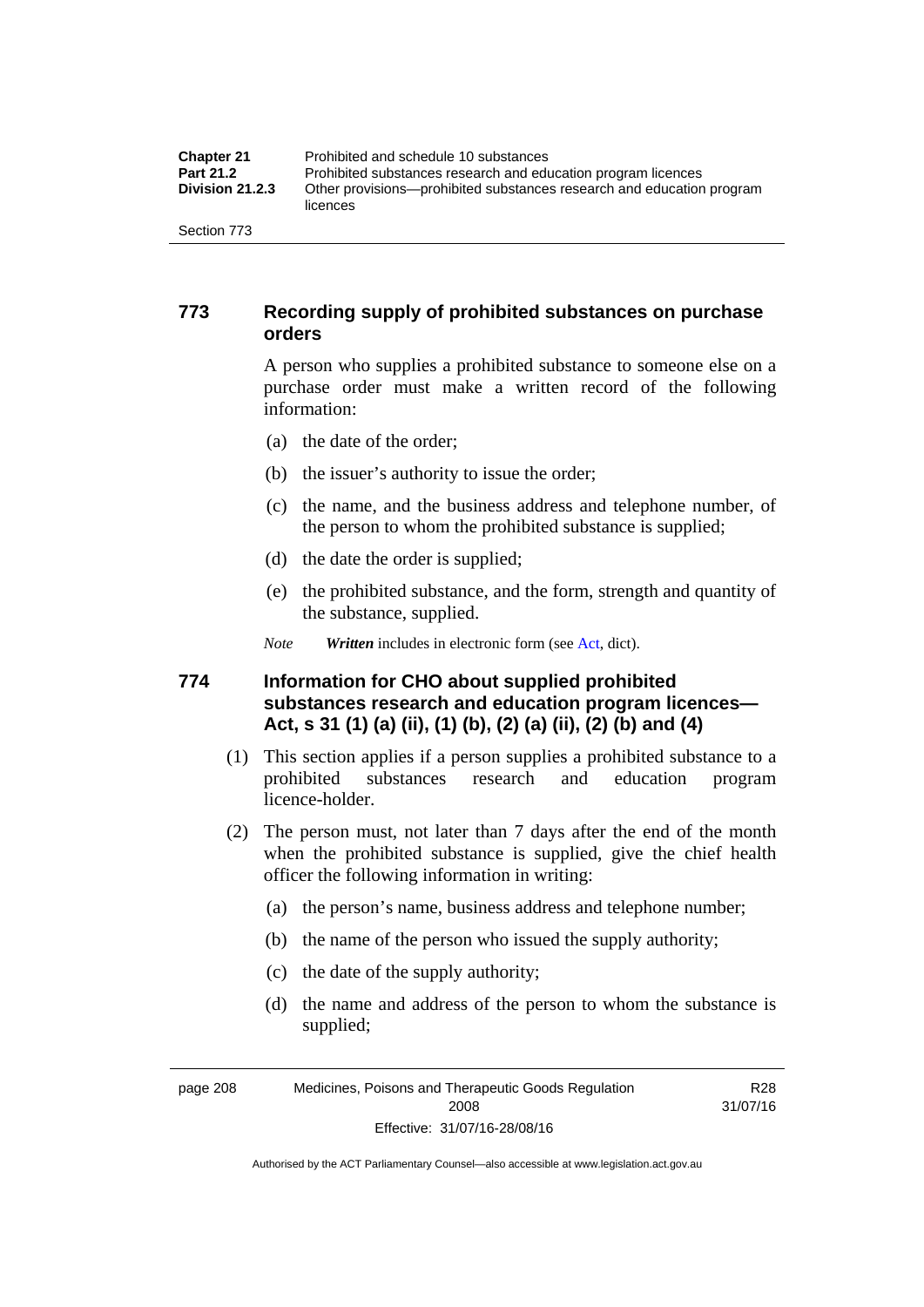- (e) the date of supply;
- (f) the substance, and the form, strength and quantity of the substance, supplied.

R28 31/07/16 Medicines, Poisons and Therapeutic Goods Regulation 2008 Effective: 31/07/16-28/08/16

page 209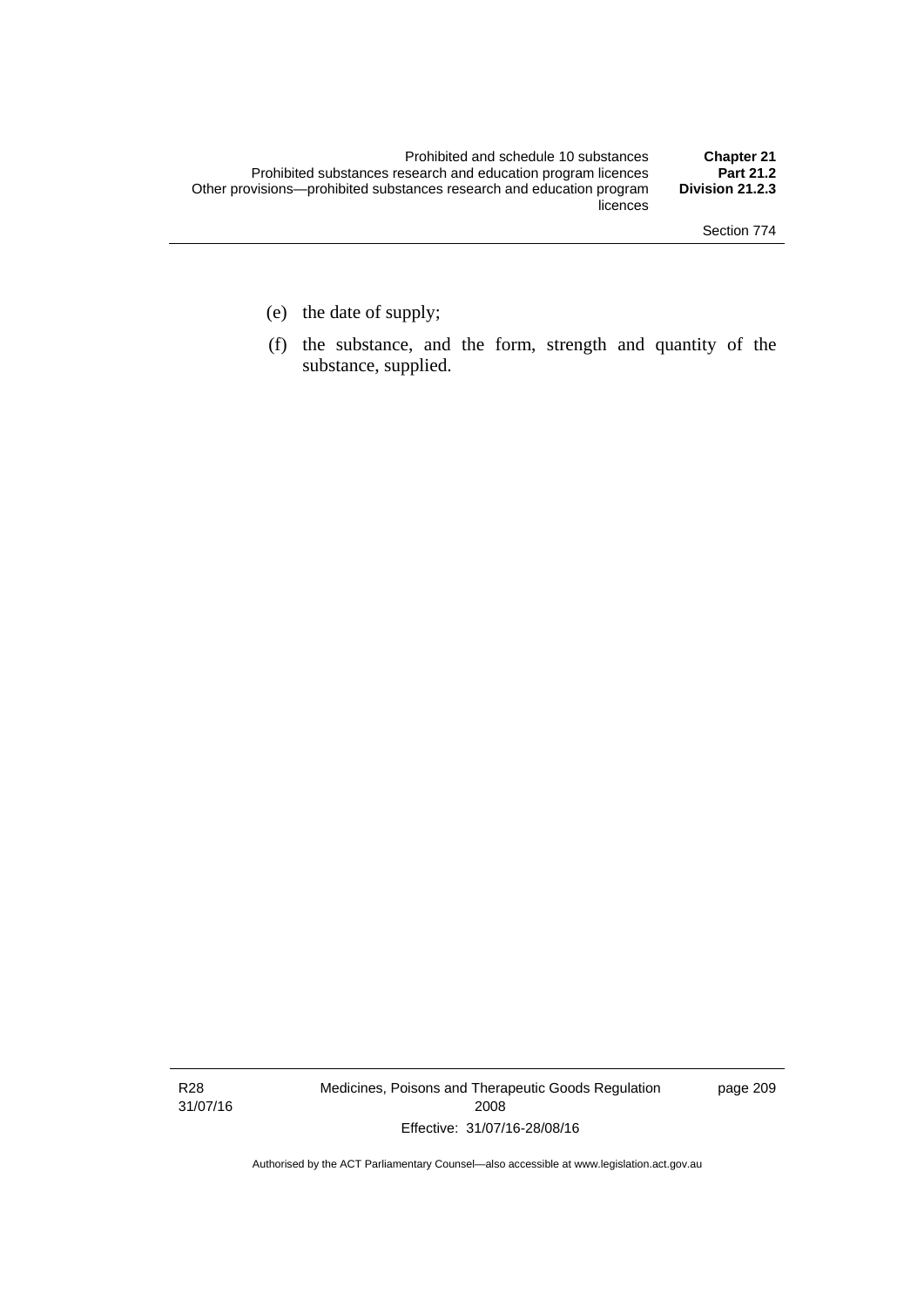Section 775

#### **Part 21.3 Prohibited substances registers**

#### **775 Keeping of prohibited substances registers by certain people—Act, s 48 and s 50 (1) (b) and (2) (b)**

- (1) A person mentioned in table 775, column 2 who possesses a prohibited substance must keep a prohibited substances register.
- (2) A person to whom subsection (1) applies must keep a prohibited substances register for a prohibited substance at the place prescribed in table 775, column 3 for the person.

| column 1 | .<br>column 2                                                                                        | column 3                                                     |
|----------|------------------------------------------------------------------------------------------------------|--------------------------------------------------------------|
| item     | prescribed person                                                                                    | place where register to be kept                              |
|          | approved analyst                                                                                     | the analyst's laboratory                                     |
|          | medicines and poisons<br>inspector (other than<br>police officer)                                    | the place directed in writing by the<br>chief health officer |
|          | supervisor of program<br>under prohibited<br>substances research and<br>education program<br>licence | the premises where program is being<br>conducted             |

**Table 775 Keeping prohibited substances registers** 

#### **776 Form of prohibited substances registers—Act, s 49 (1) (b)**

- (1) Each page in a prohibited substances register must relate to a single form and strength of a prohibited substance.
- (2) If a prohibited substances register is kept electronically, a separate record must be used for each form and strength of prohibited substance kept.

R28 31/07/16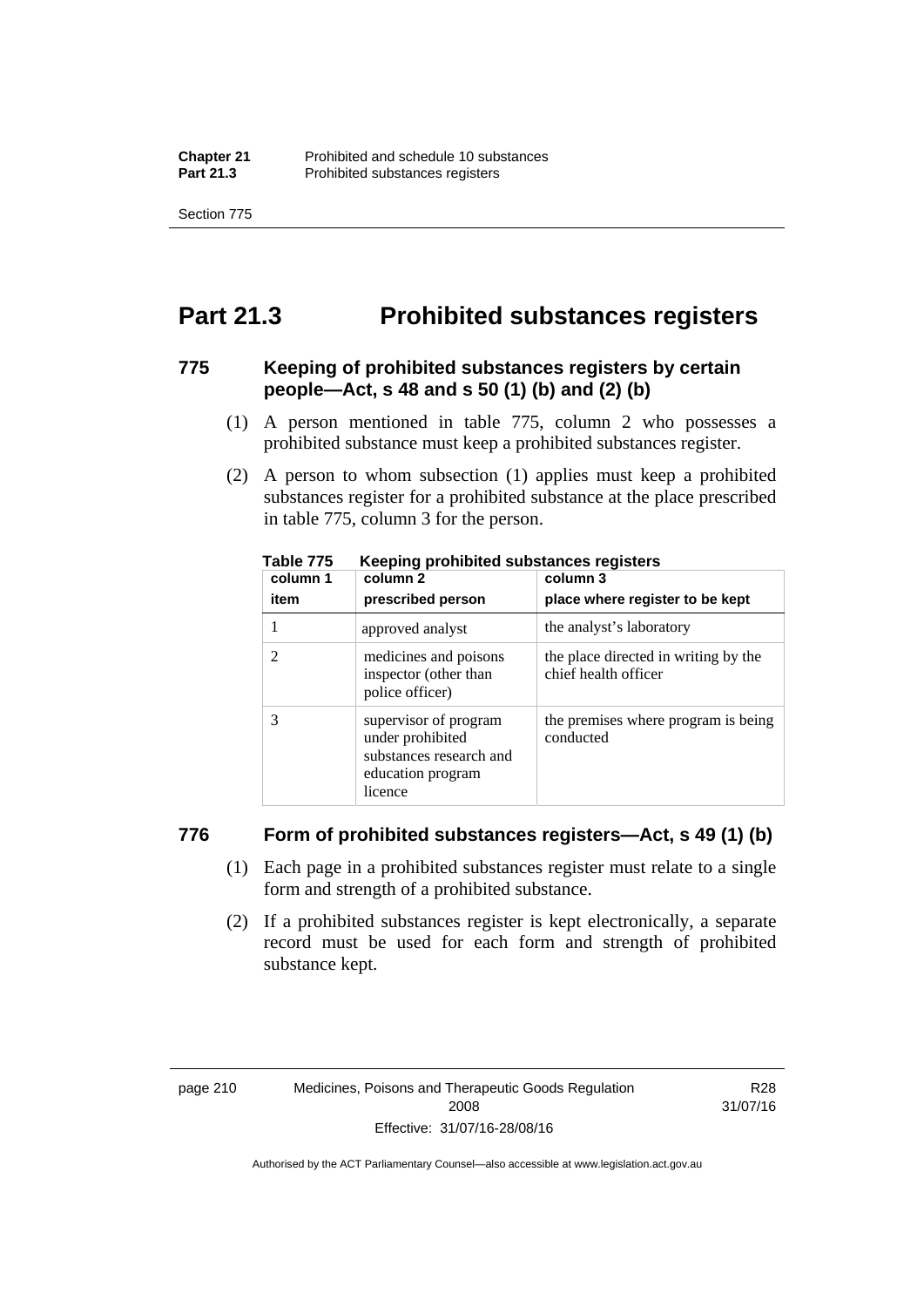#### **777 Making entries in prohibited substances registers— Act, s 51 (1) (b)**

- (1) The following details for a dealing with a prohibited substance are prescribed:
	- (a) the nature of the dealing;
	- (b) the date of the dealing;
	- (c) the prohibited substance, and the form, strength and quantity of the substance, dealt with;
	- (d) if the dealing is receiving the substance—the name and address of the supplier;
	- (e) if the dealing is supplying the substance—the name and address of the person to whom it is supplied;
	- (f) the quantity of the substance held after the dealing.
- (2) A dealing with a prohibited substance must be entered in the prohibited substances register the person must keep.

#### **778 Prescribed witnesses for discarding of prohibited substances—Act, s 54 (a) and (b)**

- (1) The following people are prescribed as witnesses in relation to the disposal of a prohibited substance:
	- (a) an approved analyst;
	- (b) a medicines and poisons inspector.

*Note Approved analyst*—see the dictionary.

- (2) However, a person mentioned in subsection (1) must not be a prescribed witness to the discarding of a prohibited substance if the person is—
	- (a) related to, a close friend of or employed by the person discarding the substance; or

R28 31/07/16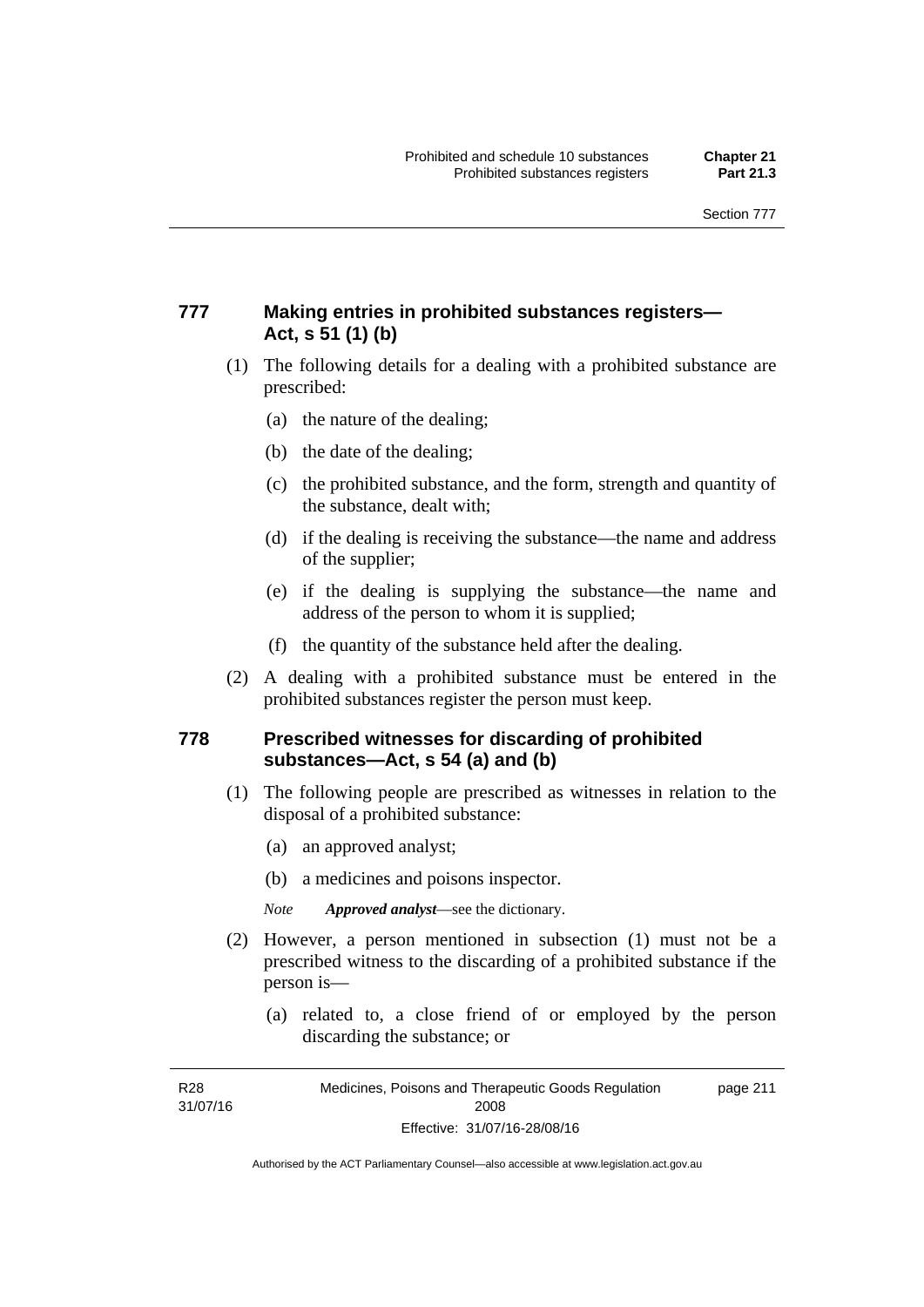Section 779

- (b) the supervisor of the person discarding the substance; or
- (c) supervised by the person discarding the substance.

#### **779 Changes to entries in prohibited substances registers— Act, s 55 (2) (b)**

- (1) An entry in a paper-based prohibited substances register may be amended by the person who made the entry by—
	- (a) the person signing and dating a marginal note or footnote that gives the date of the amendment and the amended details; and
	- (b) if the entry relates to disposing of a prohibited substance—
		- (i) the amendment being witnessed by a person mentioned in section 743; and
		- (ii) the witness signing the amendment as witness.
- (2) An entry in an electronic prohibited substances register may be amended by the person who made the entry by the person attaching or linking, by electronic means, a document that includes—
	- (a) the person's signature, the date and the amended details; and
	- (b) if the entry relates to disposing of a prohibited substance—
		- (i) the amendment being witnessed by a person mentioned in section 743; and
		- (ii) the witness signing the amendment as witness.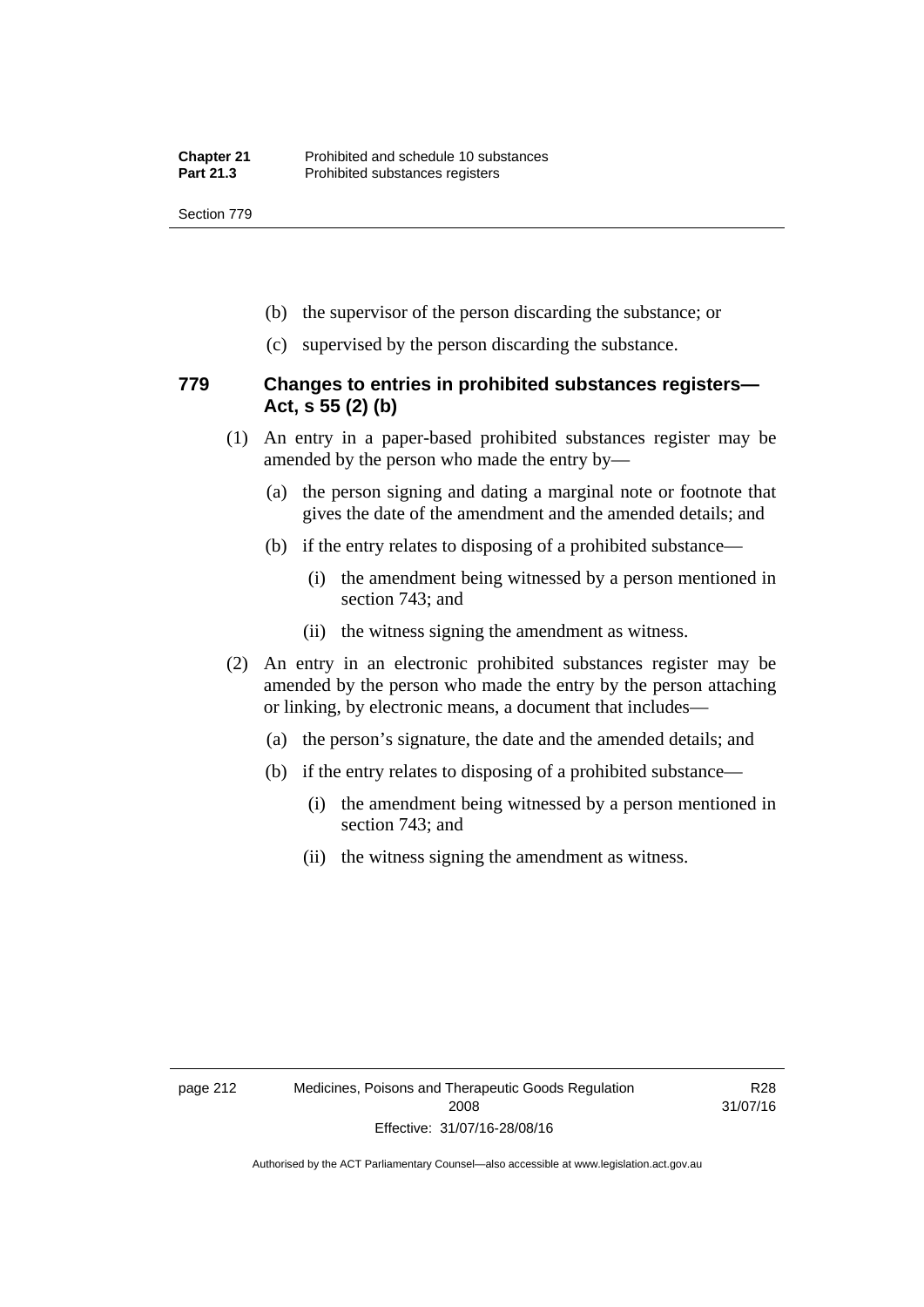#### **Chapter 22 Therapeutic goods**

#### **800 Definitions—ch 22**

In this chapter:

*optical device* means any of the following:

- (a) corrective contact lenses;
- (b) corrective lenses for spectacles;
- (c) non-corrective contact lenses commonly known as plano contact lenses.

*prescription*, in relation to an optical device, means a written direction (other than a purchase order) to a person who is authorised to supply the optical device to dispense the optical device.

#### **801 Prescribed regulated therapeutic goods—Act, s 14, def**  *regulated therapeutic good***, par (b)**

Optical devices are prescribed.

#### **802 Authorisation to supply optical devices—Act, s 74 (1) (b) and (2) (b)**

 (1) To the extent necessary to practise optometry and, if employed, within the scope of employment, an optometrist is authorised to supply optical devices on prescription issued by an optometrist or doctor.

*Note Supply* includes dispense (see [Act,](http://www.legislation.act.gov.au/a/2008-26/default.asp) s 24).

 (2) To the extent necessary to practise as an optician and, if employed, within the scope of employment, an optician is authorised to supply optical devices on prescription issued by an optometrist or doctor.

page 213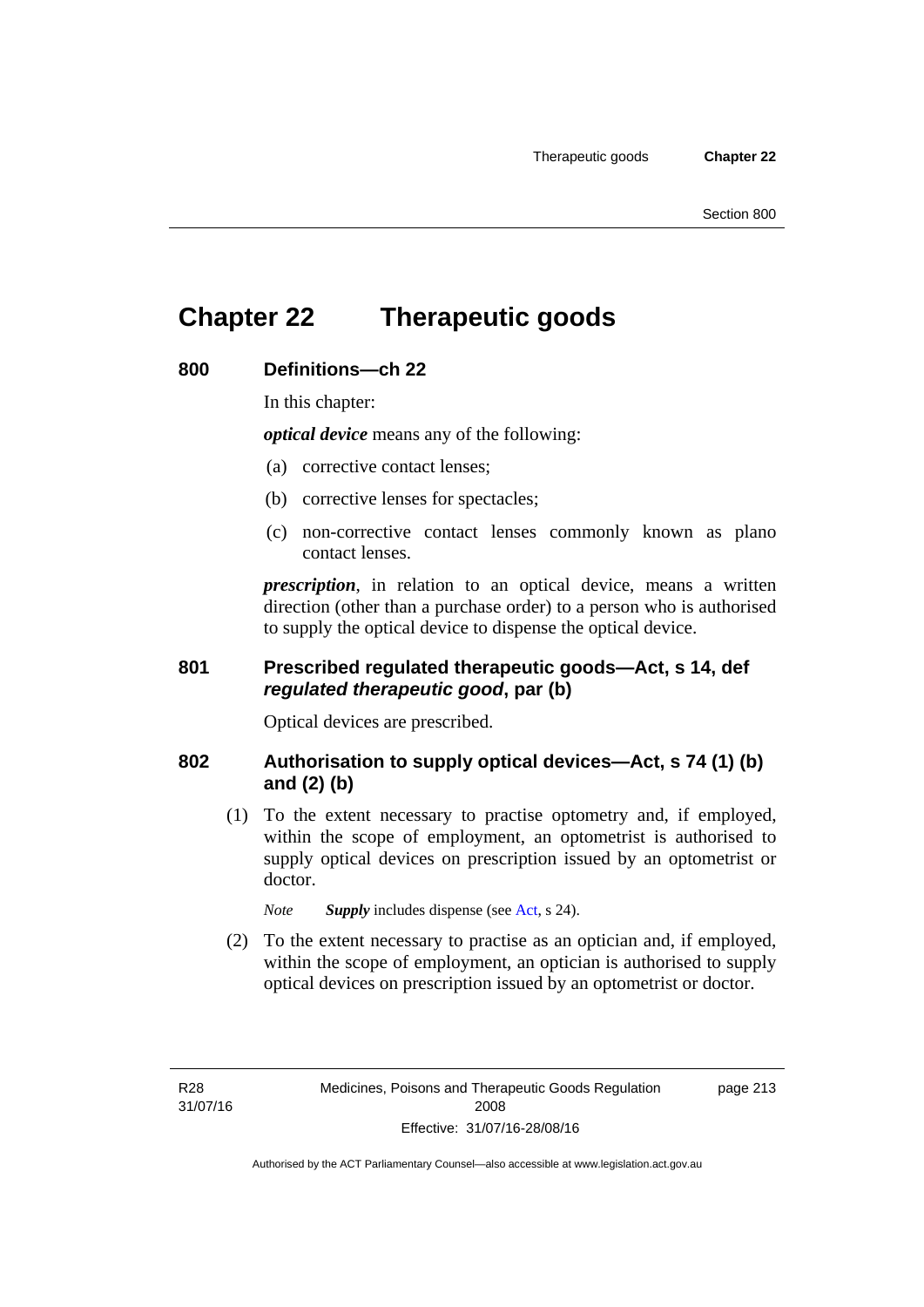#### **Chapter 22** Therapeutic goods

 (3) Within the scope of employment, an employee of an optometrist is authorised to sell and deliver optical devices supplied under subsection  $(1)$  or  $(2)$ .

#### **803 Authorisation conditions for supplying optical devices— Act, s 75 (1) (b)**

An optometrist's, and optician's, authorisation under section 802 in relation to optical devices is subject to the following conditions:

- (a) the optical devices are supplied on a written prescription by an optometrist or doctor;
- (b) if the prescription is for contact lenses (whether corrective or plano)—the prescription is issued not more than 1 year before the date the lenses are supplied;
- (c) if the prescription is for corrective lenses for spectacles—the prescription is issued not more than 2 years before the date the lenses are supplied.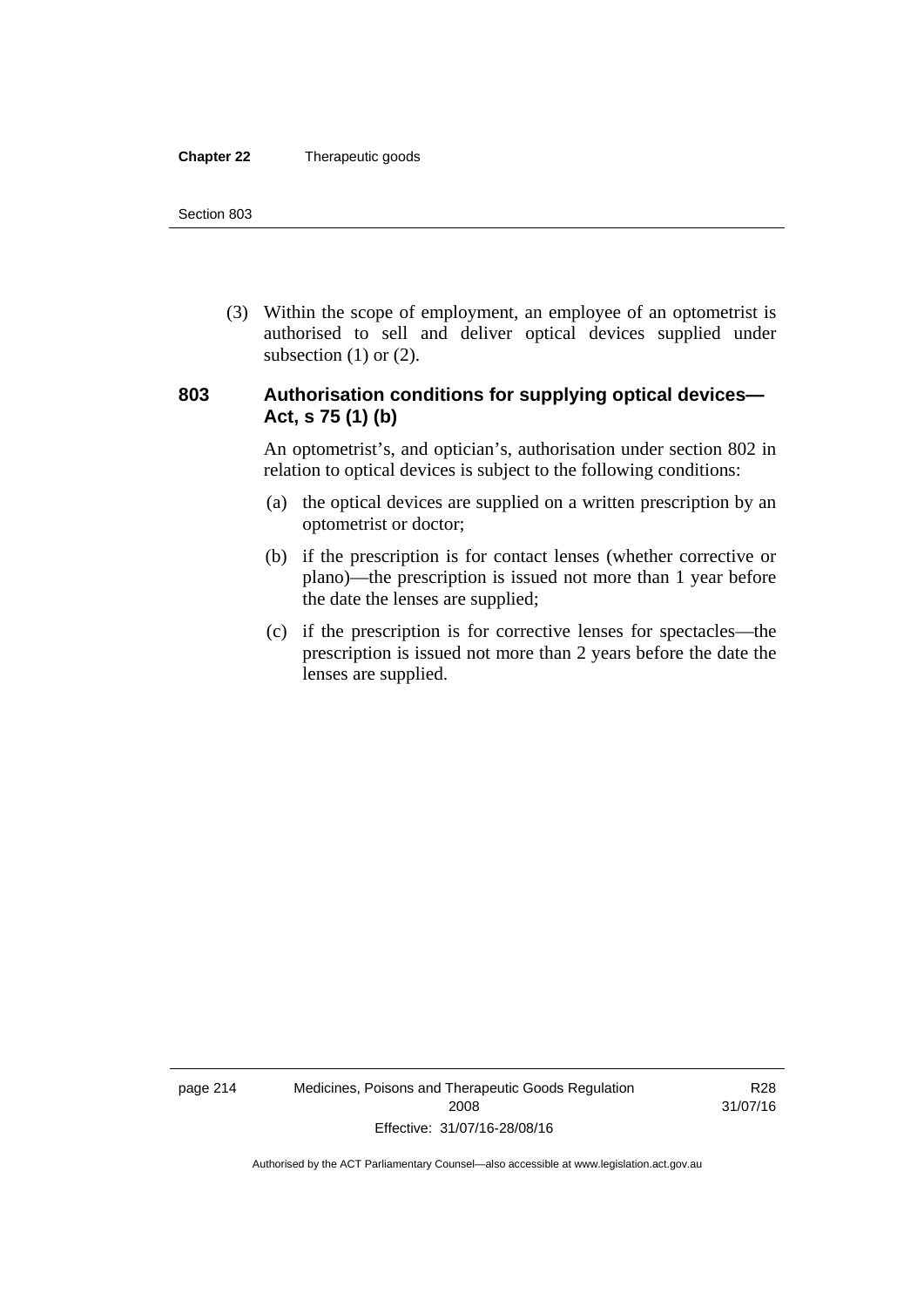#### **Chapter 23 Notification and review of decisions**

#### **850 Meaning of** *reviewable decision—***ch 23**

In this chapter:

*reviewable decision* means a decision mentioned in table 850, column 3 under a provision of this regulation mentioned in column 2 in relation to the decision.

| column 1       | column <sub>2</sub>        | column 3                                                                                                  | column 4                   |
|----------------|----------------------------|-----------------------------------------------------------------------------------------------------------|----------------------------|
| item           | section                    | decision                                                                                                  | entity                     |
| 1              | $120(1)$ (h)               | refuse approval of other<br>premises                                                                      | applicant for<br>approval  |
| $\overline{2}$ | 130(e)                     | refuse approval of other<br>premises                                                                      | applicant for<br>approval  |
| 3              | 140(e)                     | refuse approval of other<br>premises                                                                      | applicant for<br>approval  |
| 4              | 150(1)(c)                  | refuse approval of other<br>premises                                                                      | applicant for<br>approval  |
| 5              | 160(f)                     | refuse approval of other<br>premises                                                                      | applicant for<br>approval  |
| 6              | 171(d)                     | refuse approval of other<br>premises                                                                      | applicant for<br>approval  |
| 7              | 175(1)(a)(ii)<br>and $(b)$ | amend pseudoephedrine<br>record in way other than in<br>accordance with<br>application/refuse application | applicant for<br>amendment |
| 8              | 252(1)(d)                  | refuse approval of other<br>premises                                                                      | applicant for<br>approval  |

**Table 850 Reviewable decisions—chief health officer** 

R28 31/07/16 Medicines, Poisons and Therapeutic Goods Regulation 2008 Effective: 31/07/16-28/08/16

page 215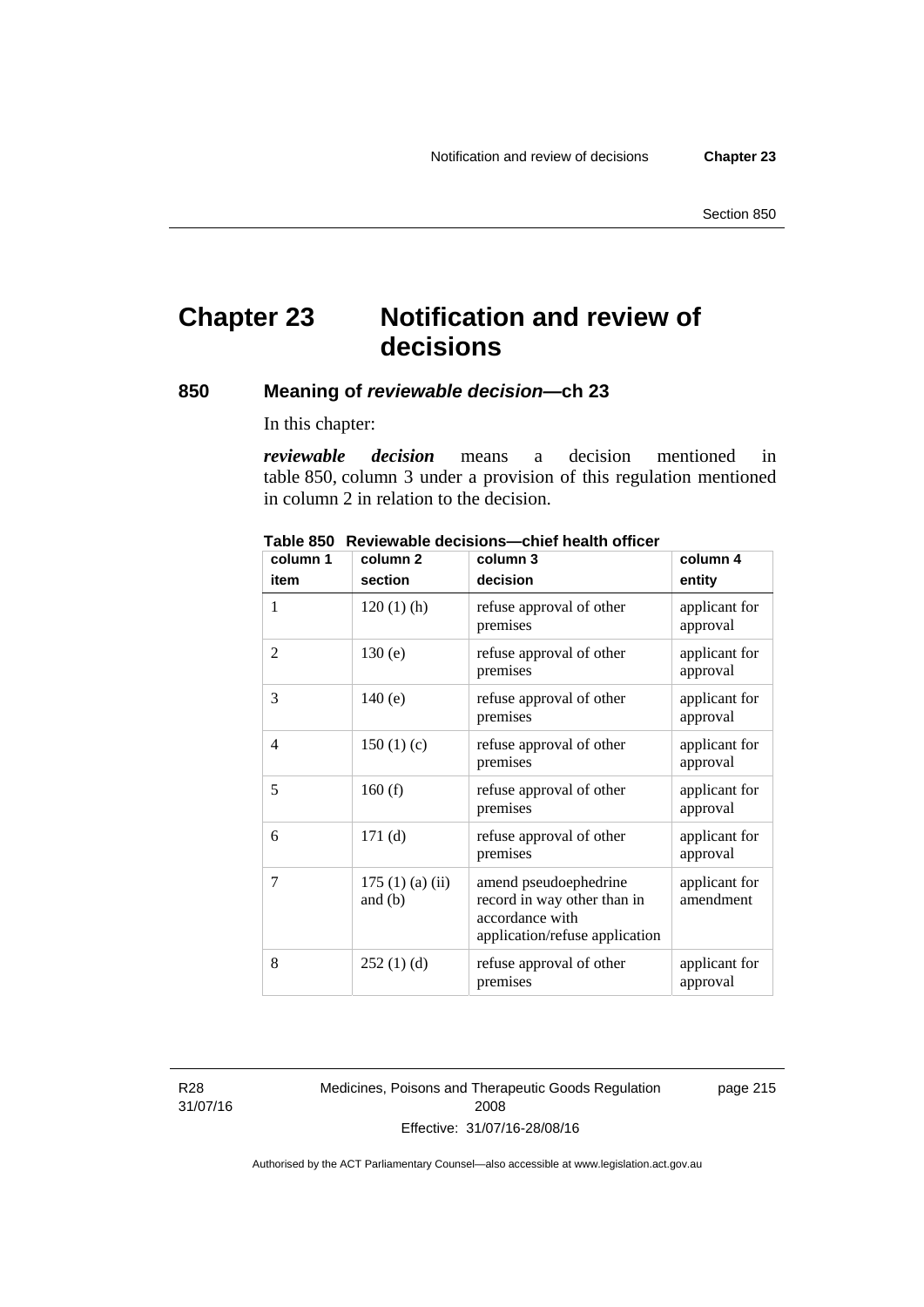#### **Chapter 23** Notification and review of decisions

#### Section 851

| column 1<br>item | column <sub>2</sub><br>section | column 3<br>decision                                                                         | column 4<br>entity        |
|------------------|--------------------------------|----------------------------------------------------------------------------------------------|---------------------------|
| 9                | 531(2)                         | refuse approval to store a<br>controlled medicine in a safe<br>or strongroom                 | applicant for<br>approval |
| 10               | 616(1)                         | refuse approval of nominated<br>individual for medicines<br>wholesales licence               | applicant for<br>licence  |
| 11               | 676(f)                         | refuse approval of other<br>premises                                                         | applicant for<br>approval |
| 12               | 686(f)                         | refuse approval of other<br>premises                                                         | applicant for<br>approval |
| 13               | 706(1)                         | refuse approval of nominated<br>individual for dangerous<br>poisons manufacturers<br>licence | applicant for<br>licence  |
| 14               | 716(1)                         | refuse approval of nominated<br>individual for dangerous<br>poisons suppliers licence        | applicant for<br>licence  |
| 15               | 771                            | refuse approval of other<br>premises                                                         | applicant for<br>approval |

*Note* For ACAT review of other decisions in relation to licences, see the [Act,](http://www.legislation.act.gov.au/a/2008-26/default.asp) ch 9 and sch 1.

#### **851 Reviewable decision notices**

If a person makes a reviewable decision, the person must give a reviewable decision notice to each entity mentioned in table 850, column 4 in relation to the decision.

- *Note 1* The person must also take reasonable steps to give a reviewable decision notice to any other person whose interests are affected by the decision (see *[ACT Civil and Administrative Tribunal Act 2008](http://www.legislation.act.gov.au/a/2008-35)*, s 67A).
- *Note* 2 The requirements for reviewable decision notices are prescribed under the *[ACT Civil and Administrative Tribunal Act 2008](http://www.legislation.act.gov.au/a/2008-35)*.

page 216 Medicines, Poisons and Therapeutic Goods Regulation 2008 Effective: 31/07/16-28/08/16

R28 31/07/16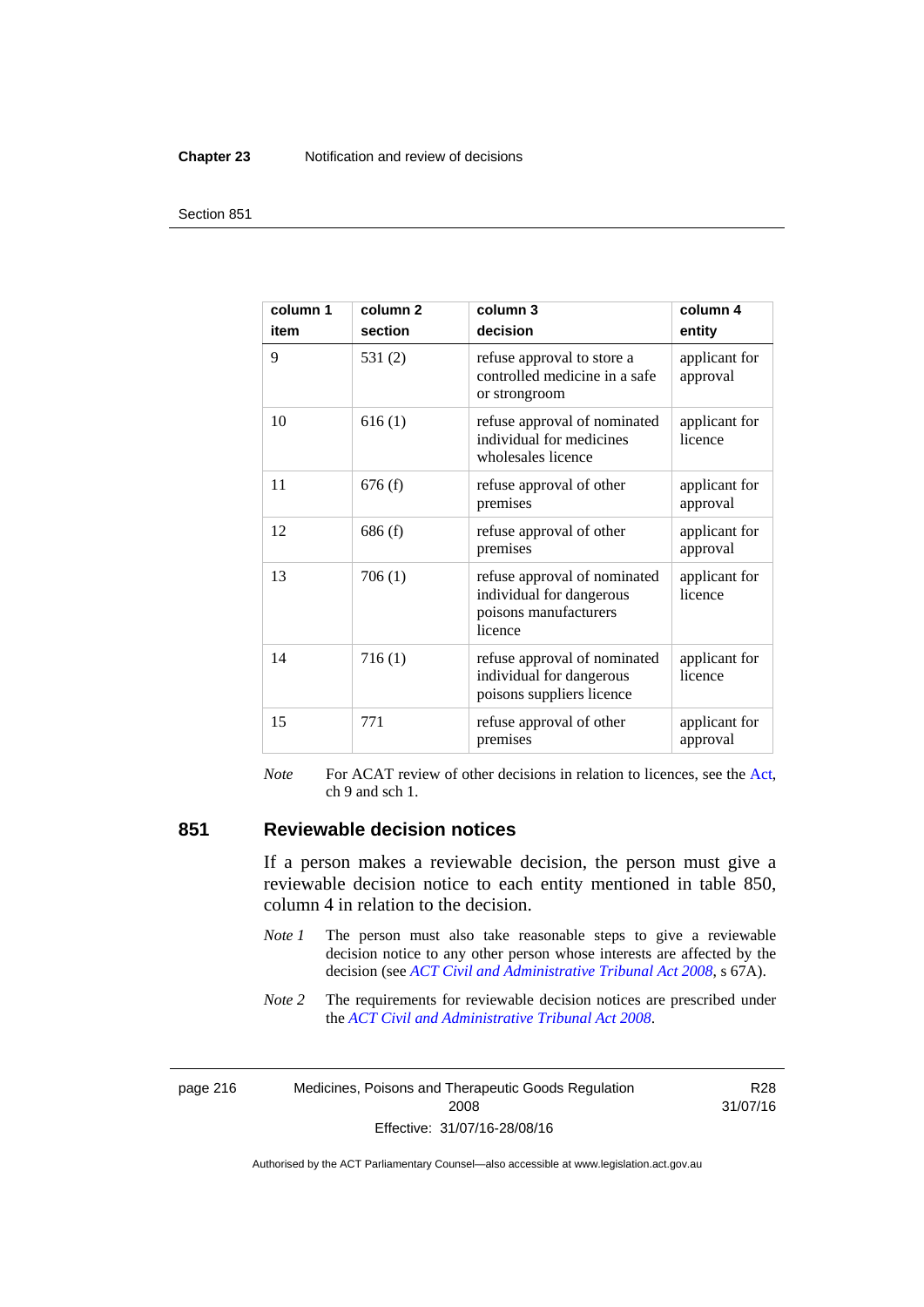#### **852 Applications for review**

The following may apply to the ACAT for a review of a reviewable decision:

- (a) an entity mentioned in table 850, column 4 in relation to the decision;
- (b) any other person whose interests are affected by the decision.
- *Note* If a form is approved under the *[ACT Civil and Administrative Tribunal](http://www.legislation.act.gov.au/a/2008-35)  [Act 2008](http://www.legislation.act.gov.au/a/2008-35)* for the application, the form must be used.

R28 31/07/16 Medicines, Poisons and Therapeutic Goods Regulation 2008 Effective: 31/07/16-28/08/16

page 217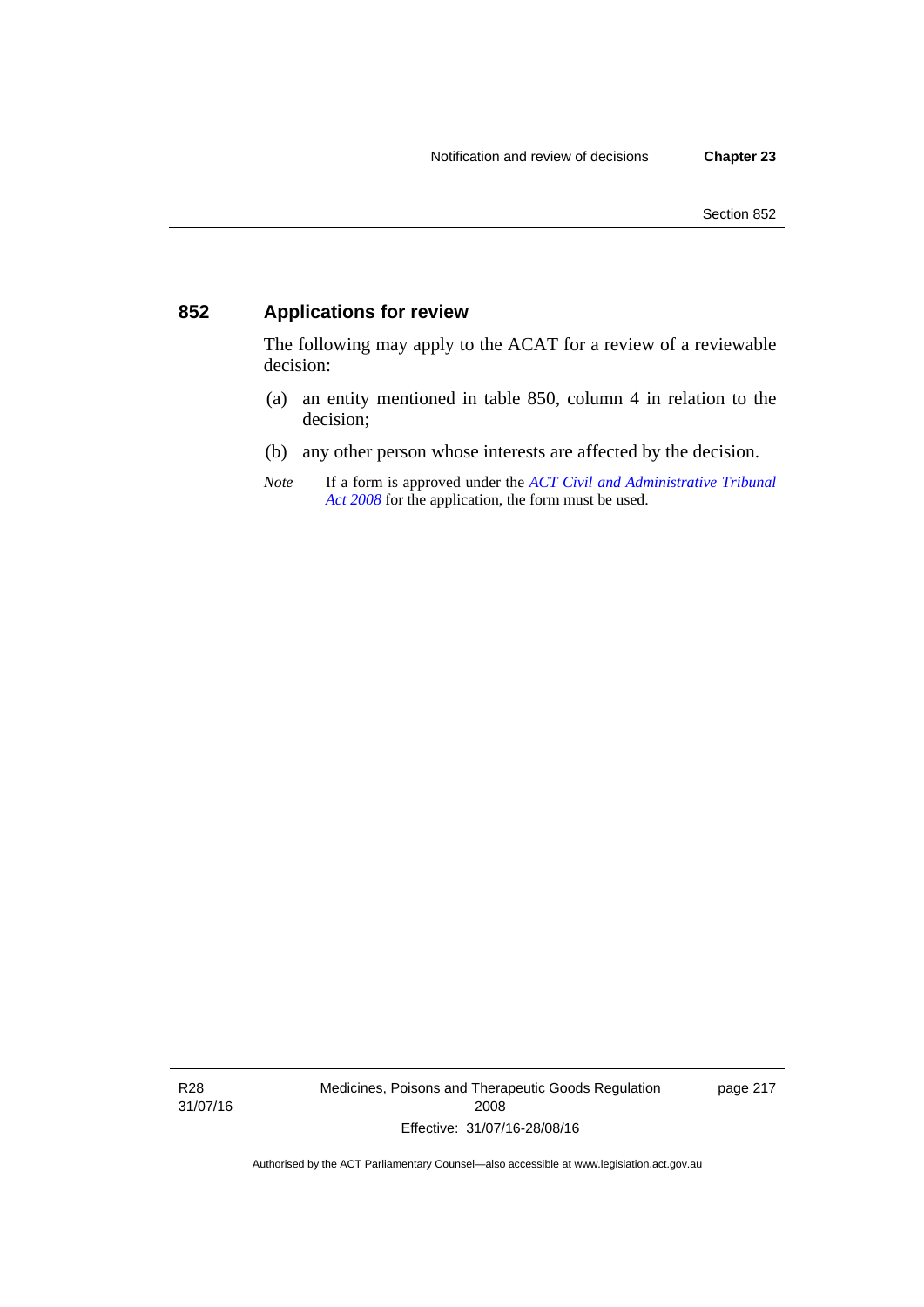**Chapter 24** Miscellaneous

#### **Chapter 24 Miscellaneous**

#### **860 Authorisations for public employees—Act, s 26 (1) (b), (2) (b), s 35 (1) (b), (2) (b) and s 36 (b)**

 (1) This section applies to a public employee who is exercising a function under the Act.

- (2) To the extent necessary to exercise the function and within the scope of employment, the public employee is authorised to do any of the following:
	- (a) obtain a regulated substance;
	- (b) possess a regulated substance;
	- (c) supply a regulated substance or regulated therapeutic good to a person for discarding if the person is authorised to obtain the substance or good;

#### **Example—person authorised to obtain**

a person who holds an environmental authorisation for the disposal of the substance (see, eg s 693)

- *Note* An example is part of the regulation, is not exhaustive and may extend, but does not limit, the meaning of the provision in which it appears (see [Legislation Act,](http://www.legislation.act.gov.au/a/2001-14) s 126 and s 132).
- (d) supply a regulated substance or regulated therapeutic good, for law enforcement purposes, to—
	- (i) someone else who is authorised to obtain the substance or good; or
	- (ii) a law enforcement officer.

*Note Public employee*—see the [Legislation Act,](http://www.legislation.act.gov.au/a/2001-14) dictionary, pt 1.

page 218 Medicines, Poisons and Therapeutic Goods Regulation 2008 Effective: 31/07/16-28/08/16

R28 31/07/16

*Note Function* includes authority, duty and power (see [Legislation Act](http://www.legislation.act.gov.au/a/2001-14), dict, pt 1).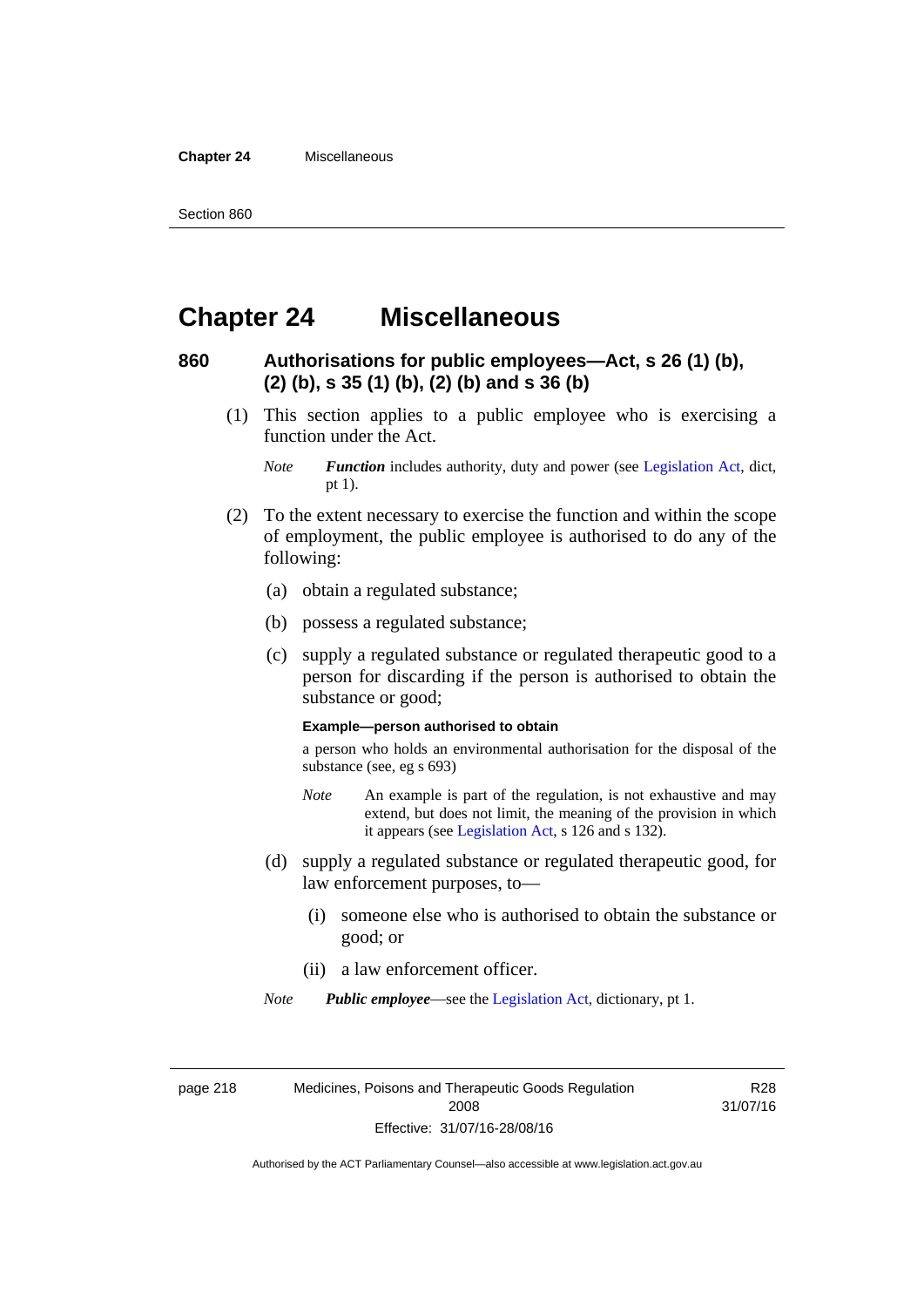(3) In this section:

*law enforcement officer*—see the [Criminal Code,](http://www.legislation.act.gov.au/a/2002-51) section 700.

#### **861 Other authorisations for public employees— Act, s 20 (1) (a), (2) (a) and s 74 (1) (b)**

- (1) A public employee is authorised to deal with a regulated substance, or regulated therapeutic good, in accordance with a permit issued by the chief health officer to the employee.
- (2) The permit must be in writing and include the following information:
	- (a) the dealings with regulated substances or regulated therapeutic goods authorised by the permit;
	- (b) the regulated substances or regulated therapeutic goods to which the permit relates;
	- (c) the public employee or employees authorised under the permit;
	- (d) any condition included in the permit by the chief health officer to which the permit is subject;
	- (e) a unique identifying number;
	- (f) when the permit ends.
- (3) For subsection (2) (c), the permit may identify a public employee authorised under the permit by—
	- (a) naming the employee; or
	- (b) nominating the occupant of a position (however described), at a particular time or from time to time.
- (4) In this section:

*public employee* includes a police officer.

R28 31/07/16 page 219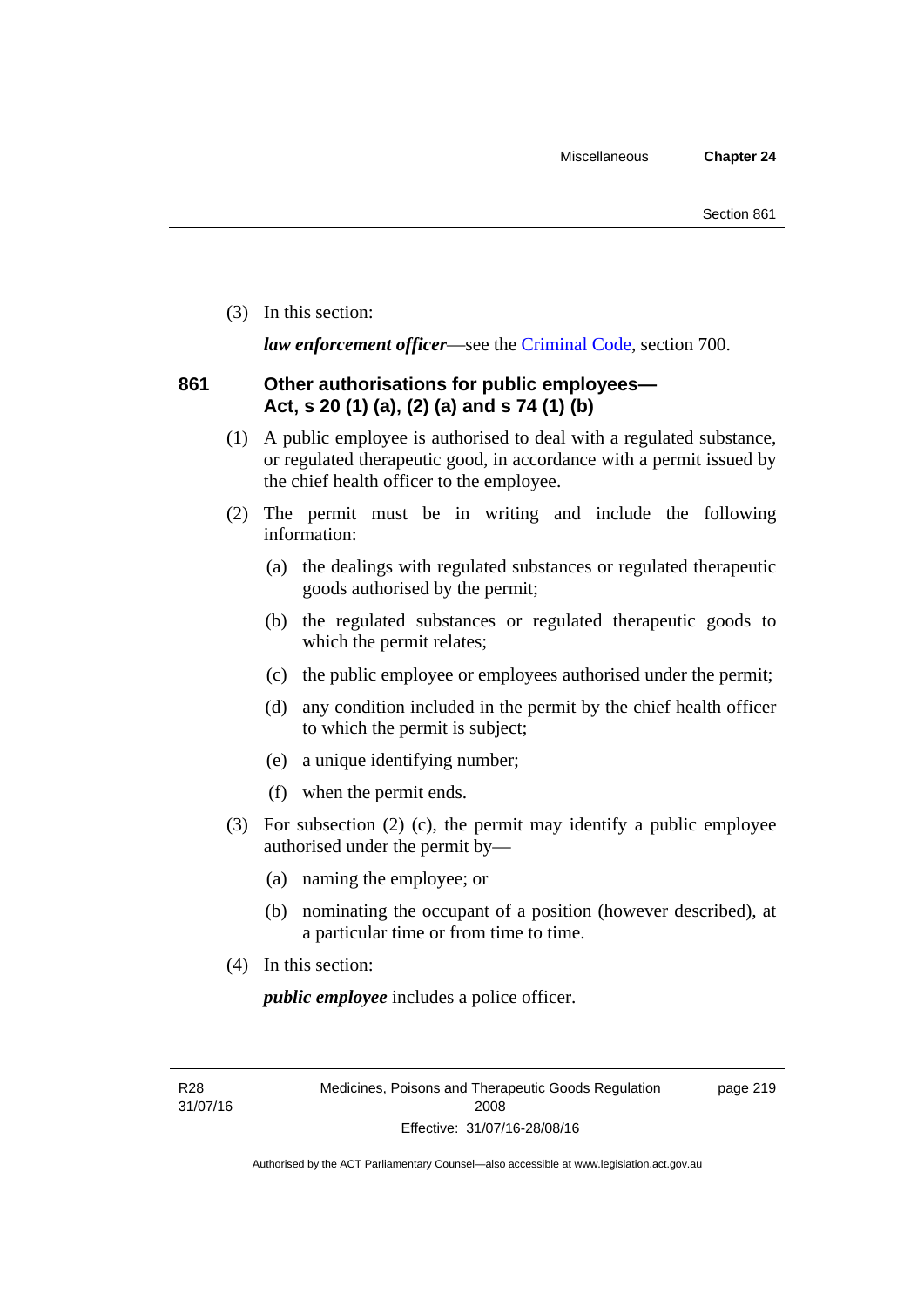#### **Chapter 24** Miscellaneous

#### **862 Certain containers not to be used for human-use substances—Act, s 63 (1) (b)**

A container of a kind mentioned in the [medicines and poisons](http://www.comlaw.gov.au/Series/F2012L01200)  [standard,](http://www.comlaw.gov.au/Series/F2012L01200) paragraph 21, 22 or 23 is prescribed.

#### **863 Disapplication of Legislation Act, s 47 (6)**

The [Legislation Act](http://www.legislation.act.gov.au/a/2001-14), section 47 (6) does not apply to the following:

- (a) the Australian code of good wholesaling practice for medicines in schedules 2, 3, 4 and 8;
- (b) the medicines Australia code of conduct;
- (c) the *[National Health Act 1953](http://www.comlaw.gov.au/Series/C1953A00095)* (Cwlth);
- (d) the *[National Health \(Pharmaceutical Benefits\)](http://www.comlaw.gov.au/Series/F1996B02844)  [Regulations 1960](http://www.comlaw.gov.au/Series/F1996B02844)* (Cwlth);
- (e) a continued dispensing determination.
- *Note 1* An instrument and a law of another jurisdiction mentioned in this section do not need to be notified under the [Legislation Act](http://www.legislation.act.gov.au/a/2001-14) because s 47 (6) does not apply (see [Legislation Act](http://www.legislation.act.gov.au/a/2001-14), s 47 (7)).
- *Note 2* A reference to an Act includes a reference to the statutory instruments made or in force under the Act, including any regulation (see [Legislation Act,](http://www.legislation.act.gov.au/a/2001-14) s 104).
- *Note 3* The Australian Code of Good Wholesaling Practice for Medicines in Schedules 2, 3, 4 and 8 is accessible at [www.tga.gov.au.](http://www.tga.gov.au/)
- *Note 4* The Medicines Australia Code of Conduct is accessible at [www.medicinesaustralia.com.au](http://www.medicinesaustralia.com.au/).
- *Note 5* A law of another jurisdiction mentioned in this section is accessible at [www.comlaw.gov.au](http://www.comlaw.gov.au/).

#### **864 Exemption of piper methysticum (kava)—Act, s 190 (1) (a)**

 (1) Piper methysticum (kava) in the following forms is exempt from the Act:

page 220 Medicines, Poisons and Therapeutic Goods Regulation 2008 Effective: 31/07/16-28/08/16

R28 31/07/16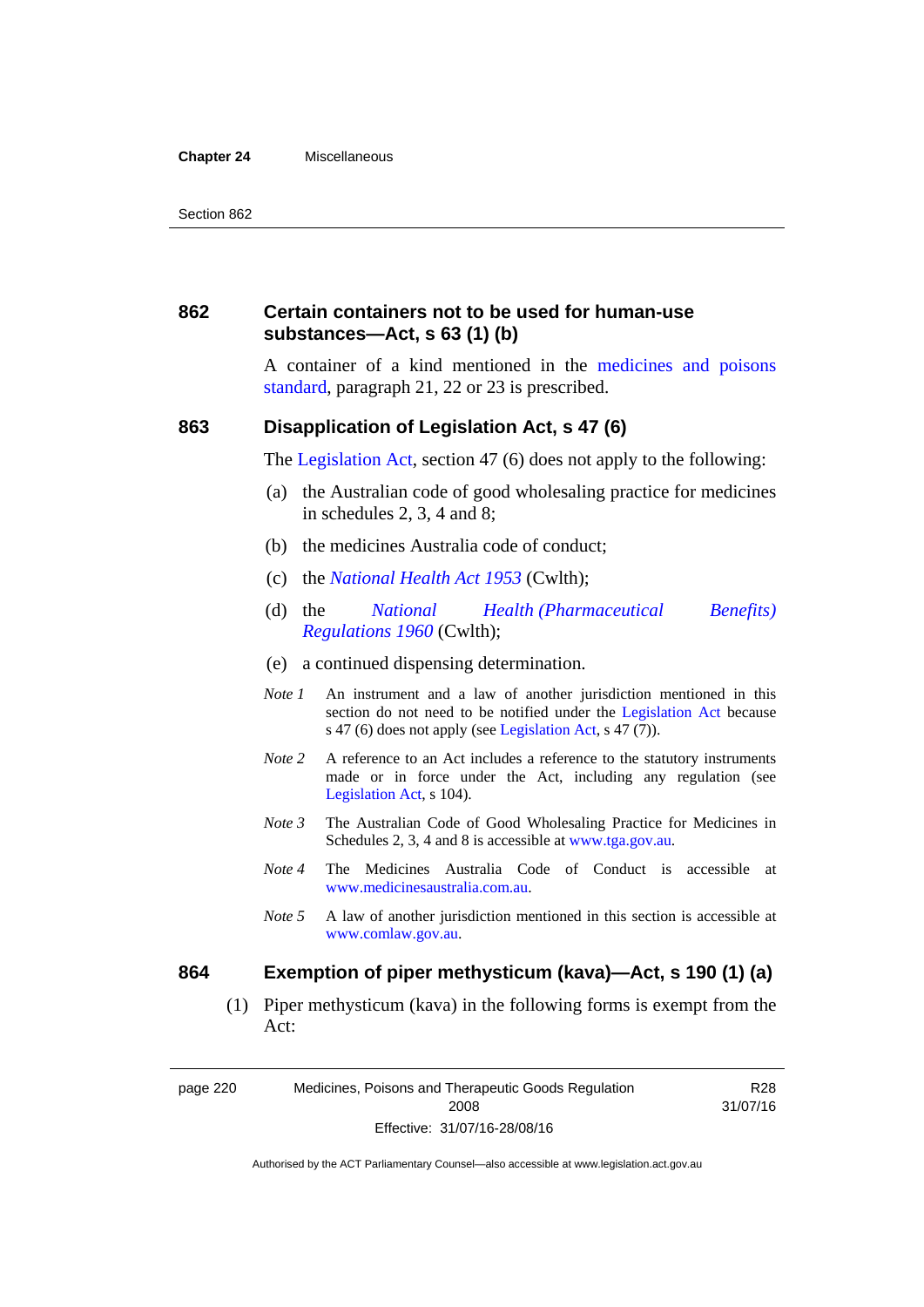- (a) raw or dried whole or peeled rhizome for use in aqueous dispersions or aqueous extracts intended for oral use by humans;
- (b) powder made from the dried rhizome for use in aqueous dispersions or aqueous extracts intended for oral use by humans;
- (c) preparations for oral use by humans containing aqueous dispersions or aqueous extracts of the raw or dried whole or peeled rhizome;
- (d) preparations for oral use by humans containing aqueous dispersions or aqueous extracts of powder made from the dried rhizome.
- (2) However, the exemption applies only if—
	- (a) the kava is prepared, possessed and consumed in accordance with the customs of the Pacific Islands; and

#### **Examples—customs of the Pacific Islands relating to use of kava**

- 1 consuming kava as part of a traditional ceremony, in a kava circle or otherwise
- 2 serving kava from a traditional bowl
- *Note* An example is part of the regulation, is not exhaustive and may extend, but does not limit, the meaning of the provision in which it appears (see [Legislation Act,](http://www.legislation.act.gov.au/a/2001-14) s 126 and s 132).
- (b) the kava is prepared, possessed and consumed in connection with an event declared by the Minister; and
- (c) any conditions stated in the declaration are complied with.
- (3) The Minister may declare an event only if satisfied it is a public event.

#### **Example**

National Multicultural Festival

(4) A declaration may include conditions about any of the following:

R28 31/07/16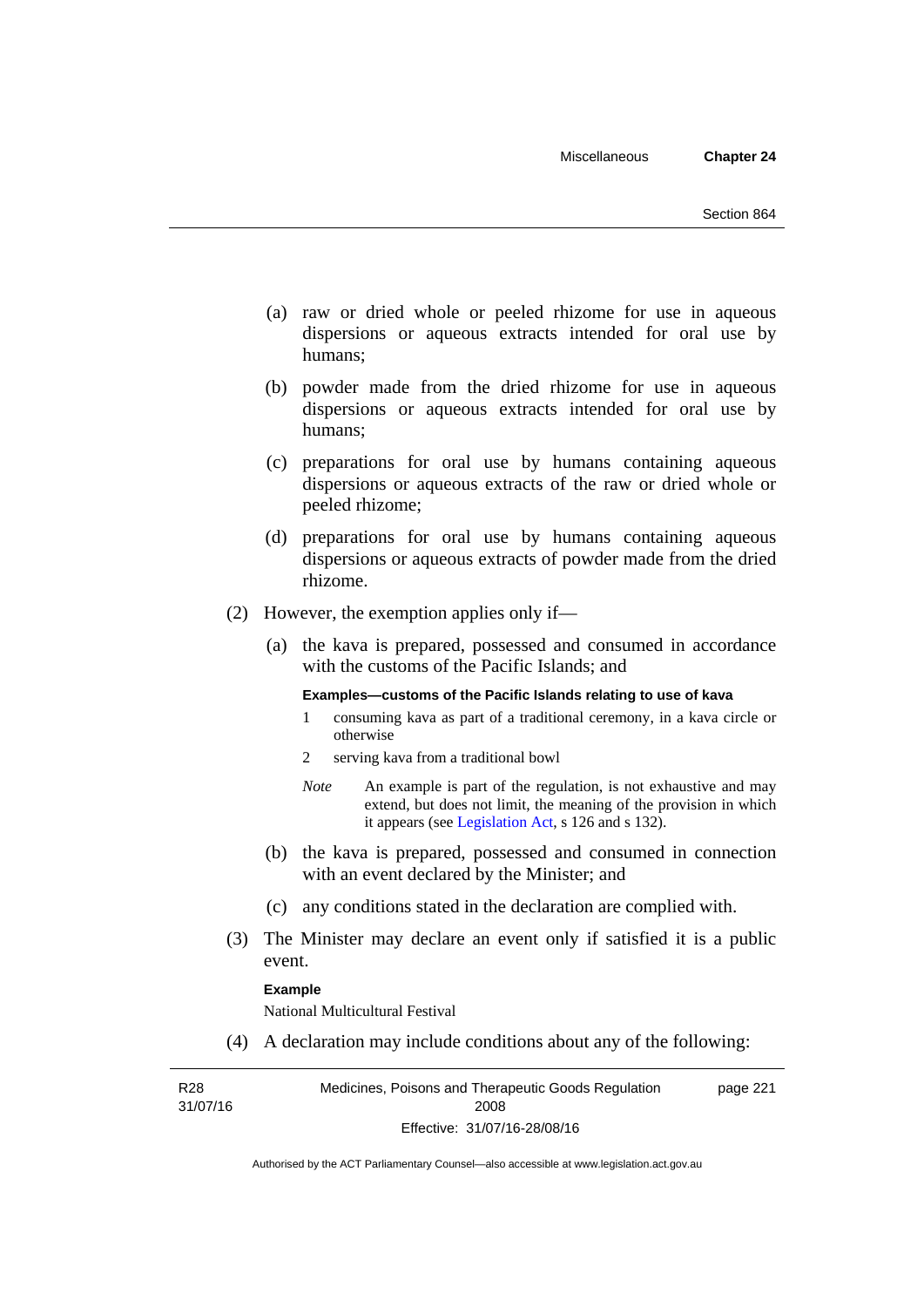#### **Chapter 24** Miscellaneous

- (a) the dates and times when the kava may be prepared or consumed;
- (b) the way in which the kava may be prepared or consumed;
- (c) the places where the kava may be prepared or consumed;
- (d) the minimum age of people who may consume the kava;
- (e) signage for the event;
- (f) anything else the Minister considers appropriate.
- (5) A declaration is a notifiable instrument.
	- *Note* A notifiable instrument must be notified under the [Legislation Act](http://www.legislation.act.gov.au/a/2001-14).

page 222 Medicines, Poisons and Therapeutic Goods Regulation 2008 Effective: 31/07/16-28/08/16

R28 31/07/16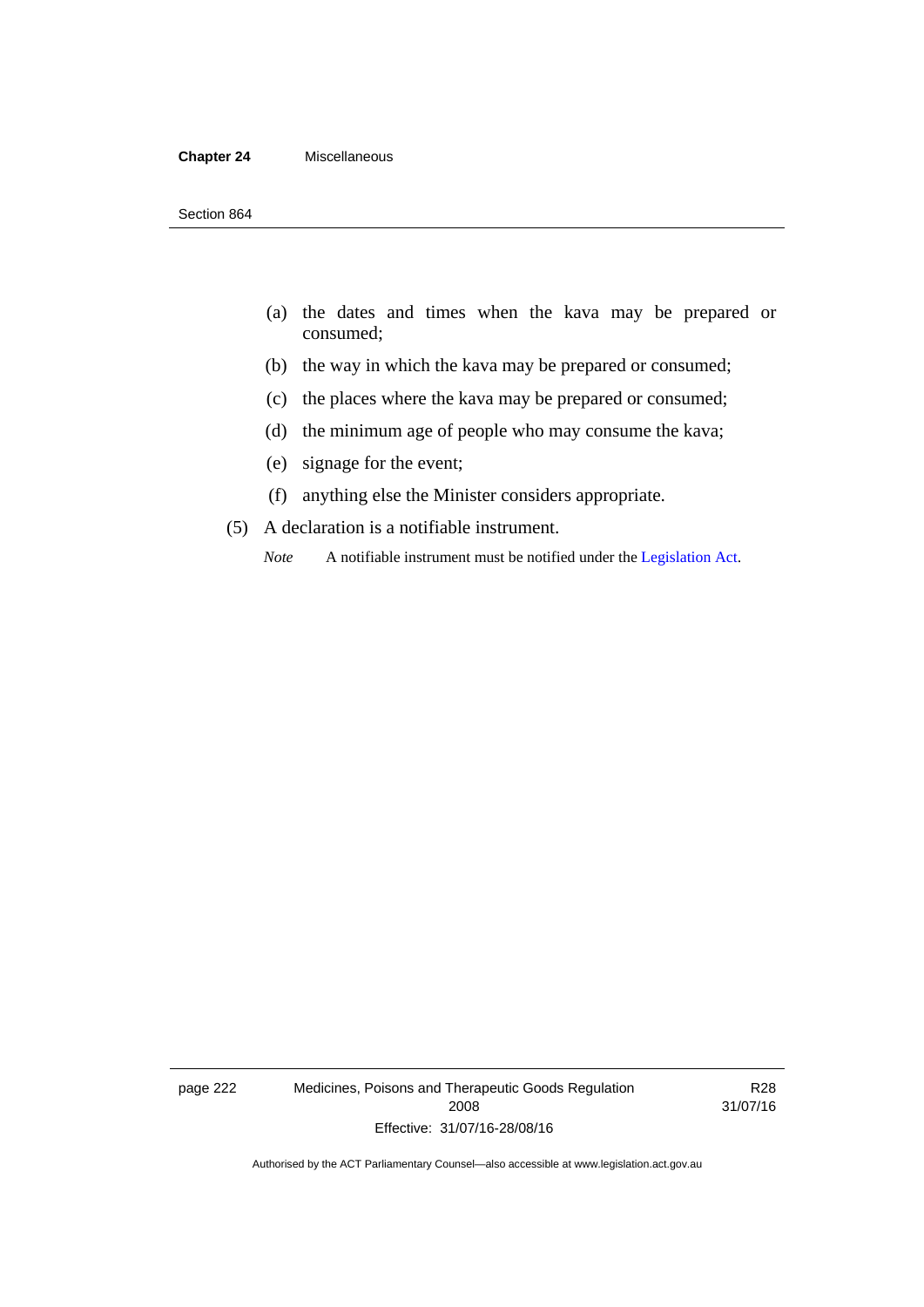# **Schedule 1 Medicines—health-related**

**occupations authorisations** 

(see s 30, s 50, s 60, s 110, s 350, s 370 and s 380)

### **Part 1.1 Ambulance services and officers**

| column 1<br>item | column <sub>2</sub><br>person authorised                                                           | column 3<br>authorisation                                                                                                                                                                                                                                                                                               |
|------------------|----------------------------------------------------------------------------------------------------|-------------------------------------------------------------------------------------------------------------------------------------------------------------------------------------------------------------------------------------------------------------------------------------------------------------------------|
| 1                | ambulance officer employed by<br>Commonwealth, Territory or<br><b>State</b>                        | within scope of employment, do any of<br>the following:<br>obtain medicines;<br>(a)<br>possess medicines;<br>(b)                                                                                                                                                                                                        |
| 2                | person in charge of ambulance<br>service operated by<br>Commonwealth, Territory or<br><b>State</b> | administer medicines.<br>(c)<br>within scope of employment, do any of<br>the following:<br>issue purchase orders for medicines;<br>(a)<br>obtain medicines mentioned in<br>(b)<br>par(a);<br>possess medicines mentioned in<br>(c)<br>par(a);<br>(d)<br>supply medicines to ambulance<br>officers in ambulance service. |

R28 31/07/16 Medicines, Poisons and Therapeutic Goods Regulation 2008 Effective: 31/07/16-28/08/16

page 223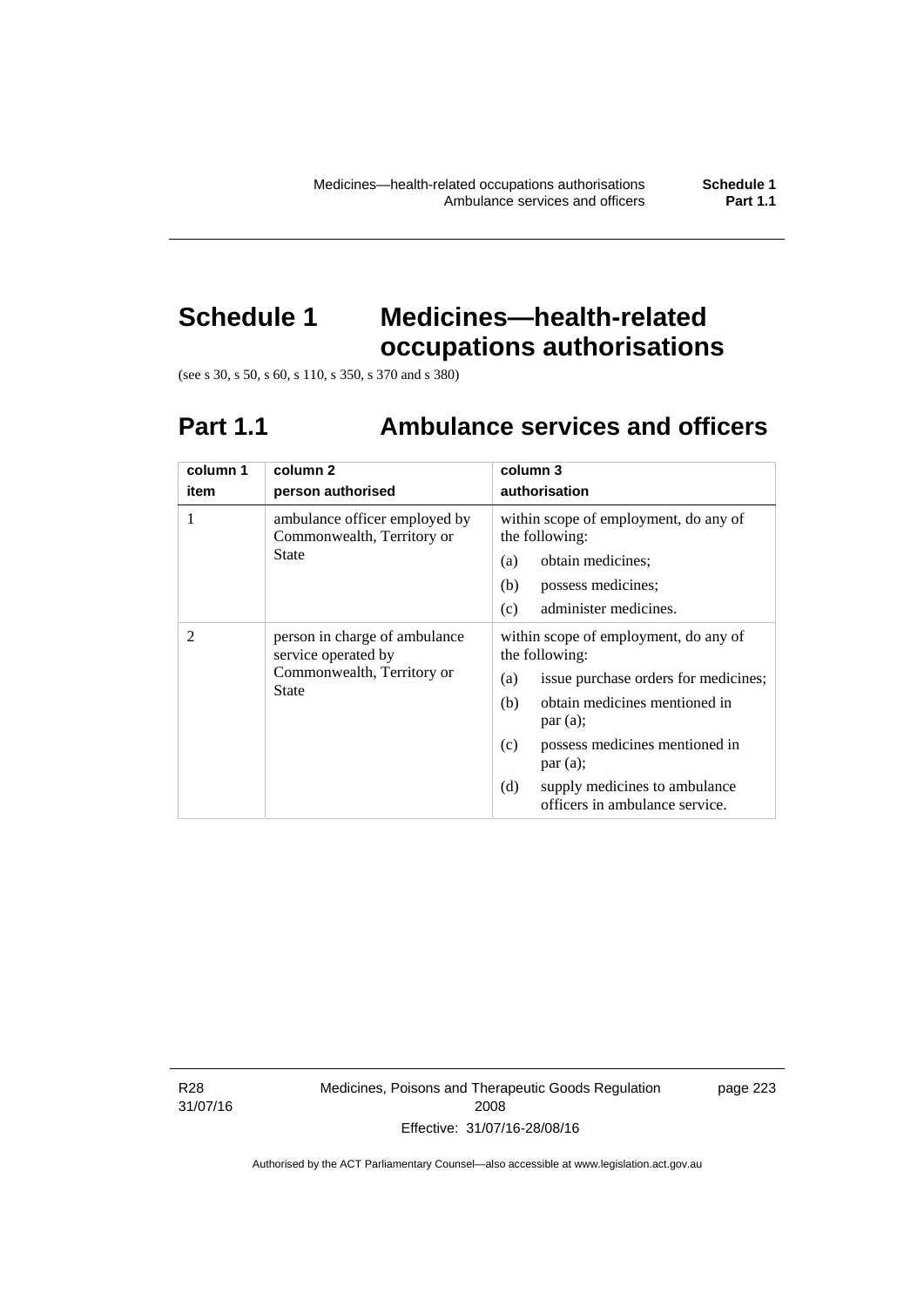#### **Part 1.2 Dentists, dental hygienists, dental therapists and oral health therapists**

| column 1<br>item | column <sub>2</sub><br>person authorised                      | column 3<br>authorisation                                                                                                             |
|------------------|---------------------------------------------------------------|---------------------------------------------------------------------------------------------------------------------------------------|
| 1                | dentist                                                       | to the extent necessary to practise dentistry<br>and, if employed, within the scope of<br>employment, do any of the following:        |
|                  |                                                               | issue purchase orders and requisitions<br>(a)<br>for medicines;                                                                       |
|                  |                                                               | obtain medicines;<br>(b)                                                                                                              |
|                  |                                                               | (c)<br>possess medicines;                                                                                                             |
|                  |                                                               | administer medicines;<br>(d)                                                                                                          |
|                  |                                                               | prescribe medicines;<br>(e)                                                                                                           |
|                  |                                                               | (f)<br>supply medicines to patients during<br>consultations if labelled in accordance<br>with s 161;                                  |
|                  |                                                               | supply medicines for administration to<br>(g)<br>patients at dental surgery to people<br>authorised to administer them.               |
| <b>Note</b>      | <b>Dentist</b> does not include a trainee dentist (see dict). |                                                                                                                                       |
| $\overline{2}$   | trainee dentist                                               | to the extent necessary to practise dentistry or<br>undertake training, and under supervision of<br>dentist, do any of the following: |
|                  |                                                               | obtain medicines from health<br>(a)<br>practitioner authorised to possess<br>them;                                                    |
|                  |                                                               | (b)<br>possess medicines;                                                                                                             |
|                  |                                                               | administer medicines in accordance<br>(c)<br>with prescription (whether or not<br>issued by themself or dentist);                     |
|                  |                                                               | (d)<br>prescribe medicines for administration<br>at institution or dental surgery.                                                    |

page 224 Medicines, Poisons and Therapeutic Goods Regulation 2008

R28 31/07/16

Effective: 31/07/16-28/08/16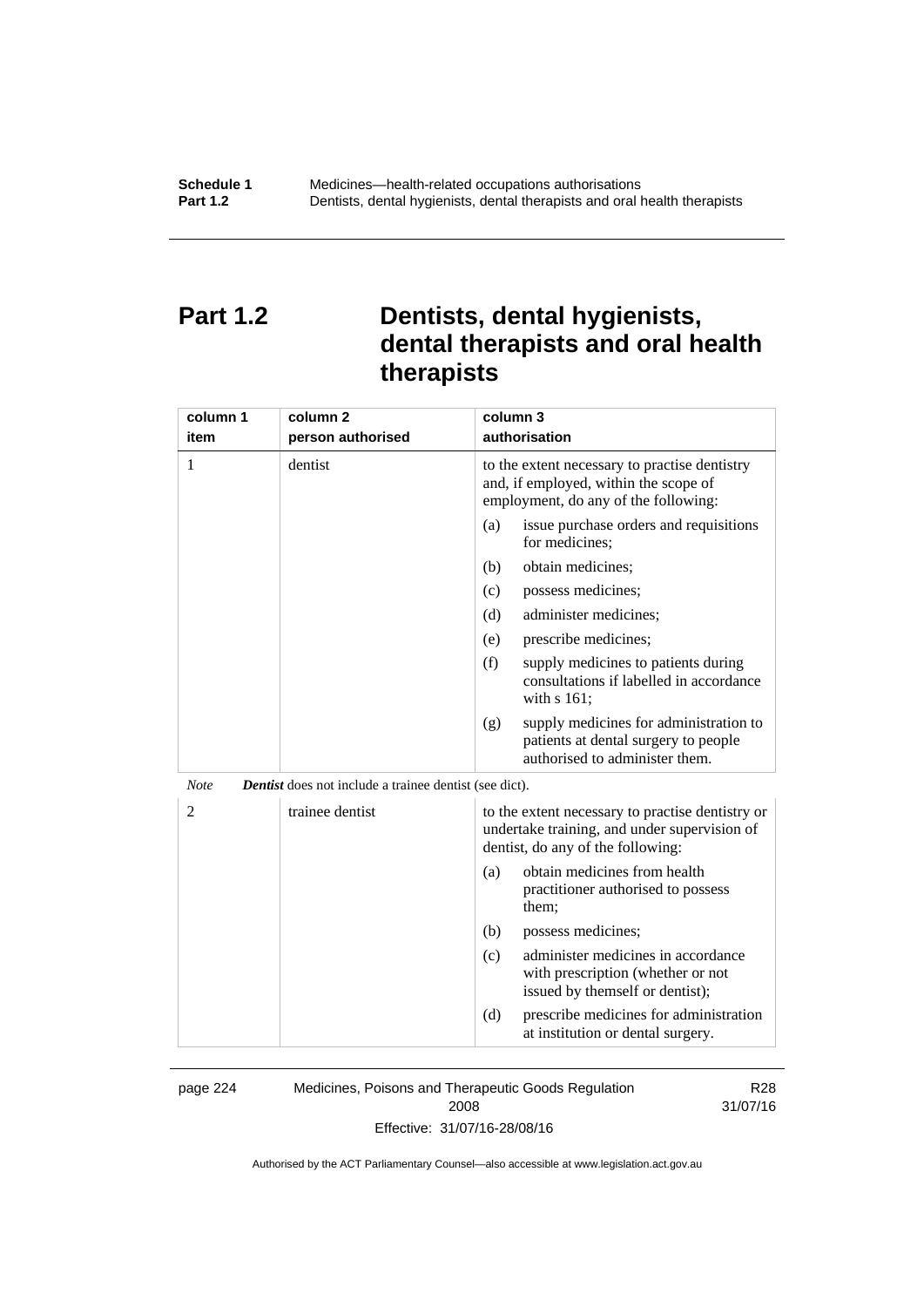| column 1<br>item | column <sub>2</sub><br>person authorised | column 3<br>authorisation                                                                                                                                                                   |
|------------------|------------------------------------------|---------------------------------------------------------------------------------------------------------------------------------------------------------------------------------------------|
| 3                | dental hygienist                         | within the scope of employment, to the<br>extent necessary to practise as dental<br>hygienist, and in a structured professional<br>relationship with a dentist, do any of the<br>following: |
|                  |                                          | obtain medicines from dentist<br>(a)<br>authorised to possess them;                                                                                                                         |
|                  |                                          | (b)<br>possess medicines mentioned in<br>par(a);                                                                                                                                            |
|                  |                                          | administer medicines mentioned in<br>(c)<br>par (a) in accordance with dentist's<br>prescription.                                                                                           |
| $\overline{4}$   | dental therapist                         | within the scope of employment, to the<br>extent necessary to practise as dental<br>therapist, and in a structured professional<br>relationship with a dentist, do any of the<br>following: |
|                  |                                          | issue purchase orders and requisitions<br>(a)<br>for medicines for topical dental use<br>and for local anaesthetics;                                                                        |
|                  |                                          | (b)<br>obtain medicines mentioned in par (a);                                                                                                                                               |
|                  |                                          | possess medicines mentioned in<br>(c)<br>par(a);                                                                                                                                            |
|                  |                                          | (d)<br>administer medicines mentioned in<br>par(a).                                                                                                                                         |

R28 31/07/16 Medicines, Poisons and Therapeutic Goods Regulation 2008 Effective: 31/07/16-28/08/16

page 225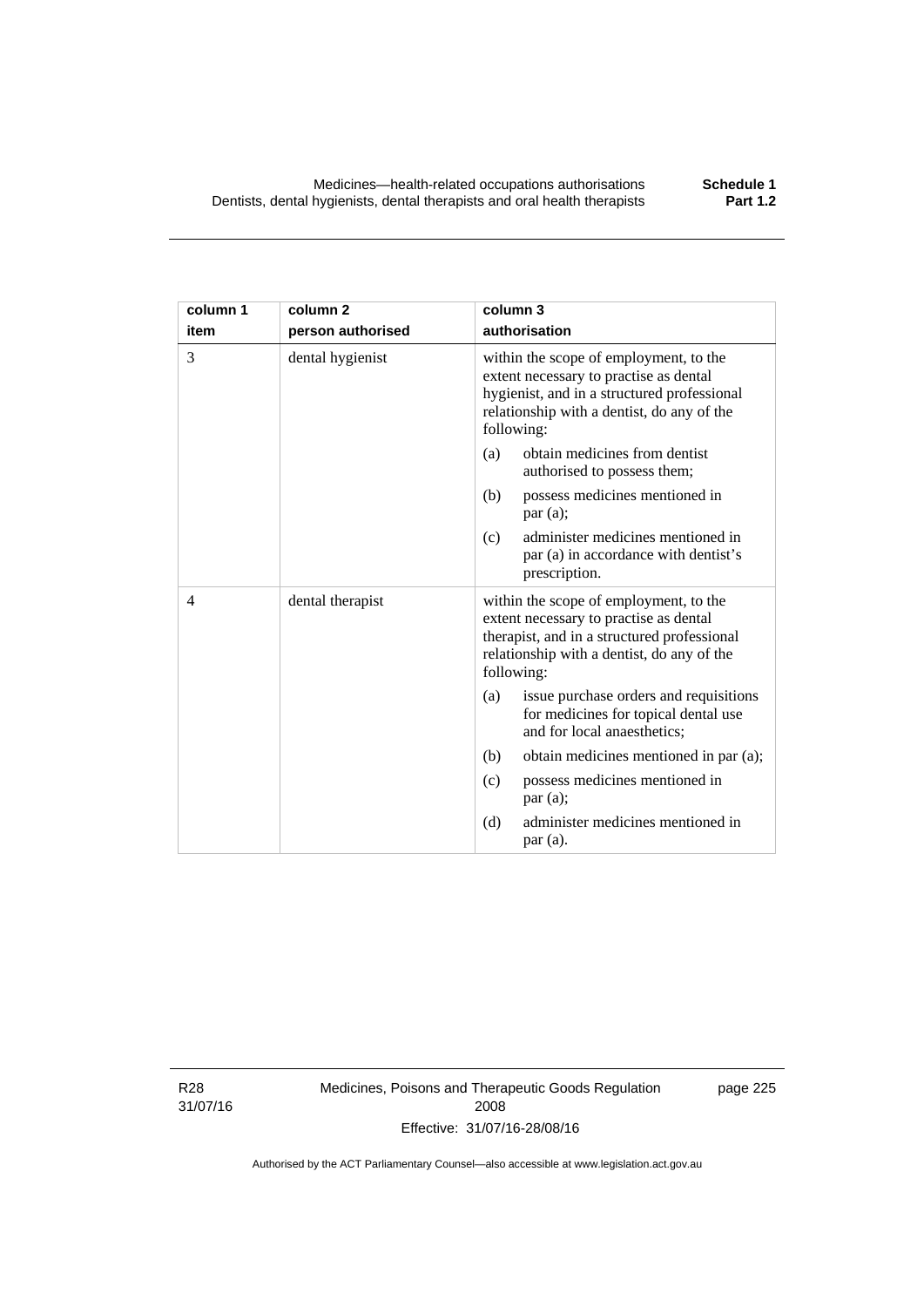#### **Schedule 1** Medicines—health-related occupations authorisations<br>**Part 1.2** Dentists, dental hygienists, dental therapists and oral health **Part 1.2** Dentists, dental hygienists, dental therapists and oral health therapists

| column 1<br>item | column 2<br>person authorised | column 3<br>authorisation                                                                                                                                                                           |
|------------------|-------------------------------|-----------------------------------------------------------------------------------------------------------------------------------------------------------------------------------------------------|
| 5                | oral health therapist         | within the scope of employment, to the<br>extent necessary to practise as an oral health<br>therapist, and in a structured professional<br>relationship with a dentist, do any of the<br>following: |
|                  |                               | issue purchase orders and requisitions<br>(a)<br>for medicines for topical dental use<br>and for local anaesthetics;                                                                                |
|                  |                               | obtain medicines mentioned in par (a);<br>(b)                                                                                                                                                       |
|                  |                               | possess medicines mentioned in<br>(c)<br>par(a);                                                                                                                                                    |
|                  |                               | administer medicines mentioned in<br>(d)<br>par(a).                                                                                                                                                 |

page 226 Medicines, Poisons and Therapeutic Goods Regulation 2008 Effective: 31/07/16-28/08/16

R28 31/07/16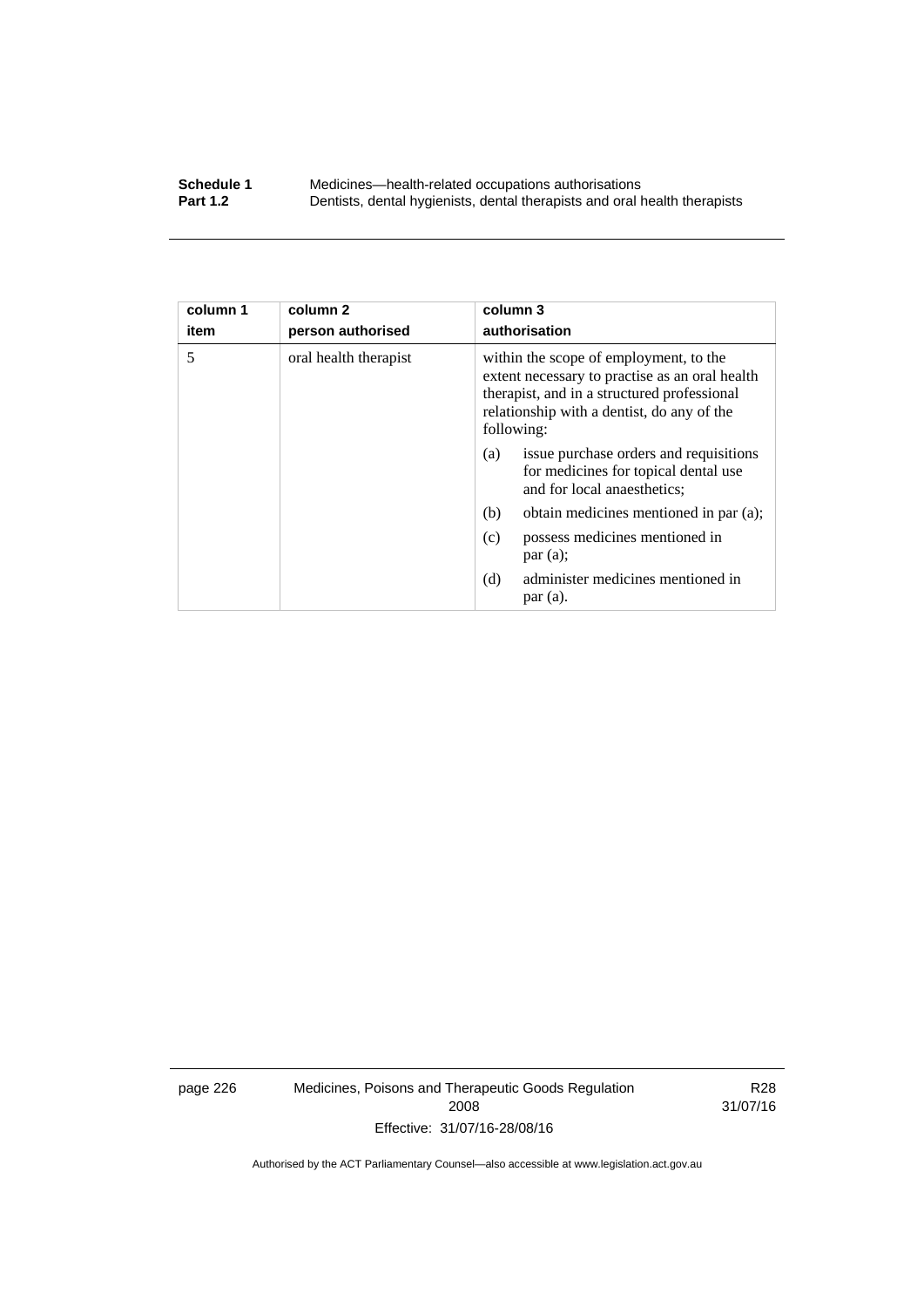## **Part 1.3 Doctors**

| column 1 | column <sub>2</sub> | column 3                                                                                                                      |
|----------|---------------------|-------------------------------------------------------------------------------------------------------------------------------|
| item     | person authorised   | authorisation                                                                                                                 |
| 1        | doctor              | to the extent necessary to practise medicine<br>and, if employed, within the scope of<br>employment, do any of the following: |
|          |                     | issue purchase orders and requisitions<br>(a)<br>for medicines;                                                               |
|          |                     | obtain medicines;<br>(b)                                                                                                      |
|          |                     | (c)<br>possess medicines;                                                                                                     |
|          |                     | administer medicines;<br>(d)                                                                                                  |
|          |                     | prescribe medicines;<br>(e)                                                                                                   |
|          |                     | (f)<br>supply medicines to patients during<br>consultations;                                                                  |
|          |                     | supply medicines for administration to<br>(g)<br>patients to people authorised to<br>administer them;                         |
|          |                     | (h)<br>supply medicines dispensed for patient<br>to another health practitioner on<br>patient's transfer within institution;  |
|          |                     | supply medicines dispensed for patient<br>(i)<br>to patient on patient's discharge from<br>institution;                       |
|          |                     | (j)<br>supply medicines to patients during<br>consultations if labelled in accordance<br>with $s$ 161.                        |
|          |                     | <b>Note</b><br>For authorisation to issue standing<br>orders for administration of medicines at<br>institutions, see s 75.    |

*Note Doctor* does not include an intern doctor (see dict).

R28 31/07/16 Medicines, Poisons and Therapeutic Goods Regulation 2008 Effective: 31/07/16-28/08/16

page 227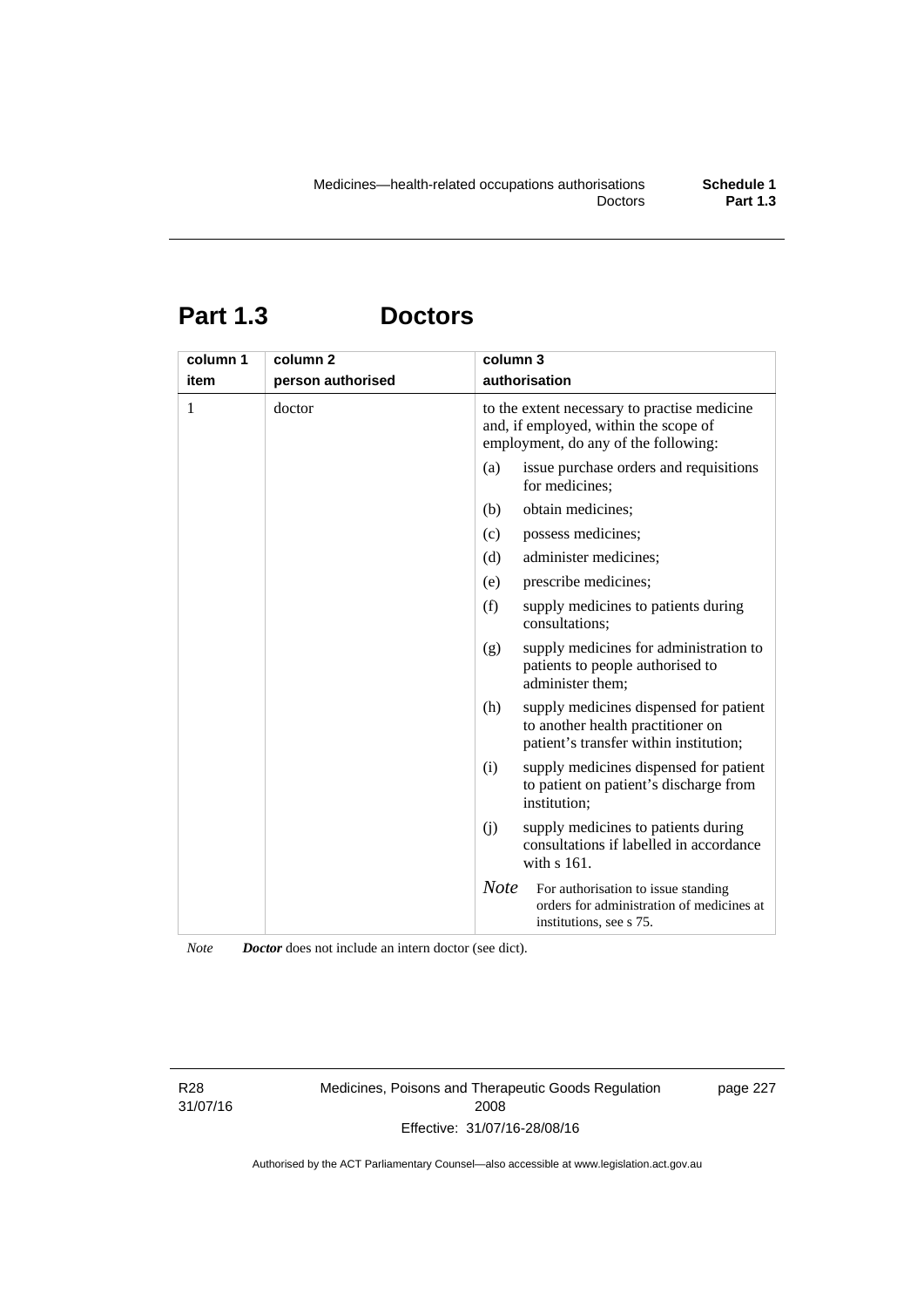| Schedule 1      | Medicines—health-related occupations authorisations |
|-----------------|-----------------------------------------------------|
| <b>Part 1.3</b> | <b>Doctors</b>                                      |

| column 1 | column <sub>2</sub> | column 3                                                                                                                                                      |
|----------|---------------------|---------------------------------------------------------------------------------------------------------------------------------------------------------------|
| item     | person authorised   | authorisation                                                                                                                                                 |
| 2        | intern doctor       | to the extent necessary to practise medicine<br>or undertake training or supervised practice,<br>and under supervision of doctor, do any of<br>the following: |
|          |                     | obtain medicines from health<br>(a)<br>practitioner authorised to possess<br>them:                                                                            |
|          |                     | (b)<br>possess medicines;                                                                                                                                     |
|          |                     | administer medicines in accordance<br>(c)<br>with prescription (whether or not<br>issued by themself or another<br>prescriber);                               |
|          |                     | (d)<br>prescribe medicines for administration<br>at institution or surgery;                                                                                   |
|          |                     | supply medicines dispensed for patient<br>(e)<br>to another health practitioner on<br>patient's transfer within institution;                                  |
|          |                     | (f)<br>supply medicines dispensed for patient<br>to patient on patient's discharge from<br>institution.                                                       |

page 228 Medicines, Poisons and Therapeutic Goods Regulation 2008 Effective: 31/07/16-28/08/16

R28 31/07/16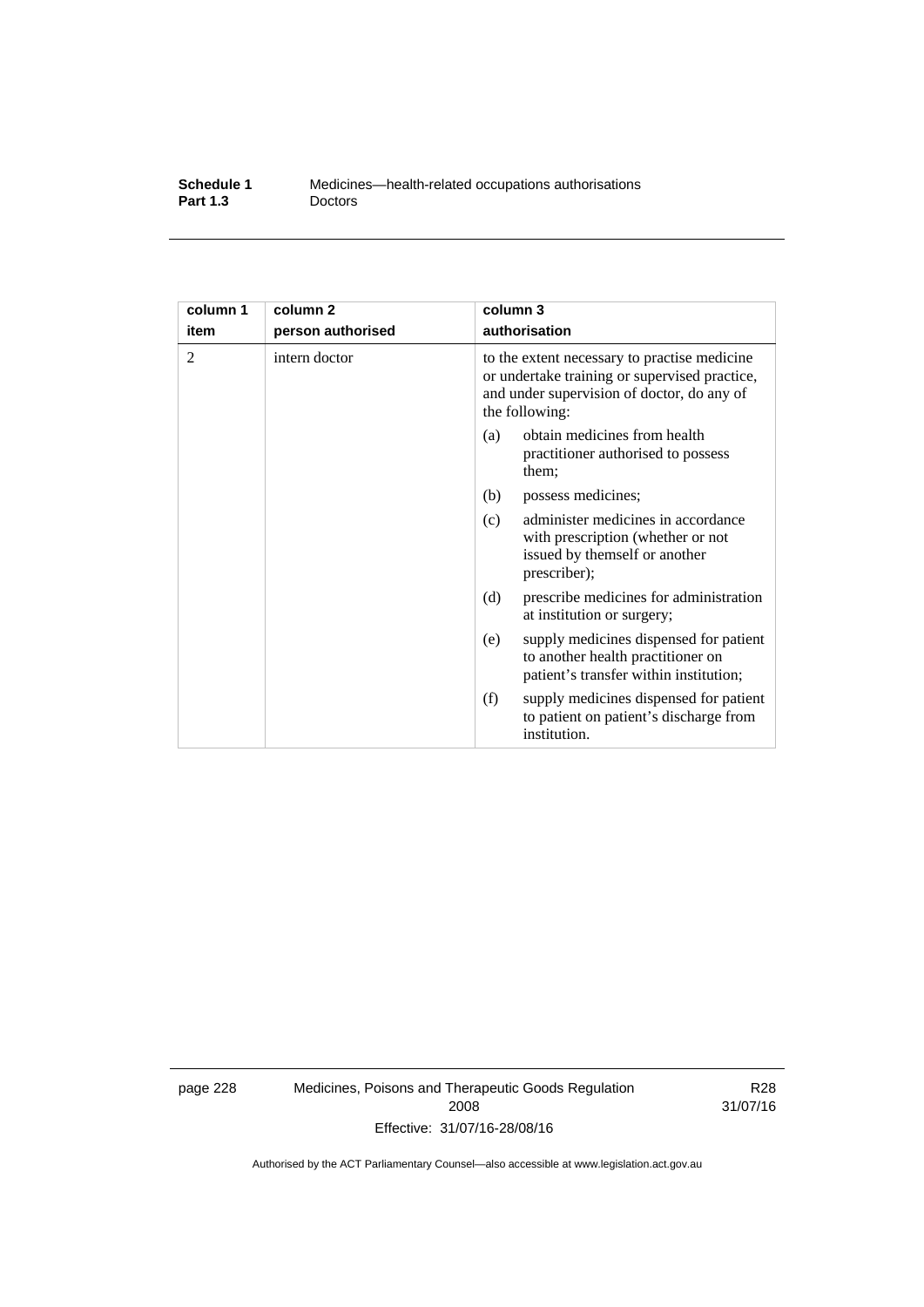### **Part 1.4 Health practitioners at institutions**

| column 1<br>item | column 2<br>person authorised                  | column 3<br>authorisation                                                                                                                                                                                    |  |
|------------------|------------------------------------------------|--------------------------------------------------------------------------------------------------------------------------------------------------------------------------------------------------------------|--|
|                  | health practitioner employed<br>at institution | within the scope of employment, do any of<br>the following for the delivery of medicines<br>within the institution to a health practitioner<br>or health professional authorised to obtain<br>the medicines: |  |
|                  |                                                | obtain the medicines;<br>(a)                                                                                                                                                                                 |  |
|                  |                                                | possess the medicines;<br>(b)                                                                                                                                                                                |  |
|                  |                                                | supply the medicines.<br>(c)                                                                                                                                                                                 |  |

R28 31/07/16 Medicines, Poisons and Therapeutic Goods Regulation 2008 Effective: 31/07/16-28/08/16

page 229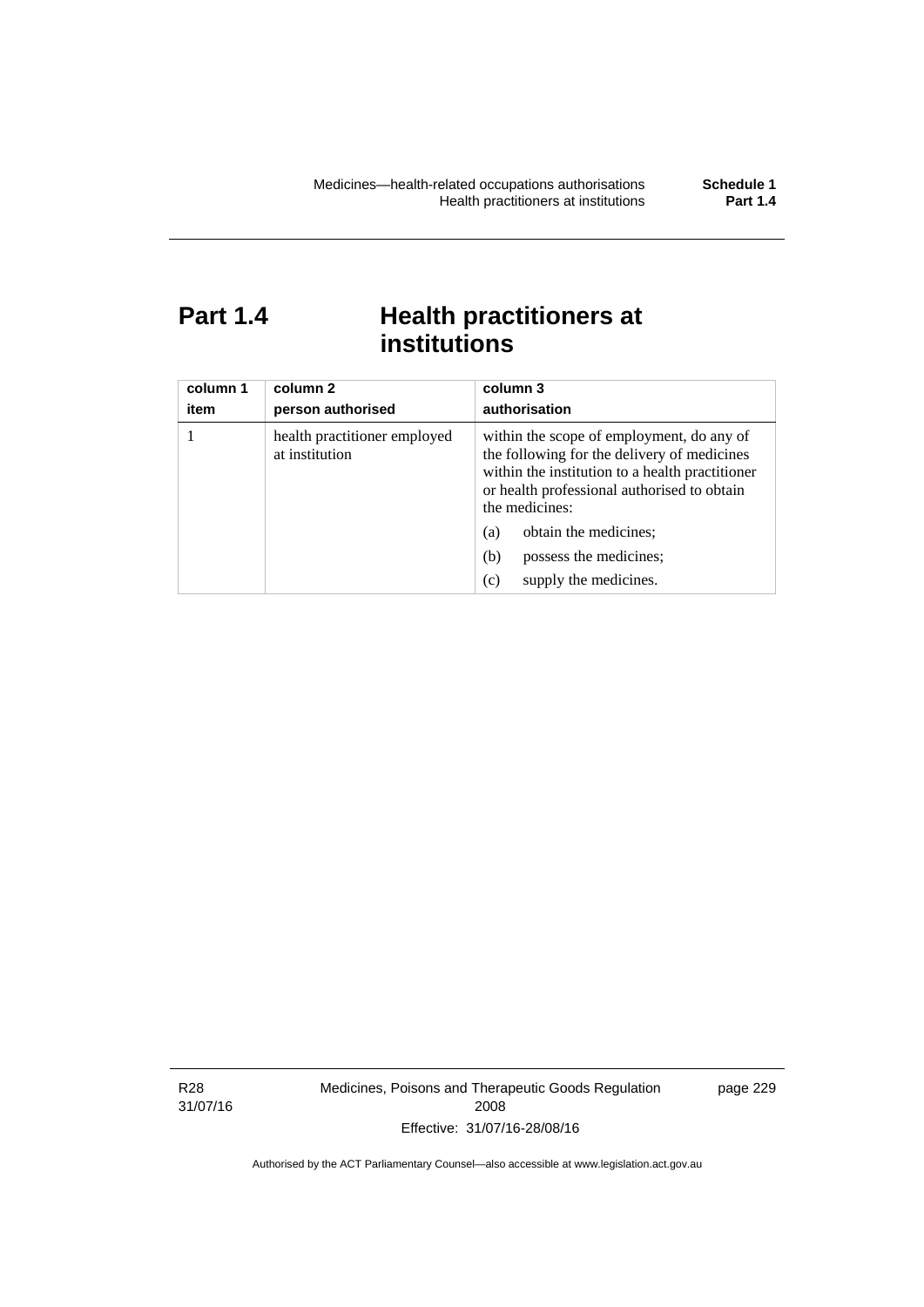### **Part 1.5 Midwives**

| column 1 | column 2          | column 3                                                                                                                       |  |  |
|----------|-------------------|--------------------------------------------------------------------------------------------------------------------------------|--|--|
| item     | person authorised | authorisation                                                                                                                  |  |  |
| 1        | midwife           | to the extent necessary to practise midwifery<br>and, if employed, within the scope of<br>employment, do any of the following: |  |  |
|          |                   | issue requisitions for medicines;<br>(a)                                                                                       |  |  |
|          |                   | (b)<br>obtain medicines on requisition;                                                                                        |  |  |
|          |                   | possess medicines;<br>(c)                                                                                                      |  |  |
|          |                   | administer medicines in accordance<br>(d)<br>with prescription or standing order;                                              |  |  |
|          |                   | supply medicines in accordance with a<br>(e)<br>standing order issued by chief health<br>officer or a requisition;             |  |  |
|          |                   | supply medicines dispensed for patient<br>(f)<br>to another health practitioner on<br>patient's transfer within institution;   |  |  |
|          |                   | supply medicines dispensed for patient<br>(g)<br>to patient on patient's discharge from<br>institution.                        |  |  |

page 230 Medicines, Poisons and Therapeutic Goods Regulation 2008 Effective: 31/07/16-28/08/16

R28 31/07/16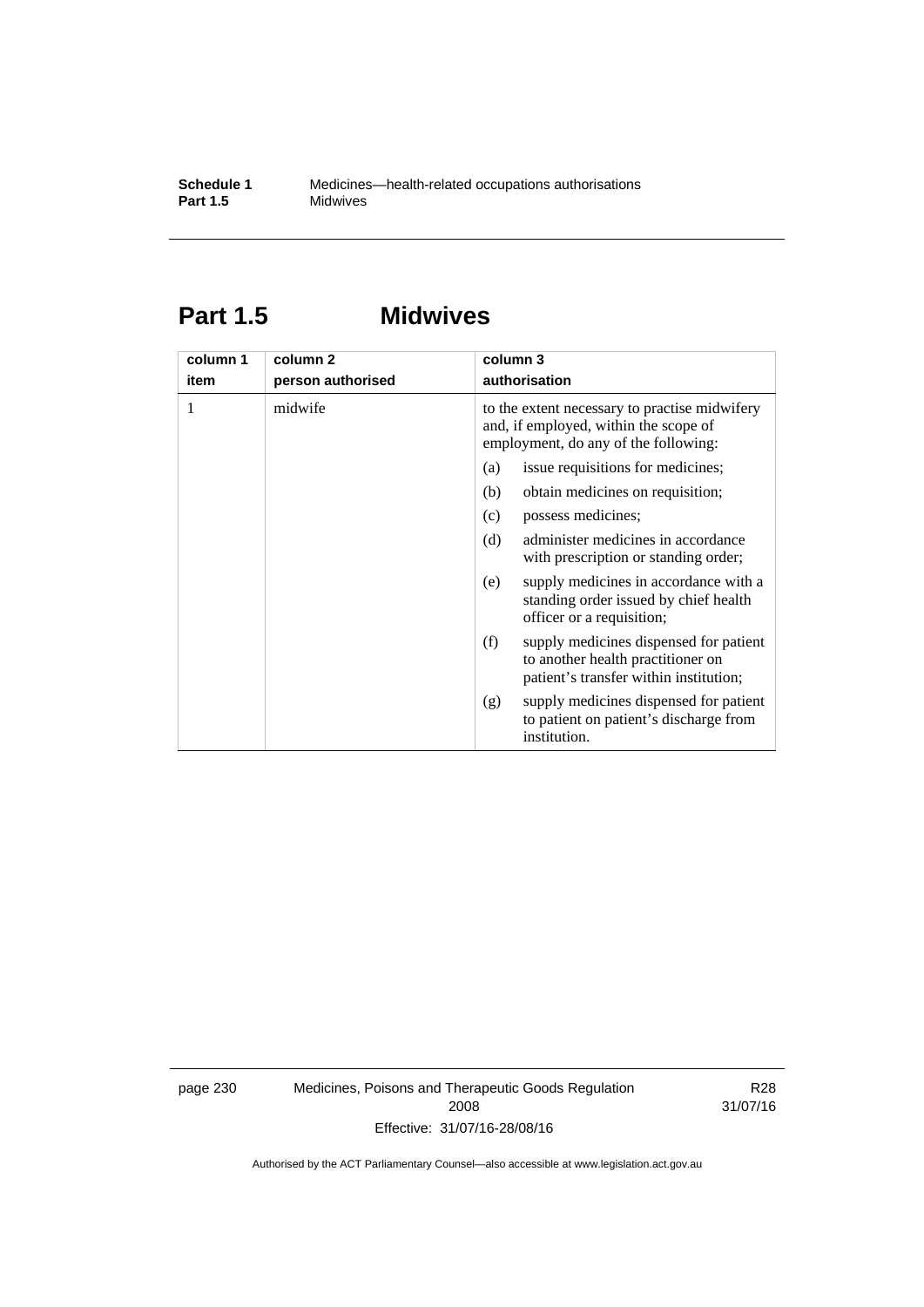| column 1       | column <sub>2</sub> | column 3                                                                                                                                                                                                                |
|----------------|---------------------|-------------------------------------------------------------------------------------------------------------------------------------------------------------------------------------------------------------------------|
| item           | person authorised   | authorisation                                                                                                                                                                                                           |
| $\overline{2}$ | eligible midwife    | to the extent necessary to practise midwifery<br>and, if employed, within the scope of<br>employment, do any of the following:                                                                                          |
|                |                     | issue requisitions for medicines;<br>(a)                                                                                                                                                                                |
|                |                     | (b)<br>obtain medicines;                                                                                                                                                                                                |
|                |                     | (c)<br>possess medicines;                                                                                                                                                                                               |
|                |                     | (d)<br>if the midwife is an authorised<br>midwife-prescribe medicines listed<br>on the pharmaceutical benefits<br>scheme for prescribing by an<br>authorised midwife (see National<br>Health Act 1953 (Cwlth), s 93AA); |
|                |                     | (e)<br>supply medicines to which par (d)<br>applies to patients during<br>consultations if labelled in<br>accordance with s 161;                                                                                        |
|                |                     | (f)<br>administer medicines to which<br>par (d) applies in accordance with<br>prescription issued by themself;                                                                                                          |
|                |                     | administer medicines in accordance<br>(g)<br>with prescription issued by another<br>prescriber, or standing order;                                                                                                      |
|                |                     | (h)<br>supply medicines in accordance with<br>a standing order issued by chief<br>health officer or a requisition;                                                                                                      |
|                |                     | supply medicines dispensed for<br>(i)<br>patient to another health practitioner<br>on patient's transfer within<br>institution;                                                                                         |
|                |                     | (j)<br>supply medicines dispensed for<br>patient to patient on patient's<br>discharge from institution.                                                                                                                 |

R28 31/07/16 Medicines, Poisons and Therapeutic Goods Regulation 2008 Effective: 31/07/16-28/08/16

page 231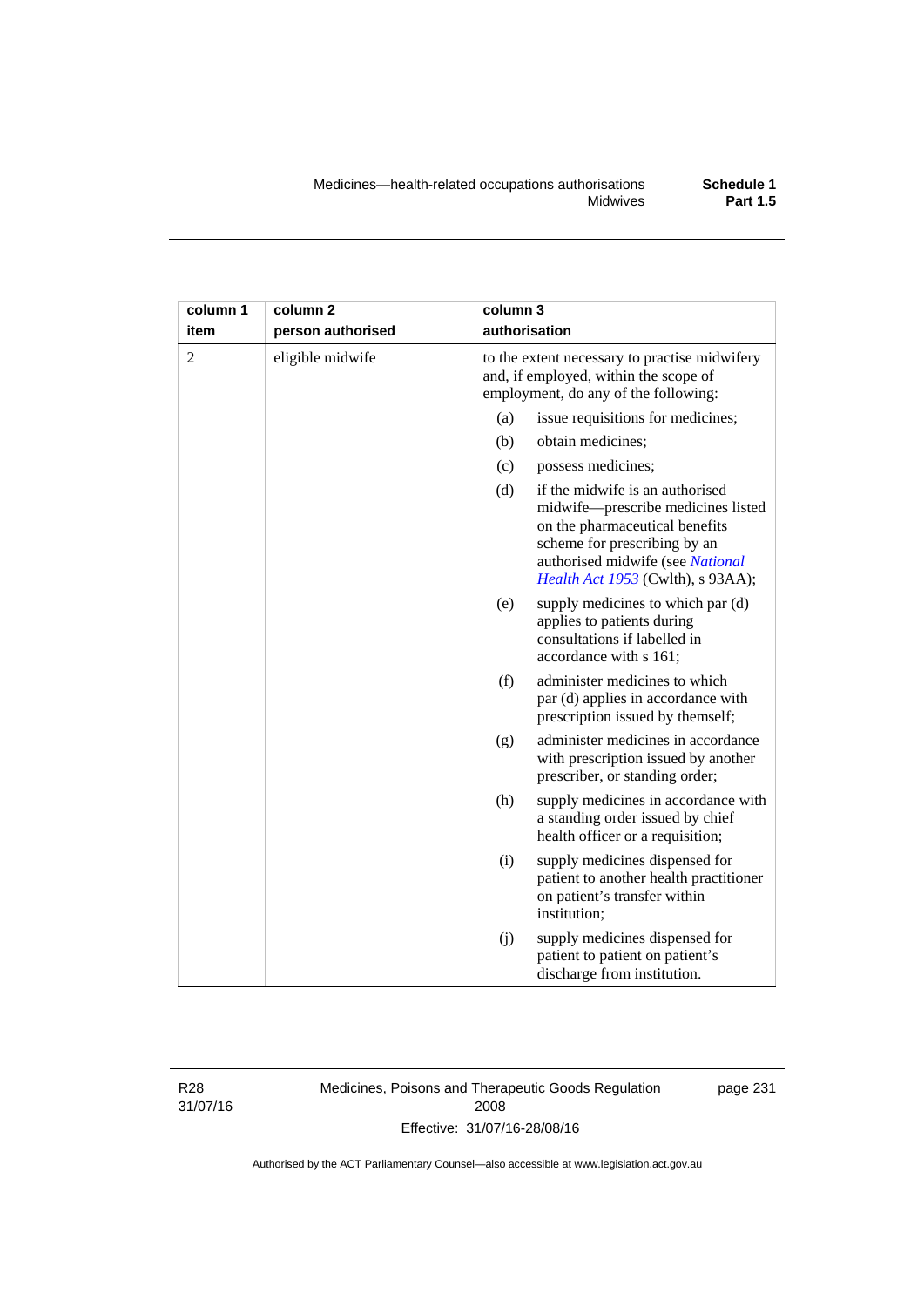# **Part 1.6 Nurses**

| column 1       | column 2                                                                        | column 3                                                                                                                                                                                                                                                    |
|----------------|---------------------------------------------------------------------------------|-------------------------------------------------------------------------------------------------------------------------------------------------------------------------------------------------------------------------------------------------------------|
| item           | person authorised                                                               | authorisation                                                                                                                                                                                                                                               |
| 1              | nurse                                                                           | to the extent necessary to practise nursing<br>and, if employed, within the scope of<br>employment, do any of the following:                                                                                                                                |
|                |                                                                                 | issue requisitions for medicines;<br>(a)                                                                                                                                                                                                                    |
|                |                                                                                 | (b)<br>obtain medicines on requisition;                                                                                                                                                                                                                     |
|                |                                                                                 | (c)<br>possess medicines;                                                                                                                                                                                                                                   |
|                |                                                                                 | administer medicines in accordance<br>(d)<br>with prescription or standing order;                                                                                                                                                                           |
|                |                                                                                 | supply medicines in accordance with a<br>(e)<br>standing order issued by chief health<br>officer or a requisition;                                                                                                                                          |
|                |                                                                                 | (f)<br>supply medicines dispensed for patient<br>to another health practitioner on<br>patient's transfer within institution;                                                                                                                                |
|                |                                                                                 | supply medicines dispensed for patient<br>(g)<br>to patient on patient's discharge from<br>institution.                                                                                                                                                     |
| <b>Note</b>    | <i>Nurse</i> does not include enrolled nurse (see Legislation Act, dict, pt 1). |                                                                                                                                                                                                                                                             |
| $\overline{2}$ | trainee nurse                                                                   | if successfully completed pharmacology<br>units of nursing studies, to the extent<br>necessary to practise nursing as trainee nurse<br>or undertake training, and under supervision<br>of nurse, nurse practitioner or midwife, do<br>any of the following: |
|                |                                                                                 | obtain medicines from health<br>(a)<br>practitioner authorised to possess<br>them:                                                                                                                                                                          |
|                |                                                                                 | (b)<br>possess medicines;                                                                                                                                                                                                                                   |
|                |                                                                                 | administer medicines to patients in<br>(c)<br>accordance with prescription.                                                                                                                                                                                 |

page 232 Medicines, Poisons and Therapeutic Goods Regulation 2008 Effective: 31/07/16-28/08/16

R28 31/07/16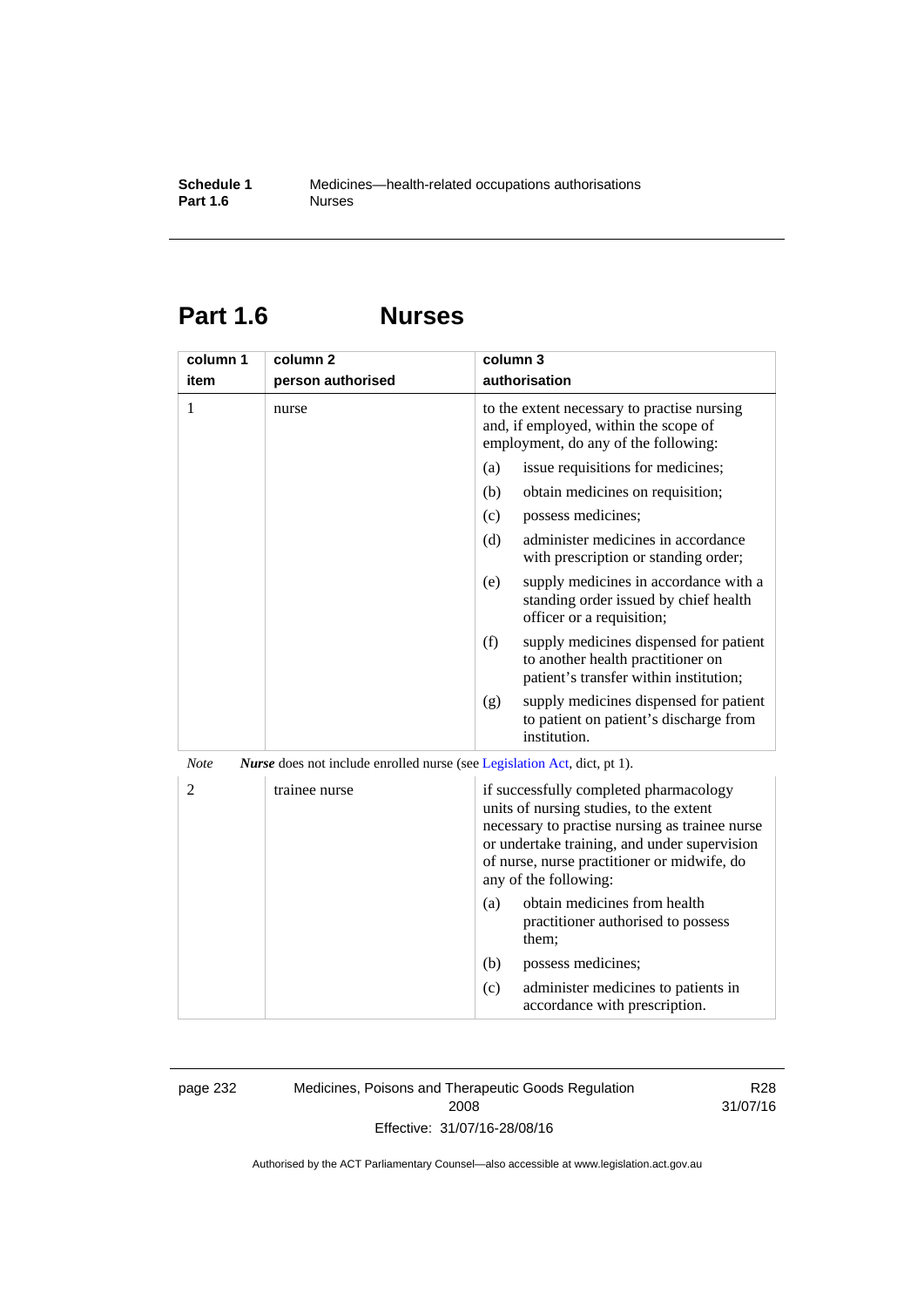| column 1<br>item | column 2<br>person authorised | column 3<br>authorisation                                                                                                                         |
|------------------|-------------------------------|---------------------------------------------------------------------------------------------------------------------------------------------------|
| 3                | enrolled nurse                | to the extent necessary to practise nursing as<br>enrolled nurse and, if employed, within the<br>scope of employment, do any of the<br>following: |
|                  |                               | obtain medicines from health<br>(a)<br>practitioner authorised to possess<br>them;                                                                |
|                  |                               | (b)<br>possess medicines;                                                                                                                         |
|                  |                               | administer medicines in accordance<br>(c)<br>with prescription.                                                                                   |

R28 31/07/16 Medicines, Poisons and Therapeutic Goods Regulation 2008 Effective: 31/07/16-28/08/16

page 233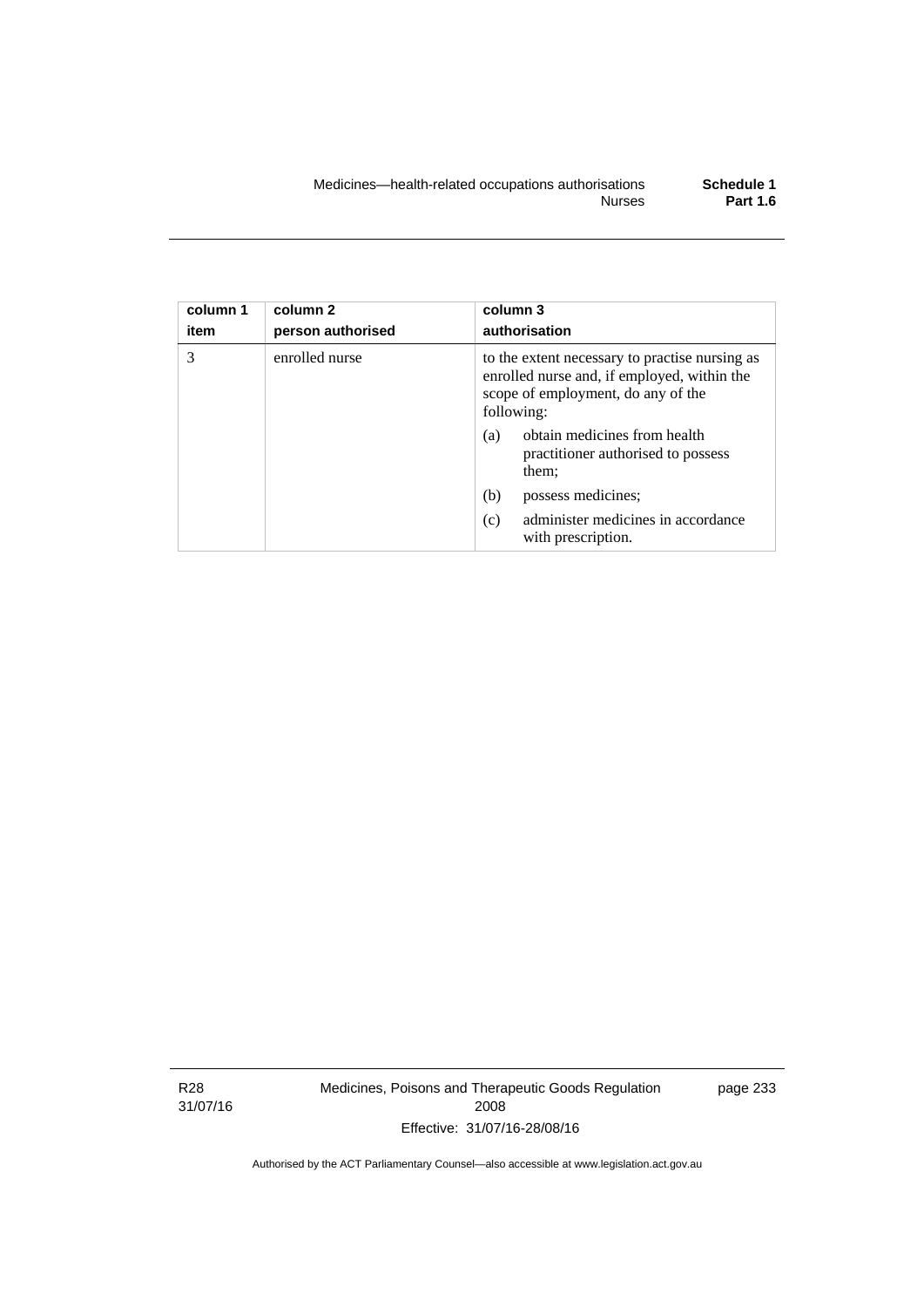#### **Schedule 1** Medicines—health-related occupations authorisations<br>**Part 1.6** Murses **Part 1.6**

| column 1<br>item | column <sub>2</sub><br>person authorised | column 3<br>authorisation                                                                                                                         |  |
|------------------|------------------------------------------|---------------------------------------------------------------------------------------------------------------------------------------------------|--|
| $\overline{4}$   | nurse practitioner                       | to the extent necessary to practise nursing<br>and, if employed, within the scope of<br>employment, do any of the following:                      |  |
|                  |                                          | (a)<br>issue requisitions for medicines;                                                                                                          |  |
|                  |                                          | (b)<br>obtain medicines;                                                                                                                          |  |
|                  |                                          | possess medicines;<br>(c)                                                                                                                         |  |
|                  |                                          | (d)<br>prescribe medicines in accordance<br>with approved scope of practice under<br>the Health Regulation 2004, s 11;                            |  |
|                  |                                          | supply medicines to which par (d)<br>(e)<br>applies to patients during consultations<br>if labelled in accordance with s 161;                     |  |
|                  |                                          | administer medicines in accordance<br>(f)<br>with prescription (whether or not<br>issued by themself or another<br>prescriber) or standing order; |  |
|                  |                                          | supply medicines in accordance with a<br>(g)<br>standing order issued by chief health<br>officer or a requisition;                                |  |
|                  |                                          | (h)<br>supply medicines dispensed for patient<br>to another health practitioner on<br>patient's transfer within institution;                      |  |
|                  |                                          | supply medicines dispensed for patient<br>(i)<br>to patient on patient's discharge from<br>institution.                                           |  |

page 234 Medicines, Poisons and Therapeutic Goods Regulation 2008 Effective: 31/07/16-28/08/16

R28 31/07/16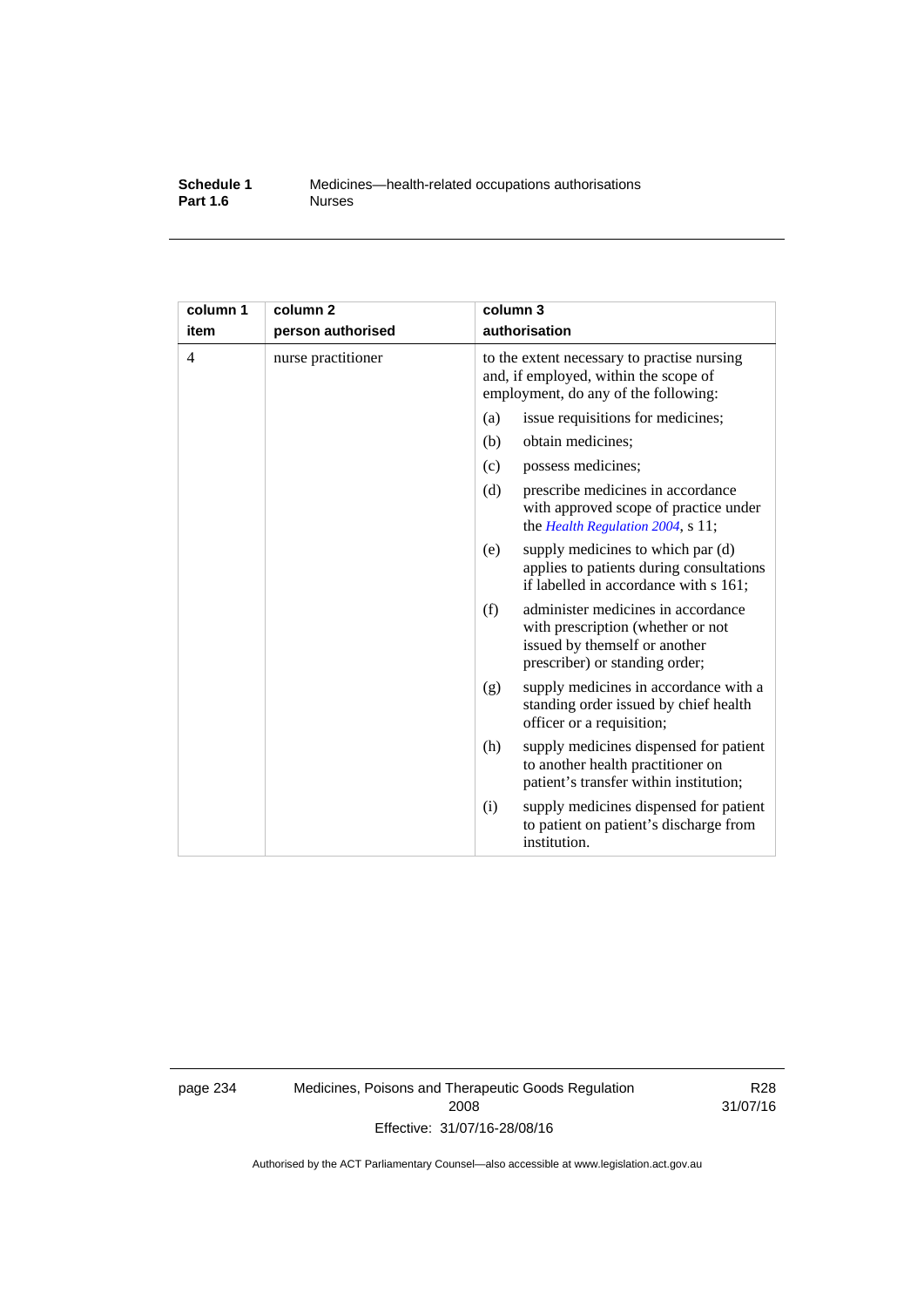# **Part 1.7 Opioid dependency treatment centres operated by Territory**

| column 1       | column <sub>2</sub>                                                                | column 3                                                                                                                                                                                                |
|----------------|------------------------------------------------------------------------------------|---------------------------------------------------------------------------------------------------------------------------------------------------------------------------------------------------------|
| item           | person authorised                                                                  | authorisation                                                                                                                                                                                           |
| 1              | person in charge of opioid<br>dependency treatment centre<br>operated by Territory | to the extent necessary to treat patients of<br>centre and within the scope of employment,<br>do any of the following:                                                                                  |
|                |                                                                                    | issue purchase orders and requisitions<br>(a)<br>for buprenorphine and methadone;                                                                                                                       |
|                |                                                                                    | obtain buprenorphine and methadone<br>(b)<br>on purchase orders and requisitions;                                                                                                                       |
|                |                                                                                    | supply buprenorphine and methadone<br>(c)<br>to health practitioners at centre for<br>patients of centre.                                                                                               |
| $\overline{2}$ | doctor or nurse at opioid<br>dependency treatment centre<br>operated by Territory  | to the extent necessary to treat patients of<br>centre and within the scope of employment,<br>supply buprenorphine and methadone to<br>patients of centre for self-administration<br>outside centre if- |
|                |                                                                                    | supply is in accordance with<br>(a)<br>prescription; and                                                                                                                                                |
|                |                                                                                    | (b)<br>medicine is labelled as if dispensed<br>medicine; and                                                                                                                                            |
|                |                                                                                    | (c)<br>labelled medicine checked by another<br>health practitioner before supply.                                                                                                                       |
|                |                                                                                    | <i>Note 1</i> For authorisation of doctor to issue<br>standing orders for administration of<br>medicines at centre, see s 75.                                                                           |
|                |                                                                                    | Note 2<br>For labelling of dispensed medicines, see<br>s 123.                                                                                                                                           |

R28 31/07/16 Medicines, Poisons and Therapeutic Goods Regulation 2008 Effective: 31/07/16-28/08/16

page 235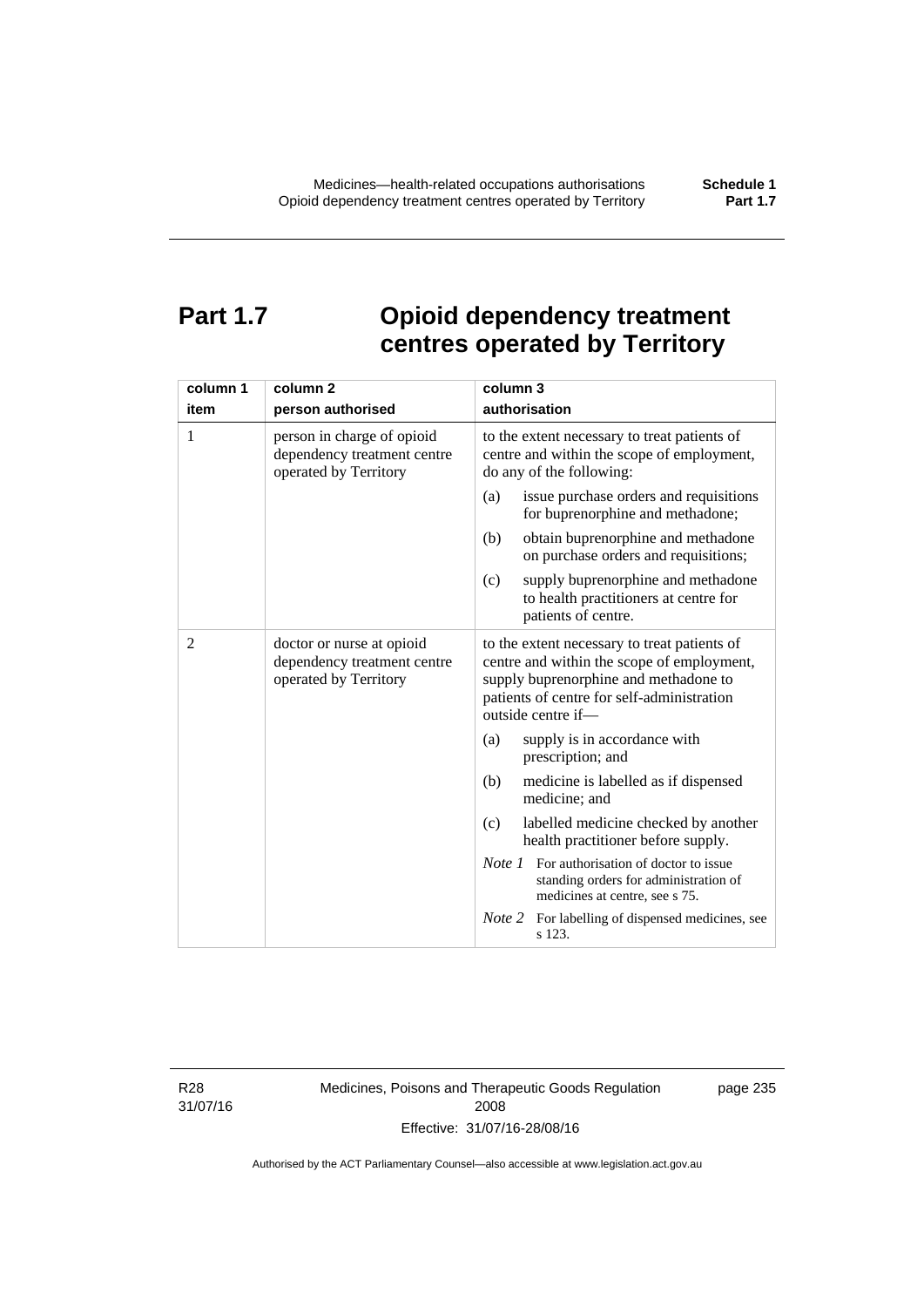#### **Schedule 1** Medicines—health-related occupations authorisations<br>**Part 1.8** Optometrists **Optometrists**

# **Part 1.8 Optometrists**

| column 1<br>item | column 2<br>person authorised | column 3<br>authorisation                                                                                                                                                                                       |
|------------------|-------------------------------|-----------------------------------------------------------------------------------------------------------------------------------------------------------------------------------------------------------------|
|                  | optometrist                   | to the extent necessary to practise optometry<br>and, if employed, within the scope of<br>employment, to deal as follows with<br>medicines mentioned in the medicines and<br>poisons standard, schs 2, 3 and 4: |
|                  |                               | issue purchase orders for the<br>(a)<br>medicines;                                                                                                                                                              |
|                  |                               | issue requisitions for the medicines;<br>(b)                                                                                                                                                                    |
|                  |                               | obtain the medicines;<br>(c)                                                                                                                                                                                    |
|                  |                               | (d)<br>possess the medicines:                                                                                                                                                                                   |
|                  |                               | administer the medicines.<br>(e)                                                                                                                                                                                |

page 236 Medicines, Poisons and Therapeutic Goods Regulation 2008 Effective: 31/07/16-28/08/16

R28 31/07/16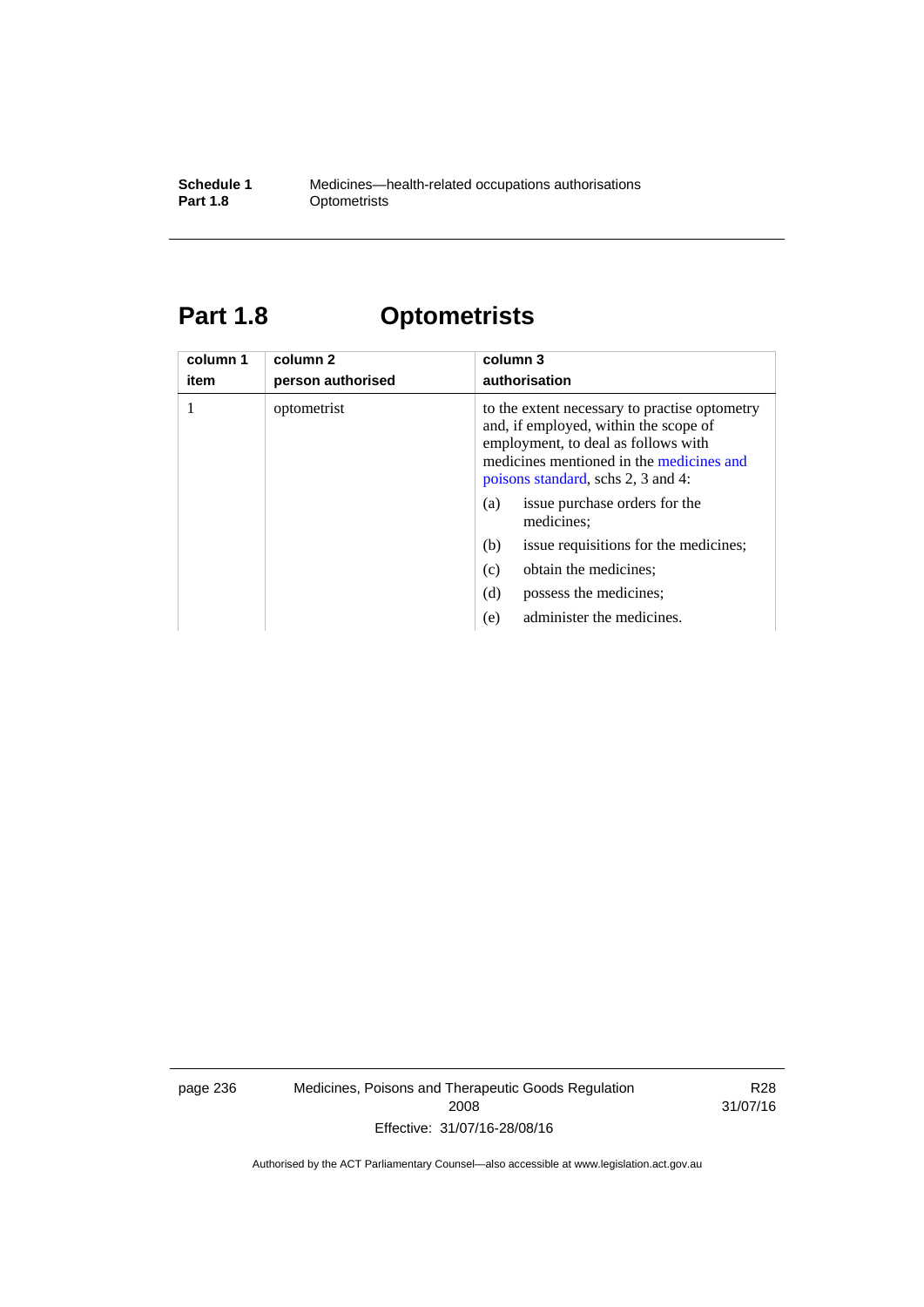# **Part 1.9 Pharmacists and employees**

| column 1<br>item | column <sub>2</sub><br>person authorised | column 3<br>authorisation                                                                                                     |                                                                                                                                         |  |
|------------------|------------------------------------------|-------------------------------------------------------------------------------------------------------------------------------|-----------------------------------------------------------------------------------------------------------------------------------------|--|
| 1                | pharmacist                               | to the extent necessary to practise pharmacy<br>and, if employed, within the scope of<br>employment, do any of the following: |                                                                                                                                         |  |
|                  |                                          | (a)                                                                                                                           | issue purchase orders and requisitions<br>for medicines;                                                                                |  |
|                  |                                          | (b)                                                                                                                           | obtain medicines;                                                                                                                       |  |
|                  |                                          | (c)                                                                                                                           | possess medicines;                                                                                                                      |  |
|                  |                                          | (d)                                                                                                                           | dispense medicines;                                                                                                                     |  |
|                  |                                          | (e)                                                                                                                           | administer medicines;                                                                                                                   |  |
|                  |                                          | (f)                                                                                                                           | manufacture medicines to dispense or<br>supply them on requisition;                                                                     |  |
|                  |                                          | (g)                                                                                                                           | supply pharmacy medicines;                                                                                                              |  |
|                  |                                          | (h)                                                                                                                           | if pharmacist at institution—supply<br>pharmacist only medicines without<br>prescription;                                               |  |
|                  |                                          | (i)                                                                                                                           | if pharmacist at community<br>pharmacy—supply pharmacist only<br>medicines without prescription but in<br>accordance with the Act, s 7; |  |
|                  |                                          | (j)                                                                                                                           | supply medicines on purchase order,<br>requisition or standing order.                                                                   |  |

*Note 1 Manufacture*—see the [Act,](http://www.legislation.act.gov.au/a/2008-26/default.asp) dictionary.

*Note 2 Pharmacist* does not include an intern pharmacist (see dict).

R28 31/07/16 Medicines, Poisons and Therapeutic Goods Regulation 2008 Effective: 31/07/16-28/08/16

page 237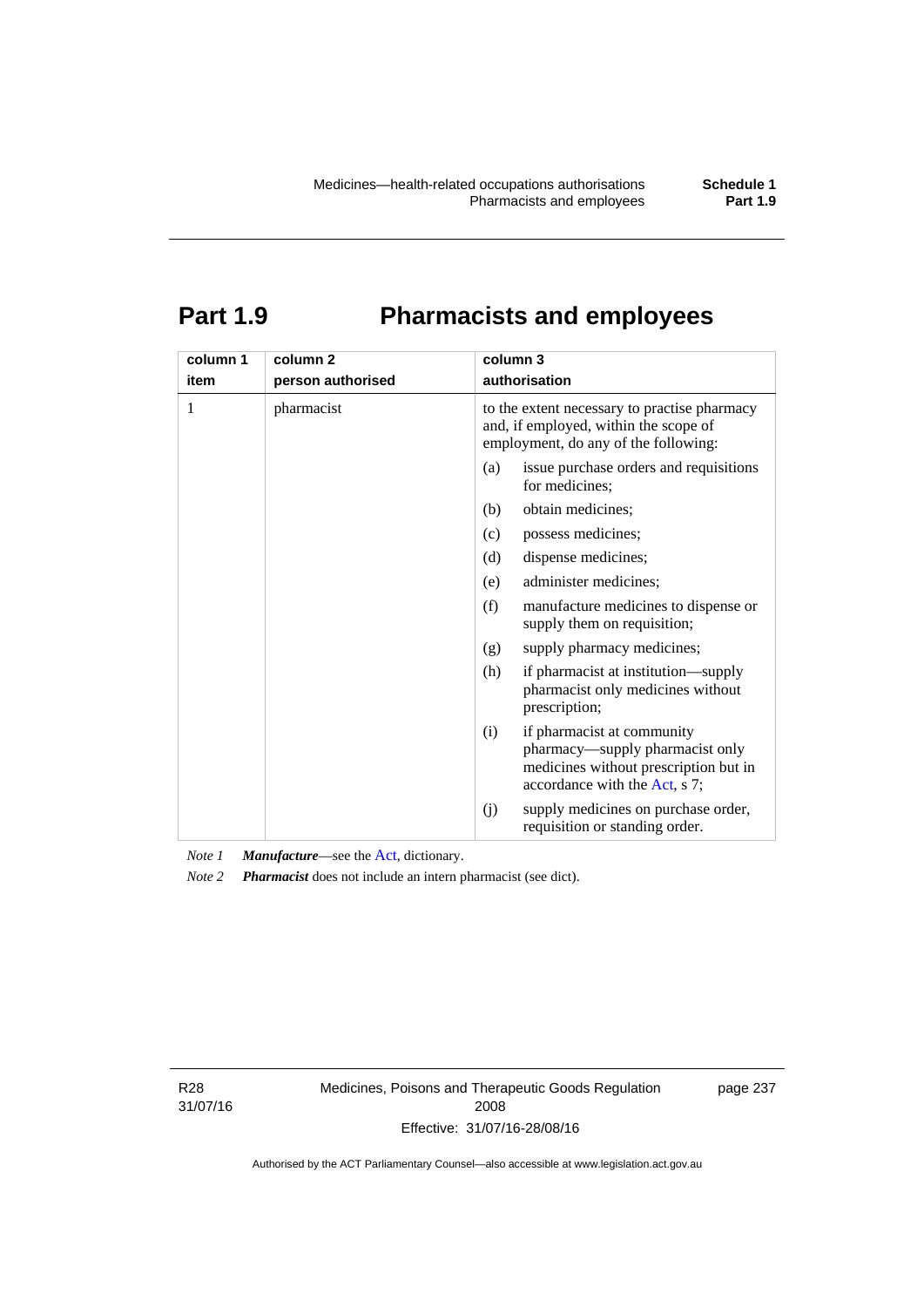#### **Schedule 1** Medicines—health-related occupations authorisations<br>**Part 1.9** Pharmacists and employees Pharmacists and employees

| column 1       | column <sub>2</sub> |                                                                                                                           | column 3      |                                                                                                                                                   |
|----------------|---------------------|---------------------------------------------------------------------------------------------------------------------------|---------------|---------------------------------------------------------------------------------------------------------------------------------------------------|
| item           | person authorised   |                                                                                                                           | authorisation |                                                                                                                                                   |
| $\overline{2}$ | intern pharmacist   | to the extent necessary to practise pharmacy<br>or undertake training or supervised practice,<br>do any of the following: |               |                                                                                                                                                   |
|                |                     | (a)                                                                                                                       |               | under direct supervision of pharmacist<br>do 1 or more of the following:                                                                          |
|                |                     |                                                                                                                           | (i)           | administer medicines;                                                                                                                             |
|                |                     |                                                                                                                           | (ii)          | if intern pharmacist at<br>institution—supply pharmacist<br>only medicines without<br>prescription;                                               |
|                |                     |                                                                                                                           | (iii)         | if intern pharmacist at<br>community pharmacy—supply<br>pharmacist only medicines<br>without prescription but in<br>accordance with the Act, s 7; |
|                |                     |                                                                                                                           | (iv)          | to obtain, possess and supply<br>medicines for the purpose of<br>assisting pharmacist to dispense<br>them;                                        |
|                |                     | (b)                                                                                                                       |               | under supervision of pharmacist, do<br>1 or more of the following:                                                                                |
|                |                     |                                                                                                                           | (i)           | obtain medicines;                                                                                                                                 |
|                |                     |                                                                                                                           | (ii)          | possess medicines;                                                                                                                                |
|                |                     |                                                                                                                           | (iii)         | supply pharmacy medicines;                                                                                                                        |
|                |                     |                                                                                                                           | (iv)          | supply medicines on requisition.                                                                                                                  |

page 238 Medicines, Poisons and Therapeutic Goods Regulation 2008 Effective: 31/07/16-28/08/16

R28 31/07/16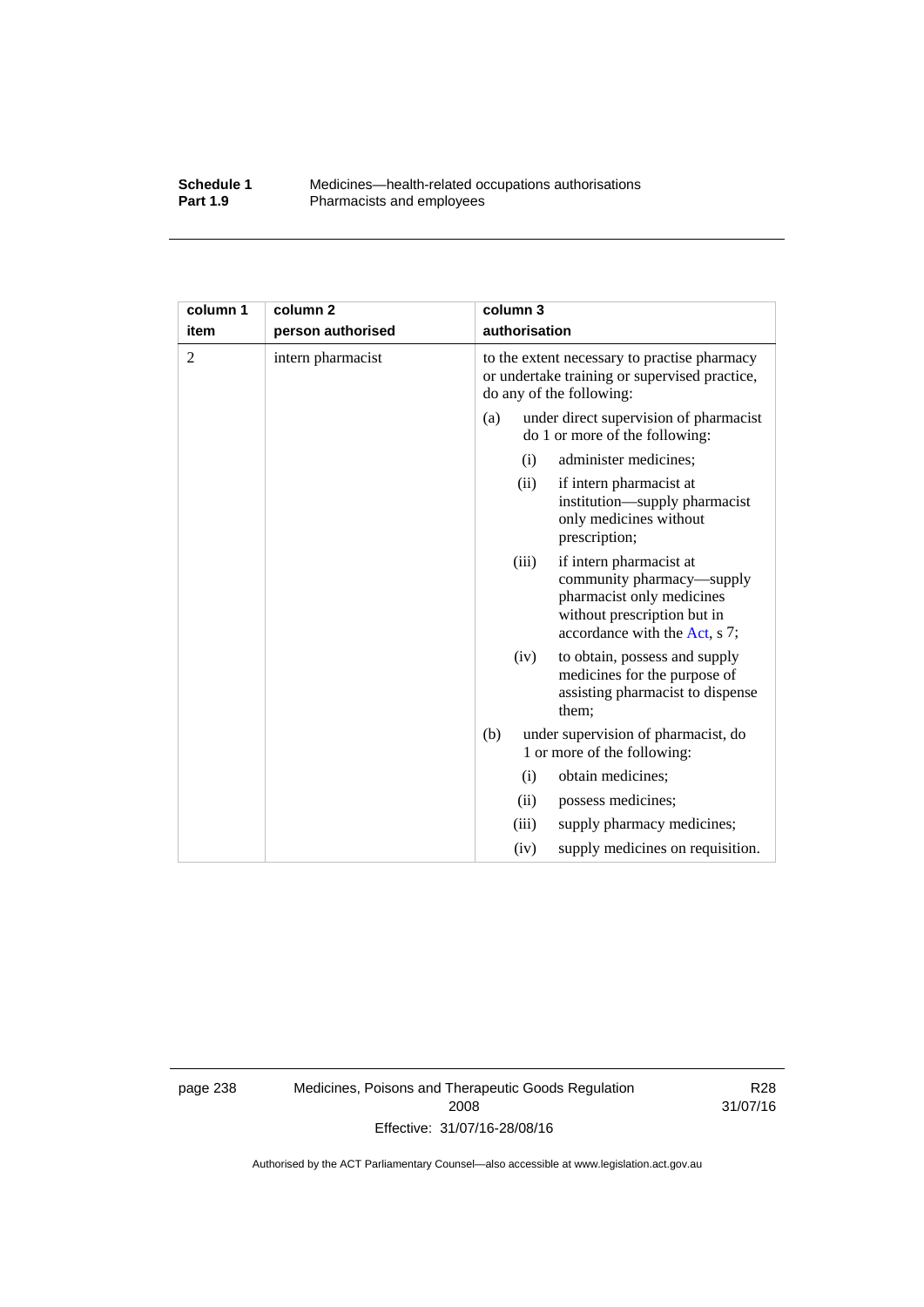| column 1 | column <sub>2</sub>                                   |                                                                                                           | column 3 |                                                                                                                                                         |
|----------|-------------------------------------------------------|-----------------------------------------------------------------------------------------------------------|----------|---------------------------------------------------------------------------------------------------------------------------------------------------------|
| item     | person authorised                                     | authorisation                                                                                             |          |                                                                                                                                                         |
| 3        | employee assisting pharmacist<br>employed at hospital | within the scope of employment and under<br>direct supervision of pharmacist, do any of<br>the following: |          |                                                                                                                                                         |
|          |                                                       | (a)                                                                                                       |          | obtain medicines;                                                                                                                                       |
|          |                                                       | (b)                                                                                                       |          | possess medicines;                                                                                                                                      |
|          |                                                       | (c)                                                                                                       |          | to obtain, possess and supply<br>medicines for the purpose of assisting<br>pharmacist to dispense them;                                                 |
|          |                                                       | (d)                                                                                                       |          | supply medicines on requisition.                                                                                                                        |
| 4        | employee at a community<br>pharmacy                   |                                                                                                           |          | within the scope of employment and-                                                                                                                     |
|          |                                                       | (a)                                                                                                       |          | under supervision of pharmacist,<br>supply                                                                                                              |
|          |                                                       |                                                                                                           | (i)      | pharmacy medicines; or                                                                                                                                  |
|          |                                                       |                                                                                                           | (ii)     | pharmacist only medicines<br>supplied in person to customer<br>by pharmacist if supply is for<br>purpose of sale of medicine; or                        |
|          |                                                       |                                                                                                           | (iii)    | medicines dispensed at the<br>pharmacy if the delivery or sale<br>is to the person for whom the<br>medicine is prescribed or the<br>person's agent; and |
|          |                                                       | (b)                                                                                                       |          | under supervision of pharmacist,<br>obtain and possess medicines for<br>purpose of par (a); and                                                         |
|          |                                                       | (c)                                                                                                       |          | under direct supervision of pharmacist,<br>do any of the following for purpose of<br>assisting pharmacist to dispense<br>medicines:                     |
|          |                                                       |                                                                                                           | (i)      | obtain the medicines;                                                                                                                                   |
|          |                                                       |                                                                                                           | (ii)     | possess the medicines.                                                                                                                                  |

R28 31/07/16 Medicines, Poisons and Therapeutic Goods Regulation 2008 Effective: 31/07/16-28/08/16

page 239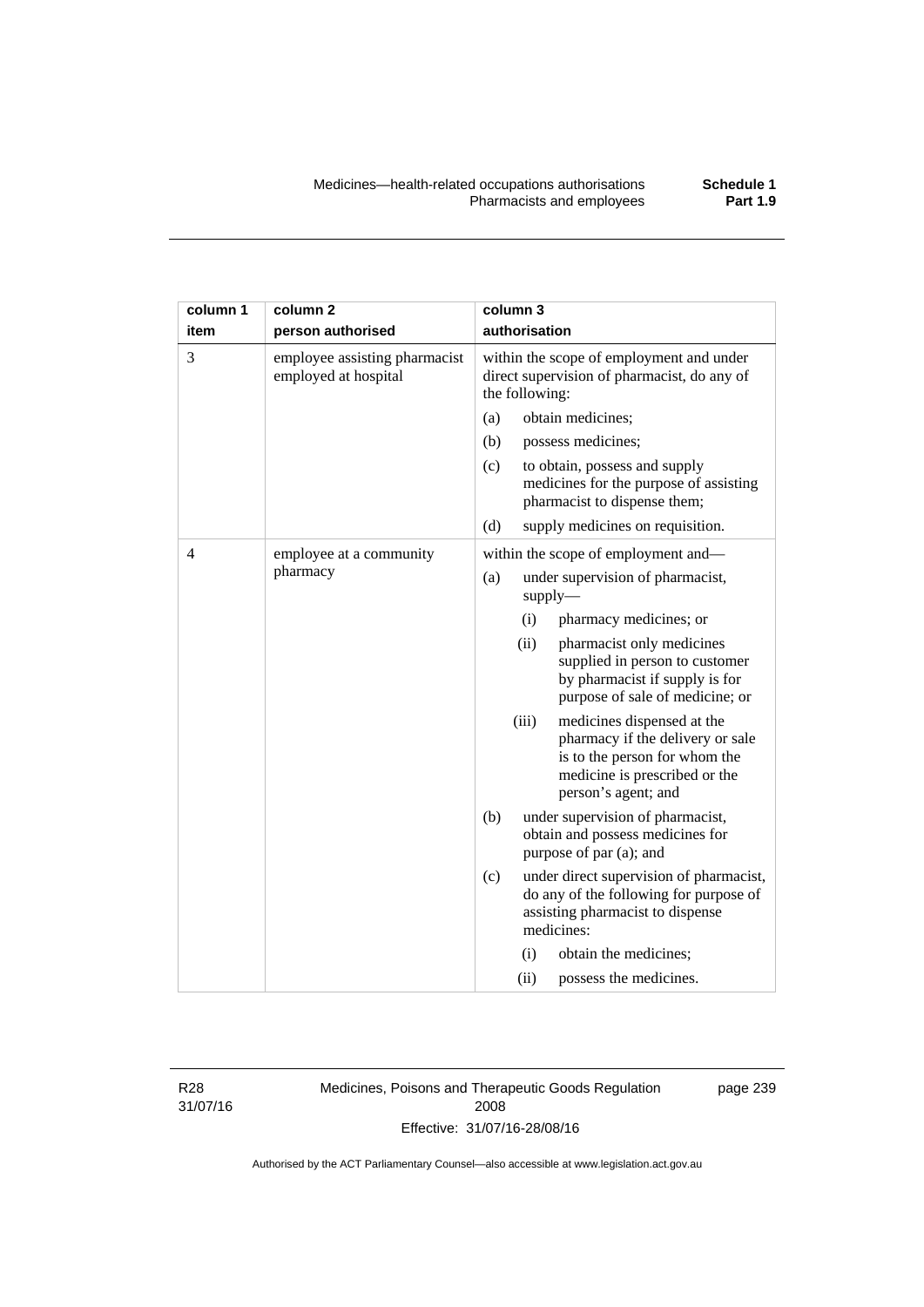### **Part 1.10 Podiatrists**

| column 1<br>item | column 2<br>person authorised | column 3<br>authorisation                                                                                                     |  |
|------------------|-------------------------------|-------------------------------------------------------------------------------------------------------------------------------|--|
|                  | podiatrist                    | to the extent necessary to practise podiatry<br>and, if employed, within the scope of<br>employment, do any of the following: |  |
|                  |                               | issue purchase orders and requisitions<br>(a)<br>for adrenaline and local anaesthetics;                                       |  |
|                  |                               | obtain adrenaline and local<br>(b)<br>anaesthetics:                                                                           |  |
|                  |                               | possess adrenaline and local<br>(c)<br>anaesthetics;                                                                          |  |
|                  |                               | administer adrenaline and local<br>(d)<br>anaesthetics.                                                                       |  |

page 240 Medicines, Poisons and Therapeutic Goods Regulation 2008 Effective: 31/07/16-28/08/16

R28 31/07/16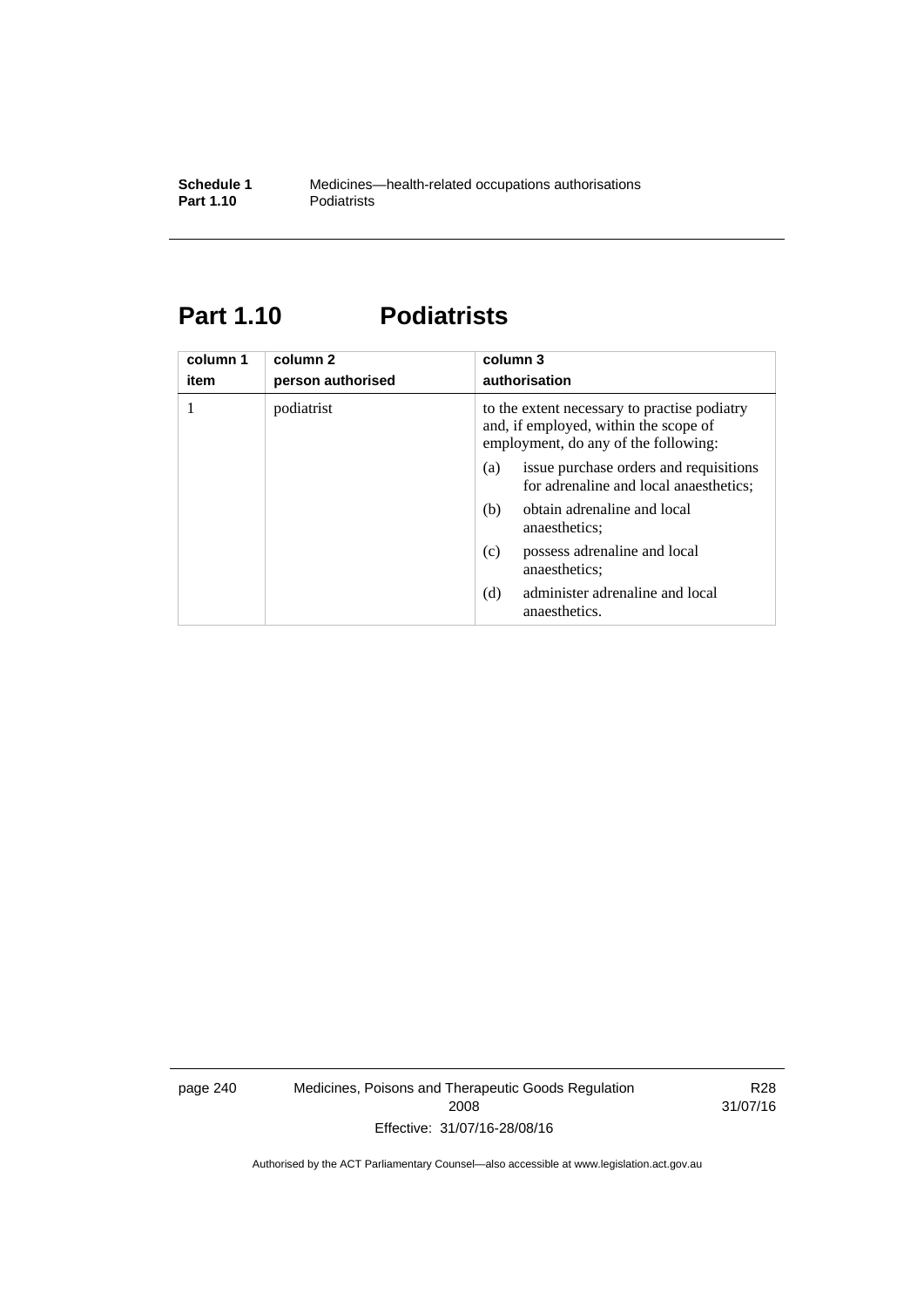# **Part 1.11 Residential care facilities**

| column 1 | column <sub>2</sub>                                                                                                                                               | column 3                                                                                                                                                                                                                                                                                                                                                                                  |
|----------|-------------------------------------------------------------------------------------------------------------------------------------------------------------------|-------------------------------------------------------------------------------------------------------------------------------------------------------------------------------------------------------------------------------------------------------------------------------------------------------------------------------------------------------------------------------------------|
| item     | person authorised                                                                                                                                                 | authorisation                                                                                                                                                                                                                                                                                                                                                                             |
| 1        | director of nursing<br>for residential aged care<br>facility without pharmacy<br>medical superintendent<br>for residential aged care<br>facility without pharmacy | within the scope of employment, do any of<br>the following:<br>issue purchase orders for following<br>(a)<br>medicines for emergency<br>administration to residents at facility<br>under direction of prescriber:<br>pharmacy medicines, pharmacist<br>(i)<br>only medicines and prescription<br>only medicines;<br>(ii)<br>not more than 5 ampoules, each<br>of 1mL or less, of morphine |
|          |                                                                                                                                                                   | sulfate, at a concentration of<br>30mg or less of morphine sulfate<br>per mL;                                                                                                                                                                                                                                                                                                             |
|          |                                                                                                                                                                   | obtain the medicines mentioned in<br>(b)<br>par(a);                                                                                                                                                                                                                                                                                                                                       |
|          |                                                                                                                                                                   | possess the medicines mentioned in<br>(c)<br>par(a);                                                                                                                                                                                                                                                                                                                                      |
|          |                                                                                                                                                                   | (d)<br>supply medicines mentioned in par (a)<br>to health practitioner at facility for<br>administration to residents.                                                                                                                                                                                                                                                                    |
|          |                                                                                                                                                                   | <i>Note 1</i> No authorisation is required for certain<br>dealings with residents' own medicines,<br>see s 371.                                                                                                                                                                                                                                                                           |
|          |                                                                                                                                                                   | <i>Note</i> 2 For the administration of medicines by<br>staff, see s 361.                                                                                                                                                                                                                                                                                                                 |
|          |                                                                                                                                                                   | Note 3<br>For authorisation of doctor to issue<br>standing orders for administration of<br>medicines at facility, see s 75.                                                                                                                                                                                                                                                               |

R28 31/07/16 Medicines, Poisons and Therapeutic Goods Regulation 2008 Effective: 31/07/16-28/08/16

page 241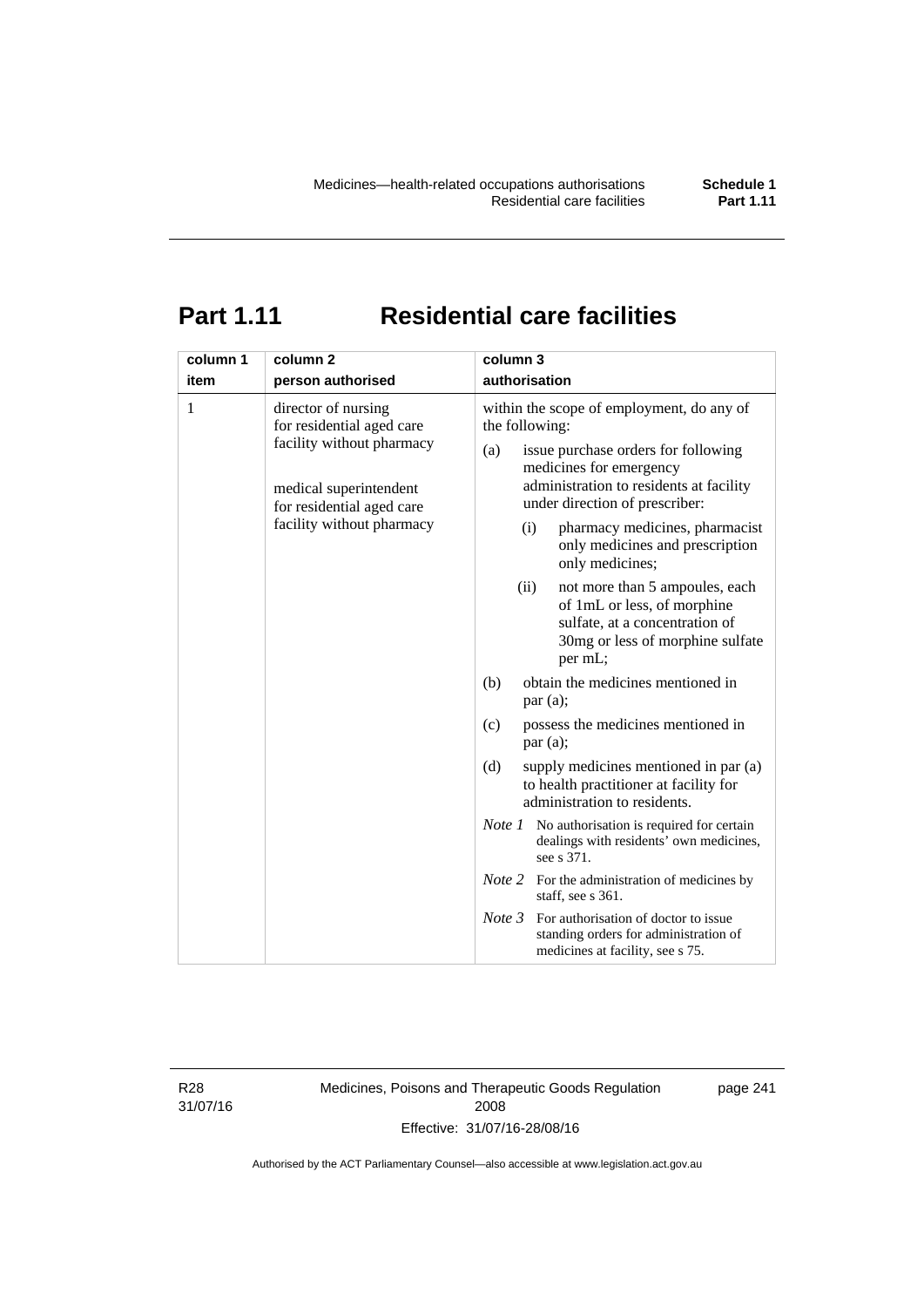| Schedule 1       | Medicines—health-related occupations authorisations |
|------------------|-----------------------------------------------------|
| <b>Part 1.11</b> | Residential care facilities                         |

| column 1       | column <sub>2</sub>                                                                                                                                                           | column 3                                                                                                                                                                                                                                                                                                                                                                                                                                                          |  |  |
|----------------|-------------------------------------------------------------------------------------------------------------------------------------------------------------------------------|-------------------------------------------------------------------------------------------------------------------------------------------------------------------------------------------------------------------------------------------------------------------------------------------------------------------------------------------------------------------------------------------------------------------------------------------------------------------|--|--|
| item           | person authorised                                                                                                                                                             | authorisation                                                                                                                                                                                                                                                                                                                                                                                                                                                     |  |  |
| $\overline{2}$ | director of nursing<br>for residential disability care<br>facility without pharmacy<br>medical superintendent<br>for residential disability care<br>facility without pharmacy | within the scope of employment, do any of<br>the following:<br>issue purchase orders for medicines<br>(a)<br>(other than controlled medicines) for<br>emergency administration to residents<br>at facility under direction of<br>prescriber;<br>(b)<br>obtain the medicines;<br>(c)<br>possess the medicines;<br>(d)<br>supply the medicines to health<br>practitioner at facility for<br>administration to residents.<br><b>Note</b><br>See the notes to item 1. |  |  |
|                |                                                                                                                                                                               |                                                                                                                                                                                                                                                                                                                                                                                                                                                                   |  |  |

page 242 Medicines, Poisons and Therapeutic Goods Regulation 2008 Effective: 31/07/16-28/08/16

R28 31/07/16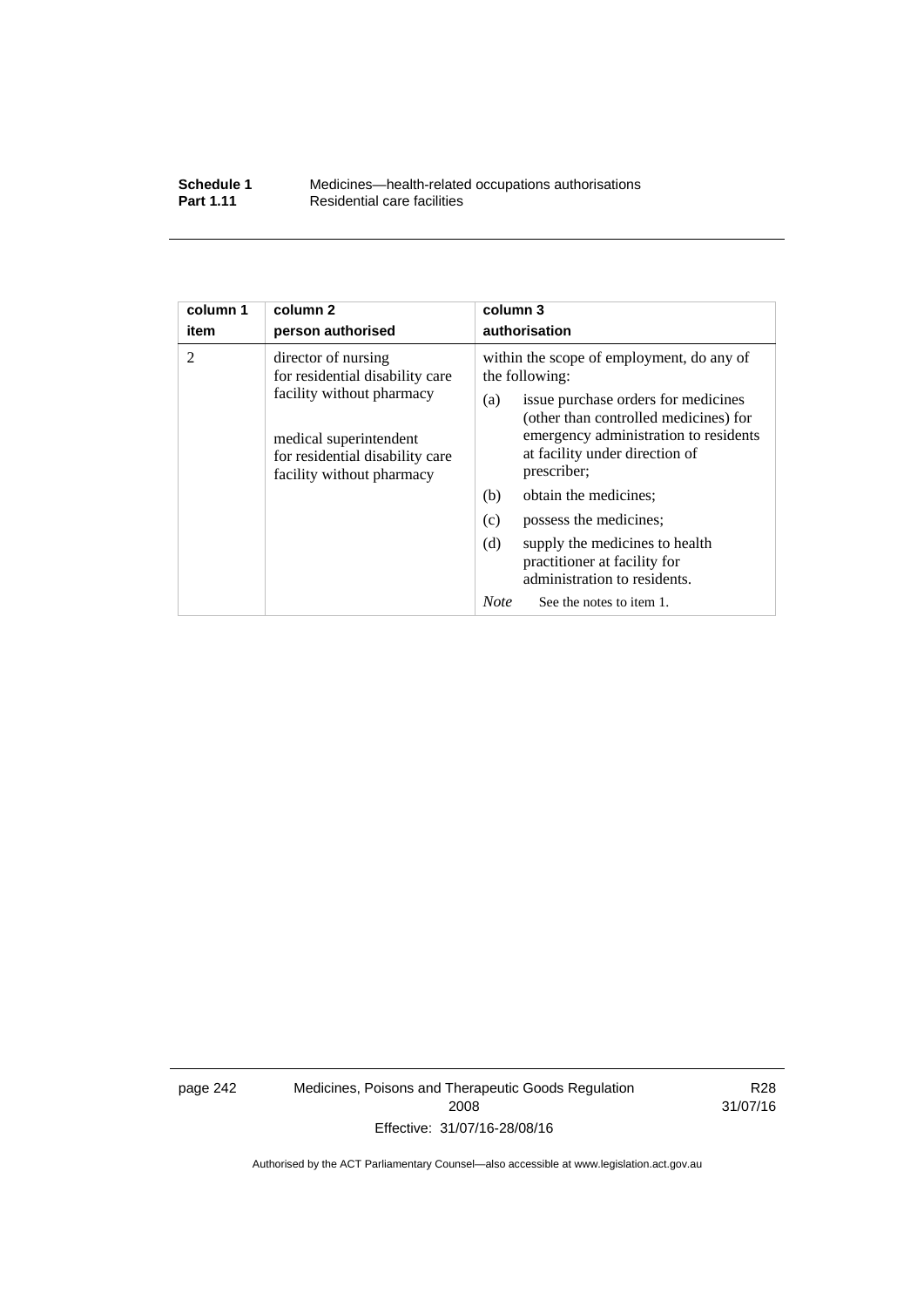# **Part 1.12 Sales representatives for medicines manufacturers and wholesalers**

| column 1 | column 2                                                                                                                                                                                                                                                                                                                                                      | column 3                                                                                                                                                                                                                                                                                                                                                                                                                                                                                          |  |  |
|----------|---------------------------------------------------------------------------------------------------------------------------------------------------------------------------------------------------------------------------------------------------------------------------------------------------------------------------------------------------------------|---------------------------------------------------------------------------------------------------------------------------------------------------------------------------------------------------------------------------------------------------------------------------------------------------------------------------------------------------------------------------------------------------------------------------------------------------------------------------------------------------|--|--|
| item     | person authorised                                                                                                                                                                                                                                                                                                                                             | authorisation                                                                                                                                                                                                                                                                                                                                                                                                                                                                                     |  |  |
| 1        | representative of person<br>authorised (however described)<br>under corresponding law to<br>manufacture medicines<br>representative of medicines<br>wholesalers licence-holder<br>representative of person<br>authorised to supply medicines<br>under the Act, s $20(4)$ (which is<br>about wholesalers who do not<br>have a place of business in the<br>ACT) | for purpose of supplying medicines (other<br>than controlled medicines) under<br>medicines Australia code of conduct, and<br>within the scope of employment, do any of<br>the following:<br>obtain manufacturer's packs of<br>(a)<br>medicines (other than controlled<br>medicines) from manufacturer or<br>wholesaler;<br>(b)<br>possess medicines obtained under<br>par(a);<br>supply manufacturer's packs of<br>(c)<br>medicines in accordance with<br>medicines Australia code of<br>conduct. |  |  |

R28 31/07/16 Medicines, Poisons and Therapeutic Goods Regulation 2008 Effective: 31/07/16-28/08/16

page 243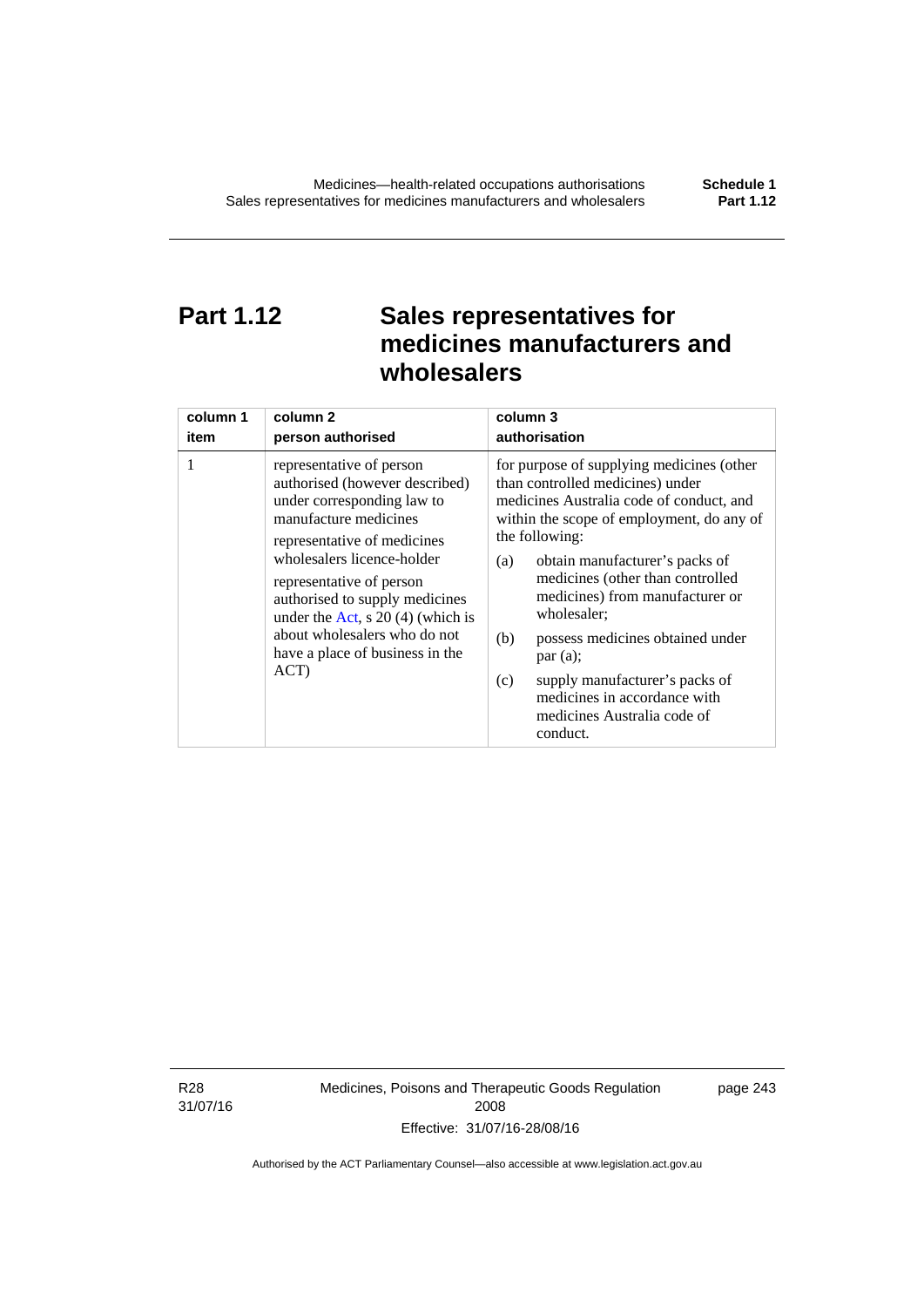# **Part 1.13 Veterinary surgeons and employees**

| column 1 | column <sub>2</sub> | column 3                                                                                                                                                                                          |  |
|----------|---------------------|---------------------------------------------------------------------------------------------------------------------------------------------------------------------------------------------------|--|
| item     | person authorised   | authorisation                                                                                                                                                                                     |  |
| 1        | veterinary surgeon  | to the extent necessary to practise<br>veterinary medicine and, if employed,<br>within the scope of employment, do any of<br>the following:                                                       |  |
|          |                     | issue purchase orders for medicines;<br>(a)                                                                                                                                                       |  |
|          |                     | (b)<br>obtain medicines;                                                                                                                                                                          |  |
|          |                     | possess medicines;<br>(c)                                                                                                                                                                         |  |
|          |                     | administer medicines;<br>(d)                                                                                                                                                                      |  |
|          |                     | prescribe medicines;<br>(e)                                                                                                                                                                       |  |
|          |                     | (f)<br>supply                                                                                                                                                                                     |  |
|          |                     | pharmacy medicines if labelled<br>(i)<br>with words to the effect of 'for<br>animal treatment only'; or                                                                                           |  |
|          |                     | pharmacist only medicines<br>(ii)<br>supplied in person by<br>veterinary surgeon, or trainee<br>veterinary surgeon, if labelled<br>with words to the effect of 'for<br>animal treatment only'; or |  |
|          |                     | medicines to custodians of<br>(iii)<br>animals during consultations if<br>labelled in accordance with<br>s 161.                                                                                   |  |

*Note 1 Veterinary surgeon* does not include a trainee veterinary surgeon (see dict).

*Note 2 Custodian*, of an animal—see the dictionary.

page 244 Medicines, Poisons and Therapeutic Goods Regulation 2008 Effective: 31/07/16-28/08/16

R28 31/07/16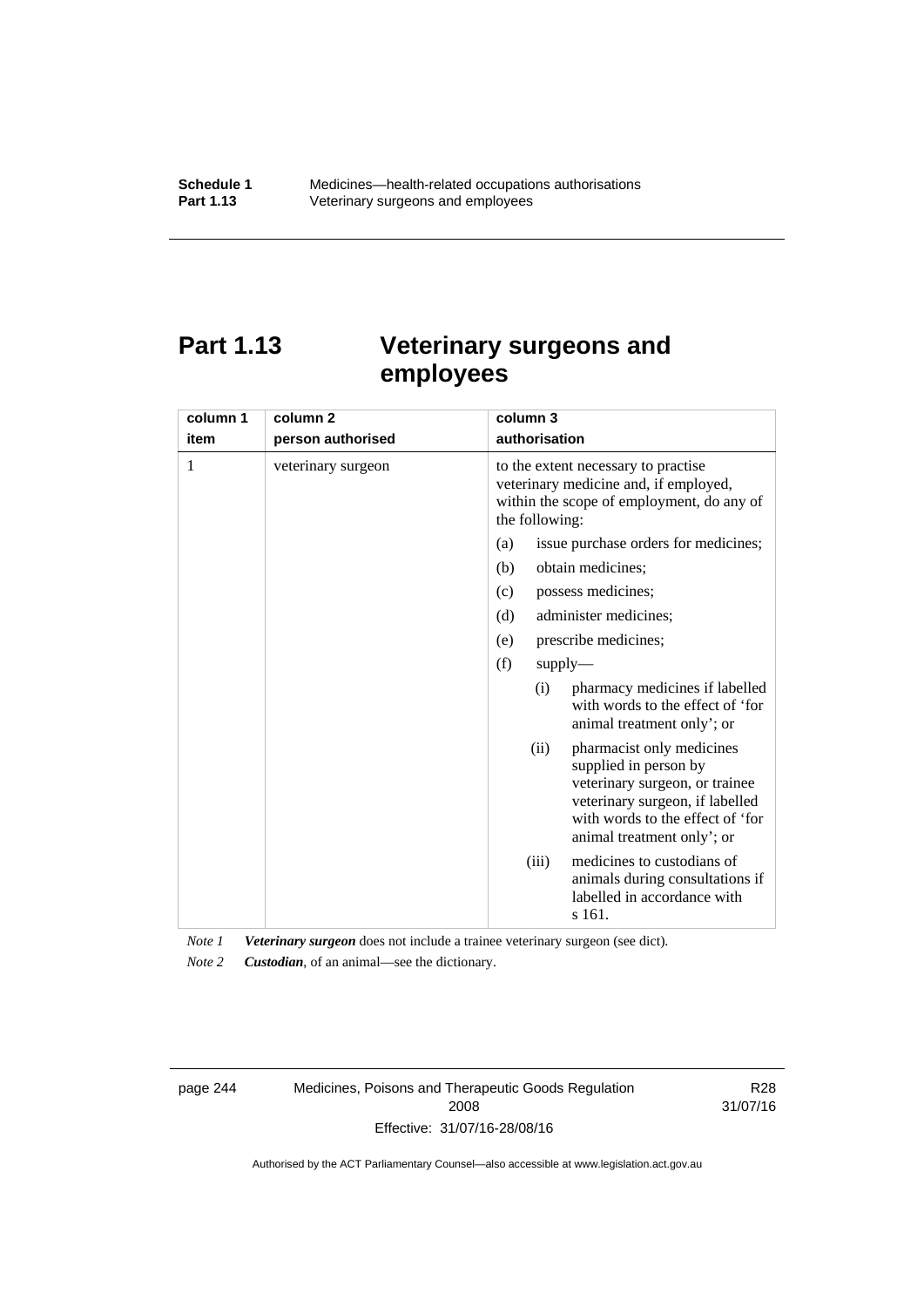| column 1 | column <sub>2</sub>        | column 3                                                                                                                                                                                          |  |  |
|----------|----------------------------|---------------------------------------------------------------------------------------------------------------------------------------------------------------------------------------------------|--|--|
| item     | person authorised          | authorisation                                                                                                                                                                                     |  |  |
| 2        | trainee veterinary surgeon | to the extent necessary to practise<br>veterinary medicine or undertake training,<br>and under supervision of veterinary<br>surgeon, do any of the following:                                     |  |  |
|          |                            | (a)<br>obtain medicines;                                                                                                                                                                          |  |  |
|          |                            | (b)<br>possess medicines;                                                                                                                                                                         |  |  |
|          |                            | administer medicines in accordance<br>(c)<br>with prescription (whether or not<br>issued themself or by veterinary<br>surgeon);                                                                   |  |  |
|          |                            | (d)<br>supply                                                                                                                                                                                     |  |  |
|          |                            | pharmacy medicines if labelled<br>(i)<br>with words to the effect of 'for<br>animal treatment only'; or                                                                                           |  |  |
|          |                            | (ii)<br>pharmacist only medicines<br>supplied in person by<br>veterinary surgeon, or trainee<br>veterinary surgeon, if labelled<br>with words to the effect of 'for<br>animal treatment only'; or |  |  |
|          |                            | (iii)<br>medicines supplied in person<br>by a veterinary surgeon at the<br>surgery if labelled in<br>accordance with s 161;                                                                       |  |  |
|          |                            | prescribe medicines for<br>(e)<br>administration at veterinary surgery.                                                                                                                           |  |  |

R28 31/07/16 Medicines, Poisons and Therapeutic Goods Regulation 2008 Effective: 31/07/16-28/08/16

page 245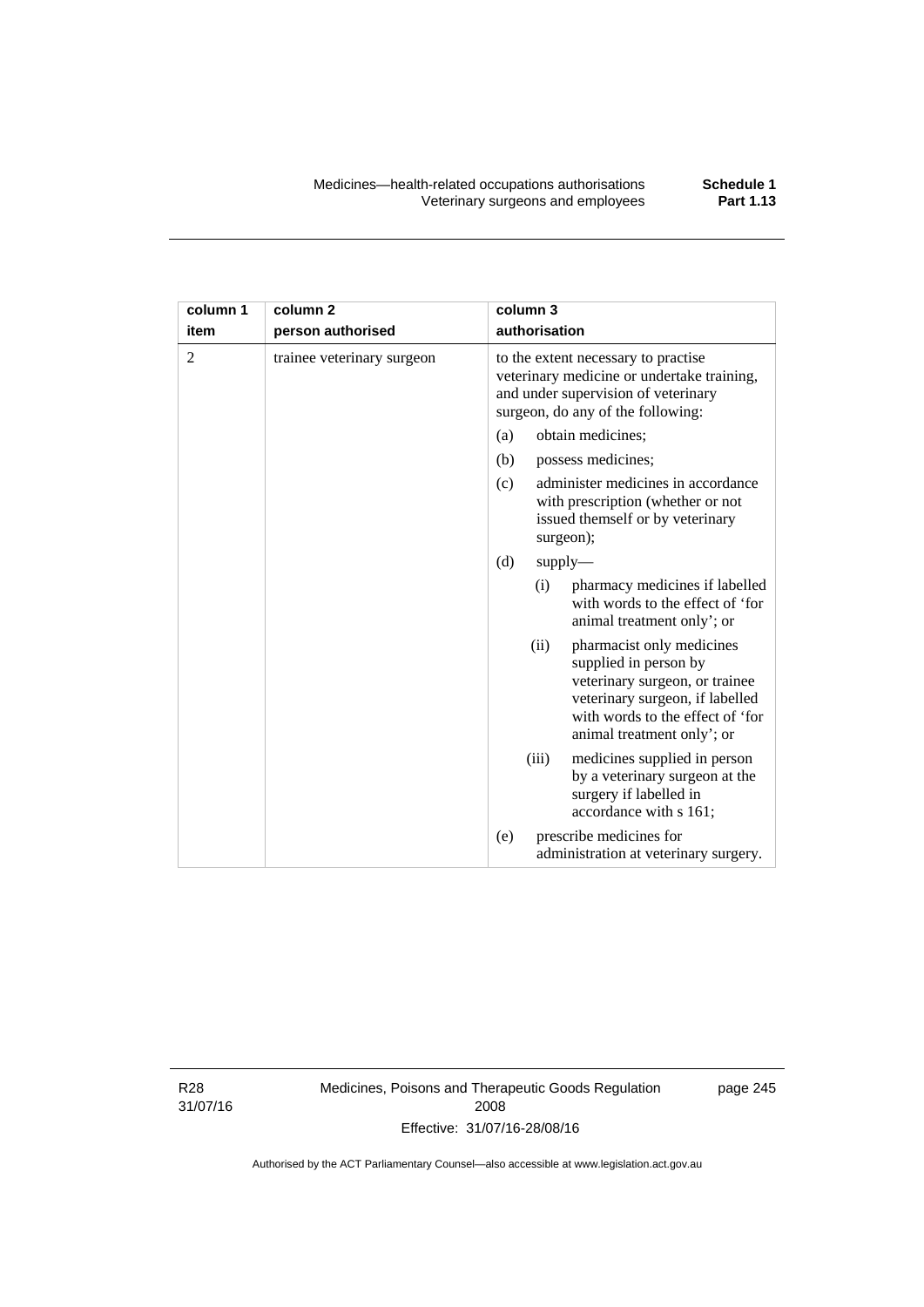#### **Schedule 1** Medicines—health-related occupations authorisations<br>**Part 1.13** Veterinary surgeons and employees Veterinary surgeons and employees

| column 1 | column <sub>2</sub>                                                                            | column 3                                                                                                                                                                               |  |
|----------|------------------------------------------------------------------------------------------------|----------------------------------------------------------------------------------------------------------------------------------------------------------------------------------------|--|
| item     | person authorised                                                                              | authorisation                                                                                                                                                                          |  |
| 3        | veterinary surgeon's employee<br>public employee assisting<br>veterinary surgeon who is public | within the scope of employment and under<br>supervision of veterinary surgeon, do any<br>of the following:                                                                             |  |
|          | employee                                                                                       | obtain medicines from veterinary<br>(a)<br>surgeon authorised to possess them;                                                                                                         |  |
|          |                                                                                                | possess medicines mentioned in<br>(b)<br>par $(a)$ ;                                                                                                                                   |  |
|          |                                                                                                | administer medicines mentioned in<br>(c)<br>par (a) in accordance with veterinary<br>surgeon's prescription;                                                                           |  |
|          |                                                                                                | (d)<br>supply pharmacy medicines if<br>labelled with words to the effect of<br>'for animal treatment only';                                                                            |  |
|          |                                                                                                | supply pharmacist only medicines<br>(e)<br>supplied in person by veterinary<br>surgeon, or trainee veterinary<br>surgeon, if supply is for purpose of<br>sale or delivery of medicine; |  |
|          |                                                                                                | supply medicines supplied in person<br>(f)<br>by a veterinary surgeon at the place<br>of employment if labelled in<br>accordance with s 161.                                           |  |

page 246 Medicines, Poisons and Therapeutic Goods Regulation 2008 Effective: 31/07/16-28/08/16

R28 31/07/16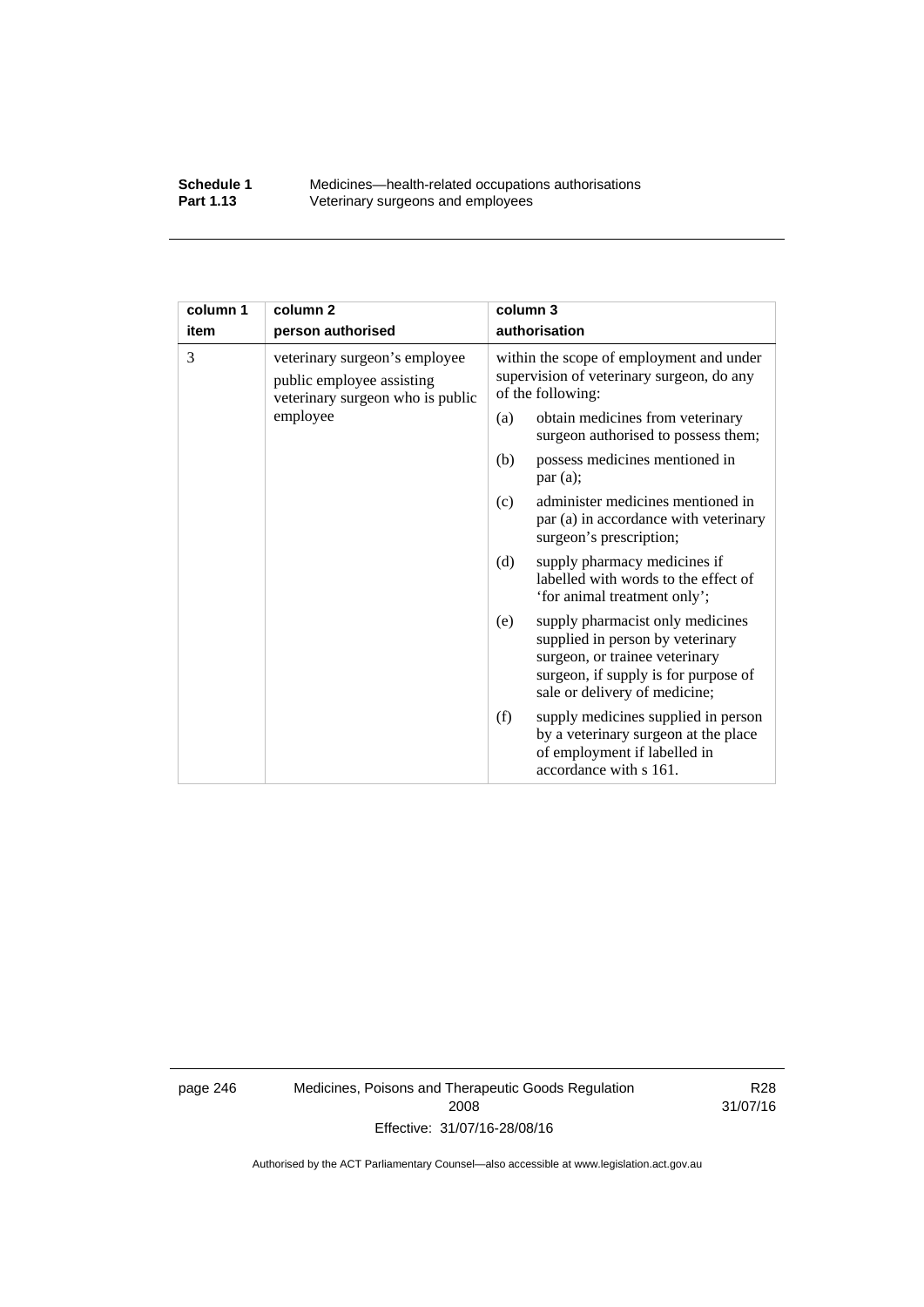# **Schedule 3 Designated appendix D medicines—standing approvals**

(see s 31, s 33, s 41, s 160, s 591, s 592 and s 593)

# **Part 3.1 Approval conditions**

#### **3.1 Definitions—sch 3**

In this schedule:

*condition 1*, for a doctor prescribing or supplying a designated appendix D medicine to a woman of child-bearing age, means the doctor must ensure that the possibility of pregnancy by the woman has been excluded prior to commencement of treatment.

*condition 2*, for a doctor prescribing or supplying a designated appendix D medicine to a woman of child-bearing age, means the doctor must advise the woman to avoid becoming pregnant during, or for a period of 1 month after the completion of, treatment.

*condition 3*, for a doctor prescribing or supplying a designated appendix D medicine to a woman of child-bearing age, means the doctor must advise the woman to avoid becoming pregnant during, or for a period of 3 months after the completion of, treatment.

*condition 4*, for a doctor prescribing or supplying a designated appendix D medicine to a woman of child-bearing age, means the doctor must advise the woman to avoid becoming pregnant during, or for a period of 24 months after the completion of, treatment.

R28 31/07/16 page 247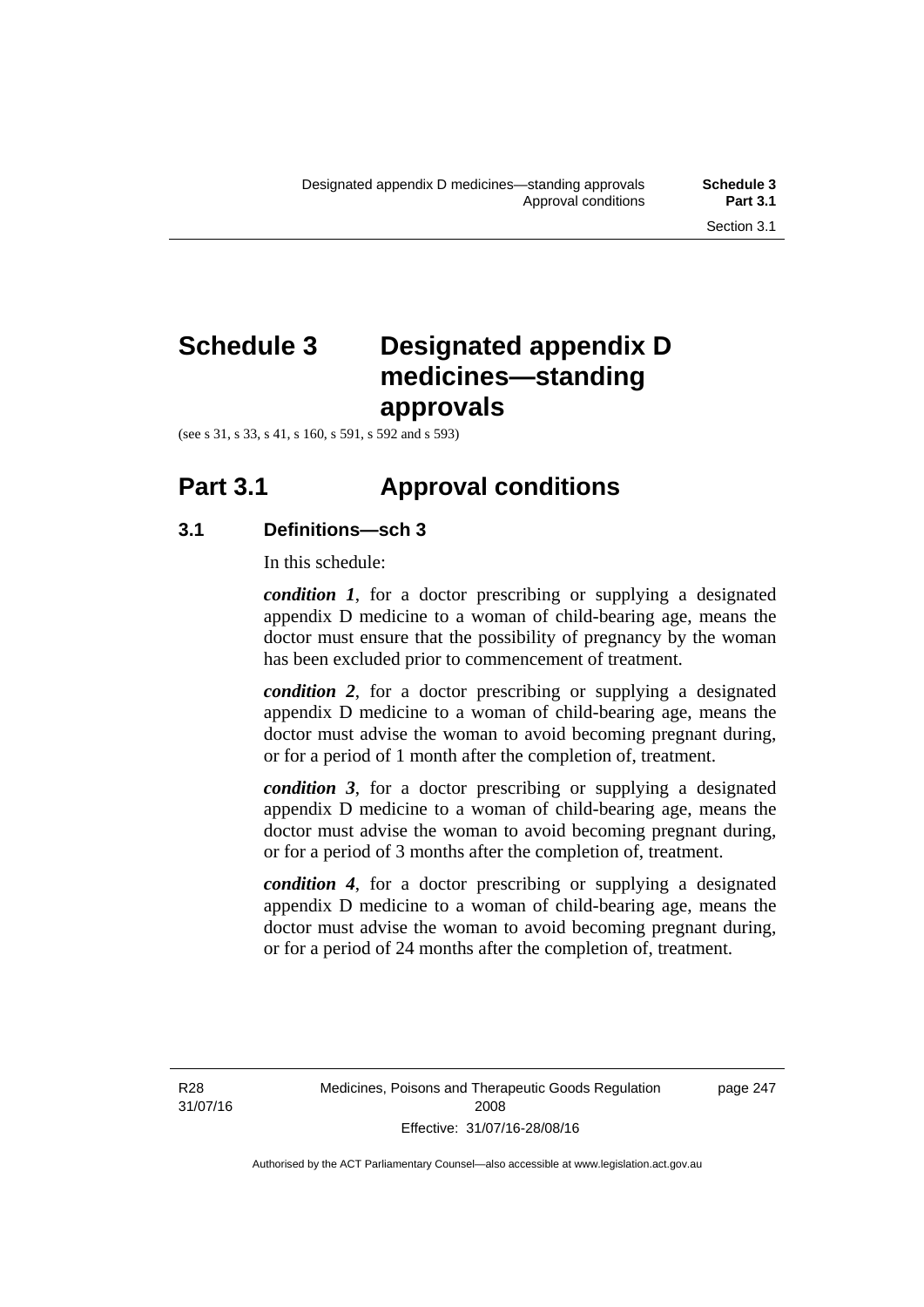### **Part 3.2 Standing approvals for designated appendix D medicines**

| column 1<br>item | column <sub>2</sub><br>doctor                                                                    | column 3<br>medicine                                                                                                                                                                                                                                                                                                                                                                                                                                   | column 4<br>conditions (if any)                                                                            |
|------------------|--------------------------------------------------------------------------------------------------|--------------------------------------------------------------------------------------------------------------------------------------------------------------------------------------------------------------------------------------------------------------------------------------------------------------------------------------------------------------------------------------------------------------------------------------------------------|------------------------------------------------------------------------------------------------------------|
| 1                | specialist practising<br>in specialist area of<br>dermatology                                    | acitretin for human use<br>alefacept for human use<br>bexarotene for human use<br>etretinate for human use<br>isotretinoin for human oral use<br>thalidomide for human use                                                                                                                                                                                                                                                                             | conditions 1 and 4<br>conditions 1 and 2<br>conditions 1 and 4<br>conditions 1 and 2<br>conditions 1 and 2 |
| 2                | specialist practising<br>in specialist area of<br>endocrinology,<br>gynaecology or<br>obstetrics | clomiphene for human use<br>corifollitropin alfa for human use<br>cyclofenil for human use<br>dinoprost for human use<br>dinoprostone for human use<br>follitropin alpha (recombinant human<br>follicle-stimulating hormone) for<br>human use<br>follitropin beta (recombinant human<br>follicle-stimulating hormone) for<br>human use<br>luteinising hormone for human use<br>urofollitropin (human<br>follicle-stimulating hormone) for<br>human use |                                                                                                            |

page 248 Medicines, Poisons and Therapeutic Goods Regulation 2008 Effective: 31/07/16-28/08/16

R28 31/07/16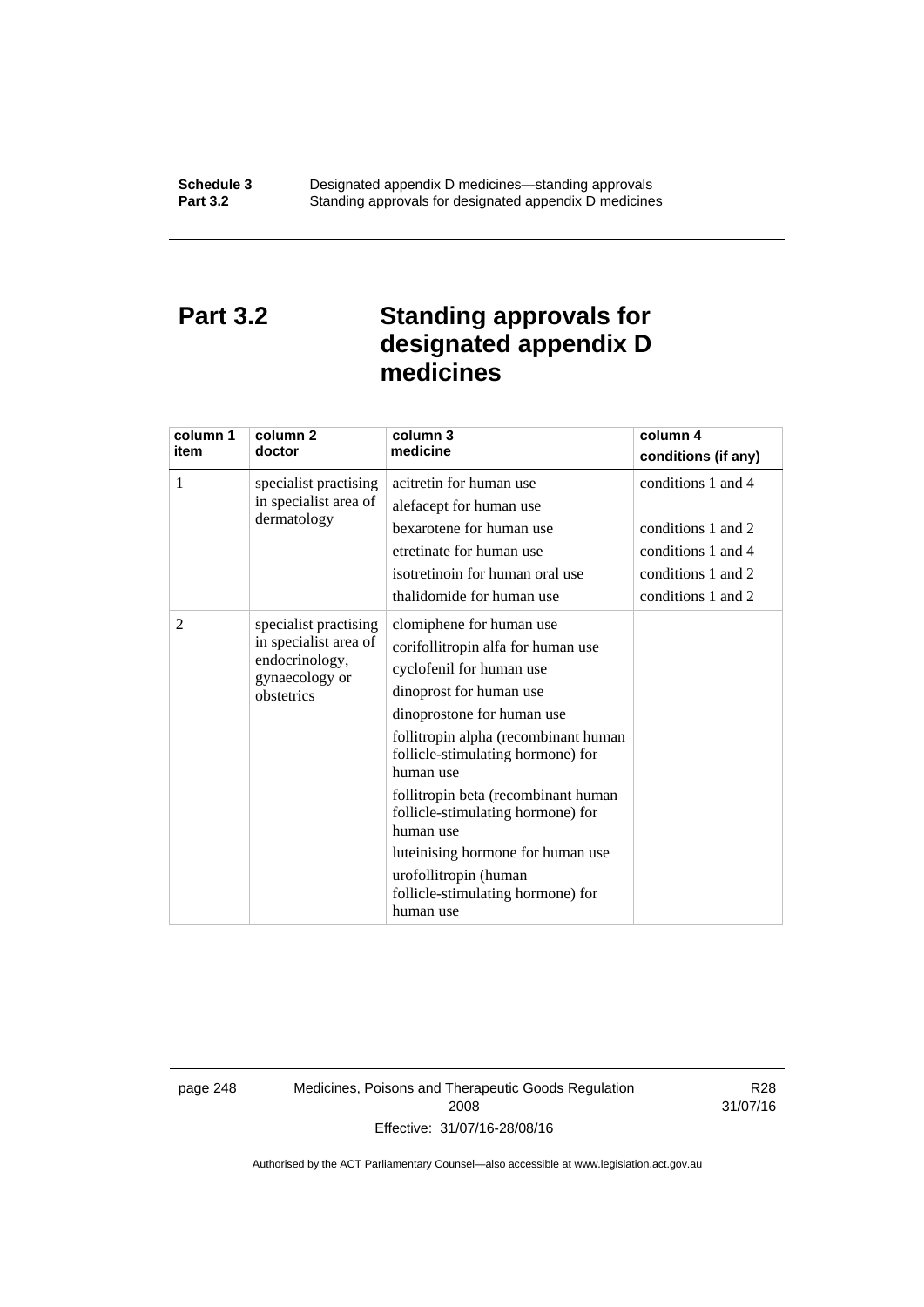| column 1<br>item | column <sub>2</sub><br>doctor                                                                                                                                                                             | column 3<br>medicine                                                                                                                                                                                                                                                                                                           | column 4<br>conditions (if any)                                                                                                                                                                                          |
|------------------|-----------------------------------------------------------------------------------------------------------------------------------------------------------------------------------------------------------|--------------------------------------------------------------------------------------------------------------------------------------------------------------------------------------------------------------------------------------------------------------------------------------------------------------------------------|--------------------------------------------------------------------------------------------------------------------------------------------------------------------------------------------------------------------------|
| 3                | specialist practising<br>in specialist area of<br>mental health<br>doctor employed by<br>Territory and<br>working under<br>supervision of chief<br>psychiatrist under<br><b>Mental Health Act</b><br>2015 | clozapine for human use                                                                                                                                                                                                                                                                                                        |                                                                                                                                                                                                                          |
| $\overline{4}$   | specialist physician                                                                                                                                                                                      | ambrisentan for human use<br>acitretin for human use<br>etretinate for human use<br>bexarotene for human use<br>bosentan for human use<br>isotretinoin for human oral use<br>lenalidomide for human use<br>sitaxentan for human use<br>teriparatide for human use<br>thalidomide for human use<br>tretinoin for human oral use | conditions 1 and 3<br>conditions 1 and 4<br>conditions 1 and 4<br>conditions 1 and 2<br>conditions 1 and 3<br>conditions 1 and 2<br>conditions 1 and 2<br>conditions 1 and 3<br>conditions 1 and 2<br>conditions 1 and 2 |
| 5                | specialist practising<br>in specialist area of<br>neurology or<br>rehabilitation                                                                                                                          | nabiximols for human use                                                                                                                                                                                                                                                                                                       |                                                                                                                                                                                                                          |
| 6                | specialist practising<br>in specialist area of<br>neurology,<br>paediatrics or sleep<br>medicine                                                                                                          | sodium oxybate for human use                                                                                                                                                                                                                                                                                                   |                                                                                                                                                                                                                          |

*Note Specialist* includes a doctor training in a specialist area—see the dictionary.

R28 31/07/16 Medicines, Poisons and Therapeutic Goods Regulation 2008 Effective: 31/07/16-28/08/16

page 249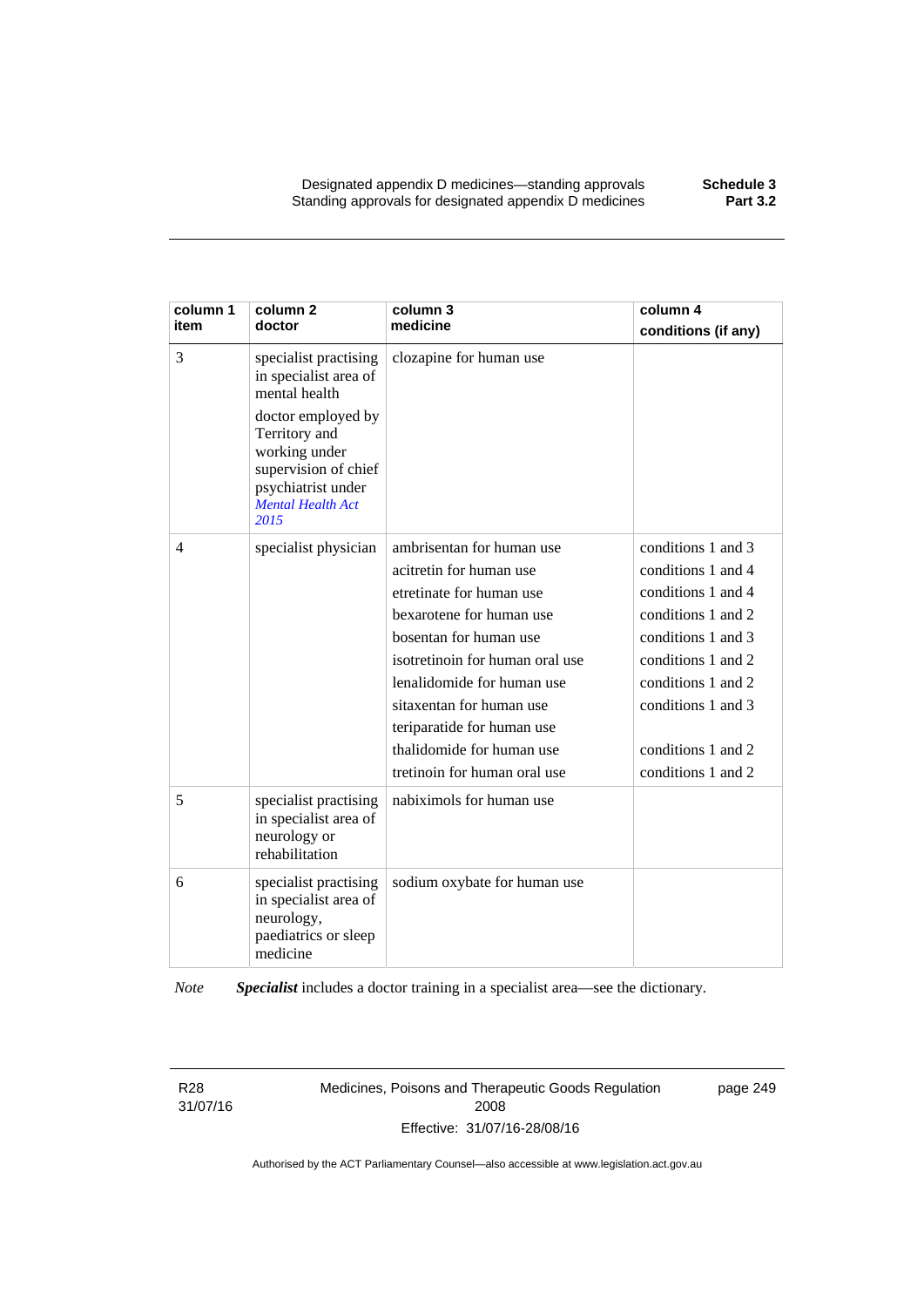### **Schedule 4 Dangerous poisons manufacturing etc authorisations**

(see s 690)

| column 1<br>item | column <sub>2</sub><br>people                                             | column 3<br>dangerous poison | column 4<br>prescribed purpose                                         |
|------------------|---------------------------------------------------------------------------|------------------------------|------------------------------------------------------------------------|
| 1                | manufacturers of glass                                                    | arsenic                      | manufacturing glass                                                    |
|                  | metallurgists                                                             |                              | manufacturing alloys                                                   |
| $\overline{2}$   | manufacturers of dyes or<br>pharmaceuticals                               | benzene                      | manufacturing dyes or<br>pharmaceuticals                               |
|                  | manufacturers of lacquers,<br>linoleum, protective cloths<br>or varnishes |                              | manufacturing lacquers,<br>linoleum, protective<br>cloths or varnishes |
| 3                | manufacturers of<br>chemicals or<br>pharmaceuticals                       | carbon tetrachloride         | manufacturing<br>chemicals or<br>pharmaceuticals                       |
|                  | manufacturers of lacquers,<br>paints or varnishes                         |                              | manufacturing lacquers,<br>paints or varnishes                         |
| $\overline{4}$   | managers of swimming<br>pools, other than domestic<br>swimming pools      | chlorine                     | purifying water in pools                                               |
|                  | manufacturers of<br>chemicals, plastics or<br>synthetic rubber            |                              | manufacturing<br>chemicals, plastics or<br>synthetic rubber            |
|                  | metallurgists                                                             |                              | cleaning metals                                                        |
|                  | people working at sewage<br>treatment centres                             |                              | treating sewage at<br>treatment centres                                |
|                  | people working at water<br>treatment centres                              |                              | purifying water at<br>treatment centres                                |
| 5                | electroplaters                                                            | cyanides                     | electroplating                                                         |

page 250 Medicines, Poisons and Therapeutic Goods Regulation 2008 Effective: 31/07/16-28/08/16

R28 31/07/16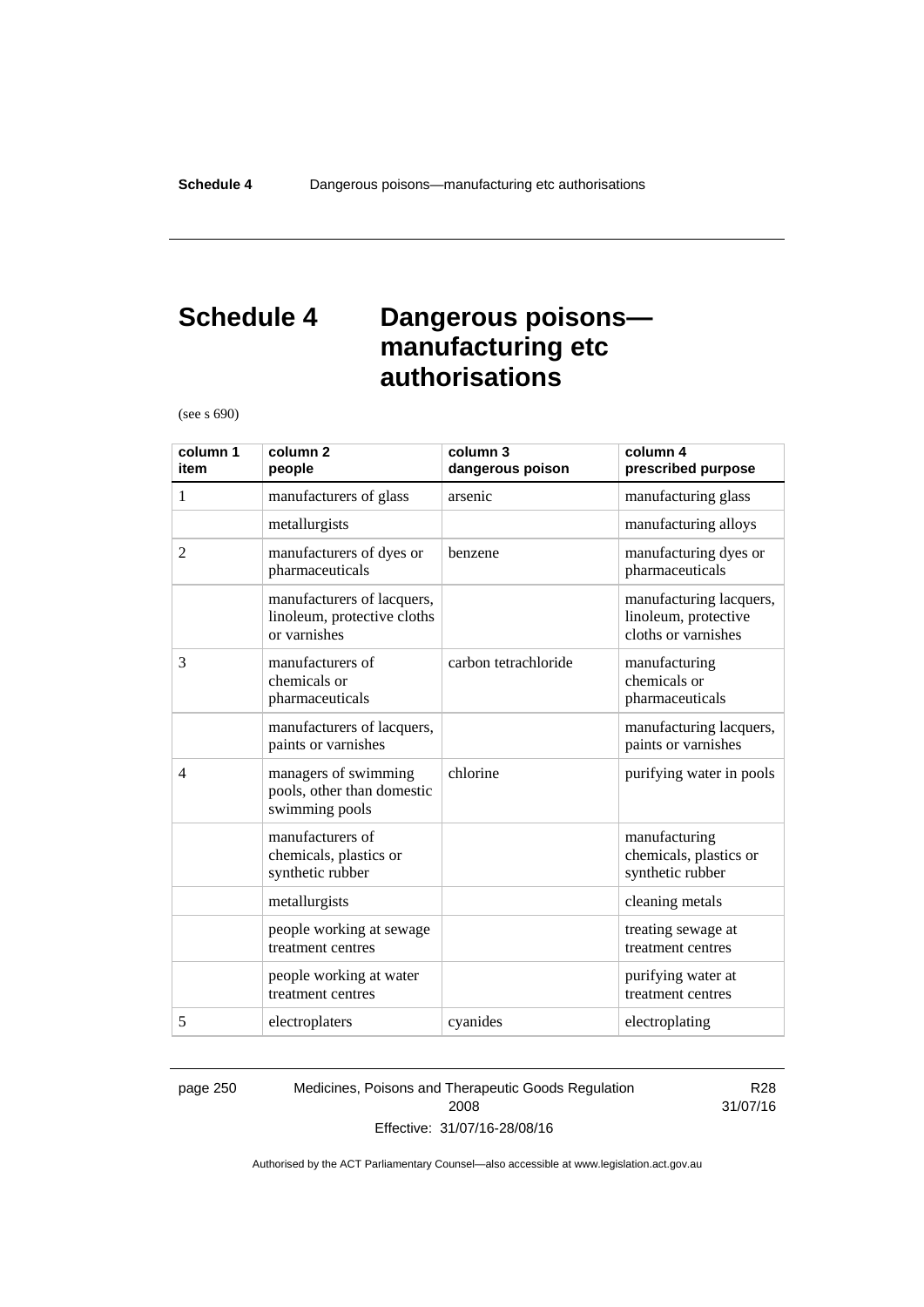| column 1<br>item | column <sub>2</sub><br>people                                   | column 3<br>dangerous poison                      | column 4<br>prescribed purpose                                  |
|------------------|-----------------------------------------------------------------|---------------------------------------------------|-----------------------------------------------------------------|
|                  | jewellers                                                       |                                                   | manufacturing gold<br>jewellery                                 |
|                  | miners                                                          |                                                   | extracting or processing<br>gold                                |
| 6                | manufacturers of lacquers,<br>paints or varnishes               | epichlorohydrin                                   | manufacturing lacquers,<br>paints or varnishes                  |
| 7                | manufacturers of<br>chemicals or detergents                     | ethylene oxide                                    | manufacturing<br>chemicals or detergents                        |
|                  | sterilising technologists                                       |                                                   | sterilising surgical<br>instruments                             |
| 8                | glass workers                                                   | hydrofluoric acid                                 | etching glass                                                   |
|                  | masons                                                          |                                                   | cleaning building<br>materials                                  |
|                  | metal workers                                                   |                                                   | cleaning or etching<br>metals                                   |
|                  | miners                                                          |                                                   | extracting or processing<br>gold                                |
|                  | potters                                                         |                                                   | cleaning ceramics                                               |
| 9                | manufacturers of lamps,<br>mirrors or scientific<br>instruments | mercury                                           | manufacturing of lamps,<br>mirrors or scientific<br>instruments |
|                  | manufacturers of mercury<br>salts or organic<br>compounds       |                                                   | manufacturing mercury<br>salts or organic<br>compounds          |
|                  | miners                                                          |                                                   | extracting metals from<br>ores                                  |
| 10               | manufacturers of plastics                                       | 4, 4'-methylenebis<br>[2-chloroaniline]<br>(MOCA) | manufacturing plastics                                          |

R28 31/07/16 Medicines, Poisons and Therapeutic Goods Regulation 2008 Effective: 31/07/16-28/08/16

page 251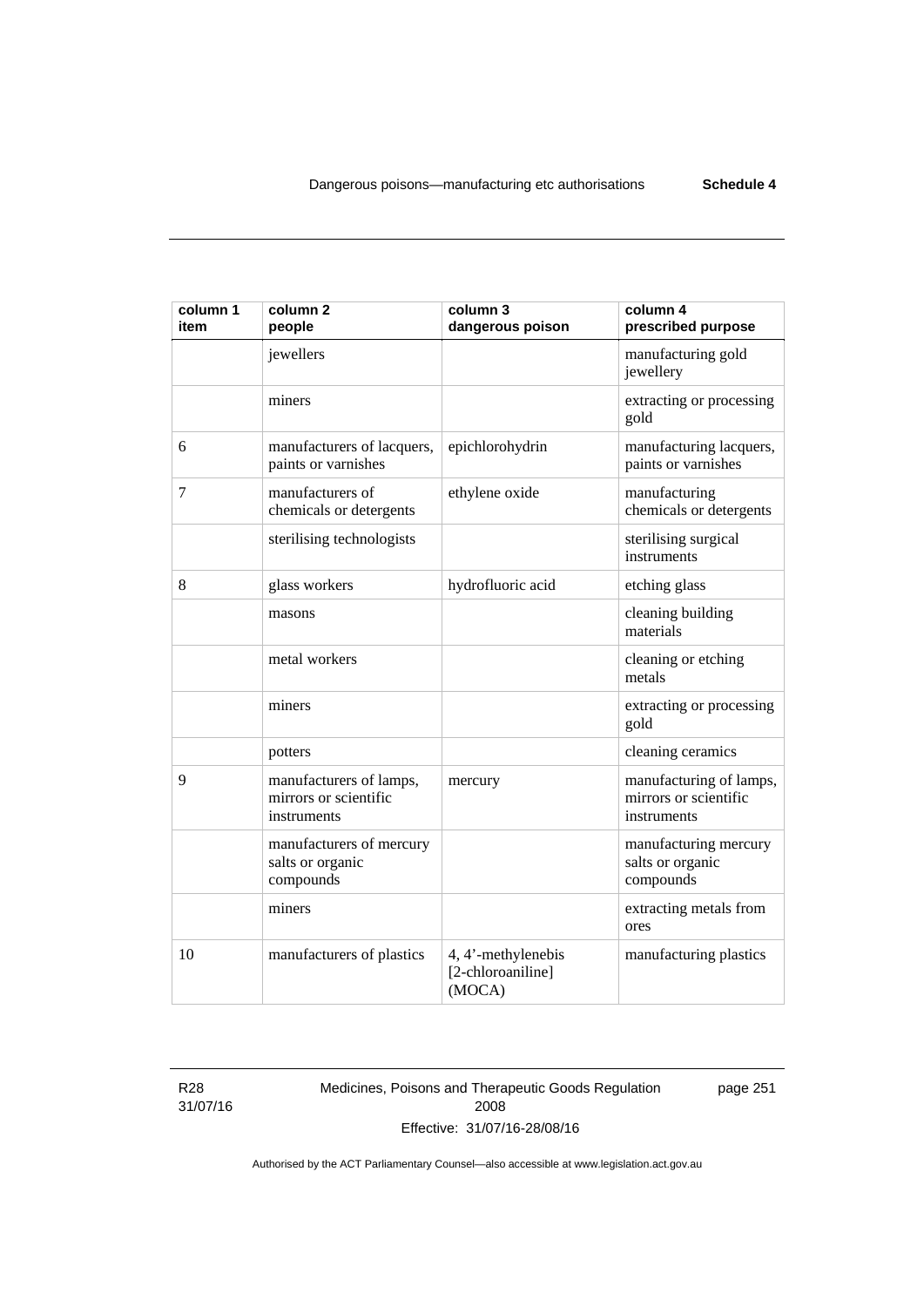#### **Schedule 4** Dangerous poisons—manufacturing etc authorisations

| column 1<br>item | column <sub>2</sub><br>people                                                        | column 3<br>dangerous poison | column 4<br>prescribed purpose                                                    |
|------------------|--------------------------------------------------------------------------------------|------------------------------|-----------------------------------------------------------------------------------|
| 11               | manufacturers of<br>detergents, lubricants or<br>organic compounds                   | propylene oxide              | manufacturing<br>detergents, lubricants or<br>organic compounds                   |
| 12               | manufacturers of organic<br>compounds, paints, rust<br>removers or varnishes         | tetrachloroethane            | manufacturing organic<br>compounds, paints, rust<br>removers or varnishes         |
| 13               | manufacturers of dyes                                                                | ortho-tolidine               | manufacturing dyes                                                                |
| 14               | manufacturers of<br>disinfectants, household<br>cleaners or industrial<br>deodorants | trichloroisocyanuric acid    | manufacturing<br>disinfectants, household<br>cleaners or industrial<br>deodorants |

page 252 Medicines, Poisons and Therapeutic Goods Regulation 2008 Effective: 31/07/16-28/08/16

R28 31/07/16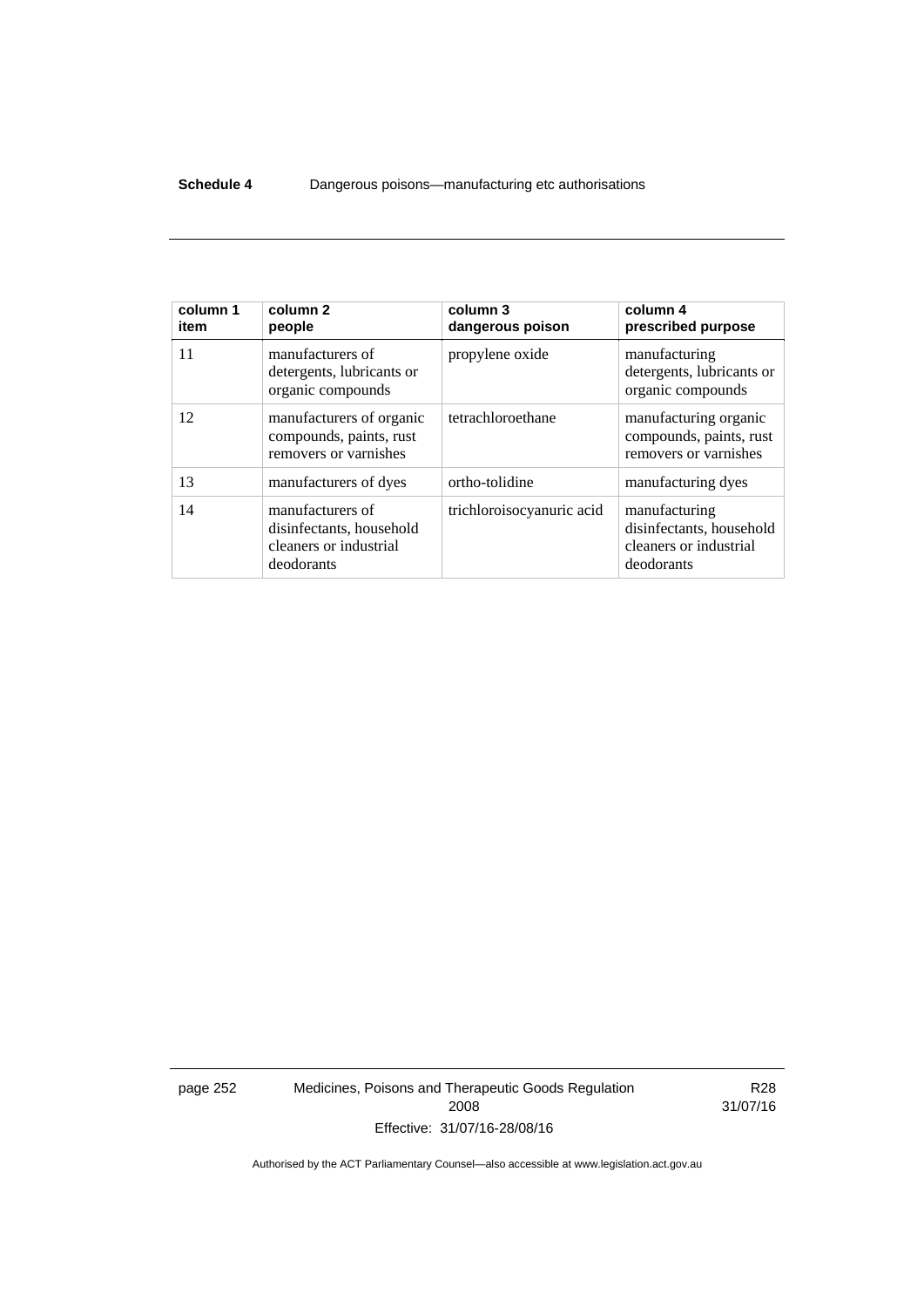# **Schedule 5 Requirements for storage receptacles**

(see s 531 and s 533)

#### **Part 5.1 Medicines cabinets**

#### **5.1 Medicines cabinets—general requirements**

A medicines cabinet must be constructed to prevent ready access to the cabinet's contents by cutting, sawing or unbolting.

#### **5.2 Medicines cabinets—body requirements**

- (1) The body of a medicines cabinet must be constructed of a single layer of black mild steel plate at least 10mm thick and with continuous welding of all joints.
- (2) The body must have, for installation—
	- (a) 4 suitably sized holes in the cabinet's back plate; or
	- (b) 2 suitably sized holes in the back plate and 2 suitably sized holes in the cabinet's base.

page 253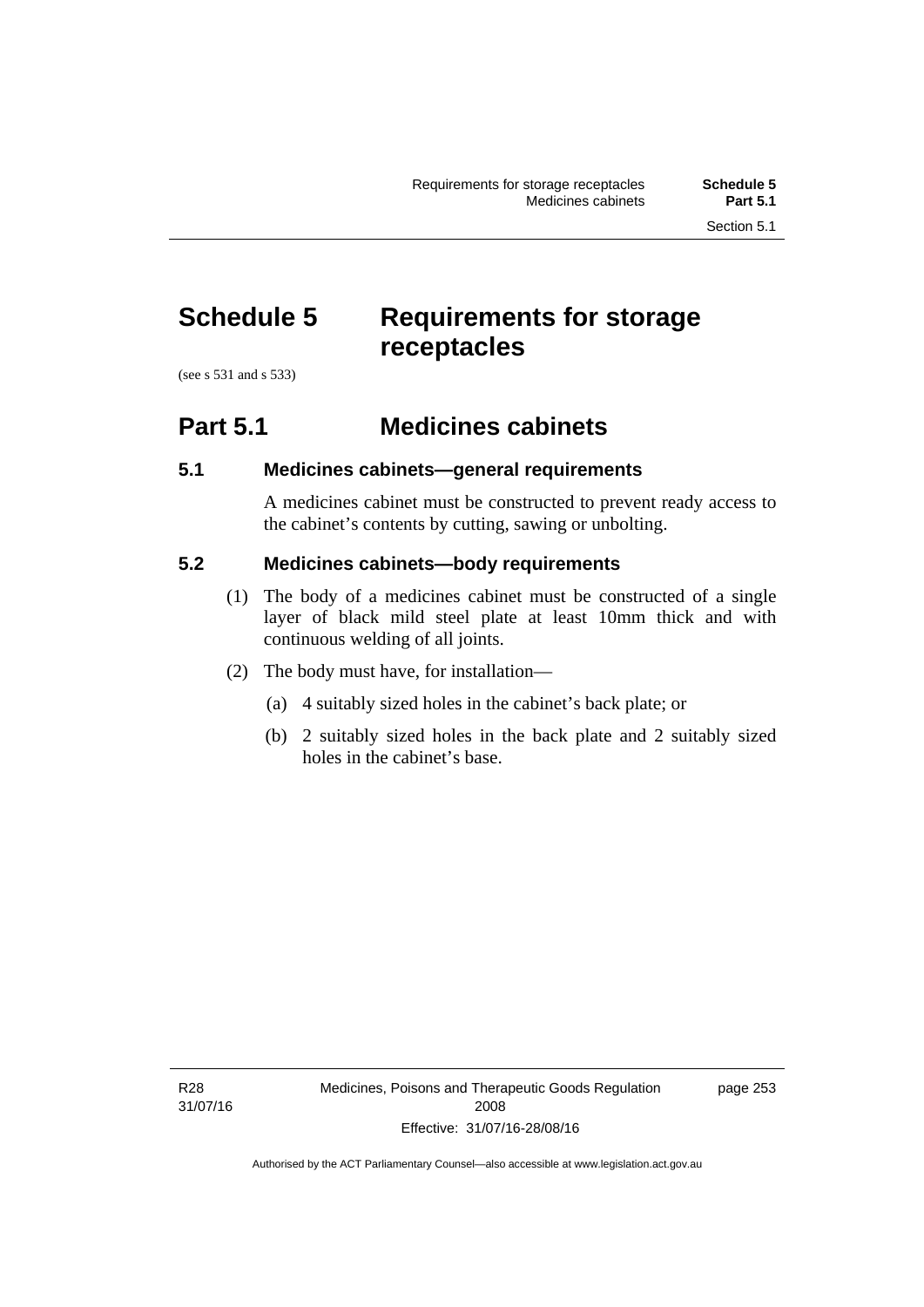#### **5.3 Medicines cabinets—door requirements**

- (1) The door of a medicines cabinet must be constructed of black mild steel plate at least 10mm thick.
- (2) When the medicines cabinet door is closed, the door must—
	- (a) fit flush with the cabinet; and
	- (b) have a clearance around the door of not more than 1.5mm.
- (3) The door must be fitted with a fixed locking bar, welded to the inside face of the door near the hinge edge, that engages in a rebate in the cabinet when closed.
- (4) The hinges on the door must be—
	- (a) constructed of heavy duty steel; and
	- (b) continuous welded to the door and body of the cabinet.

#### **5.4 Medicines cabinets—lock requirements**

- (1) A medicines cabinet lock must be—
	- (a) a 6-lever pick-proof lock; or
	- (b) a lock mechanism of a level of security equal to, or greater than, a 6-lever pick-proof lock.
- (2) The lock must be securely attached to the inside face of the door.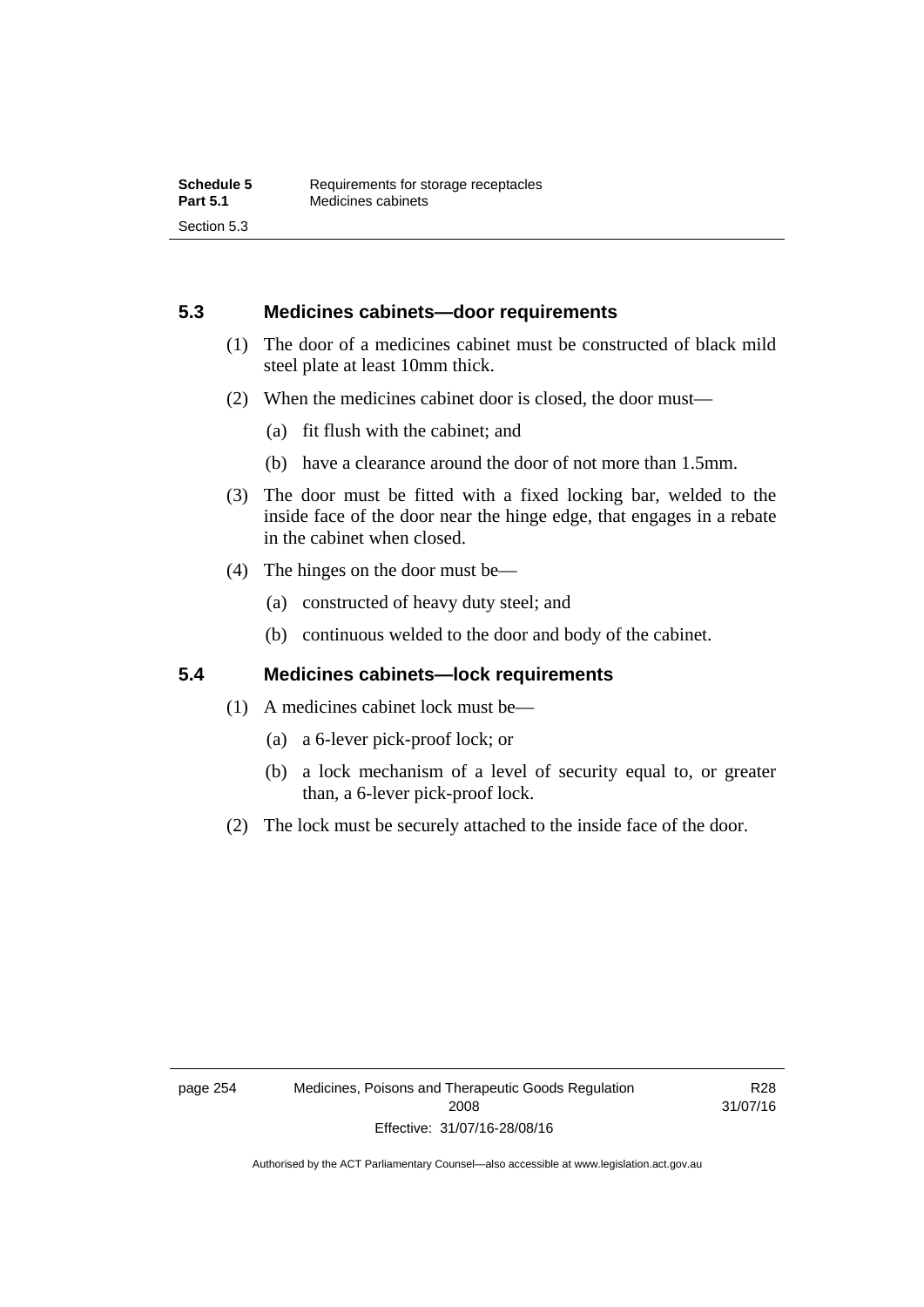#### **5.5 Medicines cabinets—mounting requirements**

- (1) A medicines cabinet must be—
	- (a) embedded in a floor of reinforced concrete of at least 10mpa compressive strength; or
	- (b) securely fixed to a wall or floor (or both) in accordance with this section.
- (2) If the wall and floor are brick or concrete, the medicines cabinet must be fixed to the wall or floor (or both) by at least 4 expanding bolts.
- (3) If the wall is timber, but the floor is brick or concrete, the medicines cabinet must be fixed—
	- (a) to the floor by at least 4 expanding bolts; and
	- (b) to the wall by at least 2 coach screws into the studs as close to the top of the wall face as is possible.
- (4) If the wall and floor are timber, the medicines cabinet must be fixed to the timber frame of the wall or floor in a way that will ensure that the cabinet cannot be removed from the floor or wall within 30 minutes.
- (5) The bolts and coach screws must be at least 10mm in diameter.

page 255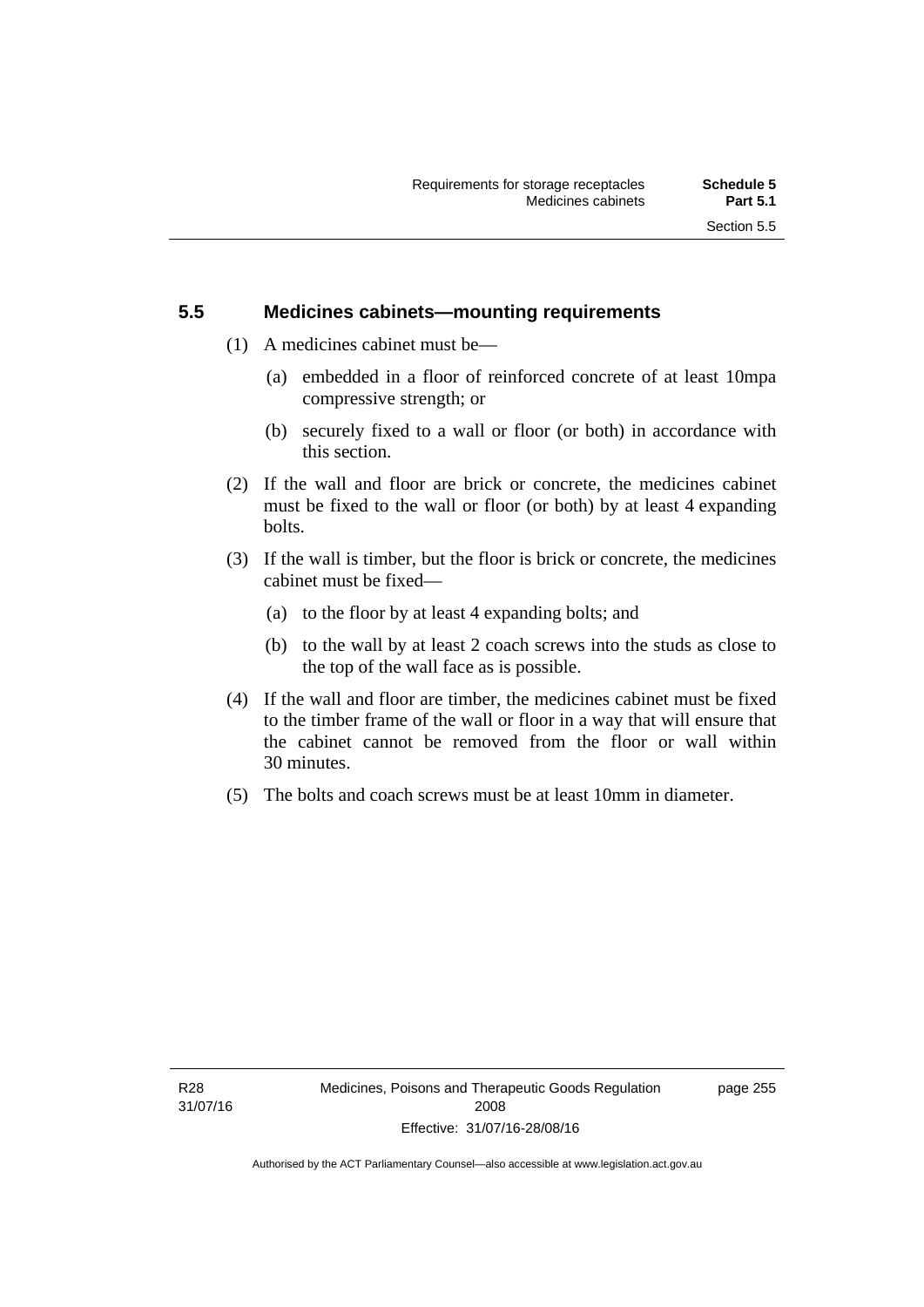#### **Part 5.2 Safes, strong rooms and vaults**

#### **5.6 Requirements for safes**

- (1) A safe must be constructed to prevent ready access to the safe's contents by cutting, sawing or unbolting.
- (2) When locked, a safe must reasonably be expected to resist attempts to gain entry by tools, torch or explosives for at least 30 minutes.
- $(3)$  A safe-
	- (a) may be freestanding if it weighs more than 350kg; or
	- (b) must be securely attached to, or embedded in, a concrete floor or a concrete or brick wall in a way that will ensure that the cabinet cannot be removed from the floor or wall within 30 minutes.

#### **5.7 Requirements for strong rooms**

- (1) The walls, floor and ceiling of a strong room must be brick or concrete.
- (2) The strong room must be fitted with a door.
- (3) When locked, the strong room must reasonably be expected to resist attempts to gain entry by tools, torch or explosives for at least 1 hour.

#### **5.8 Requirements for vaults**

- (1) The walls, floor and ceiling of a vault must be reinforced concrete.
- (2) The vault must be fitted with a door.
- (3) When locked, the vault must reasonably be expected to resist attempts to gain entry by tools, torch or explosives for at least 1 hour.

R28 31/07/16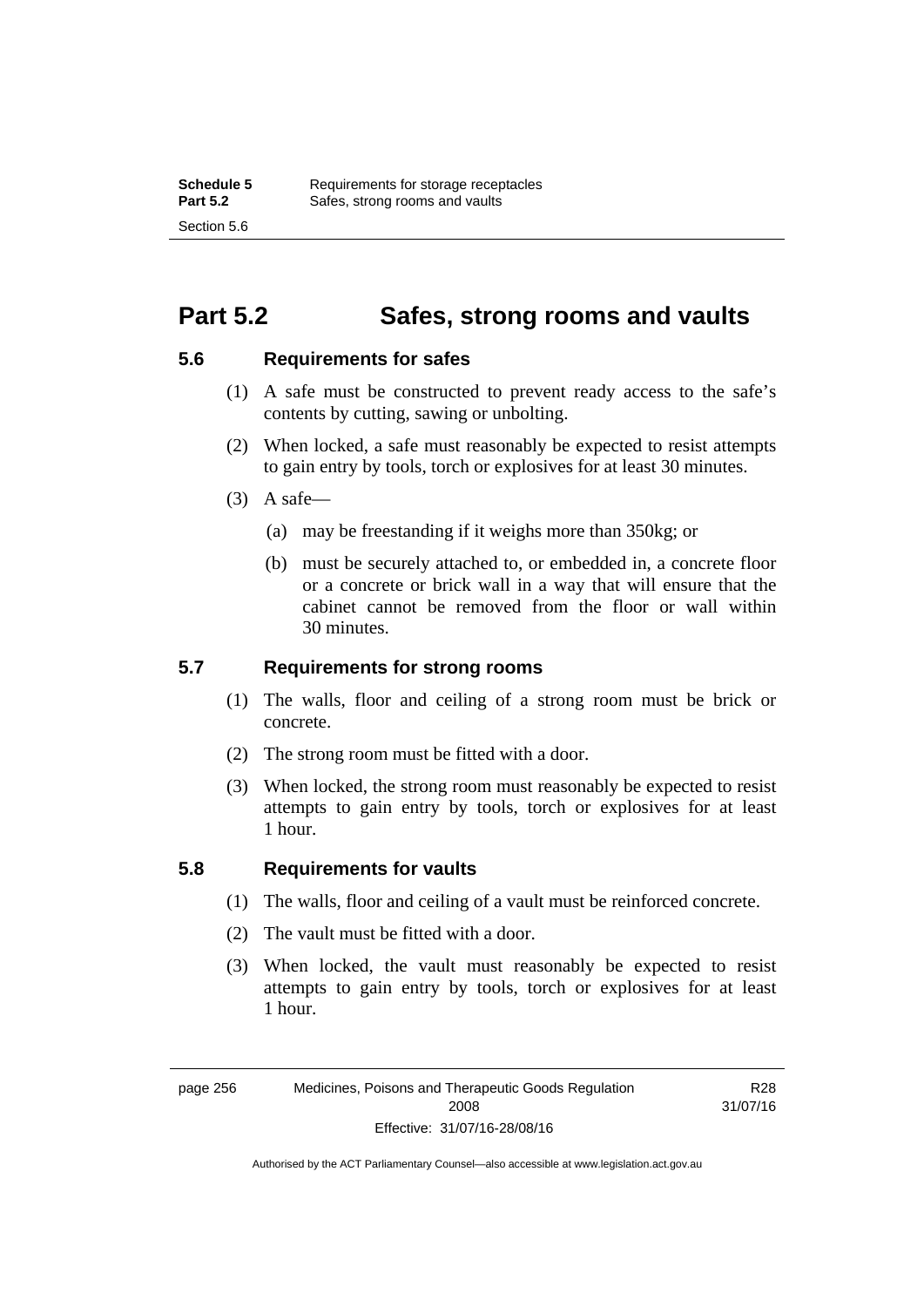### **Dictionary**

(see s 3)

- *Note 1* The [Legislation Act](http://www.legislation.act.gov.au/a/2001-14) contains definitions and other provisions relevant to this regulation.
- *Note 2* For example, the [Legislation Act,](http://www.legislation.act.gov.au/a/2001-14) dict, pt 1, defines the following terms:
	- AS/NZS (see s 164 (2))
	- child
	- correctional centre
	- doctor
	- enrolled nurse
	- home address
	- nurse
	- nurse practitioner
	- optometrist
	- public employee
	- reviewable decision notice.
- *Note 3* Terms used in this regulation have the same meaning that they have in the *[Medicines, Poisons and Therapeutic Goods Act 2008](http://www.legislation.act.gov.au/a/2008-26)* (see [Legislation Act,](http://www.legislation.act.gov.au/a/2001-14) s 148). For example, the following terms are defined in the *[Medicines, Poisons and Therapeutic Goods Act 2008](http://www.legislation.act.gov.au/a/2008-26)*, dictionary:
	- controlled medicine (see s 11)
	- dangerous poison (see s 12)
	- deals, with a regulated substance (see s 19)
	- deals, with a regulated therapeutic good (see s 21)
	- health practitioner
	- hospital
	- institution
	- medicines and poisons standard (see s 15)
	- prescription only medicine (see s 11)
	- prohibited substance (see s 13)
	- purchase order

R28 31/07/16 Medicines, Poisons and Therapeutic Goods Regulation 2008 Effective: 31/07/16-28/08/16

page 257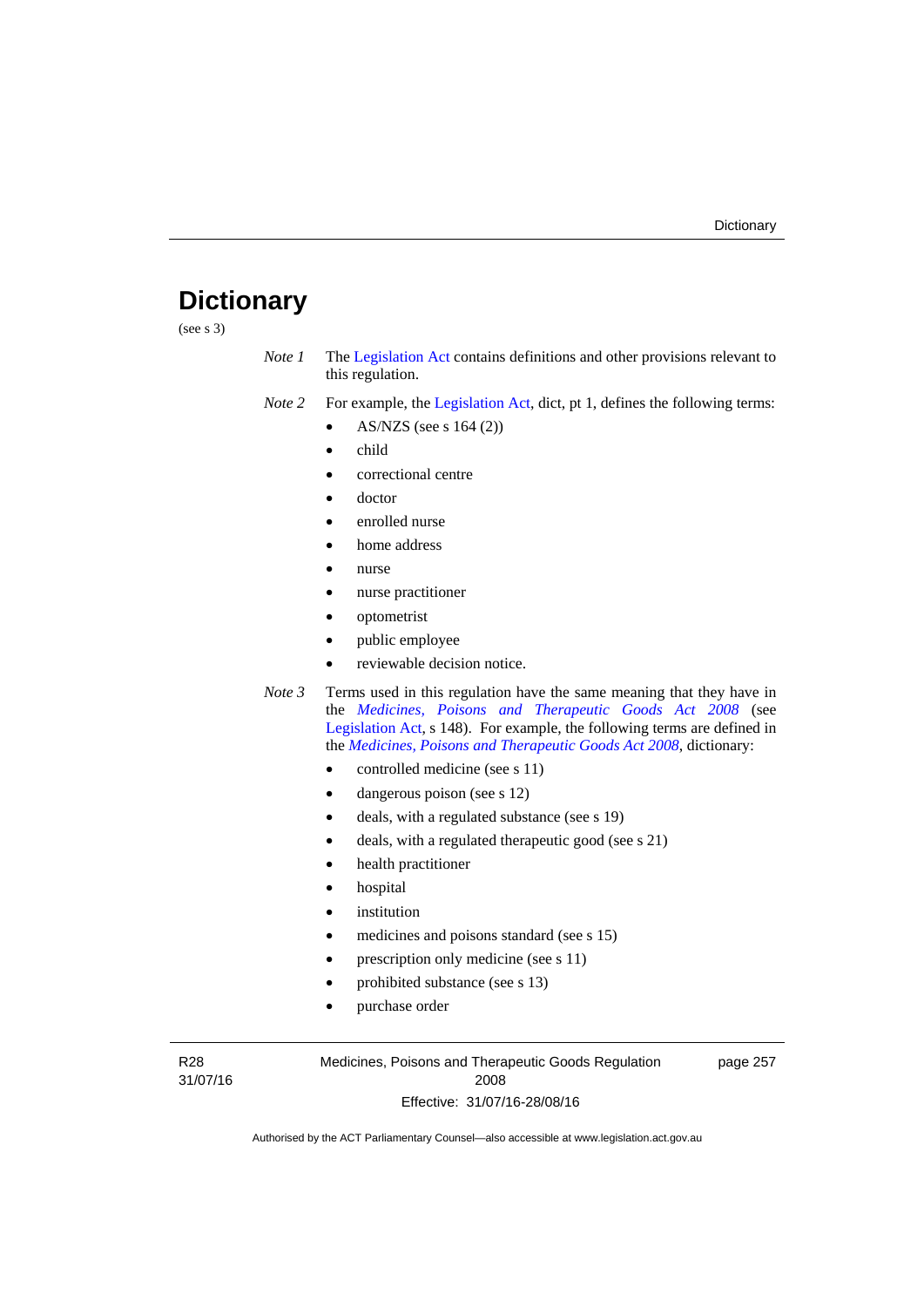- regulated substance (see s 10)
- residential aged care facility
- signs
- supply (see s 24)
- supply authority (see s 23)
- ward
- written.

*appendix D medicines approval*—see section 590.

#### *approved analyst* means—

- (a) an analyst appointed under the *[Public Health Act 1997](http://www.legislation.act.gov.au/a/1997-69)*, section 15 who is authorised under that Act to exercise a function under the Act; or
- (b) an analyst appointed or authorised under another territory law or a law of the Commonwealth, a State or another Territory.

*approved pharmacist*––see the *[National Health Act 1953](http://www.comlaw.gov.au/Series/C1953A00095)* (Cwlth), section 84 (1), as in force from time to time.

*Note* The *[National Health Act 1953](http://www.comlaw.gov.au/Series/C1953A00095)* (Cwlth) does not need to be notified under the [Legislation Act](http://www.legislation.act.gov.au/a/2001-14) because s 47 (6) does not apply (see s 863).

*Australian code of good wholesaling practice for medicines in schedules 2, 3, 4 and 8* means the *Australian Code of Good Wholesaling Practice for Medicines in Schedules 2, 3, 4 and 8* prepared by the National Coordinating Committee on Therapeutic Goods, as in force from time to time.

*Note* The Australian Code of Good Wholesaling Practice for Medicines in Schedules 2, 3, 4 and 8 is accessible at [www.tga.gov.au.](http://www.tga.gov.au/)

*authorised midwife*—see the *[National Health Act 1953](http://www.comlaw.gov.au/Series/C1953A00095)* (Cwlth), section 84 (1), definition of *authorised midwife***.**

*bioequivalent*—a form of a substance is the *bioequivalent* of another form of the substance if the forms are physiologically equivalent in their clinical effect.

page 258 Medicines, Poisons and Therapeutic Goods Regulation 2008 Effective: 31/07/16-28/08/16

R28 31/07/16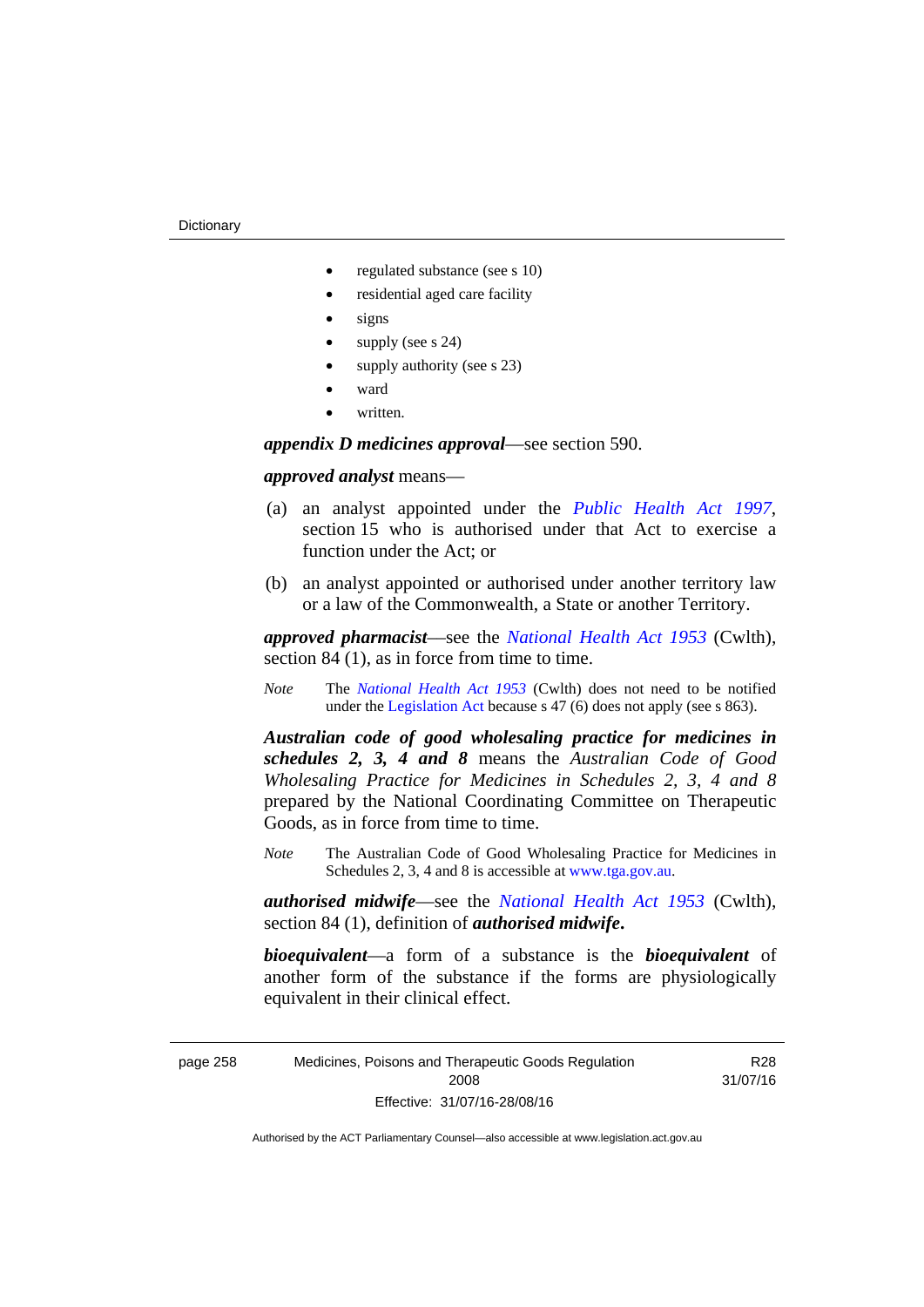*chief pharmacist*, for an institution with a pharmacy, means the pharmacist having the supervision of all other pharmacists employed at the institution.

*CHO* means chief health officer.

*community pharmacy* means a pharmacy at a place other than an institution.

*complying purchase order* means—

- (a) for a medicine—a purchase order that complies with section 62; or
- (b) for a dangerous poison—a purchase order that complies with section 721; or
- (c) for a schedule 10 substance or prohibited substance—see section 772.

*condition 1*, for a doctor prescribing or supplying a designated appendix D medicine to a woman of child-bearing age, for schedule 3 (Designated appendix D medicines—standing approvals)—see schedule 3, section 3.1.

*condition 2*, for a doctor prescribing or supplying a designated appendix D medicine to a woman of child-bearing age, for schedule 3—see schedule 3, section 3.1.

*condition 3*, for a doctor prescribing or supplying a designated appendix D medicine to a woman of child-bearing age, for schedule 3—see schedule 3, section 3.1.

*condition 4*, for a doctor prescribing or supplying a designated appendix D medicine to a woman of child-bearing age, for schedule 3—see schedule 3, section 3.1.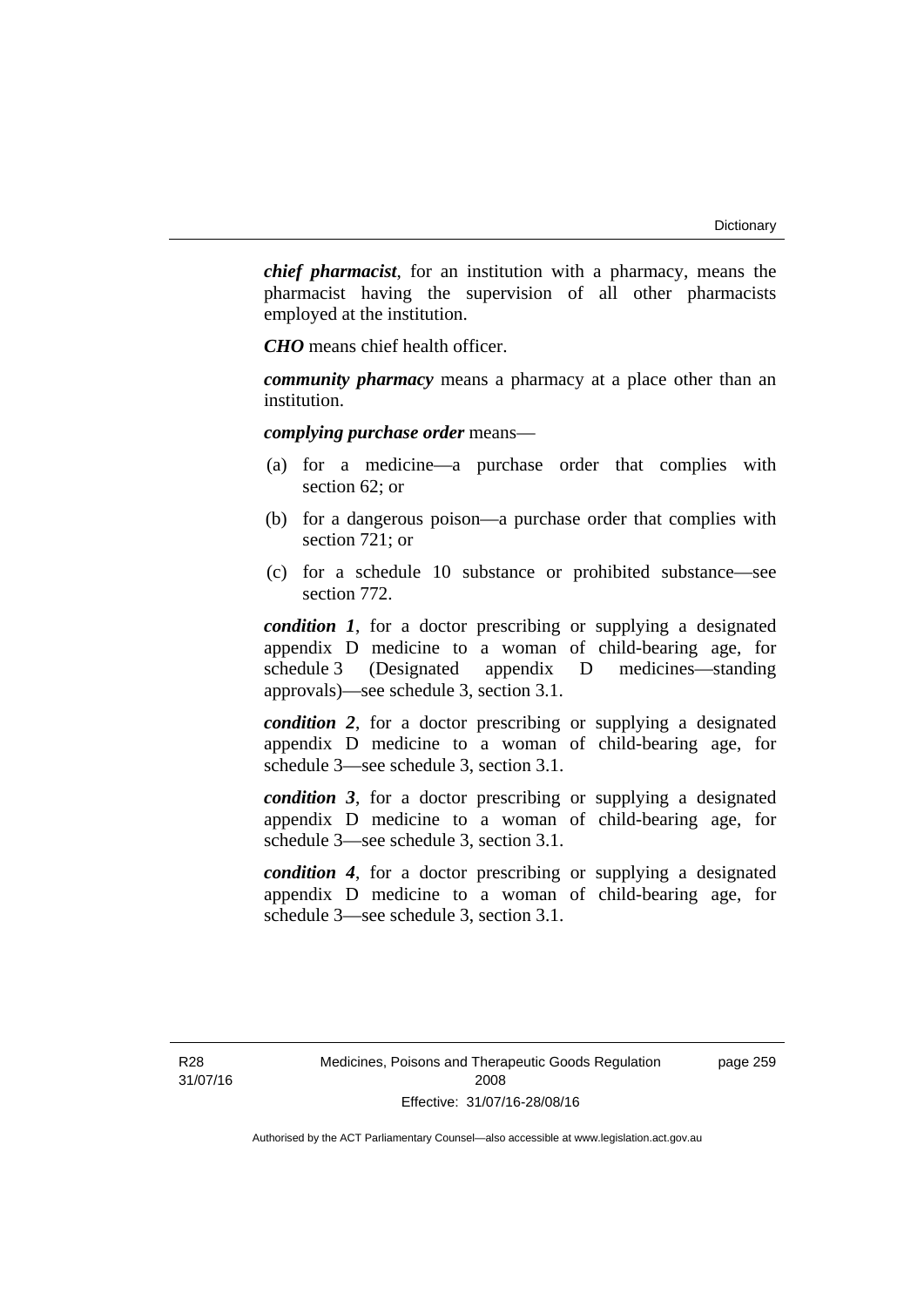*continued dispensing determination* means a determination made by the Minister under the *[National Health Act 1953](http://www.comlaw.gov.au/Series/C1953A00095)* (Cwlth), section 89A (When pharmaceutical benefits may be supplied by approved pharmacists without prescription), as in force from time to time, about the supply of a pharmaceutical benefit to a person by an approved pharmacist without a prescription.

*Note* See the *National Health (Continued Dispensing) Determination 2012* (Cwlth). The determination does not need to be notified under the [Legislation Act](http://www.legislation.act.gov.au/a/2001-14) because s 47 (6) does not apply (see s 863).

*controlled medicines approval*—see section 550.

*controlled medicines register* means a register for controlled medicines.

*controlled medicines research and education program licence* see section 600.

*custodian*, of an animal, means—

- (a) an adult who has lawful custody of the animal; or
- (b) if the animal is owned by a child or a person with a guardian a parent or guardian of the child or person.

*CYP authorised person*—see the *[Children and Young People](http://www.legislation.act.gov.au/a/2008-19)  [Act 2008](http://www.legislation.act.gov.au/a/2008-19)*, dictionary, definition of *authorised person*.

*CYP detention place* means a detention place under the *[Children](http://www.legislation.act.gov.au/a/2008-19)  [and Young People Act 2008](http://www.legislation.act.gov.au/a/2008-19)*.

*dangerous poisons manufacturers licence*—see section 700.

*dangerous poisons register* means a register for dangerous poisons.

*dangerous poisons research and education program licence*—see section 700.

*dangerous poisons suppliers licence*—see section 700.

page 260 Medicines, Poisons and Therapeutic Goods Regulation 2008 Effective: 31/07/16-28/08/16

R28 31/07/16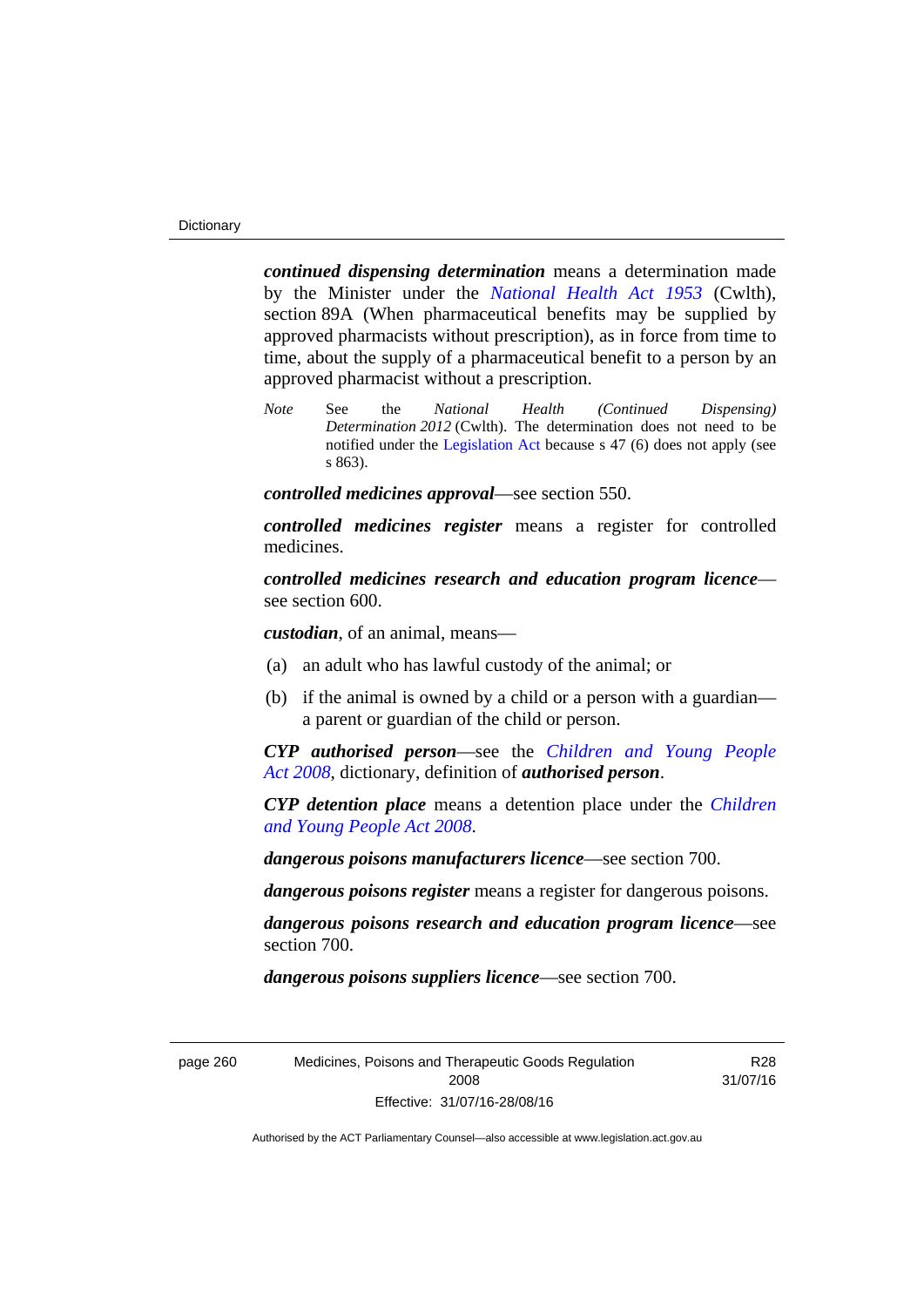*day hospital* means a facility where a person is admitted for surgical or medical treatment and discharged on the same day.

*dentist* does not include a trainee dentist.

*Note* See the definition of *trainee*.

*designated appendix D medicine* means a medicine listed in schedule 3, (Designated appendix D medicines—standing approvals), part 3.2, column 3.

*Note* The medicines are included in the [medicines and poisons standard,](http://www.comlaw.gov.au/Series/F2012L01200) appendix D.

*designated prescriber*, for part 13.1 (Controlled medicines approvals)—see section 551.

*designated prescription only medicine*, for part 4.3 (Authorisation to supply without prescription in emergencies)—see section 250.

*detainee*—see the *[Corrections Management Act 2007](http://www.legislation.act.gov.au/a/2007-15)*, section 6.

*disability care* means care that is provided to a person with a disability in a residential facility in which the person is also provided with accommodation that includes—

- (a) appropriate staff to meet the nursing and personal care needs of the person; and
- (b) meals and cleaning services; and
- (c) furnishings, furniture and equipment for the provision of the care and accommodation.

*doctor* does not include an intern doctor.

*Note* See the definition of *intern*.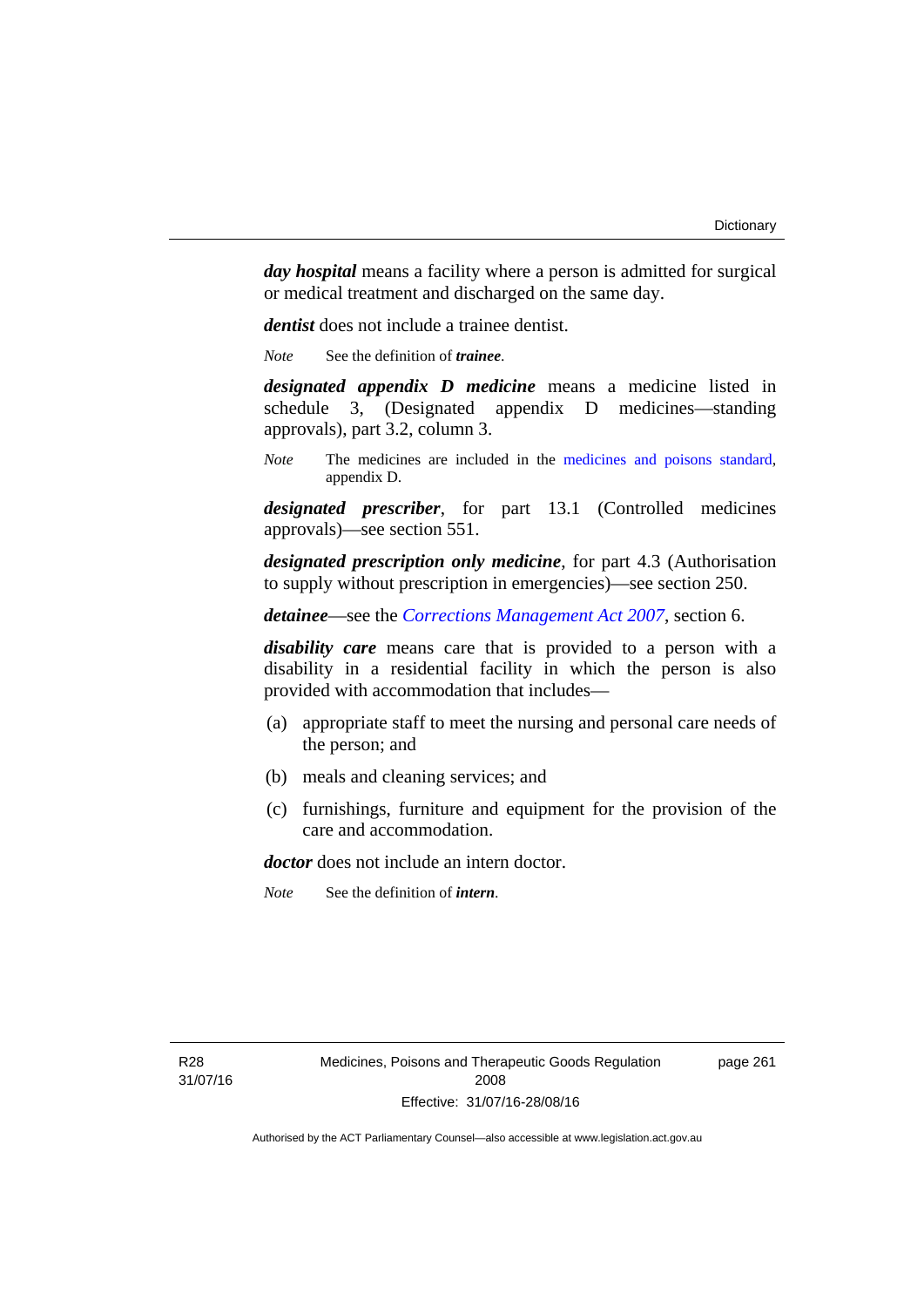*drug-dependent person*, in relation to a controlled medicine or prohibited substance, means a person with a condition—

- (a) who, as a result of the administration of the medicine or substance, demonstrates, in relation to the person's use of the medicine or substance—
	- (i) impaired control; or
	- (ii) drug-seeking behaviour that suggests impaired control; and
- (b) who, as a result of the cessation of the administration of the medicine or substance, is likely to experience symptoms of mental or physical distress or disorder.

*eligible midwife*—see the *[National Health Act 1953](http://www.comlaw.gov.au/Series/C1953A00095)* (Cwlth), section 84AAE**.**

*endorsement*, for division 13.1.4 (Endorsements to treat drug-dependency)—see section 580.

*environmental authorisation* means—

- (a) an environmental authorisation under the *[Environment](http://www.legislation.act.gov.au/a/1997-92)  [Protection Act 1997](http://www.legislation.act.gov.au/a/1997-92)*; or
- (b) an authorisation (however described) under a Commonwealth or State law that corresponds to the environmental authorisation mentioned in paragraph (a).

*first-aid kit* includes a portable bag or container of medicines and other medical supplies kept by a person for health care or emergency treatment.

*first-aid kit licence*—see section 600.

R28 31/07/16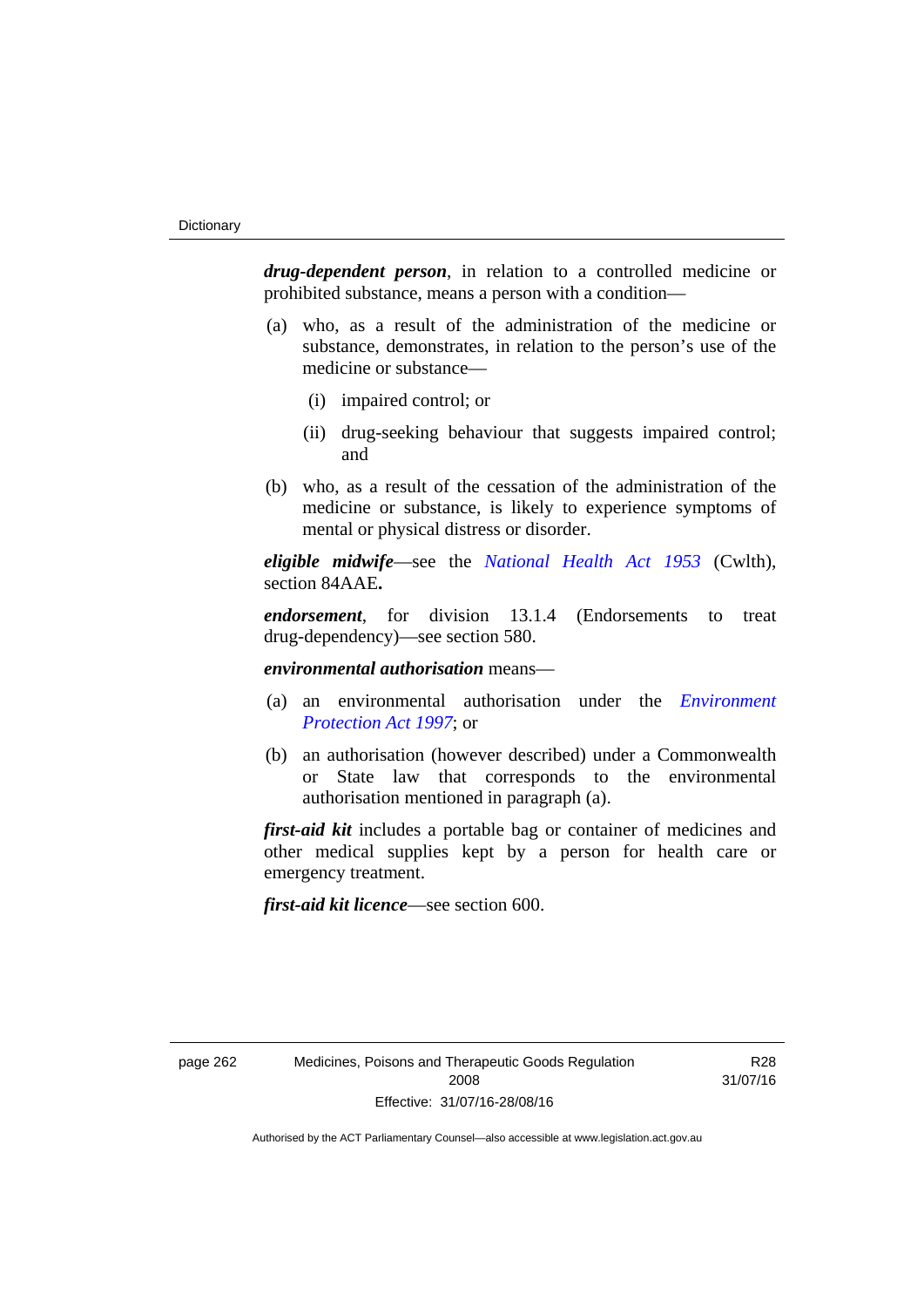*health profession* includes—

- (a) a health profession under the *[Health Practitioner Regulation](http://www.legislation.act.gov.au/a/db_39269/default.asp)  [National Law \(ACT\)](http://www.legislation.act.gov.au/a/db_39269/default.asp)*, section 5; and
- (b) the veterinary surgeons profession under the *[Veterinary](http://www.legislation.act.gov.au/a/2015-29/default.asp)  [Surgeons Act 2015](http://www.legislation.act.gov.au/a/2015-29/default.asp)*.

*in-patient*, at an institution, includes—

- (a) a patient being treated at an emergency department of the institution; and
- (b) for a correctional centre—a detainee; and
- (c) for a CYP detention place—a young detainee.
- *Note* A correctional centre and a CYP detention place is an institution (see s 652).

*intern*, in relation to a doctor or pharmacist, means—

- (a) for a doctor—a person holding limited or provisional registration to practise in the medical profession under the *[Health Practitioner Regulation National Law \(ACT\)](http://www.legislation.act.gov.au/a/db_39269/default.asp)*, for the purpose of undertaking a period of supervised practice that the person has started; and
- (b) for a pharmacist—a person holding limited or provisional registration to practise in the pharmacy profession under the *[Health Practitioner Regulation National Law \(ACT\)](http://www.legislation.act.gov.au/a/db_39269/default.asp)*, for the purpose of undertaking a period of supervised practice or course of training, or both, to allow the person to be registered to practise without supervision.

*key*, for chapter 11 (Storage of medicines)—see section 511.

*manufacturer's pack* means a primary pack for a medicine that is supplied by a manufacturer.

*Note* See the definition of *primary pack*.

R28 31/07/16 Medicines, Poisons and Therapeutic Goods Regulation 2008 Effective: 31/07/16-28/08/16

page 263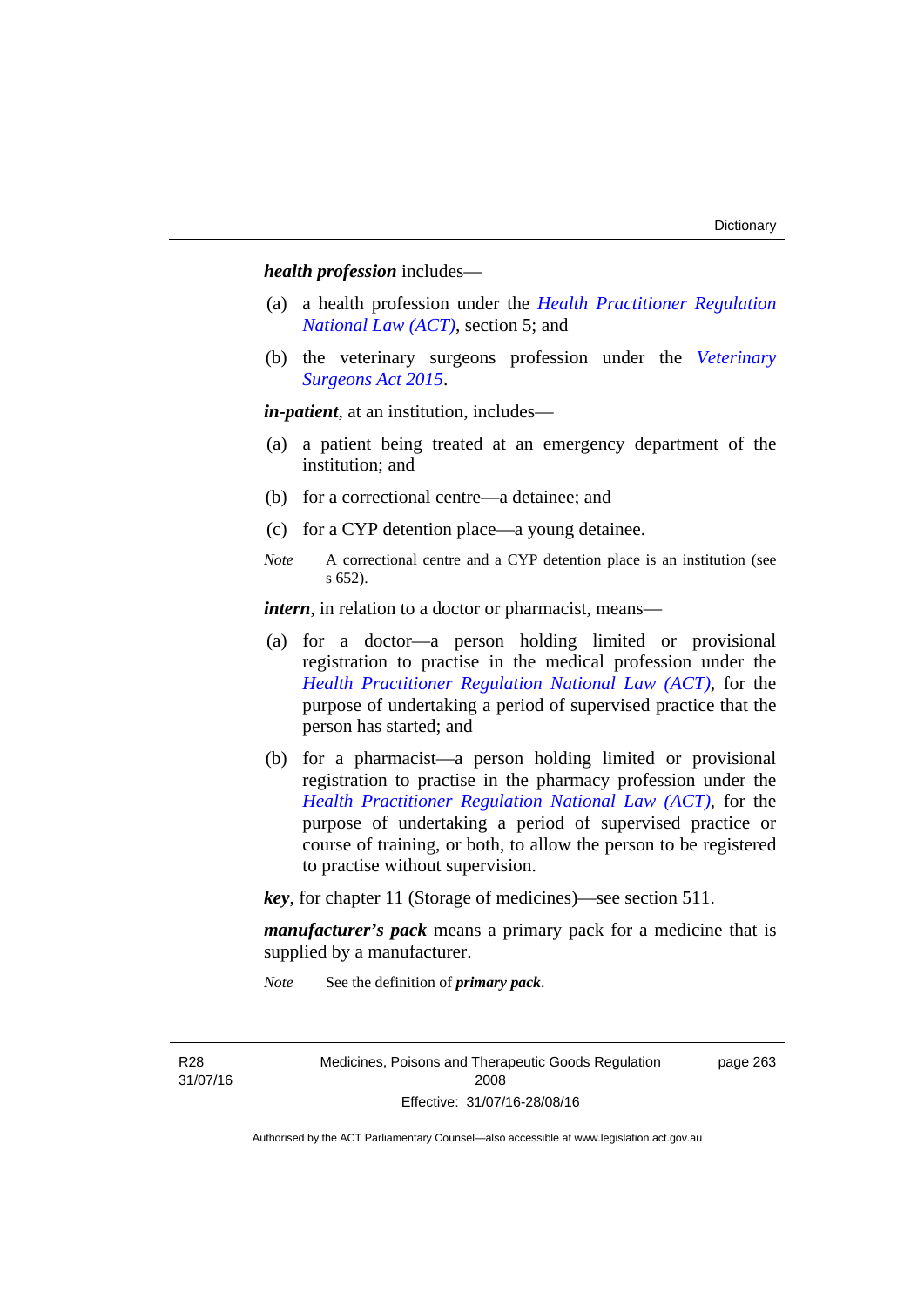*medical records* includes—

- (a) for a person at an institution—the person's clinical records and a medication chart for the person at the institution; and
- (b) for a person who is not at an institution and is being treated by a prescriber—any record the prescriber keeps about the person.

*medicines Australia code of conduct* means the *Medicines Australia Code of Conduct*, authorised by the Australian Competition and Consumer Commission, as in force from time to time.

*Note* The Medicines Australia Code of Conduct is accessible at [www.medicinesaustralia.com.au](http://www.medicinesaustralia.com.au/).

*medicines wholesalers licence*—see section 600.

*national residential medication chart prescription* means a medication chart prescription within the meaning of the *[National](http://www.comlaw.gov.au/Series/F1996B02844)  [Health \(Pharmaceutical Benefits\) Regulations 1960](http://www.comlaw.gov.au/Series/F1996B02844)* (Cwlth), section 19AA (Item in residential medication chart is prescription), as in force from time to time.

*Note* The *[National Health \(Pharmaceutical Benefits\) Regulations 1960](http://www.comlaw.gov.au/Series/F1996B02844)* (Cwlth) does not need to be notified under the [Legislation Act](http://www.legislation.act.gov.au/a/2001-14) because s 47 (6) does not apply (see s 863).

*nurse practitioner*, for chapter 11 and chapter 12, does not include a person holding limited or provisional registration to practise as a nurse practitioner.

*opioid dependency treatment guidelines* means the guidelines approved under section 630 (Guidelines for treatment of opioid dependency).

*opioid dependency treatment licence*—see section 600.

*optical device*, for chapter 22 (Therapeutic goods)—see section 800.

*personal custody*, of a key by a person, for part 11.4 (Additional storage requirements for controlled medicines)—see section 530.

| page 264 | Medicines, Poisons and Therapeutic Goods Regulation | R28      |
|----------|-----------------------------------------------------|----------|
|          | 2008                                                | 31/07/16 |
|          | Effective: 31/07/16-28/08/16                        |          |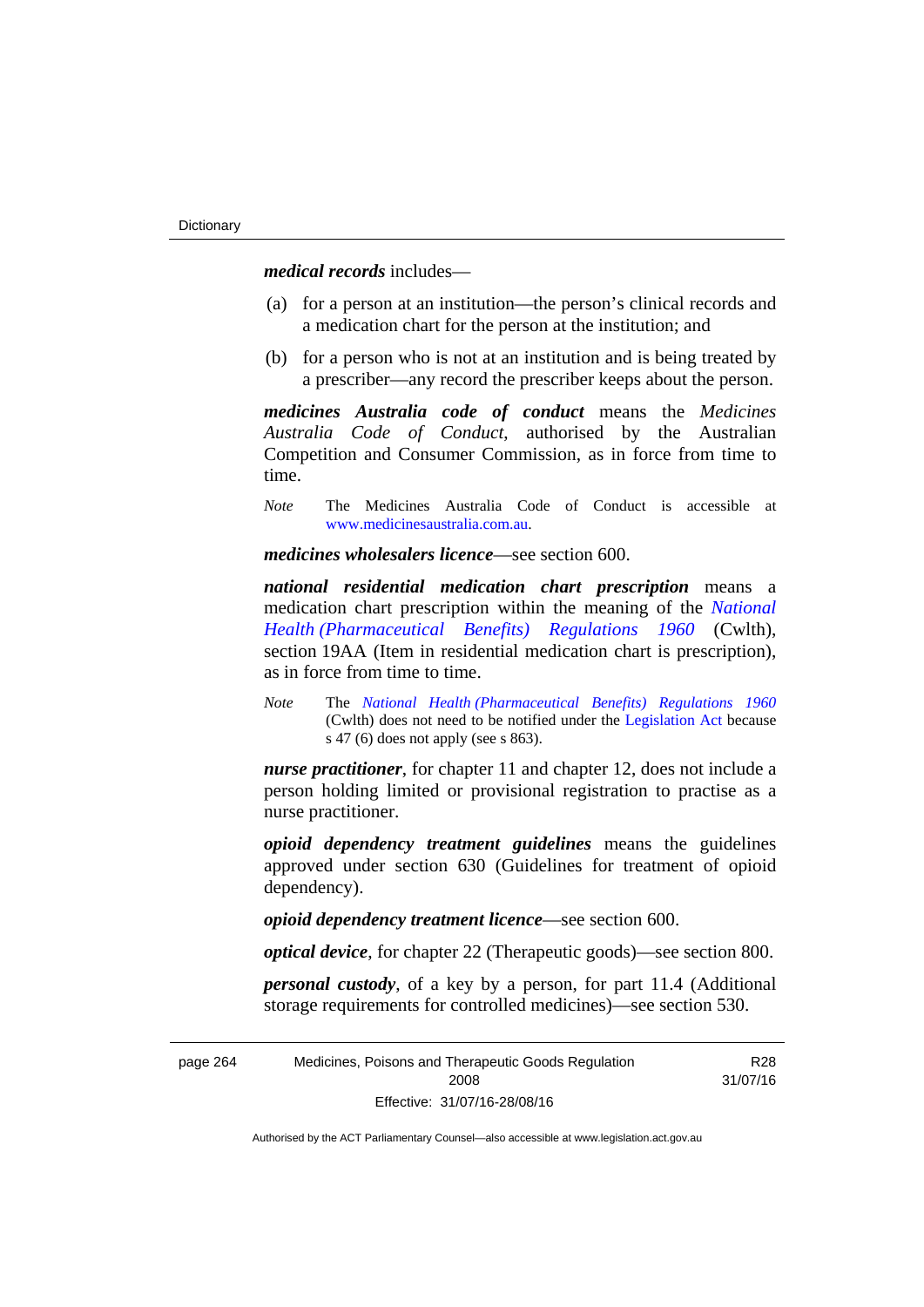*pharmaceutical benefit*—see the *[National Health Act 1953](http://www.comlaw.gov.au/Series/C1953A00095)* (Cwlth), section 84 (1), as in force from time to time.

*Note* The *[National Health Act 1953](http://www.comlaw.gov.au/Series/C1953A00095)* (Cwlth) does not need to be notified under the [Legislation Act](http://www.legislation.act.gov.au/a/2001-14) because s 47 (6) does not apply (see s 863).

*pharmaceutical benefits scheme* means the scheme for the supply of pharmaceutical benefits established under the *[National Health](http://www.comlaw.gov.au/Series/C1953A00095)  [Act 1953](http://www.comlaw.gov.au/Series/C1953A00095)* (Cwlth), part 7.

*pharmacist* does not include an intern pharmacist.

*Note* See the definition of *intern*.

*pharmacy medicines rural communities licence*—see section 600.

*prescribed person*, for chapter 11 (Storage of medicines)—see section 510.

*prescriber*, in relation to a medicine, means a person in relation to whom prescribing the medicine is included in schedule 1, column 3 in relation to the person.

*prescription*, in relation to an optical device, for chapter 22 (Therapeutic Goods)—see section 800.

*Note Prescription*, in relation to a medicine—see the [Act](http://www.legislation.act.gov.au/a/2008-26/default.asp), dictionary.

*primary pack* means the pack in which a regulated substance and its immediate container or immediate wrapper or measure pack are presented for sale or supply.

*Note* This is the same as the definition in the [medicines and poisons standard,](http://www.comlaw.gov.au/Series/F2012L01200) par 1 (l), and is included because of its relationship to the meaning of *manufacturer's pack*. Other terms defined in the standard have the same meaning in this regulation, see the [Act](http://www.legislation.act.gov.au/a/2008-26/default.asp), s 16 (1).

*prohibited substance*, for chapter 21 (Prohibited and schedule 10 substances)—see section 760.

*prohibited substances register* means a register for prohibited substances.

R28 31/07/16 Medicines, Poisons and Therapeutic Goods Regulation 2008 Effective: 31/07/16-28/08/16

page 265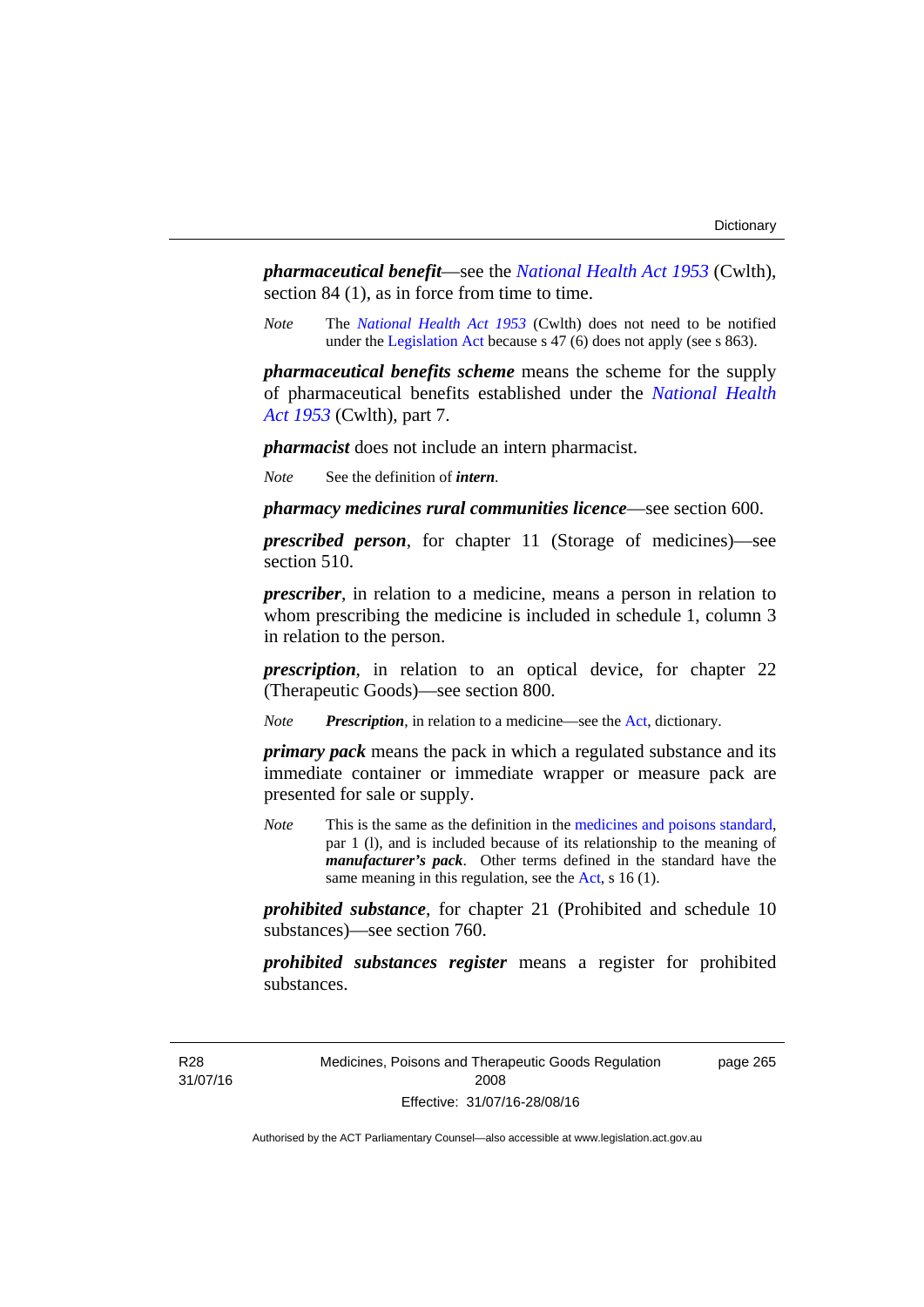*prohibited substances research and education program licence* see section 761.

*pseudoephedrine record*—see section 171 (c).

*recognised research institution*—see the [Act](http://www.legislation.act.gov.au/a/2008-26/default.asp), section 20 (5).

*relevant expiry date*, for a medicine, means—

- (a) if the medicine is from 1 batch—the expiry date for the batch; or
- (b) if the medicine is from more than 1 batch—the expiry date that is closest to the date of dispensing.

## *relevant law*—

- (a) for chapter 16 (Low and moderate harm poisons)—see section 660; and
- (b) for part 19.3 (Packaging and labelling of dangerous poisons) see section 730.

*requisition* includes issue a requisition.

*reviewable decision*, for chapter 23 (Notification and review of decisions)—see section 850.

*retail sale*, for division 4.2.7 (Selling pseudoephedrine by retail) see section 170.

*schedule 1*—a reference to *schedule 1* includes a reference to a provision of the schedule.

## *scientifically qualified person* means—

- (a) a dentist, doctor, pharmacist, or veterinary surgeon; or
- (b) a person who has been awarded a doctorate for scientific studies by the person.
- *Note Dentist*, *doctor*, *pharmacist* and *veterinary surgeon* does not include an intern or trainee (see defs of these terms).

R28 31/07/16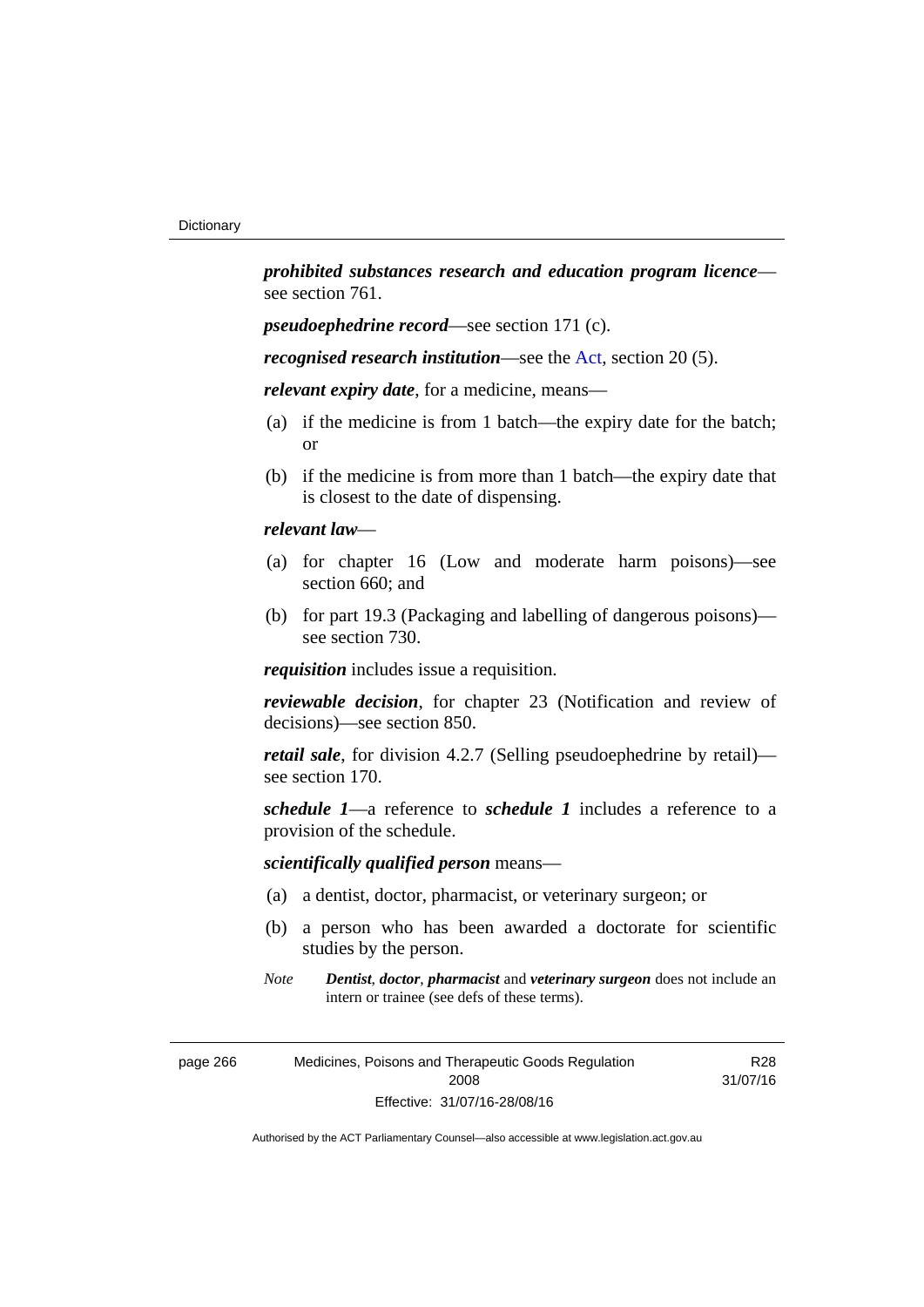*scope of employment* includes scope of engagement as a contractor. *specialist* means—

- (a) a person holding specialist registration to practise in the medical profession under the *[Health Practitioner Regulation](http://www.legislation.act.gov.au/a/db_39269/default.asp)  [National Law \(ACT\)](http://www.legislation.act.gov.au/a/db_39269/default.asp)*; or
- (b) a person holding limited or provisional registration to practise in the medical profession under the *[Health Practitioner](http://www.legislation.act.gov.au/a/db_39269/default.asp)  [Regulation National Law \(ACT\)](http://www.legislation.act.gov.au/a/db_39269/default.asp)*, for the purpose of undertaking a period of supervised practice under the supervision of a person mentioned in paragraph (a), the successful completion of which means that the person is eligible for specialist registration under that Law.

*specialist area*, for a health profession, means a recognised speciality under the *[Health Practitioner Regulation National Law](http://www.legislation.act.gov.au/a/db_39269/default.asp)  [\(ACT\)](http://www.legislation.act.gov.au/a/db_39269/default.asp)*.

*terminal illness*—a person has a *terminal illness* if a specialist diagnoses the person as having a terminal illness and estimates the person's life expectancy to be less than 1 year.

*Note Specialist* includes a doctor training in a specialist area (see def *specialist*).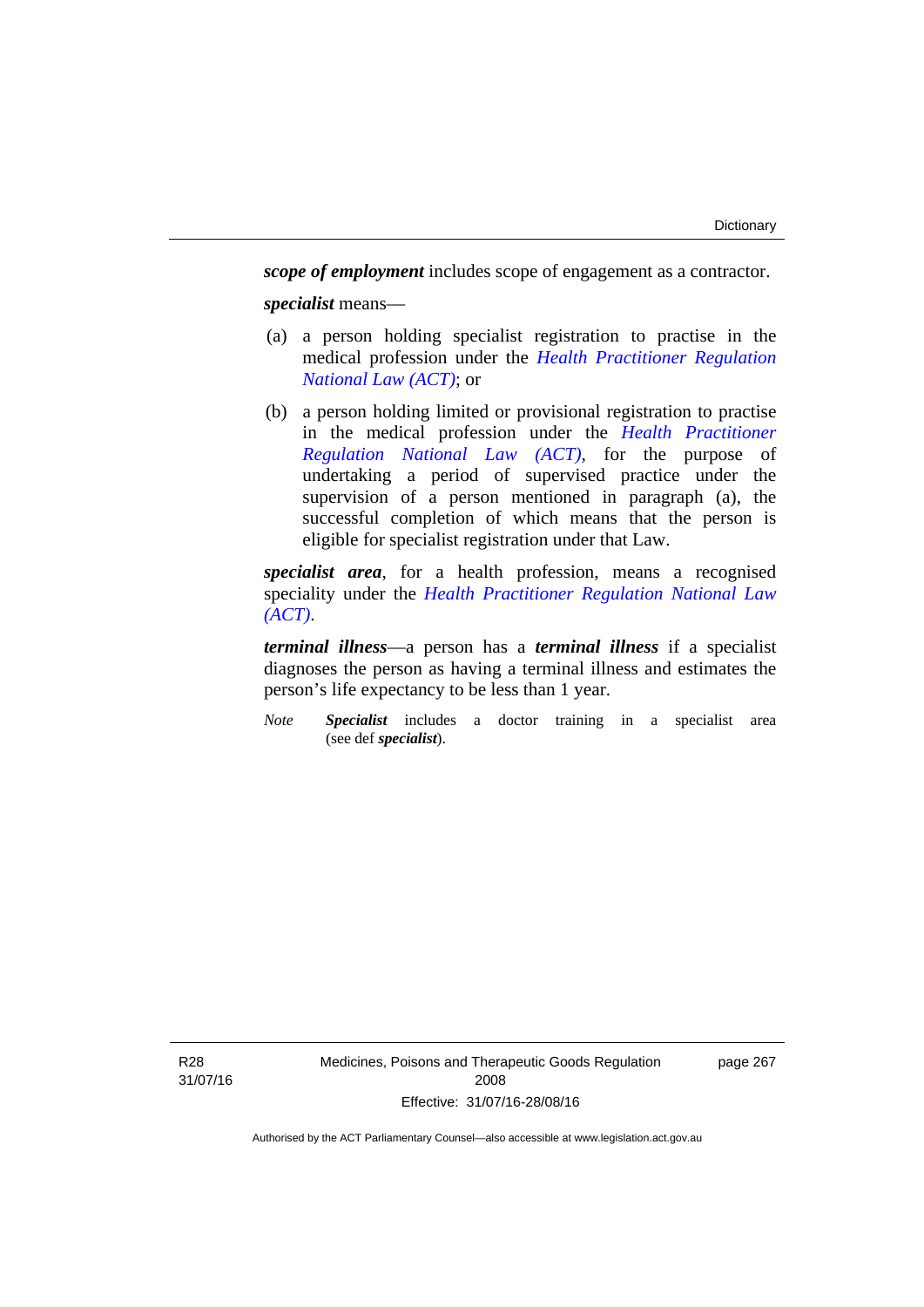#### **Dictionary**

*trainee*, in relation to a health practitioner (other than a doctor or pharmacist), means a person holding limited or provisional registration to practise in a health profession under the *[Health](http://www.legislation.act.gov.au/a/db_39269/default.asp)  [Practitioner Regulation National Law \(ACT\)](http://www.legislation.act.gov.au/a/db_39269/default.asp)* for the purpose of undertaking a period of supervised practice or course of training, or both, to allow the person to be registered to practise without supervision.

#### **Examples—references to trainee**

- trainee dentist
- trainee nurse
- *Note 1* For doctors and pharmacists, see the definition of *intern*.
- *Note 2* An example is part of the regulation, is not exhaustive and may extend, but does not limit, the meaning of the provision in which it appears (see [Legislation Act,](http://www.legislation.act.gov.au/a/2001-14) s 126 and s 132).

*veterinary surgeon* does not include a trainee veterinary surgeon.

*Note* See the definition of *trainee*.

*walk-in centre* means a non-residential facility operated by the Territory for the treatment and care for people with minor illness or injury.

*young detainee*—see the *[Children and Young People Act 2008](http://www.legislation.act.gov.au/a/2008-19)*, section 95.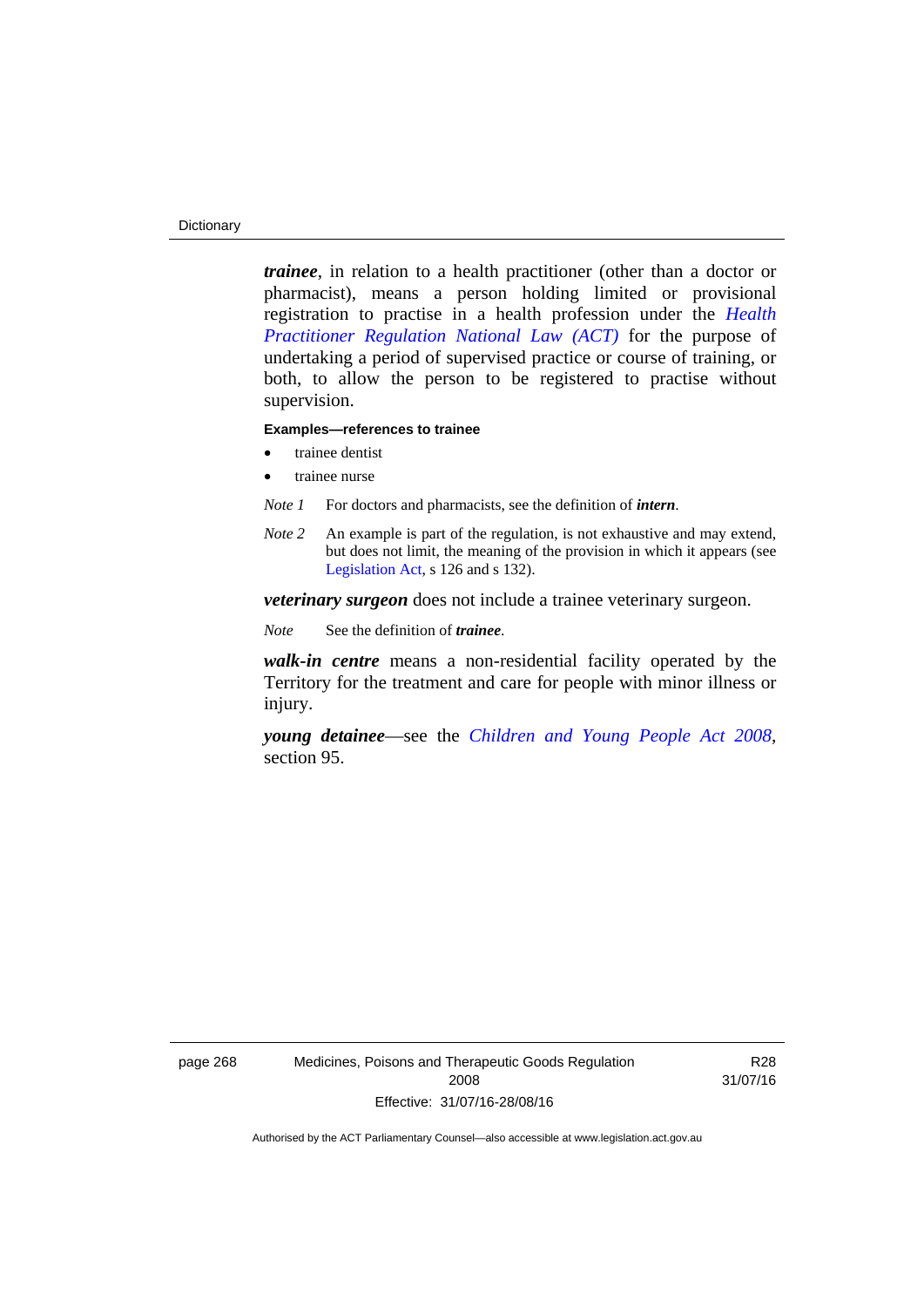# **Endnotes**

# **1 About the endnotes**

Amending and modifying laws are annotated in the legislation history and the amendment history. Current modifications are not included in the republished law but are set out in the endnotes.

Not all editorial amendments made under the *[Legislation Act 2001](http://www.legislation.act.gov.au/a/2001-14)*, part 11.3 are annotated in the amendment history. Full details of any amendments can be obtained from the Parliamentary Counsel's Office.

Uncommenced amending laws are not included in the republished law. The details of these laws are underlined in the legislation history. Uncommenced expiries are underlined in the legislation history and amendment history.

If all the provisions of the law have been renumbered, a table of renumbered provisions gives details of previous and current numbering.

The endnotes also include a table of earlier republications.

| $A = Act$<br>$AF =$ Approved form<br>$am = amended$<br>$amdt = amendment$<br>$AR = Assembly resolution$<br>$ch = chapter$<br>$CN =$ Commencement notice<br>$def = definition$<br>$DI = Disallowable instrument$<br>$dict = dictionary$<br>disallowed = disallowed by the Legislative<br>Assembly<br>$div = division$<br>$exp = expires/expired$<br>$Gaz = gazette$<br>$hdg = heading$<br>$IA = Interpretation Act 1967$<br>$ins = inserted/added$<br>$LA =$ Legislation Act 2001<br>$LR =$ legislation register | NI = Notifiable instrument<br>$o = order$<br>$om = omitted/repealed$<br>$ord = ordinance$<br>$orig = original$<br>par = paragraph/subparagraph<br>$pres = present$<br>$prev = previous$<br>$(\text{prev}) = \text{previously}$<br>$pt = part$<br>$r = rule/subrule$<br>$reloc = relocated$<br>$renum = renumbered$<br>$R[X]$ = Republication No<br>$RI = reissue$<br>$s = section/subsection$<br>$sch = schedule$<br>$sdiv = subdivision$<br>$SL = Subordinate$ law<br>$sub =$ substituted |
|-----------------------------------------------------------------------------------------------------------------------------------------------------------------------------------------------------------------------------------------------------------------------------------------------------------------------------------------------------------------------------------------------------------------------------------------------------------------------------------------------------------------|--------------------------------------------------------------------------------------------------------------------------------------------------------------------------------------------------------------------------------------------------------------------------------------------------------------------------------------------------------------------------------------------------------------------------------------------------------------------------------------------|
|                                                                                                                                                                                                                                                                                                                                                                                                                                                                                                                 |                                                                                                                                                                                                                                                                                                                                                                                                                                                                                            |
| $LRA =$ Legislation (Republication) Act 1996<br>$mod = modified/modification$                                                                                                                                                                                                                                                                                                                                                                                                                                   | $underlining = whole or part not commenced$<br>or to be expired                                                                                                                                                                                                                                                                                                                                                                                                                            |
|                                                                                                                                                                                                                                                                                                                                                                                                                                                                                                                 |                                                                                                                                                                                                                                                                                                                                                                                                                                                                                            |

## **2 Abbreviation key**

R28 31/07/16 Medicines, Poisons and Therapeutic Goods Regulation 2008 Effective: 31/07/16-28/08/16

page 269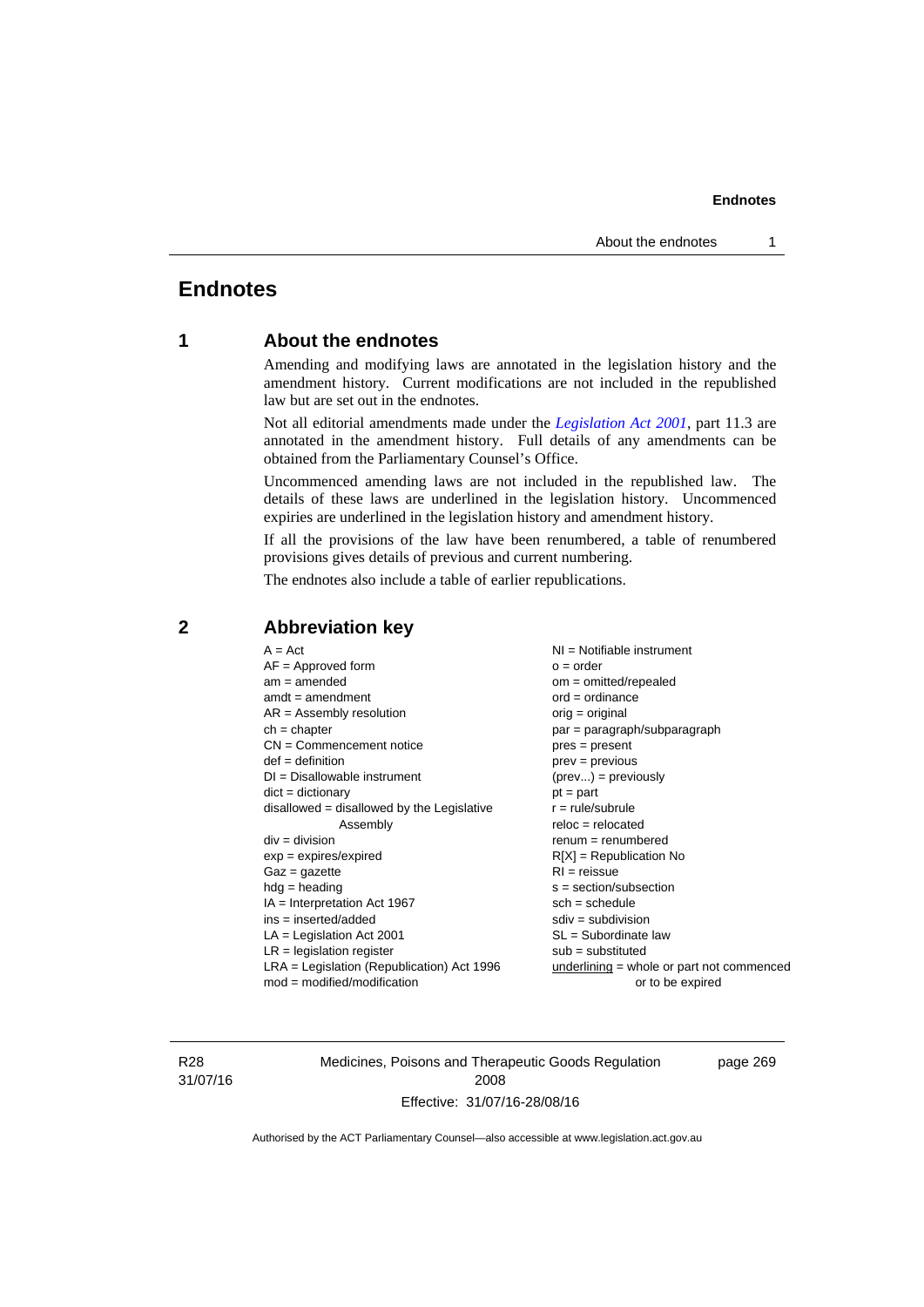| Legislation history<br>-3 |
|---------------------------|
|---------------------------|

## **3 Legislation history**

## **[Medicines, Poisons and Therapeutic Goods Regulation 2008](http://www.legislation.act.gov.au/sl/2008-42) SL2008-42**

notified LR 15 September 2008

s 1, s 2 commenced 15 September 2008 (LA s 75 (1)) remainder commenced 14 February 2009 (s 2 and see [Medicines,](http://www.legislation.act.gov.au/a/2008-26)  [Poisons and Therapeutic Goods Act 2008](http://www.legislation.act.gov.au/a/2008-26) A2008-26, s 2 and LA s 79)

as amended by

## **[Medicines, Poisons and Therapeutic Goods Amendment](http://www.legislation.act.gov.au/sl/2009-27)  [Regulation 2009 \(No 1\)](http://www.legislation.act.gov.au/sl/2009-27) SL2009-27**

notified LR 5 June 2009 s 1, s 2 commenced 5 June 2009 (LA s 75 (1)) remainder commenced 6 June 2009 (s 2)

#### **[Statute Law Amendment Act 2009 \(No 2\)](http://www.legislation.act.gov.au/a/2009-49) A2009-49 sch 3 pt 3.51**

notified LR 26 November 2009 s 1, s 2 commenced 26 November 2009 (LA s 75 (1)) sch 3 pt 3.51 commenced 17 December 2009 (s 2)

#### **[Medicines, Poisons and Therapeutic Goods Amendment](http://www.legislation.act.gov.au/sl/2010-1)  [Regulation 2010 \(No 1\)](http://www.legislation.act.gov.au/sl/2010-1) SL2010-1**

notified LR 21 January 2010 s 1, s 2 commenced 21 January 2010 (LA s 75 (1)) remainder commenced 22 January 2010 (s 2)

#### **[Medicines, Poisons and Therapeutic Goods Amendment](http://www.legislation.act.gov.au/sl/2010-2)  [Regulation 2010 \(No 2\)](http://www.legislation.act.gov.au/sl/2010-2) SL2010-2**

notified LR 21 January 2010 s 1, s 2 commenced 21 January 2010 (LA s 75 (1)) remainder commenced 22 January 2010 (s 2)

## **[Health Practitioner Regulation National Law \(ACT\) Act 2010](http://www.legislation.act.gov.au/a/2010-10) A2010-10 sch 2 pt 2.15**

notified LR 31 March 2010 s 1, s 2 commenced 31 March 2010 (LA s 75 (1)) sch 2 pt 2.15 commenced 1 July 2010 (s 2 (1) (a))

page 270 Medicines, Poisons and Therapeutic Goods Regulation 2008 Effective: 31/07/16-28/08/16

R28 31/07/16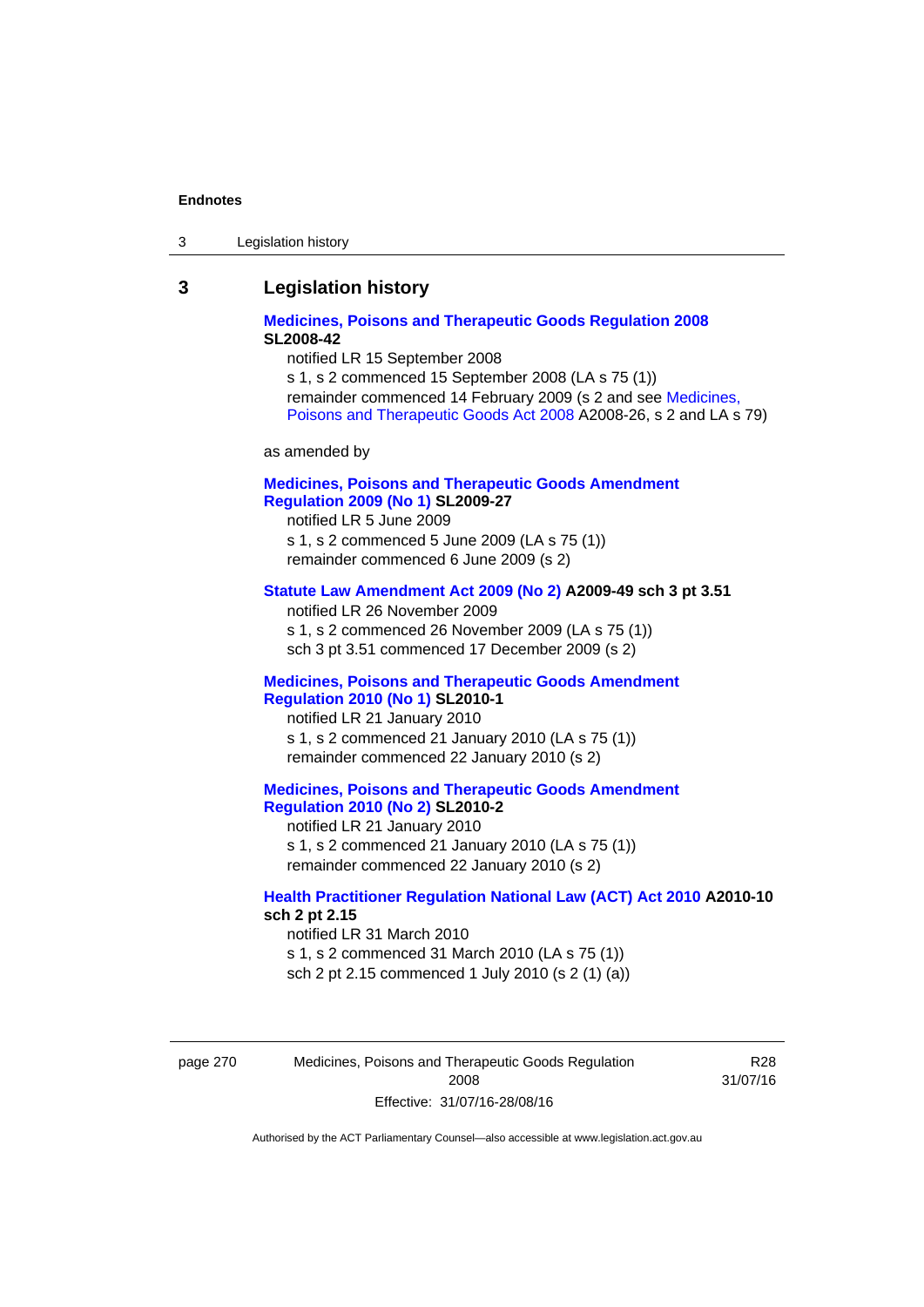| Legislation history |  |
|---------------------|--|
|---------------------|--|

## **[Medicines, Poisons and Therapeutic Goods Amendment](http://www.legislation.act.gov.au/sl/2010-16)  [Regulation 2010 \(No 3\)](http://www.legislation.act.gov.au/sl/2010-16) SL2010-16**

notified LR 10 May 2010

s 1, s 2 commenced 10 May 2010 (LA s 75 (1)) sch 1 commenced 1 July 2010 (s 2 (2) and see [Health Practitioner](http://www.legislation.act.gov.au/a/2010-10)  [Regulation National Law \(ACT\) Act 2010](http://www.legislation.act.gov.au/a/2010-10) A2010-10 s 2 (1) (a)) remainder commenced 11 May 2010 (s 2 (1))

#### **[Medicines, Poisons and Therapeutic Goods Amendment](http://www.legislation.act.gov.au/sl/2010-20)  [Regulation 2010 \(No 4\)](http://www.legislation.act.gov.au/sl/2010-20) SL2010-20**

notified LR 3 June 2010 s 1, s 2 commenced 3 June 2010 (LA s 75 (1)) remainder commenced 1 July 2010 (s 2 and see [Health Practitioner](http://www.legislation.act.gov.au/a/2010-10)  [Regulation National Law \(ACT\) Act 2010](http://www.legislation.act.gov.au/a/2010-10) A2010-10 s 2 (1) (a))

## **[Liquor \(Consequential Amendments\) Act 2010](http://www.legislation.act.gov.au/a/2010-43) A2010-43 sch 1 pt 1.14**

notified LR 8 November 2010 s 1, s 2 commenced 8 November 2010 (LA s 75 (1)) sch 1 pt 1.14 commenced 1 December 2010 (s 2 (4) and see [Liquor Act 2010](http://www.legislation.act.gov.au/a/2010-35) A2010-35, s 2 (3) (as am by [A2010-43](http://www.legislation.act.gov.au/a/2010-43) amdt 1.19) and [CN2010-14](http://www.legislation.act.gov.au/cn/2010-14/default.asp))

#### **[Medicines, Poisons and Therapeutic Goods Amendment](http://www.legislation.act.gov.au/sl/2010-45)  [Regulation 2010 \(No 5\)](http://www.legislation.act.gov.au/sl/2010-45) SL2010-45**

notified LR 22 November 2010 s 1, s 2 commenced 22 November 2010 (LA s 75 (1)) remainder commenced 23 November 2010 (s 2)

#### **[Justice and Community Safety Legislation Amendment Act 2010](http://www.legislation.act.gov.au/a/2010-50)  [\(No 4\)](http://www.legislation.act.gov.au/a/2010-50) A2010-50 sch 1 pt 1.6**

notified LR 14 December 2010 s 1, s 2 commenced 14 December 2010 (LA s 75 (1)) sch 1 pt 1.6 commenced 21 December 2010 (s 2 (1))

#### **[Statute Law Amendment Act 2011 \(No 3\)](http://www.legislation.act.gov.au/a/2011-52) A2011-52 sch 1 pt 1.5**  notified LR 28 November 2011

s 1, s 2 commenced 28 November 2011 (LA s 75 (1))

sch 1 pt 1.5 commenced 12 December 2011 (s 2)

R28 31/07/16 Medicines, Poisons and Therapeutic Goods Regulation 2008 Effective: 31/07/16-28/08/16

page 271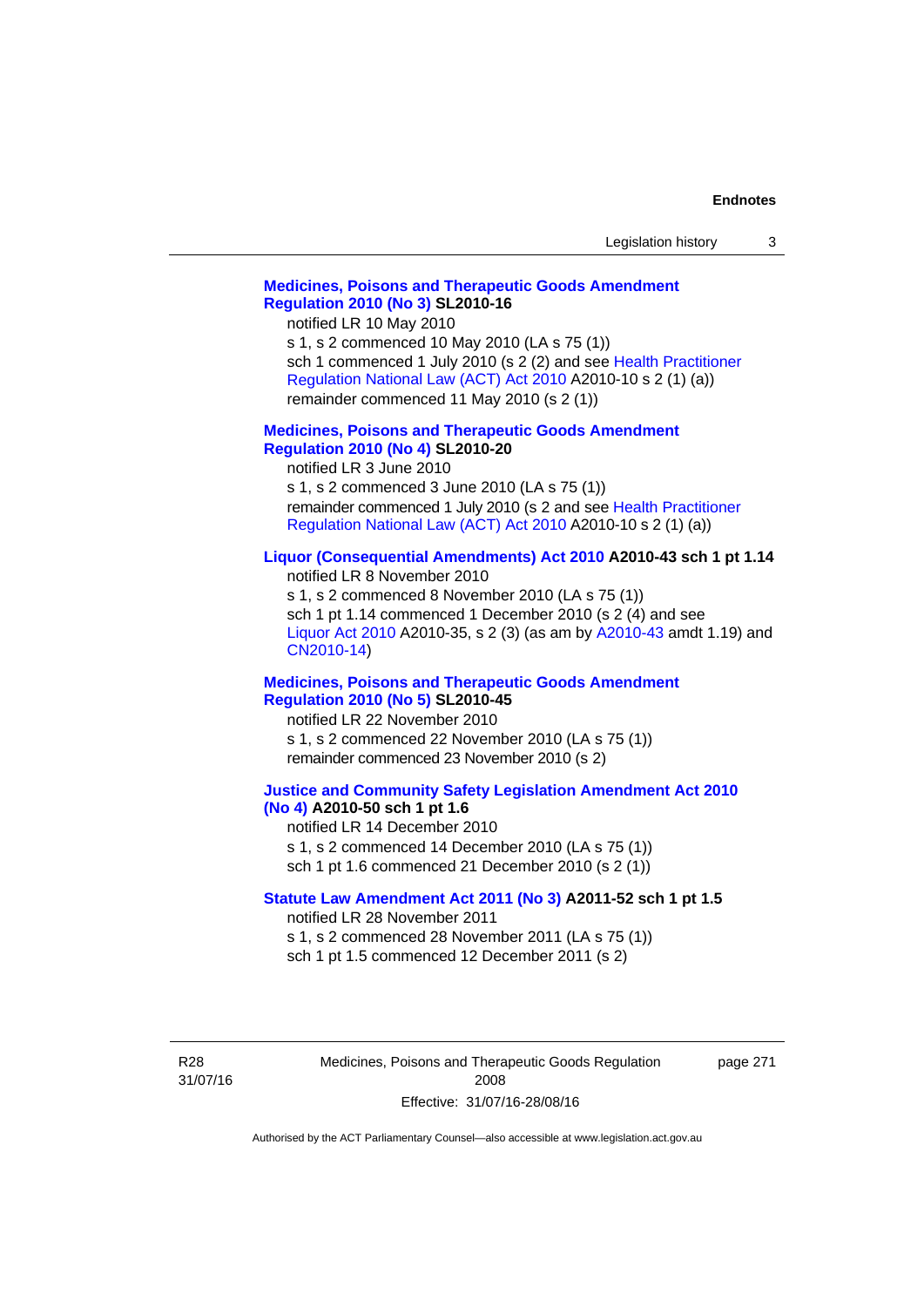| -3 | Legislation history |  |
|----|---------------------|--|
|----|---------------------|--|

**[Medicines, Poisons and Therapeutic Goods Amendment](http://www.legislation.act.gov.au/sl/2012-5)  [Regulation 2012 \(No 1\)](http://www.legislation.act.gov.au/sl/2012-5) SL2012-5**  notified LR 9 February 2012 s 1, s 2 commenced 9 February 2012 (LA s 75 (1)) remainder commenced 10 February 2012 (s 2) **[Medicines, Poisons and Therapeutic Goods \(Prescribing](http://www.legislation.act.gov.au/sl/2012-34)  [Authorisation—Optometrists\) Amendment Regulation 2012 \(No 1\)](http://www.legislation.act.gov.au/sl/2012-34) SL2012-34**  notified LR 2 August 2012 s 1, s 2 commenced 2 August 2012 (LA s 75 (1)) remainder commenced 3 August 2012 (s 2) **[Medicines, Poisons and Therapeutic Goods \(Kava Exemption\)](http://www.legislation.act.gov.au/sl/2013-1/default.asp)  [Amendment Regulation 2013 \(No 1\)](http://www.legislation.act.gov.au/sl/2013-1/default.asp) SL2013-1**  notified LR 25 January 2013 s 1, s 2 commenced 25 January 2013 (LA s 75 (1)) remainder commenced 26 January 2013 (s 2) **[Medicines, Poisons and Therapeutic Goods Amendment](http://www.legislation.act.gov.au/sl/2013-24/default.asp)  [Regulation 2013 \(No 1\)](http://www.legislation.act.gov.au/sl/2013-24/default.asp) SL2013-24**  notified LR 29 August 2013 s 1, s 2 commenced 29 August 2013 (LA s 75 (1)) remainder commenced 1 September 2013 (s 2) **[Medicines, Poisons and Therapeutic Goods Amendment](http://www.legislation.act.gov.au/sl/2013-28)  [Regulation 2013 \(No 2\)](http://www.legislation.act.gov.au/sl/2013-28) SL2013-28**  notified LR 4 November 2013 s 1, s 2 commenced 4 November 2013 (LA s 75 (1)) remainder commenced 5 November 2013 (s 2) **[Statute Law Amendment Act 2013 \(No 2\)](http://www.legislation.act.gov.au/a/2013-44) A2013-44 sch 1 pt 1.3**  notified LR 11 November 2013 s 1, s 2 commenced 11 November 2013 (LA s 75 (1)) sch 1 pt 1.3 commenced 25 November 2013 (s 2)

page 272 Medicines, Poisons and Therapeutic Goods Regulation 2008 Effective: 31/07/16-28/08/16

R28 31/07/16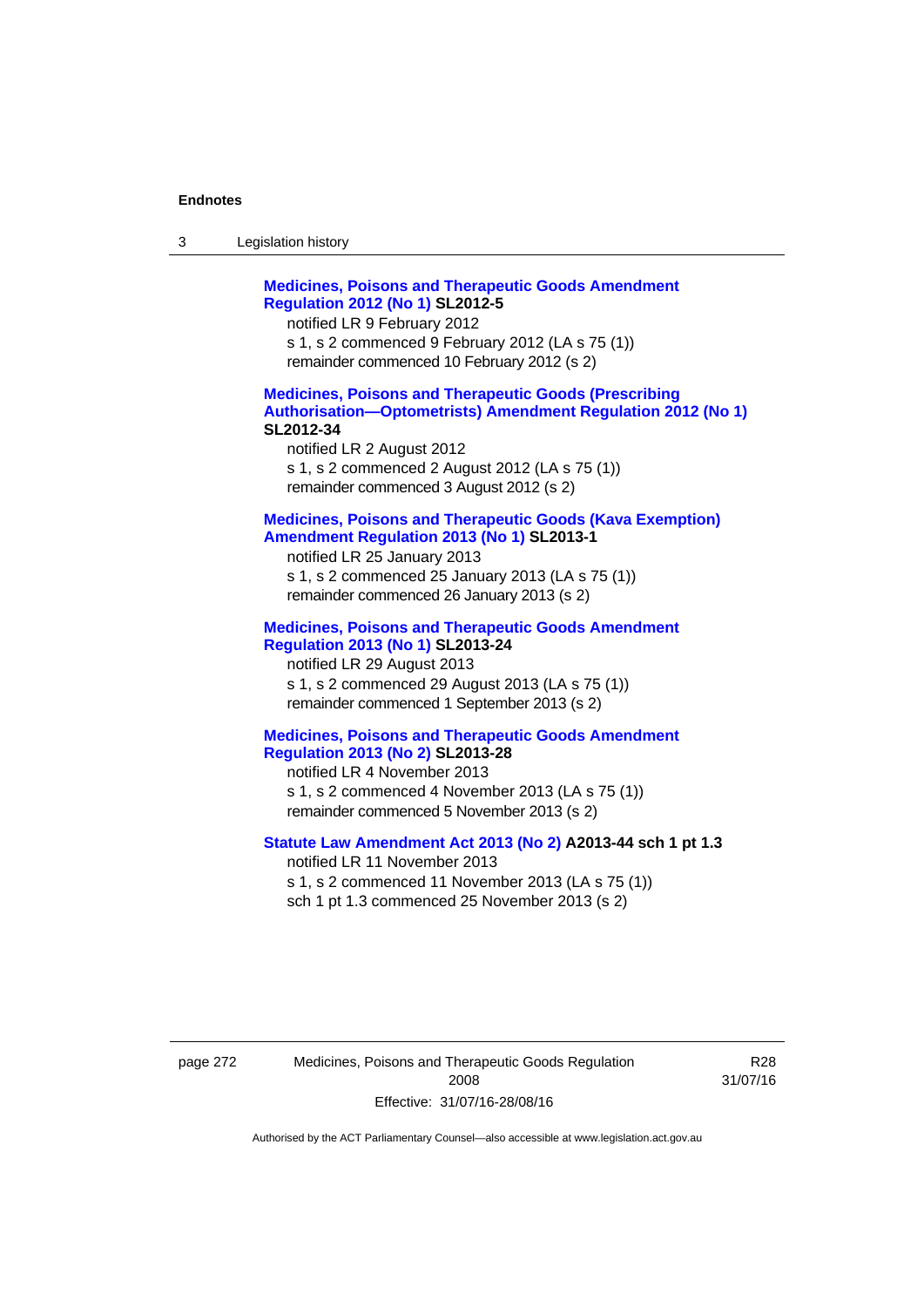| Legislation history                                                                                                                                                                                                                                                                                                  |          | 3 |
|----------------------------------------------------------------------------------------------------------------------------------------------------------------------------------------------------------------------------------------------------------------------------------------------------------------------|----------|---|
| <b>Medicines, Poisons and Therapeutic Goods Amendment</b><br><b>Regulation 2014 (No 1) SL2014-23</b><br>notified LR 25 September 2014<br>s 1, s 2 commenced 25 September 2014 (LA s 75 (1))<br>s 11 commenced 1 October 2014 (s 2 (2))<br>remainder commenced 26 September 2014 (s 2 (1))                            |          |   |
| <b>Medicines, Poisons and Therapeutic Goods Amendment</b><br><b>Regulation 2014 (No 2) SL2014-26</b><br>notified LR 22 October 2014<br>s 1, s 2 commenced 22 October 2014 (LA s 75 (1))<br>remainder commenced 23 October 2014 (s 2)                                                                                 |          |   |
| <b>Medicines, Poisons and Therapeutic Goods Amendment</b><br><b>Regulation 2015 (No 1) SL2015-19</b><br>notified LR 21 May 2015<br>s 1, s 2 commenced 21 May 2015 (LA s 75 (1))<br>s 5 commenced 21 July 2015 (s 2 (2))<br>remainder commenced 22 May 2015 (s 2 (1))                                                 |          |   |
| Veterinary Surgeons Act 2015 A2015-29 sch 2 pt 2.10<br>notified LR 20 August 2015<br>s 1, s 2 commenced 20 August 2015 (LA s 75 (1))<br>sch 2 pt 2.10 commenced 1 December 2015 (s 2 (1) and CN2015-22)                                                                                                              |          |   |
| Mental Health Act 2015 A2015-38 sch 2 pt 2.4 div 2.4.11<br>notified LR 7 October 2015<br>s 1, s 2 commenced 7 October 2015 (LA s 75 (1))<br>sch 2 pt 2.4 div 2.4.11 commenced 1 March 2016 (s 2 (1) and see<br>Mental Health (Treatment and Care) Amendment Act 2014 A2014-51,<br>s 2 (as am by A2015-38 amdt 2.54)) |          |   |
| <b>Medicines, Poisons and Therapeutic Goods Amendment</b><br><b>Regulation 2015 (No 2) SL2015-36</b><br>notified LR 23 November 2015<br>s 1, s 2 commenced 23 November 2015 (LA s 75 (1))<br>remainder commenced 24 November 2015 (s 2)                                                                              |          |   |
| Medicines, Poisons and Therapeutic Goods Regulation<br>2008<br>Effective: 31/07/16-28/08/16                                                                                                                                                                                                                          | page 273 |   |

Authorised by the ACT Parliamentary Counsel—also accessible at www.legislation.act.gov.au

R28 31/07/16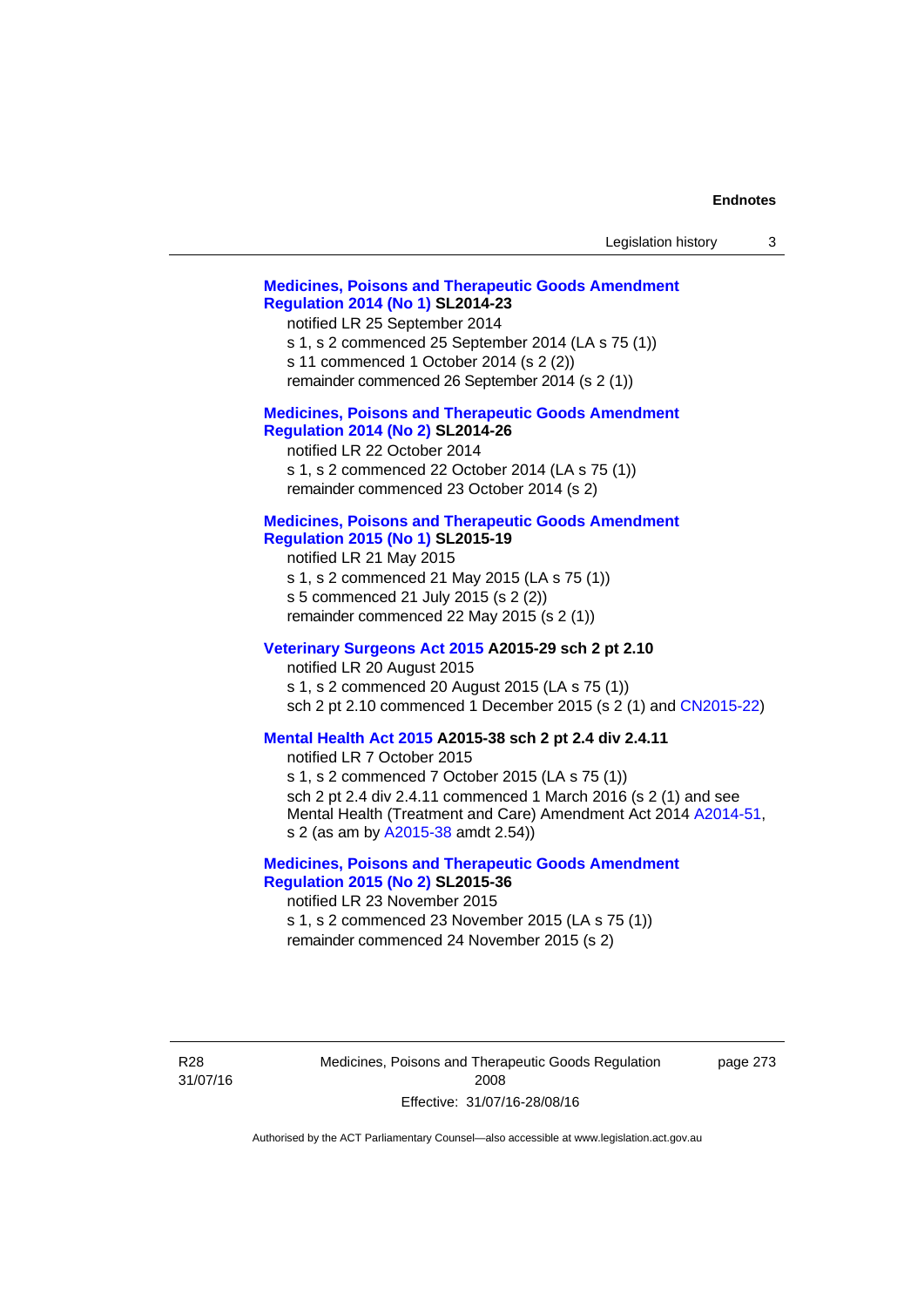| -3 | Legislation history |  |
|----|---------------------|--|
|----|---------------------|--|

**[Statute Law Amendment Act 2015 \(No 2\)](http://www.legislation.act.gov.au/a/2015-50) A2015-50 sch 1 pt 1.3, sch 3 pt 3.24** 

notified LR 25 November 2015 s 1, s 2 commenced 25 November 2015 (LA s 75 (1)) sch 1 pt 1.3, sch 3 pt 3.24 commenced 9 December 2015 (s 2)

## **[Medicines, Poisons and Therapeutic Goods Amendment](http://www.legislation.act.gov.au/sl/2016-5)  [Regulation 2016 \(No 1\)](http://www.legislation.act.gov.au/sl/2016-5) SL2016-5**

notified LR 29 February 2016 s 1, s 2 commenced 29 February 2016 (LA s 75 (1)) remainder commenced 1 March 2016 (s 2)

## **[Justice Legislation Amendment Act 2016](http://www.legislation.act.gov.au/a/2016-7/default.asp) A2016-7 sch 1 pt 1.5**

notified LR 29 February 2016 s 1, s 2 commenced 29 February 2016 (LA s 75 (1)) sch 1 pt 1.5 awaiting commencement (s 2) *Note* default commencement under LA s 79: 29 August 2016

## **[Medicines, Poisons and Therapeutic Goods \(Controlled Medicines\)](http://www.legislation.act.gov.au/sl/2016-16)  [Amendment Regulation 2016 \(No 1\)](http://www.legislation.act.gov.au/sl/2016-16) SL2016-16**

notified LR 30 June 2016 s 1, s 2 commenced 30 June 2016 (LA s 75 (1)) remainder commenced 31 July 2016 (s 2)

page 274 Medicines, Poisons and Therapeutic Goods Regulation 2008 Effective: 31/07/16-28/08/16

R28 31/07/16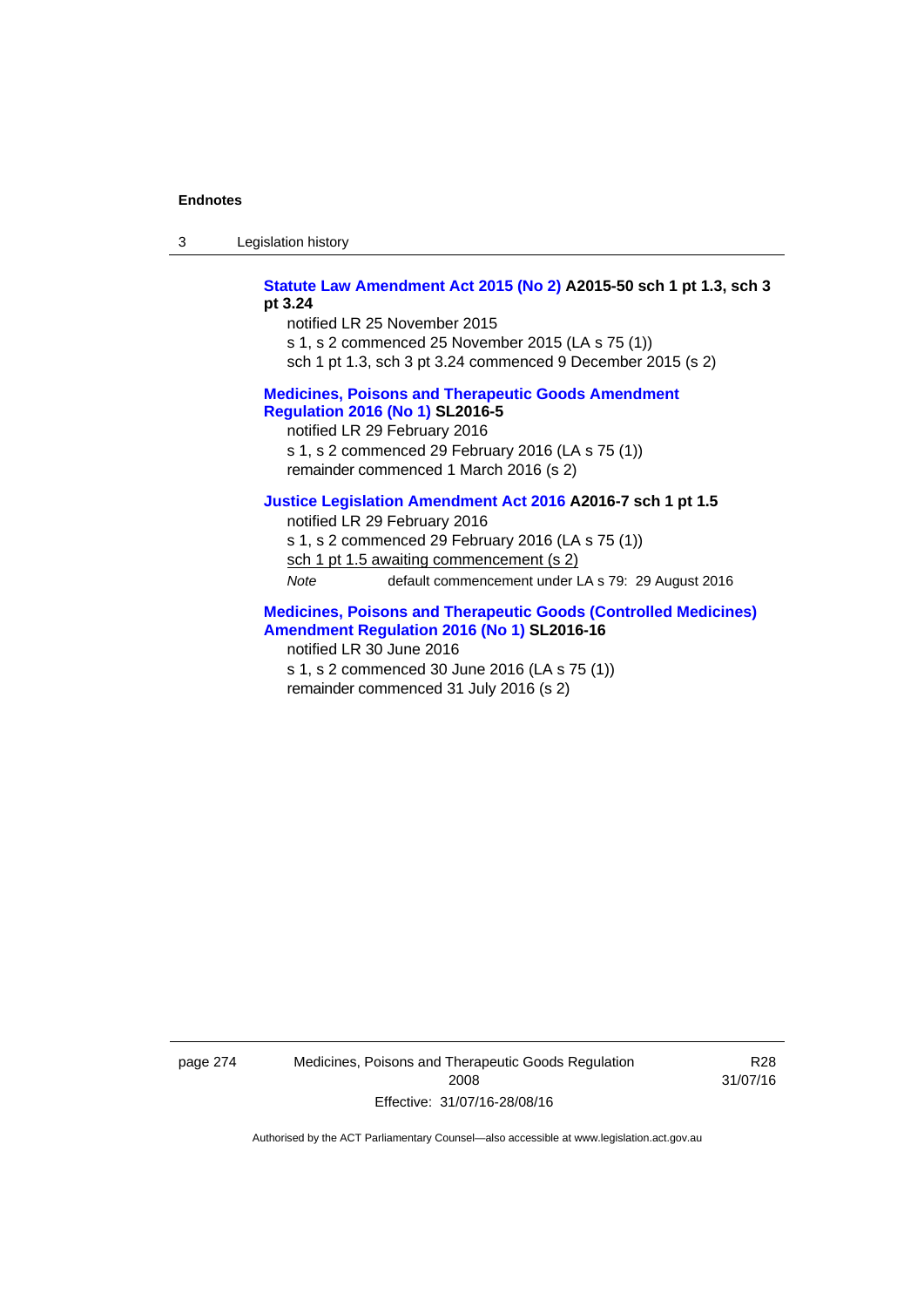# **4 Amendment history Commencement**  s 2 om LA s 89 (4) **Dictionary**  s 3 am [A2015-29](http://www.legislation.act.gov.au/a/2015-29) amdt 2.73 **General overview of authorisations for medicines**  s 10 am [A2010-10](http://www.legislation.act.gov.au/a/2010-10) amdt 2.85 **Overview of medicines authorisations under this regulation**  s 11 am [SL2010-2](http://www.legislation.act.gov.au/sl/2010-2) s 4; pars renum R4 LA; [SL2013-28](http://www.legislation.act.gov.au/sl/2013-28) s 4; pars renum R17 LA; [SL2014-23](http://www.legislation.act.gov.au/sl/2014-23) s 11; [SL2015-19](http://www.legislation.act.gov.au/sl/2015-19) s 4; [SL2016-5](http://www.legislation.act.gov.au/sl/2016-5) s 4; pars renum R27 LA **General overview of authorisation conditions for medicines**  s 12  $\frac{12}{12}$  am SI  $\frac{2012-34}{54}$  s 4 **Relationship with registration laws**  pt 2.2 hdg sub  $A2010-10$  amdt 2.86 **Medicines authorisations subject to Health Practitioner Regulation National Law (ACT) restrictions**  s 20 sub [A2010-10](http://www.legislation.act.gov.au/a/2010-10) amdt 2.86 am [A2015-29](http://www.legislation.act.gov.au/a/2015-29) amdt 2.74 **Medicines authorisations subject to Veterinary Surgeons Act 2015 restrictions**  s 21 ins [A2010-10](http://www.legislation.act.gov.au/a/2010-10) amdt 2.86 sub [A2015-29](http://www.legislation.act.gov.au/a/2015-29) amdt 2.75 **Authorisation under sch 1 to prescribe medicines—Act, s 40 (1) (b), (2) (b) and (3) (b)**  am [SL2010-45](http://www.legislation.act.gov.au/sl/2010-45) s 4 **Authorisation conditions for prescribing medicines—Act, s 44 (1) (b) and (2) (b)**  s 31 **am [SL2013-28](http://www.legislation.act.gov.au/sl/2013-28) ss 5-7; pars renum R17 LA Particulars for prescriptions**  s 41 **am [SL2010-1](http://www.legislation.act.gov.au/sl/2010-1) s 4; [SL2010-45](http://www.legislation.act.gov.au/sl/2010-45) s 5; pars renum R8 LA;** [SL2013–28](http://www.legislation.act.gov.au/sl/2013-28) s 8; ss renum R17 LA; [SL2016-16](http://www.legislation.act.gov.au/sl/2016-16) ss 4-6; pars renum R28 LA **Standing orders for walk-in centre div 3.4.3 hdg ins SL2010-2 s 5** ins [SL2010-2](http://www.legislation.act.gov.au/sl/2010-2) s 5 **Authorisation of CHO to issue standing orders for supply and administration of medicines at walk-in centre—Act, s 42 (b)**  s 77 ins [SL2010-2](http://www.legislation.act.gov.au/sl/2010-2) s 5

R28 31/07/16 Medicines, Poisons and Therapeutic Goods Regulation 2008 Effective: 31/07/16-28/08/16

page 275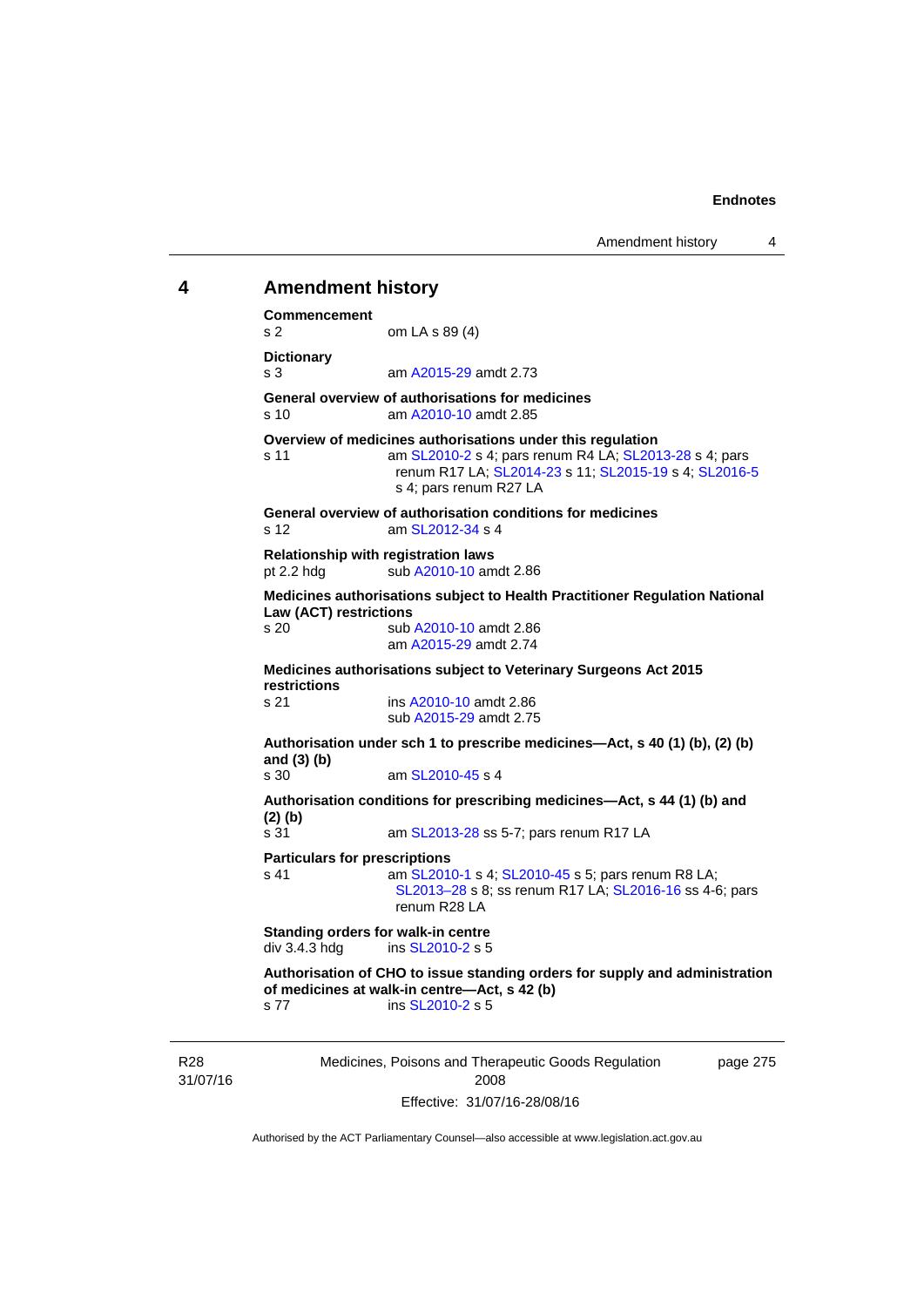| $\boldsymbol{\Lambda}$ | Amendment history |
|------------------------|-------------------|
|------------------------|-------------------|

**Particulars for CHO standing orders for supply and administration of medicines at walk-in centre**  s 78 ins [SL2010-2](http://www.legislation.act.gov.au/sl/2010-2) s 5 **Information for CHO about controlled medicines supplied on supply authorities—Act, s 31 (1) (b) and (4), def** *required information*  s 81 am [SL2015-19](http://www.legislation.act.gov.au/sl/2015-19) s 5 **Overview of supply authorisations for medicines**  s 100 am SL2013-28 s 9; pars renum R17 LA **Authorisation under sch 1 to supply medicines—Act, s 26 (1) (b) and (2) (b)**  s 110 am [A2010-10](http://www.legislation.act.gov.au/a/2010-10) amdt 2.87; [A2013-44](http://www.legislation.act.gov.au/a/2013-44) amdt 1.31 **Authorisation conditions for dispensing medicines—Act, s 44 (1) (b) and (2) (b)**  s 120 am [SL2013–28](http://www.legislation.act.gov.au/sl/2013-28) s 10 **How medicines are dispensed**  s 121 am [A2010-10](http://www.legislation.act.gov.au/a/2010-10) amdt 2.88, amdt 2.89; [A2015-50](http://www.legislation.act.gov.au/a/2015-50) amdt 3.126 **Labelling dispensed medicines—Act, s 60 (1) (c) (i) and (2) (c) (i)**  s 123 am [SL2010-45](http://www.legislation.act.gov.au/sl/2010-45) s 6; pars renum R8 LA **Marking dispensed prescriptions**  s 124 am [SL2013–28](http://www.legislation.act.gov.au/sl/2013-28) s 11, s 12 **Labelling medicines supplied during consultations**  s 161 **am [SL2010-45](http://www.legislation.act.gov.au/sl/2010-45) s 7; pars renum R8 LA Required information for pseudoephedrine sales records**  s 173 am [A2010-43](http://www.legislation.act.gov.au/a/2010-43) amdt 1.57 **Authorisation to supply certain medicines without prescription—continued dispensing**  pt 4.3A ins [SL2013–28](http://www.legislation.act.gov.au/sl/2013-28) s 13 **Authorisation to supply certain medicines without prescription by approved pharmacist––Act, s 185 (1) (g)**  s 255 ins [SL2013–28](http://www.legislation.act.gov.au/sl/2013-28) s 13 **Labelling certain medicines supplied without prescription by approved pharmacist––Act, s 185 (1) (j)**  s 256 ins [SL2013–28](http://www.legislation.act.gov.au/sl/2013-28) s 13 **Conditions for wholesalers supplying medicines under corresponding laws—Act, s 20 (4) (c)**  s 270 am [SL2014-23](http://www.legislation.act.gov.au/sl/2014-23) s 4, s 5 **Authorisation for pharmacist and intern pharmacist to administer vaccine without prescription—Act, s 37 (1) (b)**  s 352 ins [SL2016-5](http://www.legislation.act.gov.au/sl/2016-5) s 5

page 276 Medicines, Poisons and Therapeutic Goods Regulation 2008 Effective: 31/07/16-28/08/16

R28 31/07/16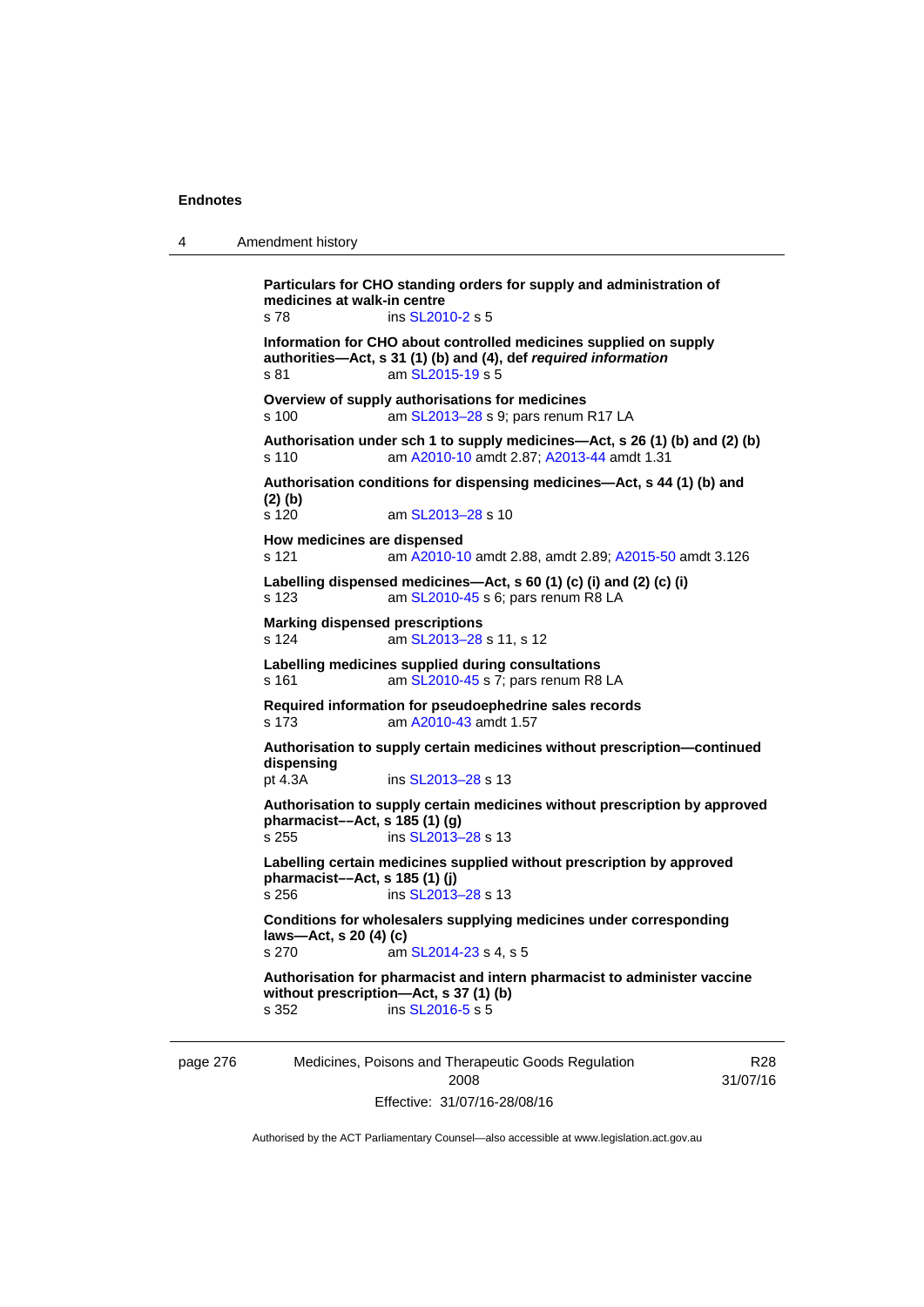```
Medicines, Poisons and Therapeutic Goods Regulation 
                                                                page 277 
Authorisation for self-administration etc of medicines—Act, s 37 (2) (b) 
and (3) (b) 
s 360 am SL2010-45 s 8 
Authorisations to deliver medicines under supply authorities—Act, 
s 26 (1) (b), (2) (b), s 35 (1) (b), (2) (b) and s 36 (b) 
s 400 am A2010-10 amdts 2.90-2.92; A2015-29 amdts 2.76-2.78 
Authorisation conditions for medicines wholesalers licences—Act, 
s 44 (1) (b) and (2) (b)<br>s 461 am
                  SL2014-23 s 6, s 7
Authorisations for endorsed health practitioners 
pt 9.6 hdg ins SL2015-19 s 6 
Authorisations for endorsed health practitioners—Act, s 20 (1) (d) 
s 490 ins SL2015-19 s 6 
When pharmacy medicines and pharmacist only medicines to be supplied in 
manufacturer's packs—Act, s 59 (1) (c) (i) and (2) (c) (i) 
s 500 am A2010-10 amdt 2.93; A2015-29 amdts 2.79-2.81 
Packaging of supplied manufacturer's packs of medicines—Act, s 59 (1) (c) 
(i) and (2) (c) (i) 
s 501 am A2015-50 amdt 1.10
Labelling of supplied manufacturer's packs of medicines—Act, s 60 (1) (c) (i) 
and (2) (c) (i) 
s 502 am A2015-50 amdt 1.11
Meaning of prescribed person—ch 11 
s 510 am SL2010-16 s 4, s 5, amdt 1.1; SL2010-45 s 9 
Storage of controlled medicines for certain health-related occupations—Act, 
s 61 (b) and (c) 
s 532 am SL2010-16 s 6, s 7, amdt 1.1 
Storage of controlled medicines by certain other prescribed people—
Act, s 61 (b) and (c) 
s 533 am SL2010-16 s 8 
Keeping of controlled medicines registers by certain people—Act, s 48 (a) 
and s 50 (1) (b) and (2) (b) 
s 540 table 540 am SL2010-16 s 9 
Keeping of controlled medicines registers by first-aid kit holders—Act, 
s 48 (a) and s 50 (1) (b) and (2) (b) 
s 541 SL2010-16 s 10, s 11, amdt 1.1
Prescribed witnesses for administration of controlled medicines—Act, 
s 53 (a) and (b) 
s 544 am SL2010-20 s 4
```
R28 31/07/16

2008 Effective: 31/07/16-28/08/16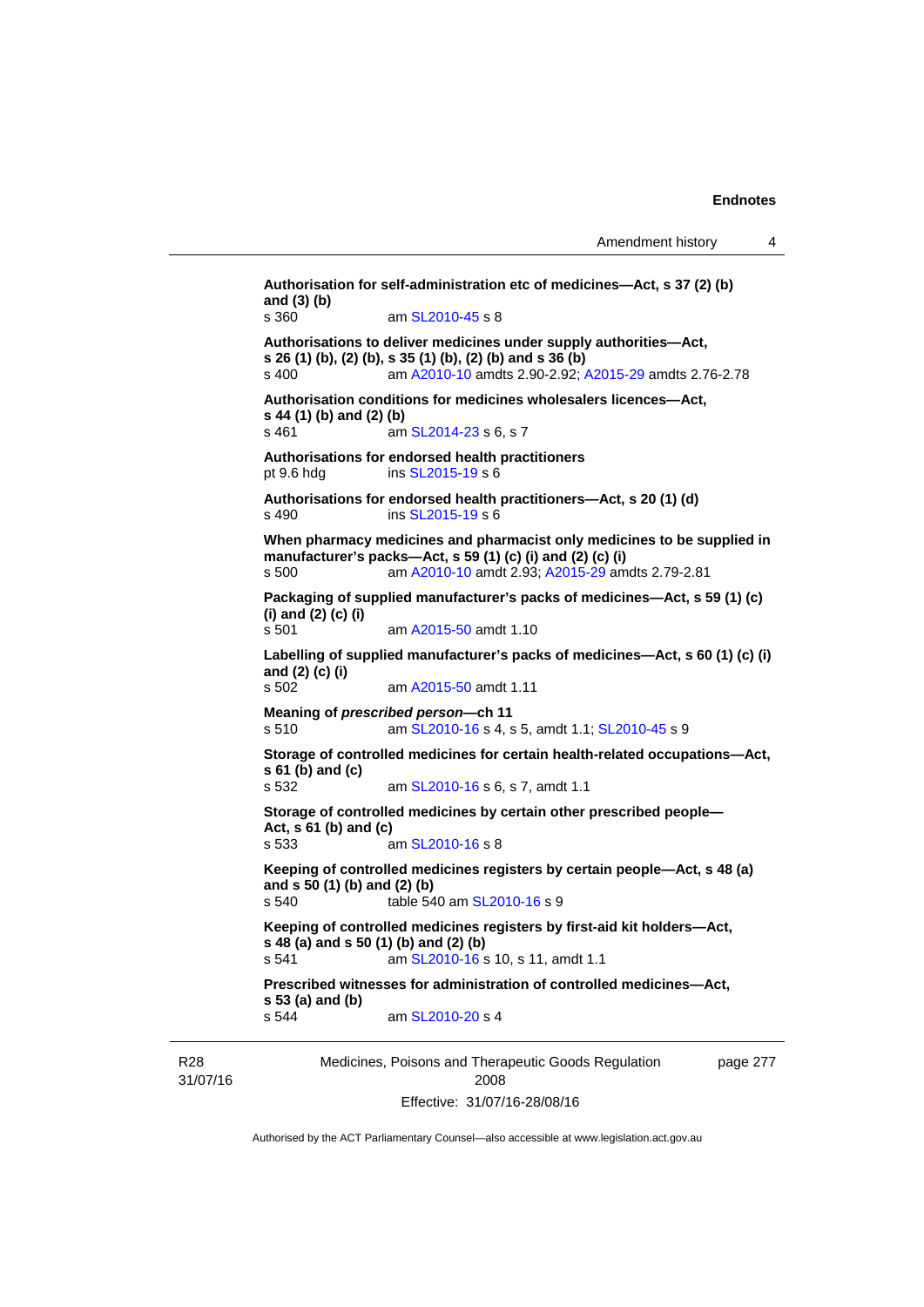| 4        | Amendment history                                                                                                                                                                                        |
|----------|----------------------------------------------------------------------------------------------------------------------------------------------------------------------------------------------------------|
|          | Standing interim approval to prescribe buprenorphine and methadone for<br>patients of certain institutions<br>s 557 hdg<br>sub SL2010-1 s 5<br>s 557<br>am SL2010-1 s 6; pars renum R4 LA; SL2014-26 s 4 |
|          | Requirements for CHO controlled medicines approval applications<br>s 561<br>am SL2016-16 s 7, s 8; ss and pars renum R28 LA                                                                              |
|          | Restrictions on CHO power to approve applications for approvals<br>am SL2010-1 s 7; SL2014-26 s 5; SL2016-16 s 9; pars renum<br>s 563<br><b>R28 LA</b>                                                   |
|          | Term of CHO controlled medicines approvals<br>am SL2016-16 s 10<br>s 564                                                                                                                                 |
|          | Medicines advisory committee—referred applications and review of<br>unfavourable CHO decisions<br>am SL2014-26 s 6<br>s 566                                                                              |
|          | Amendment and revocation of controlled medicines approvals<br>am SL2014-26 s 7<br>s 567                                                                                                                  |
|          | Application for review of amendment and revocation on CHO initiative<br>s 568<br>am SL2014-26 s 8                                                                                                        |
|          | Medicines advisory committee-review of amendment or revocation on CHO<br>initiative<br>s 569<br>am SL2014-26 s 9                                                                                         |
|          | <b>Conditional controlled medicines approvals</b><br>am SL2014-26 s 10<br>s 570                                                                                                                          |
|          | Form of CHO controlled medicines approvals<br>s 571<br>am SL2016-16 ss 11-13; ss and pars renum R28 LA                                                                                                   |
|          | Medicines advisory committee-recommendations to CHO<br>s 573 hdg<br>sub SL2014-26 s 11<br>s 573<br>am SL2014-26 s 12, s 13                                                                               |
|          | Guidelines for CHO decisions on applications<br>sub SL2014-26 s 14<br>s 574                                                                                                                              |
|          | <b>Category approval determination</b><br>s 575<br>ins SL2016-16 s 14                                                                                                                                    |
|          | Medicines advisory committee-review of CHO decisions to refuse<br>endorsements to treat drug-dependency<br>s 584<br>am SL2014-26 s 15                                                                    |
|          | <b>First-aid kit licences</b><br>pt 14.3 hdg<br>note am A2010-10 amdt 2.104; A2015-29 amdt 2.82                                                                                                          |
| page 278 | Medicines, Poisons and Therapeutic Goods Regulation<br>R <sub>28</sub>                                                                                                                                   |

Authorised by the ACT Parliamentary Counsel—also accessible at www.legislation.act.gov.au

2008 Effective: 31/07/16-28/08/16 31/07/16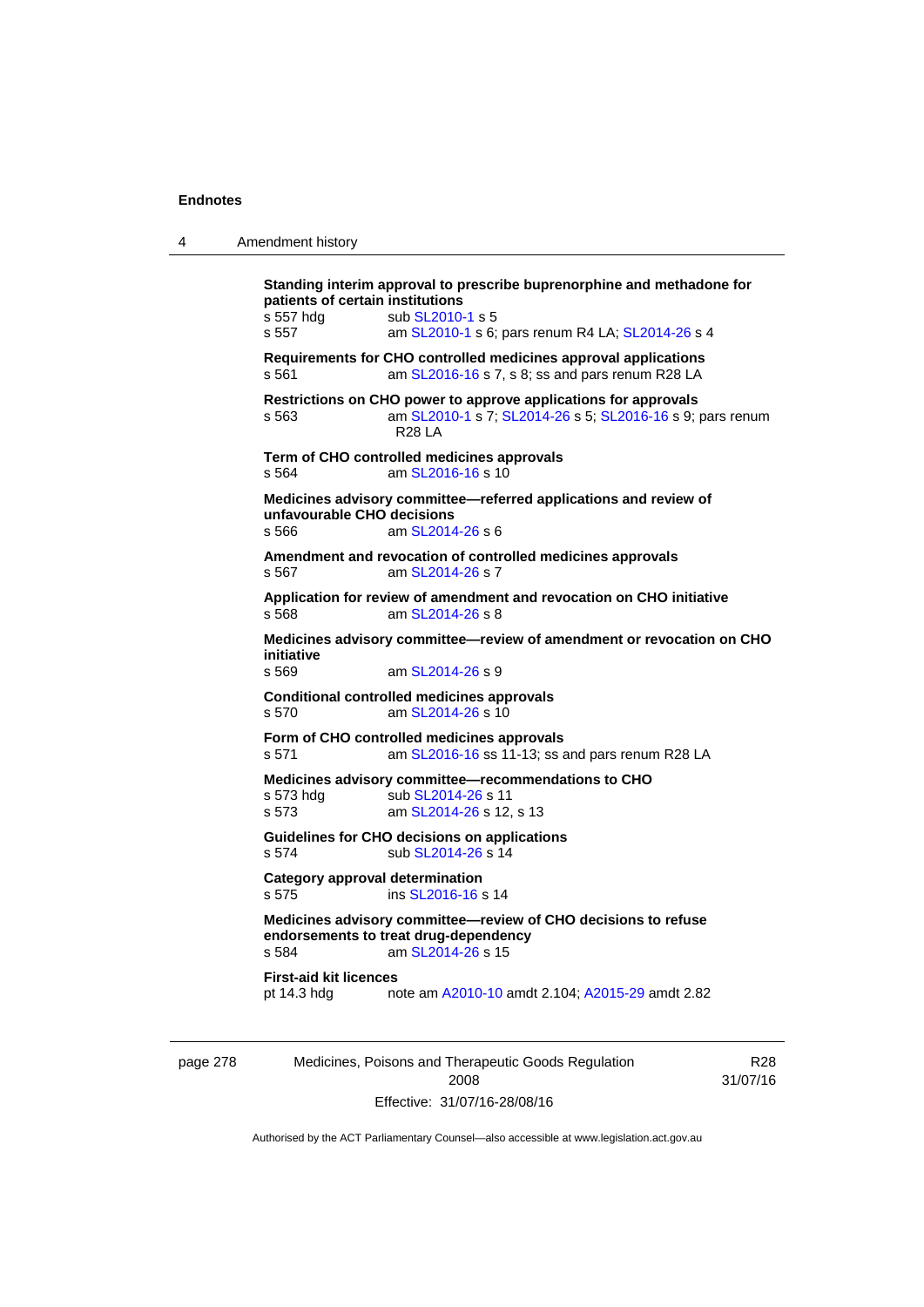|                                           |                                                                                                                                               | Amendment history | 4 |
|-------------------------------------------|-----------------------------------------------------------------------------------------------------------------------------------------------|-------------------|---|
| s 612                                     | Additional information for first-aid kit licences-Act, s 88 (1) (k)<br>am A2009-49 amdt 3.121                                                 |                   |   |
| s 635                                     | Medicines advisory committee-membership<br>am SL2014-26 ss 16-19; ss and pars renum R21 LA                                                    |                   |   |
| s 640                                     | Medicines advisory committee-quorum<br>am SL2014-26 s 20                                                                                      |                   |   |
| s643                                      | Medicines advisory committee-disclosure of interests by members<br>am SL2014-26 s 21, s 22                                                    |                   |   |
| s 644                                     | Medicines advisory committee-ending appointments<br>am A2011-52 amdt 1.8; SL2014-26 s 23; pars renum R21 LA                                   |                   |   |
| s 650                                     | Advertising controlled medicines-Act, s 66 (3) (b)<br>am SL2014-23 s 8                                                                        |                   |   |
| s 665                                     | Packaging of supplied manufacturer's packs of low and moderate harm<br>poisons-Act, s 59 (1) (c) (i) and (2) (c) (i)<br>am A2015-50 amdt 1.12 |                   |   |
| s 666                                     | Labelling of supplied manufacturer's packs of low and moderate harm<br>poisons-Act, s 60 (1) (c) (i) and (2) (c) (i)<br>am A2015-50 amdt 1.13 |                   |   |
| Act, s 44 (1) (b) and (2) (b)<br>s 676    | Authorisation conditions for dangerous poisons manufacturers licences-<br>am A2015-50 amdt 1.14; pars renum R26 LA                            |                   |   |
| s 44 (1) (b) and (2) (b)<br>s 686         | Authorisation conditions for dangerous poisons suppliers licences-Act,<br>am A2015-50 amdt 1.14; pars renum R26 LA                            |                   |   |
| s 722                                     | Recording supply of dangerous poisons<br>sub A2015-50 amdt 1.15                                                                               |                   |   |
| s 59 (1) (c) (i) and (2) (c) (i)<br>s 731 | Packaging of supplied manufacturer's packs of dangerous poisons—Act,<br>am A2015-50 amdt 1.16                                                 |                   |   |
| s 60 (1) (c) (i) and (2) (c) (i)<br>s 732 | Labelling of supplied manufacturer's packs of dangerous poisons-Act,<br>am A2015-50 amdt 1.17                                                 |                   |   |
| s 735                                     | Storage of dangerous poisons-Act, s 61 (b) and (c)<br>am A2015-50 amdt 1.18                                                                   |                   |   |
| and $(3)$                                 | Manufacture, supply and use of paints for certain purposes—Act, s 71 (1)                                                                      |                   |   |
| s 751                                     | am A2015-50 amdt 1.19, amdt 1.20                                                                                                              |                   |   |
|                                           |                                                                                                                                               |                   |   |

R28 31/07/16 Medicines, Poisons and Therapeutic Goods Regulation 2008 Effective: 31/07/16-28/08/16

page 279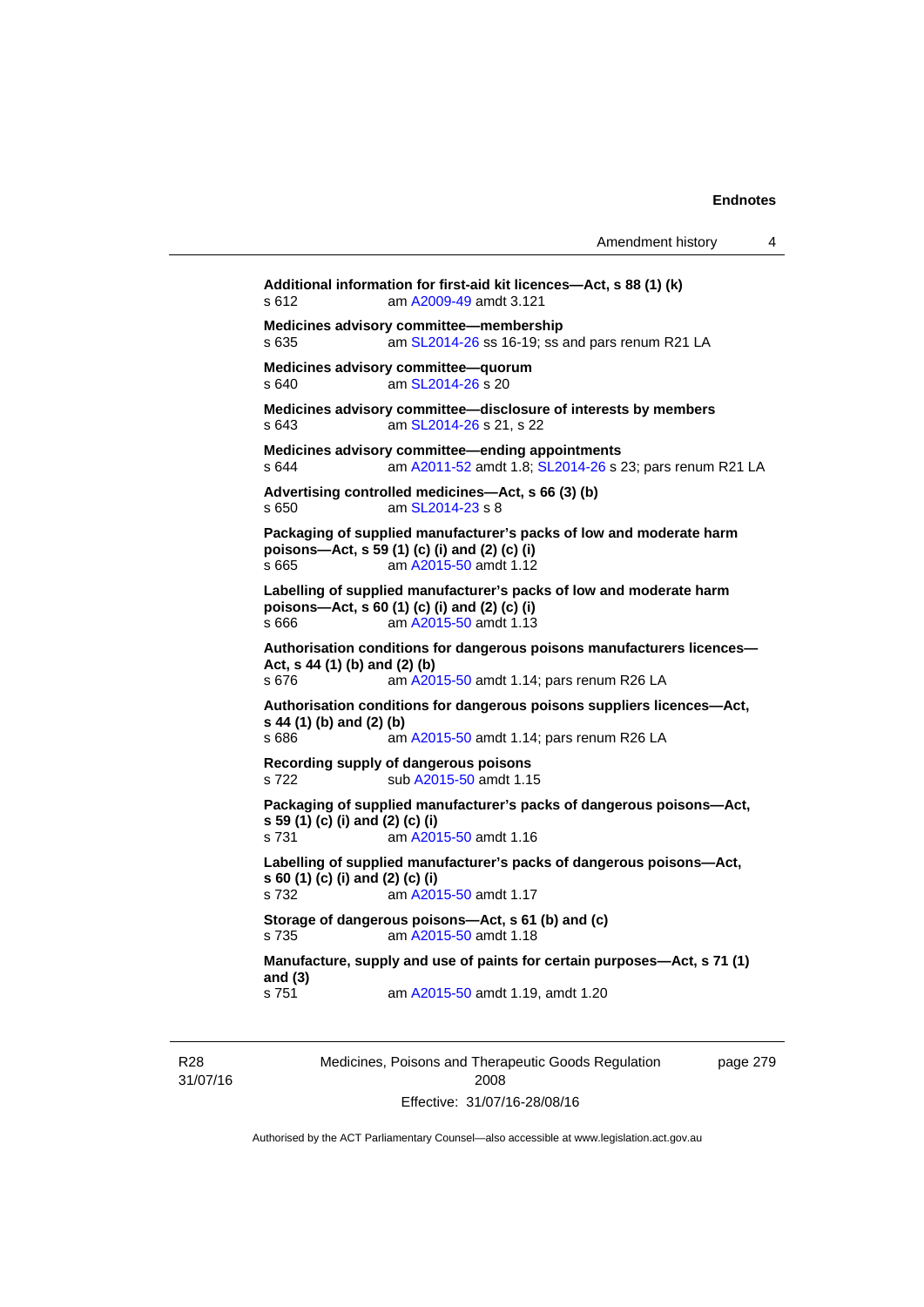| 4        | Amendment history                           |                                                                                                                                                                                                                                 |                             |
|----------|---------------------------------------------|---------------------------------------------------------------------------------------------------------------------------------------------------------------------------------------------------------------------------------|-----------------------------|
|          | s 752                                       | Manufacture, supply and use of paints for toys-Act, s 72 (b)<br>am SL2013-28 s 14, s 15<br>sub A2015-50 amdt 1.21                                                                                                               |                             |
|          | s 753                                       | Manufacture, supply and use of paints containing pesticides-Act, s 73 (b)<br>sub A2015-50 amdt 1.22                                                                                                                             |                             |
|          | ch 21 hdg                                   | <b>Prohibited and schedule 10 substances</b><br>am A2015-50 amdt 1.23                                                                                                                                                           |                             |
|          | s 760                                       | Meaning of <i>prohibited substance</i> -ch 21<br>am A2015-50 amdt 1.24, amdt 1.25                                                                                                                                               |                             |
|          | s 850                                       | Meaning of reviewable decision--- ch 23<br>am SL2009-27 s 4                                                                                                                                                                     |                             |
|          | <b>Reviewable decision notices</b><br>s 851 | sub SL2009-27 s 5                                                                                                                                                                                                               |                             |
|          | <b>Applications for review</b><br>s 852     | sub SL2009-27 s 5                                                                                                                                                                                                               |                             |
|          | and s 74 (1) (b)<br>s 861                   | Other authorisations for public employees—Act, s 20 (1) (a), (2) (a)<br>am SL2010-45 s 10                                                                                                                                       |                             |
|          | s 863                                       | Displacement of Legislation Act, s 47 (6)<br>am SL2012-34 s 5, s 6<br>sub SL2013-28 s 16<br>am SL2014-23 s 9, s 10; pars renum R19 LA; SL2015-19 s 7;<br>pars renum R22 LA; A2015-50 amdt 1.26, amdt 1.27; pars<br>renum R26 LA |                             |
|          | s 864                                       | Exemption of piper methysticum (kava)-Act, s 190 (1) (a)<br>om LA s 89 (3)<br>ins SL2012-5 s 4<br>exp 12 February 2012 (s 864 (3))<br>ins SL2013-1 s 4                                                                          |                             |
|          | <b>Transitional</b><br>ch 30 hdg            | exp 31 March 2010 (s 1008)                                                                                                                                                                                                      |                             |
|          | Definitions—ch 30<br>s 1000                 | exp 31 March 2010 (s 1008)<br>def DODA exp 31 March 2010 (s 1008)<br>def <b>PADA</b> exp 31 March 2010 (s 1008)                                                                                                                 |                             |
|          | s 1001                                      | DODA wholesaler's licences-Act, s 520 (2)<br>exp 31 March 2010 (s 1008)                                                                                                                                                         |                             |
|          | s 1002                                      | Poisons Act licences-Act, s 520 (2)<br>exp 31 March 2010 (s 1008)                                                                                                                                                               |                             |
| page 280 |                                             | Medicines, Poisons and Therapeutic Goods Regulation<br>2008                                                                                                                                                                     | R <sub>28</sub><br>31/07/16 |

Effective: 31/07/16-28/08/16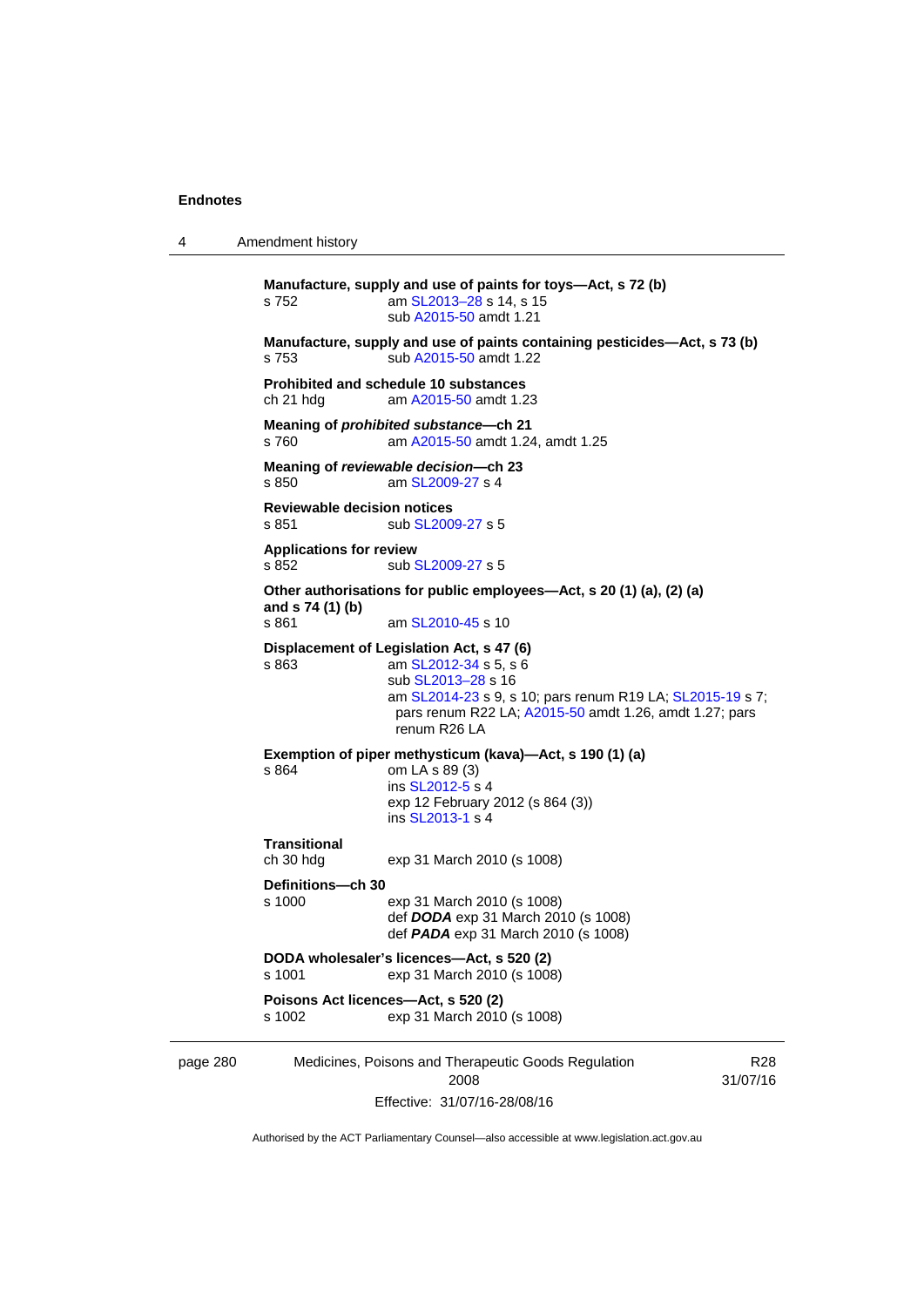| s 1003                                  | exp 31 March 2010 (s 1008)                                                                                                                   |
|-----------------------------------------|----------------------------------------------------------------------------------------------------------------------------------------------|
| s 1004                                  | DODA authorisations-Act, s 522 (2)<br>exp 31 March 2010 (s 1008)                                                                             |
| s 1005                                  | PADA authorisations-Act, s 522 (2)<br>exp 31 March 2010 (s 1008)                                                                             |
| s 1006                                  | Public Health (Prohibited Drugs) Act authorisations-Act, s 522 (2)<br>exp 31 March 2010 (s 1008)                                             |
| s 1007                                  | DODA approvals to prescribe drugs of dependence-Act, s 531 (2)<br>exp 31 March 2010 (s 1008)                                                 |
| Expiry-ch 30<br>s 1008                  | exp 31 March 2010 (s 1008)                                                                                                                   |
| <b>Modification of Act</b><br>ch 31 hdg | ins SL2009-27 s 6<br>om A2010-50 amdt 1.13                                                                                                   |
| s 1100                                  | Modification of Act, ch 14-Act, s 501 (2)<br>ins SL2009-27 s 6<br>om A2010-50 amdt 1.13                                                      |
| Expiry-ch 31<br>s 1110                  | ins SL2009-27 s 6<br>om A2010-50 amdt 1.13                                                                                                   |
| sch 1 pt 1.2 hdg<br>sch 1 pt 1.2        | Dentists, dental hygienists, dental therapists and oral health therapists<br>sub SL2015-36 s 4<br>am A2010-10 amdt 2.104; SL2015-36 s 5, s 6 |
| <b>Doctors</b><br>sch 1 pt 1.3          | am A2010-10 amdt 2.104                                                                                                                       |
| sch 1 pt 1.4 hdg<br>sch 1 pt 1.4        | <b>Health practitioners at institutions</b><br>sub A2015-29 amdt 2.83<br>sub A2010-10 amdt 2.94<br>am A2015-29 amdt 2.84                     |
| <b>Midwives</b><br>sch 1 pt 1.5         | am A2010-10 amdt 2.104; SL2010-45 s 11; A2015-29 amdt<br>2.85                                                                                |
| Nurses                                  |                                                                                                                                              |
| sch 1 pt 1.6                            | am SL2010-16 s 12; A2010-10 amdt 2.104; SL2010-20 s 5;<br>items renum R7 LA                                                                  |
| sch 1 pt 1.7                            | Opioid dependency treatment centres operated by Territory<br>am A2010-10 amdt 2.104                                                          |

31/07/16

R28

2008 Effective: 31/07/16-28/08/16 page 281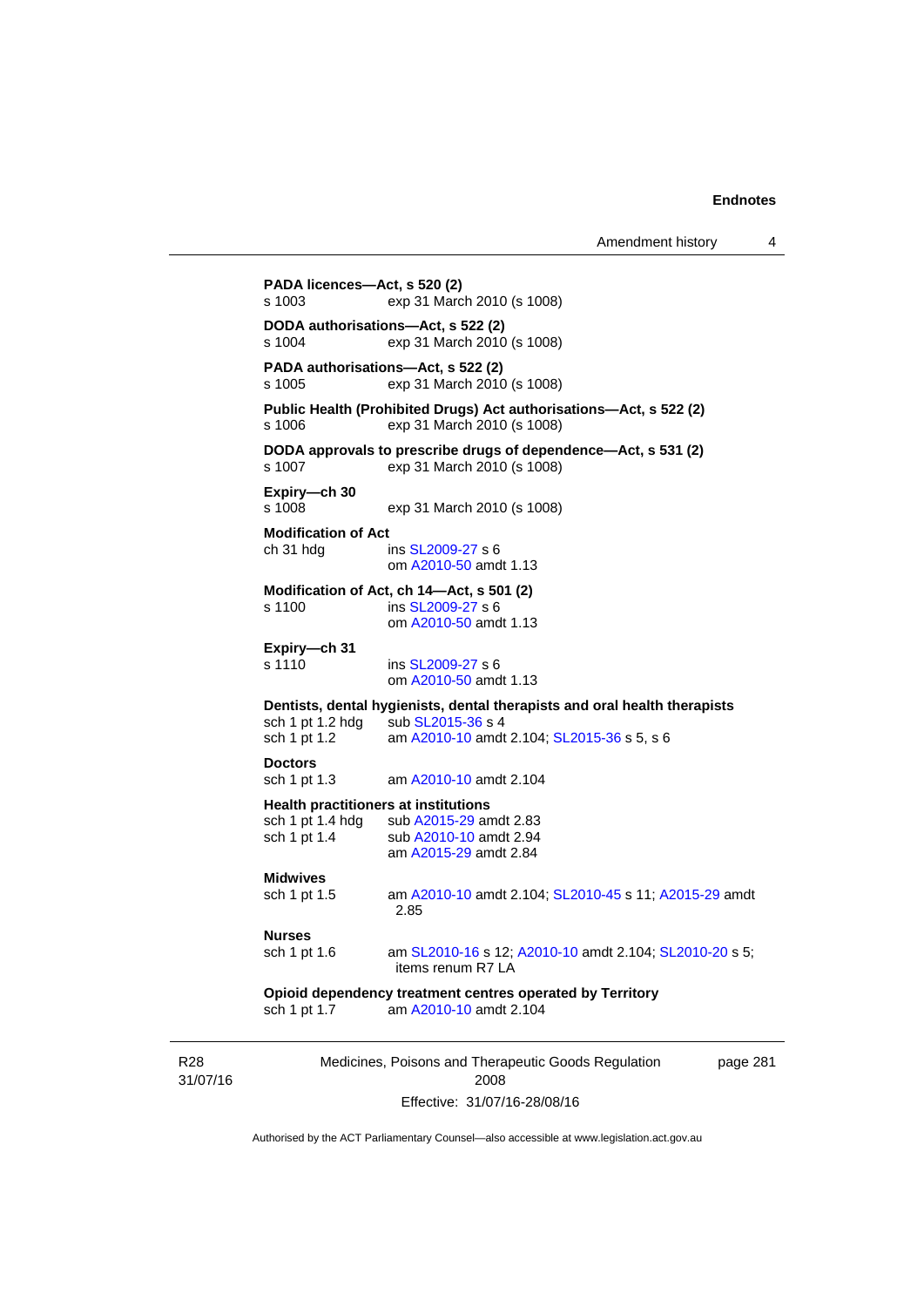| 4 | Amendment history                                   |                                                                                                                                                                                                                                                                                                                                                                                                                                                                                                                                                                                                                                                                                                                                                                                                                                                                                                                                                                                                                                                                                                                                                                                                               |
|---|-----------------------------------------------------|---------------------------------------------------------------------------------------------------------------------------------------------------------------------------------------------------------------------------------------------------------------------------------------------------------------------------------------------------------------------------------------------------------------------------------------------------------------------------------------------------------------------------------------------------------------------------------------------------------------------------------------------------------------------------------------------------------------------------------------------------------------------------------------------------------------------------------------------------------------------------------------------------------------------------------------------------------------------------------------------------------------------------------------------------------------------------------------------------------------------------------------------------------------------------------------------------------------|
|   | <b>Optometrists</b><br>sch 1 pt 1.8                 | am A2010-10 amdt 2.95; SL2012-34 s 7; SL2015-19 s 8                                                                                                                                                                                                                                                                                                                                                                                                                                                                                                                                                                                                                                                                                                                                                                                                                                                                                                                                                                                                                                                                                                                                                           |
|   | <b>Residential care facilities</b><br>sch 1 pt 1.11 | am A2010-10 amdt 2.104                                                                                                                                                                                                                                                                                                                                                                                                                                                                                                                                                                                                                                                                                                                                                                                                                                                                                                                                                                                                                                                                                                                                                                                        |
|   | <b>Optometry medicines</b><br>sch <sub>2</sub>      | am A2010-10 amdt 2.96<br>om SL2012-34 s 8                                                                                                                                                                                                                                                                                                                                                                                                                                                                                                                                                                                                                                                                                                                                                                                                                                                                                                                                                                                                                                                                                                                                                                     |
|   | sch <sub>3</sub>                                    | Designated appendix D medicines-standing approvals<br>am SL2010-45 s 12; SL2013-24 s 4, s 5; SL2014-23 s 11;<br>A2015-38 amdt 2.80                                                                                                                                                                                                                                                                                                                                                                                                                                                                                                                                                                                                                                                                                                                                                                                                                                                                                                                                                                                                                                                                            |
|   | sch 6                                               | <b>Health Professionals Regulation 2004</b><br>om LA s 89 (3)                                                                                                                                                                                                                                                                                                                                                                                                                                                                                                                                                                                                                                                                                                                                                                                                                                                                                                                                                                                                                                                                                                                                                 |
|   | <b>Modification-Crimes Act 1900</b><br>sch 10       | ins SL2009-27 s 7<br>om A2010-50 amdt 1.14                                                                                                                                                                                                                                                                                                                                                                                                                                                                                                                                                                                                                                                                                                                                                                                                                                                                                                                                                                                                                                                                                                                                                                    |
|   | <b>Dictionary</b><br>dict                           | am SL2009-27 s 8; A2009-49 amdt 3.122; A2010-10<br>amdt 2.97, amdt 2.98; SL2013-28 s 17<br>def approved pharmacist ins SL2013-28 s 18<br>def Australian code of good wholesaling practice for<br>medicines in schedules 2, 3, 4 and 8 ins SL2014-23 s 12<br>def Australian code of good wholesaling practice for<br>therapeutic goods for human use om SL2014-23 s 13<br>def authorised midwife ins SL2010-45 s 13<br>def chief pharmacist reloc from Medicines, Poisons and<br>Therapeutic Goods Act 2008 dict by A2013-44 amdt 3.110<br>def complying purchase order am A2015-50 amdt 1.28<br>def continued dispensing determination ins SL2013-28<br>s <sub>18</sub><br>def drug-dependent person reloc from Medicines, Poisons<br>and Therapeutic Goods Act 2008 dict by A2013-44<br>amdt 3.112<br>def eligible midwife ins SL2010-45 s 13<br>def enrolled nurse om SL2010-20 s 6<br>def enrolled nurse (medications) sub A2010-10 amdt 2.99<br>om SL2010-20 s 7<br>def health profession sub A2010-10 amdt 2.100<br>sub A2015-29 amdt 2.86<br>def health professional om A2015-29 amdt 2.87<br>def <i>intern</i> sub A2010-10 amdt 2.101<br>def medicines Australia code of conduct am SL2014-23<br>s 14 |

page 282 Medicines, Poisons and Therapeutic Goods Regulation 2008 Effective: 31/07/16-28/08/16

R28 31/07/16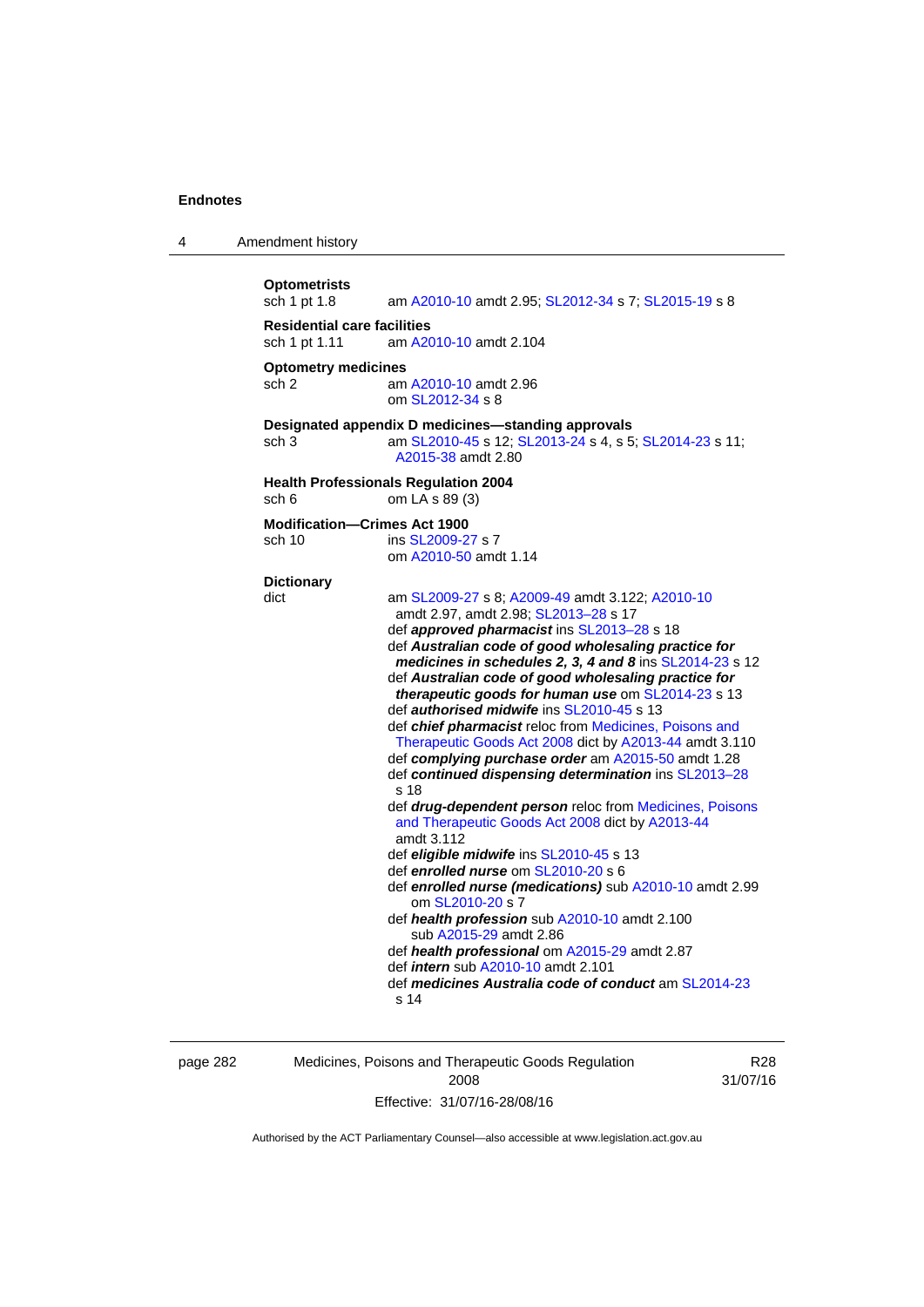def *national list* ins [SL2012-34](http://www.legislation.act.gov.au/sl/2012-34) s 9 om [SL2015-19](http://www.legislation.act.gov.au/sl/2015-19) s 9 def *national residential medication chart prescription* ins [SL2013–28](http://www.legislation.act.gov.au/sl/2013-28) s 18 def *nurse practitioner* ins [SL2010-16](http://www.legislation.act.gov.au/sl/2010-16) s 13 am [SL2010-16](http://www.legislation.act.gov.au/sl/2010-16) amdt 1.1 def *Optometry endorsement scheduled medicines registration standard* ins [SL2012-34](http://www.legislation.act.gov.au/sl/2012-34) s 9; [SL2014-23](http://www.legislation.act.gov.au/sl/2014-23) s 15 om [SL2015-19](http://www.legislation.act.gov.au/sl/2015-19) s 9 def *pharmaceutical benefit* ins [SL2013–28](http://www.legislation.act.gov.au/sl/2013-28) s 18 def *pharmaceutical benefits scheme* ins [SL2010-45](http://www.legislation.act.gov.au/sl/2010-45) s 13 def *prohibited substance* am [A2015-50](http://www.legislation.act.gov.au/a/2015-50) amdt 1.29 def *specialist* sub [A2010-10](http://www.legislation.act.gov.au/a/2010-10) amdt 2.102 def *specialist area* sub [A2010-10](http://www.legislation.act.gov.au/a/2010-10) amdt 2.102 sub [A2015-29](http://www.legislation.act.gov.au/a/2015-29) amdt 2.88 def *trainee* am [A2010-10](http://www.legislation.act.gov.au/a/2010-10) amdt 2.103 sub [A2015-29](http://www.legislation.act.gov.au/a/2015-29) amdt 2.89 def *walk-in centre* ins [SL2010-2](http://www.legislation.act.gov.au/sl/2010-2) s 6

R28 31/07/16 Medicines, Poisons and Therapeutic Goods Regulation 2008 Effective: 31/07/16-28/08/16

page 283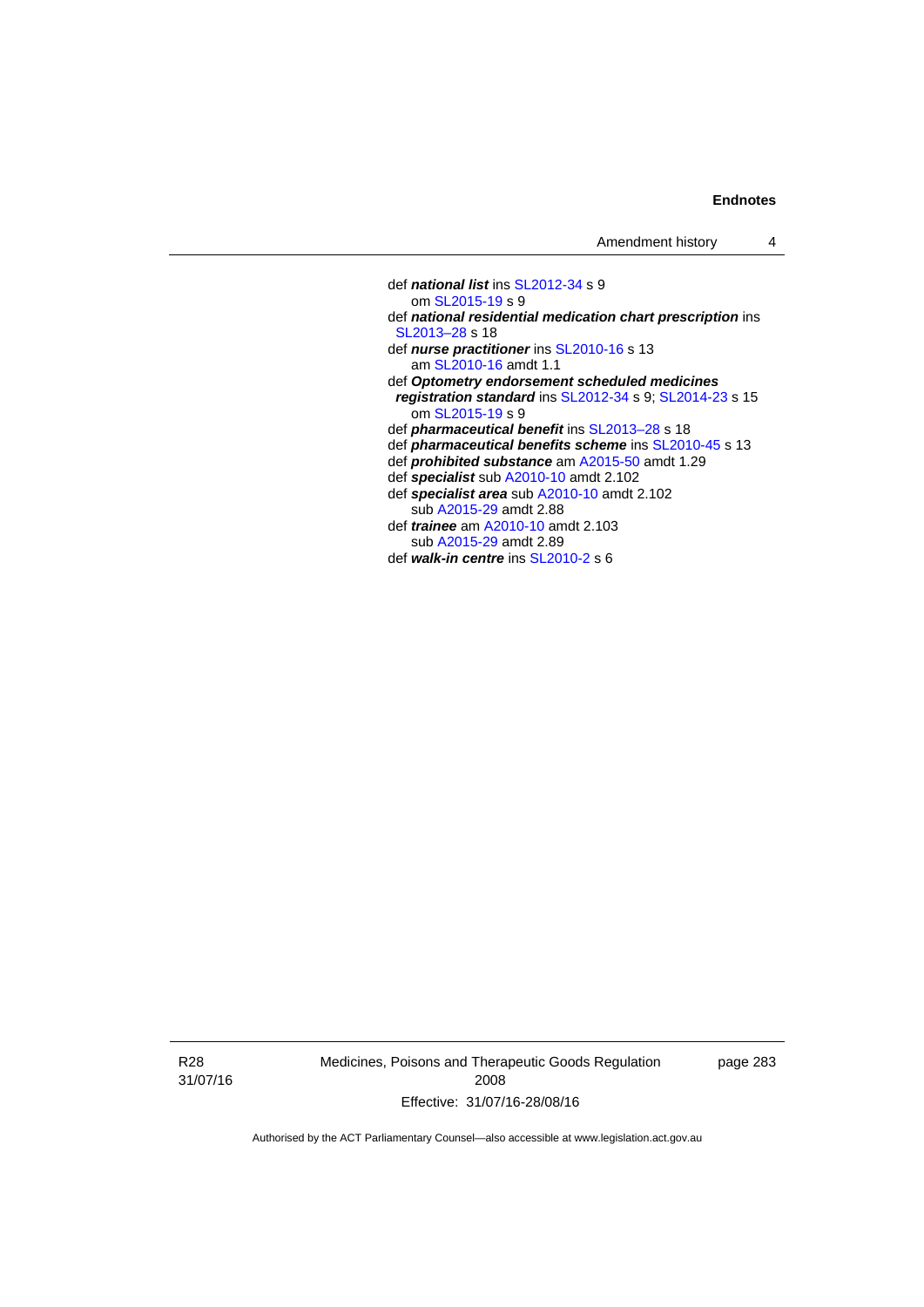5 Earlier republications

# **5 Earlier republications**

Some earlier republications were not numbered. The number in column 1 refers to the publication order.

Since 12 September 2001 every authorised republication has been published in electronic pdf format on the ACT legislation register. A selection of authorised republications have also been published in printed format. These republications are marked with an asterisk (\*) in column 1. Electronic and printed versions of an authorised republication are identical.

| <b>Republication</b><br>No and date | <b>Effective</b>            | Last<br>amendment<br>made by | <b>Republication</b><br>for                              |
|-------------------------------------|-----------------------------|------------------------------|----------------------------------------------------------|
| R <sub>1</sub><br>14 Feb 2009       | 14 Feb 2009-<br>5 June 2009 | not amended                  | new regulation                                           |
| R <sub>2</sub>                      | 6 June 2009-                | SL2009-27                    | amendments by                                            |
| 6 June 2009                         | 16 Dec 2009                 |                              | SL2009-27                                                |
| R <sub>3</sub>                      | 17 Dec 2009-                | A2009-49                     | amendments by                                            |
| 17 Dec 2009                         | 21 Jan 2010                 |                              | A2009-49                                                 |
| R <sub>4</sub><br>22 Jan 2010       | 22 Jan 2010-<br>31 Mar 2010 | SL2010-2                     | amendments by<br>SL2010-1 and<br>SL2010-2                |
| R <sub>5</sub><br>1 Apr 2010        | 1 Apr 2010-<br>10 May 2010  | A2010-10                     | commenced expiry                                         |
| R <sub>6</sub>                      | 11 May 2010-                | SL2010-16                    | amendments by                                            |
| 11 May 2010                         | 30 June 2010                |                              | SL2010-16                                                |
| R7<br>1 July 2010                   | 1 July 2010-<br>22 Nov 2010 | SL2010-20                    | amendments by<br>A2010-10,<br>SL2010-16 and<br>SL2010-20 |
| R <sub>8</sub>                      | 23 Nov 2010-                | SL2010-45                    | amendments by                                            |
| 23 Nov 2010                         | 30 Nov 2010                 |                              | SL2010-45                                                |
| R <sub>9</sub>                      | 1 Dec 2010-                 | SL2010-45                    | amendments by                                            |
| 1 Dec 2010                          | 20 Dec 2010                 |                              | A2010-43                                                 |
| R <sub>10</sub>                     | 21 Dec 2010-                | A2010-50                     | amendments by                                            |
| 21 Dec 2010                         | 11 Dec 2011                 |                              | A2010-50                                                 |
| R <sub>11</sub>                     | 12 Dec 2011-                | A2011-52                     | amendments by                                            |
| 12 Dec 2011                         | 9 Feb 2012                  |                              | A2011-52                                                 |
|                                     |                             |                              |                                                          |

page 284 Medicines, Poisons and Therapeutic Goods Regulation 2008 Effective: 31/07/16-28/08/16

R28 31/07/16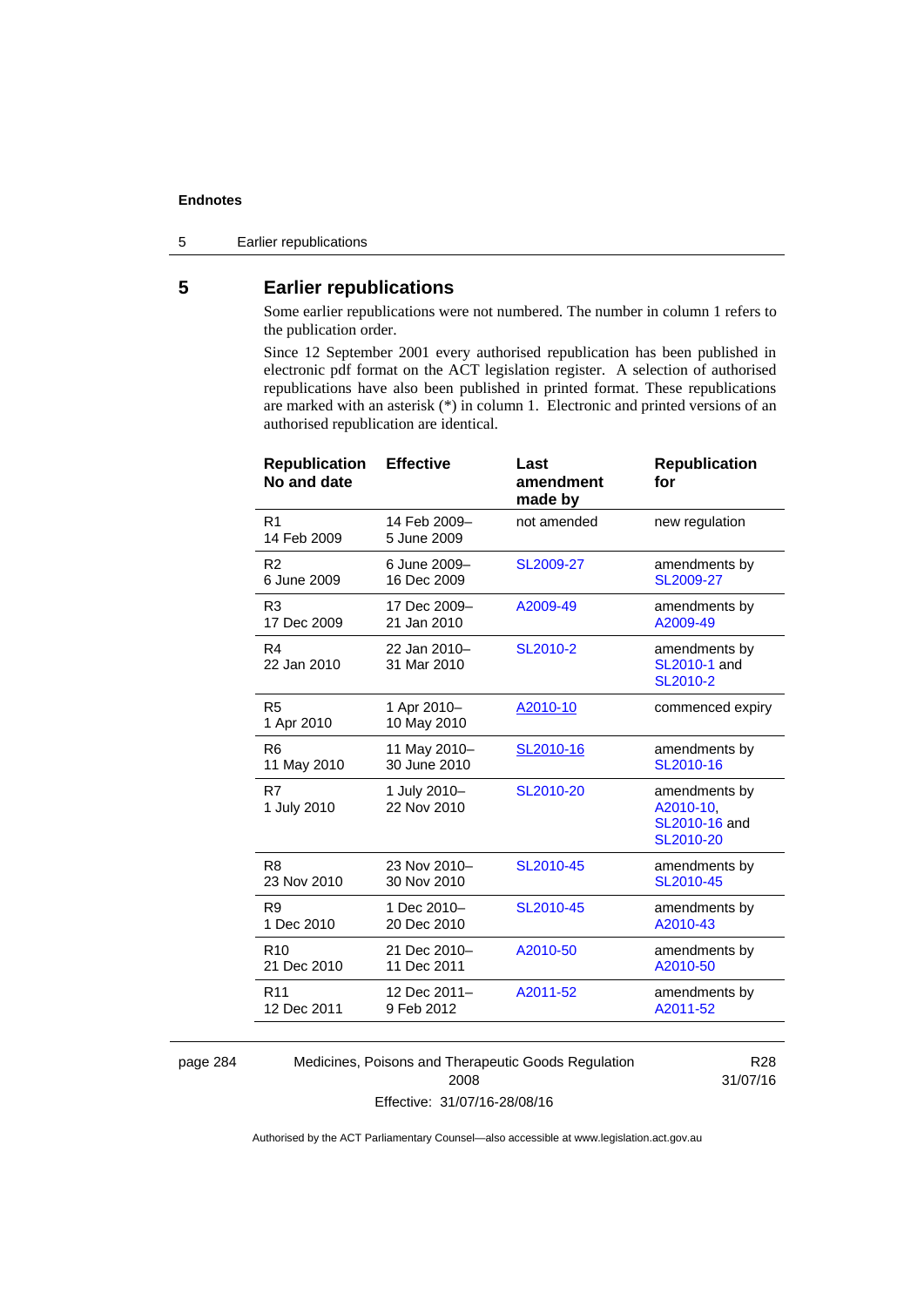| <b>Republication</b><br>No and date | <b>Effective</b>             | Last<br>amendment<br>made by | <b>Republication</b><br>for                                                         |
|-------------------------------------|------------------------------|------------------------------|-------------------------------------------------------------------------------------|
| R <sub>12</sub>                     | 10 Feb 2012-                 | SL2012-5                     | amendments by                                                                       |
| 10 Feb 2012                         | 12 Feb 2012                  |                              | SL2012-5                                                                            |
| R <sub>13</sub>                     | 13 Feb 2012-                 | SL2012-5                     | expiry of provision                                                                 |
| 13 Feb 2012                         | 2 Aug 2012                   |                              | (s 864)                                                                             |
| R <sub>14</sub>                     | 3 Aug 2013-                  | SL2012-34                    | amendments by                                                                       |
| 3 Aug 2013                          | 25 Jan 2013                  |                              | SL2012-34                                                                           |
| R <sub>15</sub>                     | 26 Jan 2013-                 | SL2013-1                     | amendments by                                                                       |
| 26 Jan 2013                         | 31 Aug 2013                  |                              | SL2013-1                                                                            |
| R <sub>16</sub>                     | 1 Sept 2013-                 | SL2013-24                    | amendments by                                                                       |
| 1 Sept 2013                         | 4 Nov 2013                   |                              | SL2013-24                                                                           |
| R <sub>17</sub>                     | 5 Nov 2013-                  | SL2013-28                    | amendments by                                                                       |
| 5 Nov 2013                          | 24 Nov 2013                  |                              | SL2013-28                                                                           |
| R <sub>18</sub><br>25 Nov 2013      | 25 Nov 2013-<br>25 Sept 2013 | A2013-44                     | relocation of<br>provisions from<br>A2008-26 and<br>other amendments<br>by A2013-44 |
| R <sub>19</sub>                     | 26 Sept 2014-                | SL2014-23                    | amendments by                                                                       |
| 26 Sept 2014                        | 30 Sept 2014                 |                              | SL2014-23                                                                           |
| R <sub>20</sub>                     | 1 Oct 2014-                  | SL2014-23                    | amendments by                                                                       |
| 1 Oct 2014                          | 22 Oct 2014                  |                              | SL2014-23                                                                           |
| R <sub>21</sub>                     | 23 Oct 2014-                 | SL2014-26                    | amendments by                                                                       |
| 23 Oct 2014                         | 21 May 2015                  |                              | SL2014-26                                                                           |
| R <sub>22</sub>                     | 22 May 2015-                 | SL2015-19                    | amendments by                                                                       |
| 22 May 2015                         | 20 July 2015                 |                              | SL2015-19                                                                           |
| R23                                 | 21 July 2015–                | SL2015-19                    | amendments by                                                                       |
| 21 July 2015                        | 23 Nov 2015                  |                              | SL2015-19                                                                           |
| R <sub>24</sub>                     | 24 Nov 2015-                 | SL2015-36                    | amendments by                                                                       |
| 24 Nov 2015                         | 30 Nov 2015                  |                              | SL2015-36                                                                           |
| R <sub>25</sub>                     | 1 Dec 2015-                  | SL2015-36                    | amendments by                                                                       |
| 1 Dec 2015                          | 8 Dec 2015                   |                              | A2015-29                                                                            |
| R <sub>26</sub>                     | 9 Dec 2015-                  | A2015-50                     | amendments by                                                                       |
| 9 Dec 2015                          | 29 Feb 2016                  |                              | A2015-50                                                                            |

R28 31/07/16 Medicines, Poisons and Therapeutic Goods Regulation 2008 Effective: 31/07/16-28/08/16

page 285